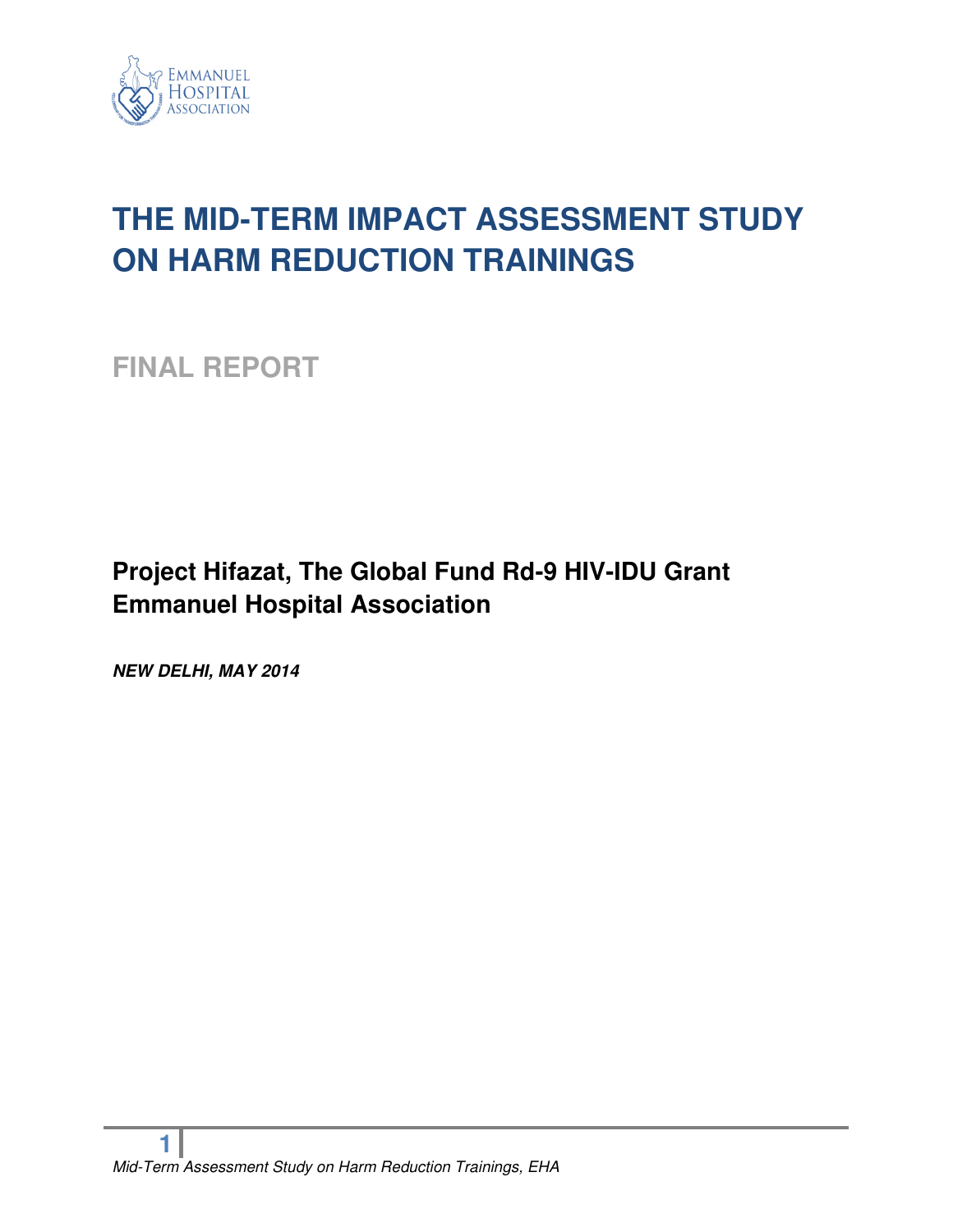

# **Global Fund Round 9 HIV - IDU Grant, Hifazat Project: Strengthen the capacity, reach and quality of IDU harm reduction services**

**Year of Publication** 

**May 2014** 

**Author:** 

**Dr. M. Suresh Kumar** 

**Research team:** 

**Chingsubam Bangkim Debashish Das Kongtea Kong Ira Madan Koshal Rathore K. Shivakumar**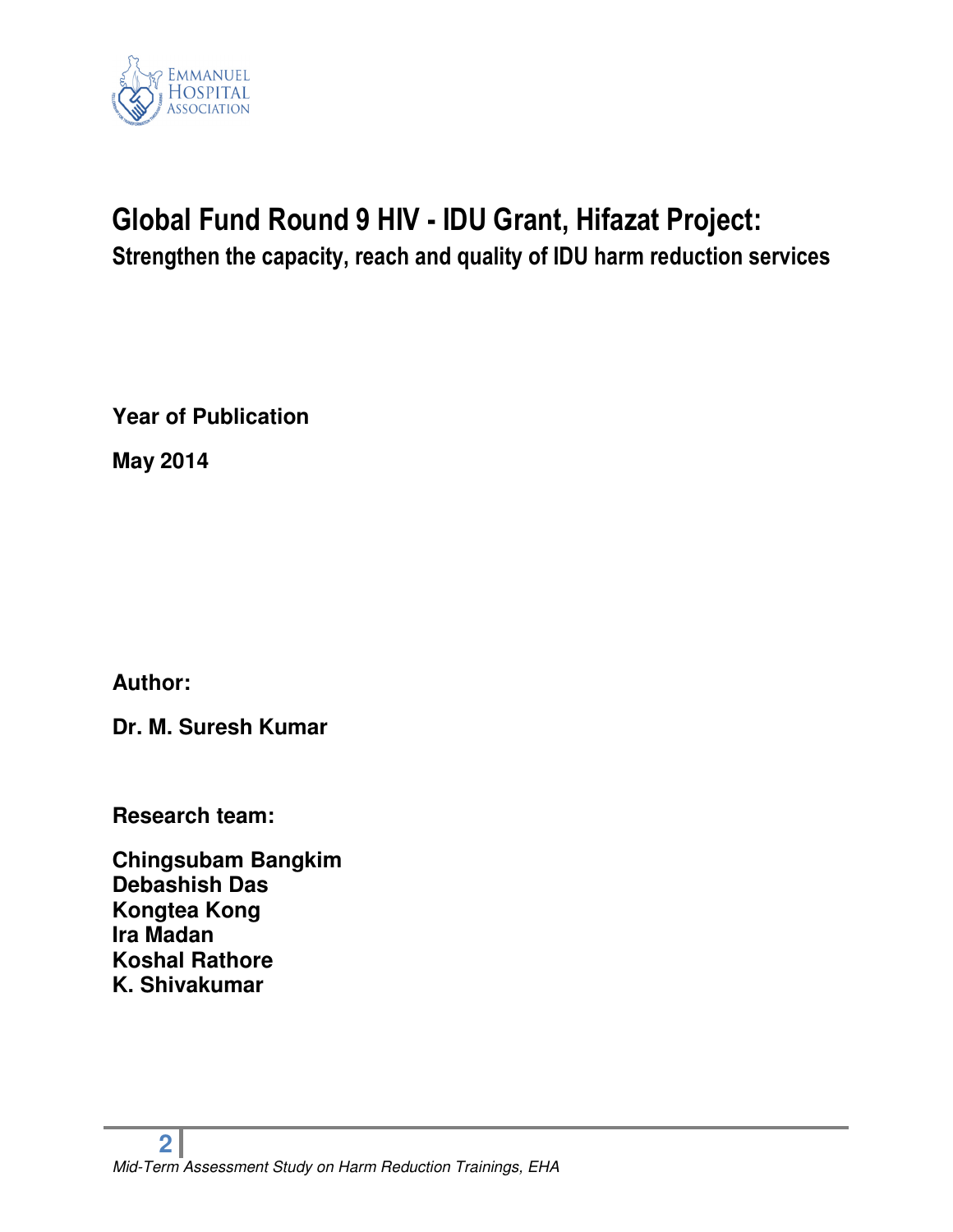

# **MID-TERM IMPACT ASSESSMENT STUDY ON HARM REDUCTION TRAININGS BY PROJECT HIFAZAT**

Currently, 'Injecting Drug Users' (IDUs) are referred to as 'People Who Inject Drugs' (PWID). However, the term 'Injecting Drug Users' (IDUs), has been used in this document to maintain consistency with the term used presently in National AIDS Control Program.

The assessment was carried out by an independent consultant. Funding support for the assessment was provided by The Global Fund to Fight AIDS, Tuberculosis and Malaria- Round-9 India HIV-IDU Grant No. IDA-910-G21-H with Emmanuel Hospital Association as Principal Recipient'.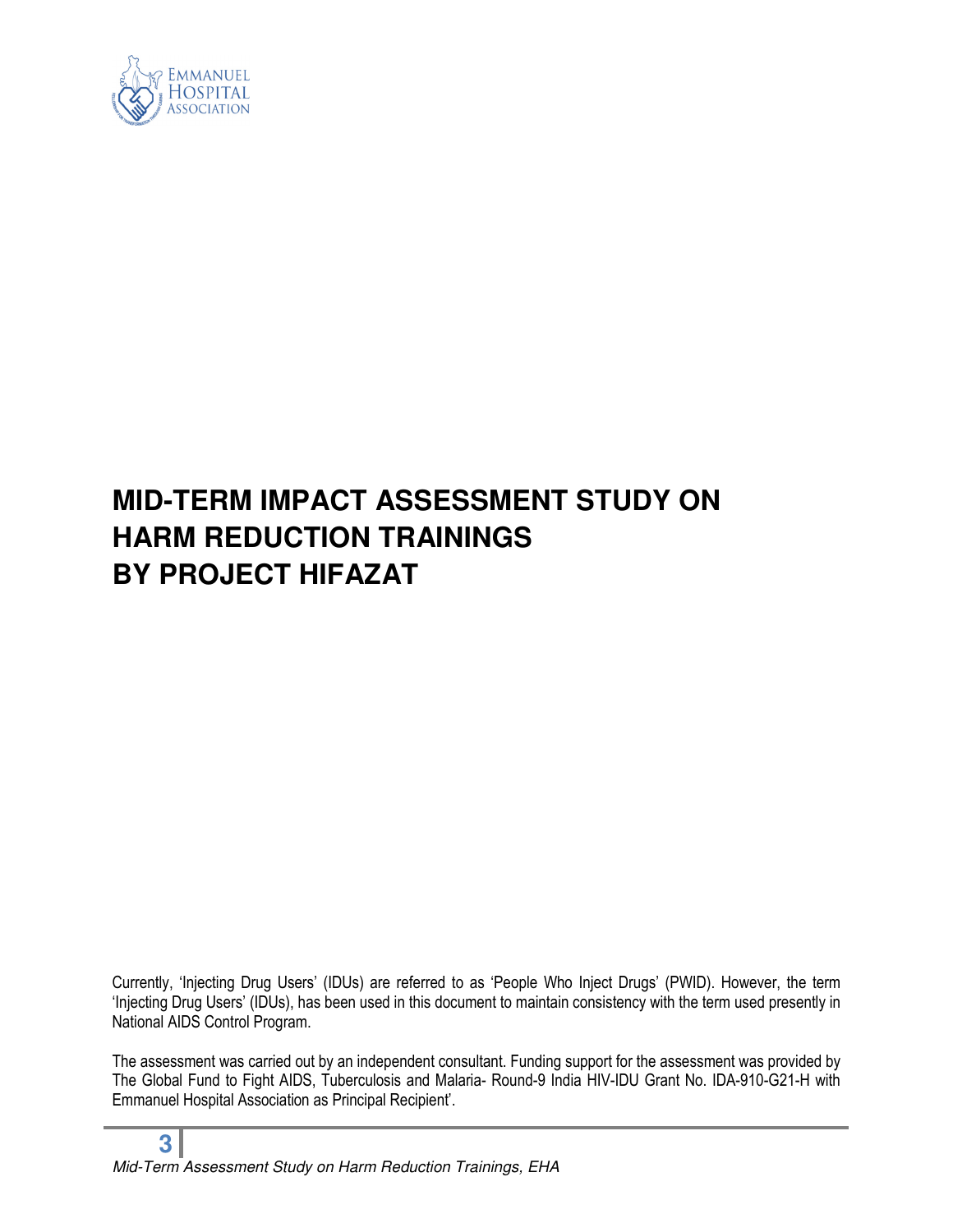

### **Acknowledgement**

The author would like to acknowledge the invaluable feedback and support received from the Project Management Unit (PMU) of Project HIFAZAT, Emmanuel Hospitals Association (the Principal Recipient of the grant "Global Fund to Fight AIDS, Tuberculosis and Malaria - India HIV-IDU Grant No. IDA-910-G21-H"), that contributed significantly to the development of this document. Specifically, he would like to acknowledge the contribution and support from Dr. P.K. John, Dr. Sheena George, Mr. Joy Ganguly, Mr. Abhishek Lyall and Ms. Namita Bakshi. The participants at the "Learning and Sharing Workshop" organised by the Project Hifazat, Emmanuel Hospitals Association and supported by Department of AIDS Control, and Sikkim State AIDS Control Society provided useful suggestions and the author is thankful to them.

Six investigators carried out the field level assessment for this study. The author profusely thanks Ira Madan (Haryana, Delhi, Uttar Pradesh), Chingsubam Bangkim (Manipur, Nagaland, Assam, Meghalaya), Kongtea Kong (Mizoram), Koshal Rathore (Chhattisgarh, Madhya Pradesh), Debashish Das (West Bengal and Odisha) and, K. Shivakumar (Kerala, Andhra Pradesh, Maharashtra) for their sincere and dedicated field work and data collection.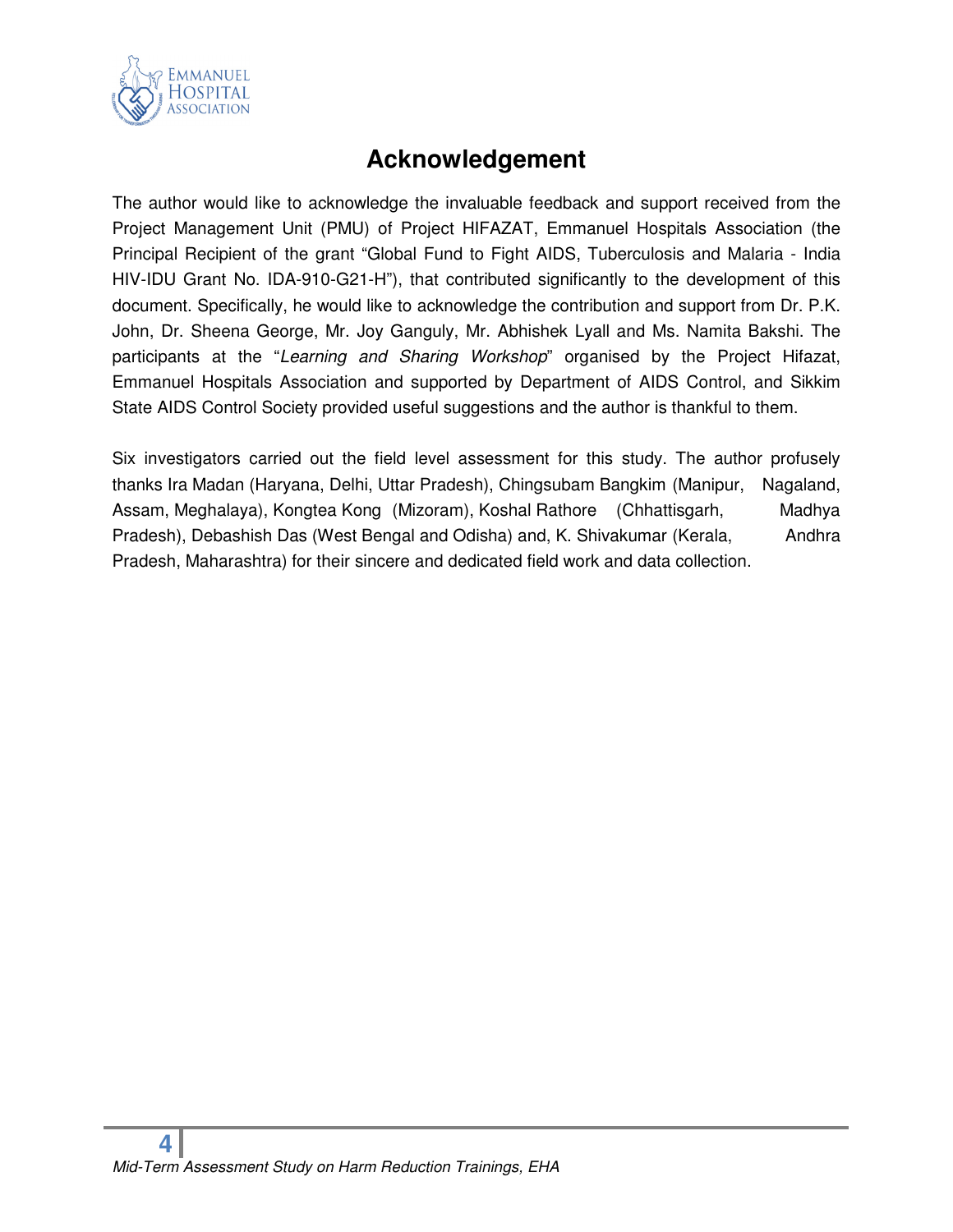

### **Contents**

|             |                                                          |                              |                                                            | Page No. |
|-------------|----------------------------------------------------------|------------------------------|------------------------------------------------------------|----------|
| i           |                                                          | <b>List of Abbreviations</b> |                                                            | 6        |
| Ϊİ          |                                                          |                              | List of tables and List of figures                         | 8        |
| ΪiΪ         |                                                          |                              | List of tables and List of figures                         | 10       |
| iv          |                                                          | <b>Executive Summary</b>     |                                                            | 11       |
| $\mathbf v$ |                                                          | 1. Background                |                                                            | 14       |
| vi          |                                                          | 2. Objective                 |                                                            | 16       |
| vii         |                                                          | 3. Method                    |                                                            | 17       |
| viii        |                                                          | 4. Findings                  |                                                            | 20       |
|             |                                                          | 4.1                          | <b>Existing Information</b>                                | 20       |
|             |                                                          | 4.1.1                        | Capacity building needs assessment in the                  |          |
|             |                                                          |                              | context of IDU TIs in India                                | 20       |
|             |                                                          | 4.1.2                        | Analysis of the training by Project Hifazat                | 22       |
|             |                                                          | 4.1.3                        | Analysis of the training reports                           | 24       |
|             |                                                          | 4.1.4                        | Analysis of services at the learning sites after           |          |
|             | the harm reduction training                              |                              | 27                                                         |          |
|             | 4.2<br><b>Survey and Qualitative Assessment findings</b> |                              | 35                                                         |          |
|             |                                                          | 4.2.1                        | <b>Demographic characteristics</b>                         | 35       |
|             |                                                          | 4.2.2                        | Details related to harm reduction training                 | 37       |
|             |                                                          | 4.2.3                        | Participants' reaction to harm reduction training          | 39       |
|             | programme                                                |                              |                                                            |          |
|             | 4.2.4<br>Learning as a result of harm reduction training |                              | 44                                                         |          |
|             |                                                          | programme                    |                                                            |          |
|             |                                                          | 4.2.5                        | Change in job performance due to harm reduction            | 58       |
|             |                                                          | training                     |                                                            |          |
|             |                                                          | 4.2.6                        | Impact due to harm reduction training                      | 69       |
| ix          |                                                          | 5. Discussion                |                                                            | 75       |
| X           |                                                          |                              | 6. Conclusion and Recommendations                          | 78       |
| хi          |                                                          | 7. References                |                                                            | 81       |
| xii         |                                                          | 8. Annexure                  |                                                            | 82       |
|             |                                                          |                              | 8.1. Questionnaire for Outreach workers and peer educators | 82       |
|             |                                                          |                              | 8.2. Questionnaire for programme managers and counsellors  | 115      |
|             |                                                          |                              | 8.3. Questionnaire for medical officers and nurses         | 150      |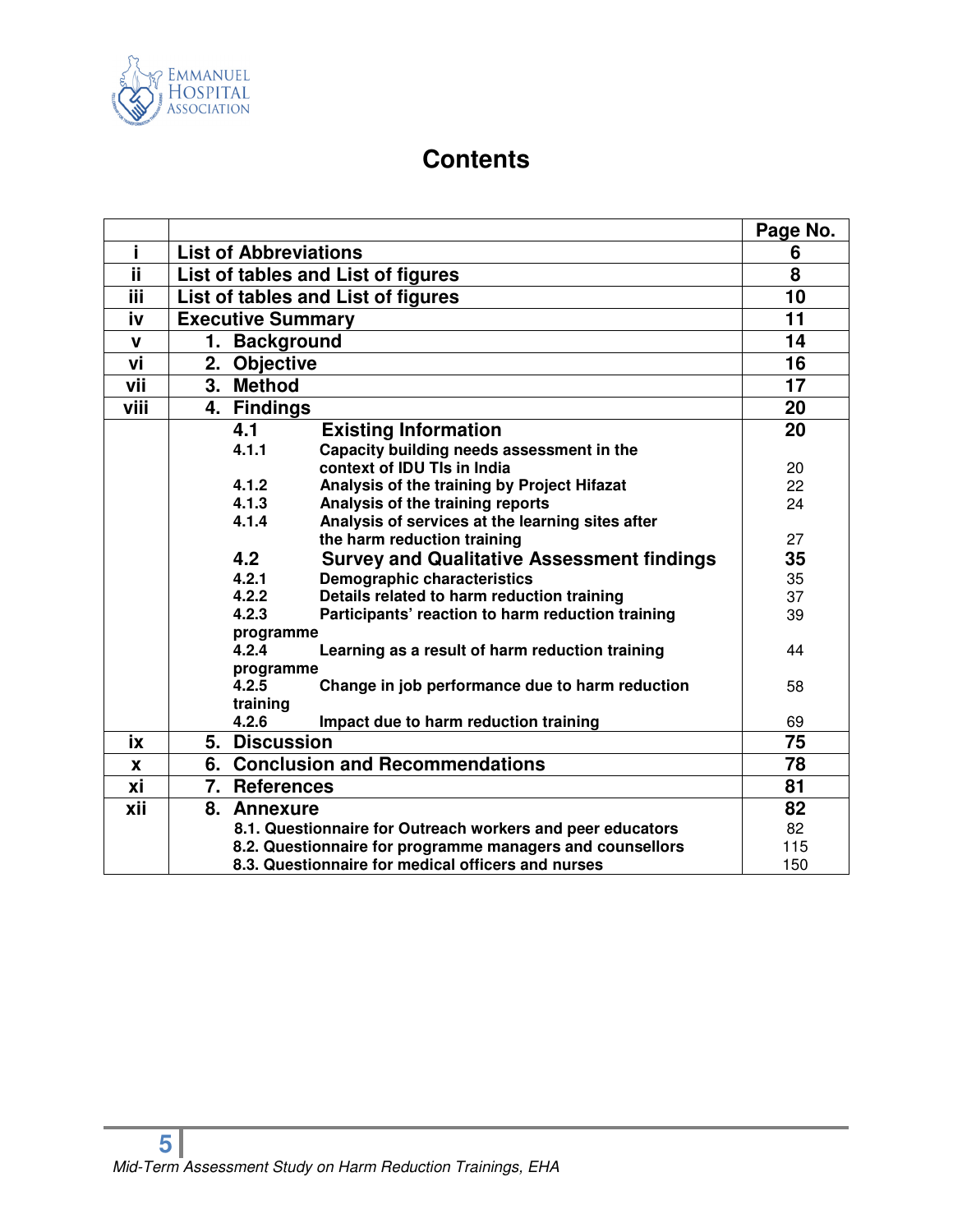

## **List of Abbreviations**

| <b>AIDS</b>      | Acquired Immune Deficiency Syndrome                                  |
|------------------|----------------------------------------------------------------------|
| <b>AIIMS</b>     | All India Institute of Medical Sciences                              |
| <b>ANM</b>       | <b>Auxiliary Nurse Midwife</b>                                       |
| <b>ART</b>       | Anti Retroviral Therapy                                              |
| <b>BCC</b>       | <b>Behaviour Change Communication</b>                                |
| <b>CBNA</b>      | <b>Capacity Building Needs Assessment</b>                            |
| CCI              | <b>Country Coordinating Mechanism</b>                                |
| <b>CIP</b>       | Central Institute of Psychiatry                                      |
| <b>CSRD</b>      | Centre for Social Research and Development                           |
| <b>DIC</b>       | Drop-In Centre                                                       |
| <b>DOTS</b>      | Daily Observed Treatment Strategy                                    |
| <b>EHA</b>       | <b>Emmanuel Hospital Association</b>                                 |
| <b>FIDU</b>      | Female Injecting Drug User                                           |
| <b>GF</b>        | Global Fund                                                          |
| <b>GFATM</b>     | Global Fund to Fight AIDS, Tuberculosis and Malaria                  |
| Hep C            | <b>Hepatitis C</b>                                                   |
| <b>HFAO</b>      | Health For All Organization                                          |
| <b>HIV</b>       | Human Immunodeficiency Virus                                         |
| HR               | Harm Reduction                                                       |
| <b>HRG</b>       | High Risk Group                                                      |
| <b>ICTC</b>      | <b>Integrated Counselling and Testing Centre</b>                     |
| <b>IDU</b>       | <b>Injecting Drug User</b>                                           |
| <b>IDUs</b>      | <b>Injecting Drug Users</b>                                          |
| <b>IDU-TI</b>    | Injecting Drug User - Targeted Intervention                          |
| <b>KEM</b>       | King Edward Memorial                                                 |
| <b>KGMC</b>      | King George Medical College                                          |
| <b>LRRC</b>      | Lamka Rehabilitation & Research Centre                               |
| <b>LS</b>        | <b>Learning Site</b>                                                 |
| <b>LSSS</b>      | Lok Smriti Seva Sansthan                                             |
| M&E              | Monitoring and Evaluation                                            |
| MSD & RB         | Mizoram Social Defense & Rehabilitation Board                        |
| <b>NACO</b>      | National AIDS Control Organisation                                   |
| <b>NACP</b>      | National AIDS Control Programme                                      |
| NACP IV          | National AIDS Control Programme Phase IV                             |
| <b>NDDTC</b>     | National Drug Dependence Treatment Centre                            |
| <b>NDPS</b>      | Act Narcotic Drugs and Psychotropic Substances Act                   |
| <b>NGO</b>       | Non- Governmental Organisation                                       |
| <b>NEIGRIHMS</b> | North Eastern Indira Gandhi Regional Institute of Health and Medical |
|                  | <b>Sciences</b>                                                      |
| <b>NIMHANS</b>   | National Institute of Mental Health and Neuro Sciences               |
| No.              | Number                                                               |
| <b>NSEP</b>      | Needle Syringe Exchange Programme                                    |
| <b>NSP</b>       | Needle Syringe Programme                                             |
| <b>ORW</b>       | Outreach worker                                                      |
| <b>OST</b>       | <b>Opioid Substitution Therapy</b>                                   |
| PE               | Peer Educator                                                        |
| <b>PM</b>        | Programme Manager                                                    |
|                  |                                                                      |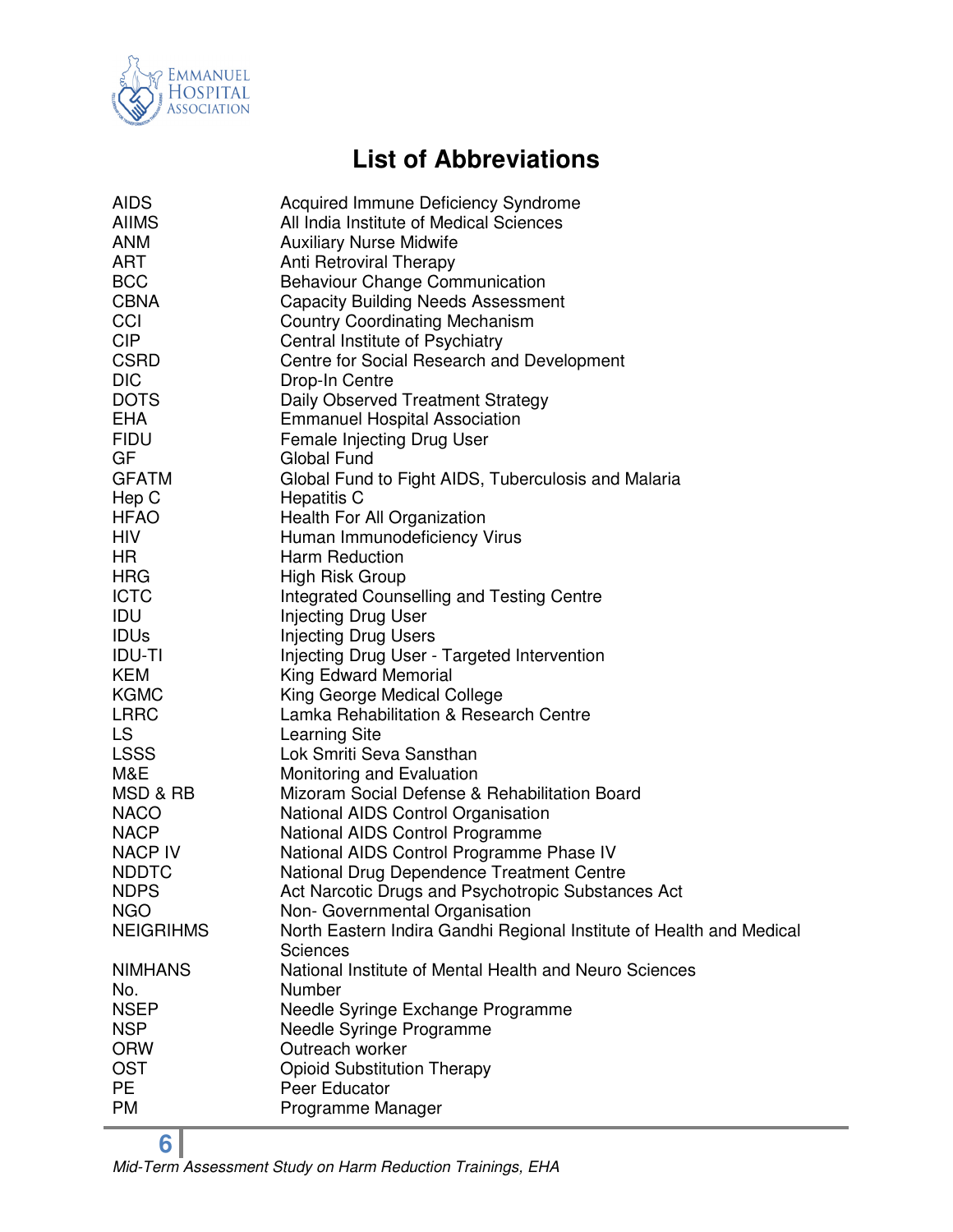

| <b>PMU</b><br><b>PPT</b>         | <b>Project Management Unit</b><br><b>PowerPoint</b>                                                    |
|----------------------------------|--------------------------------------------------------------------------------------------------------|
| <b>PR</b>                        | <b>Principal Recipient</b>                                                                             |
| <b>RIMS</b>                      | Regional Institute of Medical Sciences                                                                 |
| <b>RTTC</b>                      | <b>Regional Technical Training Centre</b>                                                              |
| <b>SACS</b>                      | <b>State AIDS Control Societies</b>                                                                    |
| <b>SD</b>                        | <b>Standard Deviation</b>                                                                              |
| <b>SPYM</b>                      | Society for Promotion of Youth and Masses                                                              |
| <b>SR</b>                        | <b>Sub Recipients</b>                                                                                  |
| <b>STI</b>                       | <b>Sexually Transmitted Infections</b>                                                                 |
| <b>STRC</b>                      | State Training and Resource Centre                                                                     |
| TB                               | <b>Tuberculosis</b>                                                                                    |
| ΤI                               | Targeted Intervention                                                                                  |
| <b>TOT</b>                       | <b>Training of Trainers</b>                                                                            |
| <b>TSU</b>                       | <b>Technical Support Unit</b>                                                                          |
| <b>UNODC ROSA</b><br><b>WADA</b> | United Nations Office on Drugs and Crime Regional Office for South Asia<br>Women Anti-Drug Association |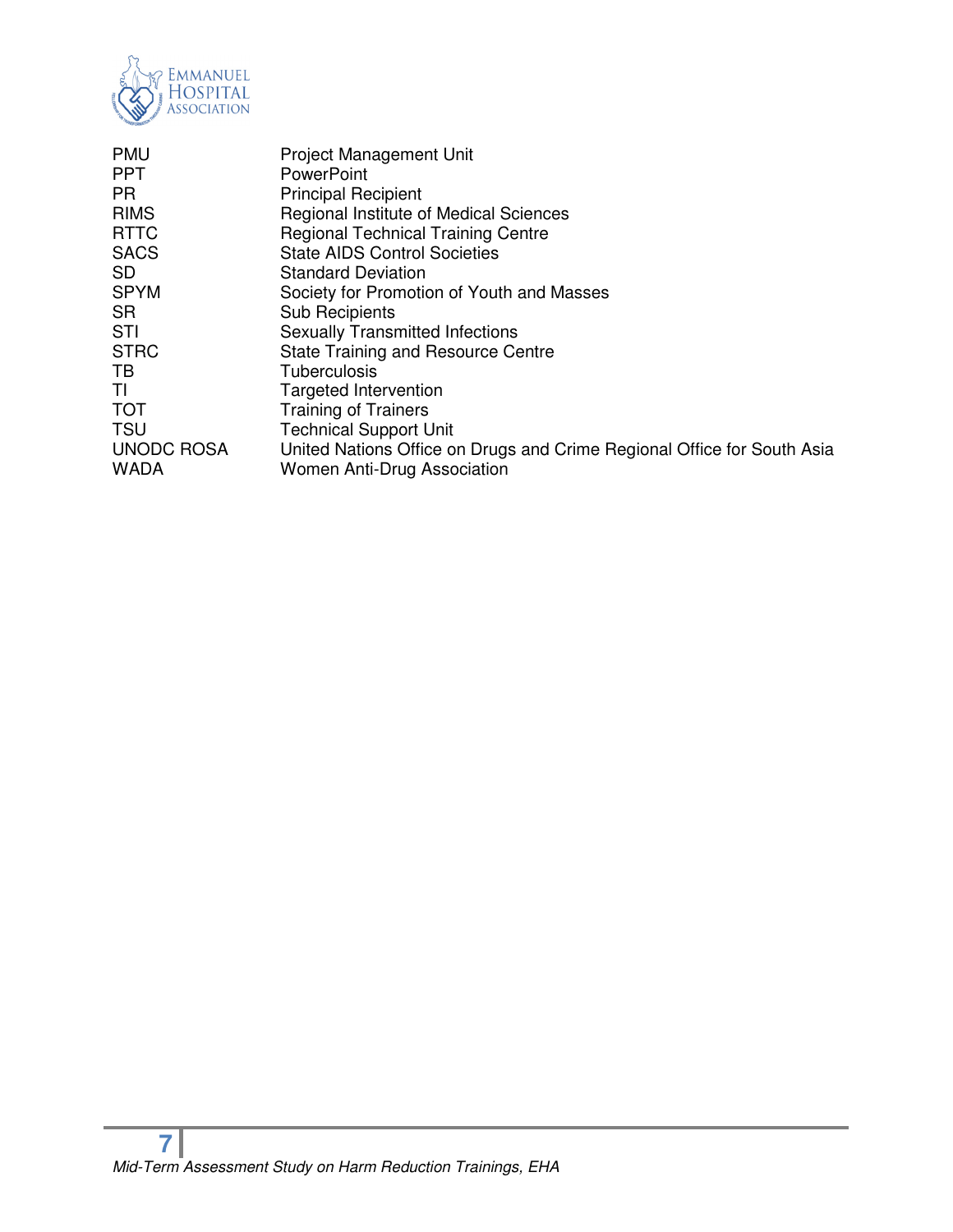

### **List of Tables**

|          | Title                                                                                              | Page No         |
|----------|----------------------------------------------------------------------------------------------------|-----------------|
| Table 1  | <b>Proposed Sampling Plan</b>                                                                      | 18              |
| Table 2  | <b>Actual Sampling</b>                                                                             | 18              |
| Table 3  | State-wide Sampling                                                                                | 18              |
| Table 4  | Demographic characteristics of all respondents and by category of                                  |                 |
|          | employment at the targeted intervention                                                            | 35              |
| Table 5  | Comparison of Outreach workers and Peer educators for demographics                                 | 36              |
| Table 6  | Details related to harm reduction training of all respondents and by                               | 37              |
|          | category of employment at the targeted intervention                                                |                 |
| Table 7  | Comparison of Outreach workers and Peer educators for details related                              |                 |
|          | to harm reduction training                                                                         | 38              |
| Table 8  | Participants' reaction to harm reduction training of all respondents and by                        |                 |
|          | category of employment at the targeted intervention                                                | 39              |
| Table 9  | Participants' reaction to harm reduction training of outreach workers and                          |                 |
|          | peer educators                                                                                     | 41              |
| Table 10 | Learning related to drug use and harm reduction concept                                            |                 |
|          |                                                                                                    | 44              |
| Table 11 | Learning related to peer education and outreach                                                    | 45              |
| Table 12 | Learning related to key activities targeting IDUs                                                  | 45              |
| Table 13 | Learning related to programme and advocacy                                                         | 46<br>47        |
| Table 14 | Comparison of outreach workers and peer educators for learning related                             |                 |
|          | to drug use and harm reduction concept                                                             |                 |
| Table 15 | Comparison of outreach workers and peer educators for learning related                             |                 |
|          | to peer education and outreach                                                                     | 47              |
| Table 16 | Comparison of outreach workers and peer educators for learning related                             |                 |
|          | to key activities targeting IDUs                                                                   | 48              |
| Table 17 | Comparison of outreach workers and peer educators for learning related                             | 48              |
| Table 18 | to programme and advocacy<br>Learning related to understanding drug use and harm reduction concept |                 |
|          |                                                                                                    | 51              |
| Table 19 | Learning related to DIC and Advocacy                                                               | $\overline{51}$ |
| Table 20 | Learning related to key activities for IDUs                                                        | 52              |
| Table 21 | Learning related to programme management                                                           | 52              |
| Table 22 | Learning related to drug use and harm reduction principles                                         | 54              |
| Table 23 | Learning related to clinical issues of IDUs                                                        | 54              |
| Table 24 | Learning related to comorbid illnesses                                                             | 55              |
| Table 25 | Learning related to IDU programme                                                                  | 56              |
| Table 26 | Evaluation after the harm reduction training of all respondents and by                             | 59              |
|          | category of employment at the targeted intervention                                                |                 |
| Table 27 | Rating of effectiveness after the harm reduction training of all                                   |                 |
|          | respondents and by category of employment at the targeted intervention                             | 60              |
| Table 28 | Agreement on statements after the training programme of all respondents                            |                 |
|          | and by category of employment at the targeted intervention                                         | 61              |
| Table 29 | Evaluation after the harm reduction training of outreach workers and peer                          |                 |
|          | educators                                                                                          | 63              |
|          |                                                                                                    |                 |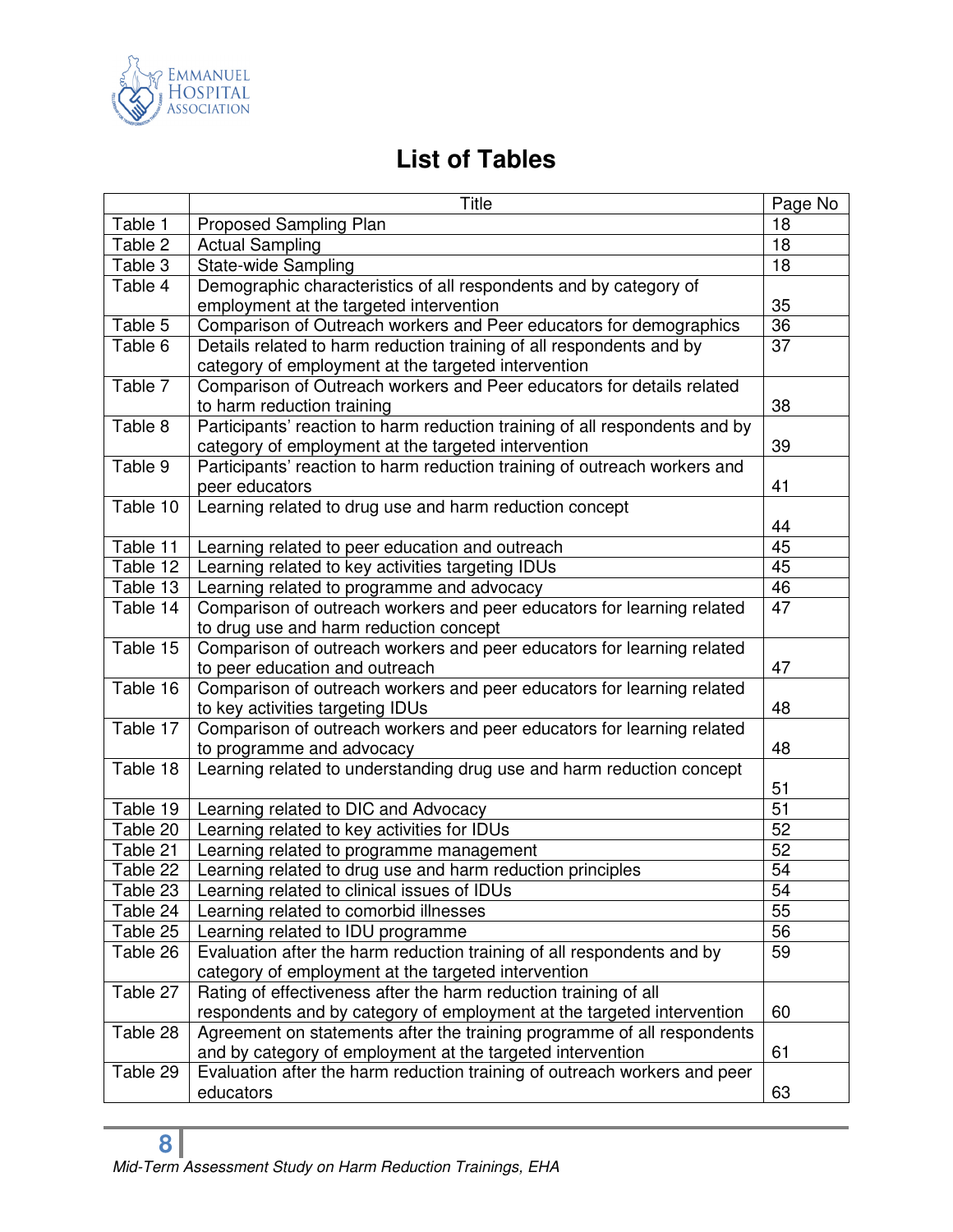

| Table 30 | Rating of effectiveness after the harm reduction training of outreach |    |
|----------|-----------------------------------------------------------------------|----|
|          | workers and peer educators                                            | 64 |
| Table 31 | Agreement on statements after the training programme of outreach      | 64 |
|          | workers and peer educators                                            |    |
| Table 32 | Impact on IDUs and their sexual partners due to training received by  | 69 |
|          | outreach workers and peer educators                                   |    |
| Table 33 | Impact on IDUs and their sexual partners due to training received by  | 69 |
|          | category of outreach worker and peer educator                         |    |
| Table 34 | Impact on IDUs and their sexual partners due to training received by  | 71 |
|          | programme mangers and counsellors                                     |    |
| Table 35 | Impact on IDUs and their sexual partners due to training received by  | 73 |
|          | doctors and nurses                                                    |    |

Colour codes:

| 50% and below: | <b>Red</b>  |
|----------------|-------------|
| $51\% - 66\%$  | <b>Blue</b> |

67% and above: Black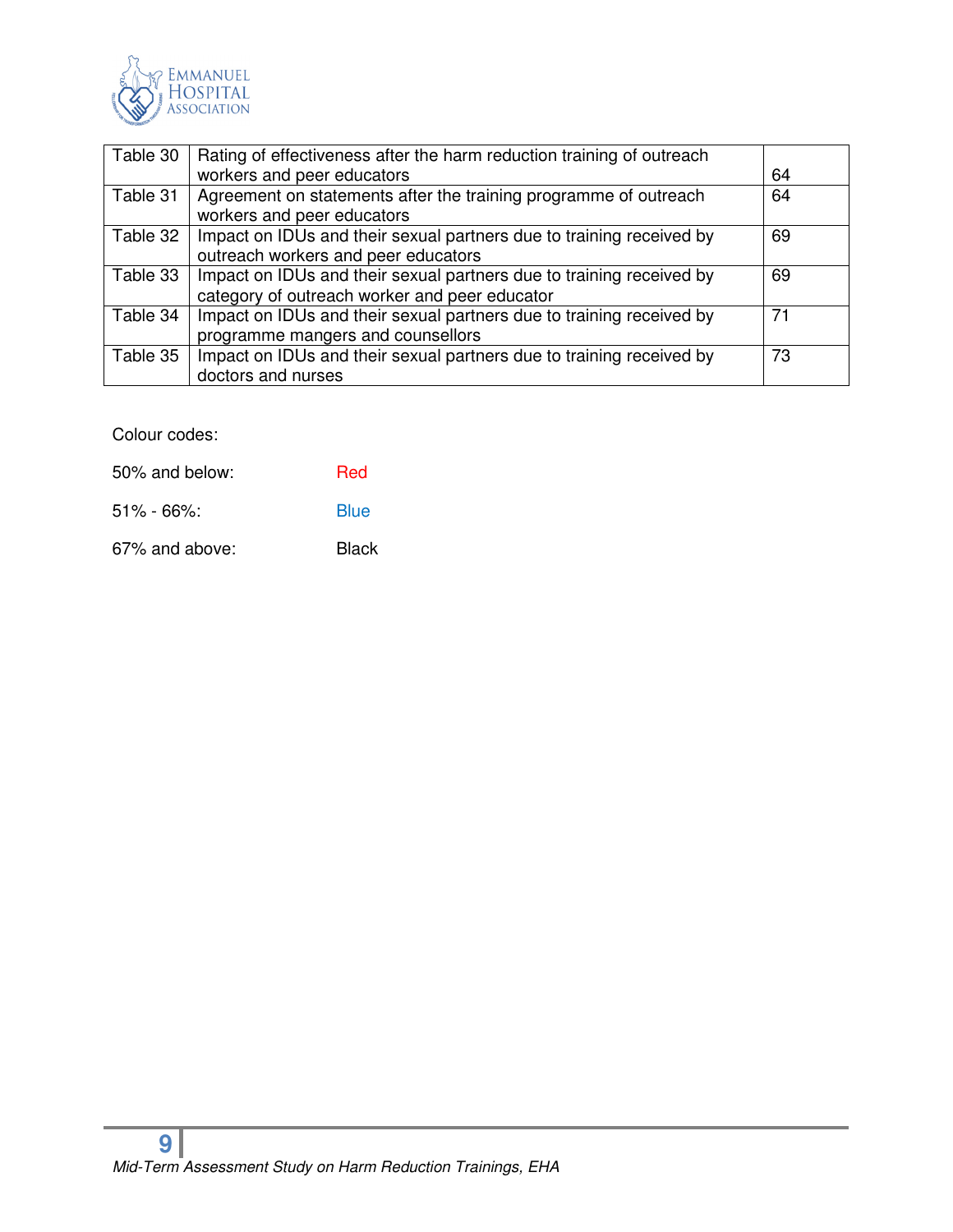

## **List of Figures**

|           | <b>Title</b>                                                                                               | Page No |
|-----------|------------------------------------------------------------------------------------------------------------|---------|
| Figure 1  | Number of Workshops organised by Project Hifazat                                                           | 22      |
| Figure 2  | Number of participants at the training programmes organised by various<br><b>SRs</b>                       | 22      |
| Figure 3  | Number of participants at the training programmes by category of<br>employment                             | 23      |
| Figure 4  | No of IDUs registered at the Learning Sites                                                                | 27      |
| Figure 5  | No of IDUs accessed services at the Learning Sites                                                         | 28      |
| Figure 6  | No of referrals to ICTC at the Learning Sites                                                              | 29      |
| Figure 7  | No of IDUs registered for OST at the Learning Sites                                                        | 31      |
| Figure 8  | No of referrals to anti-retroviral therapy (ART) at the learning sites                                     | 31      |
| Figure 9  | No of referrals to DOTS at the learning sites                                                              | 32      |
| Figure 10 | No of FIDUs registered at the Learning Sites                                                               | 33      |
| Figure 11 | No of FIDUs accessed services at the Learning Sites                                                        | 34      |
| Figure 12 | Participants learning as a result of the training programme                                                | 44      |
| Figure 13 | Participants learning as a result of the training programme for peer<br>educators and outreach workers     | 46      |
| Figure 14 | Change in job performance as a result of the training programme                                            | 58      |
| Figure 15 | Frequency of use of training materials: all participants                                                   | 62      |
| Figure 16 | Change in job performance as a result of the training programme for<br>peer educators and outreach workers | 62      |
| Figure 17 | Frequency of use of training materials: peer educators and outreach<br>workers                             | 65      |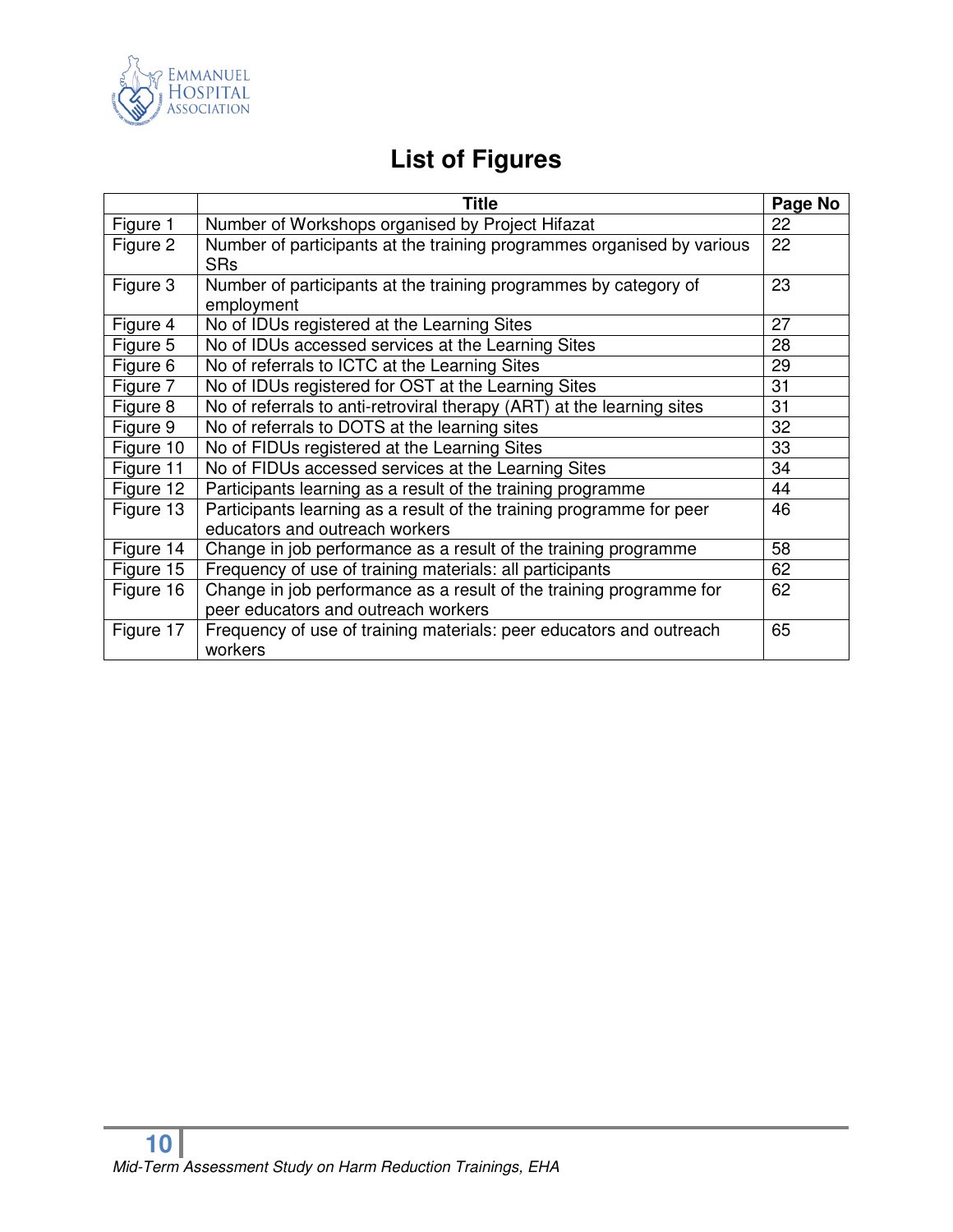

### **EXECUTIVE SUMMARY**

Building, strengthening and sustaining the capacity of various categories of service providers working with the injecting drug users (IDUs) at the targeted intervention (TI) sites is essential to develop an effective, efficient and sustainable harm reduction response. The objective of the midterm assessment study was to assess the levels of capacities, knowledge, attitude and practice related to harm reduction services among the doctors, nurses, programme managers, counsellors, outreach workers and peer educators subsequent to receiving harm reduction training organised under the Hifazat Project. A multi-method strategy comprising review of existing information related to the harm reduction training as well as colleting primary data from selected participants was employed for this assessment that helped to understand the impact of the training in building the capacity of harm reduction workforce. The chief component of the assessment was quantitative as well as qualitative data obtained by six experienced field investigators through interviews with IDU-TI staff working in different regions of the country. The information was gathered from 135 TI staff that included 36 outreach workers, 32 peer educators, 35 programme managers/counsellors and 32 doctors/nurses. Privacy and confidentiality was maintained during the data collection and analysis process. The study on the "capacity building needs assessment in the context of IDU-TIs in India" was utilised to serve as proxy indicators of baseline capacity of the IDU-TI staff for comparison with the current findings.

#### **Key findings:**

| <b>Method</b>                                                              | <b>Findings</b>                                                                                                                                                                                                                                                                                                                                                                                                                 |  |  |
|----------------------------------------------------------------------------|---------------------------------------------------------------------------------------------------------------------------------------------------------------------------------------------------------------------------------------------------------------------------------------------------------------------------------------------------------------------------------------------------------------------------------|--|--|
| Review<br>of<br>the<br>workshops                                           | Through a total of 489 harm reduction training programmes, 10,615<br>persons engaged with IDU services have been provided training. Majority<br>$(N = 6856, 63%)$ of the trainings have been organised by learning sites<br>(LS). It is observed that so far 5983 peer educators, 1632 outreach<br>workers, 585 counsellors, 563 programme managers, 648 nurses and 442<br>doctors have been trained under the Project Hifazat. |  |  |
| Review of training<br>reports                                              | Compared with pre-training, there is improvement in knowledge levels<br>related to opioid substitution therapy (OST), peer education, outreach and<br>core harm reduction services.                                                                                                                                                                                                                                             |  |  |
| Analysis<br>of<br>services at the LS                                       | In many LS, the number of registered IDUs, those accessing services and<br>receiving a variety of services has increased following the implementation<br>of training workshops.                                                                                                                                                                                                                                                 |  |  |
| Quantitative data -<br>demographics and<br>training received               | Most have higher secondary level or more of education<br>Duration in the job at respective IDU-TI - Mean $\pm$ SD: 34.4 $\pm$ 2.3<br>70% have received a combination of harm reduction trainings.<br>Most (84%) have received the training module(s).                                                                                                                                                                           |  |  |
| Quantitative data -<br>participants'<br>reaction<br>the<br>to<br>training  | Majority (>50%) of the participants' reaction to the overall content, quality<br>of power point slides, quality of presentation, quality of the group activities<br>and facilitation of activities by the trainers is rated as 'very good or<br>excellent'.                                                                                                                                                                     |  |  |
| Qualitative data $-$<br>participants'<br>reaction<br>the<br>to<br>training | Qualitative interviews confirmed the positive reaction to the training.<br>The choice of the resource persons, their understanding related to field<br>level activities, use of Hindi or local language in the training specifically for<br>peer educators and the timing of the sessions should be reconsidered in<br>future trainings.                                                                                        |  |  |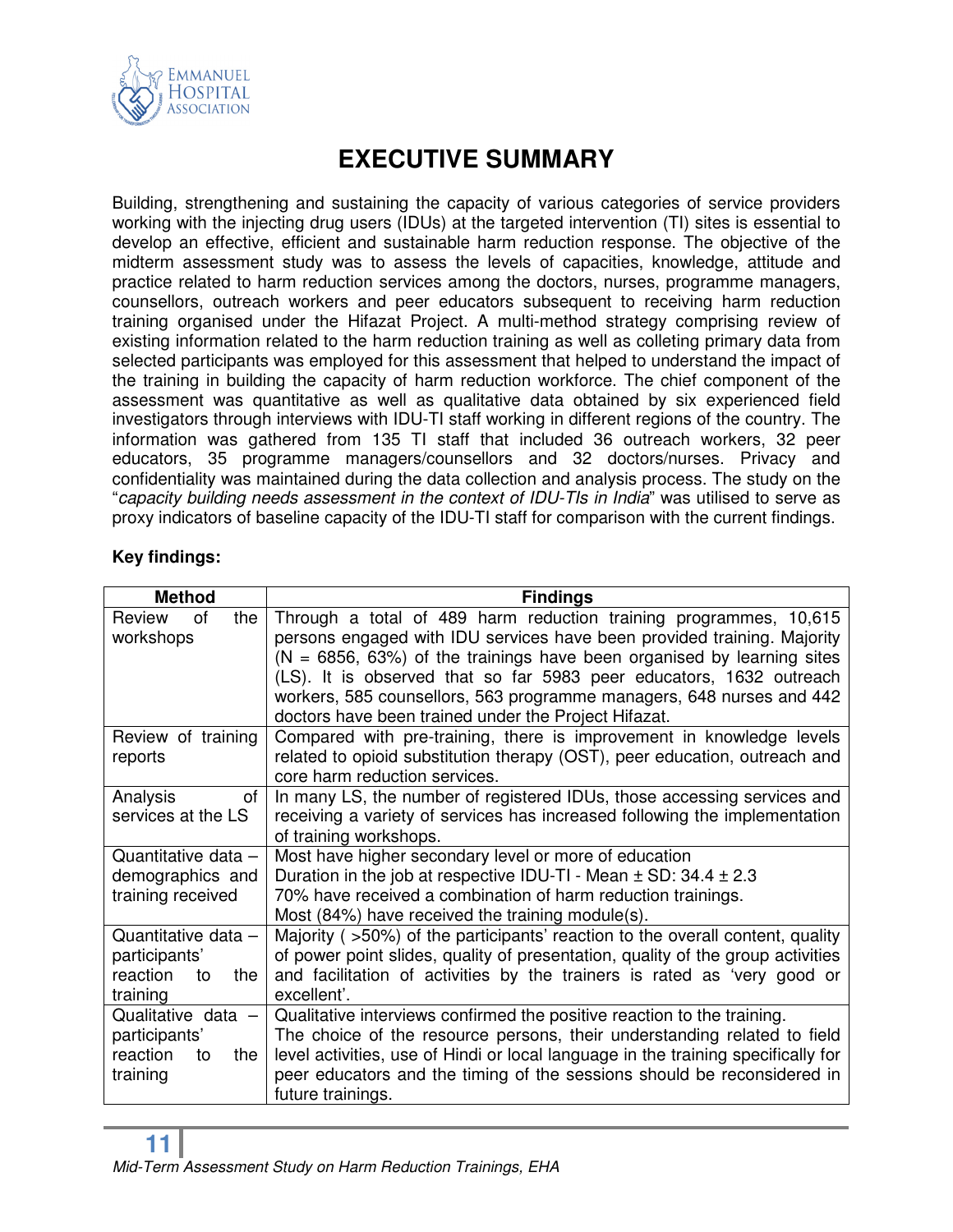

| Quantitative<br>and   | Improved learning in knowledge/skills related to harm reduction in almost              |
|-----------------------|----------------------------------------------------------------------------------------|
| qualitative data -    | all (98%) participants.                                                                |
| good learning as a    | Outreach workers and Peer educators: learning is adequate in                           |
| harm<br>result<br>of  | understanding vulnerability of IDUs, issues related to peer education and              |
| reduction<br>training | outreach, behaviour change communication, condom programming,                          |
| programme             | needle syringe exchange programme, waste disposal, advocacy with law                   |
|                       | enforcement; referrals for ICTC; and, overdose prevention & management.                |
|                       | Programme managers and Counsellors: learning related to IDU                            |
|                       | vulnerability, harm reduction, drop-in-centre related activities, advocacy,            |
|                       | key activities for IDUs and planning, implementing work plan is                        |
|                       | satisfactory.                                                                          |
|                       | Clinical staff: learning in assessment and diagnosis, abscess prevention               |
|                       | and management, HIV/sexually transmitted infections related services,                  |
|                       | overdose prevention and management is good.                                            |
| Quantitative data -   | Peer educators and Outreach workers: learning is less in women drug                    |
| less learning as a    | use, female sexual partners of IDUs, co-morbidities and advocacy.                      |
| result<br>of<br>harm  | Programme managers and Counsellors: less learning is observed in                       |
| reduction training    | female drug use, female sex partners, co-morbidities, procurement,                     |
| programme             | strategic planning and financial management.                                           |
|                       | Doctors & Nurses: learnt less in basics of drugs, principles of harm                   |
|                       | reduction, detoxification, OST, advocacy, co-morbid condition and                      |
|                       | networking & referral services.                                                        |
| Quantitative<br>and   | 96% of the participants opine that they are able to apply what they learnt             |
| qualitative data $-$  | from the harm reduction training in their job environment.                             |
| in<br>change<br>job   | 65% of all respondents evaluate themselves as 'very good to excellent' in              |
| due<br>performance    | level of knowledge/skills related to the job after the harm reduction training         |
| to harm reduction     | programme.<br>54% of respondents rate that the training programme is very effective in |
| training              | providing with new knowledge or skills.                                                |
|                       | Most (95%) of all respondents agree that their quality of work has                     |
|                       | improved after the training programme.                                                 |
|                       | Qualitative data identifies changes that have positively influenced regular            |
|                       | work of TI staff with IDUs. These include: effective communication with                |
|                       | IDUs, outreach planning, overdose prevention, better documentation and                 |
|                       | advocacy with various stakeholders.                                                    |
| Quantitative<br>and   | Peer educators and Outreach workers: positive impact in delivering HIV                 |
| qualitative data -    | prevention services for IDUs; increased access to HIV prevention services              |
| impact<br>due<br>to   | and improved quality of service among IDUs.                                            |
| harm<br>reduction     | Programme managers and Counsellors: HIV prevention and counselling                     |
| training              | services for IDUs has improved; advocacy with the community, advocacy                  |
|                       | for referral and mobilisation of IDU community have enhanced.                          |
|                       | Clinical staff: improved access and delivery of clinical services for IDUs.            |
|                       | The access and delivery of HIV prevention services, counselling and                    |
|                       | clinical services have been suboptimal for the spouses and female sexual               |
|                       | partners of male IDUs.                                                                 |
| of<br>Comparison      | materials<br>Appropriate<br>training<br>OST,<br>in<br>the<br>areas<br>overdose<br>οf   |
| midterm               | management, comorbidity, community mobilisation and specific modules                   |
| assessment            | for IDU service providers developed in the current project, a felt need                |
| findings with proxy   | identified earlier.                                                                    |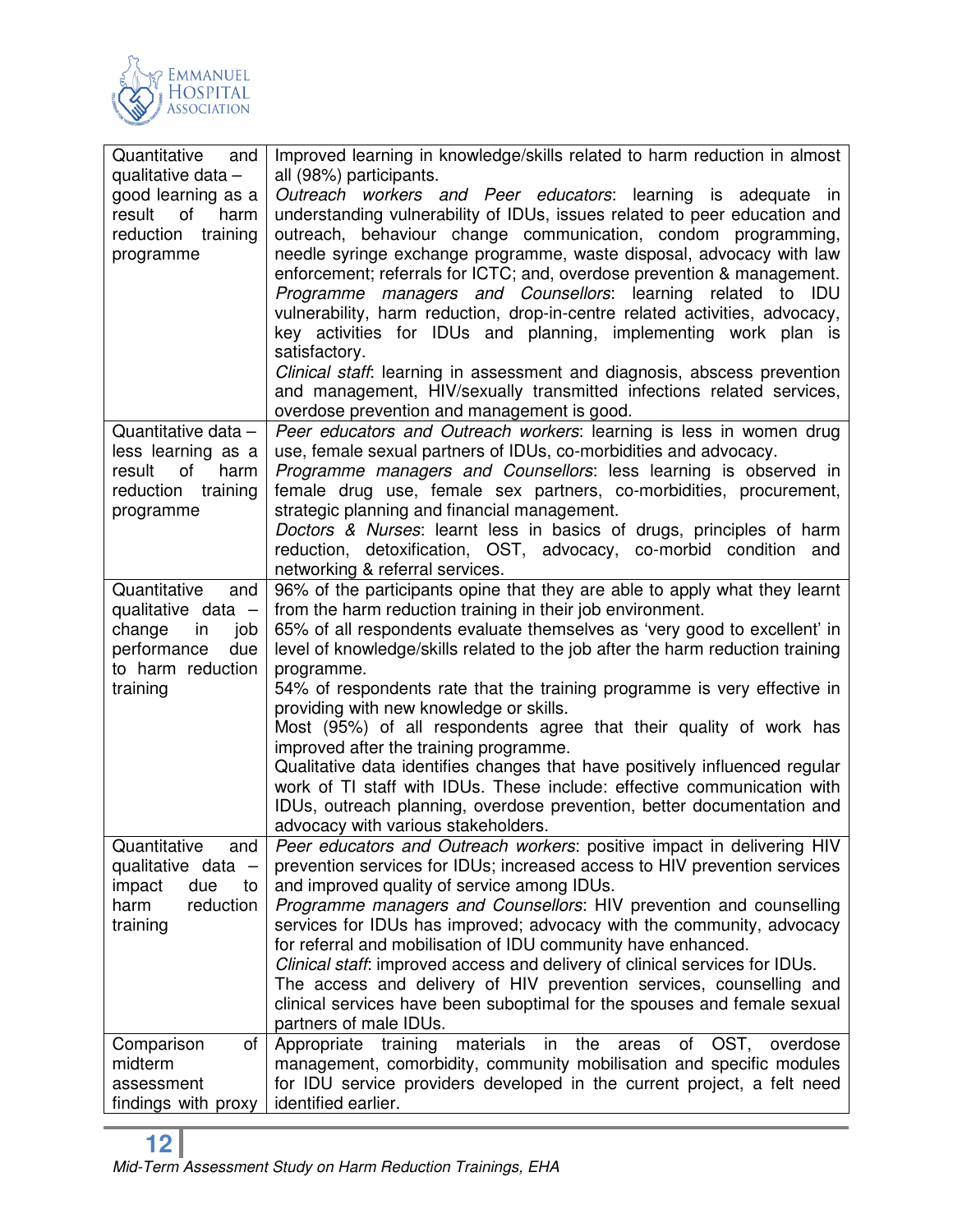

| indicators<br>identified<br>in. | In the current midterm assessment it is observed that the knowledge and<br>skills learnt during the harm reduction training is actually being applied |  |  |  |
|---------------------------------|-------------------------------------------------------------------------------------------------------------------------------------------------------|--|--|--|
| building<br>capacity            | effectively in job performance whereas it was earlier observed that IDU-TI                                                                            |  |  |  |
|                                 |                                                                                                                                                       |  |  |  |
| needs assessment                | service providers were unable to translate the learning from the training                                                                             |  |  |  |
|                                 | programme to field practice.                                                                                                                          |  |  |  |
|                                 | The capacity related to overdose prevention and management was                                                                                        |  |  |  |
|                                 | identified earlier as a gap at the IDU-TIs. In the current assessment, OD                                                                             |  |  |  |
|                                 | prevention/management has improved considerably and the qualitative                                                                                   |  |  |  |
|                                 | data highlights how lives are being saved through effective field level                                                                               |  |  |  |
|                                 | implementation of overdose prevention and management.                                                                                                 |  |  |  |
|                                 | Another area that has been identified earlier as a gap that has shown                                                                                 |  |  |  |
|                                 | improvement in the current midterm assessment is the capacity to deliver                                                                              |  |  |  |
|                                 | OST.                                                                                                                                                  |  |  |  |

The midterm assessment carried out reveals that capacity inputs into building the knowledge and developing the skills related to harm reduction related issues has resulted in improved confidence and competence at the individual level for the harm reduction workforce in implementing better HIV prevention and treatment services for IDUs.

#### **Recommendations:**

- 1. Focus on women drug use and female injecting drug use in existing training modules for all the categories of service providers; OST in pregnancy, breast feeding in OST training programmes.
- 2. The training modules for each category of TI staff should include sessions on issues concerning HIV prevention and treatment services for the spouses/regular sexual partners of IDUs.
- 3. Scale-up of specific OST trainings by Regional Technical Training Centres (RTTCs). In addition, OST should be included in all harm reduction trainings for various categories of service providers as many request for adequate information related to OST.
- 4. The training sessions for all IDU service providers should include adequate information on hepatitis C. Scaling up co-morbidity training will ensure that the clinical team members are in a better position to understand the clinical issues surrounding the management of co-morbid physical, mental disorders and co-occurring substance use disorders.
- 5. There is a need to improve the inputs related to advocacy with the general community and advocacy for effective referral networks in future trainings.
- 6. Areas such as financial management, procurement and strategic planning need to be paid attention in future training programmes.
- 7. It is necessary to institute training of trainers (TOT) programme to increase the number of OST trainers across the country.
- 8. As State Training and Resource Centres (STRCs) are currently not engaged with the Project Hifazat, it is essential that programme managers and counsellors are imparted training through other institutional structures.
- 9. It is obligatory to include a trained OST resource person in all harm reduction trainings for peer educators and outreach workers by LS as not all learning sites across the country have OST co-located in their harm reduction services.
- 10. Suggestions obtained in qualitative interviews related to resource persons, timing of sessions, language used during training and participatory interaction are useful to redesign the training process and methods.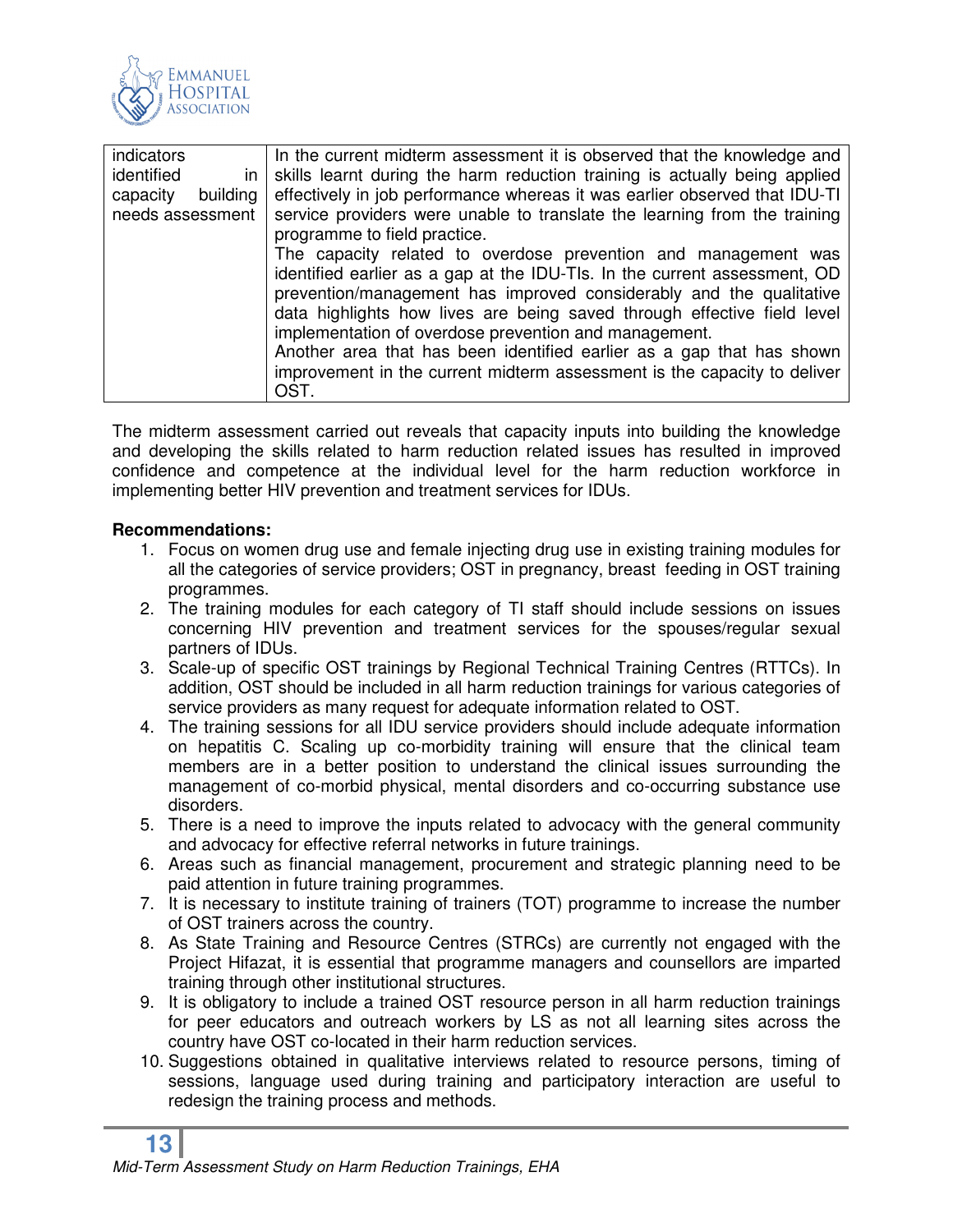

#### **1. BACKGROUND**

THE GLOBAL FUND to Fight AIDS, Tuberculosis and Malaria (GFATM), country owned, performance based funding has provided the Round 9 India HIV grant through the Emmanuel Hospital Association (EHA), the Principal Recipient (PR) for the Project Hifazat to strengthen the capacity, reach and quality of Harm Reduction services for Injecting Drug Users (IDUs) through involved institutions and individuals for and on behalf of the Country Coordinating Mechanism (CCM) and the National AIDS Control Organization (NACO) of the Ministry of Health & Family Welfare.

Capacity building is a critical component to ensure that comprehensive HIV prevention and treatment interventions for IDUs are developed and implemented across the country. Building, strengthening and sustaining the capacity of people at different levels is essential to develop an effective, efficient and sustainable response. A key component of the capacity building is identifying the capacity building needs through a structured mechanism and addressing the training needs for a range of service providers engaged in harm reduction activities targeting the IDUs. The capacity of the following service providers working in the targeted intervention (TI) sites for IDUs and their sexual partners across the country needs to be enhanced:

- 1. Medical officers and nurses in charge of the TIs and OST clinics
- 2. TI programme managers and counsellors
- 3. Outreach workers and peer educators at the TIs

The following structures exist within the national system to strengthen the capacity of the above groups of individuals:

- 1. State AIDS Control Society (SACS)
- 2. State Training and Resource Centre (STRC)
- 3. Technical Support unit (TSU)

The Global Fund utilised as well as established new mechanisms for enhancing the capacity of the various service providers. Three types of structures to offer training have been identified:

- 1. Regional Technical Training Centres (RTTCs)
- 2. State Training and Resource Centres (STRC)
- 3. Learning Sites (LS)

The RTTCs were established at the premier Medical Colleges with the aim of imparting training for the medical officers and paramedical professionals on Clinical services for people who inject drugs and their sexual partners, management of co-morbid conditions and Opioid substitution therapy. The RTTCs train the doctors and nurses from TI Sites and they are:

1. National Drug Dependence Treatment Centre, All India Institute of Medical Sciences (AIIMS)

Ghaziabad Uttar Pradesh<br>Lucknow Uttar Pradesh 2. King George's Medical College (KGMC) Contained the Lucknow 3. King Edward Memorial (KEM) Hospital Mumbai Mumbai Maharashtra 4. NEIGRIHMS Shillong Meghalaya<br>5. Dibrugarh Medical College Shillong Shillong Meghalaya 5. Dibrugarh Medical College Dibrugarh Assam 6. Regional Institute of Medical Sciences (RIMS) **Imphal** Manipur 7. Central Institute of Psychiatry **Ranchi** Banchi Jharkhand 8. National Institute of Mental Health and Neuro Sciences (NIMHANS) Bengaluru Karnataka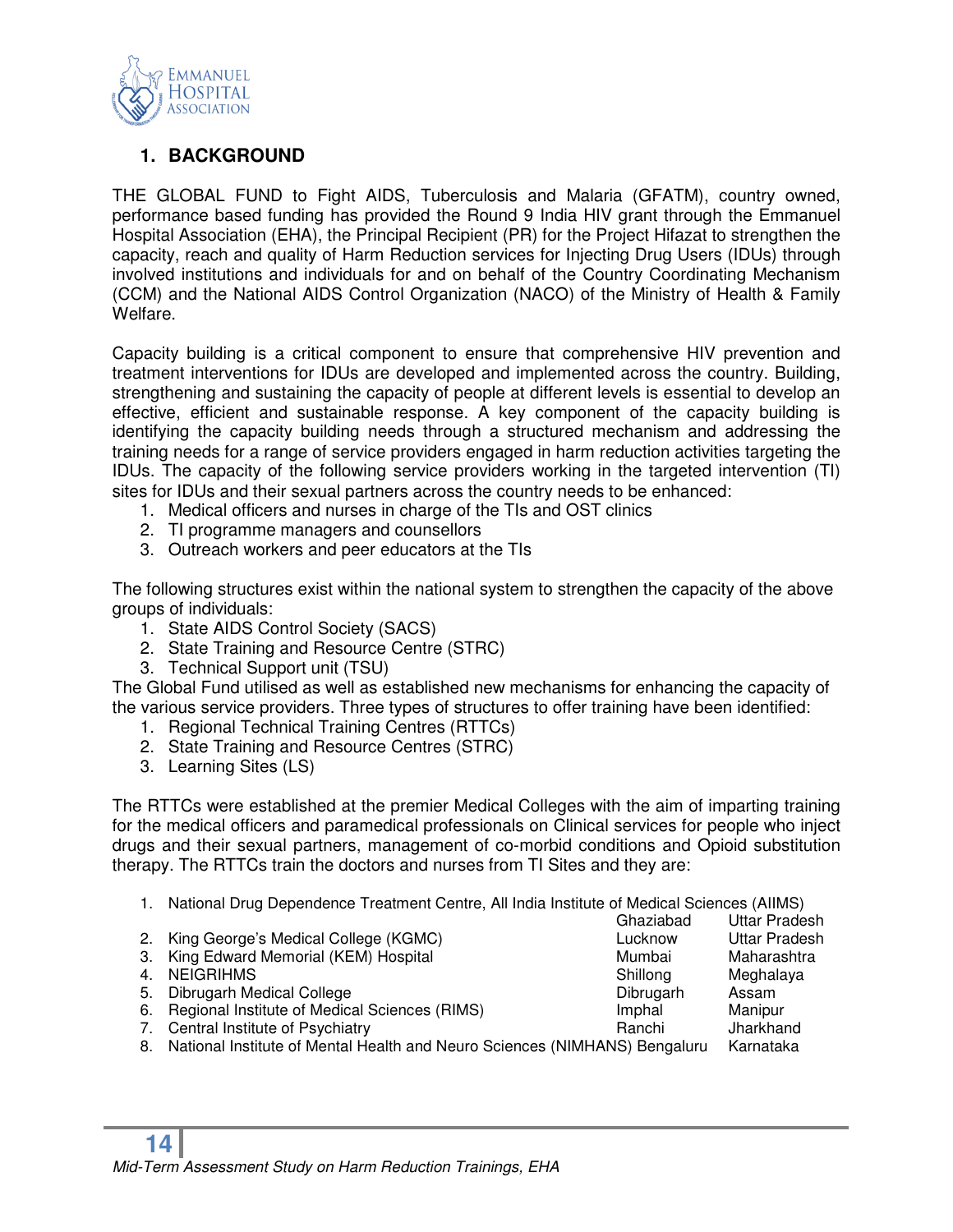

STRCs trained Project Managers, Counsellors and Outreach Workers from TI sites in their respective regions and they are:

| $\mathbf{1}$ . | Lok Smriti Seva Sansthan                                                                 | Allahabad           | Uttar Pradesh |
|----------------|------------------------------------------------------------------------------------------|---------------------|---------------|
|                | 2. Delhi School of Social Work Society                                                   | Delhi               | Delhi         |
|                | 3. Emmanuel Hospital Association                                                         | Guwahati            | Assam         |
|                | 4. Emmanuel Hospital Association                                                         | Guwahati            | Assam         |
| 5.             | Child in Need Institution                                                                | Kolkata             | West Bengal   |
| 6.             | Solidarity & Action Against the HIV Infection in India                                   | Bhubaneshwar Odisha |               |
| 7.             | Mizoram Social Defense & Rehabilitation Board (MSD & RD)                                 | Aizawl              | Mizoram       |
| 8.             | XISS                                                                                     | Ranchi              | Jharkhand     |
|                | 9. Samarthan                                                                             | Raipur              | Chhattisgarh  |
|                | 10. Centre for Operation Research & Training                                             | Baroda              | Gujarat       |
|                | 11. Solidarity & Action Against the HIV Infection in India                               | Jaipur              | Rajasthan     |
|                | $\sim$ . If the experiment $\cap$ is a second considered with the interest of the second |                     |               |

None of these STRCs are now working with the Project Hifazat.

The learning Sites train the peer educators from TI Sites and provide supportive supervision to 20-30 neighbouring TI sites. The learning sites are:

|    | Lok Smriti Seva Sansthan (LSSS)                     | Allahabad             | <b>Uttar Pradesh</b> |
|----|-----------------------------------------------------|-----------------------|----------------------|
| 2. | Society for Promotion of Youth and Masses (SPYM)    | New Delhi             | Delhi                |
| З. | Abhivyakti                                          | Jalandhar             | Punjab               |
| 4. | <b>Sankalp Rehabilitation Trust</b>                 | MumbaiMaharashtra     |                      |
| 5. | Global Organisation for Life Development            | Guwahati              | Assam                |
| 6. | The Calcutta Samaritans                             | Kolkata               | West Bengal          |
| 7. | LEPRA                                               | Bhubaneshwar Odisha   |                      |
|    | 8. Health For All Organization (HFAO)               | Thoubal               | Manipur              |
|    | 9. Lamka Rehabilitation & Research Centre (LRRC)    | Churachandpur Manipur |                      |
|    | 10. Nirvana Foundation                              | Imphal                | Manipur              |
|    | 11. Samaritan Society of Mizoram                    | Aizawl                | Mizoram              |
|    | 12. Women Anti- Drug Association (WADA)             | Lunglei               | Mizoram              |
|    | 13. Bethesda Youth Welfare Centre                   | Dimapur               | Nagaland             |
|    | 14. Care and Support Society                        | Mokokchung            | Nagaland             |
|    | 15. Hopers Foundation                               | Chennai               | Tamilnadu            |
|    | 16. Centre for Social Research & Development (CSRD) | Kozikode              | Kerala               |
|    | 17. Kalyani                                         | Durg                  | Chhattisgarh         |
|    | $\mathbf{r}$<br>.                                   |                       |                      |

Two sites, Don Bosco, Ambala in Haryana and Narayani Sewa Sangsthan, Hajipur in Bihar are not affiliated with the Project Hifazat at present.

The training of the above service providers have been guided through the training manuals developed by UNODC ROSA under this grant. The training modules developed by UNODC ROSA under this project have been used in the harm reduction training. Four of the training modules addressed the needs of the TI personnel: peer educators; outreach workers; programme managers; and the clinical staff including the doctors and nurses. In addition, two thematic modules on comorbidity and advocacy, community mobilisation, referral and networking for IDU Interventions were developed. The modules were used by trainers for training the staff of IDU TI and they are designed to enhance knowledge, skills and attitudes of the trainees.

A midterm assessment has been planned to assess the change, if any in the existing levels of capacities, knowledge, attitude and practice related to harm reduction services among the various categories of service providers.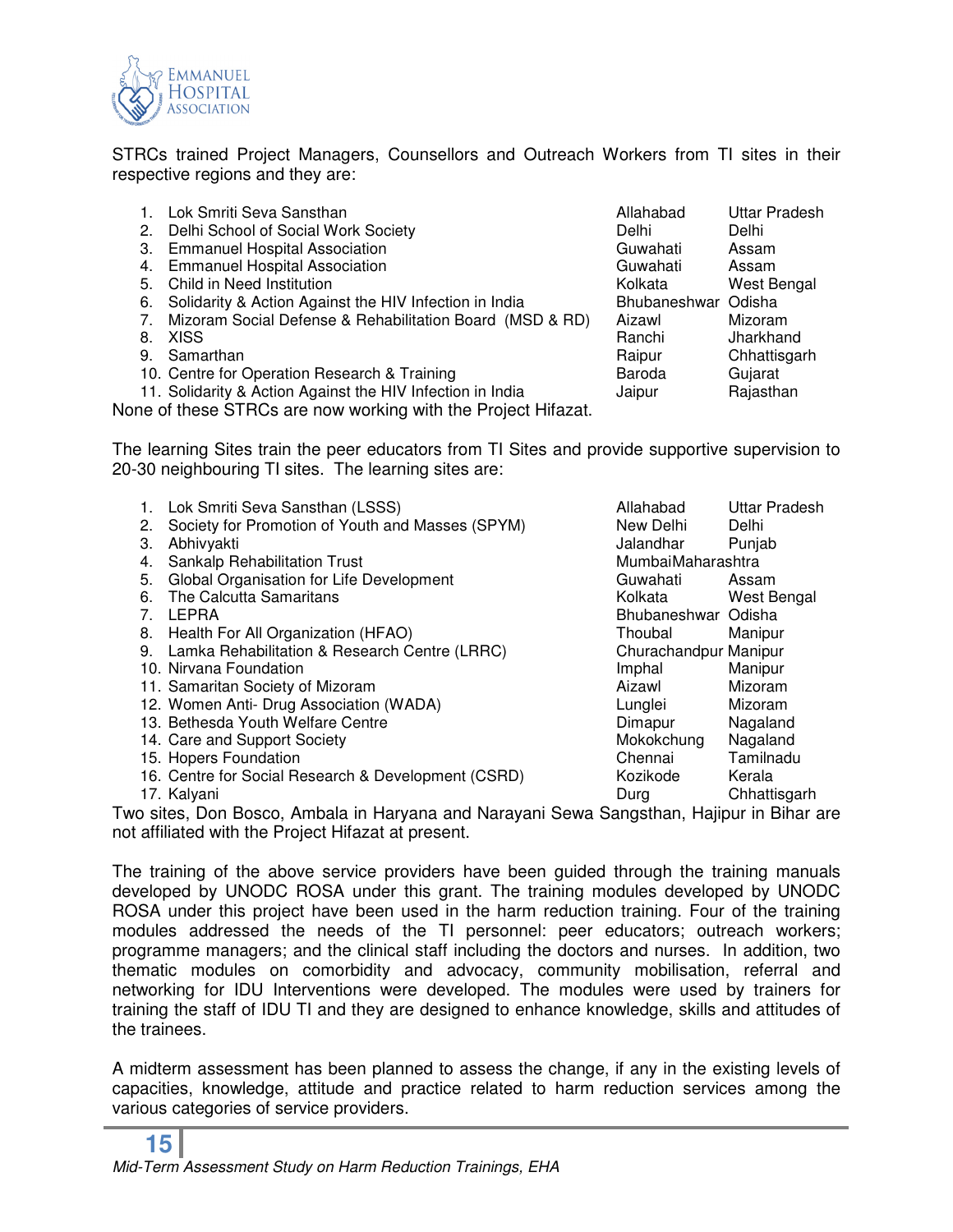

#### **2. OBJECTIVE**

The objective of the midterm assessment study was:

to assess the levels of capacities, knowledge, attitude and practice related to harm reduction services among the doctors, nurses, programme managers, counsellors, outreach workers and peer educators subsequent to receiving harm reduction training organised under the Hifazat Project.

#### **3. METHOD**

#### Study methods

The key methods to gather relevant information are:

- a) Review of the 'Capacity Building Needs Assessment in the context of IDU TIs in India' by UNODC ROSA developed under the Project Hifazat to identify key indicators of the existing levels of capacity among various categories of service providers.
- b) Review the training materials, guidelines/manuals used in the harm reduction trainings; analyse the training calendar by the Project Hifazat and the training reports generated by the training agencies; review the data related to harm reduction services at the learning sites before and after establishing the harm reduction training.
- c) Information obtained through structured interviews from programme managers, counsellors, medical officers, nurses, outreach workers and peer educators working across TIs in different regions of the country.

#### Data collection

Review of the 'Capacity Building Needs Assessment in the context of IDU TIs in India' study, documentations related to training programme was carried out the Principal Consultant, Dr. M. Suresh Kumar. The questionnaires for structured interviews with different categories of service providers was designed and developed by the Principal Consultant in consultation with the PMU (the questionnaires are included in Appendix). The questionnaires contained different sections that elicited information on defined characteristics. The sections are:

- Section A: Socio-demographic information
- Section B: Details related to harm reduction training
- Section C: Participants' reaction to the harm reduction training programme
- Section D: Participants' learning as a result of receiving the harm reduction training program
- Section E: Participants' change in performance on their job due to harm reduction training
- Section F: Participants' impression about the impact on IDUs & their sexual partners due to the training received

The questionnaires were field tested before the commencement of the actual data collection. A team of field investigators were selected and recruited to collect the data at the selected TI sites from different regions of the country. The Investigators and the respective States from which they collected the data are as follows:

| Ira Madan          | (Delhi, Haryana and Uttar Pradesh)    |
|--------------------|---------------------------------------|
| Koshal Rathore     | (Chhattisgarh, Madhya Pradesh)        |
| Debashish Das      | (West Bengal and Odisha)              |
| Chingsubam Bangkim | (Manipur, Nagaland, Assam, Meghalaya) |
| Kongtea Kong       | (Mizoram)                             |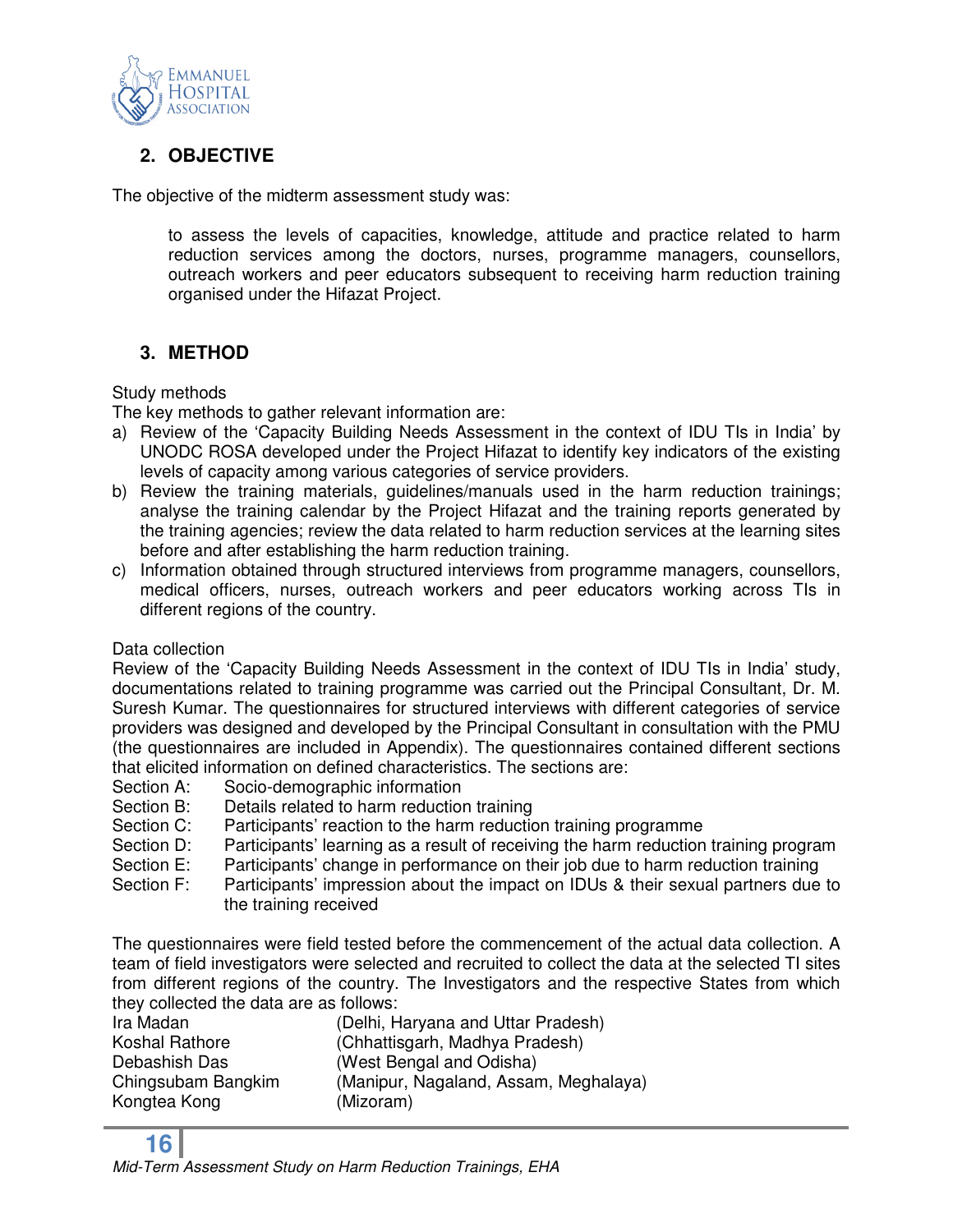

K. Shivakumar (Kerala, Andhra Pradesh, Maharashtra) These investigators were provided training on data collection by the Principal Consultant through Skype before the beginning of data collection.

#### Sampling

The sample for the study was recruited purposively from TI sites that have undergone harm reduction training organised by Project Hifazat. The proposed and actual sampling obtained is as follows: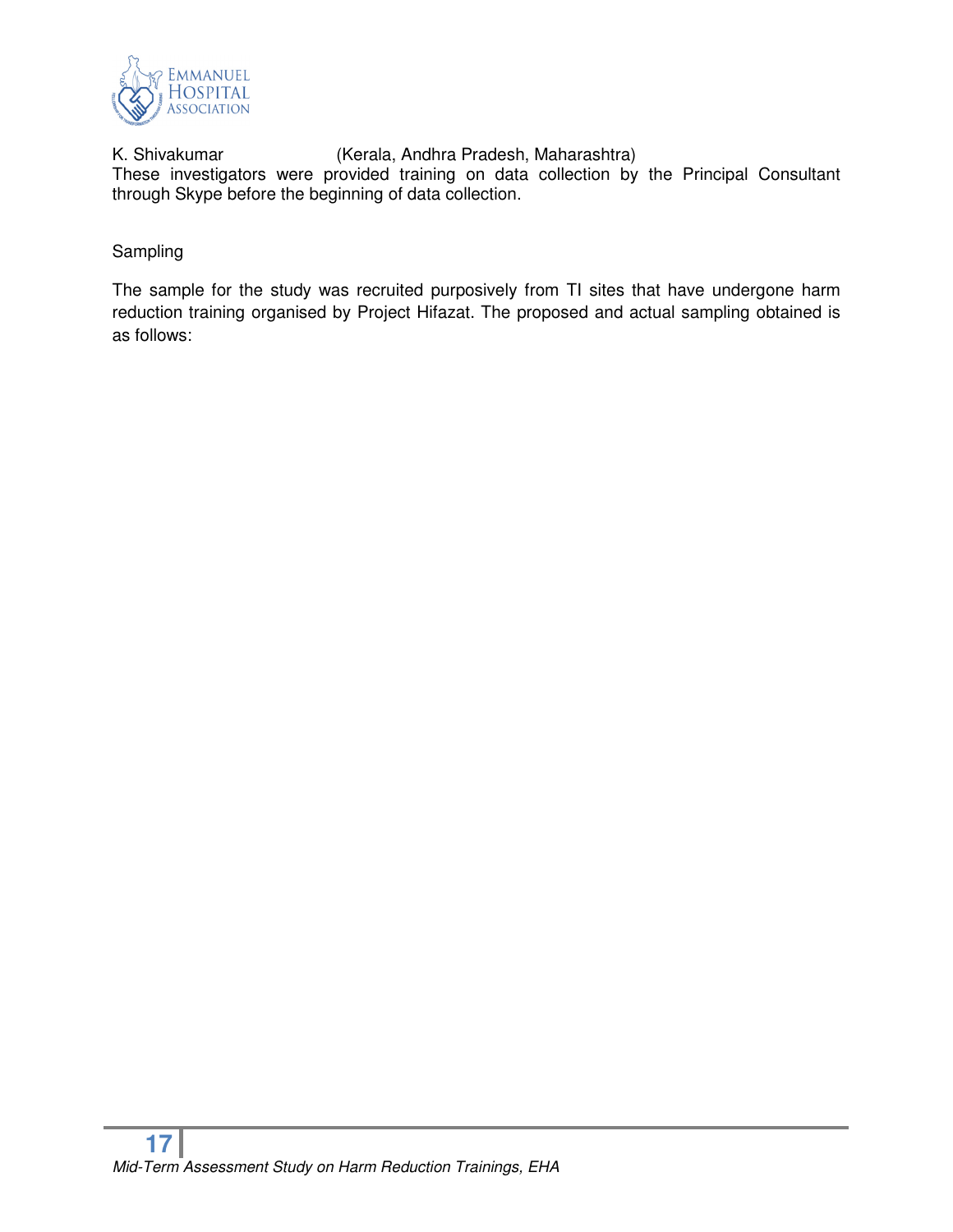

#### **Table 1: Proposed Sampling Plan**

| IDI Plan (Qualitative)          |                                                                          | Data collected - Region wise           |                                              |                               |                           |                     |         |
|---------------------------------|--------------------------------------------------------------------------|----------------------------------------|----------------------------------------------|-------------------------------|---------------------------|---------------------|---------|
|                                 | <b>Northeast</b><br>Manipur<br>Nagaland<br>Assam<br>Meghalaya<br>Mizoram | <b>North</b><br>Delhi<br>Haryana<br>UP | Central<br>Chhattisgarh<br>Madhya<br>Pradesh | East<br>Odisha<br>West Bengal | <b>South Kerala</b><br>AP | West<br>Maharashtra | Overall |
| Programme<br>manager/Counsellor | 16                                                                       | 6                                      | 4                                            | 4                             |                           | າ                   | 35      |
| Medical officer/Nurse           | 16                                                                       | 6                                      | 4                                            | 4                             | 3                         | റ                   | 35      |
| Outreach worker                 | 16                                                                       | 6                                      | 4                                            | 4                             | າ                         | n                   | 35      |
| Peer Educator                   | 16                                                                       | 6                                      | 4                                            | 4                             | 3                         | າ                   | 35      |
| <b>Total IDIs</b>               | 64                                                                       | 24                                     | 16                                           | 16                            | 12                        | 8                   | 140     |

#### **Table 2: Actual Sampling**

| IDI Plan (Qualitative)          | Data collected - Region wise                                             |                                        |                                              |                 |                           |                     |         |
|---------------------------------|--------------------------------------------------------------------------|----------------------------------------|----------------------------------------------|-----------------|---------------------------|---------------------|---------|
|                                 | <b>Northeast</b><br>Manipur<br>Nagaland<br>Assam<br>Meghalaya<br>Mizoram | <b>North</b><br>Delhi<br>Haryana<br>UP | Central<br>Chhattisgarh<br>Madhya<br>Pradesh | East*<br>Odisha | <b>South Kerala</b><br>AP | West<br>Maharashtra | Overall |
| Programme<br>manager/Counsellor | 16                                                                       | 8                                      | 4                                            | 2               | 3                         | າ                   | 35      |
| Medical officer/Nurse           | 16                                                                       | 6                                      | ◠                                            | 2               | 3                         | ŋ                   | 32      |
| Outreach worker                 | 17                                                                       |                                        | 5                                            | 2               | 3                         | ŋ                   | 36      |
| Peer Educator                   | 15                                                                       | 6                                      | 4                                            | $\mathfrak{p}$  | ົ<br>C,                   |                     | 32      |
| Total IDIs                      | 64                                                                       | 27                                     | 16                                           | 8               | 12                        | 8                   | 135     |

\* Sample from West Bengal excluded in the analysis

#### **Table 3: State-wide Sampling**

| <b>State</b>         | Outreach<br>workers/peer<br>educators | Programme<br>managers/Counsellors | <b>Doctors/Nurses</b> | <b>Total sample</b> |
|----------------------|---------------------------------------|-----------------------------------|-----------------------|---------------------|
| Haryana              |                                       | $\overline{c}$                    | 1                     | 4                   |
| Delhi                | 8                                     | 3                                 | 5                     | 16                  |
| <b>Uttar Pradesh</b> | 4                                     | 3                                 | 0                     |                     |
| Madhya Pradesh       | 4                                     | 2                                 | 2                     | 8                   |
| Chhattisgarh         | 5                                     | 2                                 |                       | 8                   |
| Odisha               | 4                                     | 2                                 | 2                     | 8                   |
| Manipur              | 10                                    | 5                                 | 5                     | 20                  |
| Nagaland             | 10                                    | 5                                 | 5                     | 20                  |
| Assam                | 2                                     |                                   |                       | 4                   |
| Meghalaya            | $\overline{c}$                        |                                   |                       | 4                   |
| Mizoram              | 8                                     | 4                                 | 4                     | 16                  |
| Andhra Pradesh       | $\overline{2}$                        |                                   |                       | 4                   |
| Kerala               | 4                                     | $\overline{2}$                    | $\overline{2}$        | 8                   |
| Maharashtra          | 4                                     | $\overline{c}$                    | $\overline{2}$        | 8                   |
| Total                | 68                                    | 35                                | 32                    | 135                 |

Mid-Term Assessment Study on Harm Reduction Trainings, EHA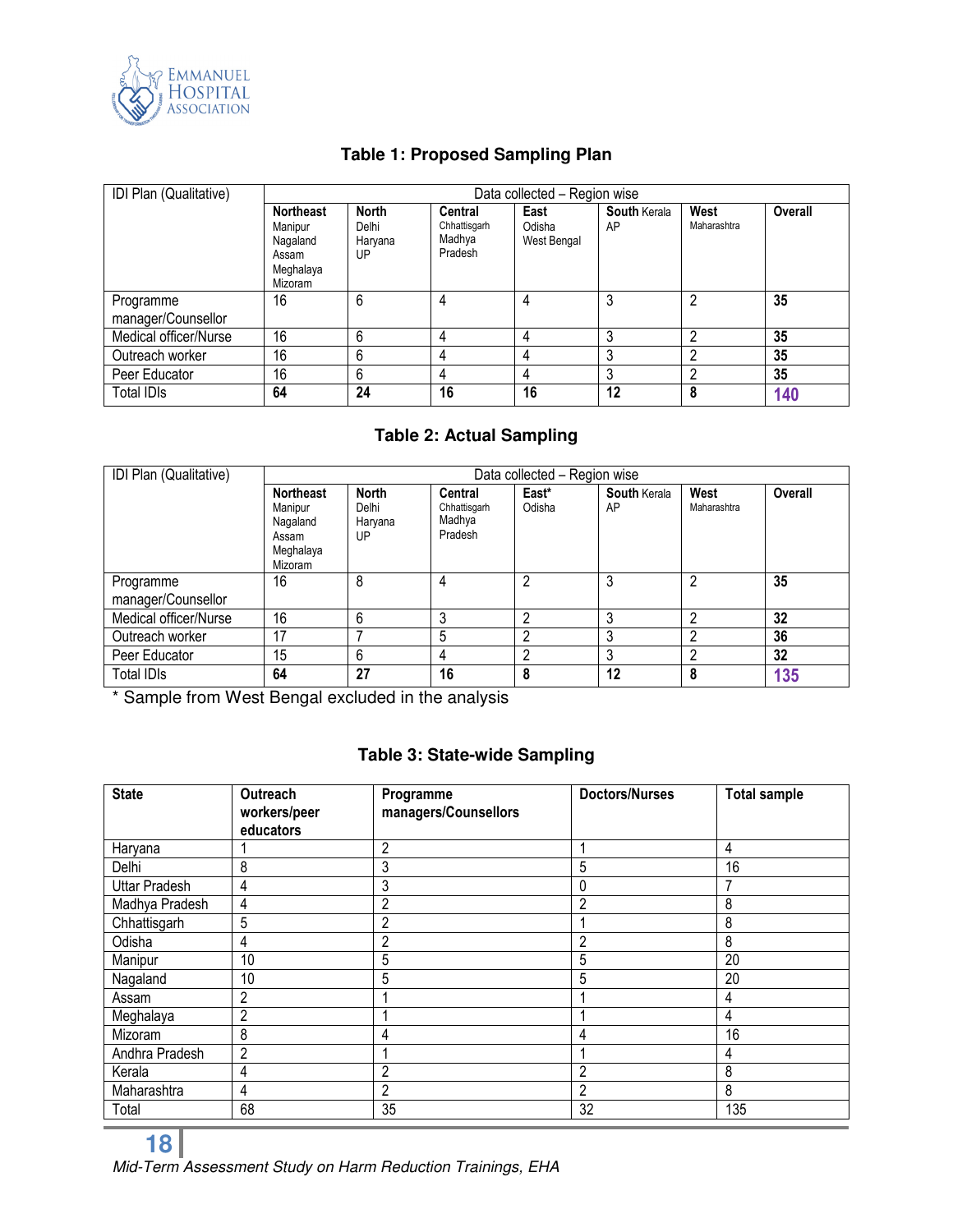

Even though the proposed sample was obtained from West Bengal, at the advice of the West Bengal SACS, the data from this State was not included for analysis.

#### Analysis

The review of the study 'Capacity Building Needs Assessment (CBNA) in the context of IDU TIs in India' was done to identify the proxy indicators for the levels of capacity among various service providers before the initiation of harm reduction training as the baseline report was not helpful to understand the existing levels of capacity.

The training modules, the training calendars and training reports subsequent to each training was analysed to understand the content, process and participants' feedback of the training programme. In addition the services provided at the various learning sites before and after the training programme was established was analysed.

The quantitative variables from the questionnaires were entered into excel sheets and then analysed using SPSS version 16. The qualitative variables were content analysed and emerging themes were identified.

#### Ethical Issues

- Privacy and confidentiality was maintained during the data collection and analysis process.
- None of the subjects interviewed were subjected to any intervention.
- Participation in the study was purely voluntary in nature. Informed consent was obtained from all the participating subjects.
- Decision of a subject to participate or decline, had no bearing on services being provided in any manner.
- None of the intellectual property norms and laws was violated in developing the data collection tools.

#### **4. FINDINGS**

#### **4.1. EXISTING INFORMATION**

#### *4.1.1. CAPACITY BUILDING NEEDS ASSESSMENT IN THE CONTEXT OF IDU TIS IN INDIA*

The study "capacity building needs assessment in the context of IDU TIs in India' made several key observations that can serve as proxy indicators of capacity of the various levels of staff at the IDU TIs:

Training materials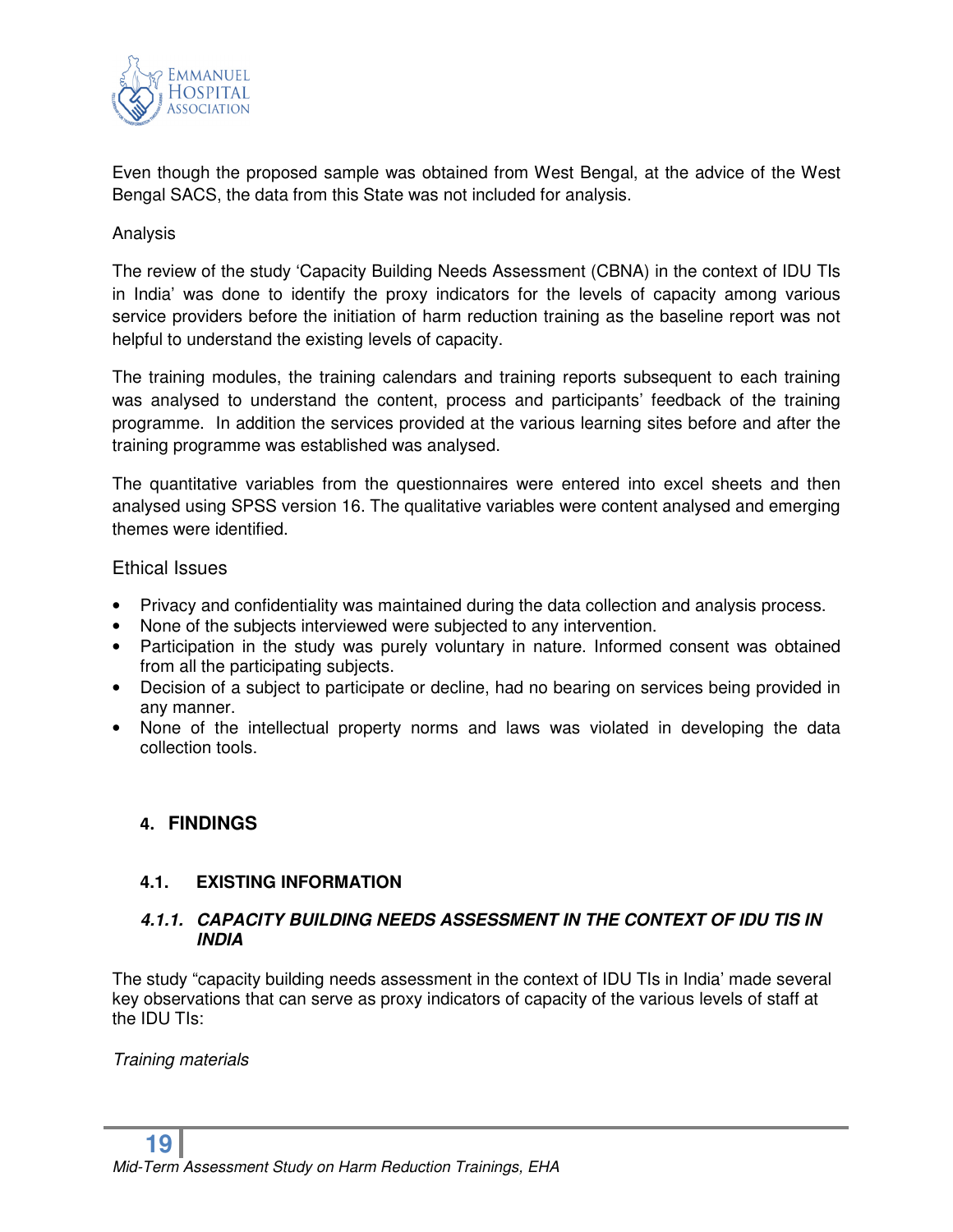

The need for additional resource materials and audio visual materials were expressed by some IDU-TIs.

STRCs opined that there are certain themes in which adequate training materials targeting IDU-TIs were unavailable and they included Opioid Substitution Therapy (OST), overdose management, community mobilisation, female IDUs/ female partners of male IDUs.

#### Training for IDU TIs

It is critical to train all IDU-TI staff to effectively implement and provide optimal harm reduction services for IDUs and their sex partners.

A third of (33%) doctors, more than a fourth (27%) of the counsellors, a fifth of the nurses (20%), 18% of the outreach workers and 10% of the program managers have not attended any training at all.

SACS officials believed that the training of peer educators was a challenge as it is difficult to bring and retain them in the training sites.

The TSUs observed that the training for the IDU TIs didn't focus on IDU related concerns and instead was generalised.

TSUs also opined that the IDU TI service providers were unable to translate the learning from the training programme to field practice.

Lack of timely training was a major concern for IDU TIs.

Some IDU TIs also expressed concern about the resource persons, particularly about their communication style and language.

#### Identified gaps in the capacity of IDU TIs

SACS officials in various states identified the gaps in the capacity of the IDU TIs; the key areas of concern were medical issues such as overdose management and issues related to female drug users and female partners of male IDUs.

The areas identified by TSUs as gaps in the IDU training were: outreach planning, needle syringe exchange programme (NSEP), waste disposal management, advocacy & networking, documentation & reporting.

The areas identified by the IDU TI staff as gaps in harm reduction training included OST, overdose management, providing services to female IDUs and female sex partners of male IDUs.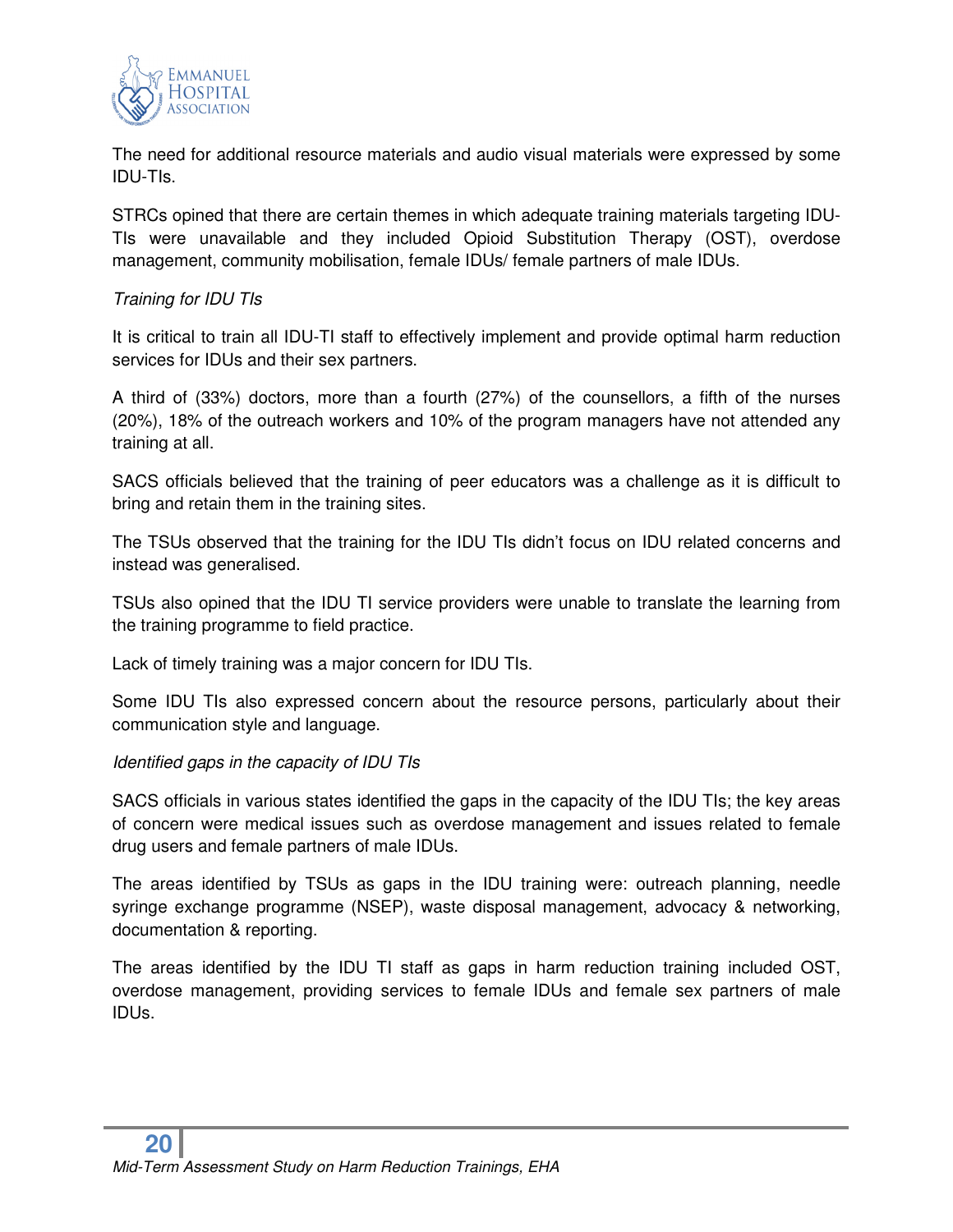

#### *4.1.2. ANALYSIS OF THE TRAINING BY PROJECT HIFAZAT*



**Figure 1: Number of Workshops organised by Project Hifazat** 

Sixty three percent ( $N = 308$ ) of the 489 workshops organized by the Project Hifazat have been conducted by the Learning Sites spread across the country; these sites provide harm reduction training for peer educators and outreach workers engaged in IDU-TIs. STRCs have carried out nearly a fifth (N =96; 19.6%) of the total training workshops. Sixty-two (12.7%) of the harm reduction training programmes have been implemented by the RTTCs; they provide training for the doctors and auxiliary nurse midwife (ANM).





Of the 10615 persons trained through the Project Hifazat, 6856 (64.6%) have been trained by the learning sites followed by STRCs (16%), RTTCs (14.1%), PMU (3%) and UNODC (2.2%).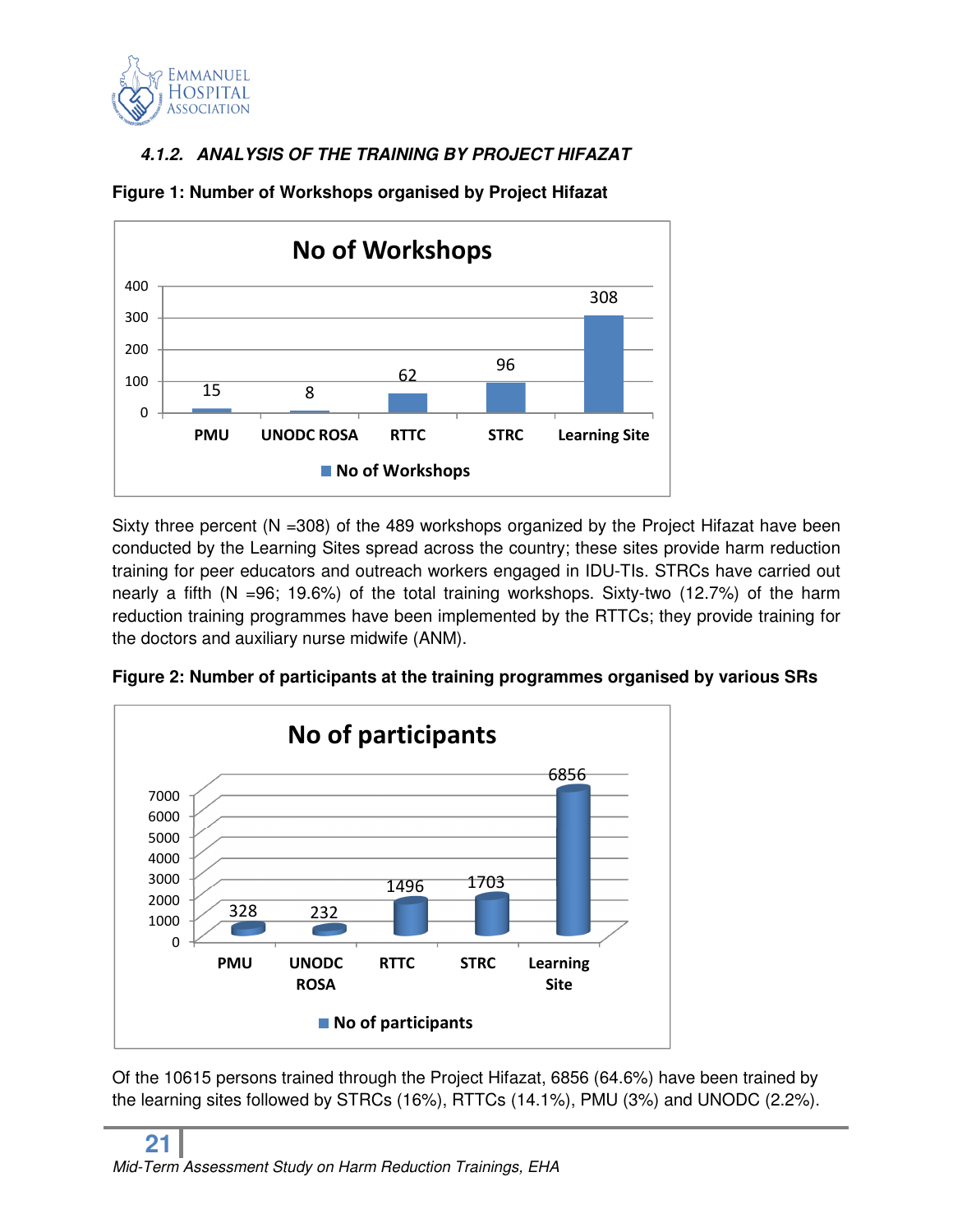





Among the categories of outreach workers, peer educators, programme managers, counsellors, doctors and nurses, a total of 9853 persons have been trained. Among them, 5983 peer educators (60.7%), 1632 outreach workers (16.6%), 585 counsellors (5.9%), 563 programme managers (5.7%), 648 nurses (6.6%) and 442 doctors (4.5%) received harm reduction training.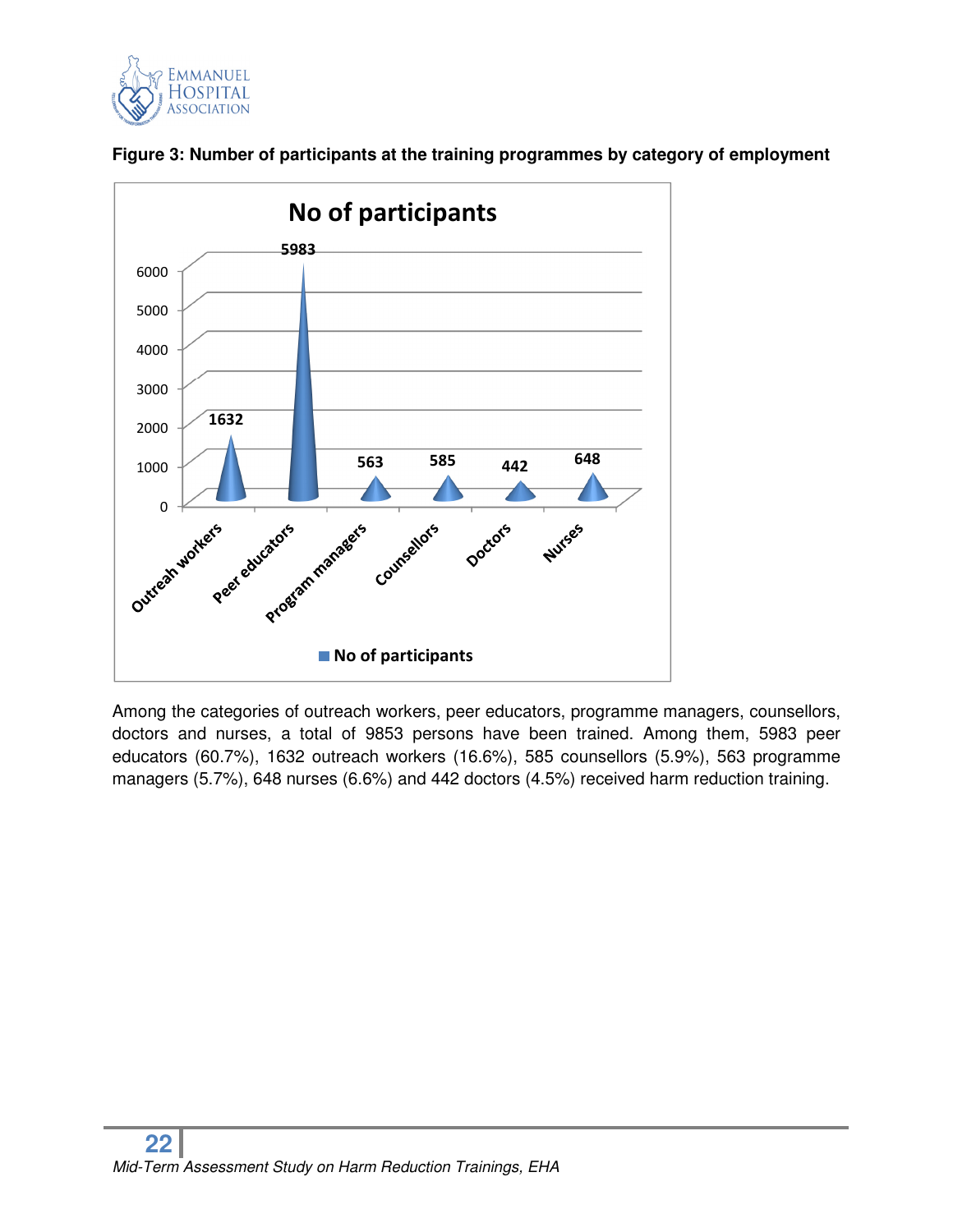

#### *4.1.3. ANALYSIS OF SELECTED TRAINING REPORTS*

#### *RTTCs*

OST Clinic Staff: The five day induction training programme conducted for the OST clinic and TI staff by National Drug Dependence Treatment Centre, AIIMS in November, December 2013 and January 2014 in New Delhi and during December 2013 at Raipur helped participants in better understanding of the OST programme. Their doubts related to OST implementation were clarified during the workshop and they were confident about effective OST implementation at the end of the workshop. The post-training score increased significantly from pre-training levels in all the training programmes. During January 2014, a five-day induction OST training was organised for OST clinic staff at Bengaluru by NIMHANS. Topics such as motivational interviewing and relapse prevention helped in building the skills of the participants to deal with patients seeking OST. By the end of training, they were confident in dealing with various issues encountered during OST implementation. The knowledge levels on the subject among the participants increased from the pre-test to the post- test.

Clinical Staff: The five-day induction training programme on harm reduction for clinical staff (doctors and nurses) organized by CIP during December 2013 at Ranchi was very useful for developing skills and attitudes required for conducting outreach for Clinical Staff of IDU-TI and also increasing confidence level of participants by providing them with expert information. Additionally the participants were given hand out materials. Subsequent to the training programme, the post-training score increased significantly from pre-training levels. The participants of the five day induction training programme for clinical staff of TIs conducted in September 2013 at Mumbai by KEM hospital expressed satisfaction with the quality of teaching, contents of the sessions, accommodation and transportation facility provided to them. There was significant improvement in the post-test scores following the training amongst three fourth of participants.

#### *STRCs*

Outreach workers: In September 2011, STRC, MSD & RB organized a five-day harm reduction training for TI outreach workers at Aizwal, Mizoram. The level of participation was satisfactory; the sessions covered were based on the training module. The important lessons learnt during the training include: strengthening referrals to STI services, ICTC and ART; OST and its benefits; approaches to effective working with the IDU community; and advocacy for harm reduction. STRC, Kerala & Lakshadweep conducted a training programme in September 2011. The feedback from the participants showed that the training was beneficial for them and made them confident to continue the work more effectively. Participants were satisfied with the training module and the methodology adopted for training. In the training programme organized by STRC (Centre for Operations Research and Training) during March 2012, although the participants were satisfied with the training, they provided suggestions to improve the quality of training. The areas to strengthen include OST and ART for IDUs.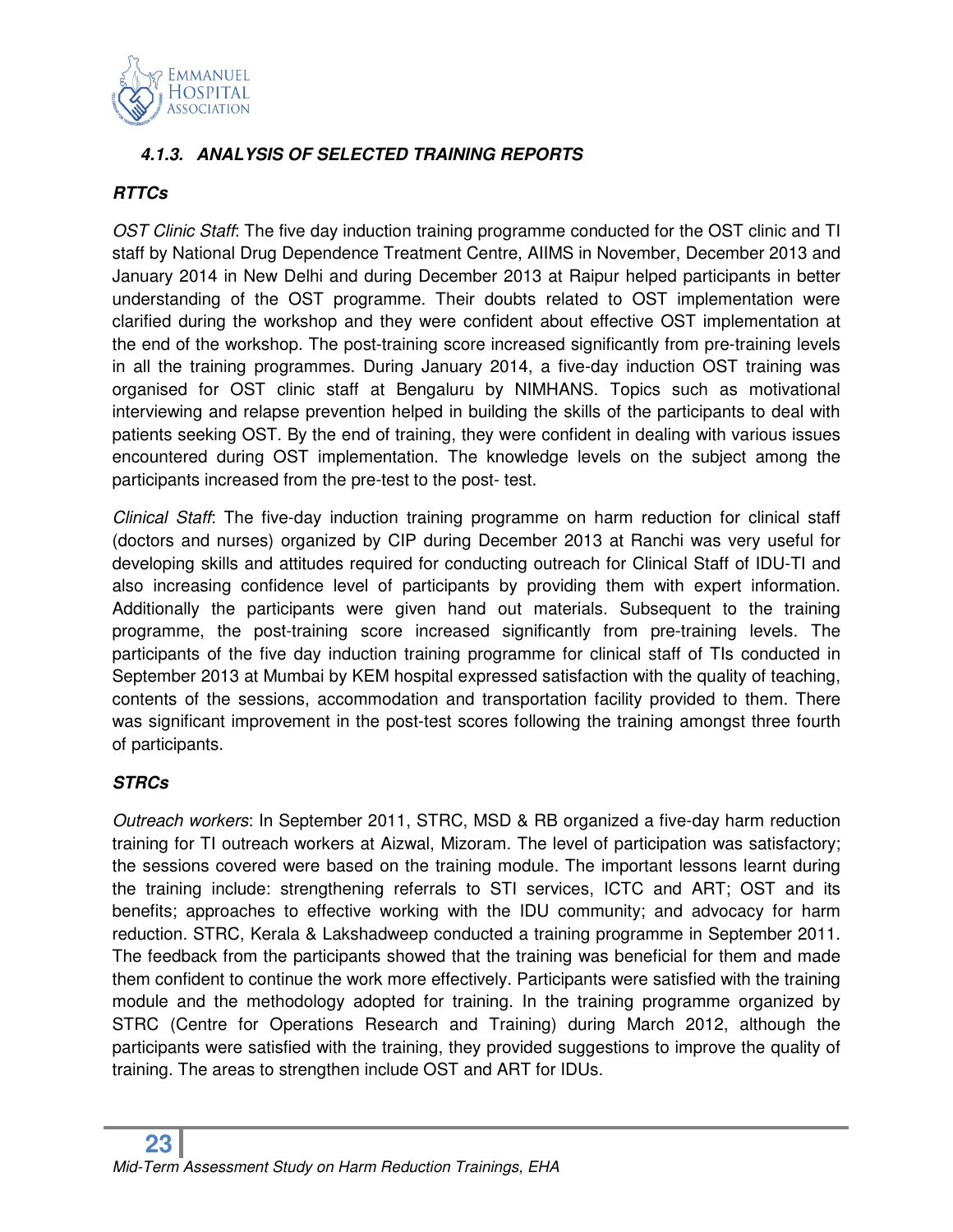

Counsellors: STRC for West Bengal, Odisha and Sikkim (Child in Need Institution) carried out a training programme for IDU TI counsellors during September 2012. The different topics like understanding drugs, role and responsibility of the counsellors, harm related to injection and injecting site, OST, HIV/AIDS, assessment and diagnosis were covered and the same were found to be useful by the participants.

Programme managers and other TI staff: STRC - Samarthan conducted a training programme for the programme managers, counsellors and outreach workers in Bhopal during September 2012. The participants were well equipped with basic information about working with IDUs in field; but required orientation on behaviour change communication and outreach planning. The participants were not aware about the programme indicators, liaison with peer educators and relevance of identifying stakeholders in the field.

#### *Learning Sites*

Outreach workers: Centre for Social Research & Development, Calicut organized the training programme for outreach workers during November 2013. The participants who have been recently recruited to the job benefited immensely and gained insights into their field work. Global Organization for Life Development, learning site at Guwahati conducted an induction training programme on harm reduction for outreach workers in February 2014. Using the training module for outreach workers, training was conducted and the post-test scores almost doubled from the pre-test scores. In the refresher training carried out in November 2013 by Calcutta Samiritans, the participants appreciated the methodology adopted for conducting the sessions. Moreover, they gained significantly during the session on waste disposal, outreach planning, tools for effective outreach and OST. Nirvana Foundation, Manipur State conducted outreach workers refresher training in January 2014. Induction training was organized for outreach workers by the learning site Abhivyukti Foundation during January 2014 and Feb - March 2014 at Jalandhar, Punjab. The trainings were productive and helped the participants to understand the various aspects in outreach activities.

Peer educators: The learning site in Delhi, SPYM conducted the training programme for peer educators in September 2011 and September 2013. The trainings were provided in simple Hindi. The sessions were interactive and participatory and helped them to learn various issues concerning harm reduction for IDUs. Many participants were first timers to harm reduction training and showed significant changes in levels of knowledge post-training. Bethesda Youth Welfare Centre, Dimapur carried out the harm reduction training programme for peer educators during September 2011 and the training was productive for the participants. Hopers Foundation, Chennai organized induction and refresher training for peer educators during October 2011 and October 2013 respectively. The participants understood the challenges in field level implementation of harm reduction initiatives for IDUs. The training helped to improve their knowledge levels. In the induction trainings for peer educators conducted by Sankalp Rehabilitation Trust, Mumbai during December 2013 and January 2014, the participants were attentive, enthusiastic, cooperative, ready to learn, work in group, sharing their experiences from the field and ready to work for their own community to reduce the harm. Lamka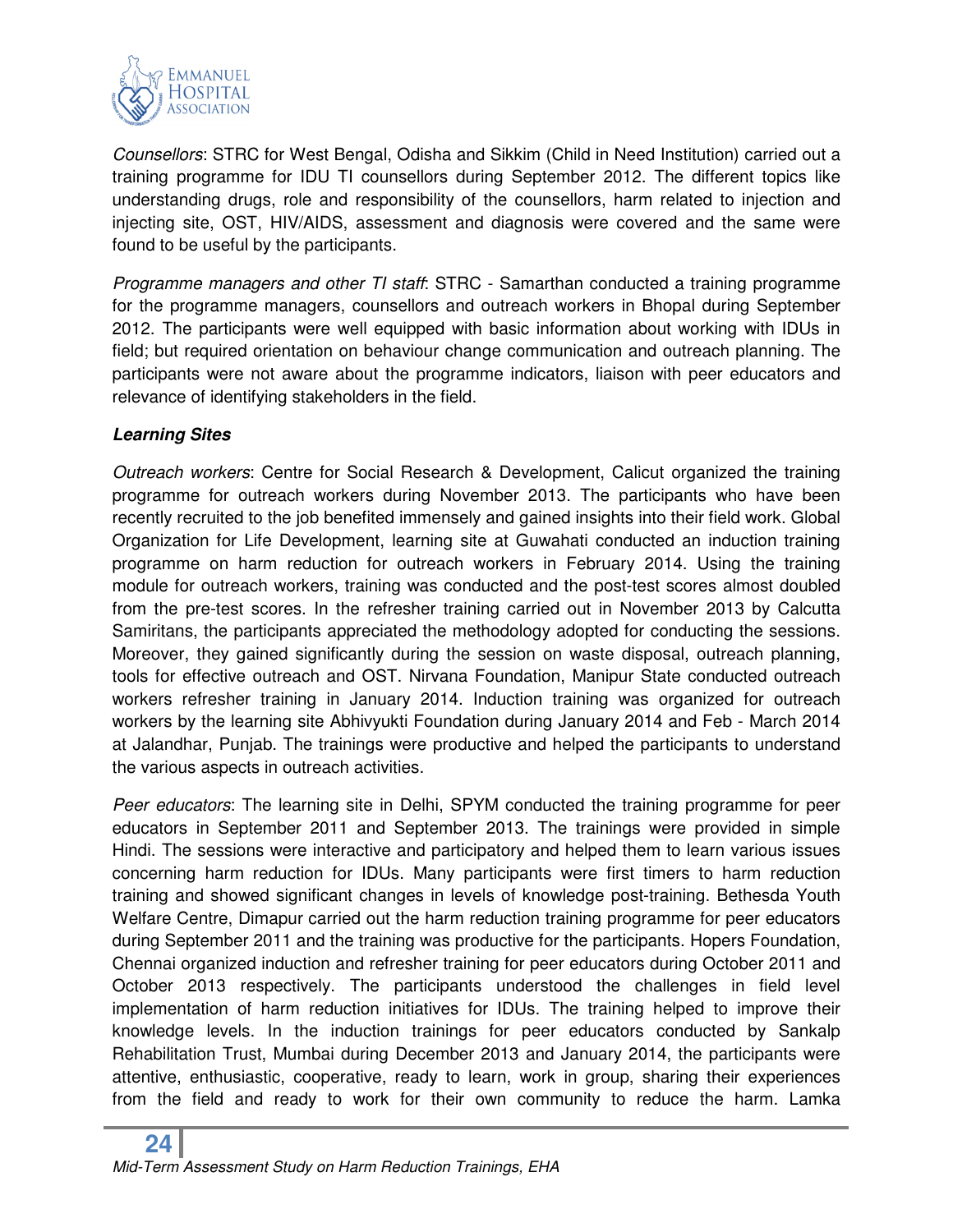

Rehabilitation & Research Centre, Churachandpur, Manipur arranged a refresher training programme during February 2014. The purpose of the training was to make the outreach worker understand about TI programme and its components; HIV/STI service package; their roles; various tools for effective outreach implementation; and design of outreach plan, There was significant gain subsequent to the training as appreciated through change in the pre-test and post-test scores. The facilitators made appropriate local adaptations to the training module to suit the needs of the participants. The workshop was successful and there was significant change from the pre-test levels of knowledge following training. Health for All Organisation arranged refresher training for peer educators during February 2014 at Thoubal District, Manipur. For group work, local language was used while writing and reporting back to the plenary and this was appreciated by the participants as it helped to express themselves better. In the refresher training for peer educators conducted by Women Anti-drug Association, Lunglei during February 2014 the following sessions were found to be very useful: waste disposal, effective communication, abscess prevention, management, safer injecting, and overdose prevention & management.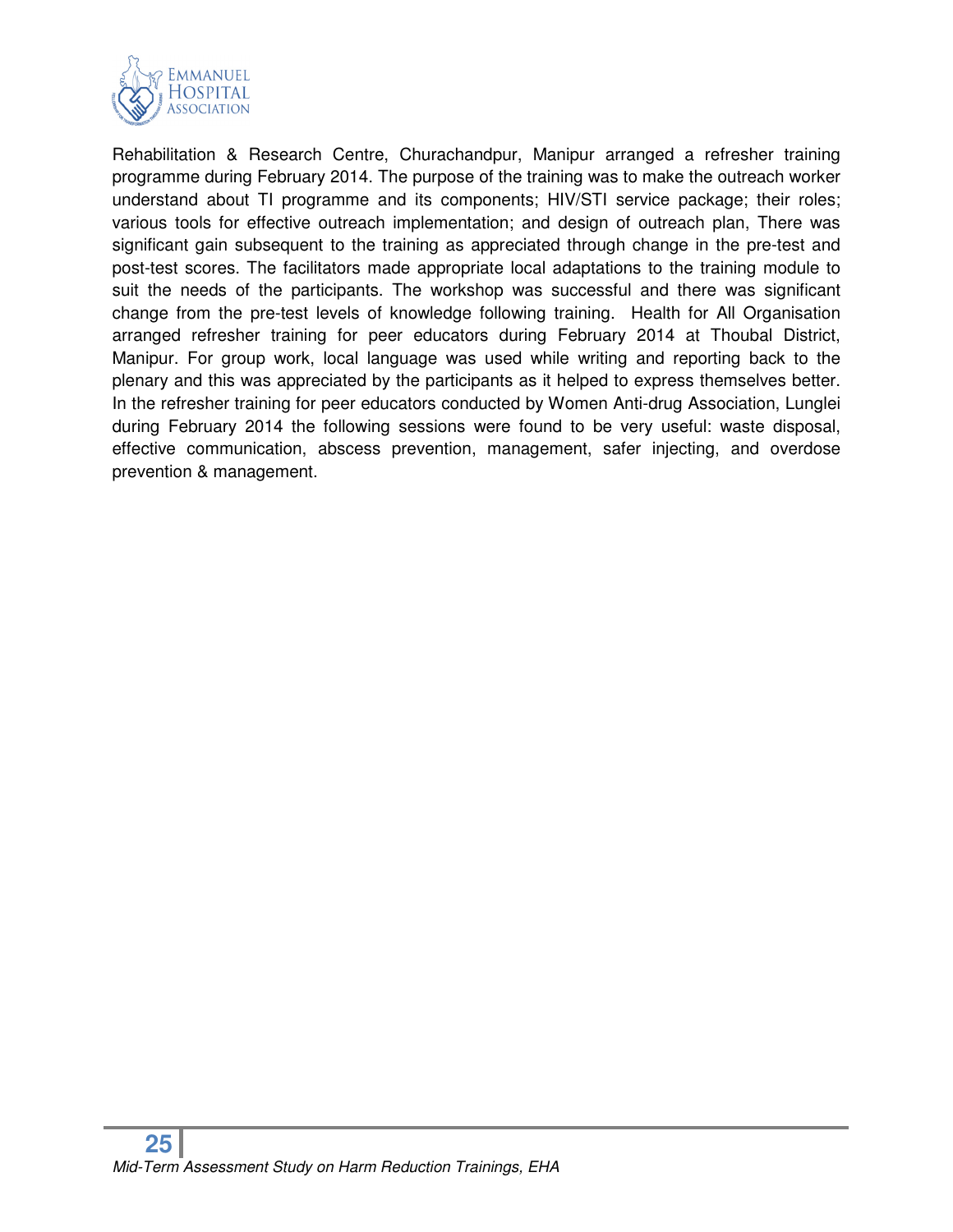

### *4.1.4. SERVICES AT THE LEARNING SITES AFTER THE HARM REDUCTION TRAINING*



**Figure 4: No of IDUs registered at the Learning Sites** 

In the following learning sites, the number of IDUs registered increased after the harm reduction training programme: Lok Smriti Seva Sansthan, Allahabad; Society for Promotion of Youth and Masses (SPYM), New Delhi; Abhivyakti, Jalandhar; Sankalp Rehabilitation Trust, Mumbai; Global Organisation for Life Development, Guwahati; The Calcutta Samaritans, Kolkata; Samaritan Society of Mizoram, Aizwal; WADA, Lunglei; Hopers Foundation, Chennai; Kalyani, Durg; and Care and Support Society, Mokokchung.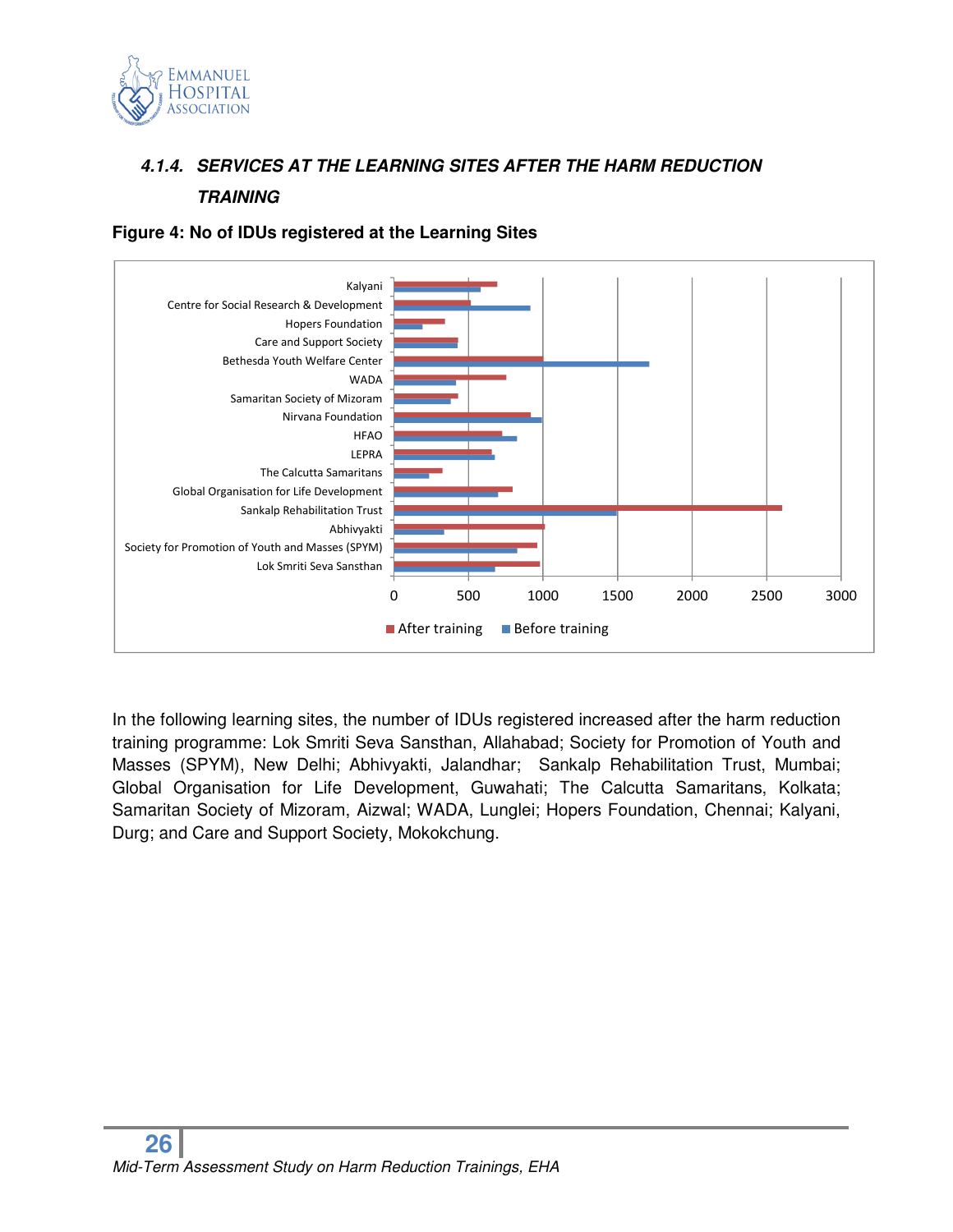



#### **Figure 5: No of IDUs accessed services at the Learning Sites**

The learning sites in which the number of IDUs who accessed services increased after the harm reduction training programme are: Lok Smriti Seva Sansthan, Allahabad; Society for Promotion of Youth and Masses (SPYM), New Delhi; Abhivyakti, Jalandhar; Sankalp Rehabilitation Trust, Mumbai; Nirvana Foundation, Imphal; Samaritan Society of Mizoram, Aizwal; WADA, Lunglei; Kalyani, Durg; and Care and Support Society, Mokokchung.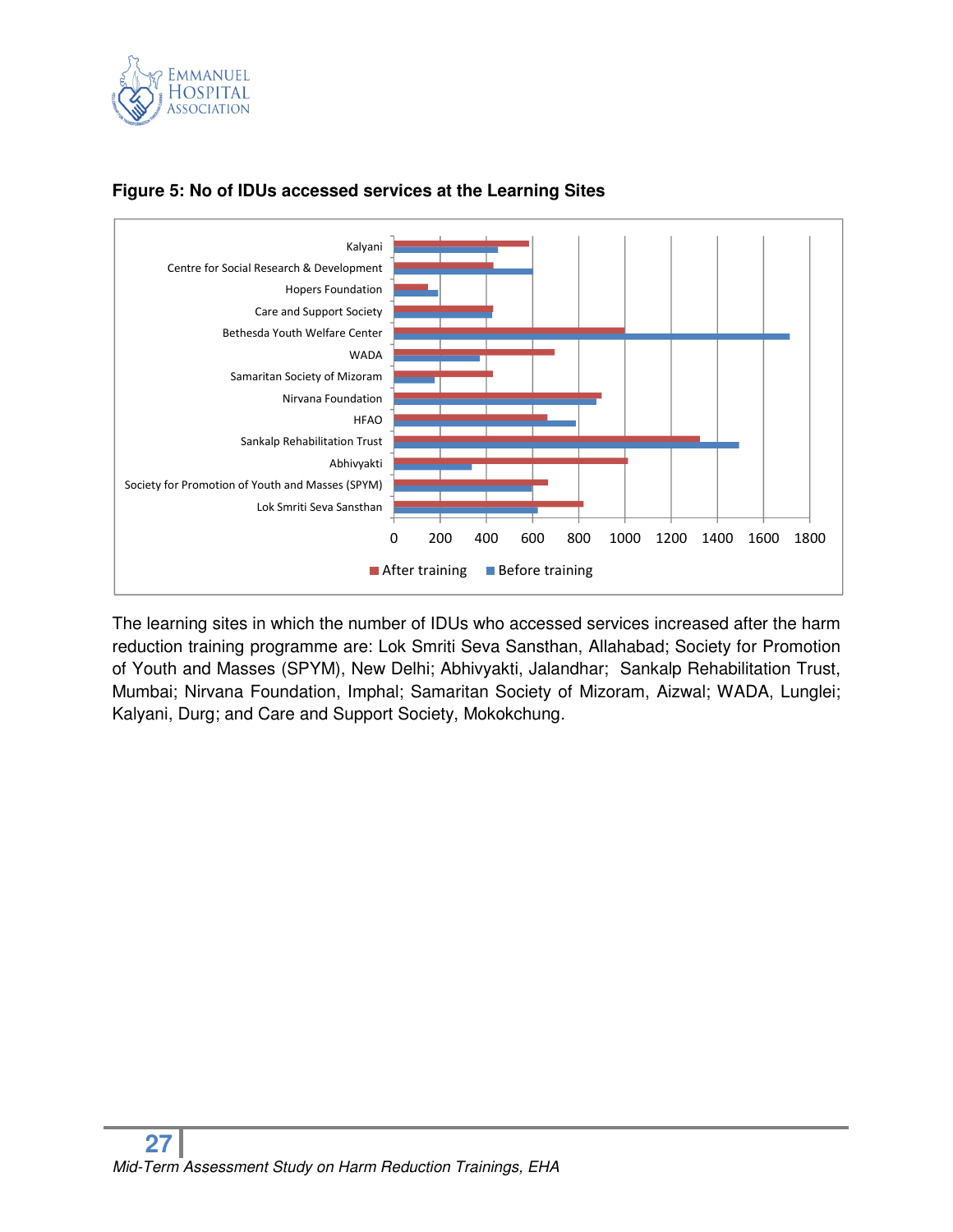

#### **Figure 6: No of referrals to ICTC at the Learning Sites**



Subsequent to the harm reduction training the number of referrals to the ICTC improved in the following learning sites: Lok Smriti Seva Sansthan, Allahabad; Society for Promotion of Youth and Masses (SPYM), New Delhi; Abhivyakti, Jalandhar; Sankalp Rehabilitation Trust, Mumbai; Global Organisation for Life Development, Guwahati; The Calcutta Samaritans, Kolkata; LEPRA, Bhubaneshwar; HFAO, Thoubal; Nirvana Foundation, Imphal; Samaritan Society of Mizoram, Aizwal; WADA, Lunglei; Bethesda Youth Welfare Centre, Dimapur; Hopers Foundation, Chennai; Kalyani, Durg; and Care and Support Society, Mokokchung.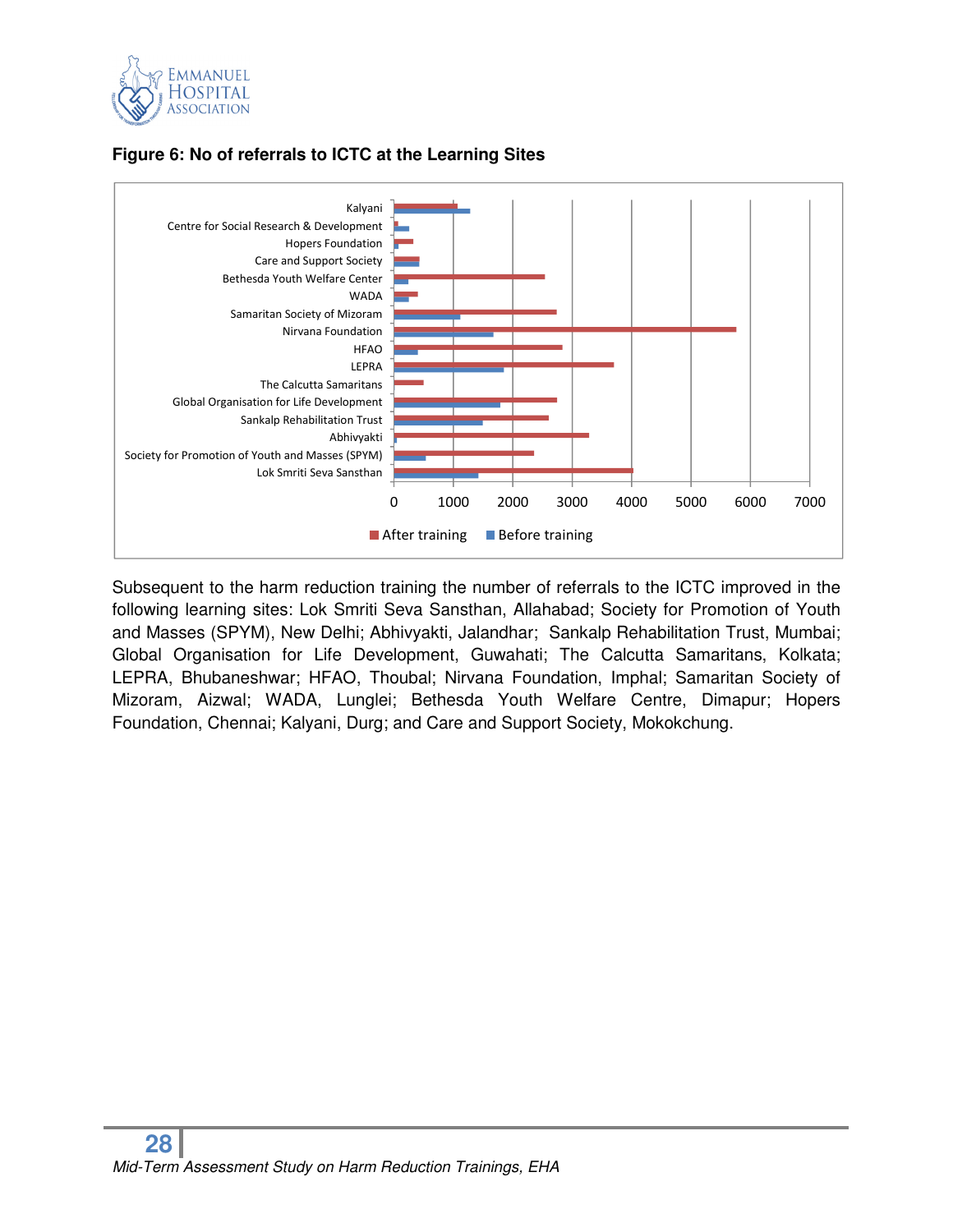



#### **Figure 7: No of IDUs registered for OST at the Learning Sites**

The opioid substitution therapy is being offered by a proportion of the learning sites. Among these sites, subsequent to the harm reduction training, the number of registered IDUs for OST improved in the following: Lok Smriti Seva Sansthan, Allahabad; Society for Promotion of Youth and Masses (SPYM), New Delhi; Sankalp Rehabilitation Trust, Mumbai; The Calcutta Samaritans, Kolkata; Samaritan Society of Mizoram, Aizwal; Hopers Foundation, Chennai; Care and Support Society, Mokokchung; and Centre for Social Research & Development, Kozhikode.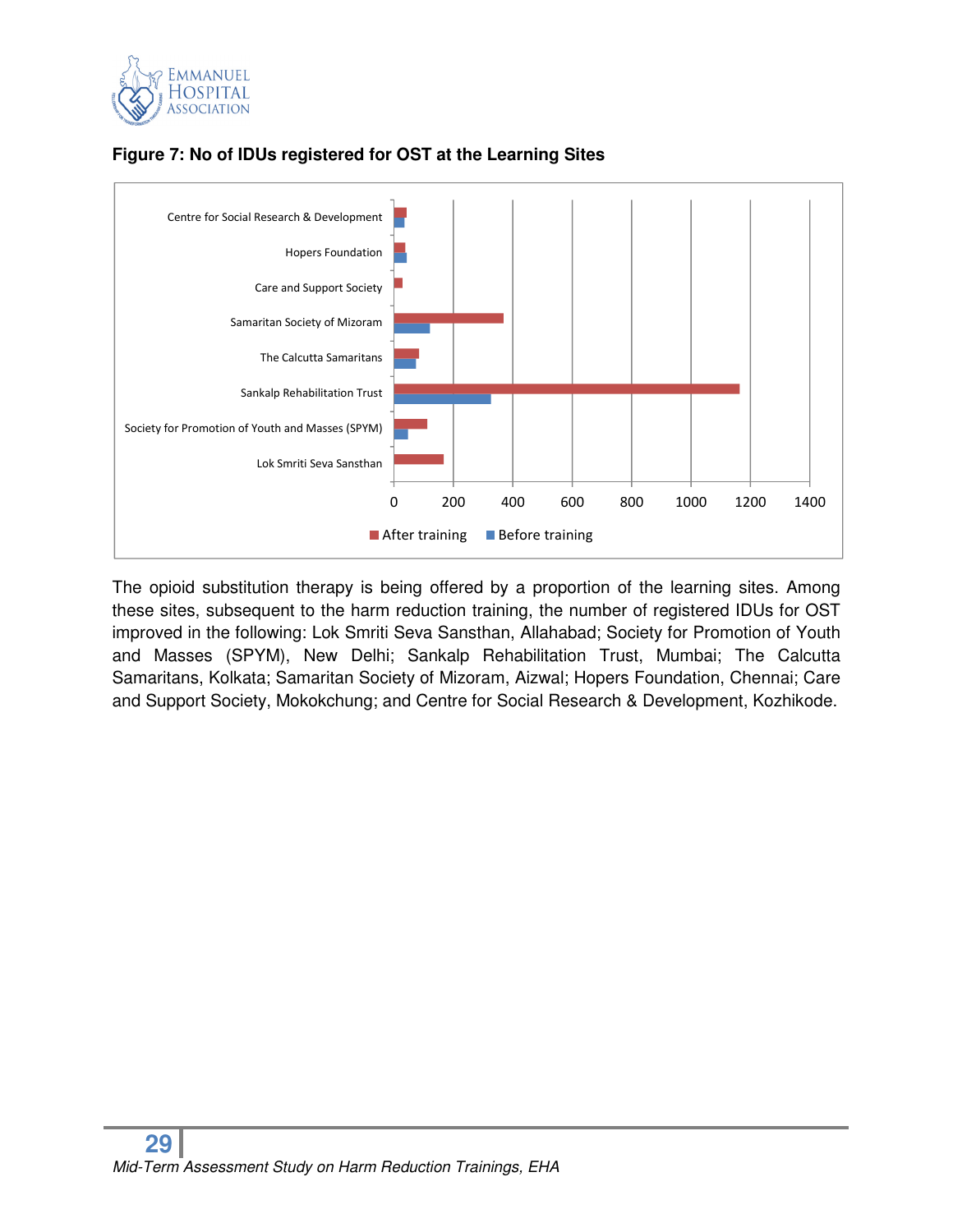



#### **Figure 8: No of referrals to anti-retroviral therapy (ART) at the learning sites**

Following the harm reduction training, significant improvement in ART referrals occurred at the following learning sites: The Calcutta Samaritans, Kolkata; Hopers Foundation, Chennai; Nirvana Foundation, Imphal; and Global Organization for Life Development, Guwahati.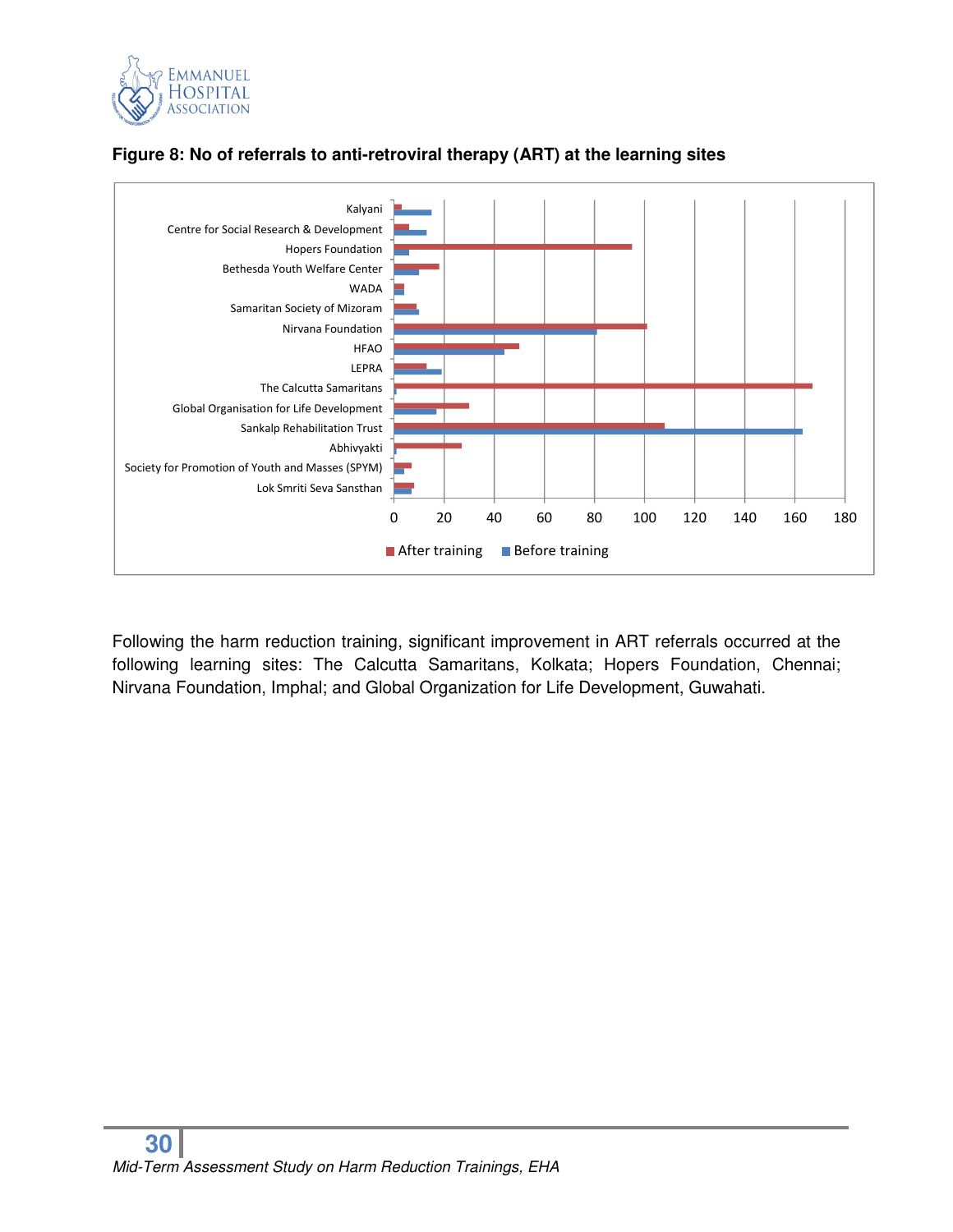



#### **Figure 9: No of referrals to DOTS at the learning sites**

Tuberculosis is an important comorbidity among both HIV infected as well as HIV uninfected drug using populations. The referrals to DOTS escalated significantly in Sankalp Rehabilitation Trust, Mumbai; The Calcutta Samaritans, Kolkata; Global Organisation for Life Development, Guwahati; HFAO, Thoubal; Centre for Social Research & Development, Kozhikode; Hopers Foundation, Chennai; Kalyani, Durg; Bethesda Youth Welfare Center, Dimapur; Nirvana Foundation, Imphal; Society for Promotion of Youth and Masses (SPYM), New Delhi; Lok Smriti Seva Sansthan, Allahabad; Samaritan Society of Mizoram, Aizwal; and, Abhiyukti, Jalandhar.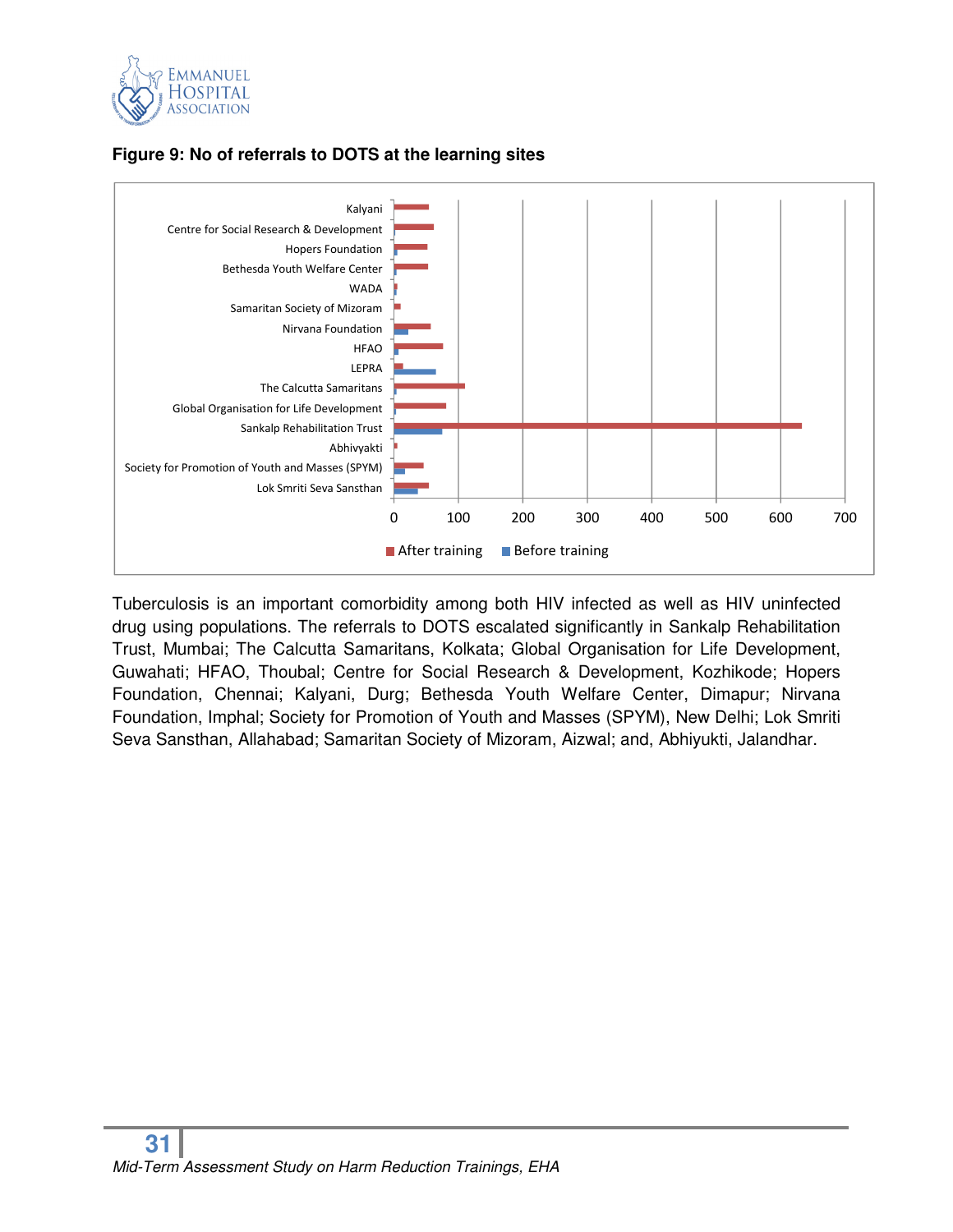



#### **Figure 10: No of FIDUs registered at the Learning Sites**

A proportion of the learning sites also provide services for female injecting drug users. In the following learning sites, an increase in the number of FIDUs registered increased: Nirvana Foundation, Imphal; Samaritan Society of Mizoram, Aizwal; WADA, Lunglei; Lok Smriti Seva Sansthan, Allahabad; Society for Promotion of Youth and Masses (SPYM), New Delhi; Sankalp Rehabilitation Trust, Mumbai; Global Organisation for Life Development, Guwahati; and Abhivyakti, Jalandhar.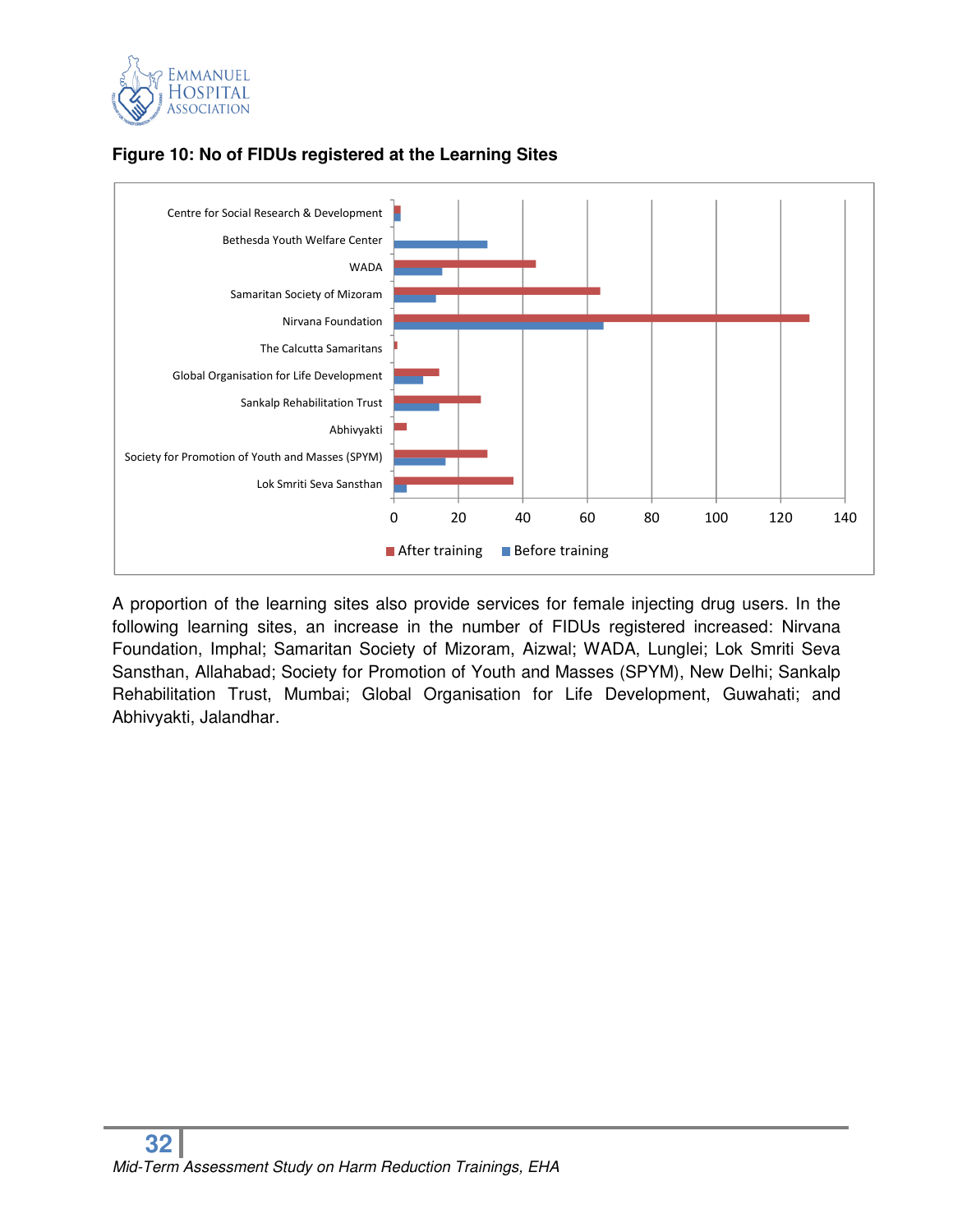



#### **Figure 11: No of FIDUs accessed services at the Learning Sites**

In the following learning sites the number of FIDUs accessing services increased subsequent to the harm reduction training by Project Hifazat: Nirvana Foundation, Imphal; Samaritan Society of Mizoram, Aizwal; WADA, Lunglei; Lok Smriti Seva Sansthan, Allahabad; Society for Promotion of Youth and Masses (SPYM), New Delhi; Sankalp Rehabilitation Trust, Mumbai; Global Organisation for Life Development, Guwahati; and Abhivyakti, Jalandhar.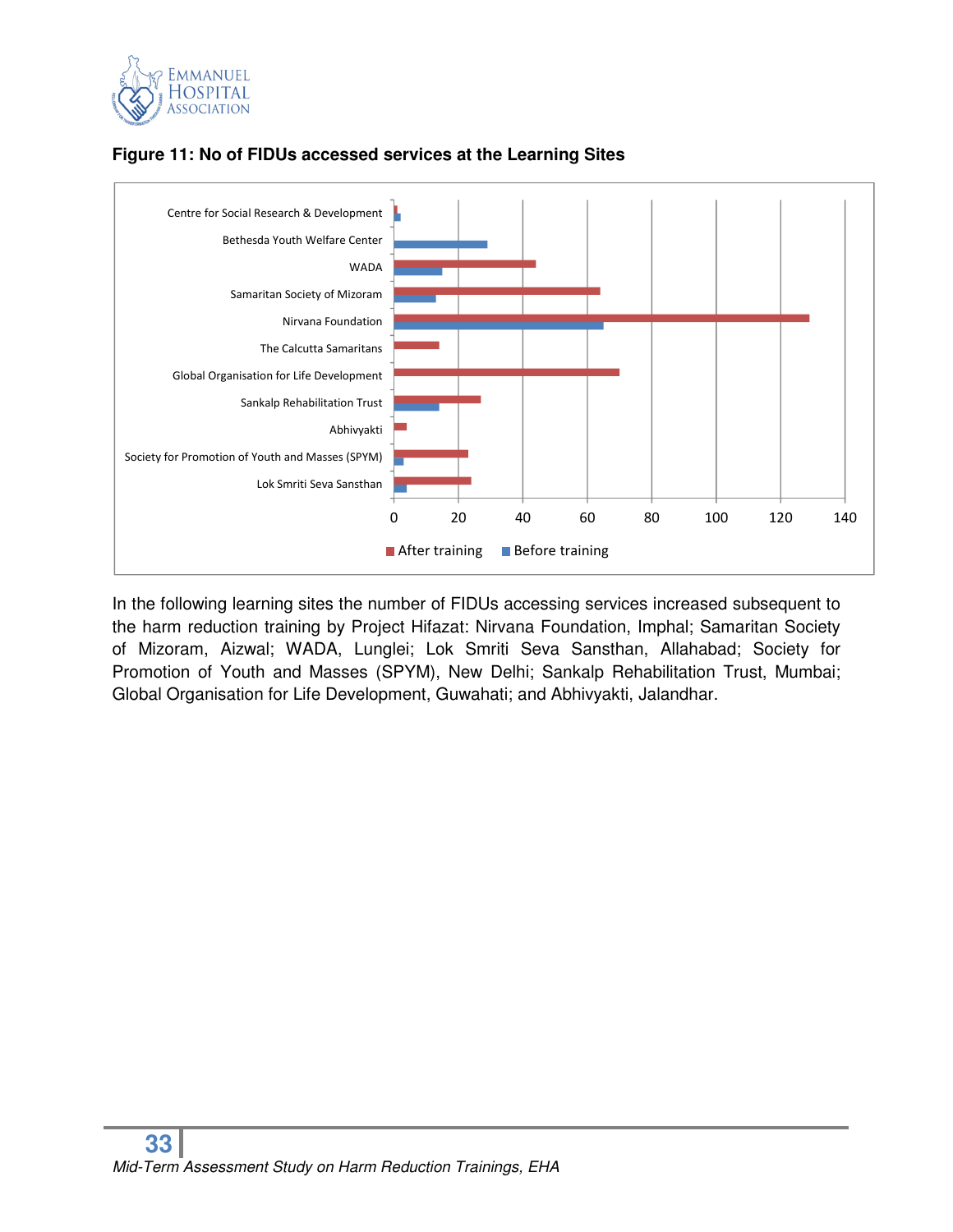

#### **4.2. ASSESSMENT FINDINGS**

#### **4.2.1. Demographic characteristics**

### **Table 4: Demographic characteristics of all respondents and by category of employment at the targeted intervention**

| Demographic<br>characteristics | <b>Total Sample</b> |            |                | Programme<br><b>Managers &amp;</b><br><b>Counsellors</b> |                | <b>Medical Officers &amp;</b><br><b>Nurses</b> |                              | <b>Outreach Workers &amp;</b><br>Peer educators |  |
|--------------------------------|---------------------|------------|----------------|----------------------------------------------------------|----------------|------------------------------------------------|------------------------------|-------------------------------------------------|--|
|                                | $N = 135$           |            | $N = 35$       |                                                          | $N = 32$       |                                                | $N = 68$                     |                                                 |  |
|                                | <b>Number</b>       | $%$ or     | <b>Number</b>  | $%$ or                                                   | <b>Number</b>  | $%$ or                                         | <b>Number</b>                | $%$ or                                          |  |
|                                |                     | Mean ±     |                | Mean ±                                                   |                | Mean ±                                         |                              | Mean ±                                          |  |
|                                |                     | <b>SD</b>  |                | <b>SD</b>                                                |                | <b>SD</b>                                      |                              | <b>SD</b>                                       |  |
| Age (in years)                 | $\overline{a}$      | $35.8 \pm$ | ÷,             | $37.4 \pm$                                               | $\blacksquare$ | $37.1 \pm$                                     |                              | $34.4 \pm$                                      |  |
|                                |                     | 9.9        |                | 9.2                                                      |                | 1.4                                            |                              | 7.5                                             |  |
| Gender                         |                     |            |                |                                                          |                |                                                |                              |                                                 |  |
| Males                          | 95                  | 70.4%      | 23             | 65.7%                                                    | 11             | 34.4%                                          | 61                           | 89.7%                                           |  |
| Females                        | 40                  | 29.6%      | 12             | 34.3%                                                    | 21             | 65.6%                                          | $\overline{7}$               | 10.3%                                           |  |
| Education                      |                     |            |                |                                                          |                |                                                |                              |                                                 |  |
| Elementary                     | 4                   | 2.9%       |                |                                                          |                |                                                | $\overline{4}$               | 5.9%                                            |  |
| Middle                         | 14                  | 10.4%      |                |                                                          |                |                                                | 14                           | 20.6%                                           |  |
| <b>Higher Sec</b>              | 43                  | 31.9%      | 1              | 2.9%                                                     | 14             | 43.8%                                          | 28                           | 41.2%                                           |  |
| Undergraduate                  | 32                  | 23.7%      | $\overline{7}$ | 20%                                                      | 9              | 28.1%                                          | 16                           | 23.5%                                           |  |
| Postgraduate                   | 42                  | 31.1%      | 27             | 77.1%                                                    | 9              | 28.1%                                          | $6\,$                        | 8.8%                                            |  |
| Duration in job                | $\blacksquare$      | $34.4 \pm$ | $\blacksquare$ | $34.3 \pm 2$                                             | $\blacksquare$ | $38.5 \pm$                                     | $\qquad \qquad \blacksquare$ | $32.5 \pm$                                      |  |
| (in months)                    |                     | 2.3        |                |                                                          |                | 2.5                                            |                              | 22.6                                            |  |

The mean age of all respondents (N = 135) to the midterm assessment is  $35.8 \pm 9.9$ ; the mean age of the programme manages/counsellors ( $N = 35$ ) is 37.4  $\pm$  9.2; the medical officers/nurses (N = 32) is 37.1  $\pm$  1.4; and the outreach workers/peer educators is 34.4  $\pm$  7.5. The proportion of females in the total sample is 30%; among the programme manages/counsellors, medical officers/nurses and outreach workers/peer educators the proportion of women is 34%, 66% and 10% respectively. Among the outreach workers/peer educators, 32% had collegiate level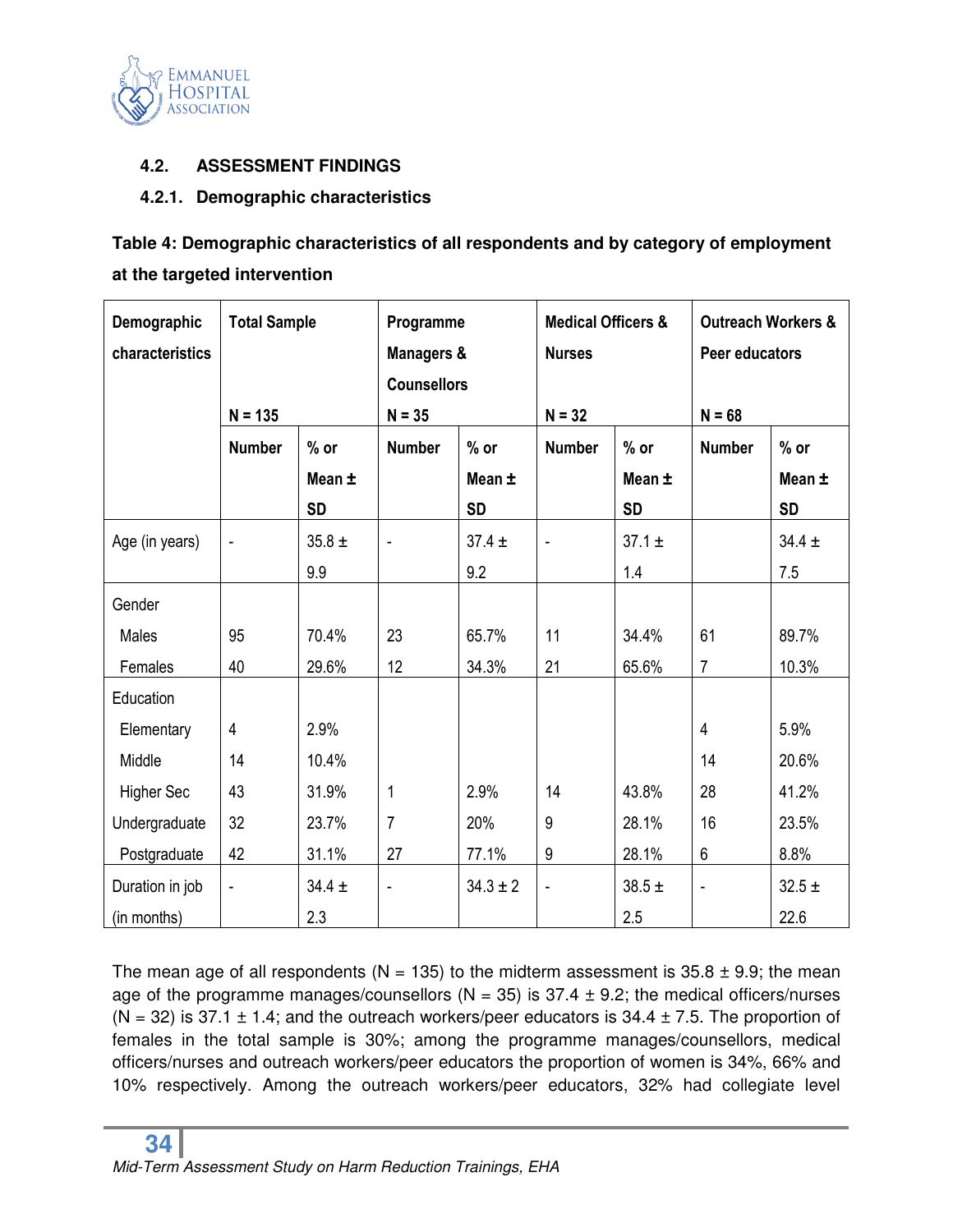

education. All categories of persons interviewed for this assessment have worked for sufficient duration in their jobs with an average of about 32-38 months.

| <b>Demographic characteristics</b> | <b>Outreach Workers</b>  |                          | Peer educators           |                 |            |
|------------------------------------|--------------------------|--------------------------|--------------------------|-----------------|------------|
|                                    | $N = 36$                 |                          | $N = 32$                 |                 |            |
|                                    | <b>Number</b>            | % or Mean ± SD           | <b>Number</b>            | % or Mean ± SD  | P Value    |
| Age (in years)                     | $\overline{\phantom{a}}$ | $33.9 \pm 6.7$           | $\overline{\phantom{a}}$ | $34.9 \pm 8.2$  | <b>NS</b>  |
|                                    |                          |                          |                          |                 |            |
| Gender                             |                          |                          |                          |                 |            |
| Males                              | 32                       | 88.9%                    | 29                       | 90.6%           | <b>NS</b>  |
| Females                            | 4                        | 11.1%                    | 3                        | 9.4%            |            |
| Education                          |                          |                          |                          |                 |            |
| Elementary                         |                          | $\overline{\phantom{a}}$ | 4                        | 12.5%           | $0.002***$ |
| Middle                             | 4                        | 11.1%                    | 10                       | 31.3%           |            |
| <b>Higher Sec</b>                  | 13                       | 36.1%                    | 15                       | 46.9%           |            |
| Undergraduate                      | 13                       | 36.1%                    | 3                        | 9.4%            |            |
| Postgraduate                       | 6                        | 16.7%                    | $\overline{\phantom{a}}$ | ٠               |            |
| Duration in job (in months)        |                          | $33.3 \pm 25.8$          | ۰                        | $31.8 \pm 18.8$ | <b>NS</b>  |
| $1 + 4 + 6 + 11 + 11 + 6 + 11$     |                          |                          |                          |                 |            |

**Table 5: Comparison of Outreach workers and Peer educators for demographics** 

**\*\*\* Statistically Significant** 

Comparison of outreach workers (N =36) and peer educators (N =32) show that there is no statistically significant difference between them in age and duration in job. Moreover the gender distribution is the similar in both groups. In educational status, 44% of peer educators have middle or elementary levels of education compared with 11% among outreach workers and this difference is statistically significant ( $P = 0.002$ ).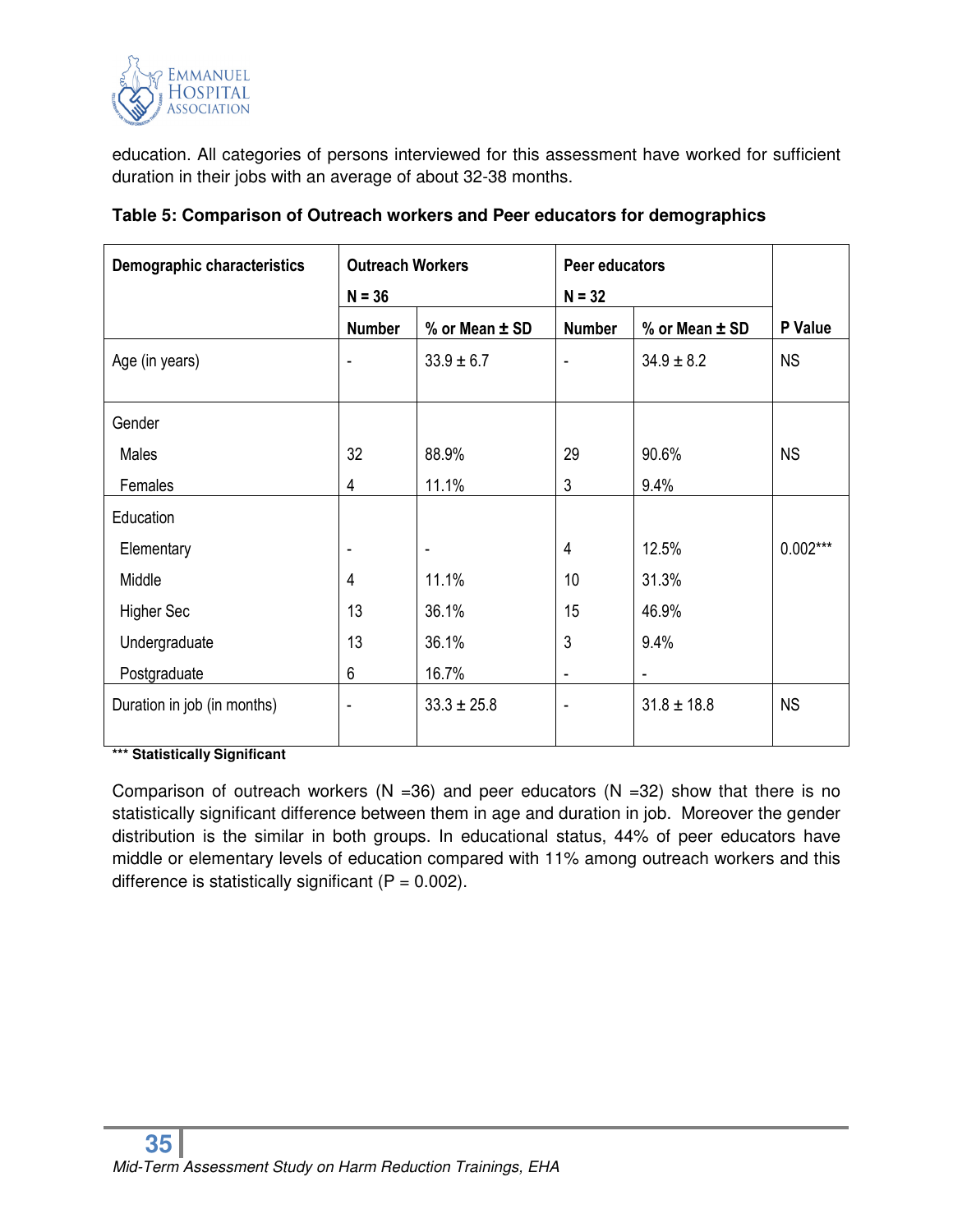

#### **4.2.2. Details related to harm reduction training**

| Table 6: Details related to harm reduction training of all respondents and by category of |
|-------------------------------------------------------------------------------------------|
| employment at the targeted intervention                                                   |

| <b>Details related</b> | <b>Total Sample</b> |       | Programme                |                | <b>Medical Officers &amp;</b> |       | <b>Outreach Workers &amp;</b> |       |
|------------------------|---------------------|-------|--------------------------|----------------|-------------------------------|-------|-------------------------------|-------|
| to harm                |                     |       | Managers &               |                | <b>Nurses</b>                 |       | Peer educators                |       |
| reduction              |                     |       | <b>Counsellors</b>       |                |                               |       |                               |       |
| training               | $N = 135$           |       | $N = 35$                 |                | $N = 32$                      |       | $N = 68$                      |       |
|                        | <b>Number</b>       | %     | <b>Number</b>            | %              | <b>Number</b>                 | $\%$  | <b>Number</b>                 | %     |
| Type of HR             |                     |       |                          |                |                               |       |                               |       |
| training               |                     |       |                          |                |                               |       |                               |       |
| received               |                     |       |                          |                |                               |       |                               |       |
| Induction              | 33                  | 24.4% | 9                        | 25.7%          | $\overline{4}$                | 12.5% | 20                            | 29.4% |
| Refresher              | 5                   | 3.7%  | 3                        | 8.6%           | 1                             | 3.1%  | 1                             | 1.5%  |
| <b>OST</b>             | 3                   | 2.2%  | $\overline{\phantom{a}}$ | $\overline{a}$ | $\overline{2}$                | 6.2%  | 1                             | 1.5%  |
| Combination            | 94                  | 69.6% | 23                       | 65.7%          | 25                            | 78.1% | 46                            | 67.6% |
| Training               |                     |       |                          |                |                               |       |                               |       |
| module                 |                     |       |                          |                |                               |       |                               |       |
| provided               |                     |       |                          |                |                               |       |                               |       |
| Yes                    | 113                 | 83.7% | 30                       | 85.7%          | 30                            | 93.8% | 53                            | 77.9% |
| No                     | 22                  | 16.3% | 5                        | 14.3%          | $\overline{2}$                | 6.2%  | 15                            | 22.1% |

Many of the respondents (70%) have received combination of trainings. In the categories of programme manages/counsellors, medical officers/nurses and outreach workers/peer educators the proportion of those who received combination training is 66%, 78% and 68% respectively. Most of the participants (84%) have been provided with the training module and the proportion is 94% among doctors/nurses, 86% among programme managers/counsellors and 78% among outreach workers/peer educators.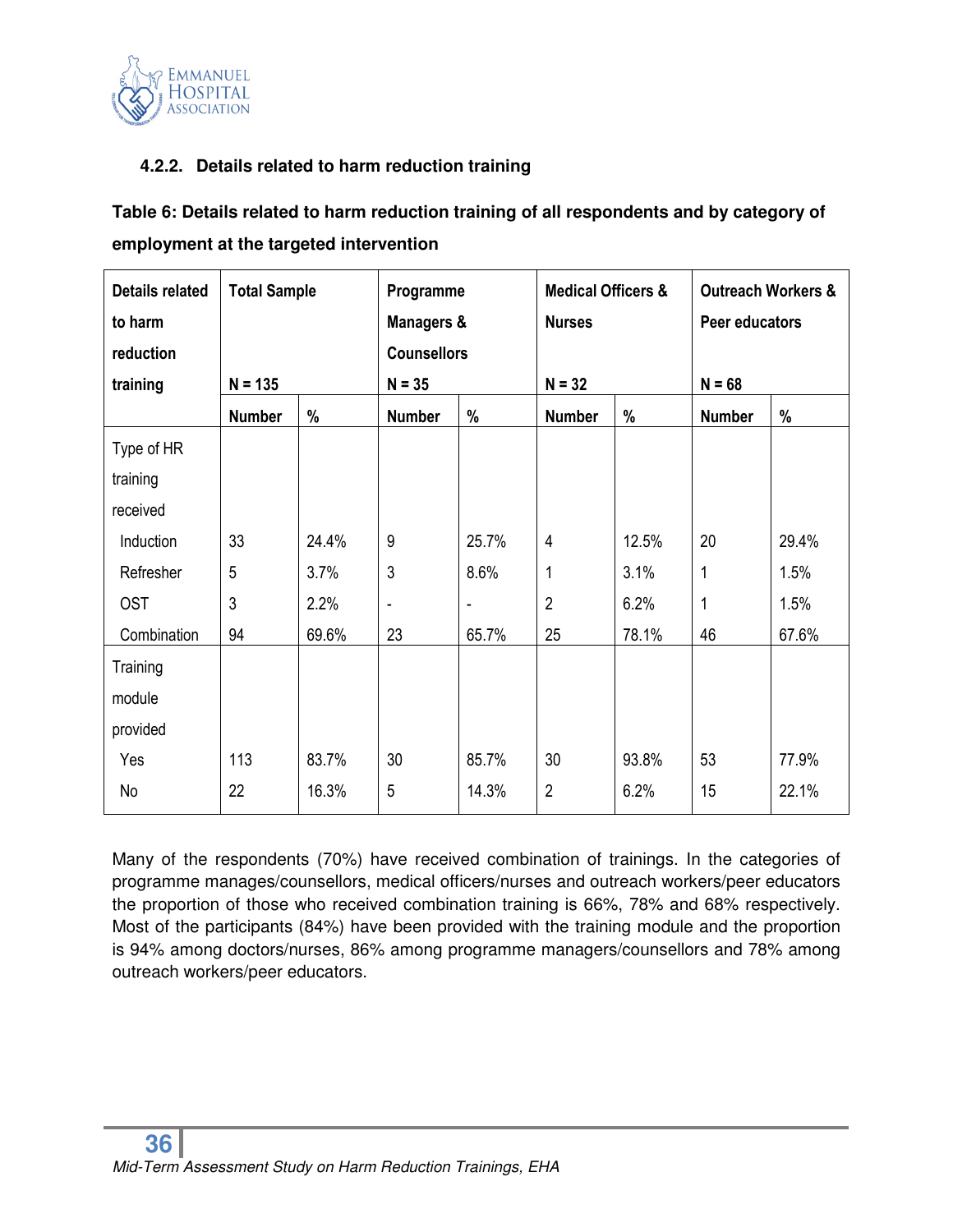

# **Table 7: Comparison of Outreach workers and Peer educators for details related to harm reduction training**

| Details related to harm reduction training | <b>Outreach workers</b> |       | Peer educators           |                          |
|--------------------------------------------|-------------------------|-------|--------------------------|--------------------------|
|                                            | $N = 36$                |       | $N = 32$                 |                          |
|                                            | <b>Number</b>           | %     | <b>Number</b>            | %                        |
| Type of HR training received               |                         |       |                          |                          |
| Induction                                  | 10                      | 27.8% | 10                       | 31.3%                    |
| Refresher                                  | $\mathbf 0$             | ٠     | 1                        | 3.1%                     |
| <b>OST</b>                                 | 1                       | 2.8%  | $\overline{\phantom{a}}$ | $\overline{\phantom{a}}$ |
| Combination                                | 25                      | 69.4% | 21                       | 65.5%                    |
| Training module provided                   |                         |       |                          |                          |
| Yes                                        | 31                      | 86.1% | 22                       | 68.8%                    |
| No                                         | 5                       | 13.9% | 10                       | 31.3%                    |

Comparison of outreach workers and peer educators reveal that a third or more of both groups have received the combination trainings. Whereas 86% of outreach workers have been provided with the training module, 69% of peer educators have received the training module.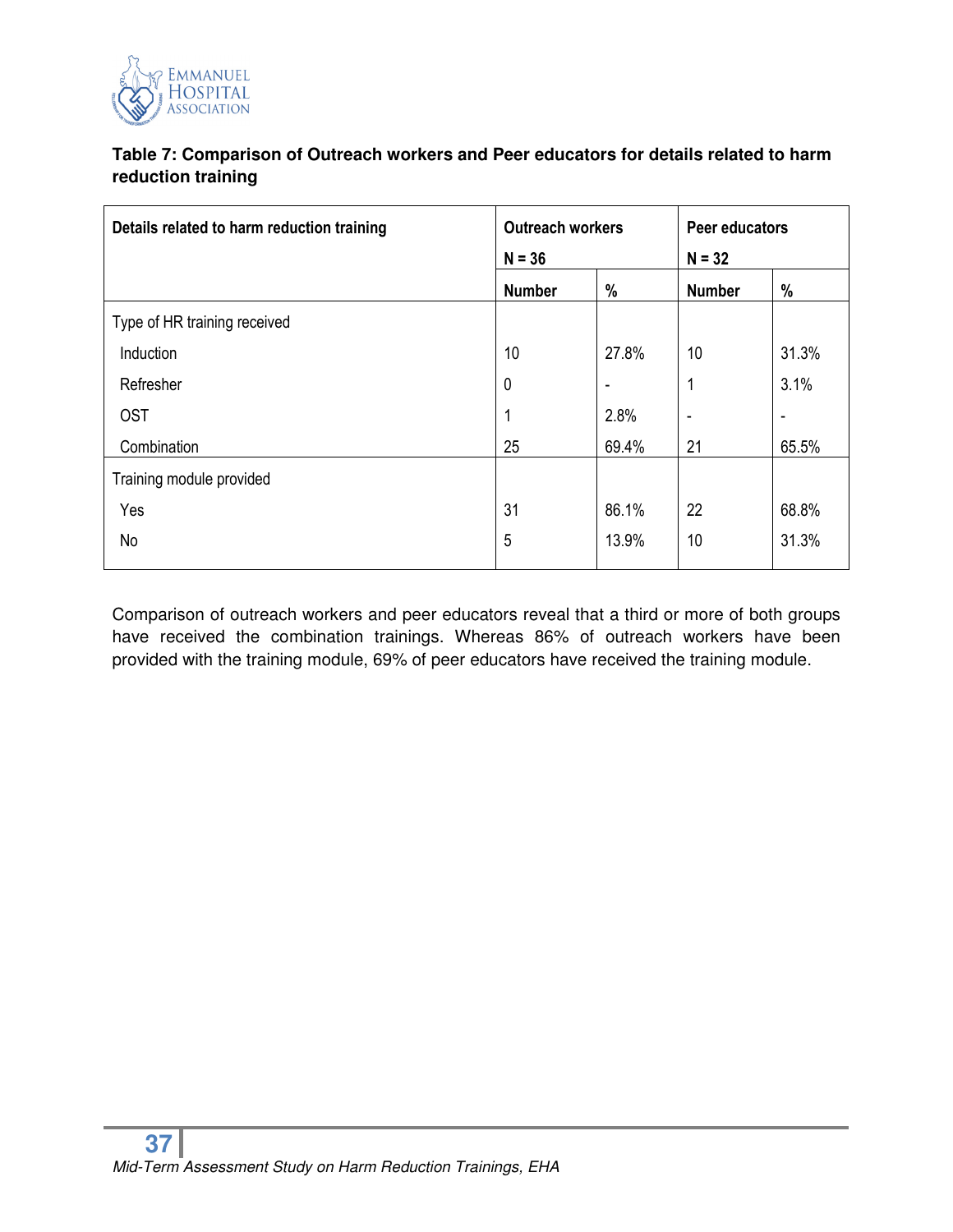

# **4.2.3. Participants reaction to harm reduction training programme**

**Table 8: Participants' reaction to harm reduction training of all respondents and by category of employment at the targeted intervention**

| Participants'    | <b>Total Sample</b> |       | Programme                    |                          | <b>Medical Officers &amp;</b> |                | <b>Outreach Workers &amp;</b> |       |
|------------------|---------------------|-------|------------------------------|--------------------------|-------------------------------|----------------|-------------------------------|-------|
| reaction to      |                     |       | Managers &                   |                          | <b>Nurses</b>                 |                | Peer educators                |       |
| harm             |                     |       | <b>Counsellors</b>           |                          |                               |                |                               |       |
| reduction        | $N = 135$           |       | $N = 35$                     |                          | $N = 32$                      |                | $N = 68$                      |       |
| training         | <b>Number</b>       | $\%$  | <b>Number</b>                | %                        | <b>Number</b>                 | %              | <b>Number</b>                 | %     |
| Overall content  |                     |       |                              |                          |                               |                |                               |       |
| Very good-       |                     |       |                              |                          |                               |                |                               |       |
| Excellent        | 93                  | 68.9% | 26                           | 74.3%                    | 19                            | 59.4%          | 48                            | 70.6% |
| Good             | 41                  | 30.4% | 9                            | 25.7%                    | 13                            | 40.6%          | 19                            | 27.9% |
| Fair-Poor        | 1                   | 0.7%  | $\blacksquare$               | $\blacksquare$           | $\qquad \qquad \blacksquare$  | $\blacksquare$ | 1                             | 1.5%  |
| Quality of PPTs  |                     |       |                              |                          |                               |                |                               |       |
| Very good-       |                     |       |                              |                          |                               |                |                               |       |
| Excellent        | 83                  | 61.5% | 25                           | 71.4%                    | 19                            | 59.4%          | 39                            | 57.4% |
| Good             | 47                  | 34.8% | 10                           | 28.6%                    | 12                            | 37.5%          | 25                            | 36.8% |
| Fair-Poor        | 5                   | 3.7%  | $\qquad \qquad \blacksquare$ | $\overline{\phantom{0}}$ | 1                             | 3.1%           | 4                             | 5.9%  |
| Quality of       |                     |       |                              |                          |                               |                |                               |       |
| presentation     |                     |       |                              |                          |                               |                |                               |       |
| Very good-       |                     |       |                              |                          |                               |                |                               |       |
| Excellent        | 72                  | 53.3% | 21                           | 60%                      | 15                            | 46.9%          | 36                            | 52.9% |
| Good             | 57                  | 42.2% | 12                           | 34.3%                    | 15                            | 46.9%          | 30                            | 44.1% |
| Fair-Poor        | 6                   | 4.4%  | $\sqrt{2}$                   | 5.7%                     | $\overline{2}$                | 6.2%           | $\overline{2}$                | 3%    |
| Quality of group |                     |       |                              |                          |                               |                |                               |       |
| activity         |                     |       |                              |                          |                               |                |                               |       |
| Very good-       |                     |       |                              |                          |                               |                |                               |       |
| Excellent        | 84                  | 62.2% | 22                           | 62.9%                    | 15                            | 46.9%          | 47                            | 69.1% |
| Good             | 44                  | 32.6% | 10                           | 28.6%                    | 15                            | 46.9%          | 19                            | 27.9% |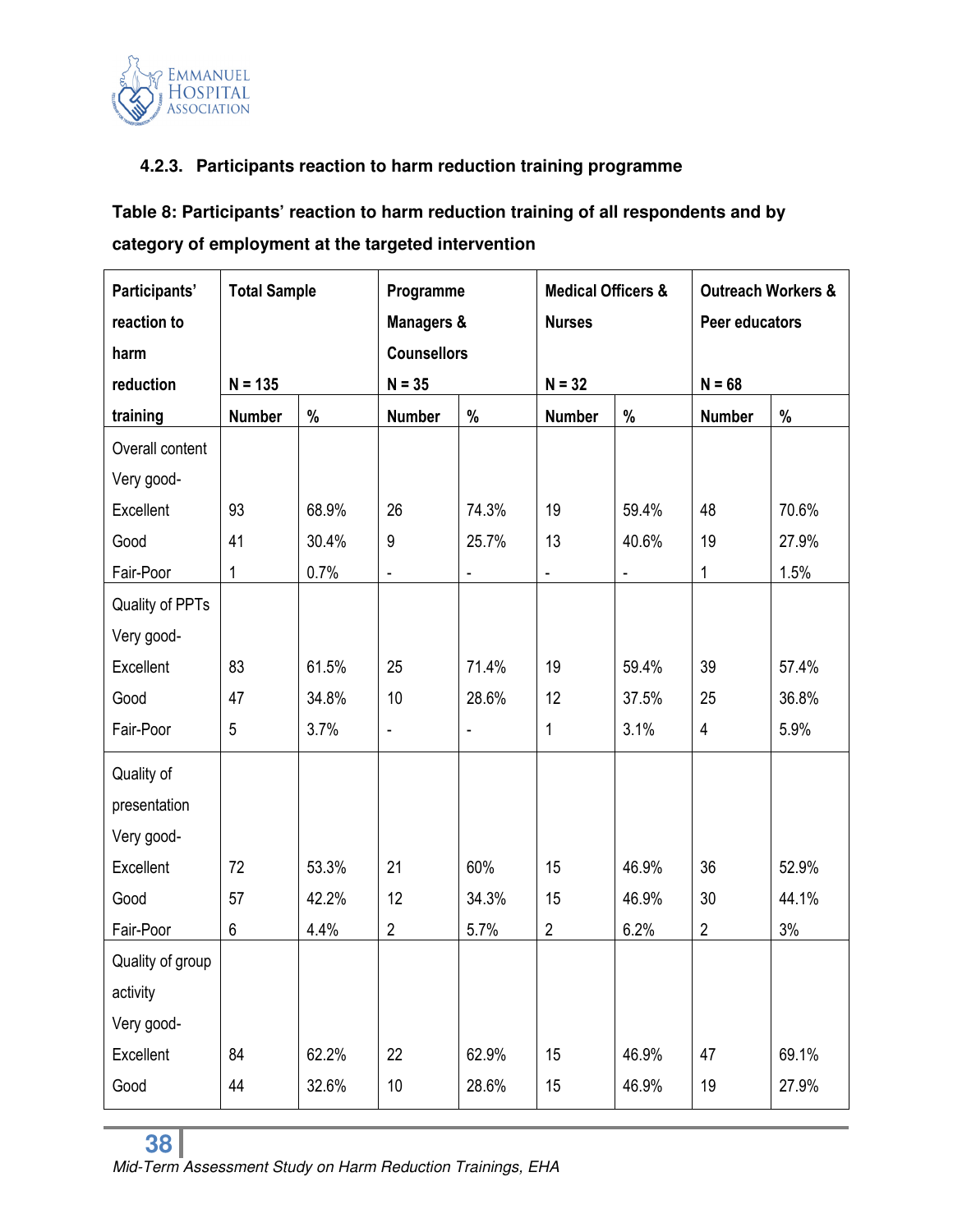

| Fair-Poor             | $\overline{7}$   | 5.1%  | $\mathfrak{Z}$   | 8.6%  | $\overline{2}$ | 6.2%  | $\overline{2}$ | 2.9%  |
|-----------------------|------------------|-------|------------------|-------|----------------|-------|----------------|-------|
|                       |                  |       |                  |       |                |       |                |       |
|                       |                  |       |                  |       |                |       |                |       |
|                       |                  |       |                  |       |                |       |                |       |
|                       |                  |       |                  |       |                |       |                |       |
| Facilitation of       |                  |       |                  |       |                |       |                |       |
| activities            |                  |       |                  |       |                |       |                |       |
| Very good-            |                  |       |                  |       |                |       |                |       |
| Excellent             | 80               | 59.3% | 21               | 60%   | 18             | 56.2% | 41             | 60.3% |
| Good                  | 44               | 32.6% | 8                | 22.9% | 12             | 37.5% | 24             | 35.3% |
| Fair-Poor             | 11               | 8.1%  | $\,6$            | 17.1% | $\overline{2}$ | 6.2%  | $\overline{2}$ | 2.9%  |
| Effective             |                  |       |                  |       |                |       |                |       |
| presentation          |                  |       |                  |       |                |       |                |       |
| Role play             | $\boldsymbol{9}$ | 6.7%  | 1                | 2.9%  | $\overline{2}$ | 6.2%  | $6\phantom{1}$ | 8%    |
| Lecture               | 14               | 10.4% | 1                | 2.9%  | $\overline{7}$ | 21.9% | $\,6\,$        | 8%    |
| <b>Group Activity</b> | 18               | 13.3% | 3                | 8.6%  | $\overline{4}$ | 12.5% | 11             | 16.2% |
| Combination           | 94               | 69.6% | 30               | 85.7% | 19             | 59.4% | 45             | 66.2% |
| Quality of            |                  |       |                  |       |                |       |                |       |
| training              |                  |       |                  |       |                |       |                |       |
| manuals               |                  |       |                  |       |                |       |                |       |
| Very good-            |                  |       |                  |       |                |       |                |       |
| Excellent             | 72               | 53.3% | 23               | 65.7% | 17             | 53.1% | 32             | 47.1% |
| Good                  | 52               | 38.5% | $\boldsymbol{9}$ | 25.7% | 14             | 43.8% | 29             | 42.6% |
| Fair-Poor             | 11               | 8.1%  | 3                | 8.6%  | 1              | 3.1%  | $\overline{7}$ | 10.3% |

In the total sample as well as among the various categories by employment, majority (>50%) of the participants' reaction to the overall content, quality of power point slides, quality of presentation, quality of the group activities and facilitation of activities by the trainers is rated as very good or excellent. Seventy percent of the respondents opine that effective presentation is a combination of role play, lecture and group activity. The proportion of persons rating the quality of the training modules as very good or excellent among various categories is as follows: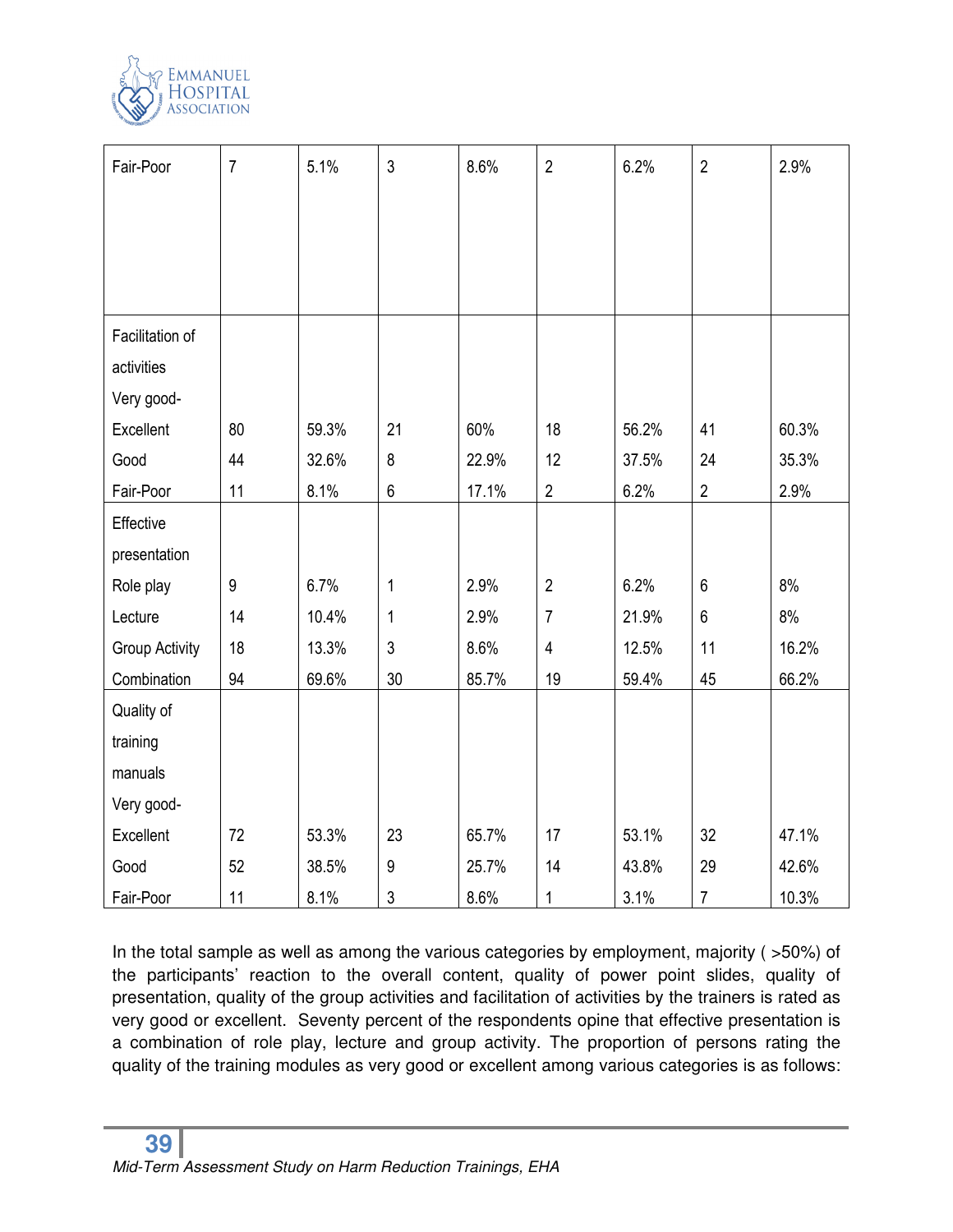

all respondents (53%); programme manages/counsellors (66%); medical officers/nurses (53%); and outreach workers/peer educators (47%).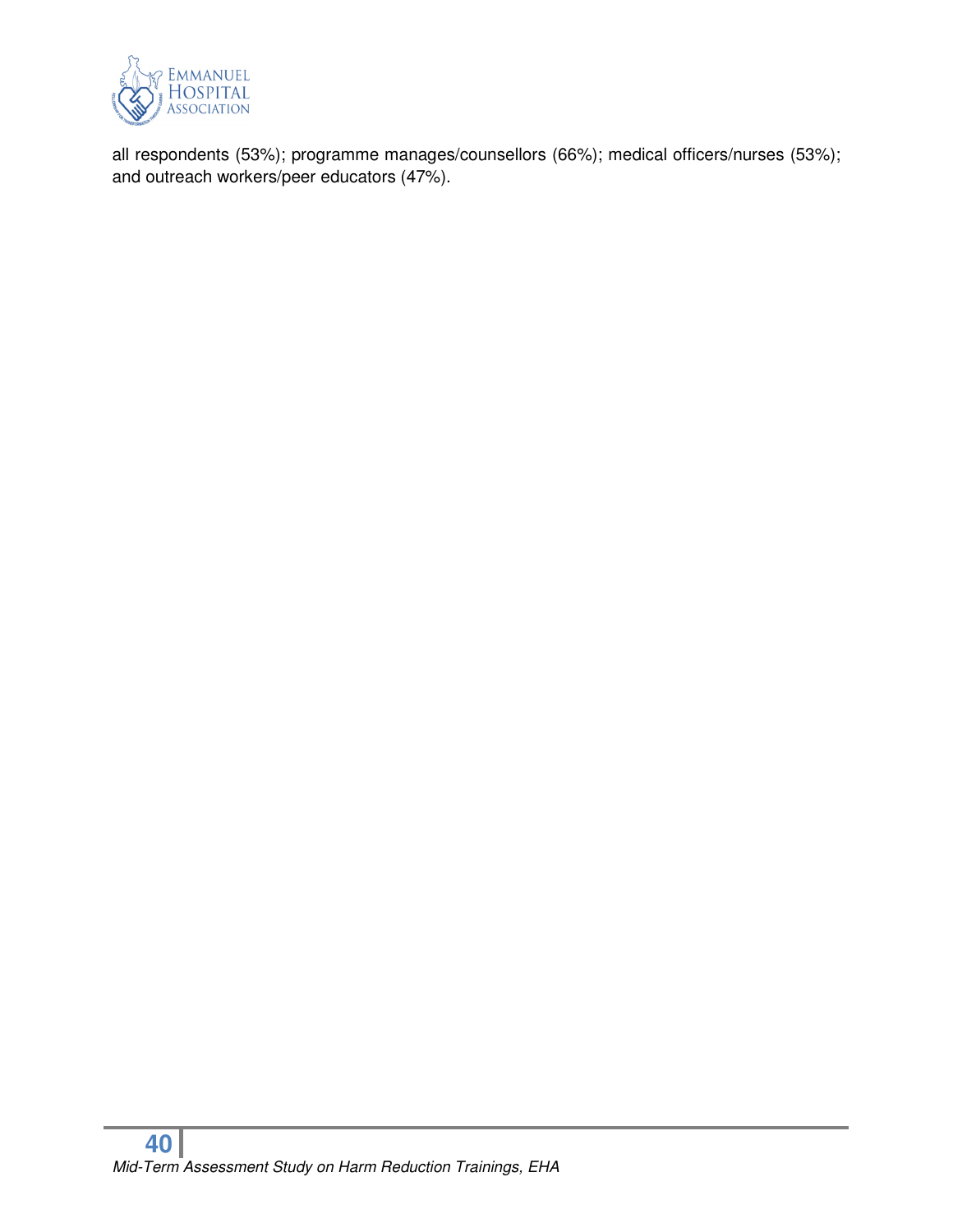

# **Table 9: Participants' reaction to harm reduction training of outreach workers and peer educators**

| Participants' reaction to  | <b>Outreach workers</b> |       | Peer educators |                |  |
|----------------------------|-------------------------|-------|----------------|----------------|--|
| harm reduction training    | $N = 36$                |       | $N = 32$       |                |  |
|                            | <b>Number</b>           | %     | <b>Number</b>  | $\%$           |  |
| Overall content            |                         |       |                |                |  |
| Very good-Excellent        | 24                      | 66.7% | 24             | 75%            |  |
| Good                       | 11                      | 30.6% | 8              | 25%            |  |
| Fair-Poor                  | 1                       | 2.8%  | ÷,             | $\blacksquare$ |  |
| Quality of PPTs            |                         |       |                |                |  |
| Very good-Excellent        | 23                      | 63.9% | 16             | 50%            |  |
| Good                       | 12                      | 33.3% | 13             | 40.6%          |  |
| Fair-Poor                  | 1                       | 2.8%  | 3              | 9.4%           |  |
| Quality of presentation    |                         |       |                |                |  |
| Very good-Excellent        | 18                      | 50%   | 18             | 56.3%          |  |
| Good                       | 17                      | 47.2% | 13             | 40.6%          |  |
| Fair-Poor                  | 1                       | 2.8%  | $\mathbf{1}$   | 3.1%           |  |
| Quality of group activity  |                         |       |                |                |  |
| Very good-Excellent        | 24                      | 66.7% | 23             | 71.9%          |  |
| Good                       | 10                      | 27.8% | 9              | 28.1%          |  |
| Fair-Poor                  | $\overline{2}$          | 5.6%  |                | $\overline{a}$ |  |
| Facilitation of activities |                         |       |                |                |  |
| Very good-Excellent        | 21                      | 58.3% | 20             | 62.5%          |  |
| Good                       | 13                      | 36.1% | 11             | 34.4%          |  |
| Fair-Poor                  | $\overline{2}$          | 5.6%  | $\mathbf{1}$   | 3.1%           |  |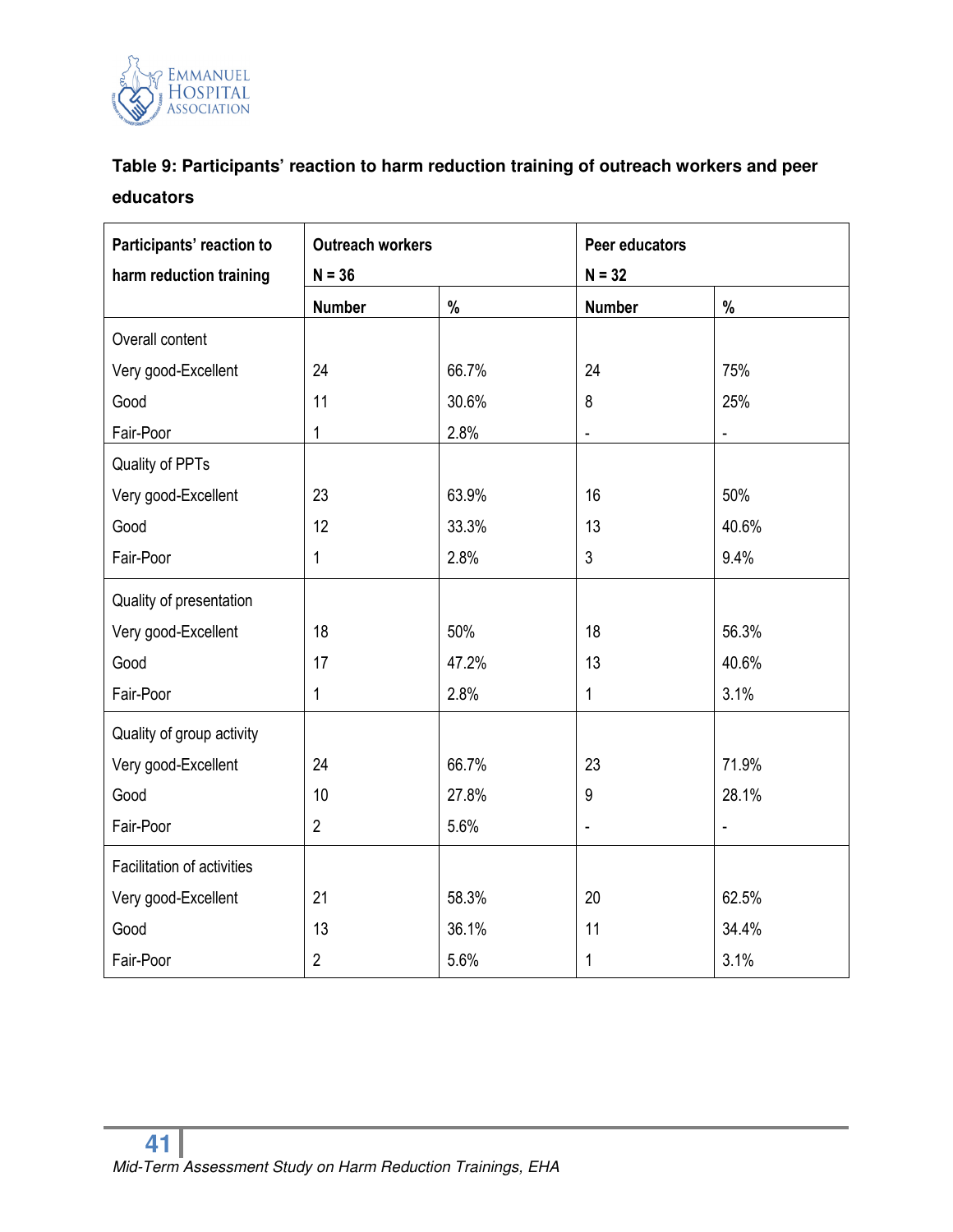

| Effective presentation      |                |       |    |       |
|-----------------------------|----------------|-------|----|-------|
| Role play                   | 2              | 5.6%  | 4  | 12.5% |
| Lecture                     | 2              | 5.6%  | 4  | 12.5% |
| Group Activity              | 5              | 13.9% | 6  | 18.8% |
| Combination                 | 27             | 75%   | 18 | 56.3% |
| Quality of training manuals |                |       |    |       |
| Very good-Excellent         | 19             | 52.8% | 13 | 40.6% |
| Good                        | 15             | 41.7% | 14 | 43.8% |
| Fair-Poor                   | $\overline{2}$ | 5.6%  | 5  | 15.6% |

Comparison of outreach workers and peer educators do not show statistically significant difference between the participants' reaction to the harm reduction training process and the quality of the training module.

# **4.2.3.1. Qualitative data related to participants' reaction to the harm reduction training**

In-depth interviews related to participants' reaction to the harm reduction training reveal that many participants were satisfied with the content, presentation and activities at the training programme as well as the capacity of resource persons.

"We have got this extra energy to work …like they say feeling of refreshment through the training. The way they trained has had a lot of effect on me and on my work."

Programme manager, UP TI

"Overall the training was very interesting and refreshing for me. The contents were nicely packed, the way the topics are explained are simple and easy to understand. I am very satisfied with the materials and the way it was presented during the training."

Peer educator, Mizoram TI

 "I have got excellent knowledge from the harm reduction training; overall content, power point presentation, group activities and activities of the trainer are all excellent."

Outreach worker, Manipur TI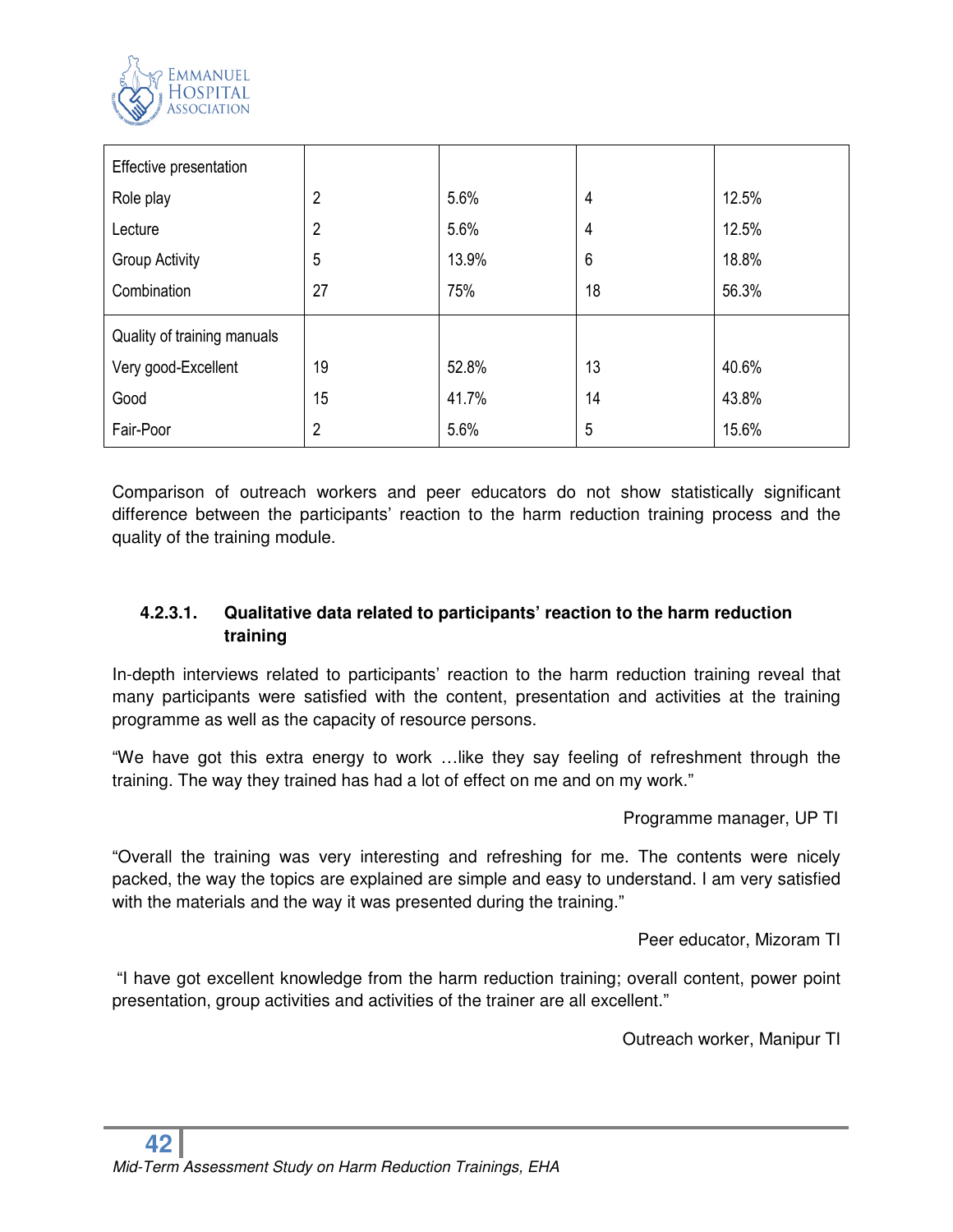

"The resource person made it very interesting by sharing his own experience. They also highlight current scenario of the issue, which is very helpful. The methodologies that were used during the training was also very interesting, it is a new learning experience for me."

Programme manager, Nagaland TI

"I am new to the field of drug use and the training has helped me in many ways in my work. The lectures were very informative. Group works and role play also helped me a lot in understanding various situations. Everything was new to me so I feel a have gained a huge amount of knowledge."

Outreach worker, Mizoram TI

Some of the participants also indicated that the training programme and the capacity of the resource persons could be improved significantly. Some were critical of the quality of the training and the timing allotted to sessions.

"Training was good but there is possibility of improvement. Slide presentation should be in Hindi and the Training hall space is very small."

#### Peer Educator, MP

"Many of the resource persons for the trainings were not up to the mark - it seemed these people did not have any experience about IDUs. They just trained us with the help of Power Point presentations and, whenever any of us asked them some critical questions, they used bombastic terms or something that they had come across on the web, which I felt were not relevant in Indian context. Of course, there were a few resource persons who were highly experienced as well as knowledgeable and dealt with all our queries in highly satisfying manner. Another thing I want to add is that most of the sessions were conducted in a hurried manner and, when some of us objected to it, we were told that there was not enough time. I shall categorically state that I learnt a lot of important things not through those trainings but through reading the manuals and interacting in-depth with experienced people whenever I met them."

Programme manager, Odisha TI

"The information provided is theoretical and is less useful in implementation. The facilitators providing/facilitating the training need to look into (this). The quality of the training as compared with few other training is not practical."

# Programme manager, Manipur TI

"I have gained more knowledge from the first training I attended. But in the second training it was a bit disorganized as there were no time-keeping and resource persons do not turn up and we keep on waiting for the session. And most of the resource persons were from the technical side, with no experience or knowledge about the grassroots experience."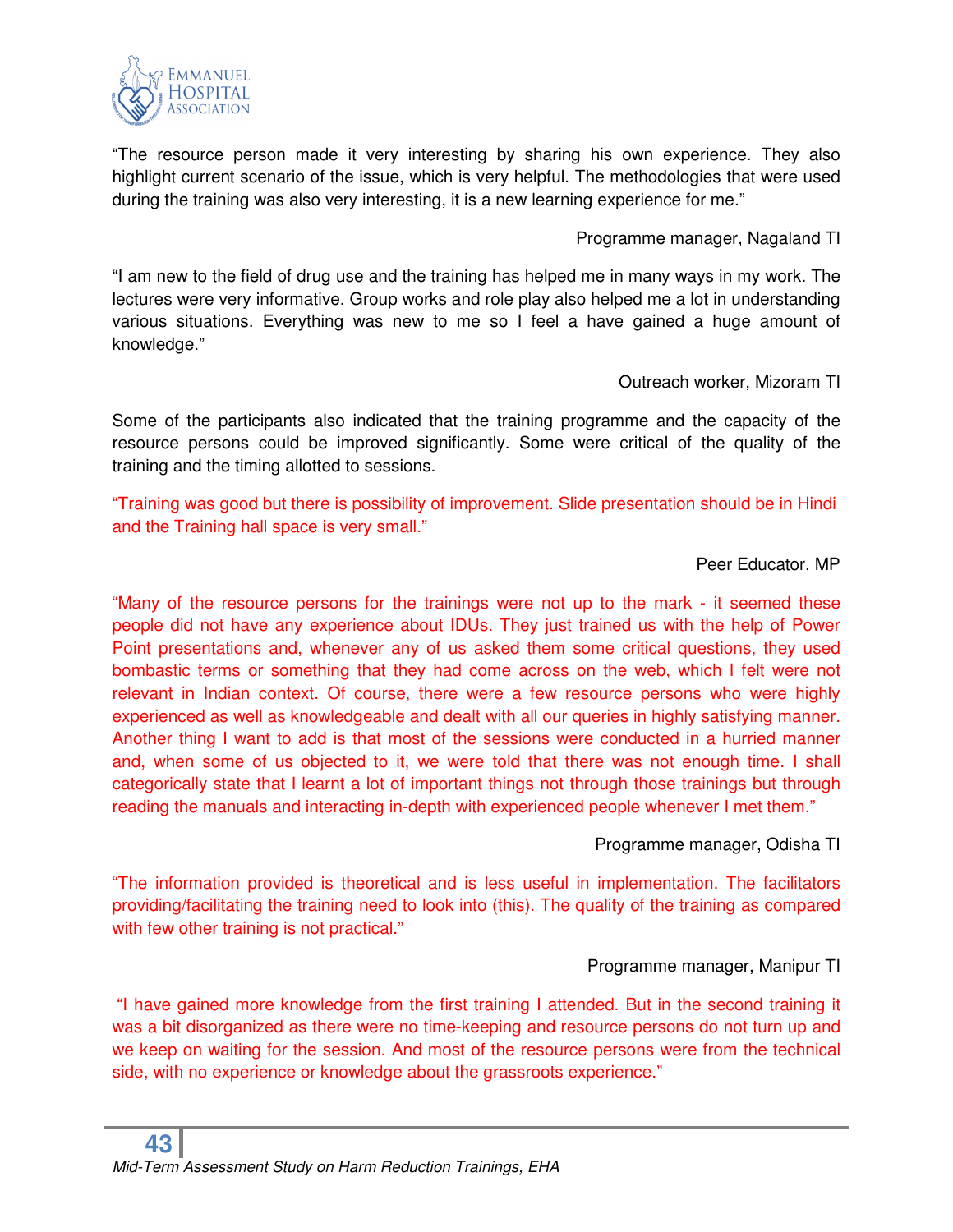

Peer educator, Manipur TI

"Though the training was overall good I must say that while having group activities due to the small space and unavailability of large desks we could not discuss well amongst ourselves. And apart from what the trainers lecture we do not have time to share our experiences at our respective sites."

Outreach worker, Mizoram TI

"But in some case training time is not sufficient - topic session is long and time period is short. We need more explanation. I think we need more group work and case studies."

Nurse, Manipur TI

# **4.2.4. Learning as a result of harm reduction training programme**

# **4.2.4.1. All participants**





There is significant learning subsequent to the harm reduction training programme. Ninety eight percent of all participants, 100% programme/managers, 94% of doctors/nurses and 99% of outreach workers/peer educators express that they have learnt knowledge and skills during the harm reduction programme.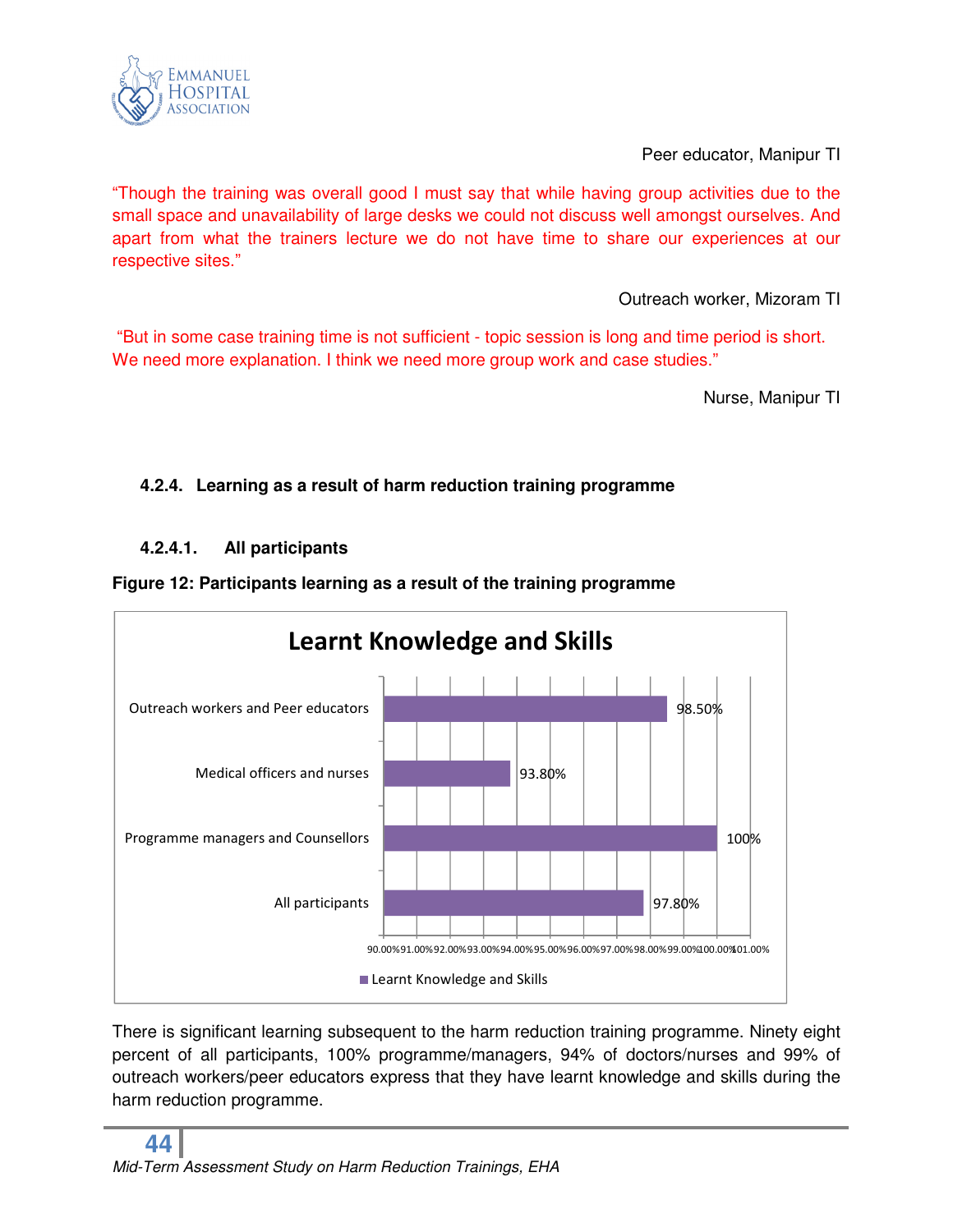

## **4.2.4.2. Outreach Workers and Peer Educators**

#### **Table 10: Learning related to drug use and harm reduction concept**

| Learnt a lot related to drug use/harm reduction       | $N = 68$ | %     |
|-------------------------------------------------------|----------|-------|
| Understanding drug use                                | 44       | 64.7% |
| Woman and drug use                                    | 29       | 42.6% |
| Female sex partners and reaching out to them          | 24       | 35.3% |
| Harm reduction                                        | 52       | 76.5% |
| Understanding IDU community and their vulnerabilities | 47       | 69.1% |

Amongst the outreach workers and peer educators, more than two-thirds of them have learnt a lot in the training in the area of harm reduction (77%) and understanding IDU community and their vulnerabilities (69%). The learning in understanding drug use is 65% whereas in women and drug use and female sex partners and reaching out to them the proportion is 43% and 35% respectively.

#### **Table 11: Learning related to peer education and outreach**

| Learnt a lot related to peer education and outreach | $N = 68$ | $\%$  |
|-----------------------------------------------------|----------|-------|
| Peer education                                      | 44       | 64.7% |
| Outreach - Principles and Components                | 47       | 69.1% |
| <b>Planning and Conducting Outreach</b>             | 49       | 72.1% |
| <b>Effective Communication</b>                      | 46       | 67.6% |
| <b>Tools for Effective Outreach</b>                 | 44       | 64.7% |

More than two thirds of outreach workers/peer educators opine that they learnt a lot in outreach and peer education as reflected in the sessions on peer education (65%), outreach - principles and components (69%), planning and conducting outreach (72%), effective communication (68%) and tools for effective outreach (65%).

#### **Table 12: Learning related to key activities targeting IDUs**

| Learnt a lot related to key activities | OC | % |
|----------------------------------------|----|---|
|                                        |    |   |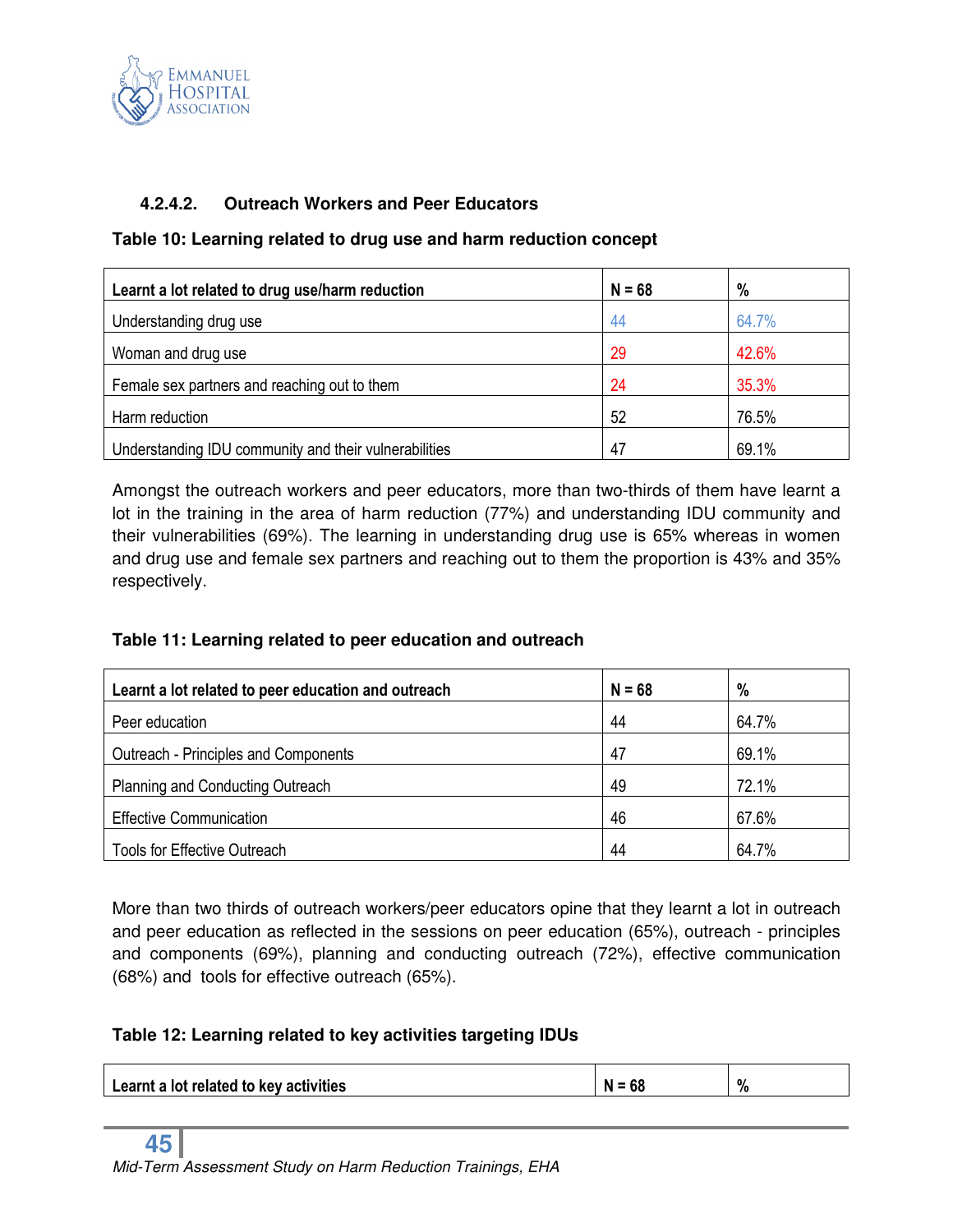

| Needle syringe programme               | 57 | 83.8% |
|----------------------------------------|----|-------|
| Waste disposal                         | 50 | 73.5% |
| Safer injecting practices              | 55 | 80.9% |
| Abscess prevention and management      | 47 | 69.1% |
| Overdose prevention and management     | 49 | 72.1% |
| Safer sex practices                    | 50 | 73.5% |
| Opioid substitution therapy            | 37 | 54.4% |
| ART and motivating for service         | 36 | 52.9% |
| Co-morbidities (Hepatitis C, TB etc.,) | 22 | 32.4% |

The outreach workers and peer educators have learnt a lot (more than two-thirds) in the following areas: needle syringe programme (84%), waste disposal (74%), safer injecting practices (81%), abscess prevention and management (69%), overdose prevention and management (72%) and safer sex practices (74%). The learning is relatively less in the following areas: co-morbidities such as HCV, TB (32%), ART and motivating clients for ART (53%) and OST (54%).

#### **Table 13: Learning related to programme and advocacy**

| Learnt a lot related to programme                           | $N = 68$   | %          |
|-------------------------------------------------------------|------------|------------|
| NACP and Targeted Interventions for IDUs                    | 43 (63.2%) | 43 (63.2%) |
| Drug Use, STI and HIV - The Inter-linkages and Implications | 40 (58.8%) | 40 (58.8%) |
| Networking, Referrals and Motivating for Referral Services  | 45         | 66.2%      |
| <b>Facilitating Community Mobilisation</b>                  | 39         | 57.4%      |
| Advocacy with law enforcement                               | 34         | 50%        |
| Advocacy for referral                                       | 31         | 45.6%      |
| Advocacy with wider community                               | 27         | 39.7%      |

The learning related to networking, referrals and motivating for referral services is 66% whereas in other programmatic aspects the proportion of respondents stating that they learnt a lot during harm reduction training is: NACP and TI for IDUs (63%), drug use, STI and HIV - the interlinkages and implications (59%), facilitating community mobilisation (57%). The learning related to advocacy and related issues are: advocacy with law enforcement (50%), advocacy for referral (46%), and advocacy with wider community (40%).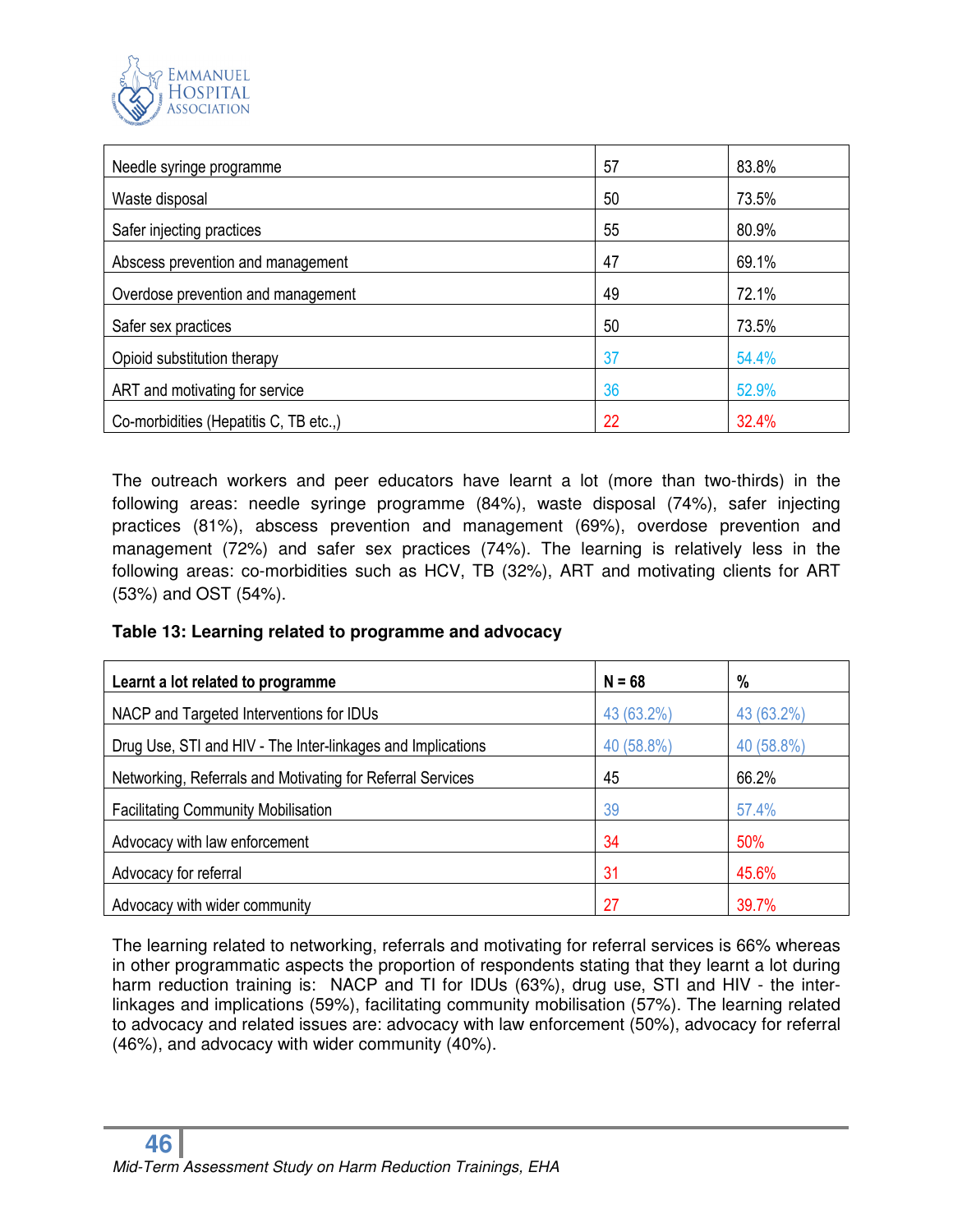

**Figure 13: Participants learning as a result of the training programme for peer educators and outreach workers** 



Both outreach workers (100%) and peer educators (97%) have learnt a lot of knowledge and skills during the harm reduction programme.

# **Table 14: Comparison of outreach workers and peer educators for learning related to drug use and harm reduction concept**

| Learnt a lot related to drug use/harm reduction       | <b>Outreach</b> | Peer educators |
|-------------------------------------------------------|-----------------|----------------|
|                                                       | workers         |                |
|                                                       | $N = 36$        | $N = 32$       |
| Understanding drug use                                | 26 (72.2%)      | 18 (56.3%)     |
| Woman and drug use                                    | 17 (47.2%)      | 12 (37.5%)     |
| Female sex partners and reaching out to them          | 14 (38.9%)      | 10 (31.3%)     |
| Harm reduction                                        | 30 (83.3%)      | 22 (68.8%)     |
| Understanding IDU community and their vulnerabilities | 27 (75%)        | 20 (62.5%)     |

Comparison of outreach workers and peer educators reveals that the learning pattern in the harm reduction training programme does not differ. In both groups, the learning is relatively less in the areas of women and drug use and female sex partners and reaching out to them.

# **Table 15: Comparison of outreach workers and peer educators for learning related to peer education and outreach**

| Learnt a lot related to peer education and outreach | Outreach | Peer educators |
|-----------------------------------------------------|----------|----------------|
|                                                     |          |                |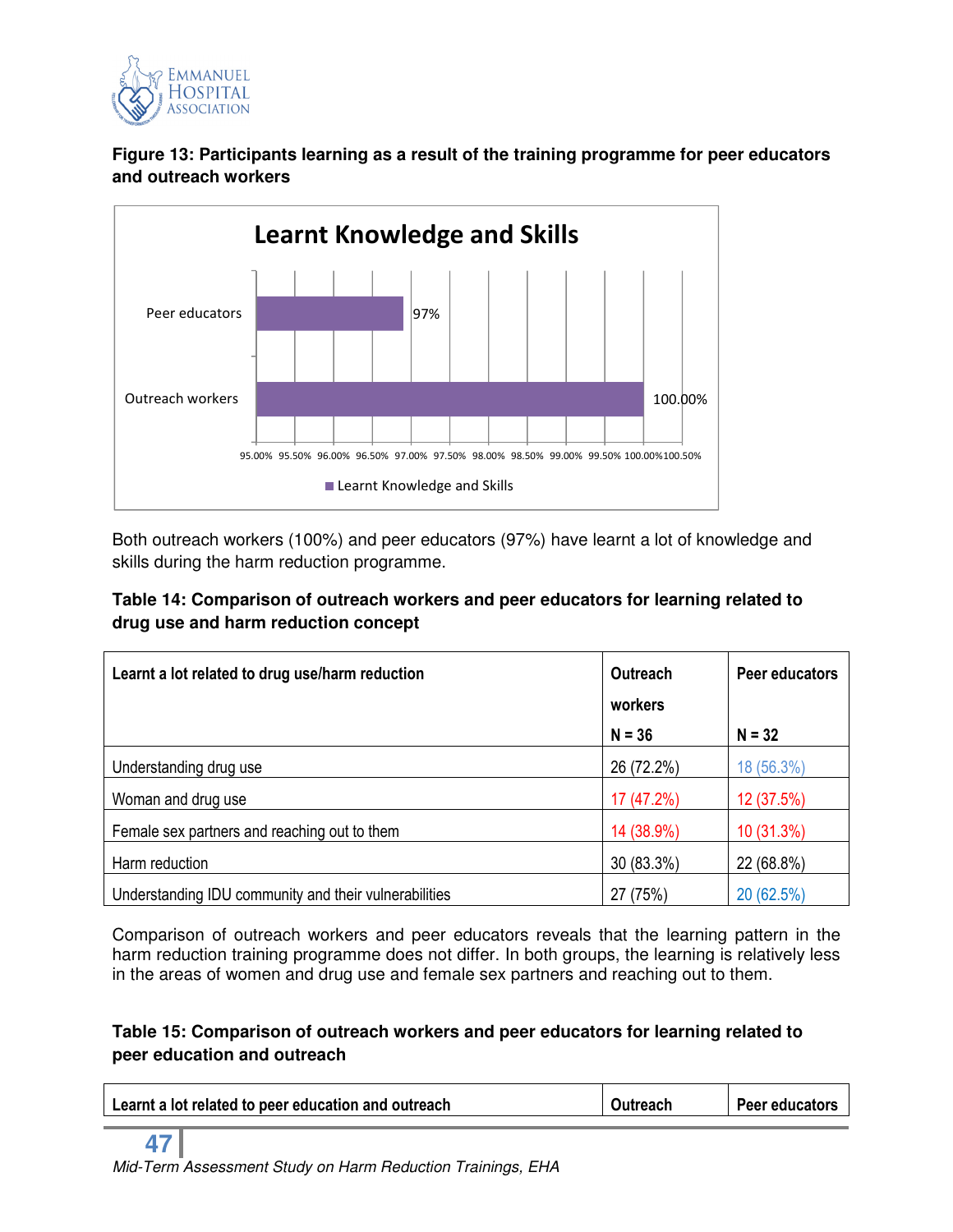

|                                      | workers    |            |
|--------------------------------------|------------|------------|
|                                      | $N = 36$   | $N = 32$   |
| Peer education                       | 24 (66.7%) | 20 (62.5%) |
| Outreach - Principles and Components | 27 (75%)   | 20 (62.5%) |
| Planning and Conducting Outreach     | 28 (77.8%) | 21 (65.6%) |
| <b>Effective Communication</b>       | 24 (66.7%) | 22 (68.8%) |
| <b>Tools for Effective Outreach</b>  | 23 (63.9%) | 21 (65.6%) |

The learning of the two groups is similar and there is no statistically significant difference in the distribution of learning in various issues related to peer education and outreach among these two groups of outreach workers and peer educators.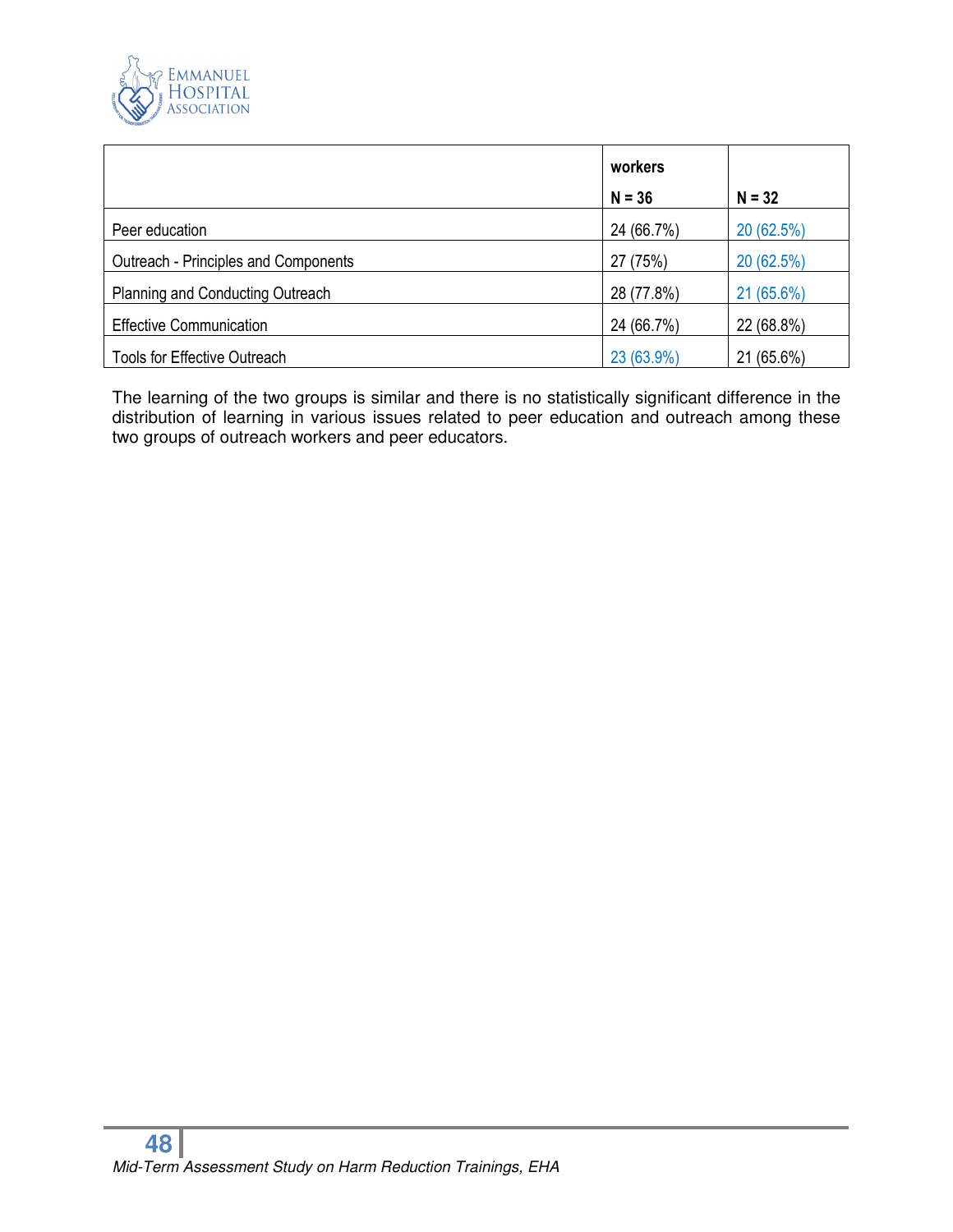

# **Table 16: Comparison of outreach workers and peer educators for learning related to key activities targeting IDUs**

| Learnt a lot related to key activities | <b>Outreach</b> | Peer educators |
|----------------------------------------|-----------------|----------------|
|                                        | workers         |                |
|                                        | $N = 36$        | $N = 32$       |
| Needle syringe programme               | 31 (86.1%)      | 26 (81.3%)     |
| Waste disposal                         | 27 (75%)        | 23 (71.9%)     |
| Safer injecting practices              | 31 (86.1%)      | 24 (75%)       |
| Abscess prevention and management      | 24 (66.7%)      | 23 (71.9%)     |
| Overdose prevention and management     | 27 (75%)        | 22 (68.8%)     |
| Safer sex practices                    | 28 (77.8%)      | 22 (68.8%)     |
| Opioid substitution therapy            | 21 (58.3%)      | 16 (50%)       |
| ART and motivating for service         | 19 (52.88%)     | $17(53.1\%)$   |
| Co-morbidities (Hepatitis C, TB etc.,) | 15 (41.7%)      | 7(21.9%)       |

The learning related to various key activities targeting the IDUs is comparable in these two groups and there is no statistically significant difference in all activities. Whereas 42% of the outreach workers have learnt a lot during the harm reduction training on HCV and TB, only 22% of the peer educators have learnt a lot but this is not statistically significant.

# **Table 17: Comparison of outreach workers and peer educators for learning related to programme and advocacy**

| Learnt a lot related to programme                           | Outreach   | Peer educators |
|-------------------------------------------------------------|------------|----------------|
|                                                             | workers    |                |
|                                                             | $N = 36$   | $N = 32$       |
| NACP and Targeted Interventions for IDUs*                   | 27 (75%)   | 16 (50%)       |
| Drug Use, STI and HIV - The Inter-linkages and Implications | 22 (61.1%) | 18 (56.3%)     |
| Networking, Referrals and Motivating for Referral Services  | 26 (72.2%) | 19 (59.4%)     |
| <b>Facilitating Community Mobilisation</b>                  | 21 (58.3%) | 18 (56.3%)     |
| Advocacy with law enforcement                               | 20 (55.6%) | 14 (43.8%)     |
| Advocacy for referral                                       | 21 (58.3%) | 10 (31.3%)     |
| Advocacy with wider community                               | 17 (47.2%) | 10 (31.3%)     |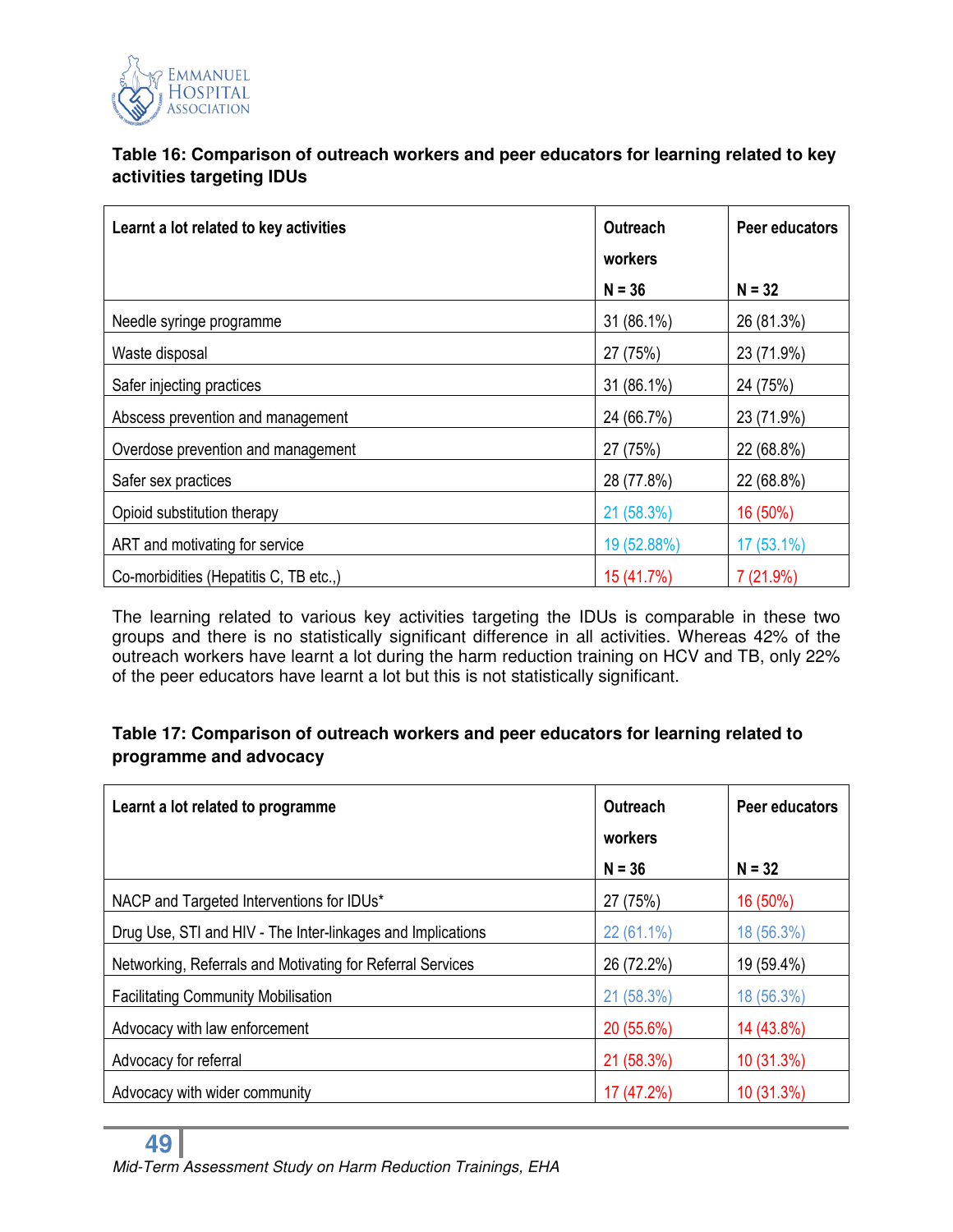

\* Statistically significant

The comparison of the outreach workers and peer educators for programmatic aspects reveal that that they are comparable except in the area of NACP and TI for IDUs. Three fourths of the outreach workers have learnt a lot about this area whereas a half of the peer educators have learnt a lot and this difference is statistically significant ( $P = 0.04$ ). Both groups have learnt relatively less in advocacy related aspects and the findings are comparable.

#### **4.2.4.2.1. Qualitative data related to learning of the outreach workers and peer**

#### **educators**

The outreach workers indicate the following as the most important three things learnt from the training: 1) outreach planning; 2) risk assessment; and, 3) overdose prevention and management. The peer educators mention the following as the most important three things learnt from the harm reduction training programme: 1) safer injecting; 2) waste disposal; and, 3) overdose prevention and management. The three most important strengths identified by the outreach workers and peer educators are: 1) exposure visit; 2) group work; and, 3) role play.

Many aspects related to harm reduction are learnt during the harm reduction training programme.

"We learnt how to communicate with the HRGs. We have learnt from the training about STI prevention, abscess & OD management and OST."

Outreach worker, Manipur TI

"I learnt about the advantages of OST and how to motivate the HRGs to attend the services."

Outreach worker, Nagaland TI

"Apart from all the new things I have learnt I must also say that skill building was very important, the way we speak, our actions and the way we deal with our clients. I am training myself in speaking more softly and clear since I am a very fast talker and I have also learned to listen to my clients."

Peer educator, Mizoram TI

 "Now I can prevent someone from OD by giving naloxone instead of salt. I can teach where to inject in the body (safer injecting site in the body). I also know how to manage abscess and how to get free ART medicine at the hospital."

Peer educator, Assam TI

"The training helped in reducing harm, waste management and partner treatment of STI cases. However, the quality of STRC and the GF trainings are same and not much different."

Peer educator, Hyderabad TI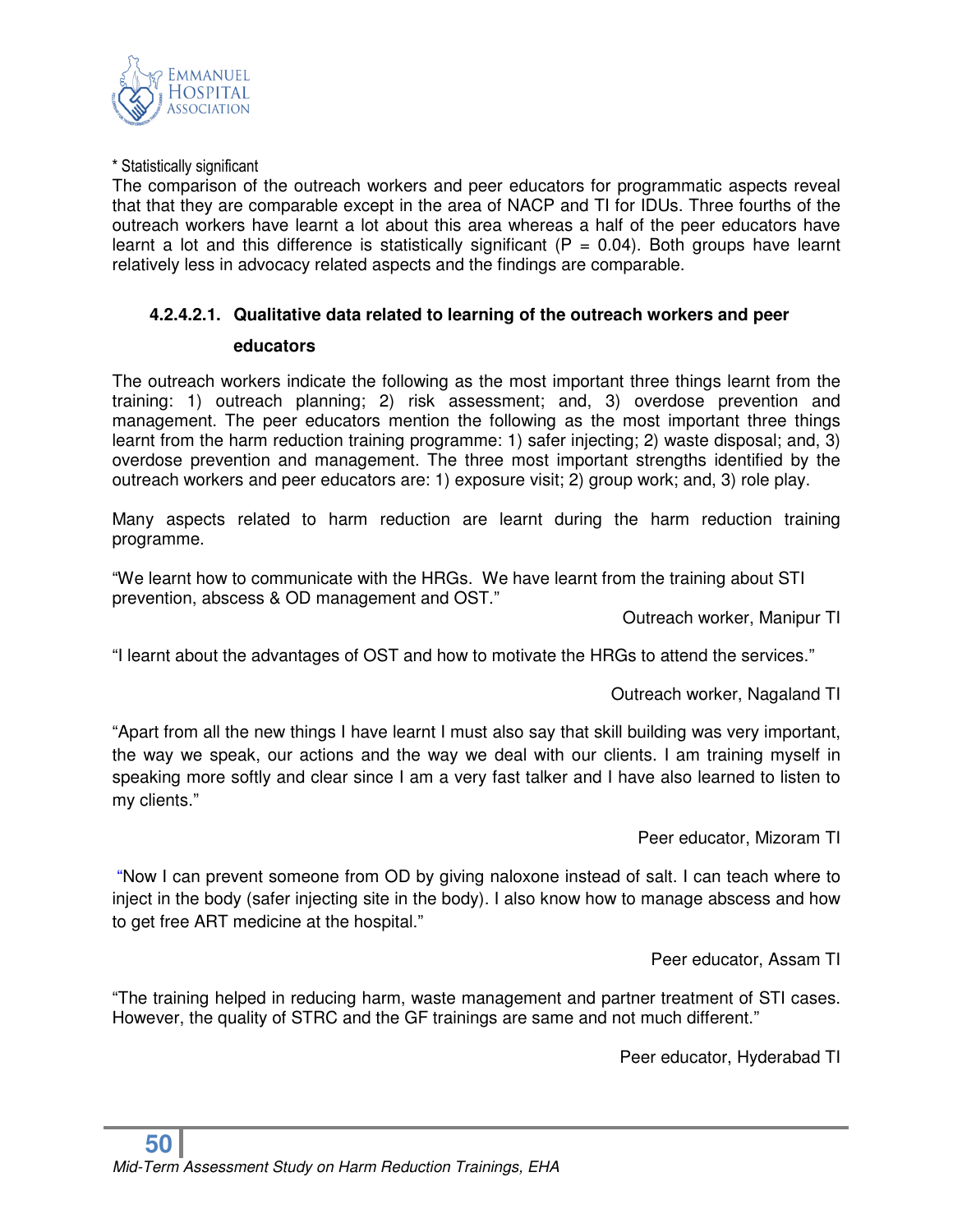

"For me it was very good, it's helped me a lot to develop my knowledge and skill and also able to learn from the other participants."

Peer educator, Nagaland TI

 "Though I am an ex-injector there were some things related to injecting that I did not know about like vein management, which I learnt through those trainings. In fact, I wish I knew about vein management during my own injecting days as quite a few of my veins do not function. These trainings have allowed me to be aware of myths & misconceptions related to NSEP, OST etc. Hence I can provide better services to our clients."

Outreach worker, Odisha TI

"The topic on Outreach Planning was very useful to me. Many times I have made monthly plans but I did not realize the specific points to consider and now I feel more confident and also realize that my outreach programs are more fruitful and meaningful."

Outreach worker, Mizoram TI

"Now I know the necessity as well as importance of documentation of activities. I do not require any help from my ORW to fill-up the forms."

Peer educator, Odisha TI

"After attending the training program I am able to write work reports, documentation has improved."

Peer educator, Maharashtra TI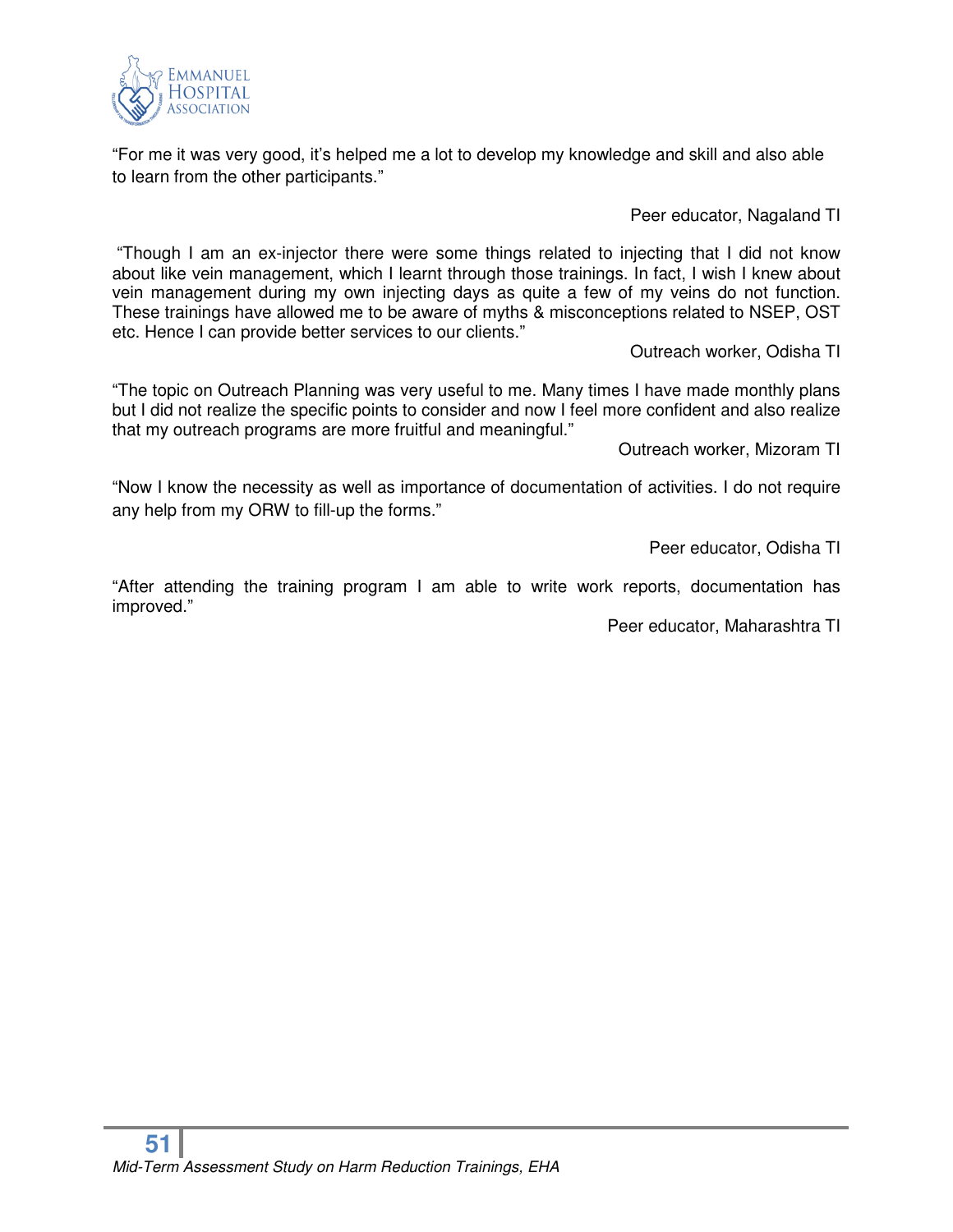

# **4.2.4.2. Program Managers and Counsellors**

## **Table 18: Learning related to understanding drug use and harm reduction concept**

| Learnt a lot related to drug use/harm reduction             | N  | $\%$  |
|-------------------------------------------------------------|----|-------|
| Understanding drug use                                      | 23 | 65.7% |
| Understanding IDU community and their vulnerabilities       | 25 | 71.4% |
| Harm reduction                                              | 28 | 80%   |
| Female sex partners of IDUs and Female injecting drug users | 11 | 31.4% |

Among the programme managers/counsellors, many have learnt a lot in harm reduction (80%), understanding IDU community and their vulnerabilities (71%) and understanding drug use (71%). The learning is less in the area of female sex partners of IDUs and female injecting drug users (31%).

# **Table 19: Learning related to DIC and Advocacy**

| Learnt a lot related to DIC and advocacy                                   | N  | $\%$  |
|----------------------------------------------------------------------------|----|-------|
| Drop-in Centre and its Management                                          | 27 | 77.1% |
| Referral & Networking                                                      | 27 | 77.1% |
| <b>Community Mobilisation</b>                                              | 18 | 51.4% |
| Legal aspects Related to Drugs and Drug Use                                | 14 | 40%   |
| Advocacy                                                                   | 18 | 51.4% |
| Resource Mapping for Referral                                              | 21 | 60%   |
| Establishing and maintaining referral networks                             | 21 | 60%   |
| <b>Facilitating Community Mobilisation</b>                                 | 15 | 42.9% |
| Developing Advocacy Strategies                                             | 15 | 42.9% |
| Advocacy to Facilitate Referral                                            | 16 | 45.7% |
| <b>Advocacy with Community</b>                                             | 20 | 57.1% |
| Monitoring and evaluation of Referral & Networking, Community Mobilisation | 21 | 60%   |
| & Advocacy                                                                 |    |       |

More than a half of the programme managers and counsellors opine that they have learnt a lot in the following areas: drop–in Centre and its management (77%), referral & Networking (77%), resource mapping for referral (60%), establishing and maintaining referral networks (60%), monitoring and evaluation of referral & networking, community mobilisation & advocacy (60%),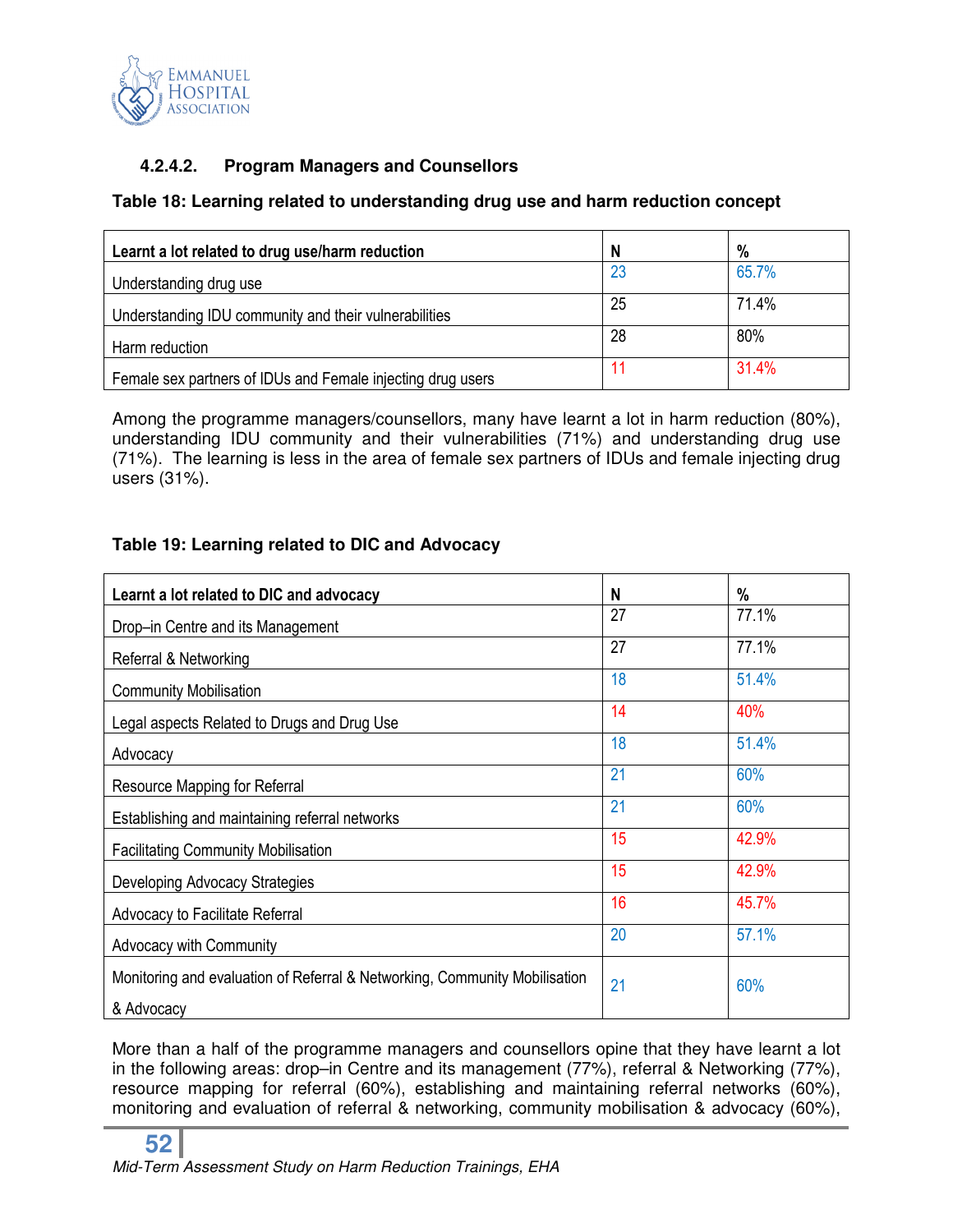

advocacy with community (57%), advocacy (51%) and community mobilisation (51%). The learning is less in the following aspects: advocacy to Facilitate Referral (46%), developing advocacy strategies (43%), facilitating community mobilisation (43%) and legal aspects related to drugs and drug use (40%).

#### **Table 20: Learning related to key activities for IDUs**

| Learnt a lot related to key activities                                    | N  | %     |
|---------------------------------------------------------------------------|----|-------|
| Outreach and related management issues                                    | 22 | 62.9% |
| Needle Syringe Programme                                                  | 26 | 74.3% |
| Waste disposal                                                            | 23 | 65.7% |
| Condom programming                                                        | 23 | 65.7% |
| Clinical issues: abscess, STI, overdose and detoxification                | 22 | 62.9% |
| Understanding and Educating Clients on ART, Hepatitis C, TB, OI and Other |    |       |
| Co-Morbidities                                                            | 16 | 45.7% |
| Opioid Substitution Therapy (OST)                                         | 22 | 62.9% |

The learning by programme managers and counsellors in the following areas is as follows: needle syringe programme (74%), waste disposal (66%), condom programming (66%), outreach and related management issues (63%), clinical issues such as abscess, STI, overdose, detoxification (63%) and opioid substitution therapy (63%). Only in understanding and educating clients on ART, Hepatitis C, TB, OI and other co-morbidities, less than a half (46%) of respondents have learnt a lot.

#### **Table 21: Learning related to programme management**

| Learnt a lot related to programme                                | N  | $\%$  |
|------------------------------------------------------------------|----|-------|
| Understanding the role of staff in TI including project managers | 29 | 82.9% |
| Planning and Implementing Work Plan                              | 25 | 71.4% |
| Monitoring and Evaluation                                        | 19 | 54.3% |
| Strategic Planning                                               | 14 | 40%   |
| Documentation and Reporting                                      | 21 | 60%   |
| Procurement                                                      | 15 | 42.9% |
| Human Resource Management                                        | 18 | 51.4% |
| <b>Financial Management</b>                                      | 14 | 40%   |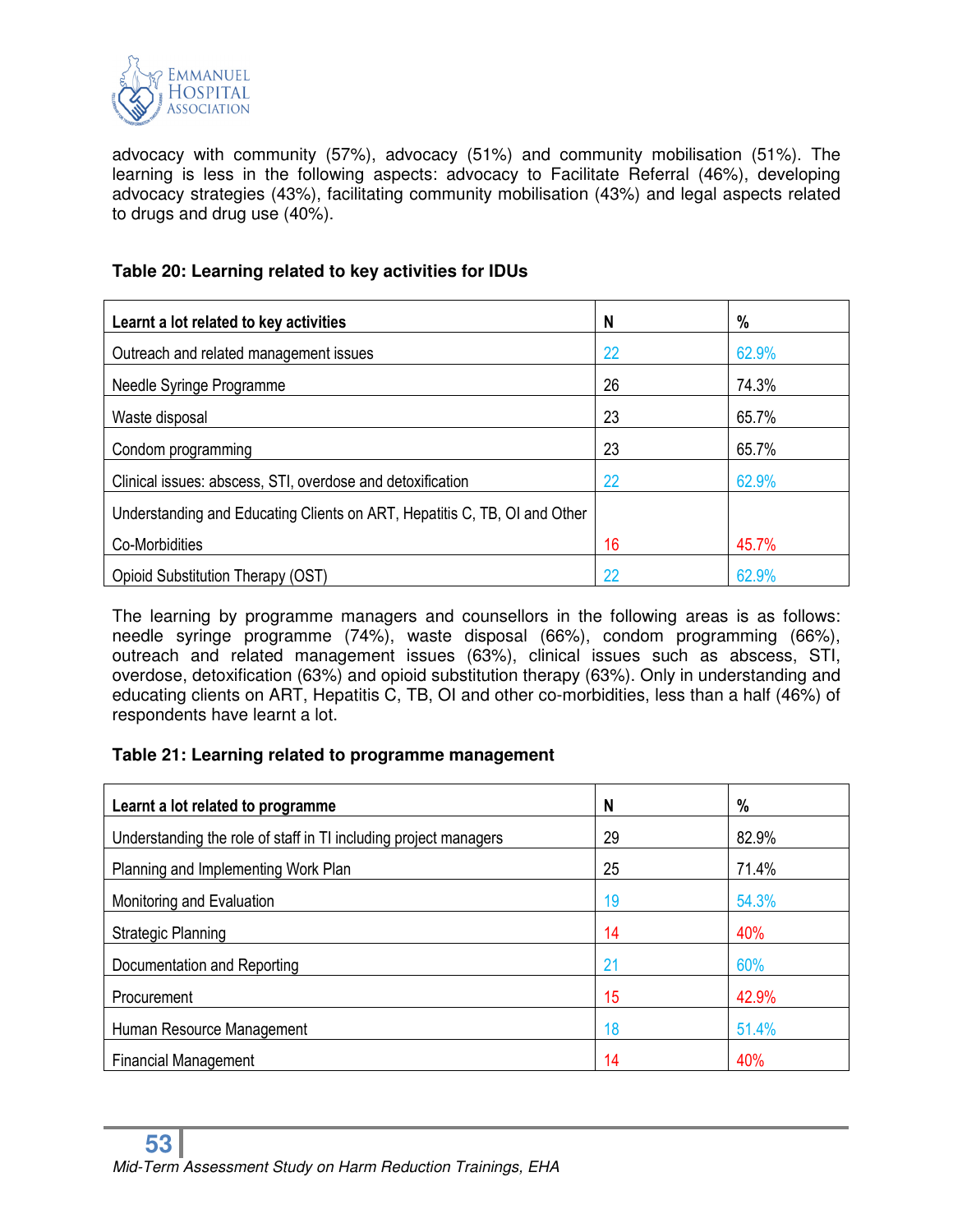

Among the programme managers/counsellors, in the following areas more than a half opine that they have learnt a lot during the harm reduction programme: understanding the role of staff in TI including project managers (83%), planning and implementing work plan (71%), documentation and reporting (60%), monitoring and evaluation (54%) and human resource management (51%). Less than half of the participants express that they have learnt a lot in the following spheres: procurement (43%), strategic planning (40%) and financial management (40%).

# **4.2.4.2.1. Qualitative data related to the learning of programme managers and counsellors**

The programme managers and counsellors have learnt a number of issues that are relevant for programme management subsequent to the harm reduction training programme.

 "Learning about advocacy with local community people where DIC is situated was important to me as it helped to successfully run NSP at the DIC".

#### Programme manager, Assam TI

"Before attending training program I don't know about waste disposal and the TI staff didn't do the waste disposal in the right way. I learnt the right way of the waste management during the harm reduction training program and I took the responsibility and implemented the waste disposal management in TI."

Programme manager, Calicut TI

"As a result of the harm reduction training, I do strategy planning, prioritizing the IDU needs in harm reduction services. In general the training program helped me a lot and very useful. I am leading the team to carry the services to IDUs in right way."

Programme manager, Maharashtra TI

I can easily say my performance has improved immensely, as in the past, I did not know many things, which I learnt at these trainings and the knowledge that I gained has allowed me to improve the quality of my work.

Programme manager, Odisha TI

Some of the participants suggest ways to improve the training programme that may help enhanced learning by the participants.

"Training is conducted 2/3 times in a year and some staff are trained in the same topics repeatedly. Training needs assessment may be conducted on a regular basis to find out the gaps in training to improve the capacity of the TI staff."

Programme Manager, Nagaland TI

"I would like to say that though the modules and topics were very good but there wasn't enough group work and participation from trainees was limited. It would help if the materials were in the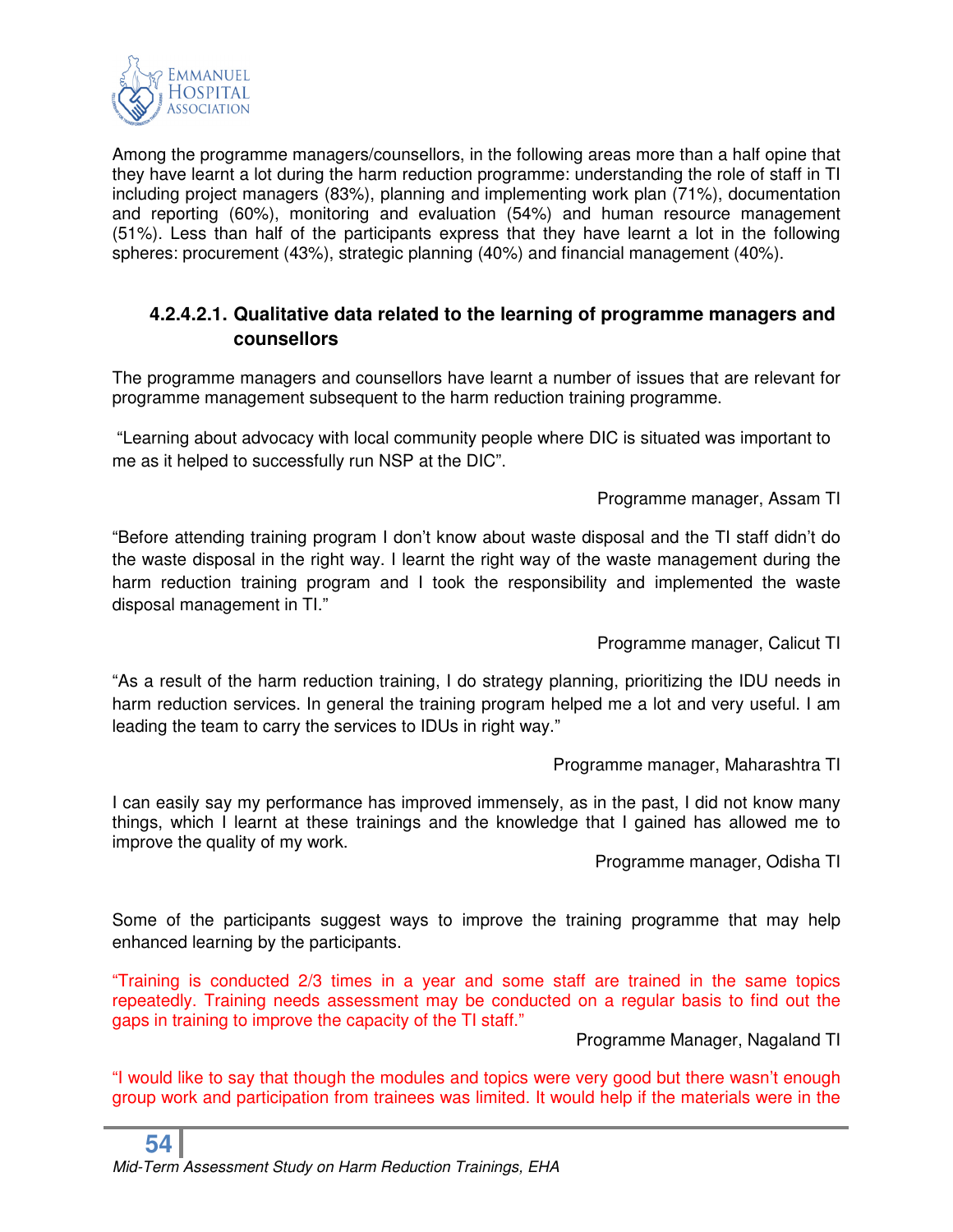

local language. Some of the topics were not too relevant for our state, therefore it cannot be applied directly to us. It would be much helpful if it was more state specific and relevant."

Programme Manager, Mizoram TI

## **4.2.4.3. Medical Officers and Nurses**

#### **Table 22: Learning related to drug use and harm reduction principles**

| Learnt a lot related to drug use/harm reduction         | N  | $\%$  |
|---------------------------------------------------------|----|-------|
| Basics of Drugs                                         | 14 | 43.8% |
| Understanding Drug Related Harms and Injecting Drug Use |    | 53.1% |
|                                                         |    |       |
| Harm Reduction – Understanding the Principles           | 15 | 46.9% |
|                                                         |    |       |

Among the doctors and nurses, 53% have learnt a lot about understanding drug related harms and injecting drug use. The learning is less in harm reduction and understanding its principles (47%) and basics of drugs (44%).

#### **Table 23: Learning related to clinical issues of IDUs**

| Learnt a lot related to clinical issues of IDUs                  | N  | %     |
|------------------------------------------------------------------|----|-------|
| Assessment and Diagnosis                                         | 22 | 68.8% |
| <b>Counselling for Safer Injecting Practices</b>                 | 16 | 50%   |
| Drug Treatment: Detoxification                                   | 12 | 37.5% |
| Drug Treatment: Opioid Substitution Therapy                      | 14 | 43.8% |
| <b>Sexually Transmitted Infections: Basics</b>                   | 21 | 65.6% |
| Prevention of Sexually Transmitted Infections                    | 20 | 62.5% |
| Management of Sexually Transmitted Infections                    | 18 | 56.3% |
| Basics of HIV                                                    | 18 | 56.3% |
| Prevention and Management of HIV: The Role of Doctors and Nurses | 19 | 59.4% |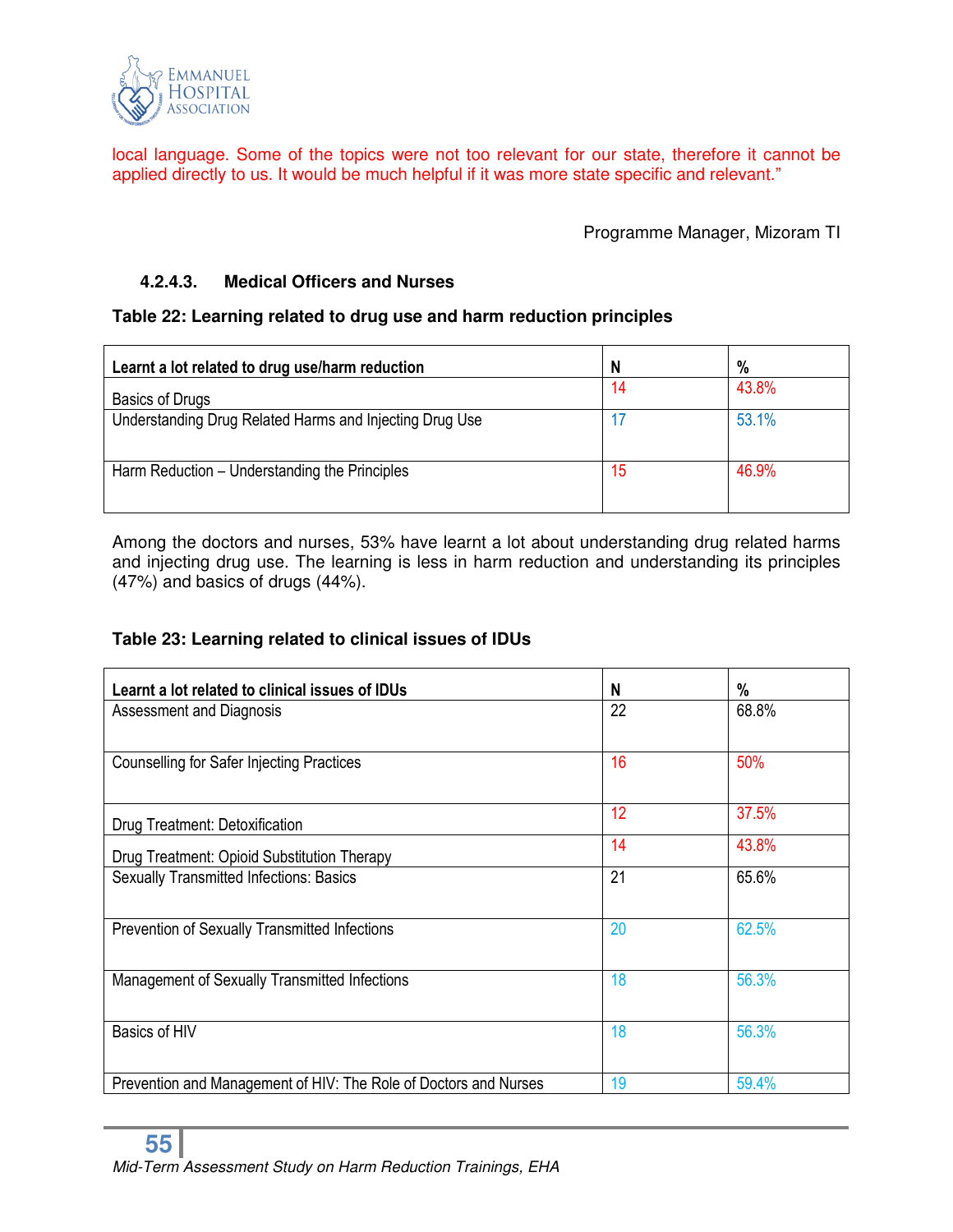

| Abscess Prevention and Management                          | 23 | 71.9% |
|------------------------------------------------------------|----|-------|
| Overdose Prevention and Management                         | 18 | 56.3% |
| Co-morbid Conditions among IDUs - Hepatitis & Tuberculosis | 15 | 46.9% |
| Understanding Co-morbidities/Mental Health                 | 13 | 40.6% |
| Networking and Referral Services                           | 15 | 46.9% |
| Advocacy                                                   | 5  | 15.6% |

Two thirds or more of doctors and nurses express that they have learnt a lot in the following three areas: abscess prevention and management (72%), assessment and diagnosis (69%) and STI basics (66%). More than a half of the respondents opined that they learnt a lot in the following: prevention of STIs (63%), role of clinical staff in prevention and management of HIV (59%), basics of HIV (57%), management of STIs (57%) and overdose prevention and management (57%). A half or less of the doctors/nurses have learnt a lot in the areas of counselling for safer injecting practices (50%), HCV & TB (47%), networking and referral services (47%), OST (44%), mental health (41%), detoxification (38%) and advocacy (16%).

# **Table 24: Learning related to comorbid illnesses**

| Learnt a lot related to comorbid illnesses                     | N  | %     |
|----------------------------------------------------------------|----|-------|
| Co-morbidities among IDUs (Overview)                           | 10 | 31.3% |
| Mental Health and Mental Illness (Psychiatric Disorder)        | 8  | 25%   |
| Mental Illnesses (Psychiatric Disorders) – Clinical Assessment | 10 | 31.3% |
| Mental Illnesses (Psychiatric Disorders) – Signs and Symptoms  | 9  | 28.1% |
| Depression and Drug use                                        | 11 | 34.4% |
| Anxiety Disorder and Drug use                                  | 7  | 21.9% |
| Psychotic disorders and Drug use                               | 9  | 28.1% |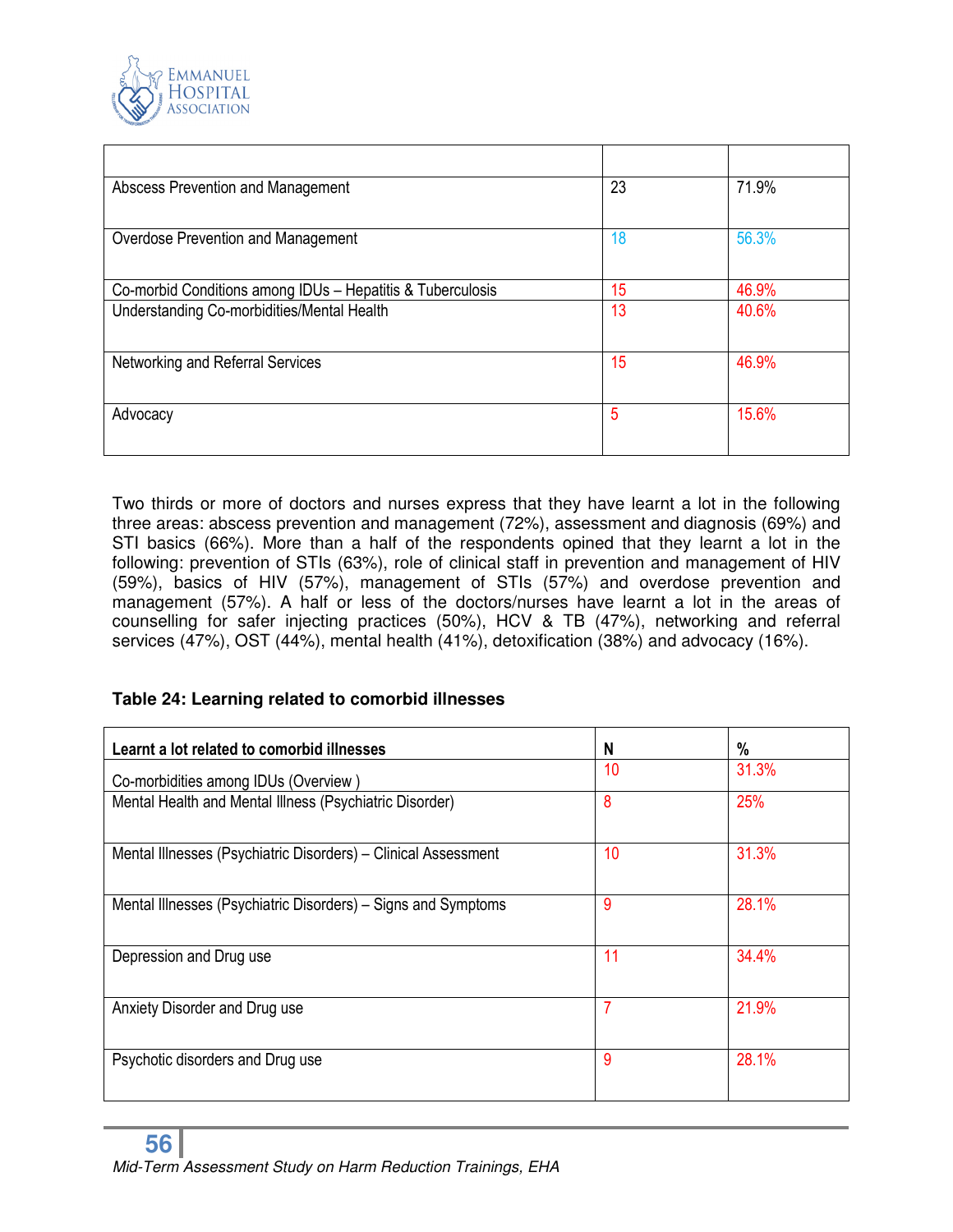

| Personality Disorder and Drug use                                           | 11             | 34.4% |
|-----------------------------------------------------------------------------|----------------|-------|
| Other Psychiatric Disorders and Drug use                                    | $\overline{7}$ | 21.9% |
| Infective Hepatitis: Hepatitis C & B                                        | 13             | 40.6% |
| Understanding and Educating the Client on TB                                | 17             | 53.1% |
| Other Physical Conditions (Anaemia and Nutrition)                           | 9              | 28.1% |
| Other Common Physical Symptoms (Constipation, Pain and Poor Oral<br>Health) | 11             | 34.4% |
| Alcohol Use Disorder                                                        | 17             | 53.1% |
| Benzodiazepine Use Disorder                                                 | 8              | 25%   |
| Opioid Withdrawals                                                          | 19             | 59.4% |
| Networking Referral and Linkages                                            | 15             | 46.9% |

More than a half of doctors and nurses opine that they have learnt a lot in the following areas: Opioid withdrawals (59%), alcohol use disorder (53%) and understanding and educating client on TB (53%). In other areas less than half of the respondents have learnt a lot: networking referral and linkages (47%), hepatitis C & B (41%), common physical symptoms (34%), depression and drug use (34%), personality disorder and drug use (34%), overview of comorbidity (31%), assessment of mental health (31%), anaemia and nutrition (28%), signs and symptoms of psychiatric disorders (28%), psychotic disorders and drug use (28%), benzodiazepine use disorder (25%), mental health and illness (25%), anxiety disorder and drug use (22%) and other psychiatric disorders and drug use (22%).

# **Table 25: Learning related to IDU programme**

| Learnt a lot related to programme                                   | N  | %     |
|---------------------------------------------------------------------|----|-------|
| National AIDS Control Programme                                     | 16 | 50%   |
| Targeted Intervention for Injecting Drug Users                      | 14 | 43.8% |
|                                                                     |    |       |
| Roles and Responsibilities of Doctors and Nurses in IDU TI Programs | 25 | 78.1% |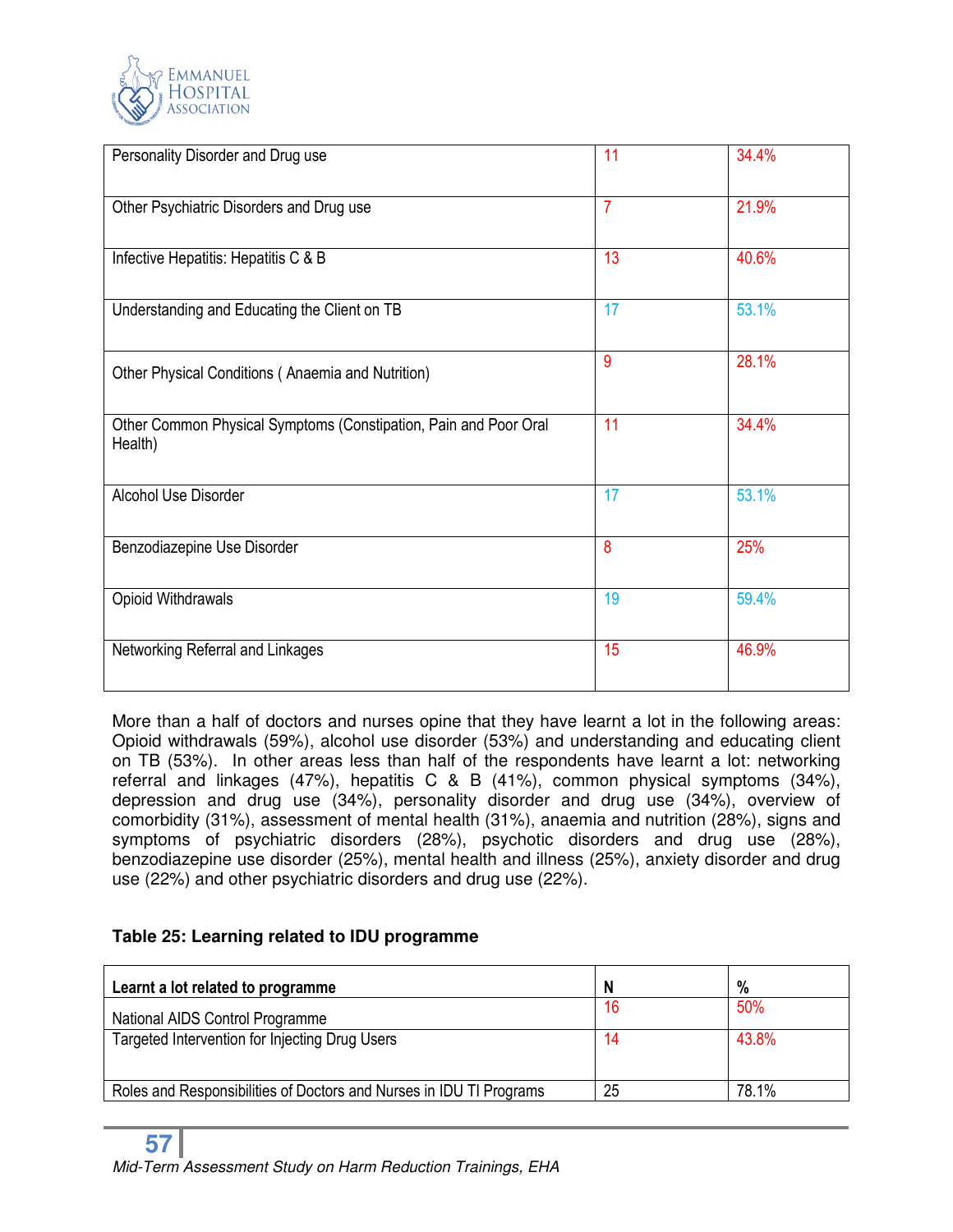

The doctors/nurses have learnt a lot in the session roles and responsibilities of doctors and nurses in IDU TI programs (78%) whereas the learning is relatively less in the following areas: NACP (50%) and TI for IDUs (44%),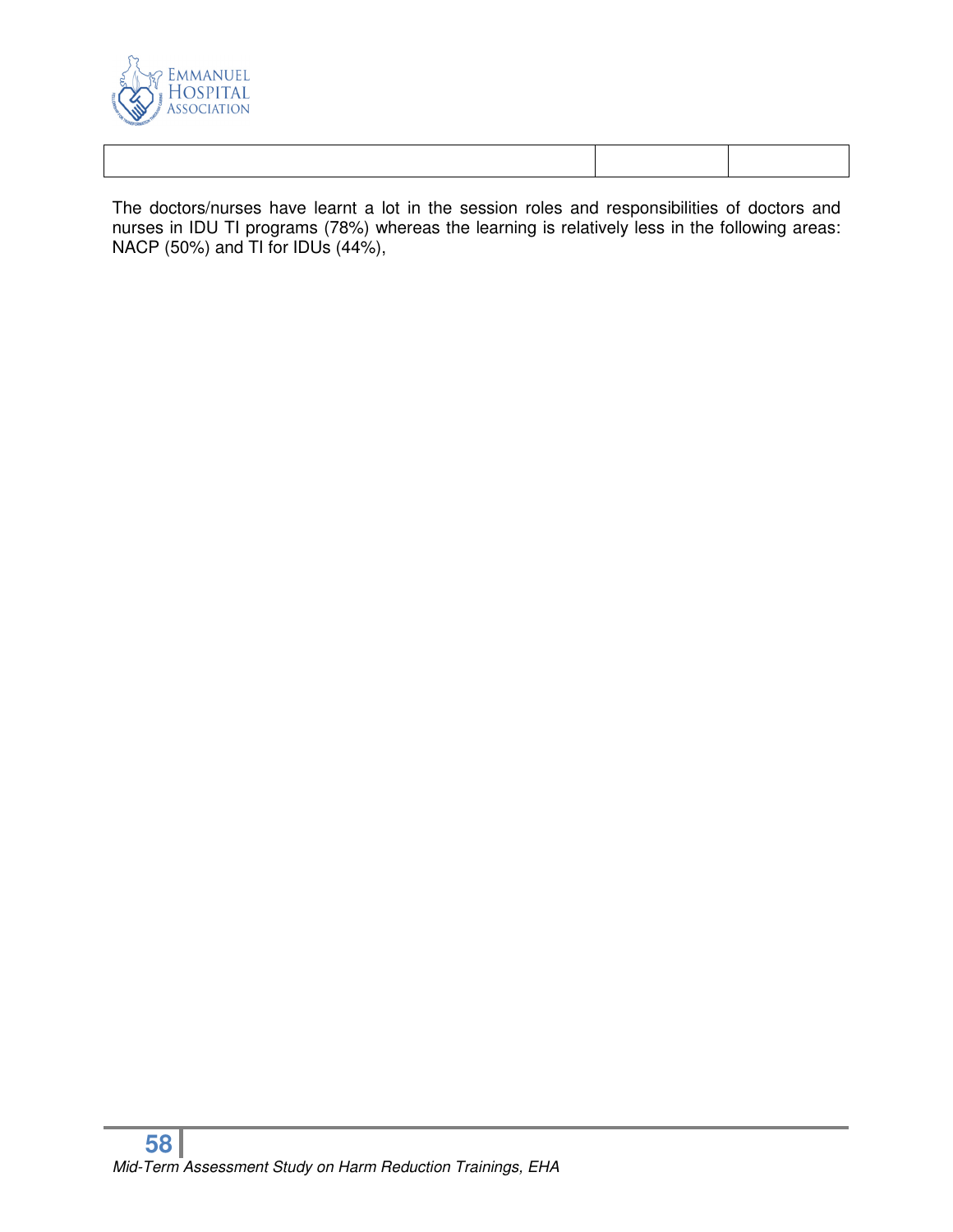

# **4.2.4.3.1. Qualitative data related to learning by medical officers and nurses**

In-depth interviews with the clinical staff show that they have learnt several aspects related to the clinical services for IDUs.

"I learnt about STI management, safer injecting practice, tools of counselling, condom demonstration, abscess management , waste disposal, effective communication, reporting and documentation."

Nurse, Madhya Pradesh TI

"I've learned what is disinfection, how to do it and final disposal mechanism during the training program. The TI has identified private agency for final disposal recently and before final disposal she does the disinfection at clinic."

Nurse, Kerala TI

"I have also learnt about OD and how to motivate the clients during counselling to prevent and manage OD. Before this training I have no idea that there is co-morbid condition - both physical and psychological disorder".

Nurse, Nagaland TI

Overall the training program was very educative and refreshing. It has given me greater vision in looking at my work amongst IDUs. Most of all it has greatly increased my knowledge in Harm Reduction.

Nurse, Mizoram TI

 "I have had an awakening in the importance of advocacy. I must say that I have also learned new skills in planning advocacy programs."

Medical officer, Mizoram TI

"At those trainings I interacted a lot with the Resource Persons as well as my professional colleagues from other places, which helped me to learn many things. Moreover, I felt that my knowledge was streamlined and I, personally, got a lot of confidence as well as motivation."

Medical Officer, Odisha TI

Some participants state that they haven't learnt anything new through the training programme.

 "Since I have been working under the Project ORCHID TI for quite some time all these SACS TI training topics have been covered and it is not very new to me. So I did not learn any new things from this training."

Nurse, Manipur TI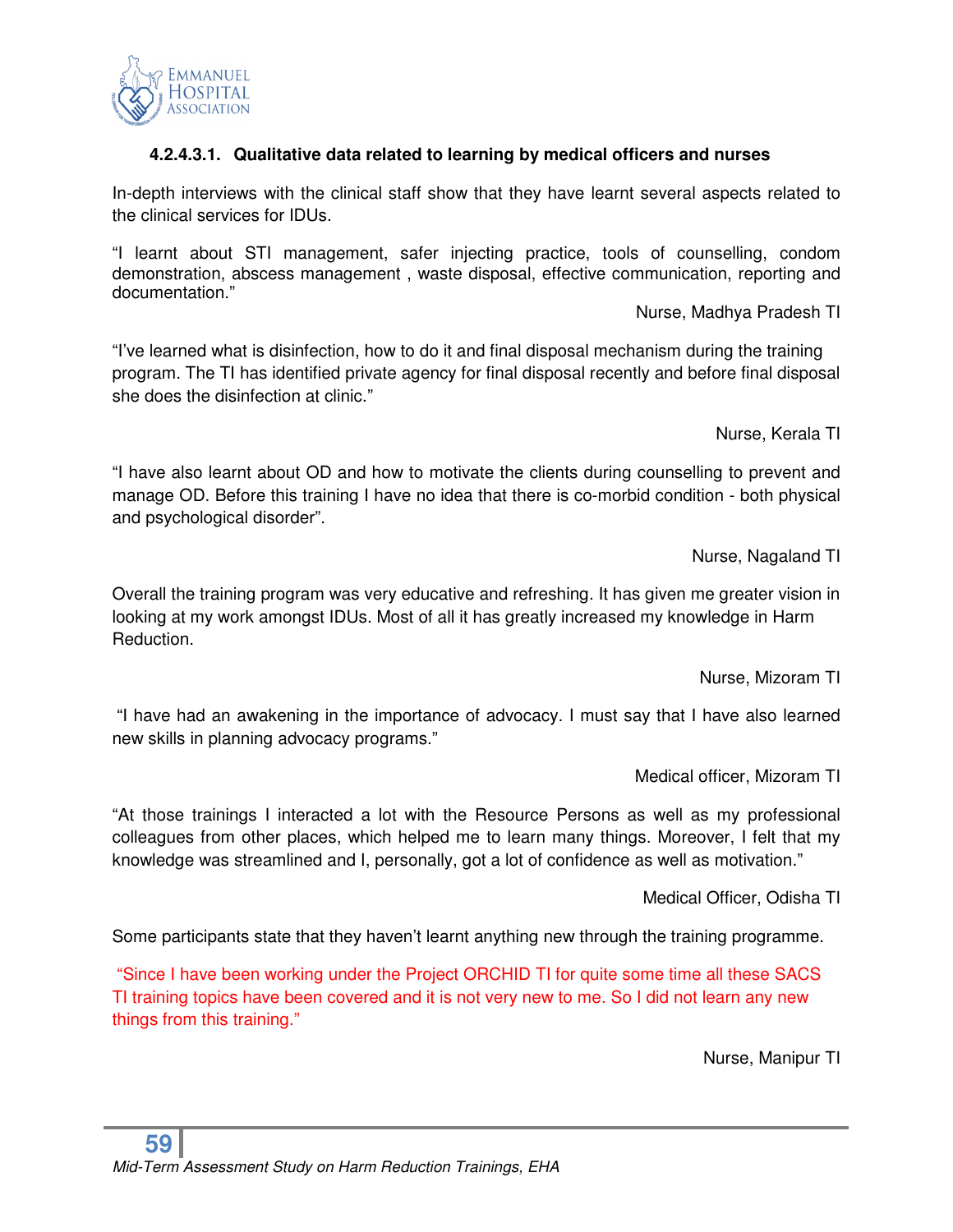

# **4.2.5. Change in job performance due to harm reduction training**



**Figure 14: Change in job performance as a result of the training programme** 

Ninety six percent of the participants to the midterm assessment opine that they are able to apply what they learnt from the harm reduction training in their job environment. Among the categories of programme managers/counsellors, doctors/nurses and outreach workers/peer educators, the proportion who have applied learning from the harm reduction training are 94%, 94% and 99% respectively.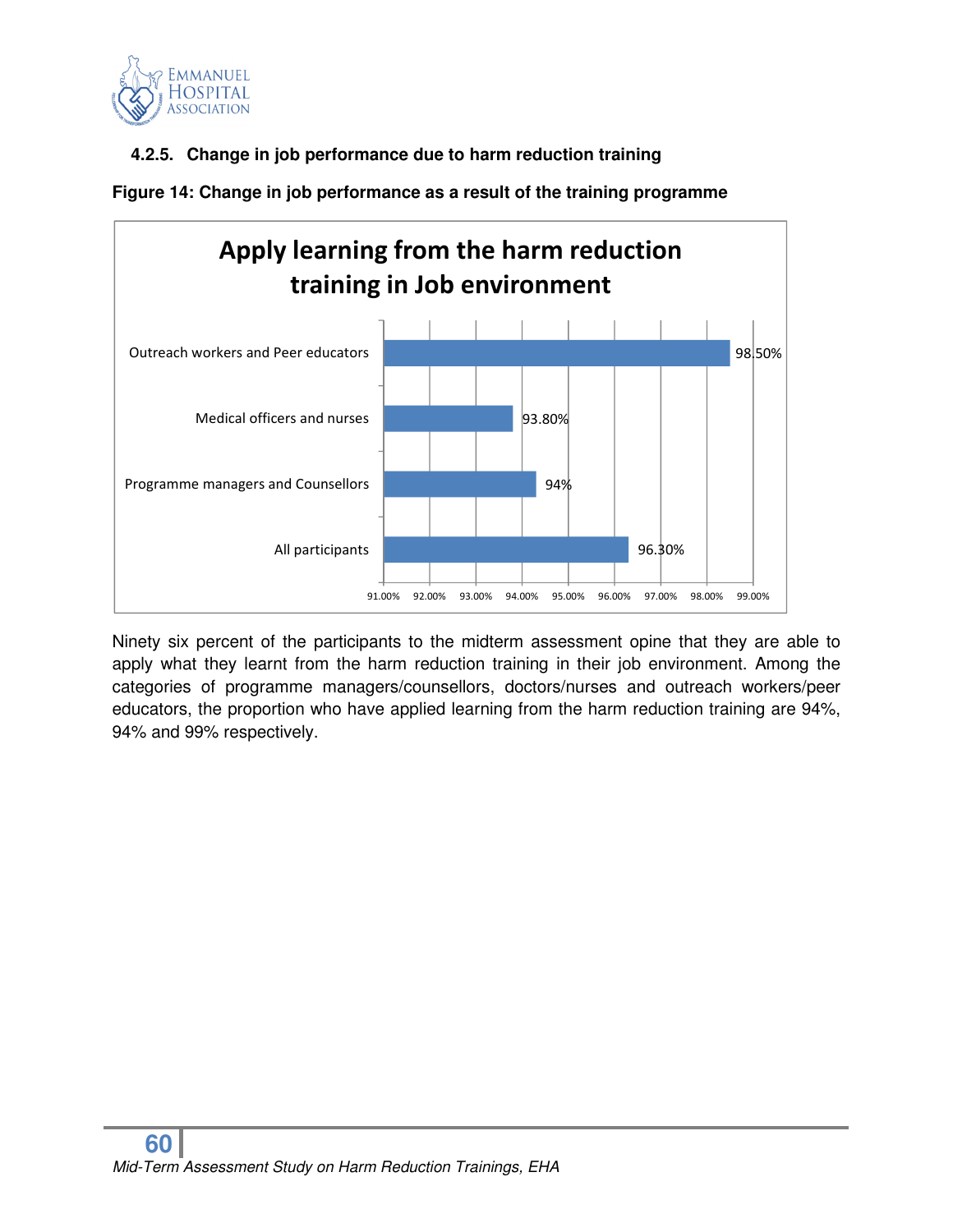

**Table 26: Evaluation after the harm reduction training of all respondents and by category of employment at the targeted intervention** 

| <b>Evaluation after</b><br>the training | <b>Total Sample</b> |       | Programme<br><b>Managers &amp;</b> |       | <b>Medical Officers &amp;</b><br><b>Nurses</b> |       | <b>Outreach Workers &amp;</b><br>Peer educators |       |
|-----------------------------------------|---------------------|-------|------------------------------------|-------|------------------------------------------------|-------|-------------------------------------------------|-------|
| programme:                              |                     |       | <b>Counsellors</b>                 |       |                                                |       |                                                 |       |
| Very Good -                             | $N = 135$           |       | $N = 35$                           |       | $N = 32$                                       |       | $N = 68$                                        |       |
| <b>Outstanding</b>                      | <b>Number</b>       | %     | <b>Number</b>                      | $\%$  | <b>Number</b>                                  | %     | <b>Number</b>                                   | $\%$  |
| Level of                                |                     |       |                                    |       |                                                |       |                                                 |       |
| knowledge/skills                        | 88                  | 65.2% | 25                                 | 71.4% | 14                                             | 43.8% | 49                                              | 72.1% |
| related to the job                      |                     |       |                                    |       |                                                |       |                                                 |       |
| Confidence in                           |                     |       |                                    |       |                                                |       |                                                 |       |
| solving problems                        | 89                  | 65.9% | 23                                 | 65.7% | 18                                             | 56.3% | 48                                              | 70.6% |
| and making                              |                     |       |                                    |       |                                                |       |                                                 |       |
| decisions                               |                     |       |                                    |       |                                                |       |                                                 |       |
| Management of                           | 77                  | 57%   | 24                                 | 68.6% | 16                                             | 50%   | 37                                              | 54.4% |
| priorities                              |                     |       |                                    |       |                                                |       |                                                 |       |
| Overall                                 |                     |       |                                    |       |                                                |       |                                                 |       |
| effectiveness in                        | 84                  | 62.2% | 25                                 | 71.4% | 17                                             | 53.1% | 42                                              | 61.8% |
| your division                           |                     |       |                                    |       |                                                |       |                                                 |       |
| Utility in the work                     | 87                  | 64.4% | 23                                 | 65.7% | 20                                             | 62.5% | 44                                              | 64.7% |
| environment                             |                     |       |                                    |       |                                                |       |                                                 |       |
| Conducive work                          |                     |       |                                    |       |                                                |       |                                                 |       |
| environment to                          |                     |       |                                    |       |                                                |       |                                                 |       |
| apply                                   | 76                  | 56.3% | 21                                 | 60%   | 14                                             | 43.8% | 41                                              | 60.3% |
| skills/knowledge                        |                     |       |                                    |       |                                                |       |                                                 |       |

Sixty-five percent of all respondents evaluate themselves as very good to excellent in level of knowledge/skills related to the job after the harm reduction training programme. The proportion of participants evaluating themselves as very good to excellent in the following areas are: confidence in solving problems and making decisions (66%); management of priorities (57%); overall effectiveness in their division (62%). Based on its utility in the work environment, the training programme is rated as very good to excellent by 64% of the participants. Fifty six of the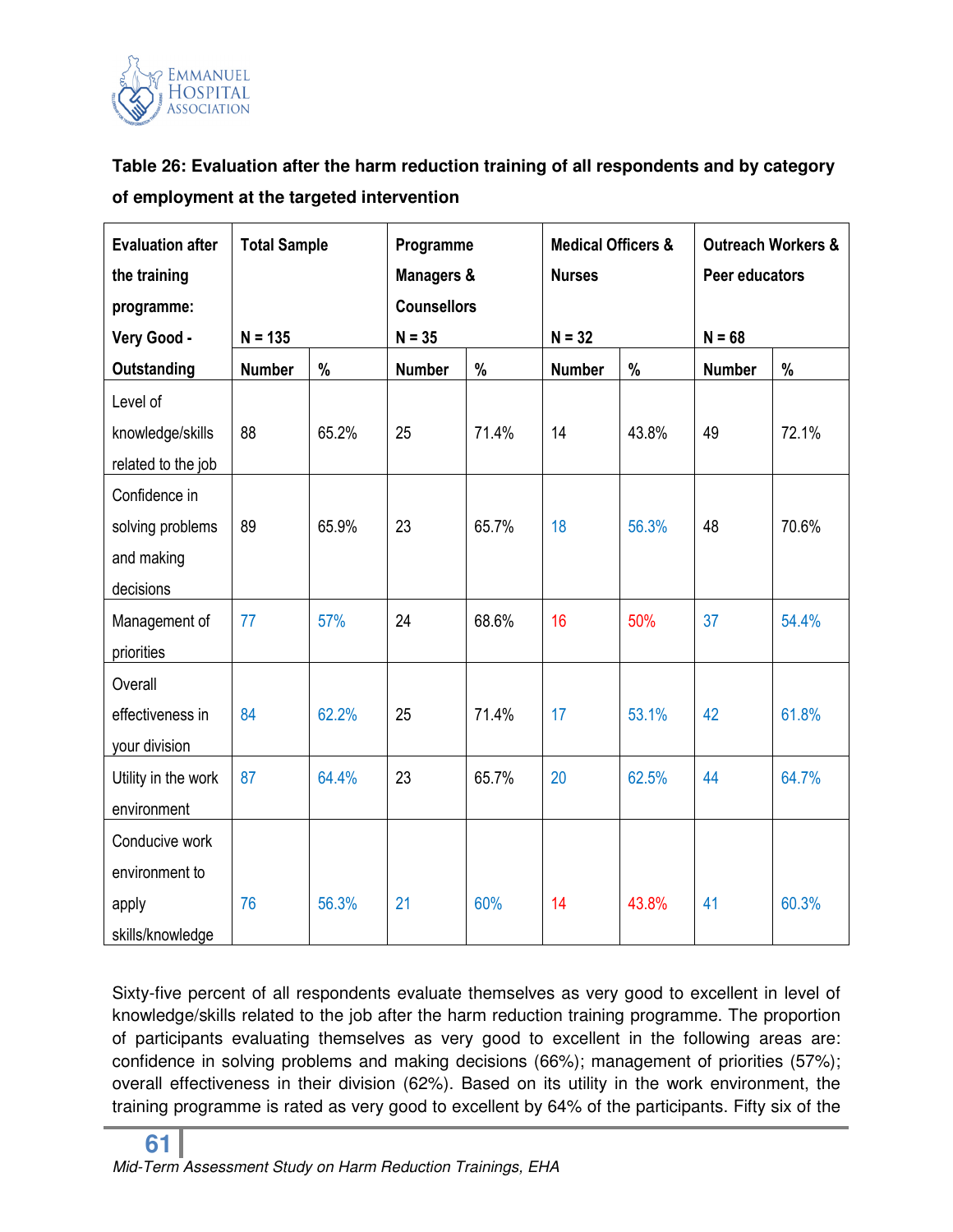

respondents opine that their work environment is conducive to apply the skills/knowledge learnt during the training programme. Among the various categories of service providers, majority (≥50%) have evaluated as 'very good to excellent' for questions on confidence in solving problems and making decisions, overall effectiveness in your division, utility in the work environment and management of priorities. In the area of conducive work environment to apply learnt skills/knowledge, only 44% of doctors and nurses rate as very good or excellent.

| Table 27: Rating of effectiveness after the narm reduction training of all respondents and |  |  |  |  |  |  |  |
|--------------------------------------------------------------------------------------------|--|--|--|--|--|--|--|
| by category of employment at the targeted intervention                                     |  |  |  |  |  |  |  |
|                                                                                            |  |  |  |  |  |  |  |

**Table 27: Rating of effectiveness after the harm reduction training of all respondents and** 

| Rating<br>effectiveness<br>after the training<br>programme:   | <b>Total Sample</b><br>$N = 135$ |       | Programme<br><b>Managers &amp;</b><br><b>Counsellors</b><br>$N = 35$ |       | <b>Medical Officers &amp;</b><br><b>Nurses</b><br>$N = 32$ |       | Peer educators<br>$N = 68$ | <b>Outreach Workers &amp;</b> |
|---------------------------------------------------------------|----------------------------------|-------|----------------------------------------------------------------------|-------|------------------------------------------------------------|-------|----------------------------|-------------------------------|
| <b>Very Effective</b>                                         | <b>Number</b>                    | %     | <b>Number</b>                                                        | %     | <b>Number</b>                                              | %     | <b>Number</b>              | %                             |
| New knowledge<br>or skills                                    | 73                               | 54.1% | 22                                                                   | 62.9% | 14                                                         | 43.8% | 37                         | 54.4%                         |
| Updating or<br>refining the<br>knowledge or<br>skills         | 67                               | 49.6% | 20                                                                   | 57.1% | 12                                                         | 37.5% | 35                         | 51.5%                         |
| Strategic<br>approaches to<br>address issues in<br>work place | 60                               | 44.4% | 15                                                                   | 42.9% | 10                                                         | 31.3% | 35                         | 51.5%                         |

Fifty four percent of respondents, 63% of programme managers/counsellors, 44% of medical officers/nurses and 55% of outreach workers/peer educators rate that the training programme is very effective in providing with new knowledge or skills. The effectiveness of the training programme in updating or refining the knowledge or skills is rated as very effective by 50% of all participants; 57% of programme managers/counsellors; 38% of doctors/nurses; and 52% of outreach workers/peer educators. The training is very effective in providing with strategic approaches to address issues faced in work place in 44% of all respondents, 43% of programme managers/counsellors, 31% of medical officers/nurses and 52% of outreach workers/peer educators.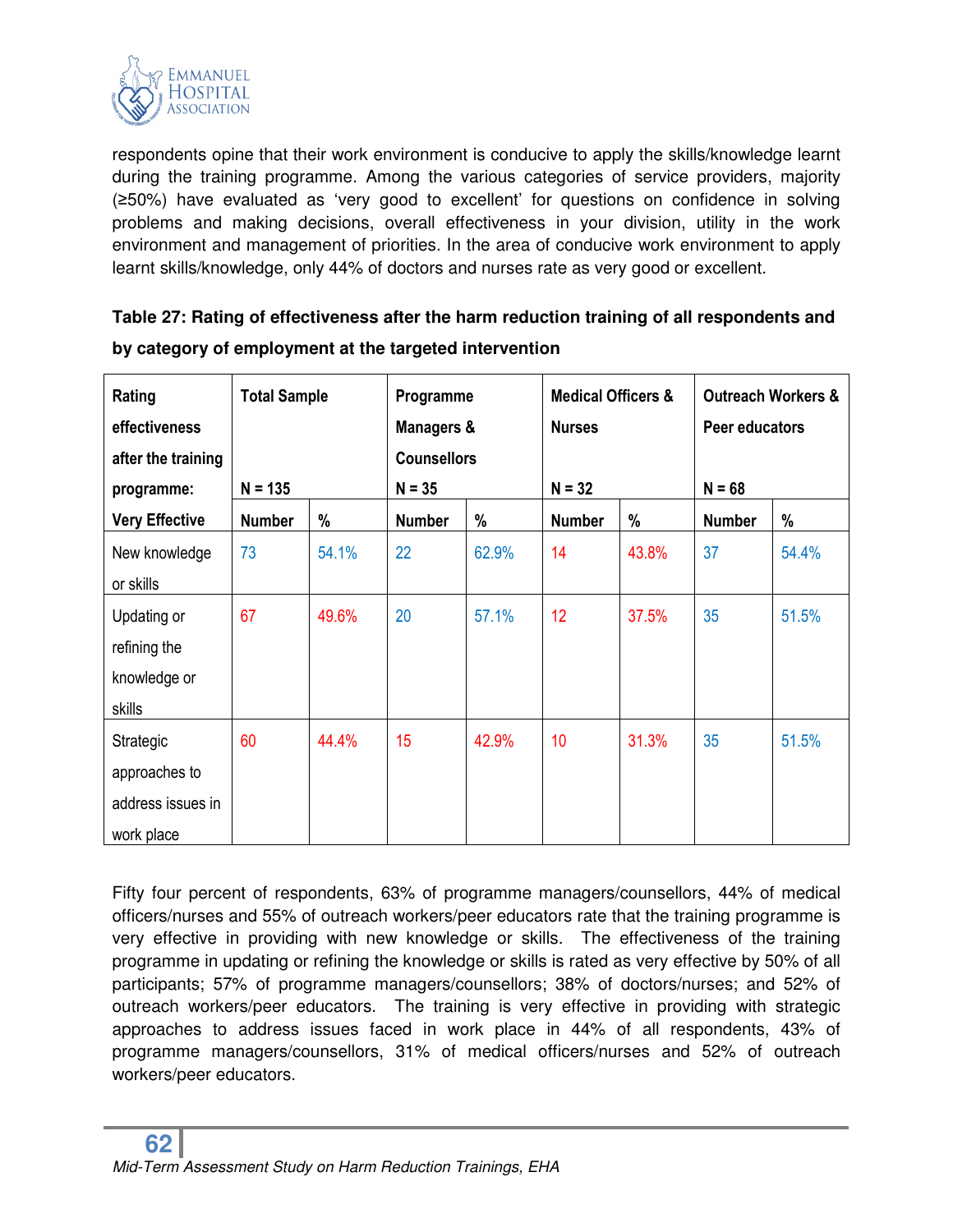

**Table 28: Agreement on statements after the training programme of all respondents and by category of employment at the targeted intervention** 

| <b>Agreement of</b><br>statements:<br>Agree     | <b>Total Sample</b> |       | Programme<br><b>Managers &amp;</b><br><b>Counsellors</b> |       | <b>Medical Officers &amp;</b><br><b>Nurses</b> |       | <b>Outreach Workers &amp;</b><br>Peer educators |       |
|-------------------------------------------------|---------------------|-------|----------------------------------------------------------|-------|------------------------------------------------|-------|-------------------------------------------------|-------|
|                                                 | $N = 135$           |       | $N = 35$                                                 |       | $N = 32$                                       |       | $N = 68$                                        |       |
|                                                 | <b>Number</b>       | %     | <b>Number</b>                                            | %     | <b>Number</b>                                  | %     | <b>Number</b>                                   | %     |
| The quality of the<br>work I do has<br>improved | 128                 | 94.8% | 33                                                       | 94.3% | 30                                             | 93.8% | 65                                              | 95.6% |
| I make fewer<br>mistakes at work                | 114                 | 84.4% | 30                                                       | 85.7% | 25                                             | 78.1% | 59                                              | 86.8% |
| My self-<br>confidence has<br>increased         | 130                 | 96.3% | 34                                                       | 97.1% | 31                                             | 96.9% | 65                                              | 95.6% |
| My motivation for<br>working has<br>improved    | 129                 | 95.6% | 35                                                       | 100%  | 29                                             | 90.6% | 65                                              | 95.6% |
| My workmates<br>can learn from<br>me            | 126                 | 93.3% | 35                                                       | 100%  | 29                                             | 90.6% | 62                                              | 91.2% |

Most (95%) of all respondents, 95% of programme managers/counsellors, 94% of medical officers/nurses and 96% of outreach workers/peer educators agree that their quality of work has improved after the training programme. The statement "I make fewer mistakes at work" following the training is agreed by 84% of all participants, 86% of programme managers/counsellors, 78% of medical officers/nurses and 87% of outreach workers/peer educators. Following harm reduction training, self confidence increased among 96% of all participants, 97% of programme managers/counsellors, 97% of medical officers/nurses and 96% of outreach workers/peer educators. Most (96%) of all respondents, 100% of programme managers/counsellors, 91% of medical officers/nurses and 96% of outreach workers/peer educators agree that their motivation for working has improved after participation at the training programme. The statement "My workmates can learn from me" subsequent to the training programme is agreed by 93% of all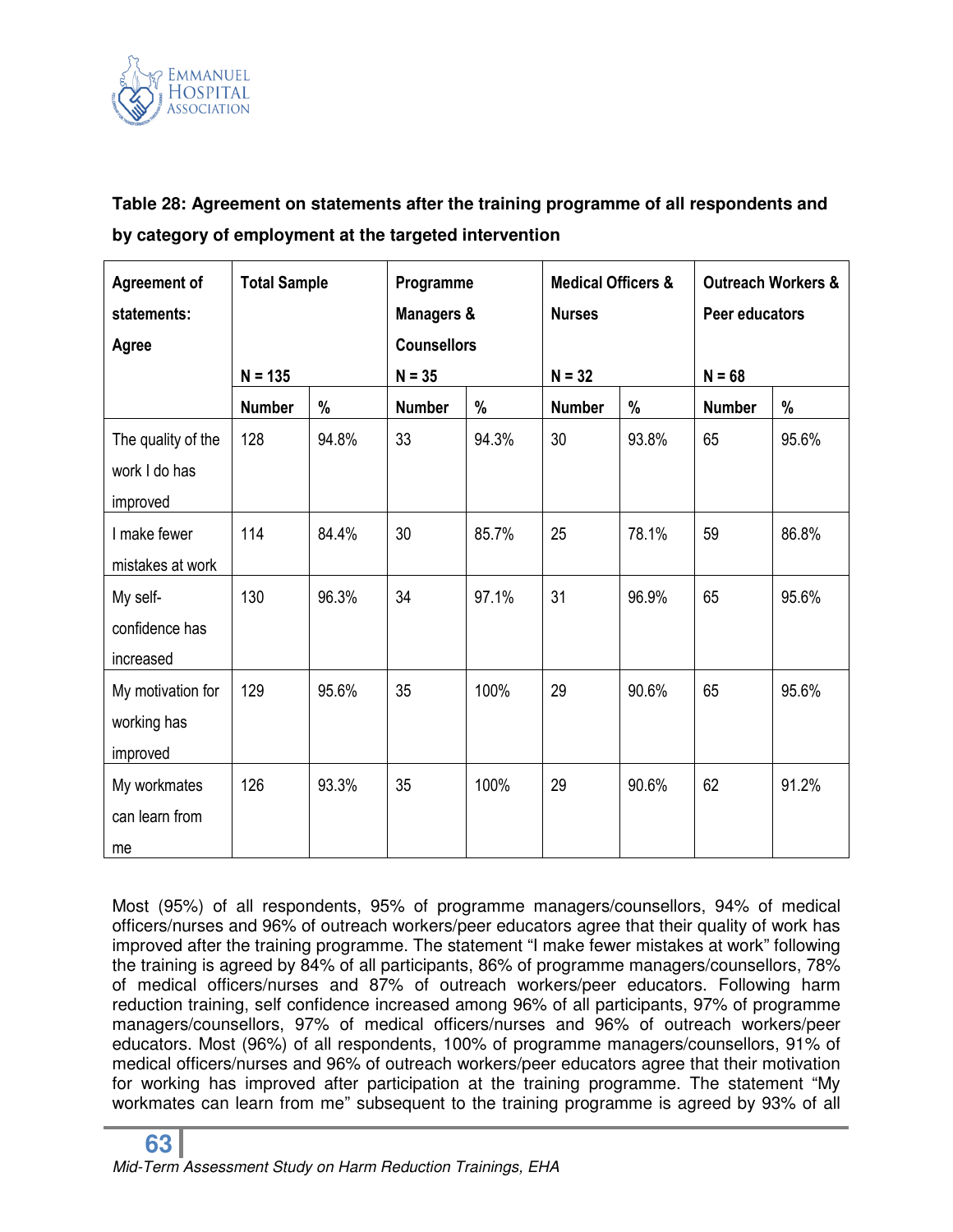

participants, 100% of programme managers/counsellors, 91% of medical officers/nurses and 91% of outreach workers/peer educators.





Majority of all participants (N = 63, 47%), programme managers/counsellors (N = 16, 46%), doctors/nurses (N = 17, 53%) and outreach workers/peer educator (N = 30, 44%) use the training module only when needed.

# **4.2.5.1. Outreach workers and Peer educators**

**Figure 16: Change in job performance as a result of the training programme for peer educators and outreach workers**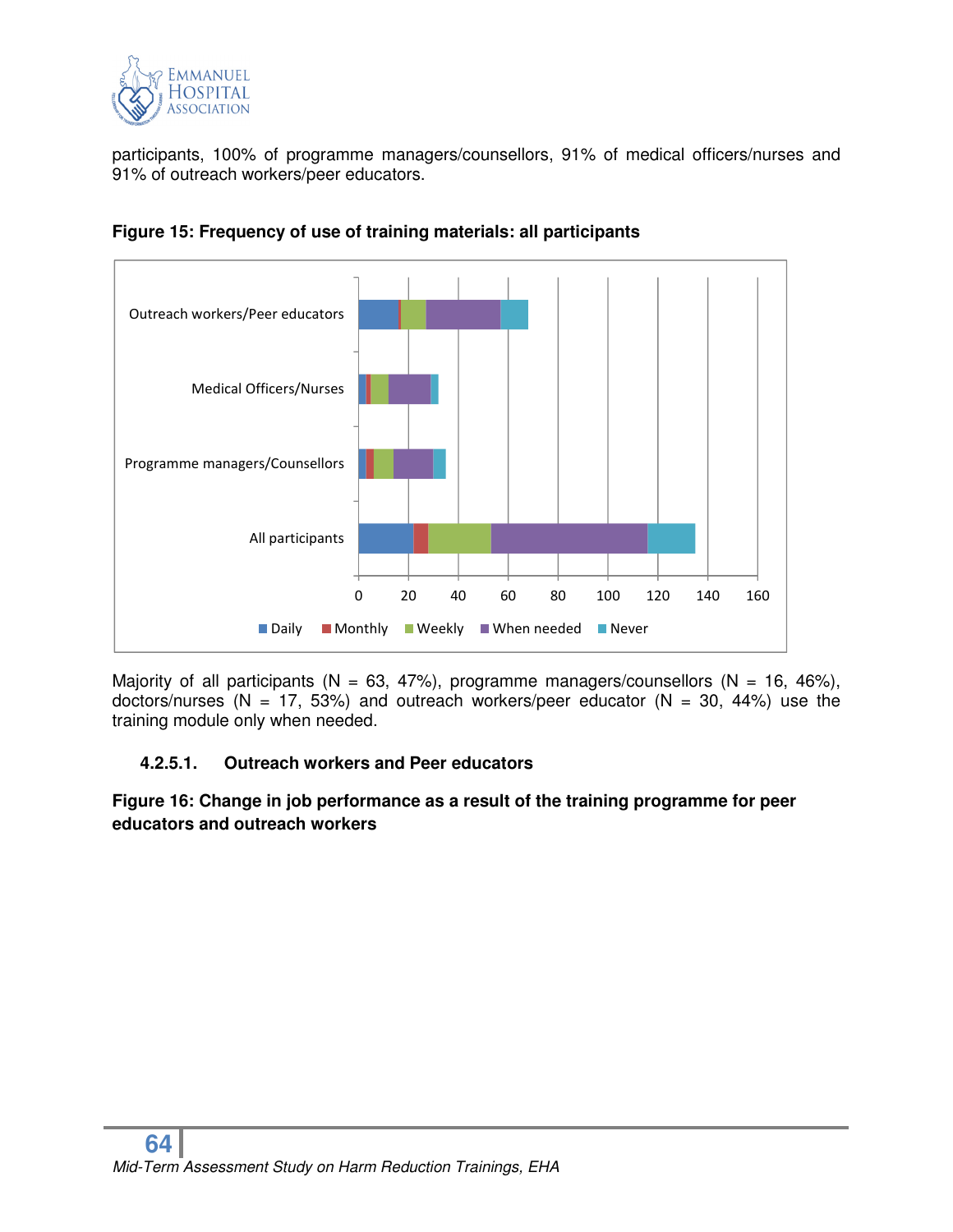



Comparison of outreach workers and peer educators indicate that 100% peer educators and 97% of outreach workers apply the learning from the training programme in their job environment.

# **Table 29: Evaluation after the harm reduction training of outreach workers and peer educators**

| <b>Evaluation after the training</b> | <b>Outreach workers</b> |       | Peer educators |       |
|--------------------------------------|-------------------------|-------|----------------|-------|
| programme: Very Good -               | $N = 36$                |       | $N = 32$       |       |
| Outstanding                          | <b>Number</b>           | %     | <b>Number</b>  | %     |
| Level of knowledge/skills related    | 25                      | 69.4% | 24             | 75%   |
| to the job                           |                         |       |                |       |
| Confidence in solving problems       | 24                      | 66.7% | 24             | 75%   |
| and making decisions                 |                         |       |                |       |
| Management of priorities             | 21                      | 58.3% | 16             | 50%   |
|                                      |                         |       |                |       |
| Overall effectiveness in your        | 21                      | 58.3% | 21             | 65.6% |
| division                             |                         |       |                |       |
| Utility in the work environment*     | 19                      | 52.8% | 25             | 78.1% |
|                                      |                         |       |                |       |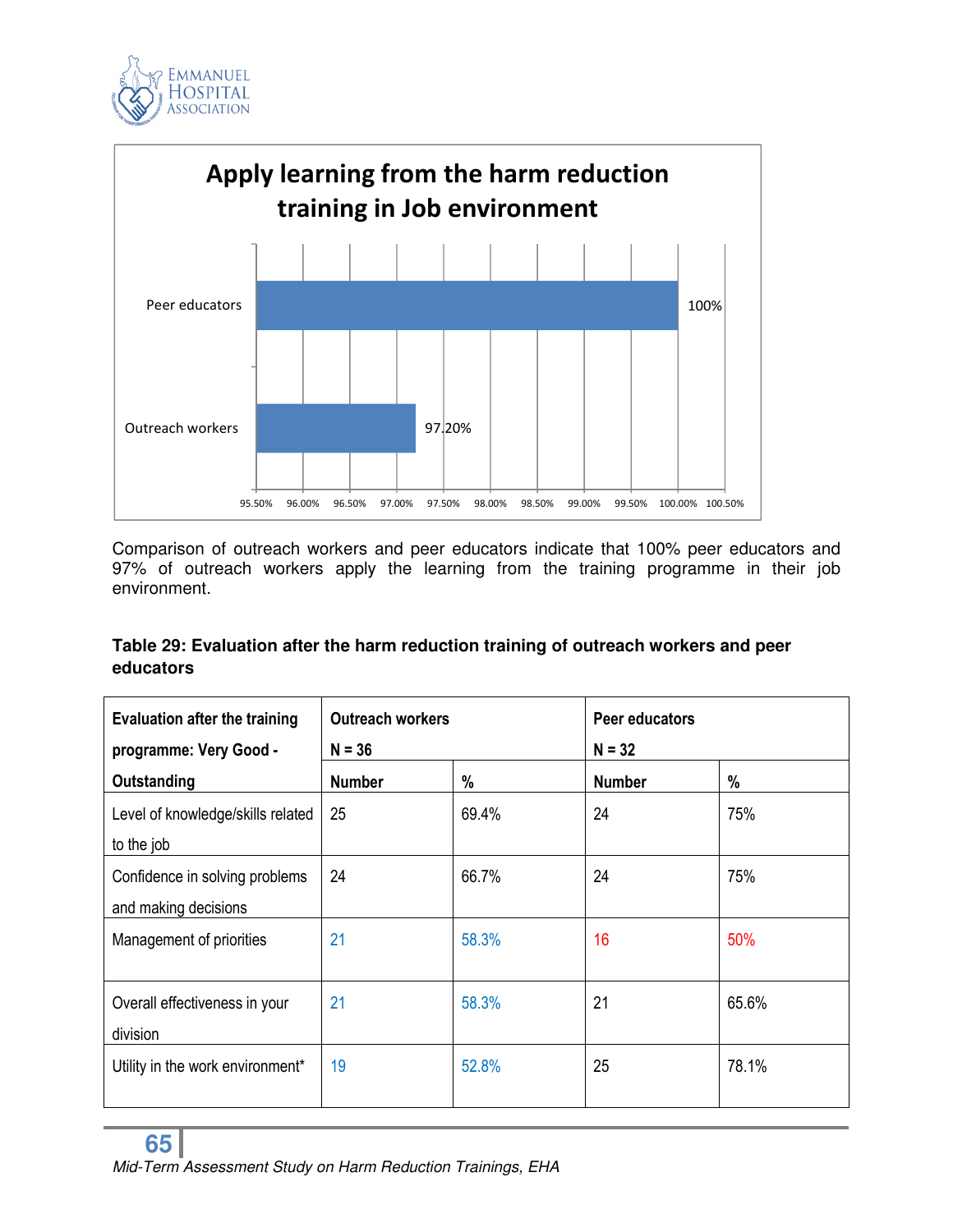

| Conducive work environment to                                         | 20 | 55.6% | <u>.</u> | 65.6% |
|-----------------------------------------------------------------------|----|-------|----------|-------|
| apply skills/knowledge                                                |    |       |          |       |
| $\star$ Original contract the set of $\Omega$ is contracted to $\sim$ |    |       |          |       |

Statistically significant.

The outreach workers and peer educators evaluating as very good or excellent the knowledge/skills related to job, confidence in solving problems and making decisions, management of priorities and overall effectiveness in the division subsequent to the harm reduction training are comparable and there is no statistically significant difference. Similarly, both groups are comparable in having a conducive job environment to apply the skill and knowledge gained in the training. Seventy eight percent of peer educators based on its utility in the work environment rate the training programme as very good or excellent compared with 53% of outreach workers and this difference is statistically significant ( $P = 0.02$ ).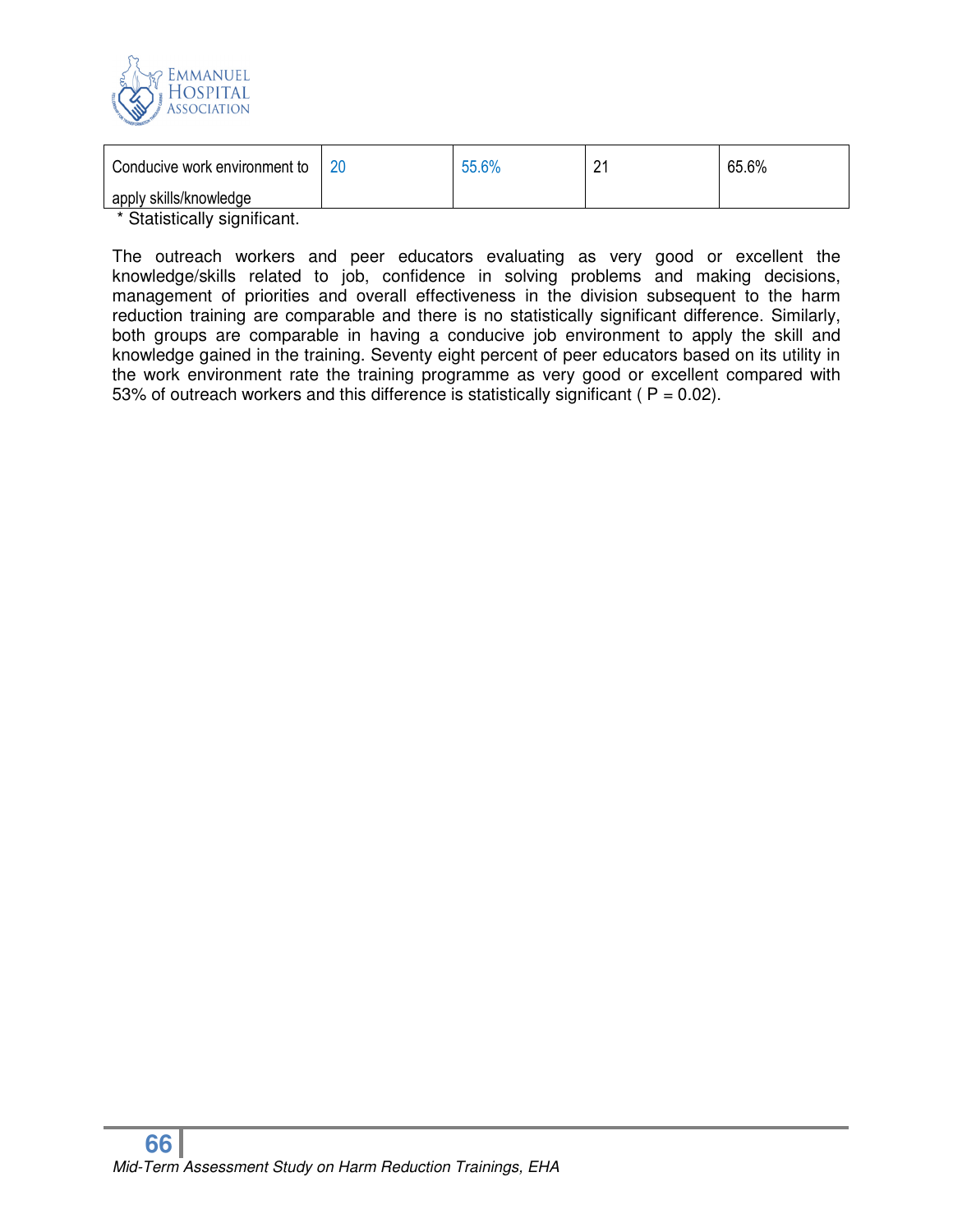

# **Table 30: Rating of effectiveness after the harm reduction training of outreach workers and peer educators**

| Rating effectiveness after the                          | <b>Outreach workers</b> |       | Peer educators |       |  |
|---------------------------------------------------------|-------------------------|-------|----------------|-------|--|
| training programme: Very                                | $N = 36$                |       | $N = 32$       |       |  |
| <b>Effective</b>                                        | <b>Number</b>           | $\%$  | <b>Number</b>  | %     |  |
| New knowledge or skills                                 | 16                      | 44.4% | 21             | 65.6% |  |
| Updating or refining the<br>knowledge or skills         | 15                      | 41.7% | 20             | 62.5% |  |
| Strategic approaches to<br>address issues in work place | 20                      | 55.6% | 15             | 46.9% |  |

Both the groups rate the training programme as very effective in providing new knowledge or skills, updating or refining the knowledge or skills and strategic approaches to address issues in work place in a similar way.

# **Table 31: Agreement on statements after the training programme of outreach workers and peer educators**

| <b>Agreement of statements:</b><br>Agree     | <b>Outreach workers</b><br>$N = 36$ |       | Peer educators<br>$N = 32$ |       |  |
|----------------------------------------------|-------------------------------------|-------|----------------------------|-------|--|
|                                              | <b>Number</b>                       | %     | <b>Number</b>              | %     |  |
| The quality of the work I do has<br>improved | 34                                  | 94.4% | 31                         | 96.9% |  |
| I make fewer mistakes at work                | 32                                  | 88.9% | 27                         | 84.4% |  |
| My self-confidence has<br>increased          | 34                                  | 94.4% | 31                         | 96.9% |  |
| My motivation for working has<br>improved    | 35                                  | 97.2% | 30                         | 93.8% |  |
| My workmates can learn from<br>me            | 34                                  | 94.4% | 28                         | 87.5% |  |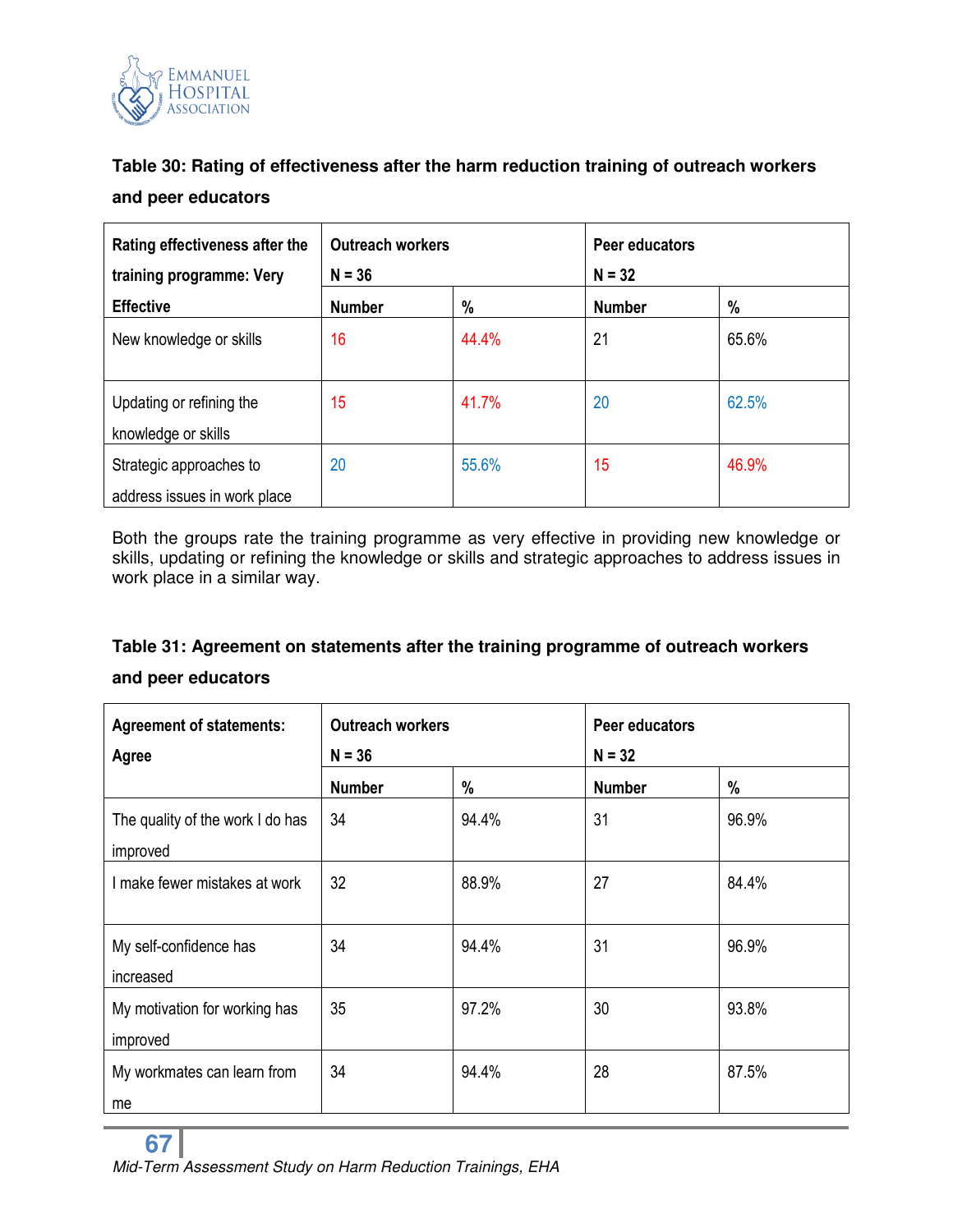

There is comparable agreement by both groups for the following statements: 'the quality of the work I do has improved'; 'I make fewer mistakes at work'; 'My self-confidence has increased'; 'My motivation for working has improved'; and, 'My workmates can learn from me'.



**Figure 17: Frequency of use of training materials: peer educators and outreach workers** 

Forty four percent of outreach workers and peer educators use the training module only when required.

# **4.2.5.2. Qualitative data related to change in job performance due to harm reduction training**

#### *Usefulness of training materials*

Many participants believe that the training materials are very useful as reference guides which they utilise whenever needed.

"Whenever I have doubt in clinical services, I go through the training material and get clarity. Normally the ORWs have doubt in clinical services and they come and approach me and to clarify their doubts I use the training material and make them to understand the clinical services for IDUs. In addition the TI project conduct orientation program for new recruitment staffs. I play a trainer role and use the training material for conducting training program."

Nurse, Kerala TI

"After the training I can motivate client for ICTC and ART adherence. When I have confusion or doubt, I use training materials as a reference guide."

Nurse, Nagaland TI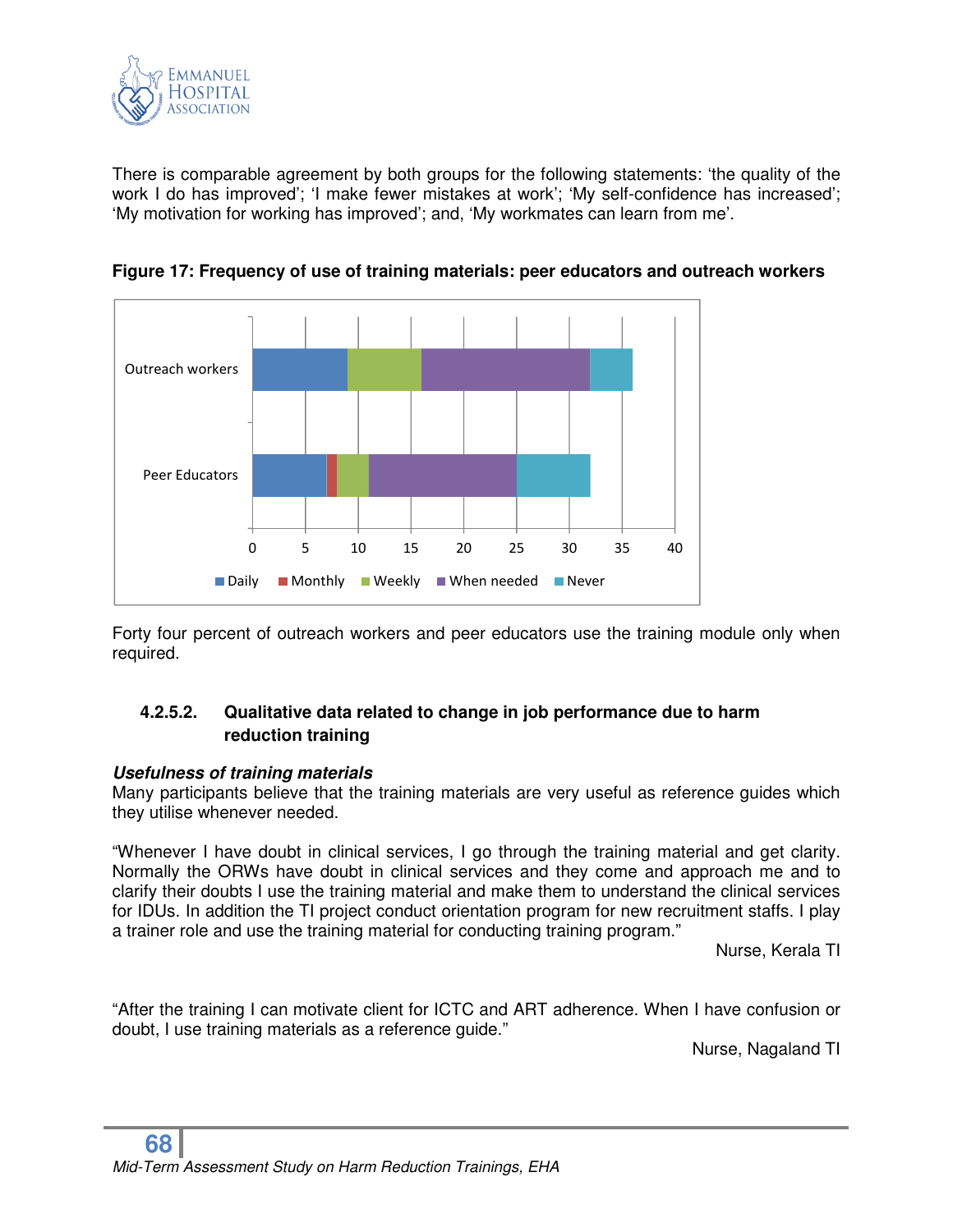

Whenever any doubt and misunderstanding arises within the team we use this (training) material. And the event of conducting an in-house training program, I refer this module for session planning.

Programme manager, Manipur TI

"The material is referred whenever I prepare outreach tools and risk assessment. I use the material also for peer educators' orientation."

Outreach worker, Hyderabad TI

"Because of old age I forget. So repeatedly I have to refresh my knowledge. Today I have been taught something, I will forget soon, so the material helps."

Medical officer, Delhi TI

"Since I cannot remember all that has been taught in the training I use to go back and search for the training materials to make serve that the work, which was done by me, is proper and refresh my knowledge skill."

Programme manager, Nagaland TI

#### *Usefulness of training in day to day activities*

Respondents find the training to be useful to improve their day to day work with the injecting drug users.

"Able to do risk assessment properly for syringe requirement by the clients."

Peer educator, Manipur TI

"The training has helped me much at the hotspot to sensitize the HRGs and also to make the work plan."

Outreach worker, Manipur TI

Many of the clients that come to the DIC already know about syringe exchange, OST, STI and so on but I have learnt that their knowledge is very limited. I have tried my best to impart education to these clients during counselling sessions and home visits. There are also certain issues that they don't talk much about, such as safe sex practice and condom use. During the training I have also developed skills in talking naturally about these topics to our clients which I feel is very helpful.

Outreach worker, Mizoram TI

 "At these trainings we were asked to put-up resource maps at prominent places of our Drop-incentres as these maps help our clients to become aware of the locations of many important places like ICTC, CCC, ART, other TIs, hospitals etc. My documentations skills too have improved immensely. I have also learnt a lot about Advocacy, which is extremely vital for us" Programme manager, Odisha TI

"After the OST training, we found each one of IDUs, referred them to the OST centre and we do the follow up also."

Programme manager, Haryana TI

"Training helped in advocacy for other stakeholders like church leader and police." Programme manager, Nagaland TI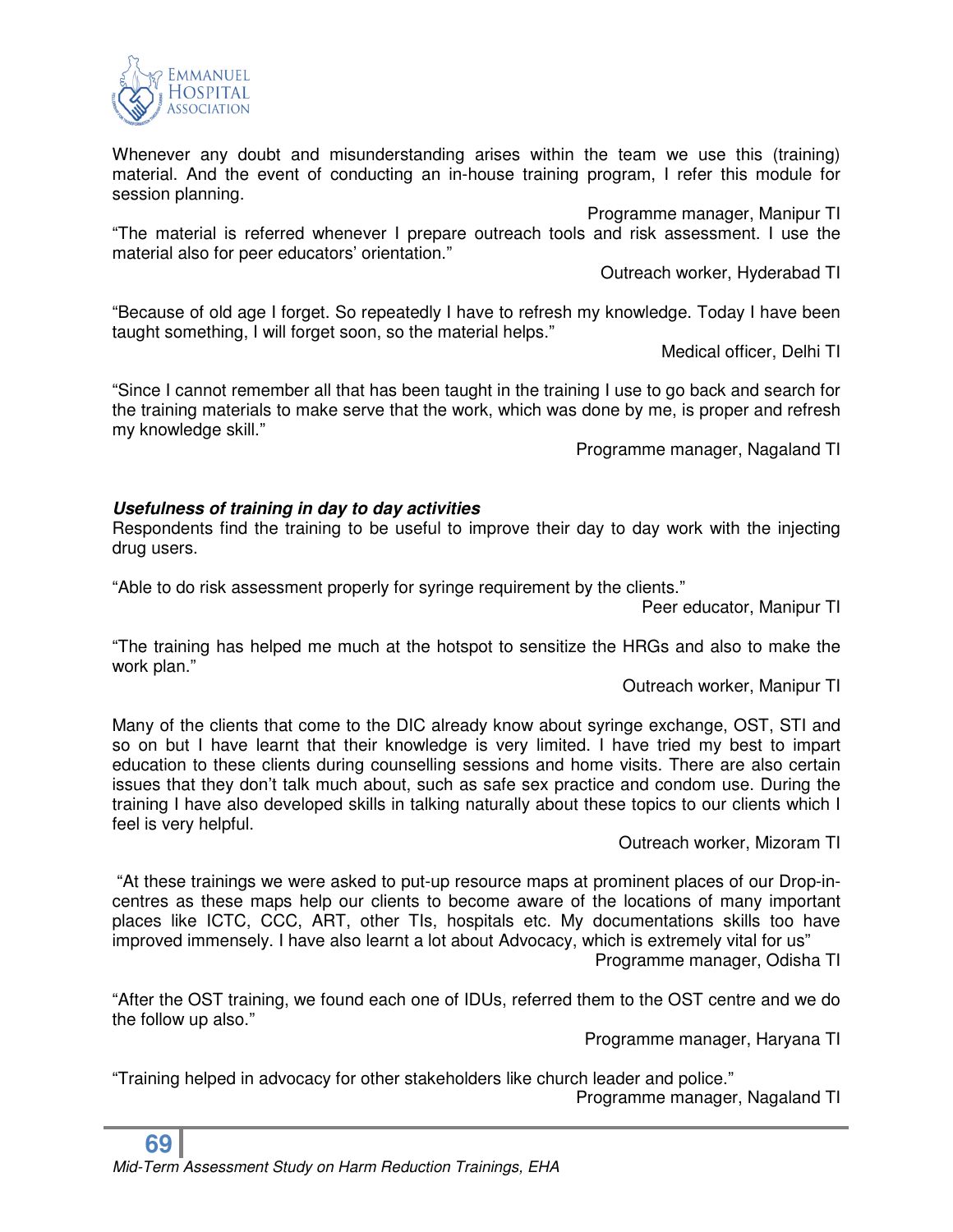"Regarding the programme management, there is improvement in documentation and outreach planning as well as running the programme as staff are detailed more clearer their roles & responsibility which is an important aspect for rendering the service smoothly."

Programme manager, Mizoram TI

# *Post training improvements*

"Harm reduction training program helped me to understand drug use and drug users' behaviour exactly. Because of the training program I am able to provide safe injecting information to IDUs and also follow universal precaution in collecting the syringes and needles."

Peer educator, Kerala TI

"OD management session has helped me to save life of my friend"

Peer educator, Manipur TI

"Through OD management session I am able to help/save a client by recovery position while he was experiencing OD in the DIC".

Outreach worker, Assam TI

"Harm reduction training program helped me to provide right information to IDUs on Overdose. When an IDU gets released from jail, I educate him regarding overdose. Because IDUs are trying to use same quantity of drugs after release. I used to educate the IDUs and tell them to use less quantity of drugs."

Peer Educator, Maharashtra TI

"Some of the things that I have learnt in the training have helped in identifying the possible psychiatric disorders of the IDU client. Many of our clients do not talk much so I have started taking initiatives in getting to know them better and make them open up on many issues involved which in turn makes treating the client easier and solving their problems."

Nurse, Mizoram TI

"From the training I have more knowledge on issues like Hep-C and ART. It has also made me look further to deeper information on HIV and symptoms of OIs."

Nurse, Mizoram TI

#### *Additional sessions that would be helpful in the training programme*

Many participants offer useful suggestions that are beneficial to the TI staff in future training programmes.

"I have only heard about Hepatitis B & C, but know almost nothing about these things. I have heard that many of the IDUs from other places have been infected and it is very dangerous. As I am dealing with the IDUs at the grassroots level, I think I ought to be trained on Hep B & C. I also feel that I need to be trained on OST."

Peer educator, Odisha TI

"We have not got full information regarding OST. So we should get that information also and that should get added in the training."

Outreach worker, Delhi TI

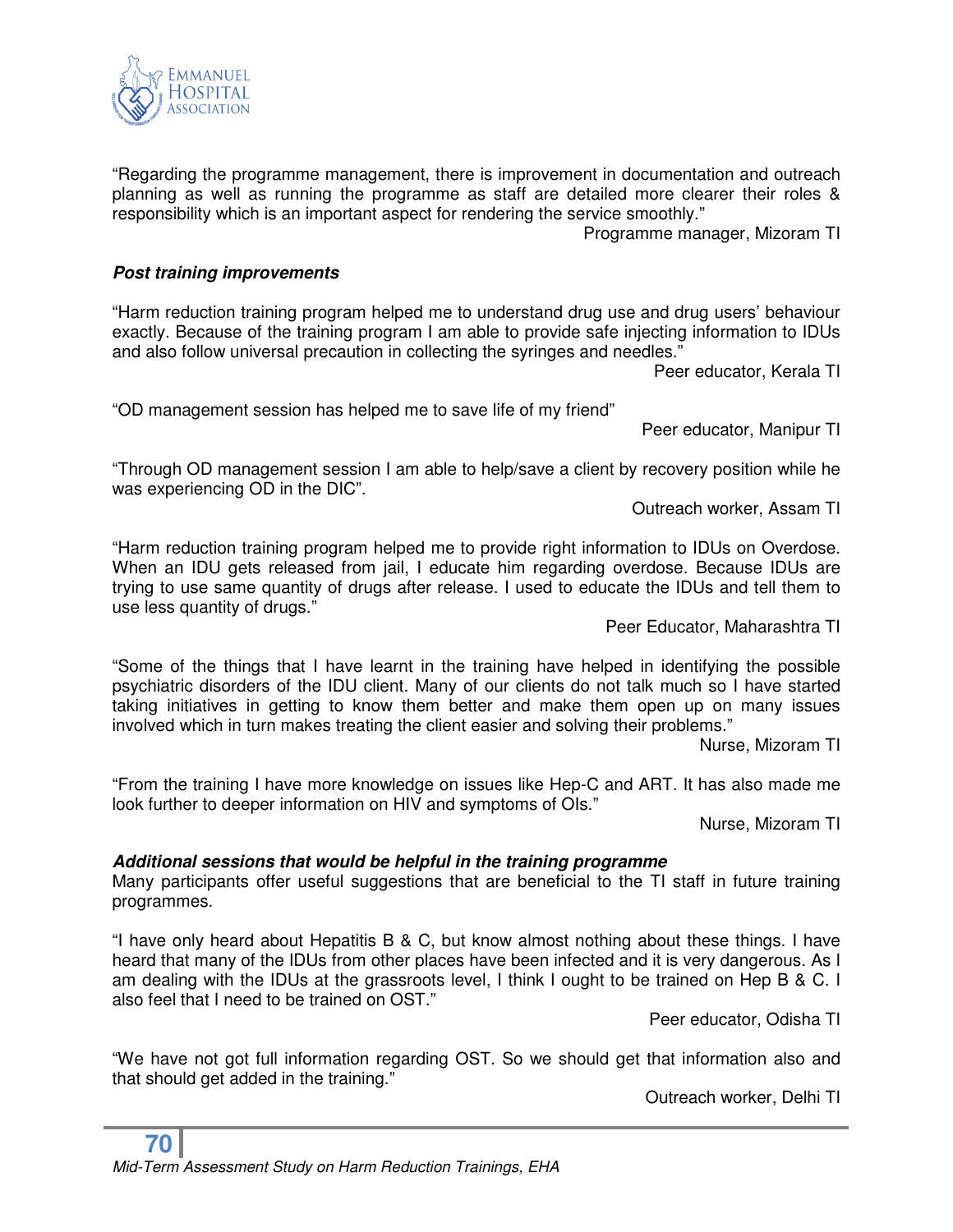

"I think we need more training on organizing services for sexual partners of IDUs."

Outreach worker, Manipur TI

 "Include IDUs and service provider in lesson planning and developing module. Include session topic on gender sensitive approach SRH and legal rights etc"

Programme manager, Manipur TI "My suggestions are: 1.Legal aspect must be detailed in the training; 2. Exposure visit must be there; and 3. In refresher training the schedule must be revised and the session related to program and finance must be taken on 1<sup>st</sup> and 2<sup>nd</sup> day."

Programme manager, Chhattisgarh TI

"There is a gap in the training …communication skill, team building are very important for effective service delivery and they are missing."

Programme manager, Meghalaya TI

"In depth session for HCV, HBV prevention and management and the issues of spouses and children of IDUs"

Programme manager, Manipur TI

"Needed more: Advocacy and Communication skills especially for staff working in the field and rapport buildings etc. TNA (Training Need Assessment)'"

Programme manager, Nagaland TI

 "Session on how to counsel to the parents and society (community) members and sessions such as how to do motivate the IDUs to i access health care service. Details about HCV/HBV co-infection with HIV among the IDUs. Nutrition among the IDUs. "

Medical officer, Assam TI

"Specific discussion on how to cover for the spouse/partner of IDUs need to be covered in the training as from the training I did not learn anything on this subject."

Medical officer, Assam TI

 "The Harm Reduction training has helped me to deal with IDUs (HRGs) community in terms of providing good service like health care delivery. But unfortunately I did not receive any capacity building training to deal with the sexual partners or spouses of IDUs. So I need to have specific training on how to deal with the sexual partners of IDUs."

Nurse, Manipur TI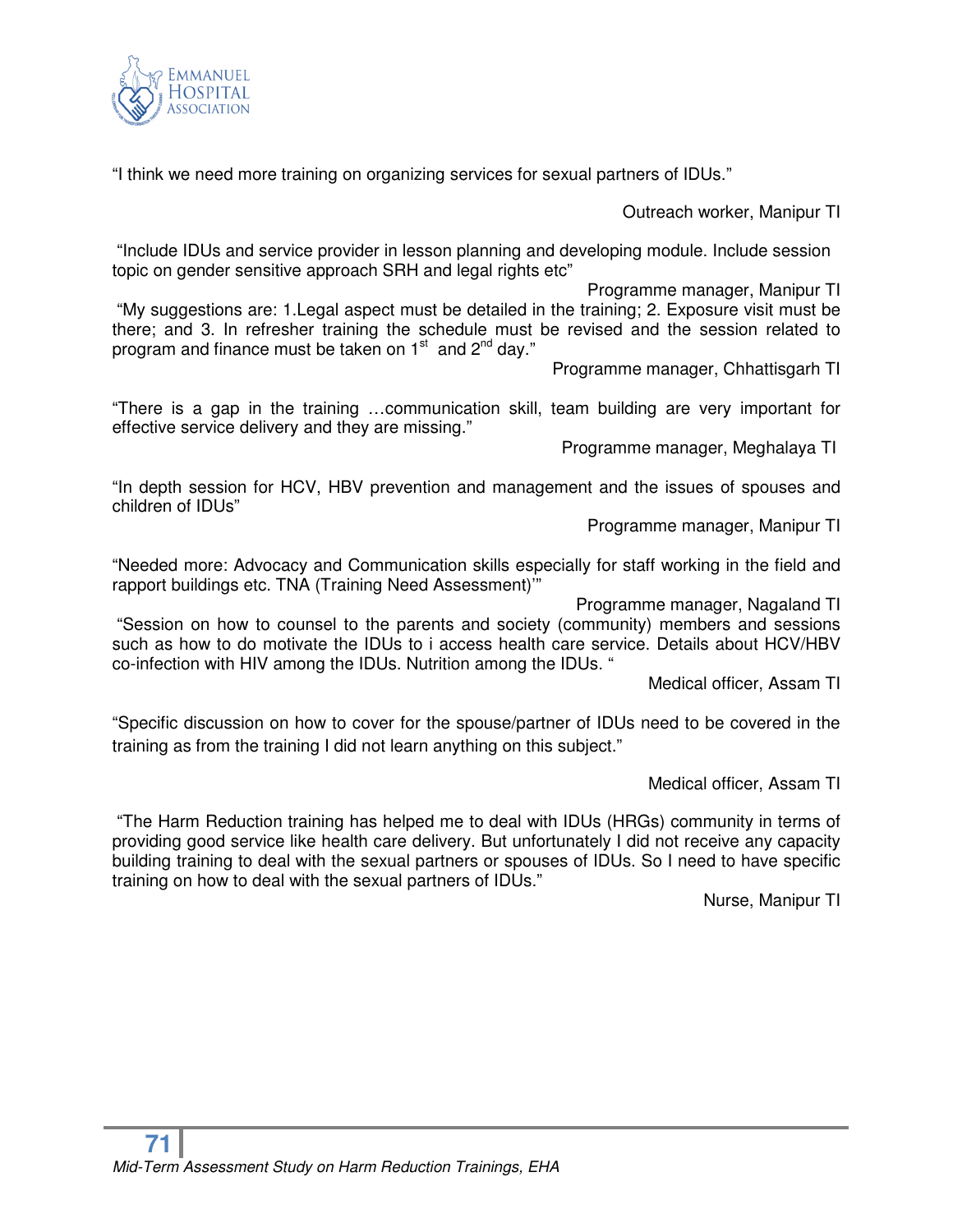

# **4.2.6. Impact due to harm reduction training**

#### **4.2.6.1. Outreach workers and peer educators**

# **Table 32: Impact on IDUs and their sexual partners due to training received by outreach workers and peer educators**

| Positive impact on IDUs and their sexual partners                        | $N = 68$ | %     |
|--------------------------------------------------------------------------|----------|-------|
| Helped to reach out to the IDUs better                                   | 67       | 98.5% |
| Helped to reach out to the sexual partners of the IDUs better            | 38       | 55.9% |
| Helped to deliver harm reduction messages to the IDUs better             | 67       | 98.5% |
| Helped to deliver harm reduction messages to the sexual partners of IDUs |          |       |
| better                                                                   | 39       | 57.4% |
| Helped to improve the quality of services to the IDUs better             | 66       | 97.1% |
| Helped to improve the quality of services to the sexual partners of IDUs |          |       |
| better                                                                   | 38       | 55.9% |

The training programme has a positive impact on the outreach workers and peer educators in the following activities related to IDUs: to reach out to the IDUs better (99%); to deliver harm reduction messages to the IDUs better (99%); and to improve the quality of services to the IDUs better (97%). On the other hand, the positive impact in the activities related to the sexual partners of IDUs are: to reach out to the sexual partners of the IDUs better (56%); to deliver harm reduction messages to the sexual partners of IDUs better (57%); and to improve the quality of services to the sexual partners of IDUs better (56%).

# **Table 33: Impact on IDUs and their sexual partners due to training received by category of outreach worker and peer educator**

| Positive impact on IDUs and their sexual partners                        | <b>Outreach workers</b> | Peer educators |  |
|--------------------------------------------------------------------------|-------------------------|----------------|--|
|                                                                          | $N = 36$                | $N = 32$       |  |
| Helped to reach out to the IDUs better                                   | 36 (100%)               | 31 (96.9%)     |  |
| Helped to reach out to the sexual partners of the IDUs better            | 22 (61.1%)              | 15 (50%)       |  |
| Helped to deliver harm reduction messages to the IDUs better             | 36 (100%)               | 31 (96.9%)     |  |
| Helped to deliver harm reduction messages to the sexual partners of IDUs |                         |                |  |
| better                                                                   | $22(61.1\%)$            | $17(53.1\%)$   |  |
| Helped to improve the quality of services to the IDUs better             | 35 (97.2%)              | 31 (96.9%)     |  |
| Helped to improve the quality of services to the sexual partners of IDUs |                         |                |  |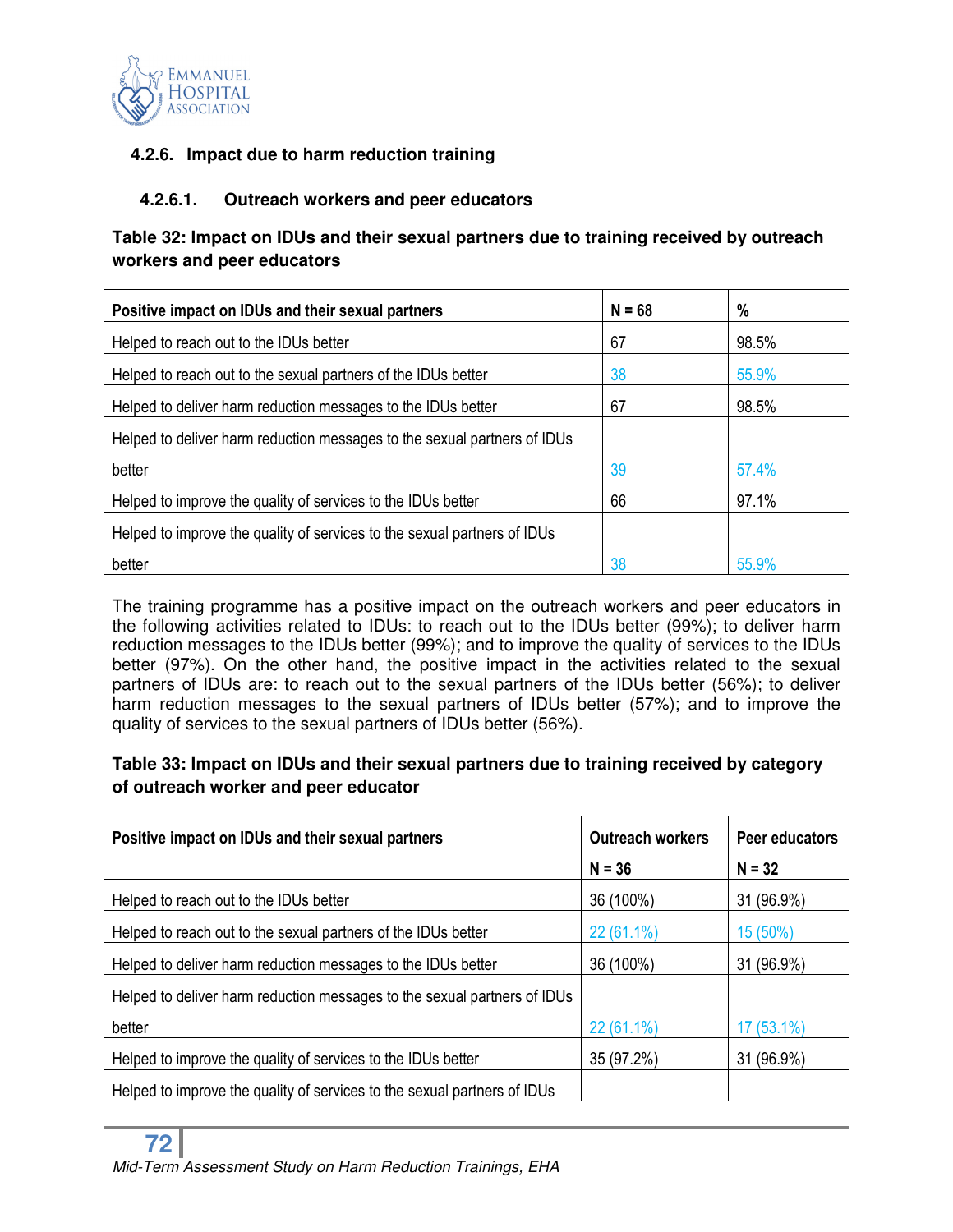

| better | 20/<br>, ,<br>- | $\cdots$<br><br>70 |
|--------|-----------------|--------------------|
|        |                 |                    |

The impact of the harm reduction training programme on the services related to IDUs and their sexual partners are almost similar in the groups of outreach workers and peer educators.

# **4.2.6.1.1. Qualitative data related to impact due to harm reduction training among outreach workers and peer educators**

The harm reduction training has a positive impact on delivering HIV prevention services for injecting drug users.

"Many HRGs get their treatment for abscess from DIC - the fear among HRGs is less after running program. There is decrease in needle syringe sharing among HRGs. Discussion on HIV/AIDS with community is easy and use of condom has increased."

Peer educator, Madhya Pradesh TI

 "After the harm reduction training received by us, there is increased use of needles, syringes and condom by HRGs. And more IDUs come to the DIC for health care service."

Outreach worker, Manipur TI

"Training has helped to provide proper information on safer injecting among the HRGs"

Peer educator, Manipur TI

 "Increased service uptake by the HRGs on HIV test, regular medical check-up, STI management etc."

Outreach worker, Nagaland TI

"I have talked to a few of my clients and they seem to share many interesting issues, some say they have started to share needles less than before, they also have new knowledge on the importance of sterilized syringes and needles. There are also few others who would like to enrol at OST and have decided to start a fresh life without drugs."

Outreach worker, Mizoram TI

 "Now the training has helped more HRGs for ICTC as they are aware that it is a confidential. HRGs they now came to know that abscess can be treated. Able to provide proper information about where and how to get free ART from the govt. hospital."

Peer educator, Assam TI

The significant limitation in providing and delivering HIV prevention services targeting sexual partners of IDUS is highlighted by the outreach workers and peer educators.

"Spouse/sexual partners do not want to come forward because of limited services available at these male IDU-TI settings."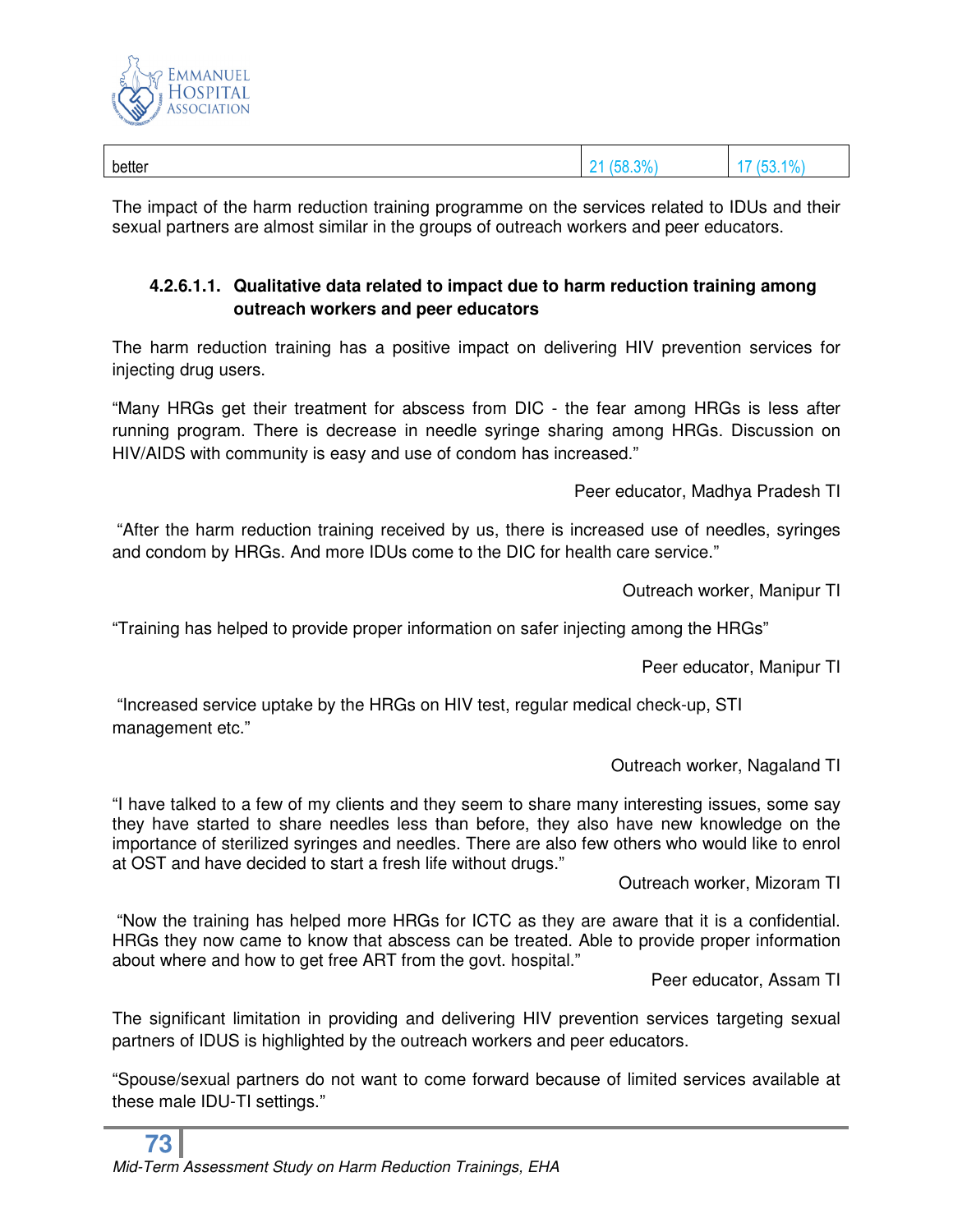

Outreach worker, Meghalaya TI

 "Existing services mainly focus on male IDUs - it will be good if the existing project could provide suitable service for spouses of IDUs."

Peer educator, Manipur TI

"When I talked with a few sexual partners of IDUs they say that condom usage has increased and they also have better understanding of STIs."

Peer educator, Mizoram TI

# **4.2.6.2. Programme managers and Counsellors**

# **Table 34: Impact on IDUs and their sexual partners due to training received by programme mangers and counsellors**

| Positive impact on IDUs and their sexual partners                             | N  | %     |
|-------------------------------------------------------------------------------|----|-------|
| Helped to counsel IDUs better                                                 | 33 | 94.3% |
| Helped to counsel the sexual partners of the IDUs better                      | 23 | 65.7% |
| Helped to organise harm reduction messages to the IDUs better                 | 34 | 97.1% |
| Helped to organise harm reduction messages to the sexual partners of the      |    |       |
| <b>IDUs better</b>                                                            |    |       |
|                                                                               | 23 | 65.7% |
| Helped to manage the IDUs better                                              | 32 | 91.4% |
| Helped to manage the sexual partners of the IDUs better                       | 21 | 60%   |
| Harm reduction training helped to improve the quality of services to the IDUs | 33 | 94.3% |
| better                                                                        |    |       |
| Harm reduction training helped to improve the quality of services to the      | 20 | 57.1% |
| sexual partners of the IDUs better                                            |    |       |
| Harm reduction training helped to mobilize the community of IDUs better       | 32 | 91.4% |
| Harm reduction training helped to advocate for better referral linkages for   | 32 | 91.4% |
| <b>IDUs</b>                                                                   |    |       |
| Harm reduction training helped to advocate with the general community to      | 30 | 85.7% |
| work IDUs better                                                              |    |       |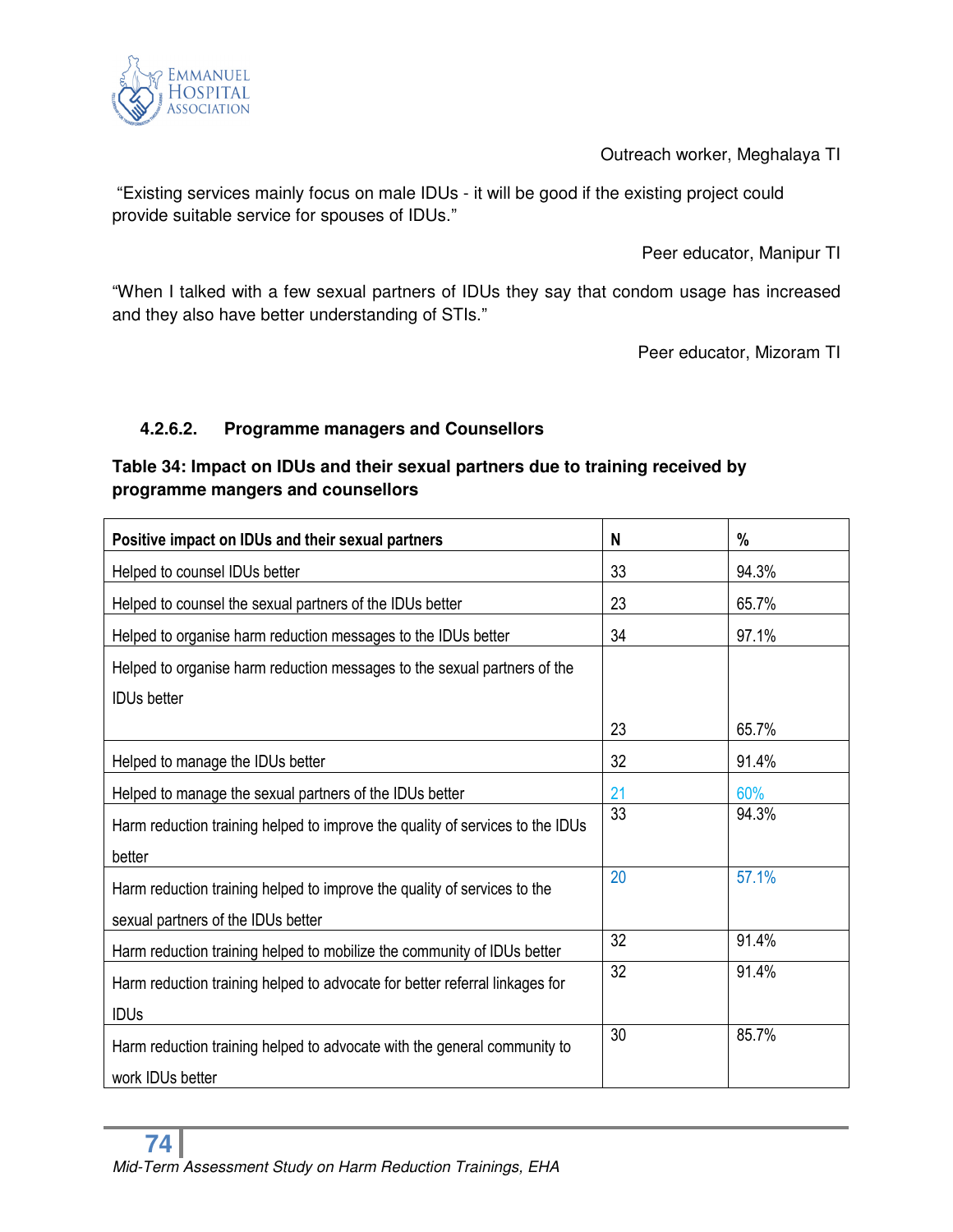

The training programme has a positive impact on the programme managers and counsellors in the following activities related to IDUs: to counsel IDUs better (94%); to organise harm reduction messages to the IDUs better (97%); to manage the IDUs better (91%); to improve the quality of services to the IDUs better (94%); to mobilize the community of IDUs better (91%); to advocate for better referral linkages for IDUs (91%); and to advocate with the general community to work IDUs better (86%). The harm reduction training has a positive impact in the following activities related to the sexual partners of IDUs: to counsel the sexual partners of the IDUs better (66%); to organise harm reduction messages to the sexual partners of the IDUs better (66%); to manage the sexual partners of the IDUs better (60%); and, to improve the quality of services to the sexual partners of the IDUs better (57%).

## **4.2.6.2.1. Qualitative data related impact due to harm reduction training among programme managers and counsellors**

The HIV prevention and counselling services for IDUs has improved post- training according to the in-depth interviews with counsellors and programme managers of TIs. The services for sexual partners is limited in view of the fact such services are non-existent in most places.

"There are strategies and skills learnt during training. After the training staff were confidant and gained knowledge of the program to deliver services to all IDUs who are in and outside the city of Shillong. For the organization, linkages with various services have improved, discrimination is not very much present these days, clients are changing their unsafe behaviours to safer behaviours and overall services are being provided at any time the clients require."

Programme manager, Meghalaya TI

"So far there is no program for the sexual partners of the IDUs in the TI program – so not much improvement can be made in this."

Programme manager, Manipur TI

"There is not much impact among the sexual partners of IDUs as there is very limited service options are available mean for them."

Programme manager, Nagaland TI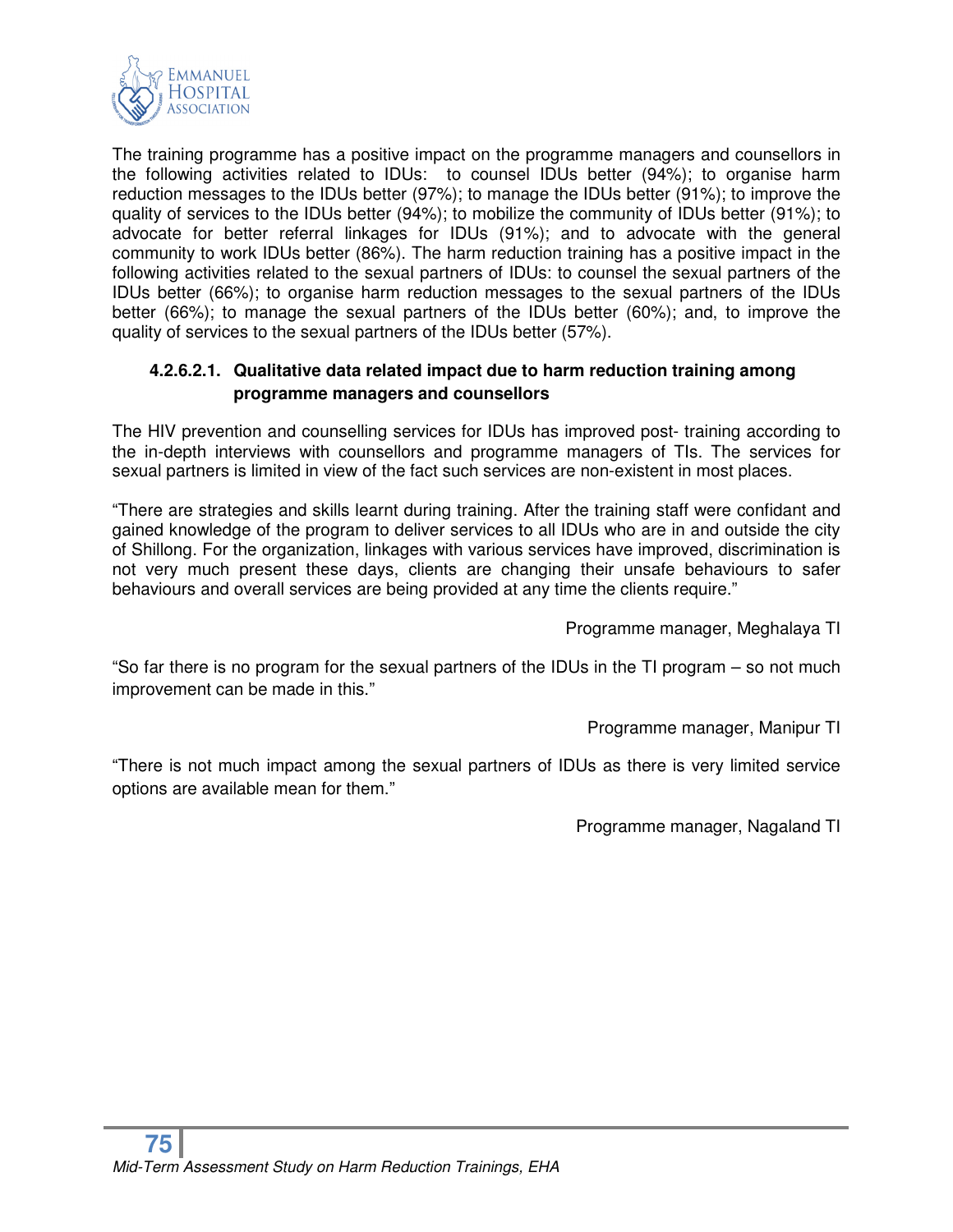

# **4.2.6.3. Medical officers and Nurses**

# **Table 35: Impact on IDUs and their sexual partners due to training received by doctors and nurses**

| Positive impact on IDUs and their sexual partners                              | N  | %     |
|--------------------------------------------------------------------------------|----|-------|
| Harm reduction training helped to assess the clinical issues related to the    | 32 | 100%  |
| <b>IDUs better</b>                                                             |    |       |
| Harm reduction training helped to assess the clinical issues related to the    | 22 | 68.8% |
| sexual partners of the IDUs better                                             |    |       |
| Harm reduction training helped to deliver the clinical services related to the | 32 | 100%  |
| <b>IDUs better</b>                                                             |    |       |
| Harm reduction training helped to deliver the clinical services related to the | 20 | 62.5% |
| sexual partners of the IDUs better                                             |    |       |
| Harm reduction training helped to manage mental health of the IDUs better      | 27 | 84.4% |
| Harm reduction training helped to manage mental health of the sexual           | 17 | 53.1% |
| partners of the IDUs better                                                    |    |       |
| Harm reduction training helped to manage co-morbidities of the IDUs better     | 31 | 96.9% |
| Harm reduction training helped to manage co-morbidities of the sexual          | 19 | 59.4% |
| partners of the IDUs better                                                    |    |       |
| Harm reduction training helped to manage alcohol and other drug use            | 23 | 71.9% |
| disorder of the IDUs better                                                    |    |       |
| Harm reduction training helped to improve the quality of services to the IDUs  | 31 | 96.9% |
| better                                                                         |    |       |
| Harm reduction training helped to improve the quality of services to the       | 19 | 59.4% |
| sexual partners of the IDUs better                                             |    |       |

The harm reduction training programme has a positive impact on the doctors and nurses in the following activities related to IDUs: to assess the clinical issues related to the IDUs better (100%); to deliver the clinical services related to the IDUs better (100%); to manage mental health of the IDUs better (84%); to manage co-morbidities of the IDUs better (97%); to manage alcohol and other drug use disorder of the IDUs better (72%); and, to improve the quality of services to the IDUs better (97%). The harm reduction training has a positive impact in the following activities related to the sexual partners of IDUs: to assess the clinical issues related to the sexual partners of the IDUs better (69%); to deliver the clinical services related to the sexual partners of the IDUs better (63%); helped to manage mental health of the sexual partners of the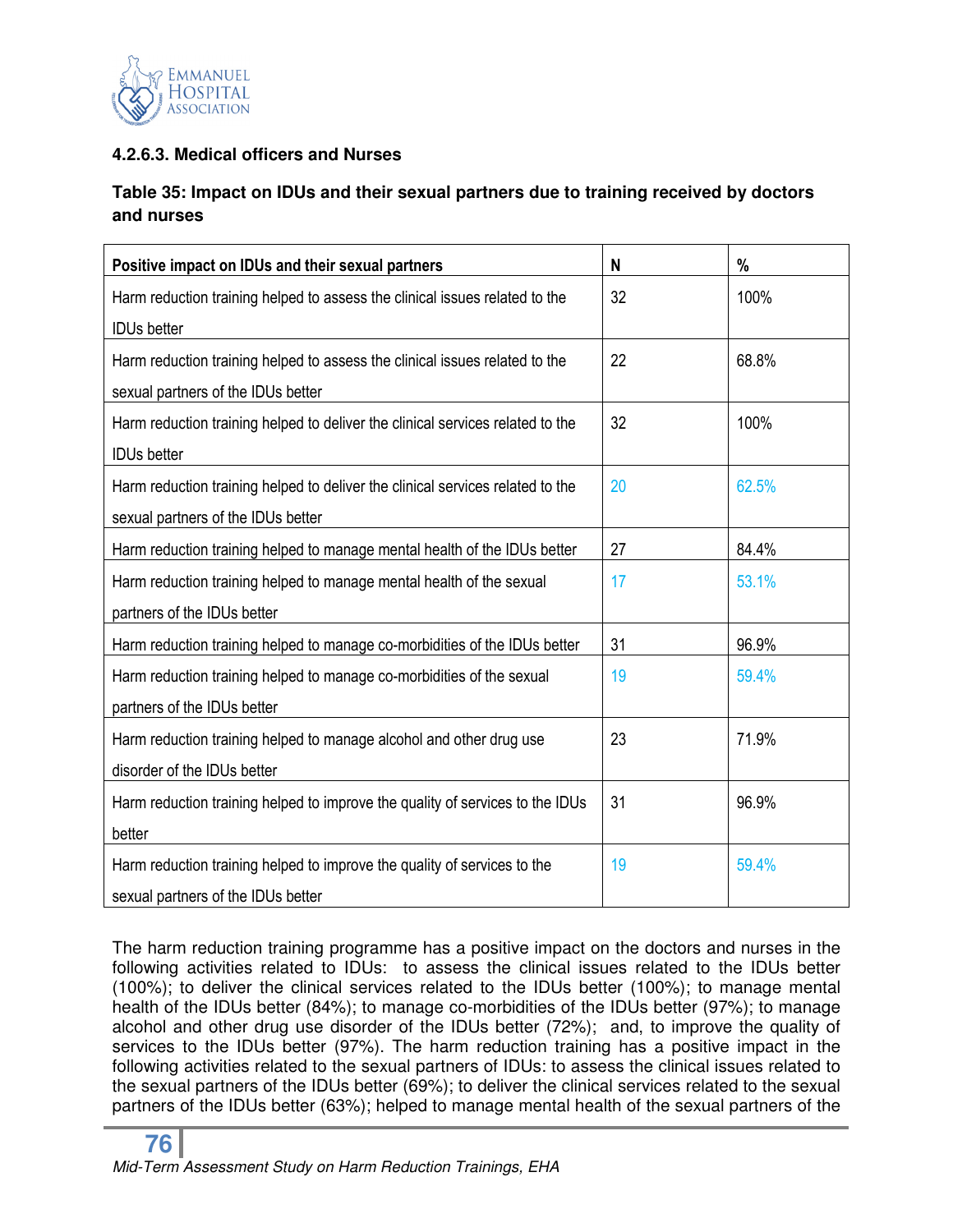

IDUs better (53%); to manage co-morbidities of the sexual partners of the IDUs better (59%); and, to improve the quality of services to the sexual partners of the IDUs better (59%).

## **4.2.6.3.1. Qualitative data related impact due to harm reduction training among programme managers and counsellors**

Subsequent to the training there is a positive impact on the clinical services for injecting drug users as evidenced by the in-depth interviews with the clinical staff. On the other hand, the clinical services for the spouses and sexual partners of IDUs need to be strengthened significantly.

"The training has impacted positively on regular medical check up, STI treatment, abscess management, condom distribution and also NSEP etc."

Nurse, Nagaland TI

"The Harm Reduction training has helped me to deal with IDUs (HRGs) community in terms of providing good service like health care delivery. But unfortunately I did not receive any capacity building training to deal with the sexual partners or spouses of IDUs. So I need to have specific training on how to deal with the sexual partners of IDUs."

Nurse, Meghalaya TI

"Sexual partners are availing clinical services. One FIDU has STI and her sexual partner too the project staff motivated her and partner to take treatment for STI."

Nurse, Maharashtra TI

Many a times I discussed this issue with other TI Staff, they said that the IDUs of this place do not want the TI Staff to meet their partners. When interacting with some client, I too noticed that he did not want any of us to meet his wife; in fact, our clients are very orthodox in this regard.

Nurse, Odisha TI

"Providing service among the spouses or sexual partners of IDUs is very much low, as they did not come to our DIC."

Nurse, Nagaland TI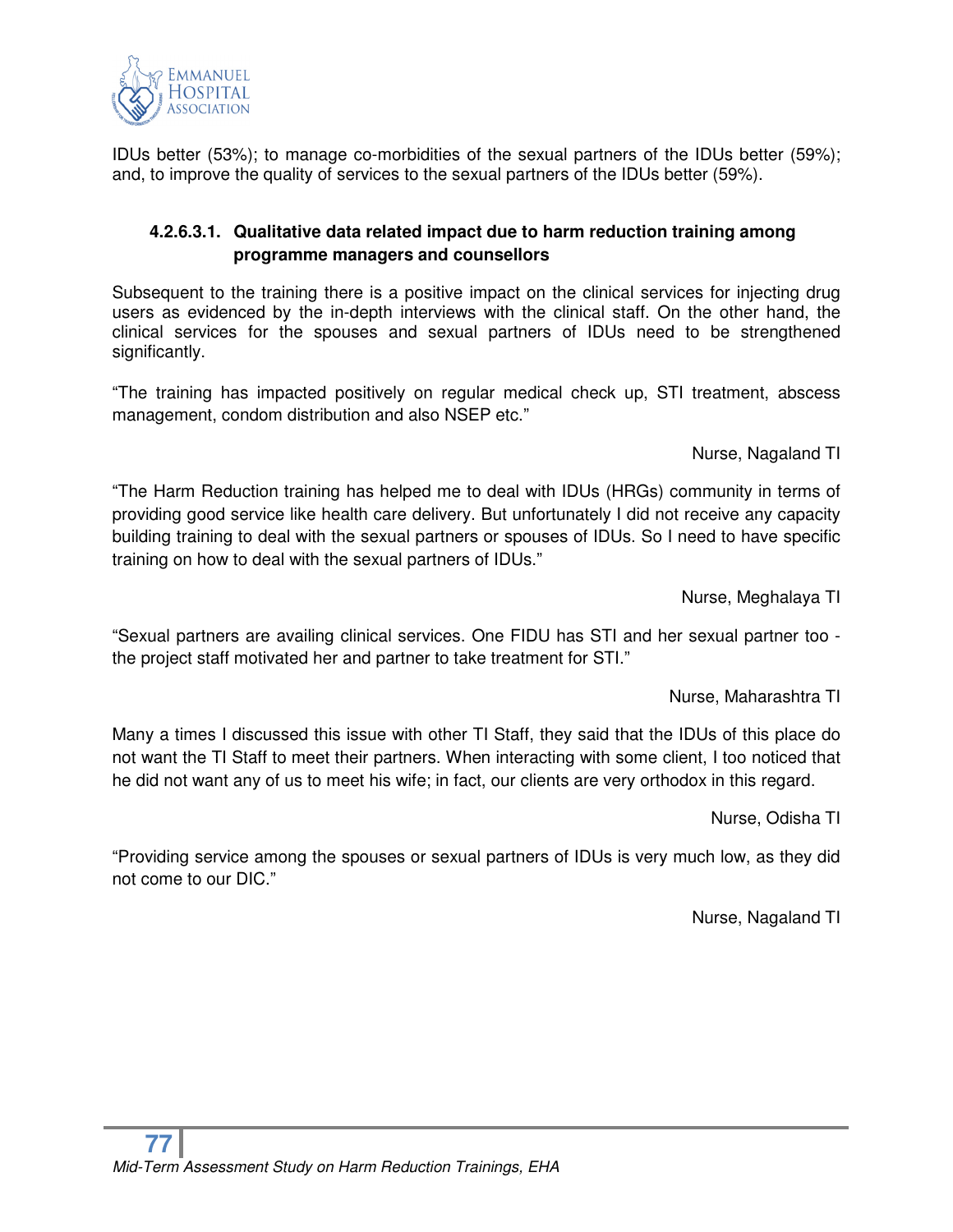

#### **5. DISCUSSION**

The prime objective of the midterm assessment was to evaluate the levels of capacities, knowledge, attitude and practice related to harm reduction services among various service providers working in the IDU-TIs subsequent to the training programme(s) under the Project Hifazat. The baseline survey carried out before the initiation of trainings didn't provide relevant findings that could be used as indicators on which the midterm assessment findings could be compared for change in the levels of capacity following the training. Instead the study by UNODC ROSA on the "capacity building needs assessment in the context of IDU TIs in India" was utilised to serve as proxy indicators of baseline capacity of the IDU-TI staff. A multi-method strategy was employed for this assessment that helped to understand the impact of the harm reduction training in building the capacity of harm reduction workforce. The main component of the assessment was quantitative as well as qualitative information obtained by six field investigators with rich experience of having worked with the drug using populations through structured interviews with IDU-TI staff working across different regions of the country.

The project Hifazat has succeeded in mounting harm reduction training programmes (N=489) that has provided training to over 10,000 persons engaged with services for IDUs. Majority (63%) of the trainings have been organised by learning sites that trained a total 6856 persons. It is observed that so far 5983 peer educators, 1632 outreach workers, 585 counsellors, 563 programme managers, 648 nurses and 442 doctors have been trained under this Project. Analysis of the training reports by RTTCs for the OST clinic staff and TI clinic staff reveal that compared with pre-training there is a significant improvement in knowledge levels related to OST and other clinical issues related to IDUs. The participants at the STRC trainings are satisfied with the training methodology and the training module employed. Largely, the trainings organised at the learning sites are productive and participants have learnt core issues related to peer education, outreach and harm reduction services. In many learning sites the number of registered IDUs, those accessing services and receiving a variety of services has increased substantially following the implementation of harm reduction training workshops.

Most (87%) participants of the midterm assessment have higher secondary level or more of education and hence they could articulate their viewpoints well. The mean duration in the job at respective IDU-TI was 34 months and hence they could easily comment on the impact of the harm training on their job performance. Additionally, 70% have received a combination of trainings and 84% have received the training module(s) enabling the participants to provide insights about the training content, methods and utility.

Overall, the respondents' reaction to the harm reduction programme is positive as majority of them have evaluated the content, quality of the power point slides, quality of presentation, group activity and facilitation of activities as excellent or very good. Additionally, majority of participants have also assessed the quality of the training materials to be excellent or very good. Although the qualitative interviews confirmed the positive reaction to the training, additionally it helps to understand the issues to be considered in future training sessions. Notably, the choice of the resource persons, their understanding related to field level activities, use of Hindi or local language in the training specifically for peer educators and the timing of the sessions should be reconsidered in future trainings.

The trainings have improved learning in knowledge and skills related to harm reduction in almost all (98%) participants. Among outreach workers and peer educators, learning is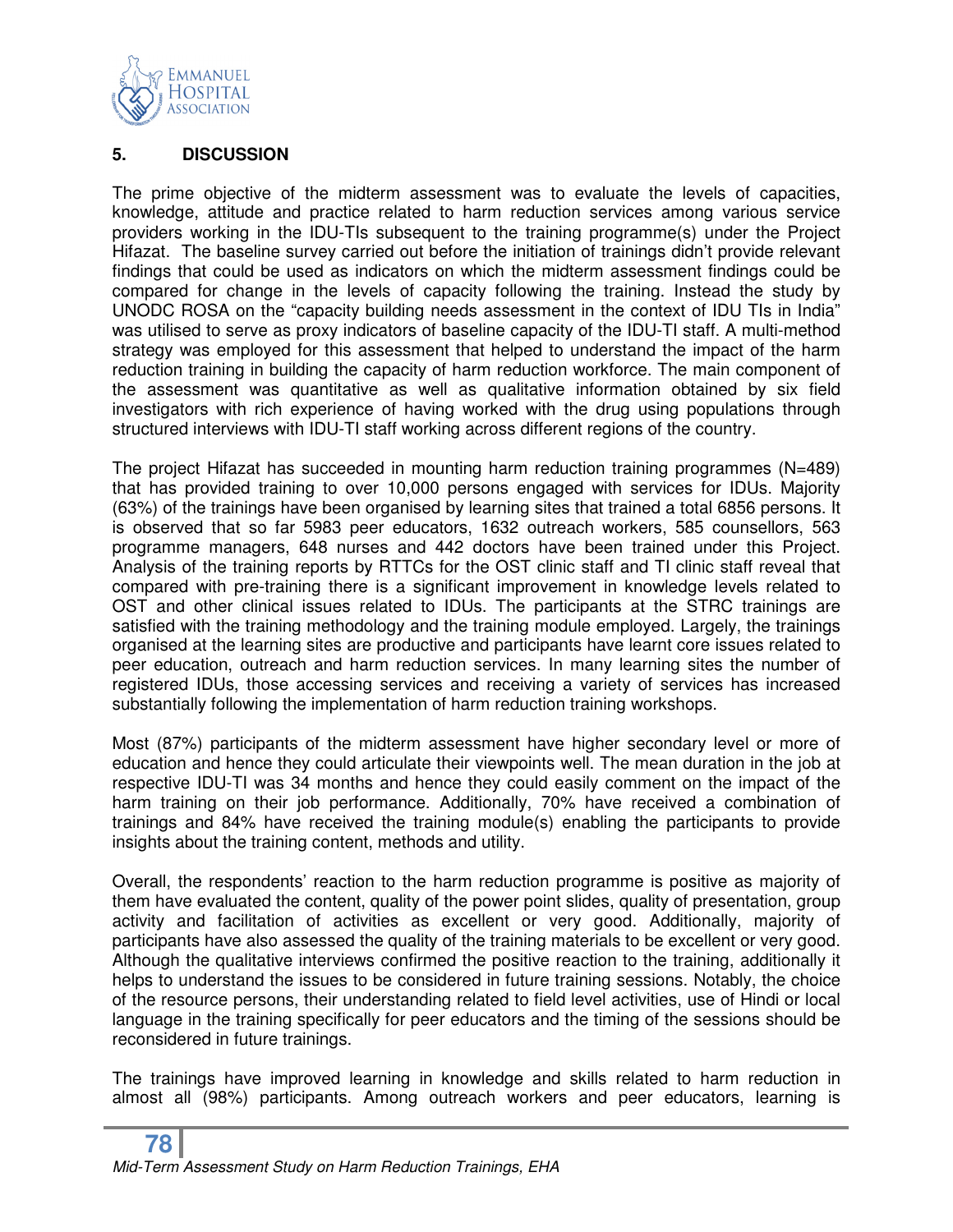

adequate in understanding vulnerability of IDUs, issues related to peer education and outreach, core harm reduction activities for IDUs and networking for referrals services. The learning related to IDU vulnerability, harm reduction, DIC related activities, advocacy, key activities for IDUs and planning, implementing work plan amongst the programme managers and counsellors is satisfactory. In clinical services such as assessment and diagnosis, abscess prevention and management, HIV and STI related services, overdose prevention and management, the learning among the clinical staff is good. The areas in which the learning is less amongst the peer educators and outreach workers are: women drug use, female sexual partners of IDUs, comorbidities and advocacy. Among the programme managers and counsellors, less learning is observed in female drug use, female sex partners, co-morbidities, procurement, strategic planning and financial management. The clinical team opine that they have learnt less in basics of drugs, principles of harm reduction, detoxification, OST, advocacy, co-morbid condition and networking & referral services. The current training programme content is sparse with gender issues and this may explain why learning has been less in this area. Many clinical staff members are yet to be trained using the comorbidity module and this explains why they haven't learnt much about co-morbid physical and psychological conditions. The findings related to the learning will be helpful to design the focus of future trainings targeting the IDU-TI staff.

Nearly all of the respondents (96%) are able to apply what they have learnt from the harm reduction training in their job environment. Majority of participants in the midterm assessment have evaluated the application of what they have learnt in their job as very good to excellent in the following: confidence in solving problems and making decisions, management of priorities, and overall effectiveness in their division. More than a half of the respondents rate the training programme as very effective in providing new knowledge and/or skills. Most of the participants agree that the quality of work has improved after the training programme. Many opine that the training materials are resourceful and serve as reference guides. In general, they use it whenever required; in the role of the trainers, they utilise the modules to impart knowledge/skills to their peers. The respondents find the training to be beneficial to improve their day to day work with the injecting drug users and significant post-training improvements have occurred. There are certain thematic areas in which noticeable changes have occurred that have positively influenced their regular work with IDUs. These include: effective communication with the HRGs, outreach planning, overdose prevention, better documentation and advocacy with various stakeholders.

The training programme has a positive impact on the outreach workers and peer educators in delivering HIV prevention services for IDUs. The impact is observable through increased access to HIV prevention services and improved quality of service among IDUs subsequent to harm reduction training. According to the interviews with counsellors and programme managers of TIs, the HIV prevention and counselling services for IDUs has improved considerably post-harm reduction training. Advocacy with the community, advocacy for referral and mobilisation of IDU community have enhanced following the training. The harm reduction training programme has a positive impact on the doctors and nurses in improving the access and delivery of clinical services for IDUs. While the impact on access and service utilisation by IDUs post-training for the TI staff has been optimal, the same is not true with impact on access and services for sexual partners of IDUs. The access and delivery of HIV prevention services, counselling and clinical services have been suboptimal for the spouses and female sexual partners of male IDUs. As outlined before, there is a need to strengthen training related to female sex partners in future harm reduction trainings.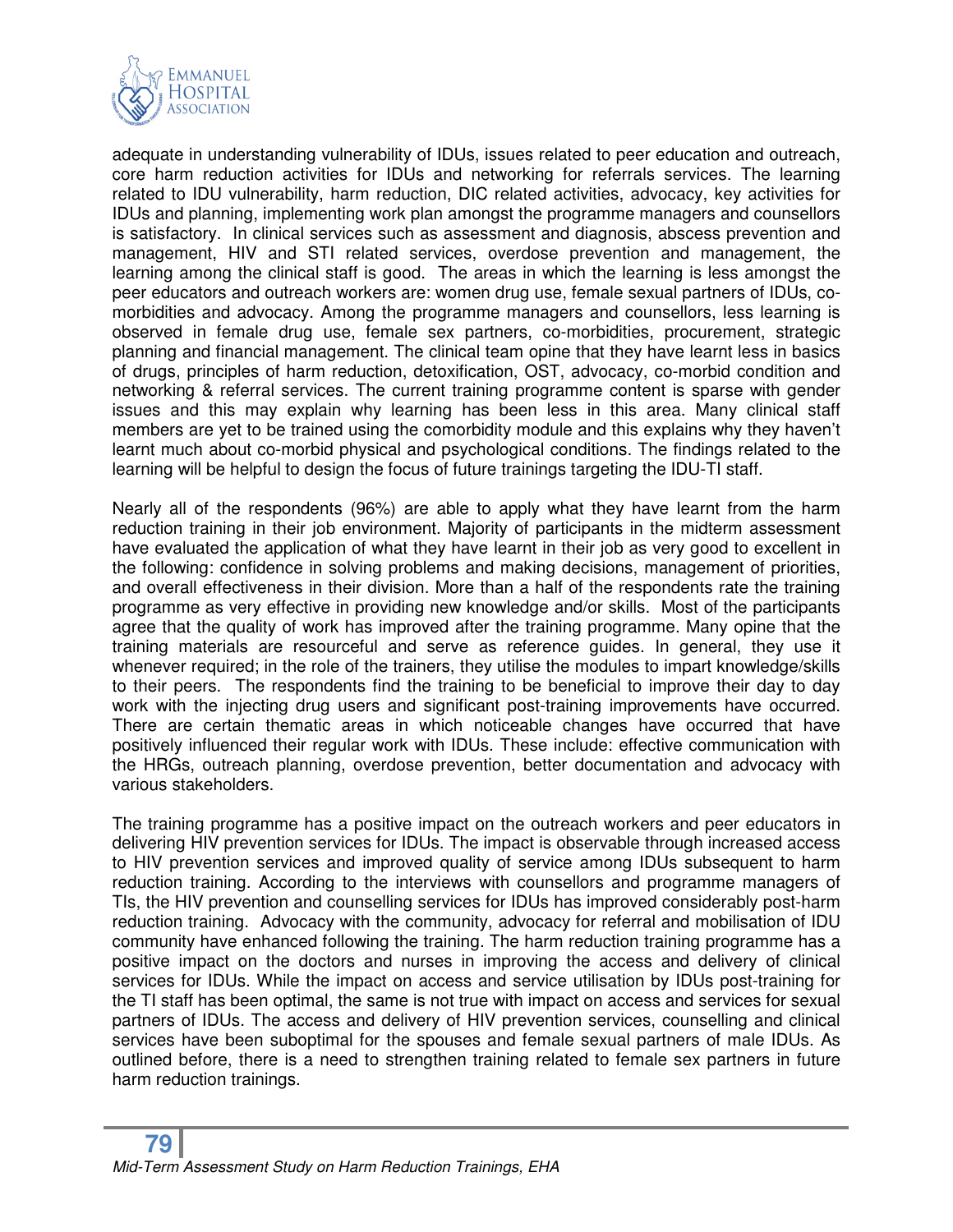

The capacity building needs assessment study indicated that there was a need for development of appropriate training materials in the areas of OST, overdose management, community mobilisation, female IDUs/ female partners of male IDUs. The current training modules used in the training have adequately covered all the above mentioned topics except female IDUs/ female partners of male IDUs. One of the earlier criticisms was the use of general training module for all categories of persons engaged in harm reduction. In this Project, specific modules have been developed for various categories and they have been appropriately utilised in the training programmes. In addition thematic modules on advocacy and comorbidity have also been developed under this Project.

The diagnostic study conducted earlier to the implementation of Project Hifazat emphasised the importance of training all cadres of TI staff in harm reduction and accordingly the trainings by Project Hifazat have targeted all categories of TI staff namely programme managers, counsellors, medical officers, nurses, outreach workers and peer educators and in each category considerable number of persons have been trained. Though it is a challenge to organise training for peer educators given that many of them are current drug users, the learning sites have succeeded in implementing vast number of training programmes for about 6000 peer educators.

It was observed earlier that following the training, IDU-TI service providers were unable to translate the learning from the training programme to field practice. In the current midterm assessment it is observed that the knowledge and skills learnt during the harm reduction training is actually being applied effectively in job performance. The capacity related to overdose prevention and management was identified earlier as a gap at the IDU-TIs. Subsequent to the current training by Project Hifazat, it is evident that OD prevention/management has improved considerably. The qualitative data highlights how lives are being saved through effective field level implementation of overdose prevention and management. Another area that has been identified earlier as a gap that has shown improvement in the current midterm assessment is the capacity to deliver OST.

National AIDS Control Programme Phase IV (NACP IV) launched in February 2014 has defined its key objectives and plans to provide comprehensive care and support to all persons living with HIV/AIDS and treatment services for all those who require it (DAC, 2014). Service for female injecting drug use is identified as a key area and it is envisaged to establish female oriented IDU programme. Additionally, intervention strategy targeting spouses/female sexual partners of injecting drug users is planned with the objective of reaching out to this hidden population and delivering necessary HIV prevention services. In this phase IV, OST is proposed to be implemented through 350 centres spanning across 32 of states/ UTs to cover approximately 35,000 IDUs. NACP IV acknowledges the lead role of Project Hifazat in providing training to all OST clinic staff as well as to all IDU-TI staff through learning sites and RTTCs. Thus it is imperative that future trainings by Project Hifazat should necessarily aim to improve learning in these two key areas of gender/IDU issues and OST.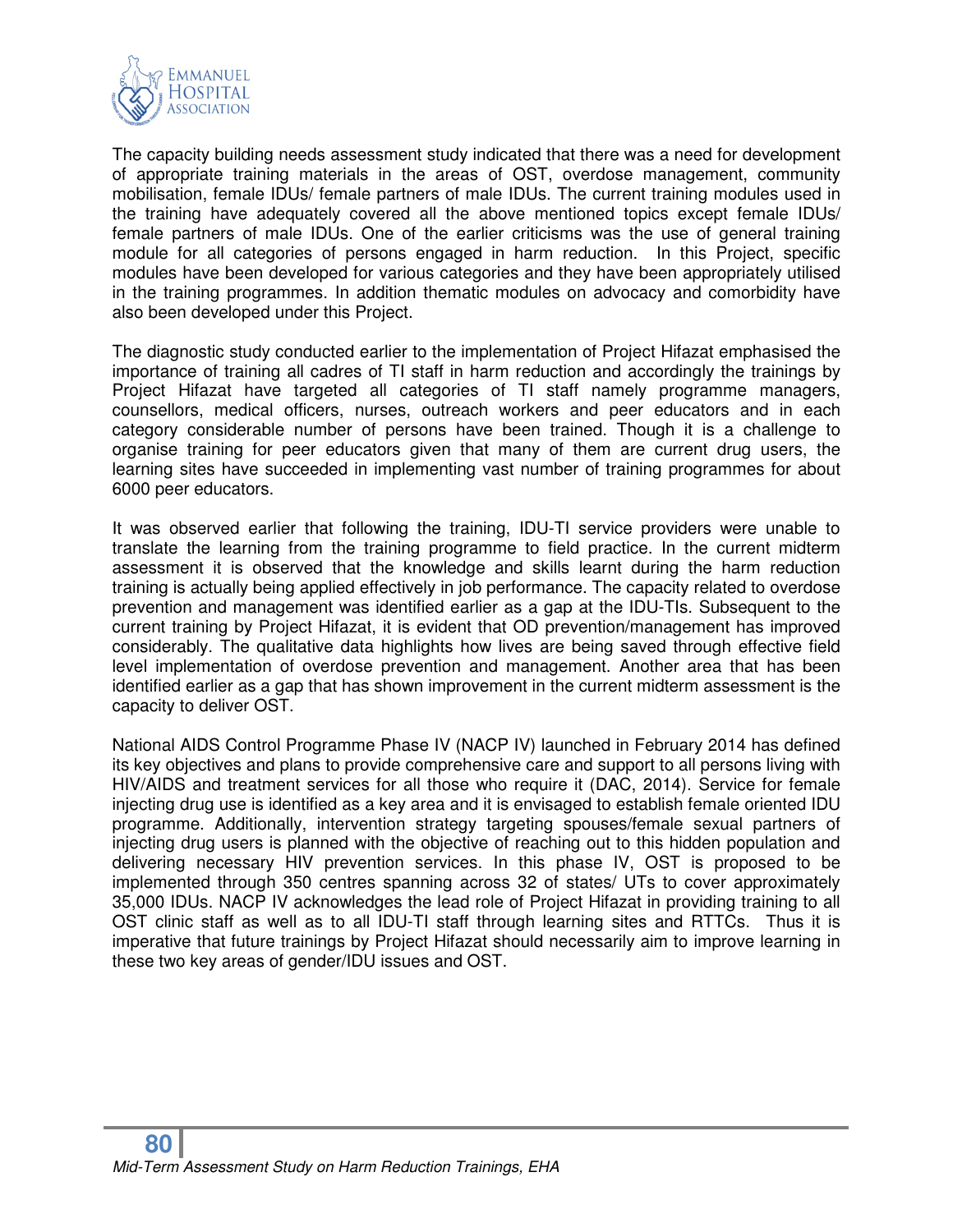

# **6. CONCLUSIONS AND RECOMMENDATIONS**

The midterm assessment carried out has revealed that capacity inputs into building the knowledge and developing the skills related to harm reduction related issues has resulted in improved confidence and competence at the individual level for the harm reduction workforce in implementing better HIV prevention and treatment services for IDUs. A significant limitation is the lack of direct evidence to denote the improvement in capacity levels as the baseline assessment failed to provide such indicators to detect change. Despite this limitation, based on the proxy indicators identified through the capacity building needs assessment study and the qualitative interviews, it can be reasonably argued that the Project Hifazat's harm reduction training programmes have resulted in gains in knowledge/skills for the TI staff that has been applied in field level practice for the benefit of the drug using populations. Subsequent to the training, good success has been demonstrated in the following: core harm reduction services such as outreach, peer education, behaviour change communication, condom programming, needle syringe exchange programme, waste disposal, advocacy with law enforcement; referrals for ICTC; and, overdose prevention & management. The findings of the study also helped to recognize areas that can be further expanded and improved in future capacity building activities to enhance quality of care for IDUs and their sexual partners.

#### **Recommendations**

1. **Women drug use**: It appears that the current training programme is not adequately addressing the issue of women drug use and specifically, injecting drug use among them. Special efforts are required to reach out to the female injecting drug users who are most stigmatised and under-served. Currently less number of women outreach workers and peer educators are engaged in harm reduction. Women outreach workers & peer educators; sexual, reproductive, pregnancy, child care services; and, female condoms will assist in better services for FIDUs. Strategies to empower women such as interventions that provide economic opportunities for women and mental health interventions may have an important role in engaging women to participate effectively in HIV/AIDS control strategies. There is a need to include sessions focused on women drug use and FIDU in the existing training modules for all the categories of service providers. In OST training programmes, the relevance and importance of OST in pregnant and lactating (breast-feeding) women should be emphasised.

2. **Female sexual partners of male injecting drug users**: HIV prevention and treatment programs targeting IDUs should also include components directed at their spouses and regular sexual partners. It is necessary to design and implement interventions that address the barriers (e.g., relationship dynamics, power, condom norms) and ensure consistent condom use with their primary partners. Similar to women drug users, services for them should include sexual, reproductive, pregnancy, child care services; female condoms; mental health interventions and opportunities for economic improvement. Additionally as they are a hidden population, strategies to reach them should consider women outreach workers/peer educators. The training modules for each category of TI staff should include sessions on issues concerning HIV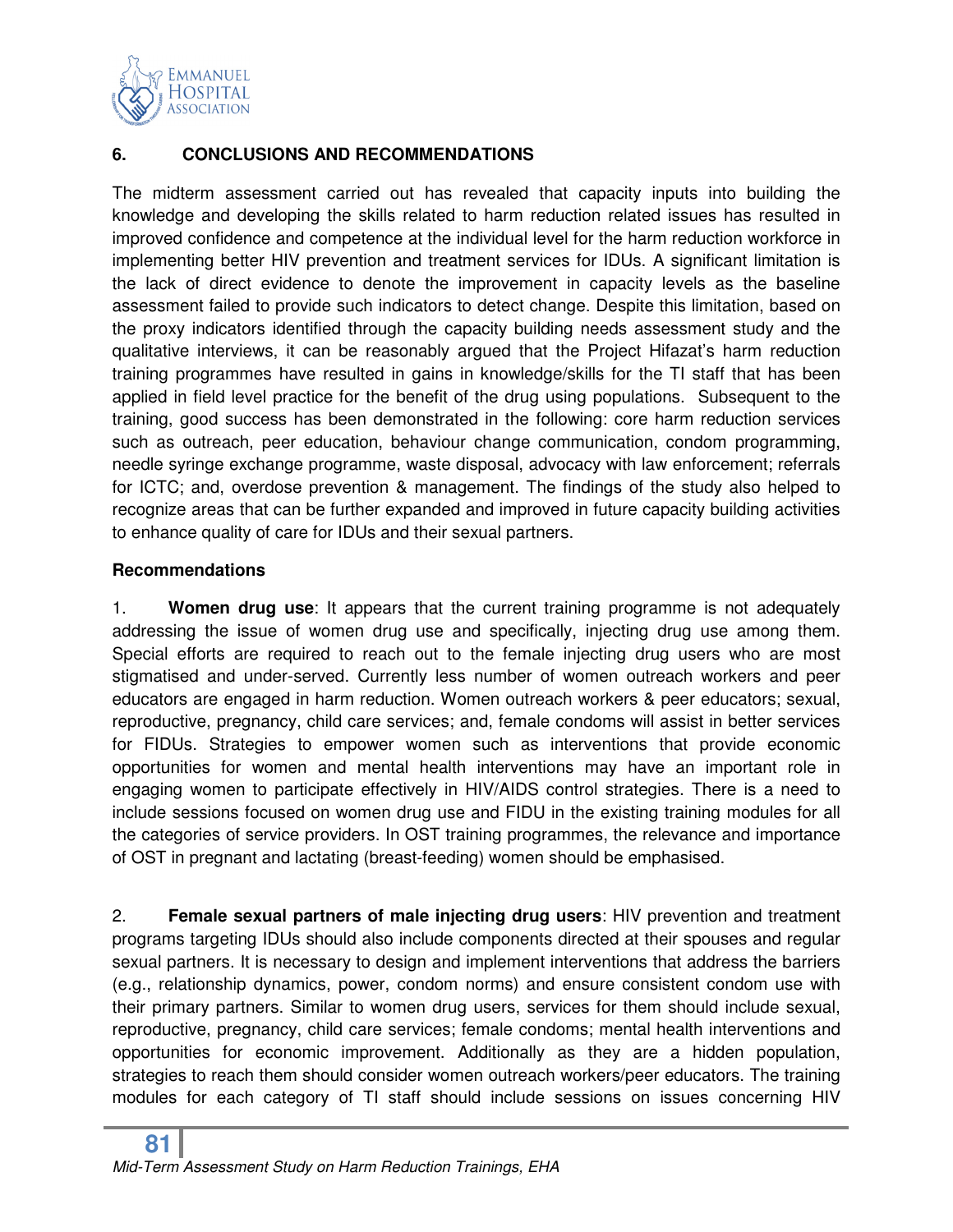

prevention and treatment services for the regular sexual partners of IDUs. The focus should be to encourage early treatment for HIV infected individuals as this is an important evidence based strategy to reduce the sexual transmission of HIV amongst discordant couples. In NACP IV the eligibility for receiving ART has been revised from CD4 level of 350 to 500.

3. **Opioid substitution therapy**: India is expanding the scope for OST to opioid injectors and it forms an important core component of the comprehensive HIV prevention interventions. It is a central intervention amongst IDUs who inject opioids as it is a) proven HIV prevention intervention among uninfected persons; 2) in those who are already infected, by transiting people from injecting to non-injecting mode of administration, OST helps to prevent onward transmission of HIV from the infected pool; 3) it is an effective HIV treatment-adherence strategy as OST helps to stabilise the chaotic lifestyle of active drug users. 4) in a similar way, OST helps to improve adherence to other treatments that require compliance such as treatment for TB, treatment of HCV and treatment of long-term medical conditions such as diabetes, hypertension; and 5) it an excellent and effective drug treatment intervention helping enormously in the management of a chronic brain disorder such as opioid dependence. Given its importance, OST training should be scaled to train most people engaged directly or indirectly in harm reduction activities for IDUs. Apart from scale-up of specific OST trainings by RTTCs, OST should be focused in all training sessions for various categories of service providers as many request for additional information related to OST.

4. **Comorbidity of physical and psychological conditions**: Tuberculosis and hepatitis C are prevalent among IDUs, both infected and uninfected with HIV. The learning related to these two co-morbid conditions is low among the field workers who engage with the IDUs on a daily basis. Hepatitis C is a serious medical condition that combines widespread prevalence with widespread ignorance. Far too many opioid users in harm reduction interventions consume alcohol in a pathological pattern and this could have deleterious impact on health of persons infected with hepatitis C. The training sessions for all service providers should include adequate information on hepatitis C. A number of medical doctors and nurses are yet to be trained with the comorbidity module. Scaling up this training will ensure that the clinical team members are in a better position to understand the clinical issues surrounding the management of these comorbid physical and mental disorders. Poly substance use is common among the recipients of harm reduction services and in particular a number of people misuse benzodiazepines, prescription drugs that are not difficult to procure in many settings. Future trainings for the clinical staff should also focus on recognition and treatment of other substance use/dependence among the beneficiaries of harm reduction services.

5. **Advocacy**: Whereas post-training many participants have improved advocacy skills with the law enforcement, skills related to advocacy with the general community that can create an enabling environment for smooth implementation of ham reduction activities as well as advocacy with other service providers for establishing an effective referral networks is still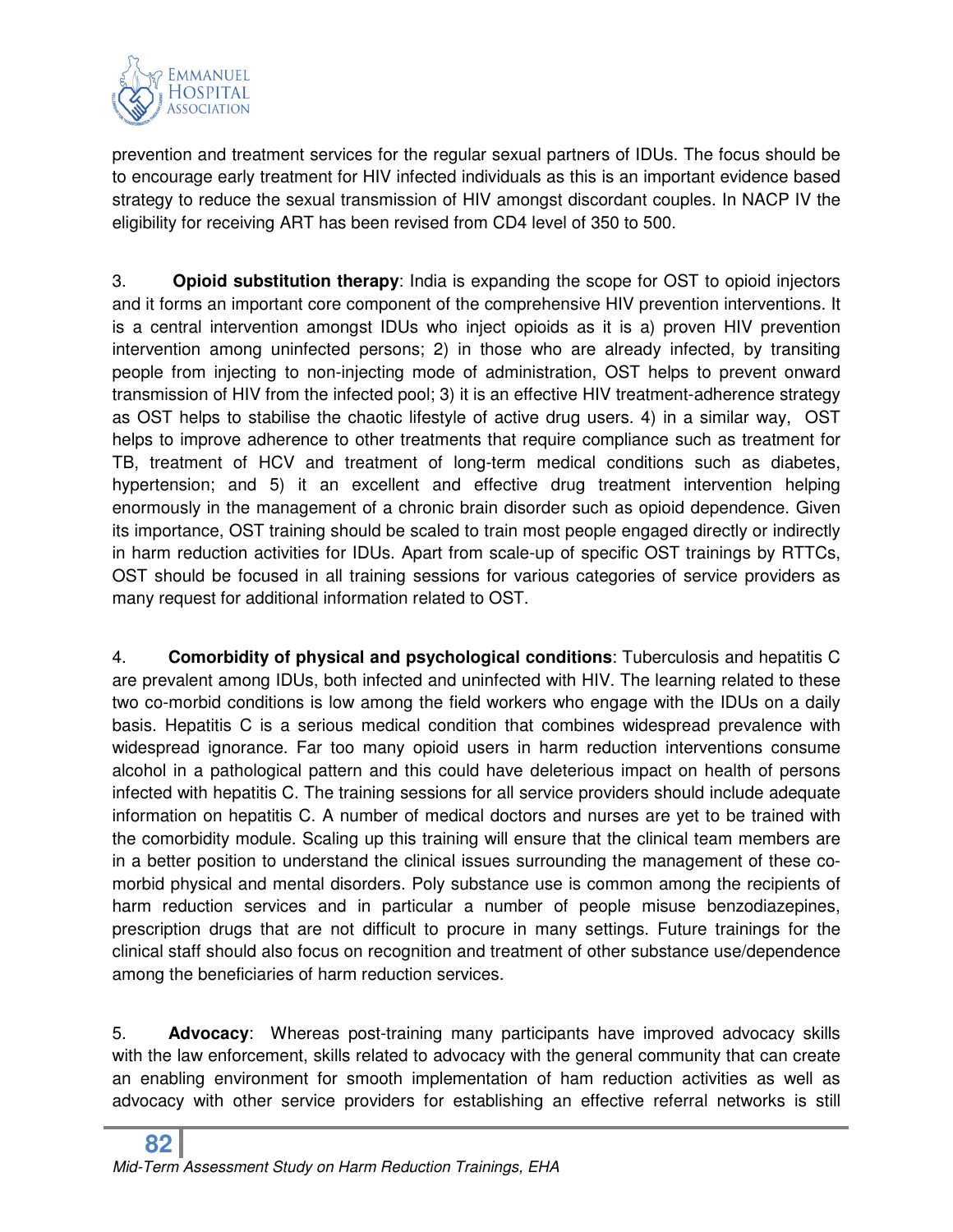

inadequate. There is a need to improve the inputs related to these issues in future training sessions.

6. **Programme management**: The programme managers have opined that there is inadequate learning related to financial management, procurement and strategic planning. These thematic areas can be focussed in the future training sessions targeting the programme managers.

7. **Training for the clinical staff**: The capacity needs assessment study before the implementation of harm reduction training pointed out that majority of doctors and nurses working with IDU-TI haven't been trained. Project Hifazat managed to train considerable number of doctors ( $N = 442$ ) and nurses ( $N = 648$ ) but there is a need to further their knowledge and skills in advocacy, networking, co-morbid psychiatric disorders, substance use disorders and hepatitis C. The OST training is largely provided by a single RTTC, namely National Drug Dependence Treatment Centre, AIIMS. It is therefore necessary to institute training of trainers (TOT) programme to increase the number of OST trainers across the country.

8. **Training for the programme managers and counsellors:** The STRCs have been mainly involved in training the programme managers. As STRCs are currently not engaged as SRs, it is essential that this category of service providers are imparted training through other institutional structures. The future training programmes have to broaden knowledge and enhance skills related to programmatic issues and counselling for drug users & their sexual partners.

9. **Training for peer educators and outreach workers**: The main providers of training for this field harm reduction workforce are the learning sites. They have done commendable job in offering training for peer educators and outreach workers. Considering the fact that not all learning sites have OST co-located in their harm reduction services, it is necessary to include a trained OST resource person in all harm reduction trainings across the country.

10. **Training methods**: Even though majority of participants are satisfied with the overall content, quality of power point slides, quality of presentation, quality of the group activities and facilitation of activities by the trainers, the suggestions obtained in qualitative interviews are useful to redesign the training process and methods. First, it is necessary to choose resource persons who have practical experience of harm reduction in order to clarify the questions from the field and clinical staff. Second, wherever possible, in harm reduction training programmes, specifically targeting peer educators and outreach workers, it is desirable to use the local language. In most sites in North India, Hindi is the preferred language during the training. Third, the resource persons should be careful in maintaining the time schedule allotted to various sessions. Fourth, although the training is planned to be participatory in nature, often interactions with participants do not occur as the resource persons haven't encouraged discussion. It is important to emphasise that adult learning is possible only through participatory approach and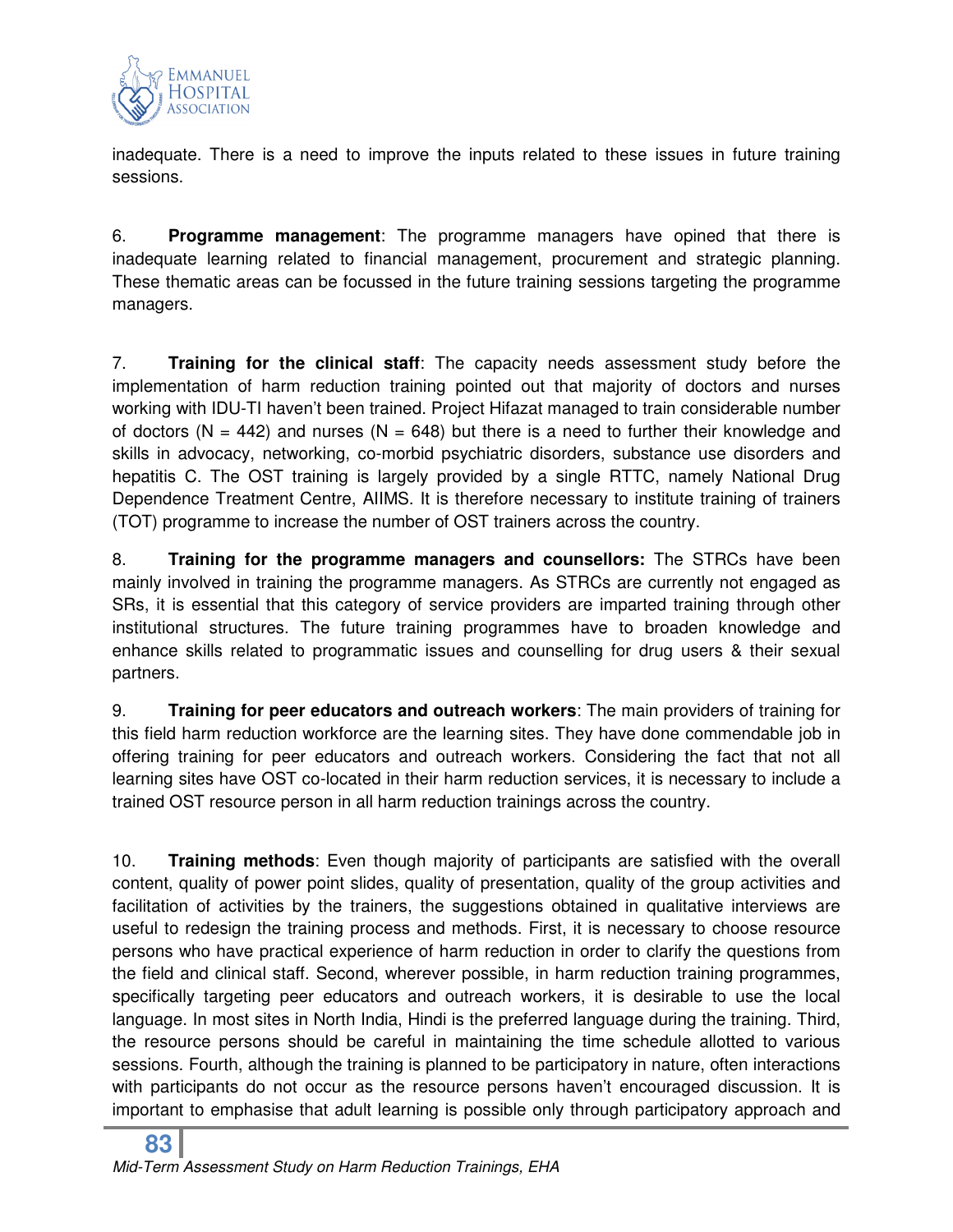

the harm reduction training cannot compromise on this core principle. Finally, in future harm reduction training programmes there is scope for flexibility as well as innovation in methodology.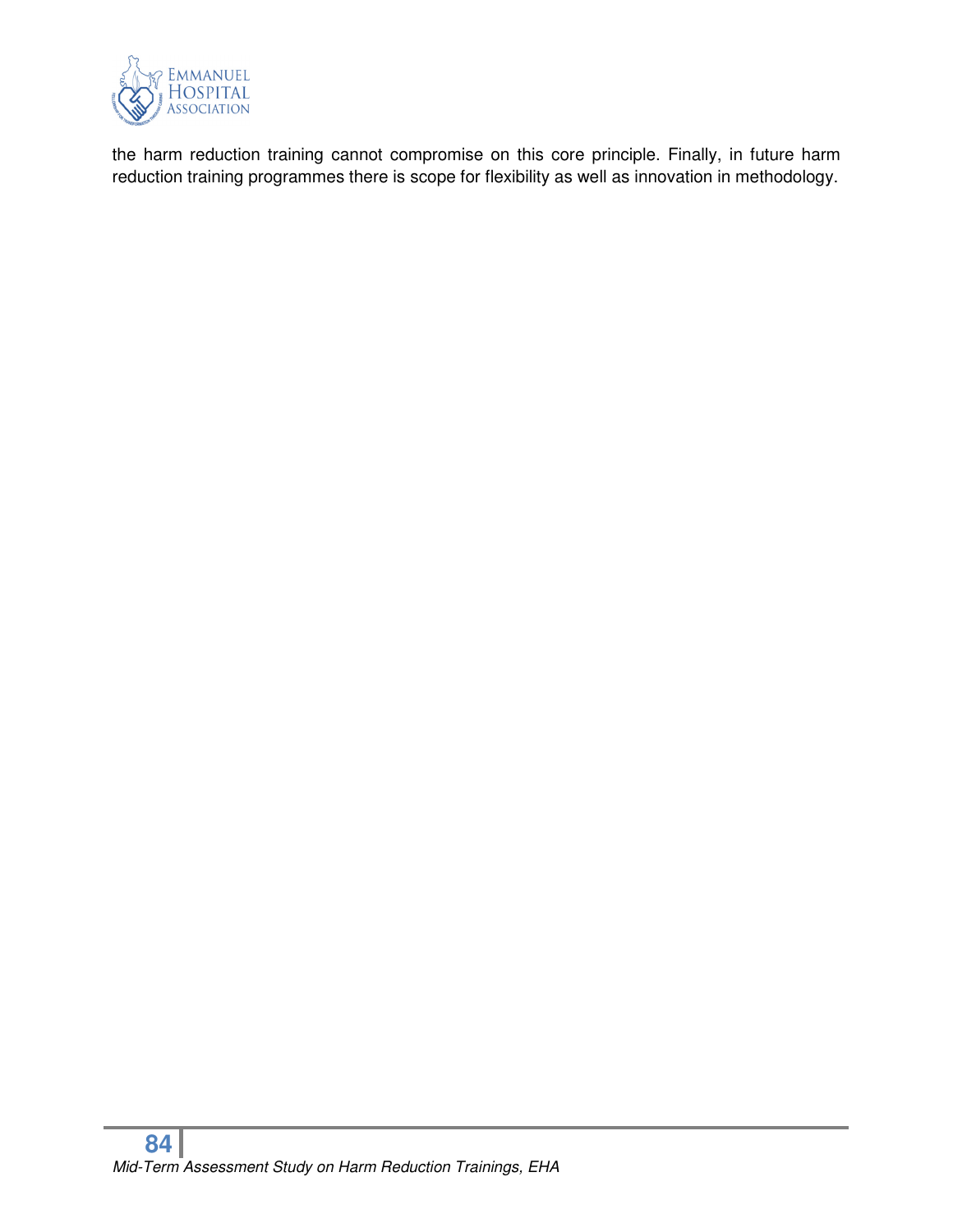

# **7. REFERENCES**

Ambekar A. Capacity building needs assessment in the context of IDU TIs in India. United Nations Office on Drugs and Crime, Regional Office for South Asia, 2012.

Department of AIDS Control (DAC). National AIDS Control Programme Phase IV (2012-2017): Strategy Document. Ministry of Health & Family Welfare, Government of India, 2014. http://www.naco.gov.in/upload/NACP%20-%20IV/NACP-IV%20Strategy%20Document%20.pdf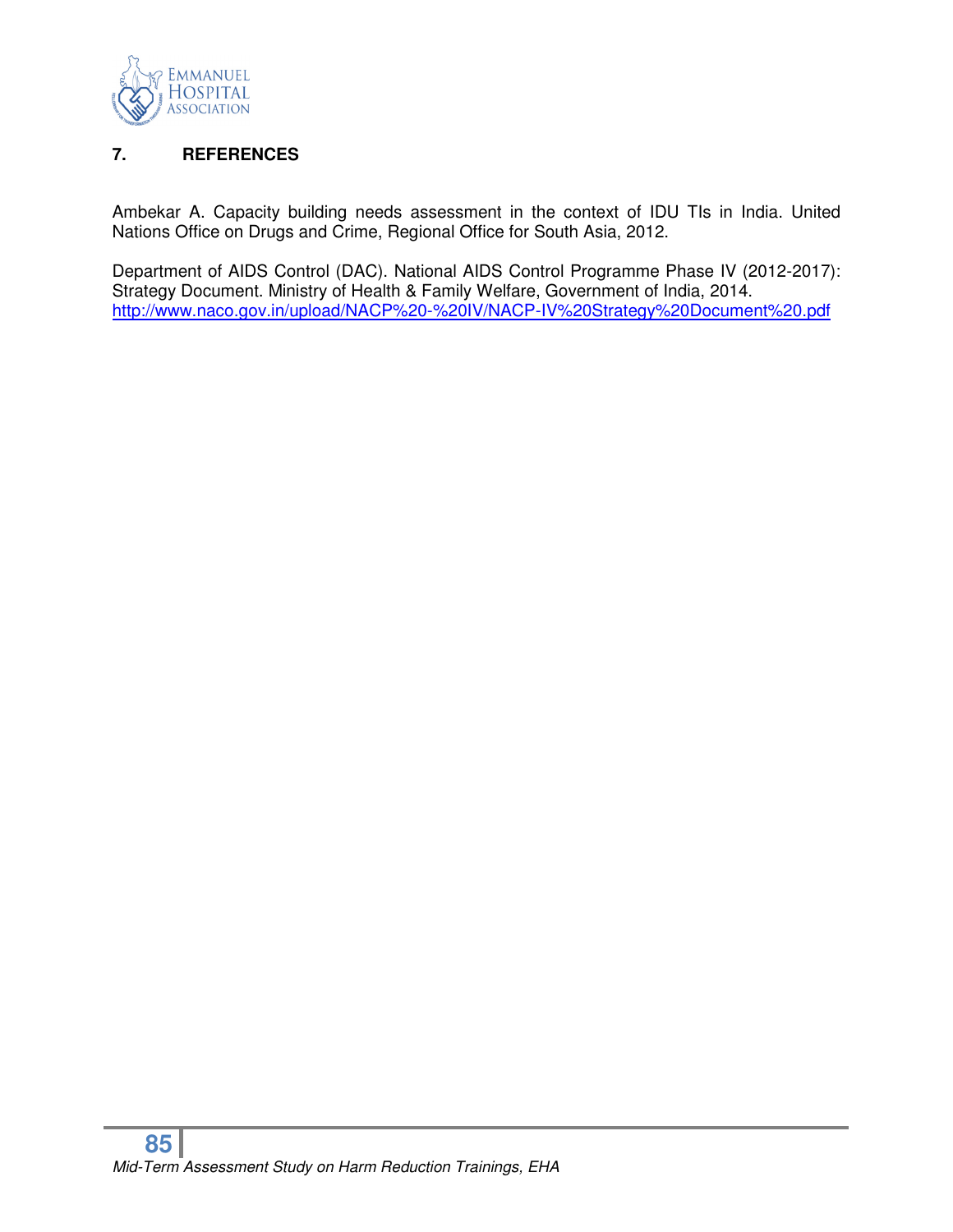

# **8. ANNEXURE**

**8.1. Questionnaire for Peer Educators / Outreach Workers who have received training under Global Fund Round 9 HIV-IDU GRANT through Project HIFAZAT** 

|                       | <b>ID number of participants</b>   |  |
|-----------------------|------------------------------------|--|
| State                 | <b>TI Site</b>                     |  |
| Category:             | 1. Peer educators/outreach workers |  |
|                       | 2. Project managers/counsellors    |  |
|                       | 3. Medical officers/Nurses         |  |
| <b>Participant ID</b> |                                    |  |

#### **ID No**

**Five digits: First two digits: State (1 to XX); Third and Fourth digit: (Serial number of respondents 01 to maximum of 99 in each of the States)** 

Name of Interviewer:

**Result of interview (Please tick √ in the blank table)** 

| <b>Completed</b> | <b>Partially completed</b> | Incomplete |
|------------------|----------------------------|------------|
|                  |                            |            |
|                  |                            |            |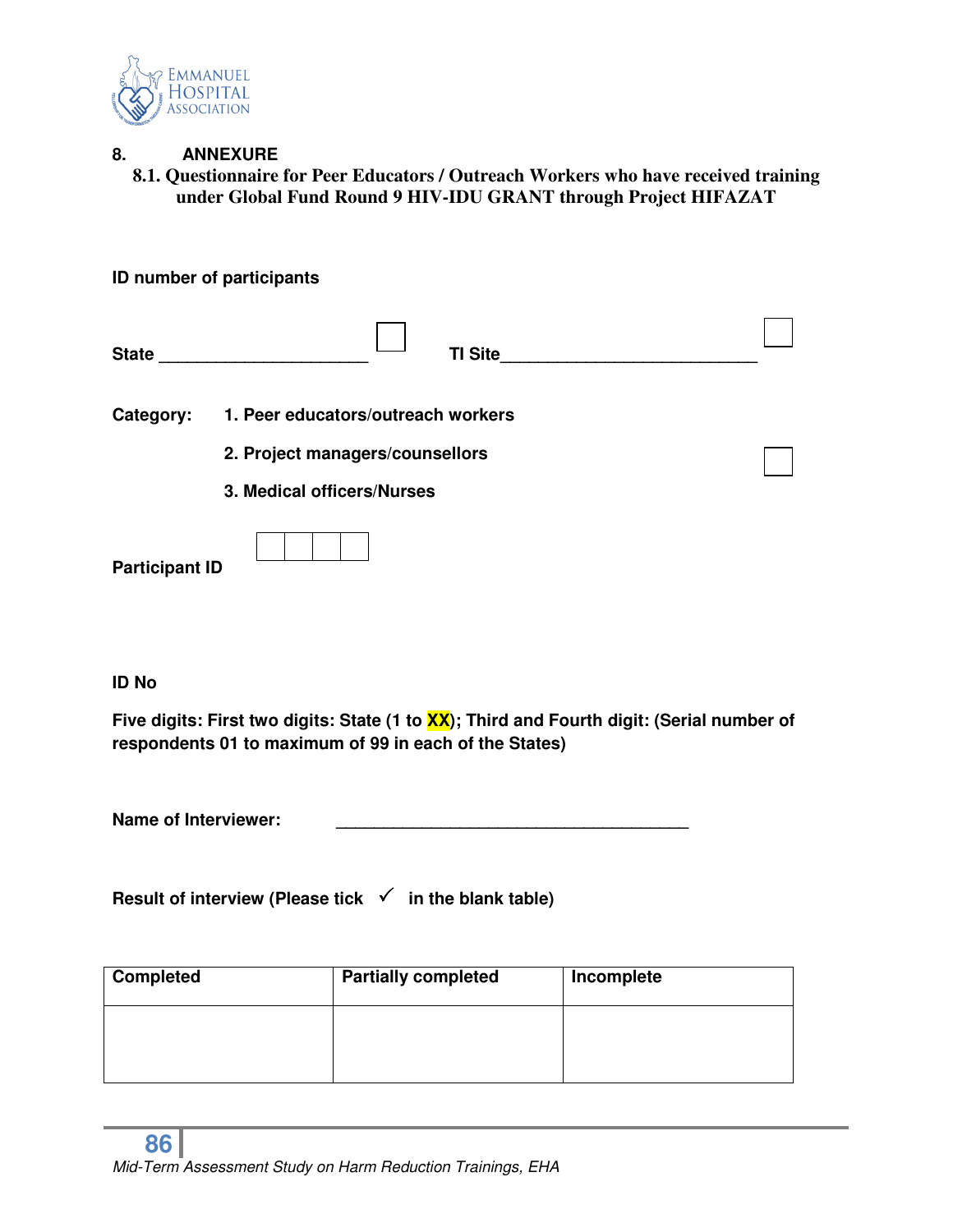

Name of entering data: **With an all of the set of entering data:** 

**Date: \_\_\_\_\_/\_\_\_\_\_\_/\_\_\_\_\_\_\_\_\_** 

# **Screening**

**Have you attended the harm reduction training through the Hifazat Project? (Please draw a cycle "" on the right answer)** 

**Y/N** 

# **If no, thank the respondent and terminate the interview**

**If yes, proceed with the consent and interview**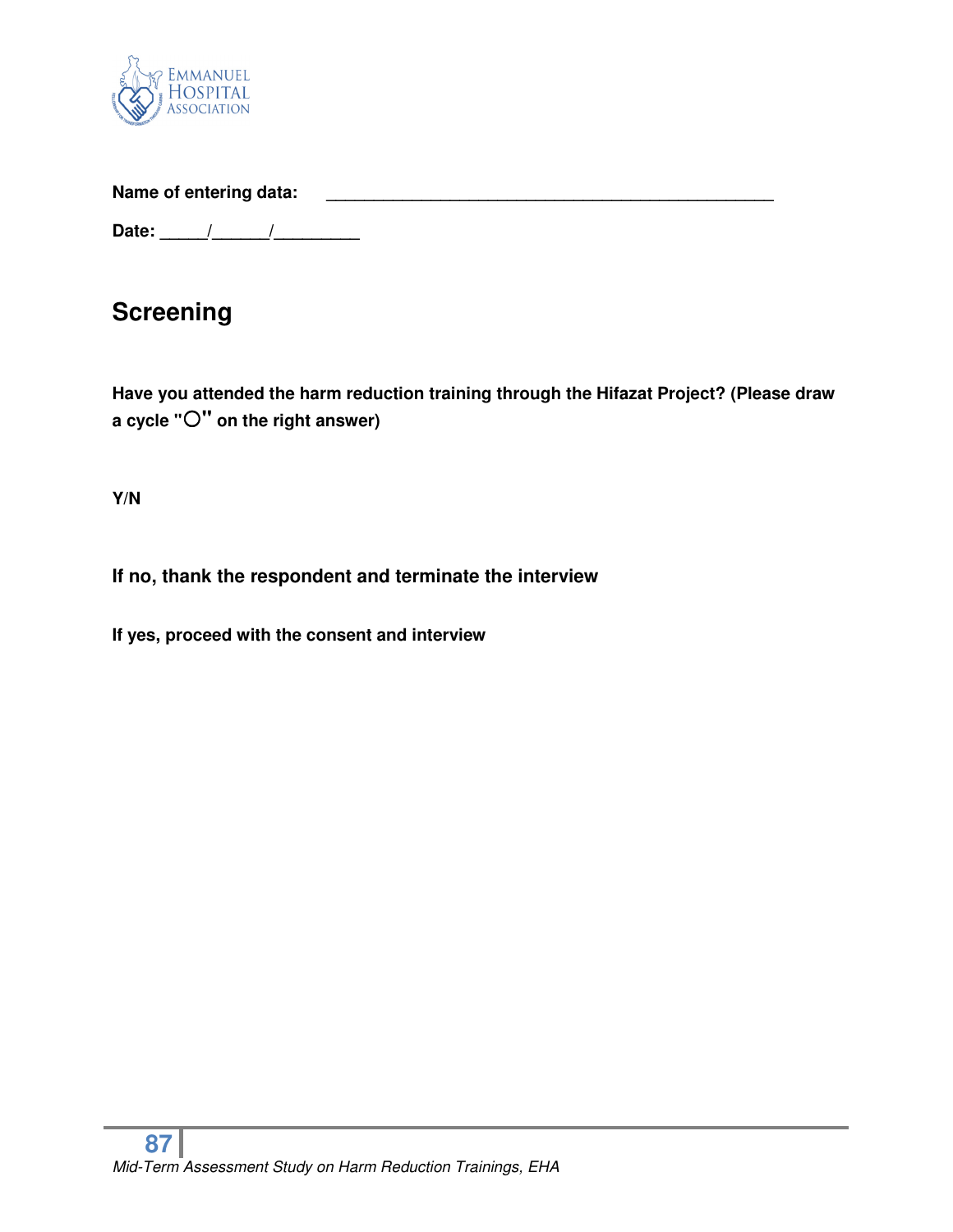

#### **Instructions**

- Introduce yourself to the respondent
- Clearly describe the purpose of the interview
- Assure confidentiality
- Ask for consent

Thank you for taking the time to speak with me today.

My name is The same and I am working as a researcher in this project "Mid-term Assessment Study on harm reduction trainings, conducted by the sub-recipients under Global Fund Round 9 HIV - IDU Grant, Hifazat Project".

Through this project, we hope to assess the impact of the harm reduction trainings conducted by the Hifazat Project. We are interviewing people who have received the harm reduction training(s) through the Hifazat project and will record the responses. This will help us to assess the impact of the harm reduction trainings provided.

We are not taking any names or addresses and I assure you that all of your responses will remain confidential. We will not look at individual answers but will analyze the data from various people across different targeted intervention sites in India as a group. You have the right to withhold any information that you do not want to divulge. In addition, you have the right to refuse participation at any stage of this interview.

If you agree to be interviewed, we would sincerely appreciate your cooperation. Thank you for giving us your time.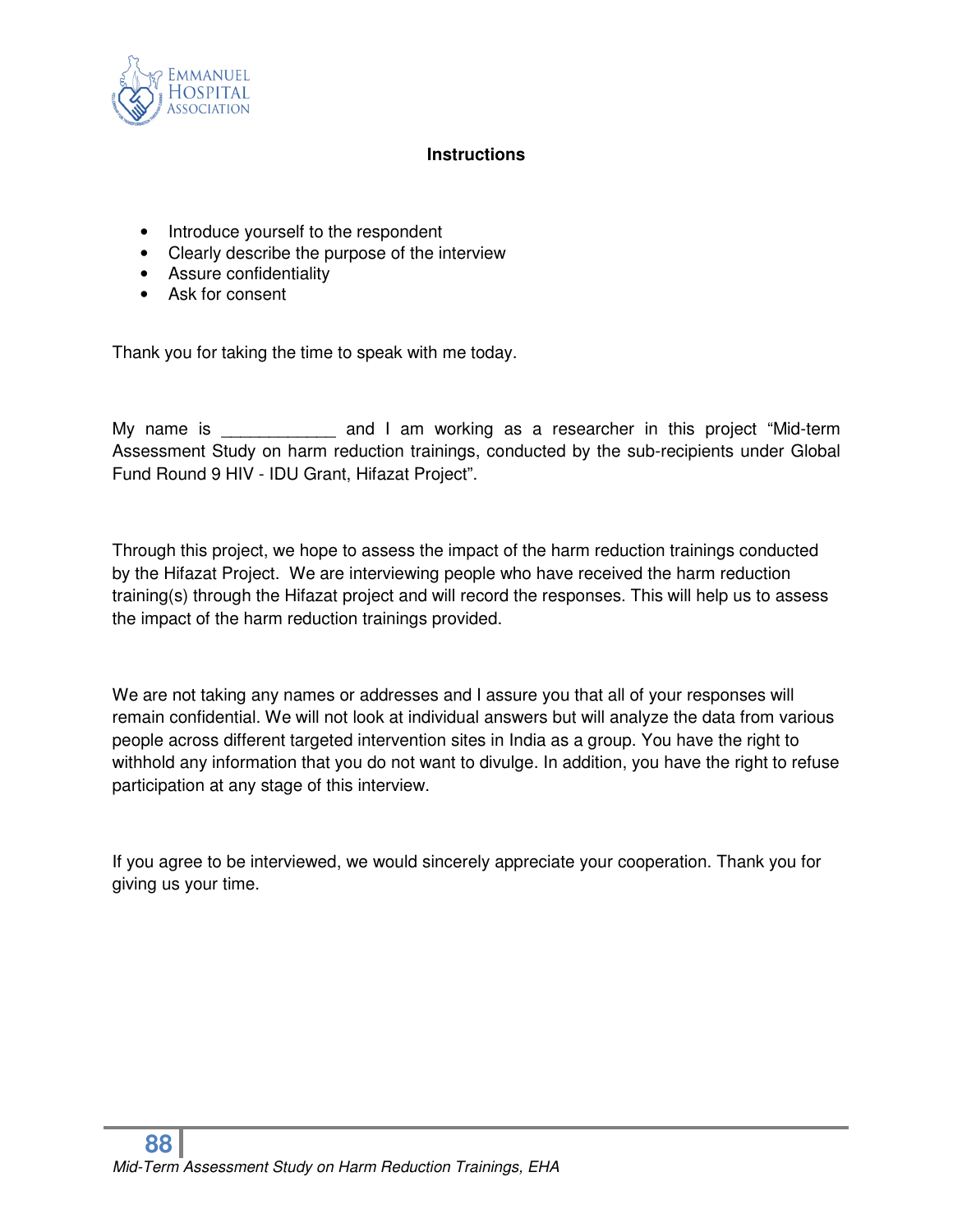

# **CONSENT FORM: Questionnaire Administration**

### **Lead Investigator:**

Dr. M. Suresh Kumar MD DPM MPH  $+919840031559$ 

#### **Research team:**

Chingsubam Bangkim (Manipur, Nagaland, Assam, Meghalaya)

Debashish Das (West Bengal and Odisha)

Ira Madan (Delhi, Haryana and UP)

Kongtea Kong (Mizoram)

Koshal Rathore (Chhattisgarh, Madhya Pradesh)

Shivakumar. K (Kerala, AP, Maharashtra)

#### **Researchers' statement**

We are asking you to be in a research assessment study. The purpose of this consent form is to give you the information you will need to help you decide whether to be in the study or not. Please read the form carefully. You may ask questions about the purpose of the study, what we would ask you to do, the possible risks and benefits, and anything else about the study that is not clear. When we have answered all your questions, you can decide if you want to be in the study or not.

#### **PURPOSE OF THE STUDY**

The purpose of this study is to conduct a midterm impact assessment study to assess the change, if any in the existing levels of capacities, knowledge, attitude and practice related to harm reduction services among the various categories of service providers.

# **BENEFITS OF THE STUDY**

There are no direct benefits to you for providing this information. However, your opinions and information will help inform Global Fund Round 9 HIV/IDU Grant Project HIFAZAT in addressing unmet needs for capacity building among harm reduction service providers.

# **STUDY PROCEDURES**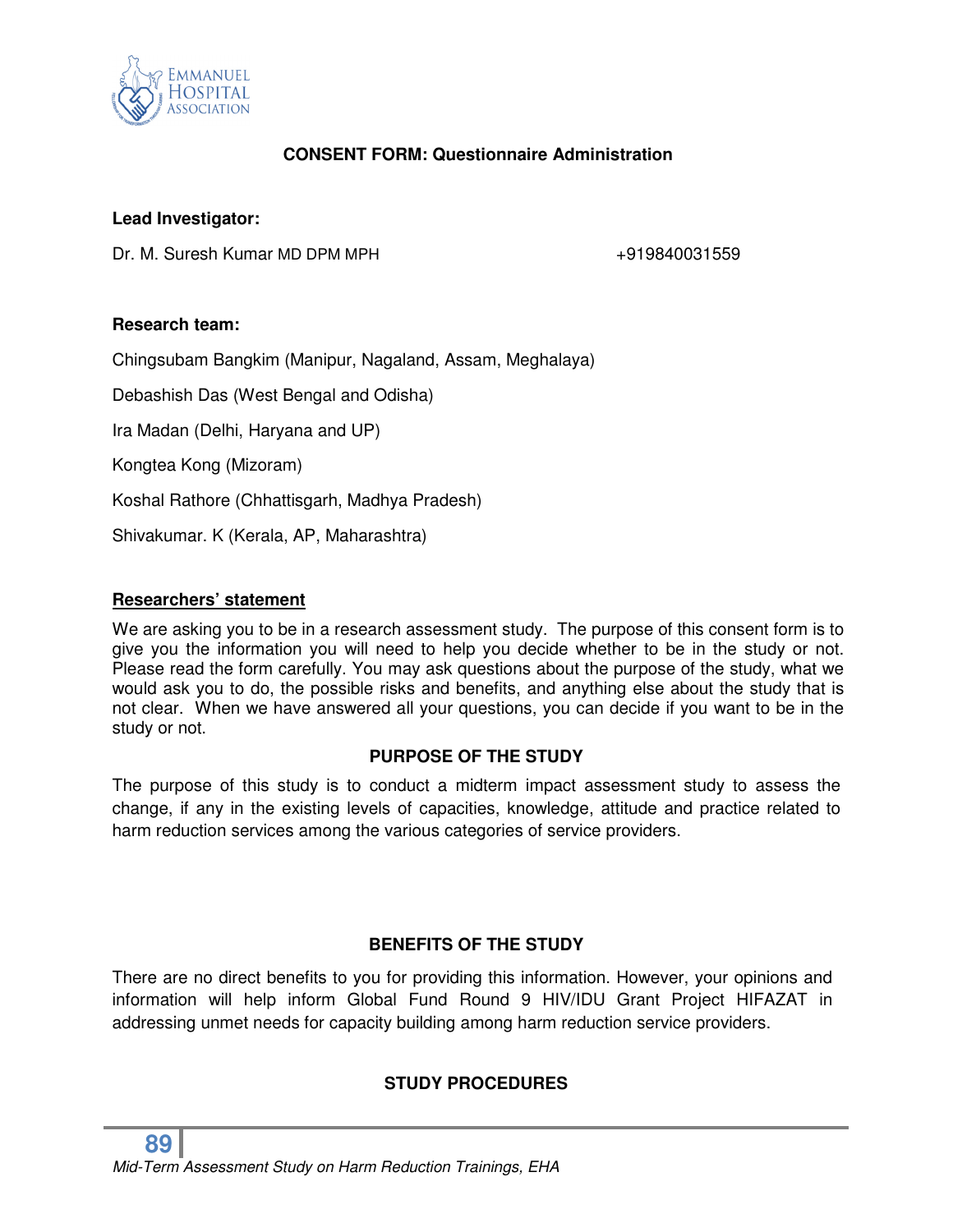

If you agree to be in this study you will be invited to participate in an interview where you will be required to answer a questionnaire. These questions will be asked by a trained interviewer. An interview may take about 45-60 minutes. Your name will not be mentioned in any of our records or documents. You do not have to answer any question you do not want to.

#### **RISKS, STRESS, OR DISCOMFORT**

There are no physical risks to participating in this study. We will make every effort to keep your identity confidential.

# **ALTERNATIVES TO TAKING PART IN THIS STUDY**

You do not have to be in this study if you do not want to. Your decision not to participate will not have any negative influence on you in anyway.

# **OTHER INFORMATION**

All of the information you provide will be confidential. Only the researchers will see your answers and your responses will be kept confidential. We will keep the filled questionnaires in locked cabinets with no identifiers for 5 years, and there will be no way to link it back to you. You may refuse to participate or may withdraw from the study at any time without penalty or loss of benefits to which you are otherwise entitled.

Printed name of study staff obtaining consent Signature **Date** 

Participant's statement

This study has been explained to me. I volunteer to take part in this research. I have had a chance to ask questions. If I have questions later about the research, I can ask one of the researchers listed above.

Printed name of Participant **Designation** Signature of Participant Date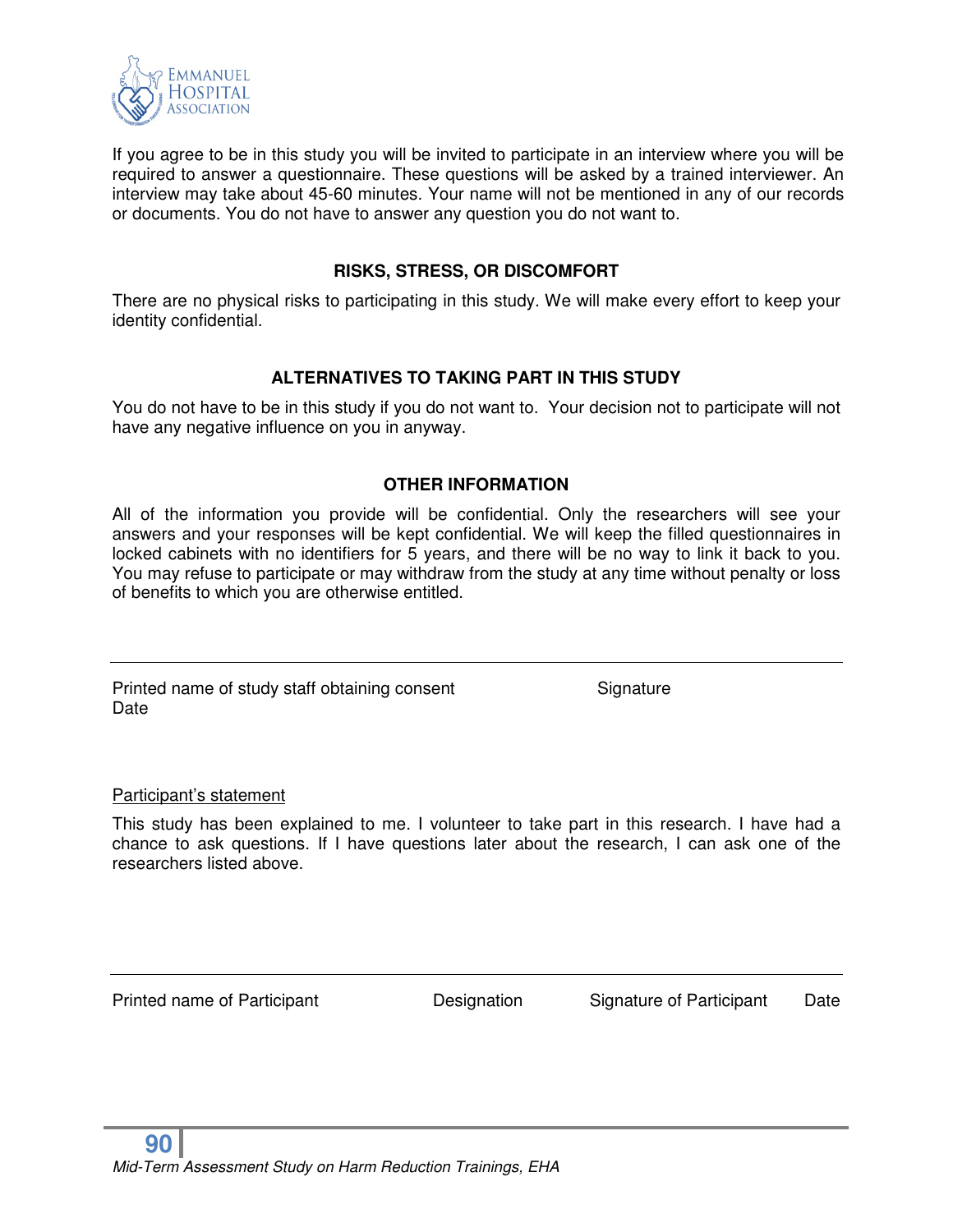

# **Section A. SOCIO-DEMOGRAPHIC INFORMATION**

| A1. How old are you (age in years)     | Enter actual age |  |
|----------------------------------------|------------------|--|
| A2. Sex                                |                  |  |
| 1 Male                                 |                  |  |
| 2 Female                               |                  |  |
|                                        |                  |  |
| A3. Level of education                 |                  |  |
| 1 Elementary                           |                  |  |
| 2 Middle school                        |                  |  |
| 3 Higher Secondary school              |                  |  |
| 4 College education - under graduation |                  |  |
| 5 College education -post graduation   |                  |  |
|                                        |                  |  |
| A4. Employment status                  |                  |  |
| 1 Outreach worker                      |                  |  |
| 2 Peer worker                          |                  |  |
| A5. Duration in job                    |                  |  |
| How long you are in this current job?  |                  |  |
| (actual duration in months)            |                  |  |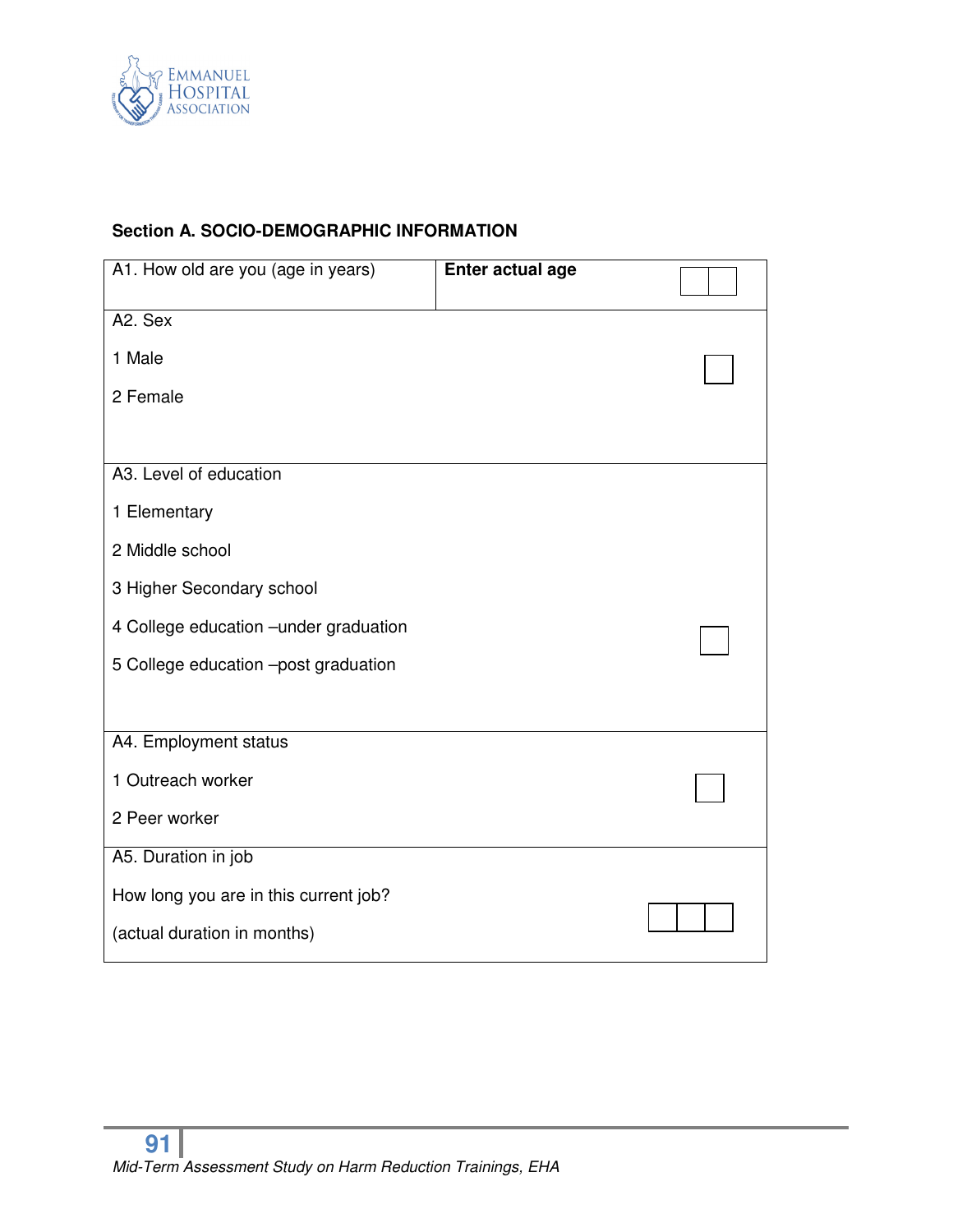

# **Section B. DETAILS RELATED TO HARM REDUCTION TRAINING**

| <b>B1. Training site (Enter site name)</b>                                      |  |
|---------------------------------------------------------------------------------|--|
|                                                                                 |  |
|                                                                                 |  |
|                                                                                 |  |
| B 2. Harm reduction training received                                           |  |
| 1 Induction training                                                            |  |
| 2 Refresher training                                                            |  |
| 3 Opioid substitution training                                                  |  |
| 4 Combination, Specify combination                                              |  |
|                                                                                 |  |
| B 3. Training modules provided (directly or through UNODC ROSA website) for the |  |
| harm reduction training                                                         |  |
| 1 Provided                                                                      |  |
| 2 Not provided                                                                  |  |
|                                                                                 |  |
| B 4. Harm reduction training module used                                        |  |
| 1 STAYING SAFE: A Manual to train Peer Educators in IDU Interventions           |  |
| 2 STAYING SAFE: A Manual to train Outreach Workers in IDU Interventions         |  |
| 3 STAYING SAFE: A Manual to Train Staff in IDU Interventions on Advocacy,       |  |
| <b>Community Mobilization and Referral Networking</b>                           |  |
| 4 Combination, Specify combination                                              |  |
|                                                                                 |  |
|                                                                                 |  |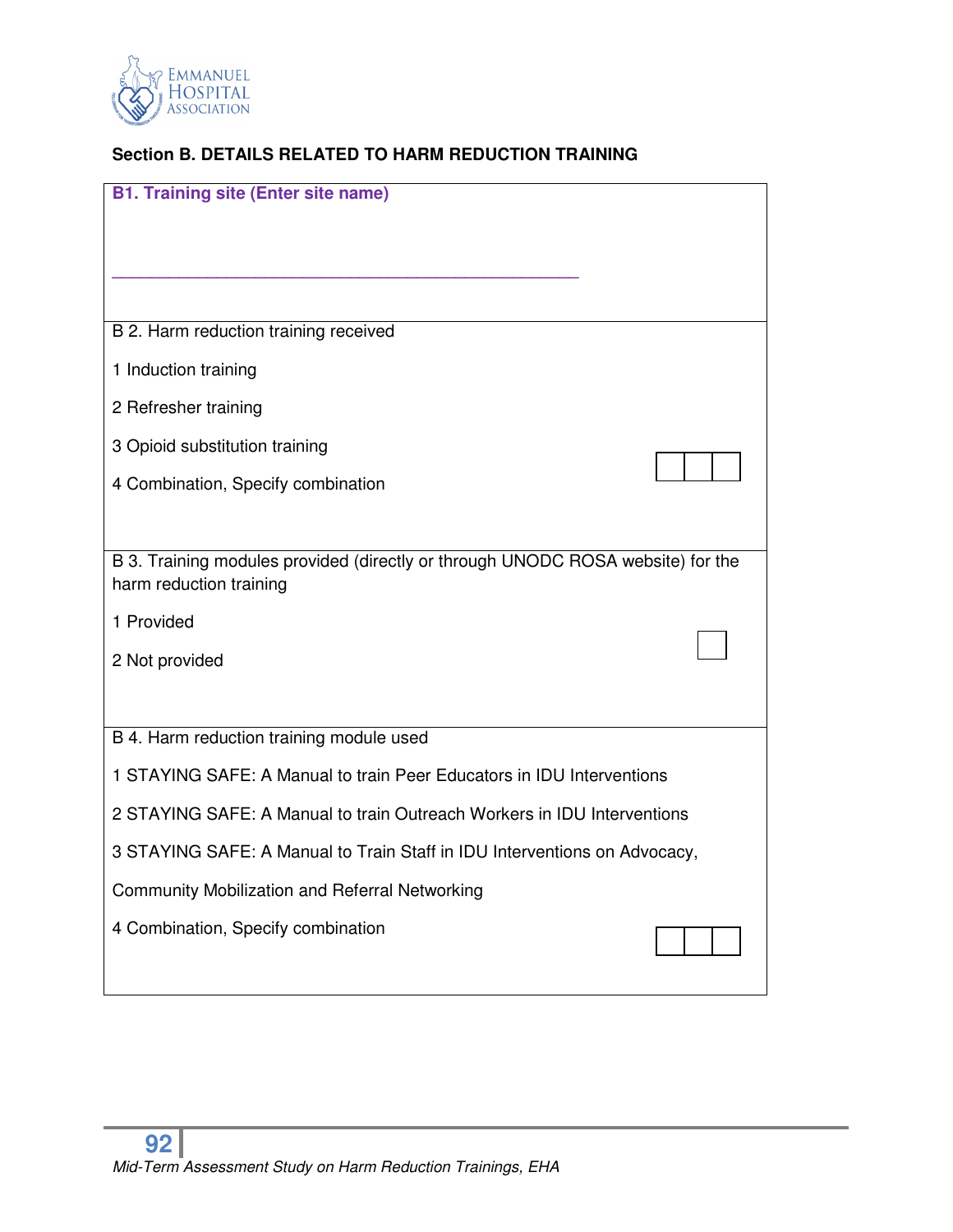

# **Section C. PARTICIPANTS' REACTION TO THE HARM REDUCTION TRAINING PROGRAMME**

| C 1. Please rate the quality of Overall Content of the Harm Reduction Training<br>Program                             |  |
|-----------------------------------------------------------------------------------------------------------------------|--|
| 1 Excellent                                                                                                           |  |
| 2 Very Good                                                                                                           |  |
| 3 Good                                                                                                                |  |
| 4 Fair                                                                                                                |  |
| 5 Poor                                                                                                                |  |
|                                                                                                                       |  |
| C 2. Please rate the quality of PowerPoint Slides used in the Harm Reduction<br><b>Training Program</b>               |  |
| 1 Excellent                                                                                                           |  |
| 2 Very Good                                                                                                           |  |
| 3 Good                                                                                                                |  |
| 4 Fair                                                                                                                |  |
| 5 Poor                                                                                                                |  |
|                                                                                                                       |  |
| C 3. Please rate the quality of Presentation of Material by Trainers at the Harm<br><b>Reduction Training Program</b> |  |
| 1 Excellent                                                                                                           |  |
| 2 Very Good                                                                                                           |  |
| 3 Good                                                                                                                |  |
| 4 Fair                                                                                                                |  |
| 5 Poor                                                                                                                |  |
|                                                                                                                       |  |
|                                                                                                                       |  |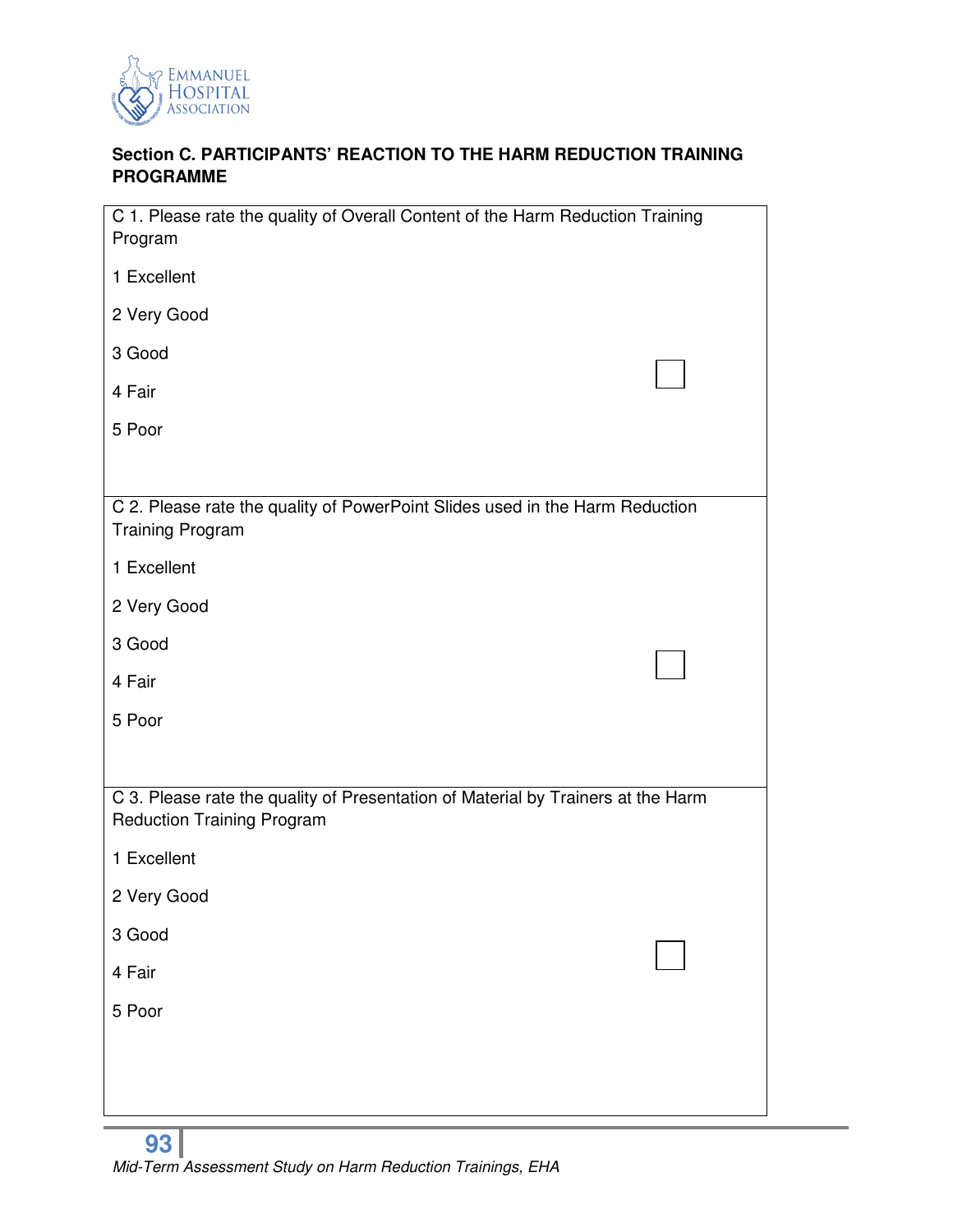

 $\overline{\phantom{a}}$ 

| C 4. Please rate the quality of Group activities done at the Harm Reduction Training<br>Program                                       |  |
|---------------------------------------------------------------------------------------------------------------------------------------|--|
| 1 Excellent                                                                                                                           |  |
| 2 Very Good                                                                                                                           |  |
| 3 Good                                                                                                                                |  |
| 4 Fair                                                                                                                                |  |
| 5 Poor                                                                                                                                |  |
| C 5. Please rate the Facilitation of Activities by Trainers at the Harm Reduction<br><b>Training Program</b>                          |  |
| 1 Excellent                                                                                                                           |  |
| 2 Very Good                                                                                                                           |  |
| 3 Good                                                                                                                                |  |
| 4 Fair                                                                                                                                |  |
| 5 Poor                                                                                                                                |  |
| C 6. What presentation styles were the most effective for you? (For example, case<br>studies, role play, lecture and group activity?) |  |
| 1 Case studies                                                                                                                        |  |
| 2 Role Play                                                                                                                           |  |
| 3 Lecture                                                                                                                             |  |
| 4 Group activity                                                                                                                      |  |
| 5 Combination                                                                                                                         |  |
| C 7. Please rate the quality of the training manuals (modules) used for Harm<br><b>Reduction Training Program</b>                     |  |
| 1 Excellent                                                                                                                           |  |
| 2 Very Good                                                                                                                           |  |
| 3 Good                                                                                                                                |  |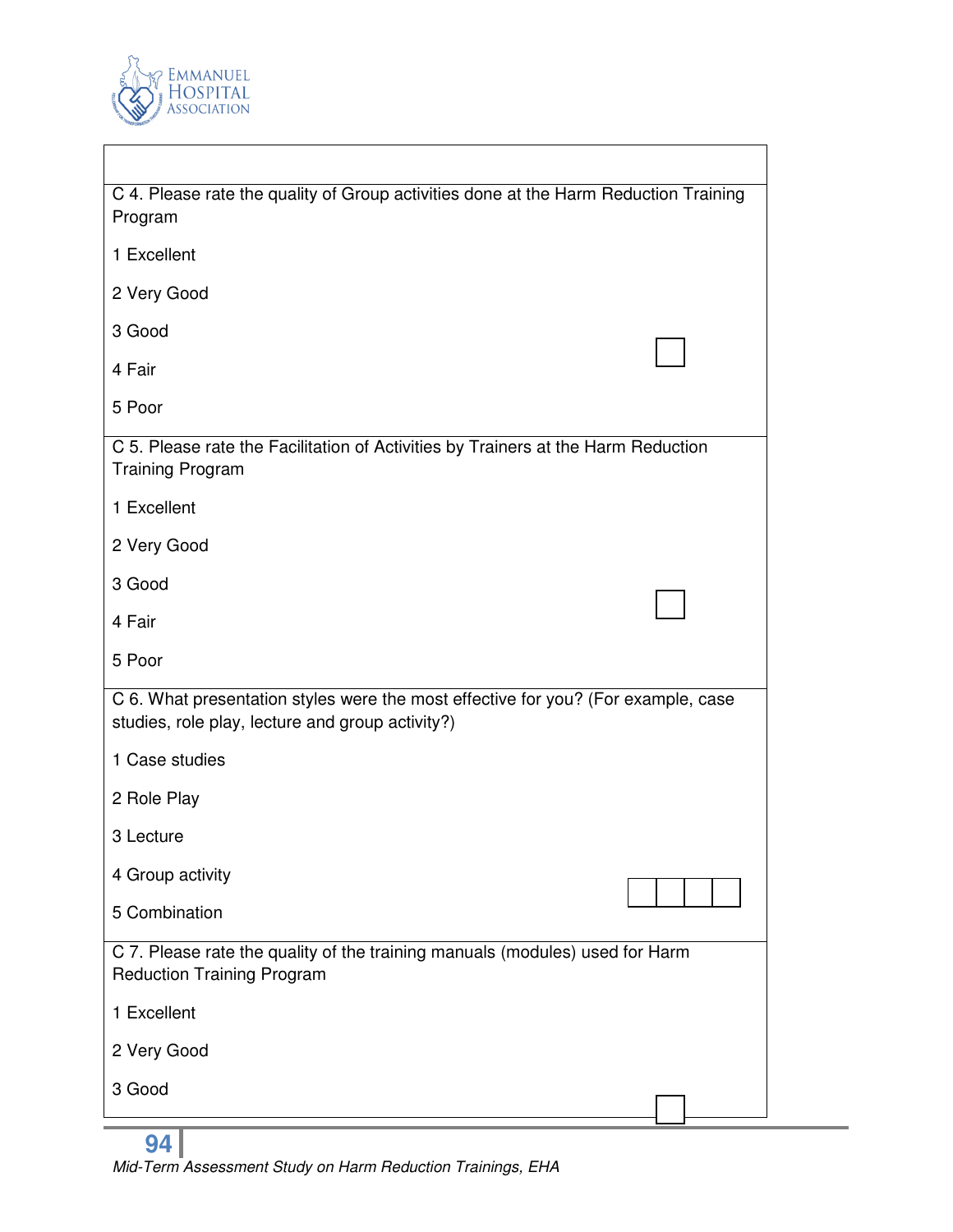

# 4 Fair

5 Poor

**C 8. Could you please describe your reactions to the harm reduction training program received by you?**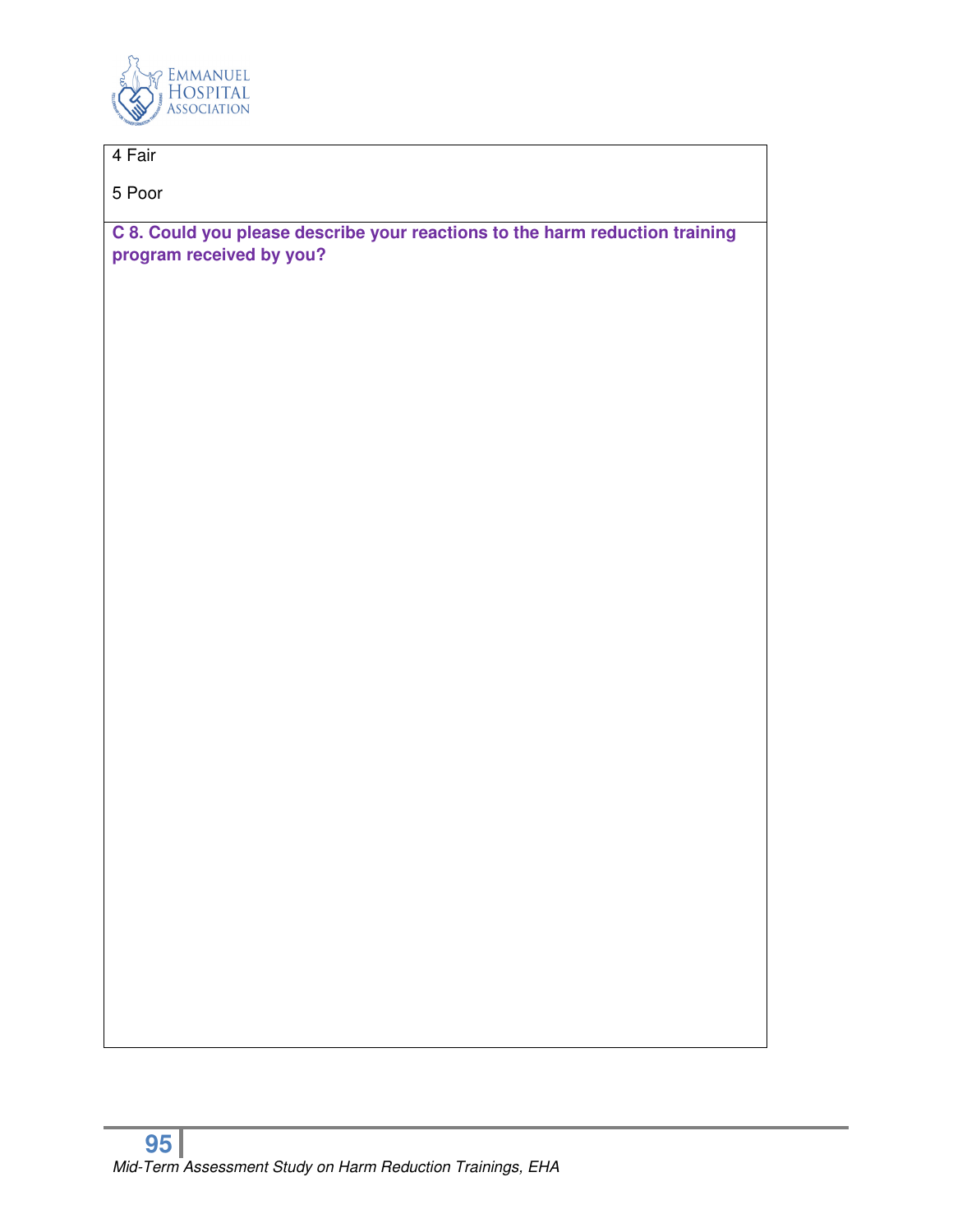

# **Section D. PARTICIPANTS' LEARNING AS A RESULT OF RECEIVING THE HARM REDUCTION TRAINING PROGRAM**

| D 1. Have you been able to learn knowledge and skills during the harm reduction<br>training program?                                                                                                  |  |
|-------------------------------------------------------------------------------------------------------------------------------------------------------------------------------------------------------|--|
| 1 Yes                                                                                                                                                                                                 |  |
| 2 No                                                                                                                                                                                                  |  |
| 3 Can't say / Don't know                                                                                                                                                                              |  |
|                                                                                                                                                                                                       |  |
| D 2. Evaluating your knowledge / skills in the following topic related to harm reduction<br>learned during the training, how do you rate the knowledge / skills after the harm<br>reduction training? |  |
| <b>Understanding drug use</b>                                                                                                                                                                         |  |
| 1 A lot of knowledge or skills                                                                                                                                                                        |  |
| 2 Some knowledge or skills                                                                                                                                                                            |  |
| 3 No change in knowledge or skills                                                                                                                                                                    |  |
| 4 Decline in knowledge or skills                                                                                                                                                                      |  |
| 5 Not applicable                                                                                                                                                                                      |  |
|                                                                                                                                                                                                       |  |
| D 3. Evaluating your knowledge / skills in the following topic related to harm reduction<br>learned during the training, how do you rate the knowledge / skills after the harm<br>reduction training? |  |
| <b>Woman and drug use</b>                                                                                                                                                                             |  |
| 1 A lot of knowledge or skills                                                                                                                                                                        |  |
| 2 Some knowledge or skills                                                                                                                                                                            |  |
| 3 No change in knowledge or skills                                                                                                                                                                    |  |
|                                                                                                                                                                                                       |  |
| 4 Decline in knowledge or skills                                                                                                                                                                      |  |
| 5 Not applicable                                                                                                                                                                                      |  |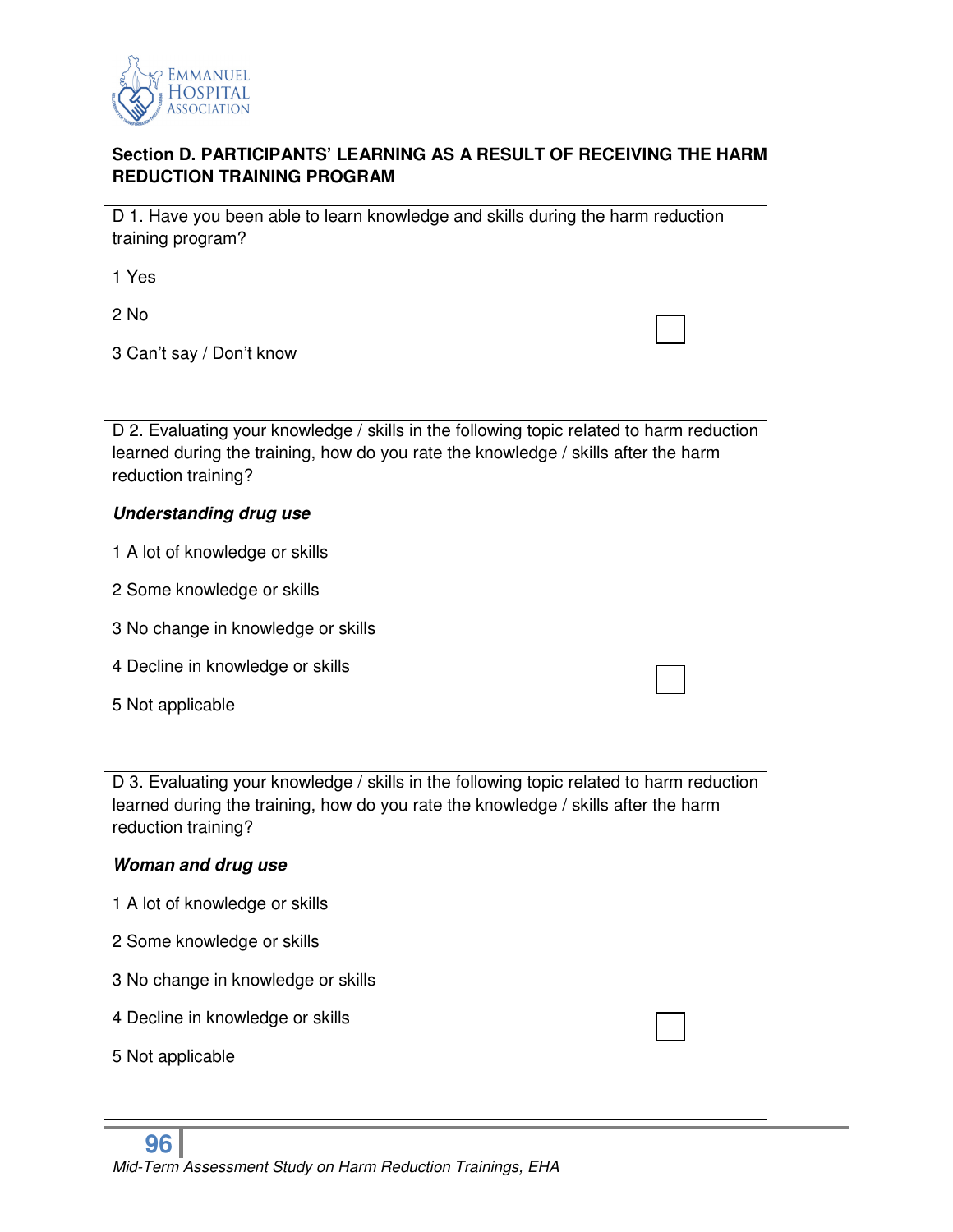

D 4. Evaluating your knowledge / skills in the following topic related to harm reduction learned during the training, how do you rate the knowledge / skills after the harm reduction training?

## *Harm reduction*

- 1 A lot of knowledge or skills
- 2 Some knowledge or skills
- 3 No change in knowledge or skills
- 4 Decline in knowledge or skills
- 5 Not applicable

D 5. Evaluating your knowledge / skills in the following topic related to harm reduction learned during the training, how do you rate the knowledge / skills after the harm reduction training?

#### *Peer education*

- 1 A lot of knowledge or skills
- 2 Some knowledge or skills
- 3 No change in knowledge or skills
- 4 Decline in knowledge or skills
- 5 Not applicable

D 6. Evaluating your knowledge / skills in the following topic related to harm reduction learned during the training, how do you rate the knowledge / skills after the harm reduction training?

# *Outreach - Principles and Components*  1 A lot of knowledge or skills

- 2 Some knowledge or skills
- 3 No change in knowledge or skills
- 4 Decline in knowledge or skills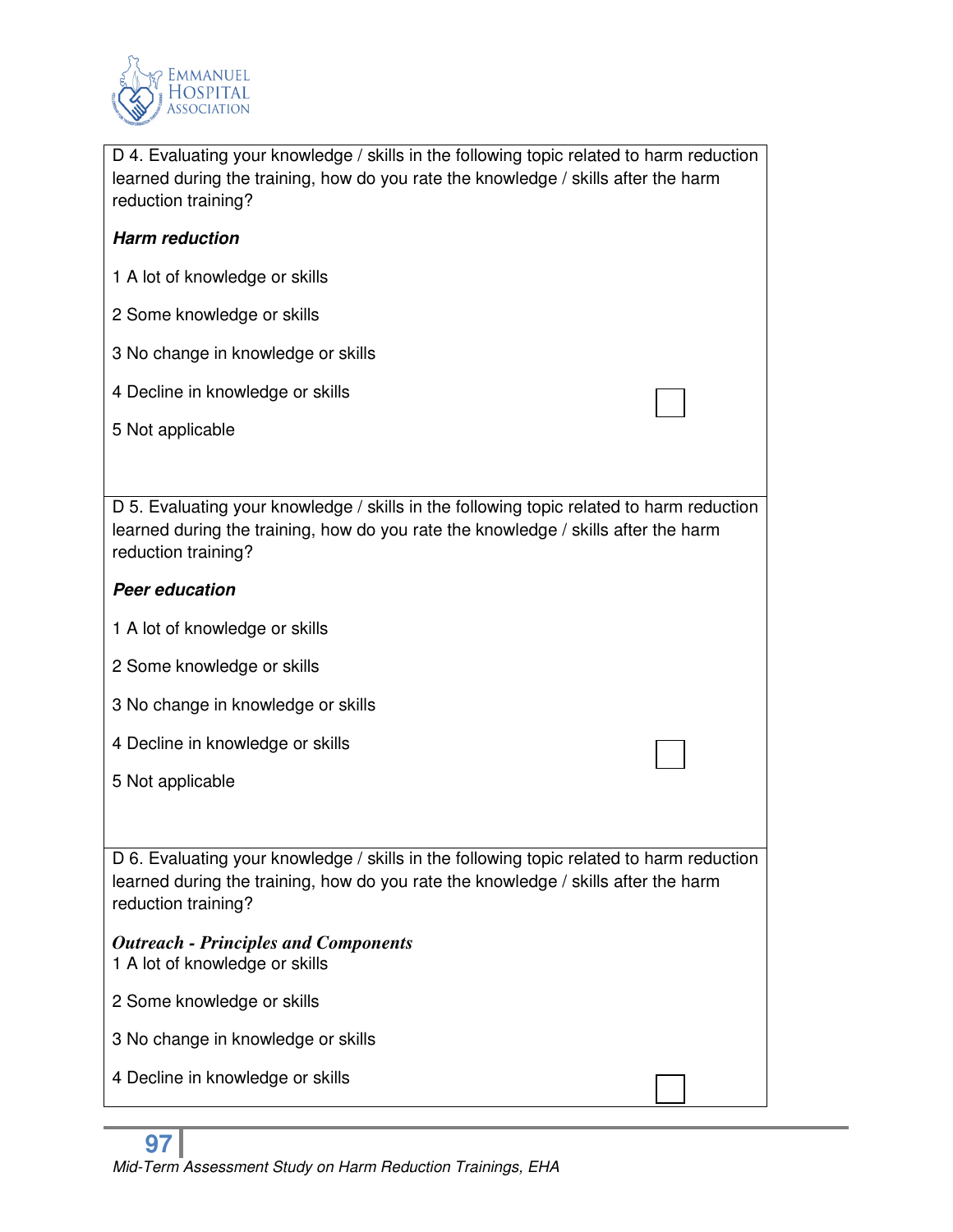

#### 5 Not applicable

D 7. Evaluating your knowledge / skills in the following topic related to harm reduction learned during the training, how do you rate the knowledge / skills after the harm reduction training?

#### *Planning and Conducting Outreach*

- 1 A lot of knowledge or skills
- 2 Some knowledge or skills
- 3 No change in knowledge or skills
- 4 Decline in knowledge or skills
- 5 Not applicable

D 8. Evaluating your knowledge / skills in the following topic related to harm reduction learned during the training, how do you rate the knowledge / skills after the harm reduction training?

#### *Effective Communication*

1 A lot of knowledge or skills

- 2 Some knowledge or skills
- 3 No change in knowledge or skills
- 4 Decline in knowledge or skills
- 5 Not applicable

D 9. Evaluating your knowledge / skills in the following topic related to harm reduction learned during the training, how do you rate the knowledge / skills after the harm reduction training?

# *Needle Syringe Programme*

- 1 A lot of knowledge or skills
- 2 Some knowledge or skills
- 3 No change in knowledge or skills
- 4 Decline in knowledge or skills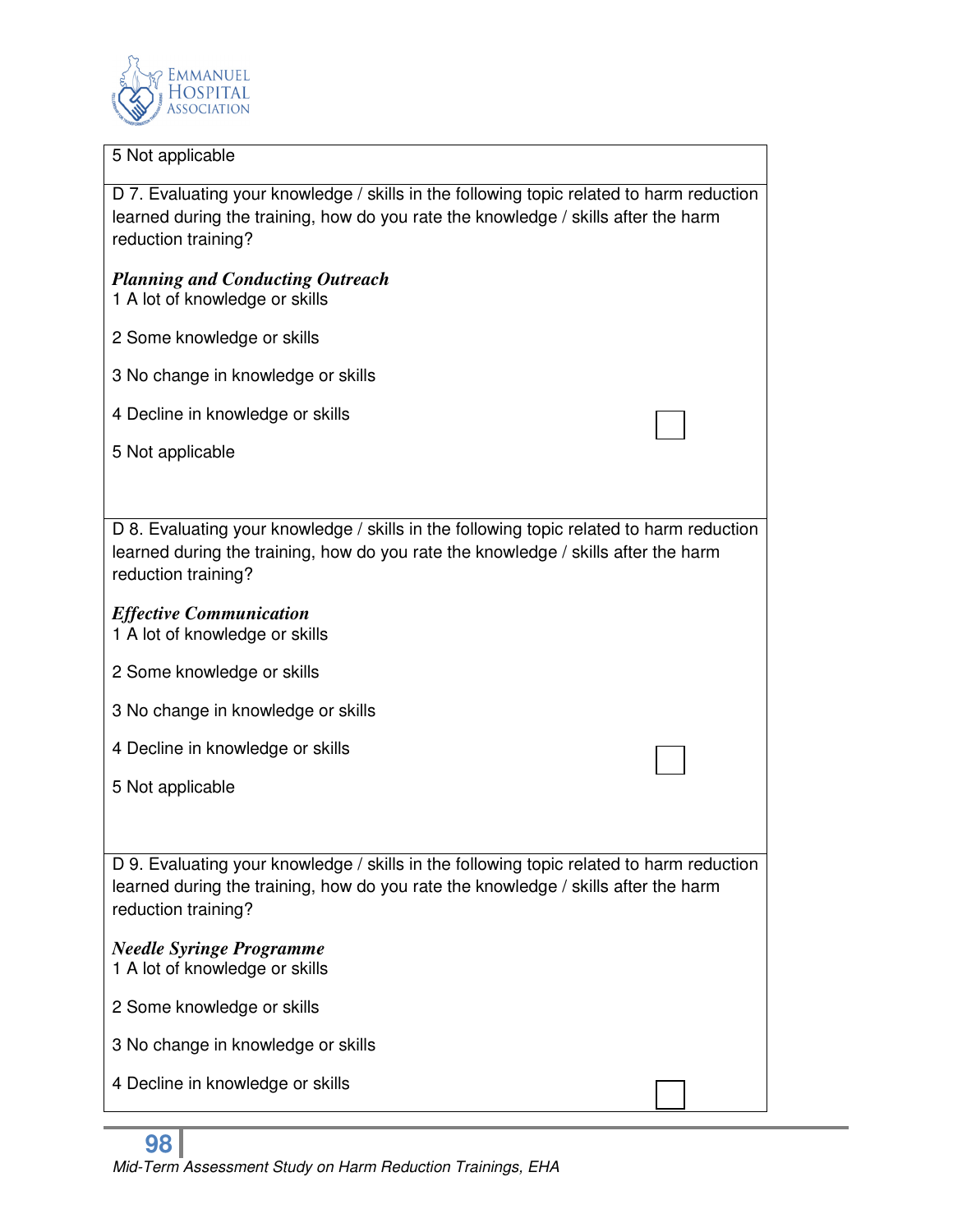

#### 5 Not applicable

D 10. Evaluating your knowledge / skills in the following topic related to harm reduction learned during the training, how do you rate the knowledge / skills after the harm reduction training?

*Waste disposal*  1 A lot of knowledge or skills

- 2 Some knowledge or skills
- 3 No change in knowledge or skills
- 4 Decline in knowledge or skills
- 5 Not applicable

D 11. Evaluating your knowledge / skills in the following topic related to harm reduction learned during the training, how do you rate the knowledge / skills after the harm reduction training?

#### *Safer injecting practices*  1 A lot of knowledge or skills

- 2 Some knowledge or skills
- 3 No change in knowledge or skills
- 4 Decline in knowledge or skills
- 5 Not applicable

D 12. Evaluating your knowledge / skills in the following topic related to harm reduction learned during the training, how do you rate the knowledge / skills after the harm reduction training?

# *Abscess prevention and management*

- 1 A lot of knowledge or skills
- 2 Some knowledge or skills
- 3 No change in knowledge or skills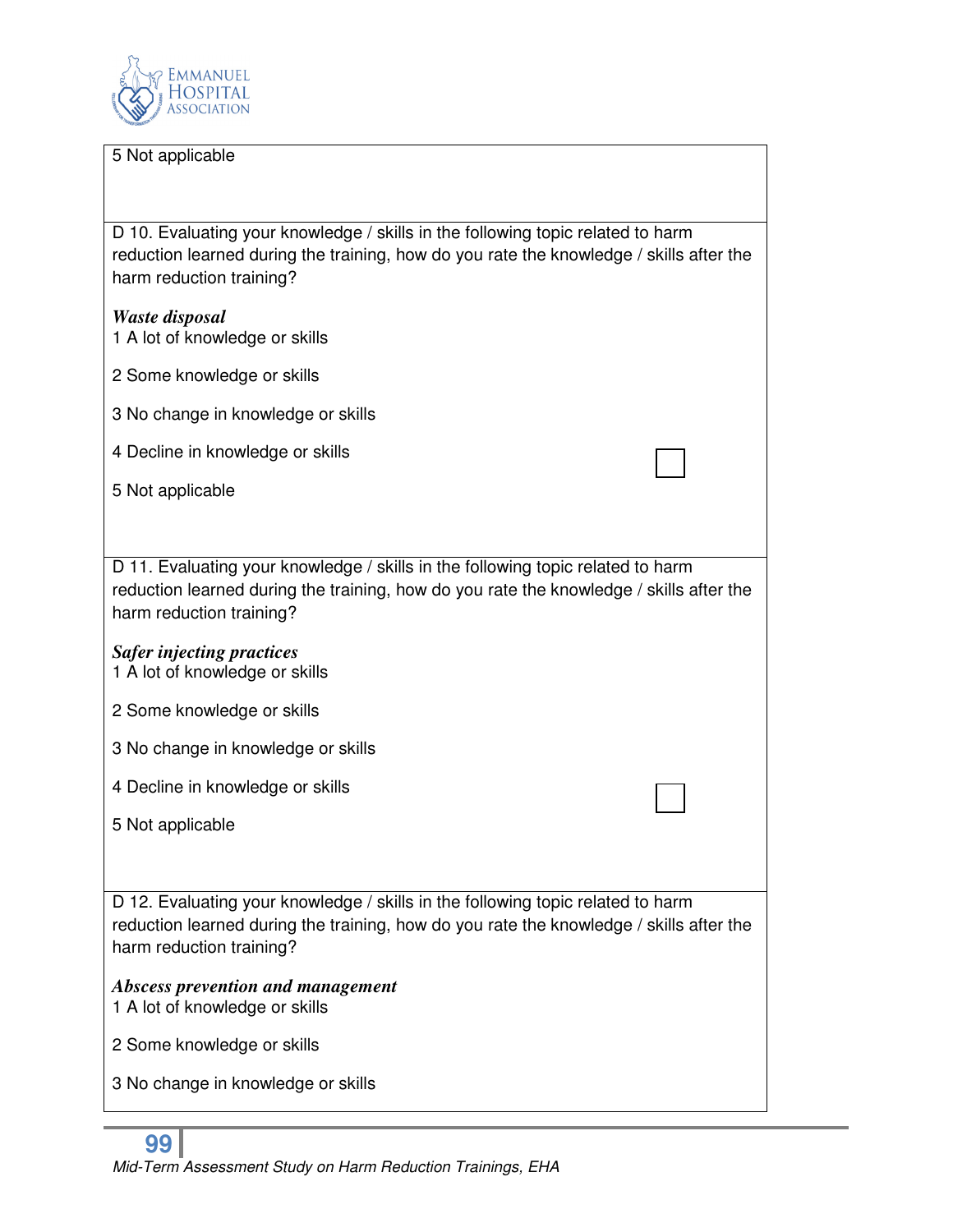

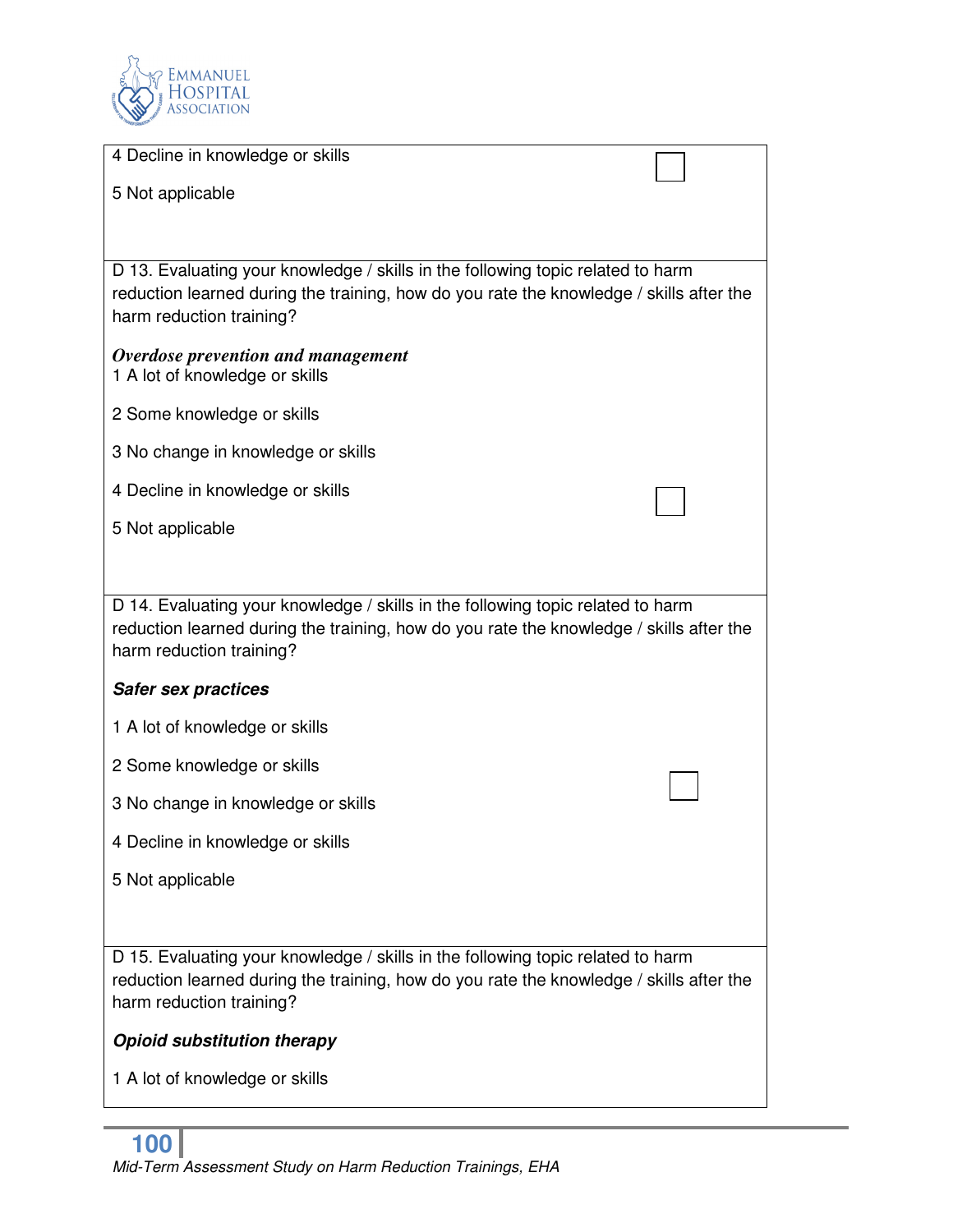

| 2 Some knowledge or skills                                                                                                                                                                             |
|--------------------------------------------------------------------------------------------------------------------------------------------------------------------------------------------------------|
| 3 No change in knowledge or skills                                                                                                                                                                     |
| 4 Decline in knowledge or skills                                                                                                                                                                       |
| 5 Not applicable                                                                                                                                                                                       |
| D 16. Evaluating your knowledge / skills in the following topic related to harm<br>reduction learned during the training, how do you rate the knowledge / skills after the<br>harm reduction training? |
| <b>ART and motivating for service</b>                                                                                                                                                                  |
| 1 A lot of knowledge or skills                                                                                                                                                                         |
| 2 Some knowledge or skills                                                                                                                                                                             |
| 3 No change in knowledge or skills                                                                                                                                                                     |
| 4 Decline in knowledge or skills                                                                                                                                                                       |
| 5 Not applicable                                                                                                                                                                                       |
|                                                                                                                                                                                                        |
| D 17. Evaluating your knowledge / skills in the following topic related to harm<br>reduction learned during the training, how do you rate the knowledge / skills after the<br>harm reduction training? |
| Co-morbidities (Hepatitis C, TB etc.,)                                                                                                                                                                 |
| 1 A lot of knowledge or skills                                                                                                                                                                         |
| 2 Some knowledge or skills                                                                                                                                                                             |
| 3 No change in knowledge or skills                                                                                                                                                                     |
| 4 Decline in knowledge or skills                                                                                                                                                                       |
| 5 Not applicable                                                                                                                                                                                       |
|                                                                                                                                                                                                        |
| D 18. Evaluating your knowledge / skills in the following topic related to harm<br>reduction learned during the training, how do you rate the knowledge / skills after the<br>harm reduction training? |
| <b>NACP and Targeted Interventions for IDUs</b>                                                                                                                                                        |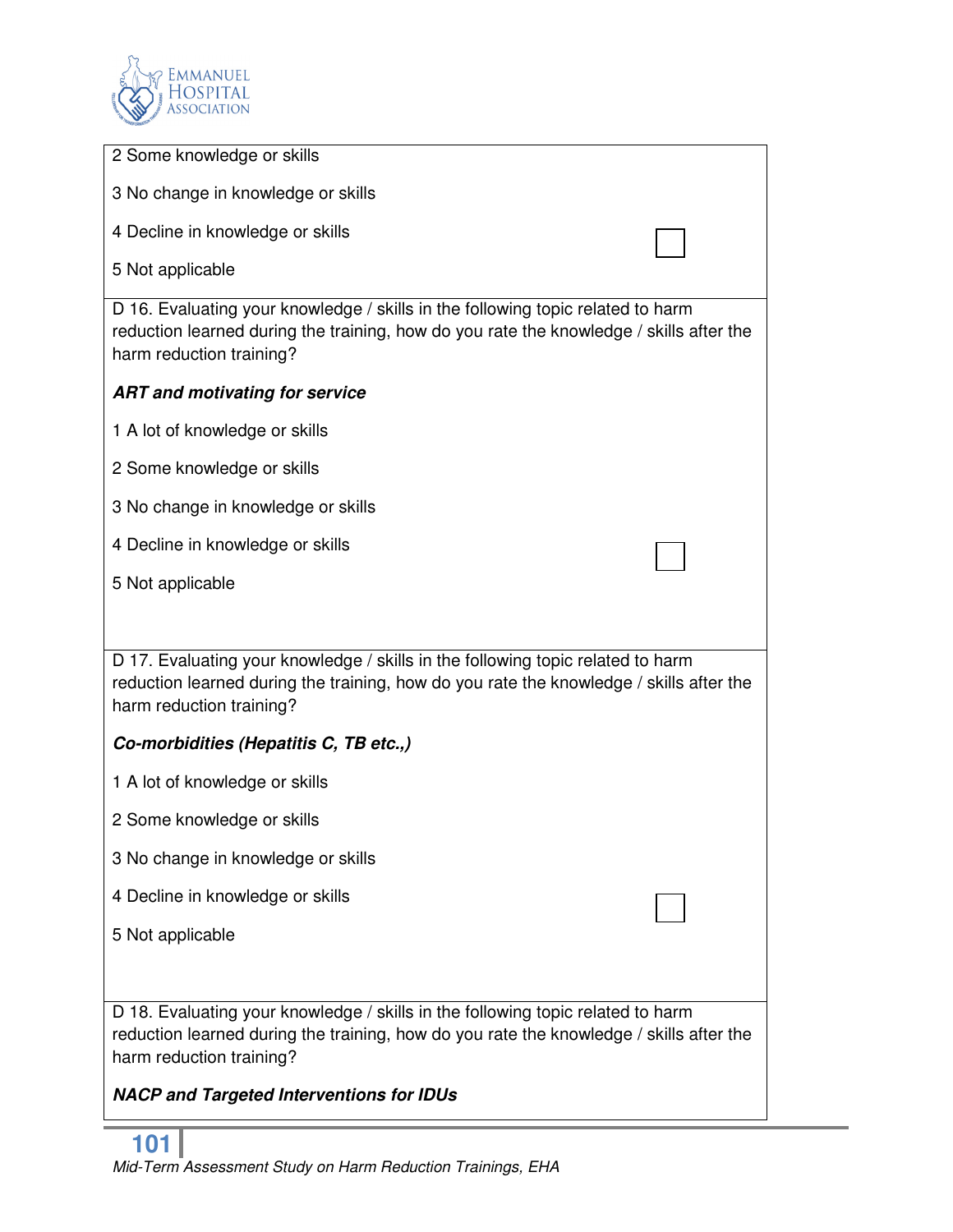

| 1 A lot of knowledge or skills                                                                                                                                                                         |
|--------------------------------------------------------------------------------------------------------------------------------------------------------------------------------------------------------|
| 2 Some knowledge or skills                                                                                                                                                                             |
| 3 No change in knowledge or skills                                                                                                                                                                     |
| 4 Decline in knowledge or skills                                                                                                                                                                       |
| 5 Not applicable                                                                                                                                                                                       |
| D 18. Evaluating your knowledge / skills in the following topic related to harm<br>reduction learned during the training, how do you rate the knowledge / skills after the<br>harm reduction training? |
| <b>NACP and Targeted Interventions for IDUs</b>                                                                                                                                                        |
| 1 A lot of knowledge or skills                                                                                                                                                                         |
| 2 Some knowledge or skills                                                                                                                                                                             |
| 3 No change in knowledge or skills                                                                                                                                                                     |
| 4 Decline in knowledge or skills                                                                                                                                                                       |
| 5 Not applicable                                                                                                                                                                                       |
|                                                                                                                                                                                                        |
| D 19. Evaluating your knowledge / skills in the following topic related to harm<br>reduction learned during the training, how do you rate the knowledge / skills after the<br>harm reduction training? |
| Understanding IDU community and their vulnerabilities                                                                                                                                                  |
| 1 A lot of knowledge or skills                                                                                                                                                                         |
| 2 Some knowledge or skills                                                                                                                                                                             |
| 3 No change in knowledge or skills                                                                                                                                                                     |
| 4 Decline in knowledge or skills                                                                                                                                                                       |
| 5 Not applicable                                                                                                                                                                                       |
|                                                                                                                                                                                                        |
| D 20. Evaluating your knowledge / skills in the following topic related to harm<br>reduction learned during the training, how do you rate the knowledge / skills after the<br>harm reduction training? |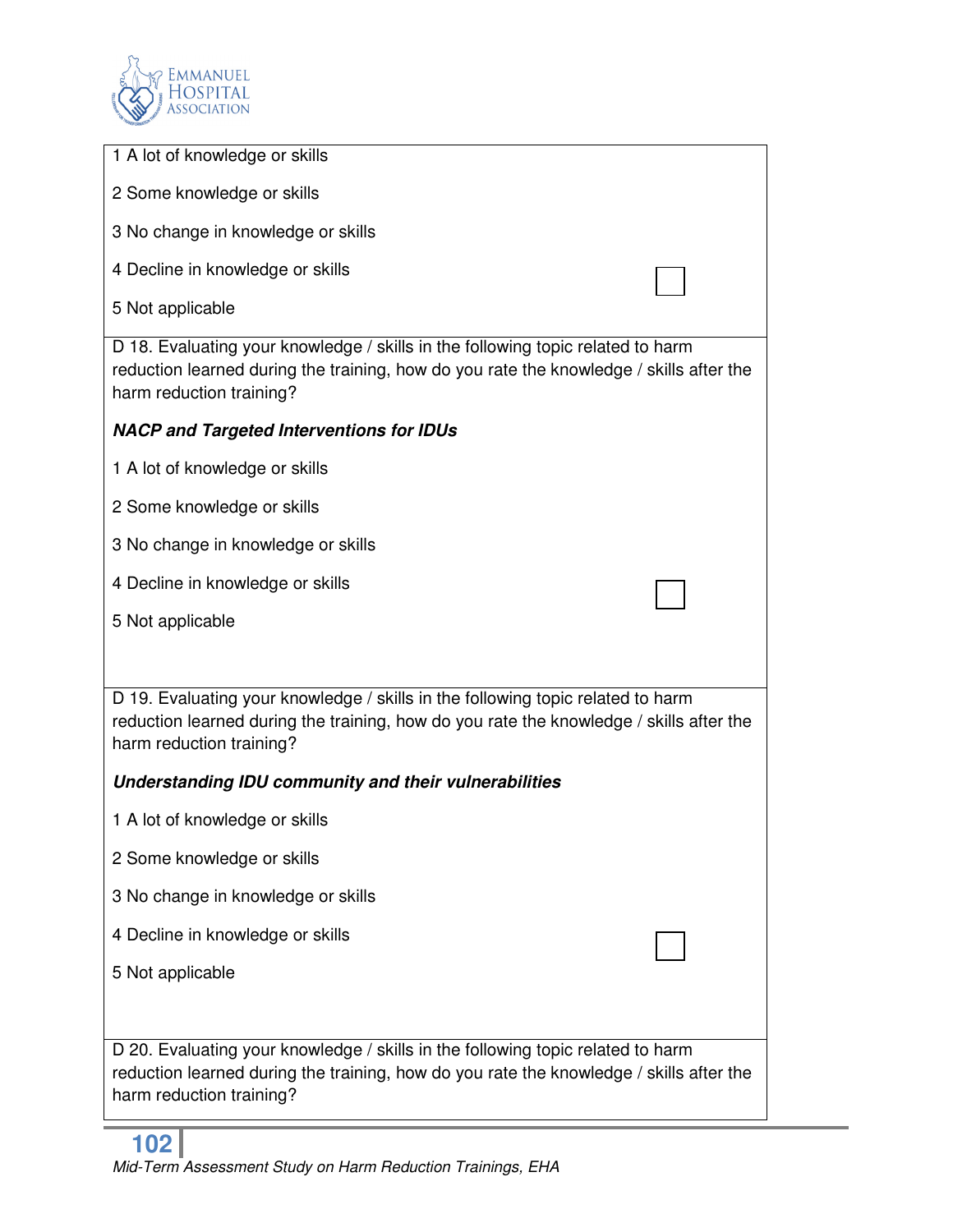

| Female sex partners and reaching out to them                                                                                                                                                           |  |
|--------------------------------------------------------------------------------------------------------------------------------------------------------------------------------------------------------|--|
| 1 A lot of knowledge or skills                                                                                                                                                                         |  |
| 2 Some knowledge or skills                                                                                                                                                                             |  |
| 3 No change in knowledge or skills                                                                                                                                                                     |  |
| 4 Decline in knowledge or skills                                                                                                                                                                       |  |
| 5 Not applicable                                                                                                                                                                                       |  |
| D 21. Evaluating your knowledge / skills in the following topic related to harm<br>reduction learned during the training, how do you rate the knowledge / skills after the<br>harm reduction training? |  |
| Drug Use, STI and HIV - The Inter-linkages and Implications                                                                                                                                            |  |
| 1 A lot of knowledge or skills                                                                                                                                                                         |  |
| 2 Some knowledge or skills                                                                                                                                                                             |  |
| 3 No change in knowledge or skills                                                                                                                                                                     |  |
| 4 Decline in knowledge or skills                                                                                                                                                                       |  |
| 5 Not applicable                                                                                                                                                                                       |  |
|                                                                                                                                                                                                        |  |
| D 22. Evaluating your knowledge / skills in the following topic related to harm<br>reduction learned during the training, how do you rate the knowledge / skills after the<br>harm reduction training? |  |
| <b>Tools for Effective Outreach</b>                                                                                                                                                                    |  |
| 1 A lot of knowledge or skills                                                                                                                                                                         |  |
| 2 Some knowledge or skills                                                                                                                                                                             |  |
| 3 No change in knowledge or skills                                                                                                                                                                     |  |
| 4 Decline in knowledge or skills                                                                                                                                                                       |  |
| 5 Not applicable                                                                                                                                                                                       |  |
|                                                                                                                                                                                                        |  |
| D 23. Evaluating your knowledge / skills in the following topic related to harm                                                                                                                        |  |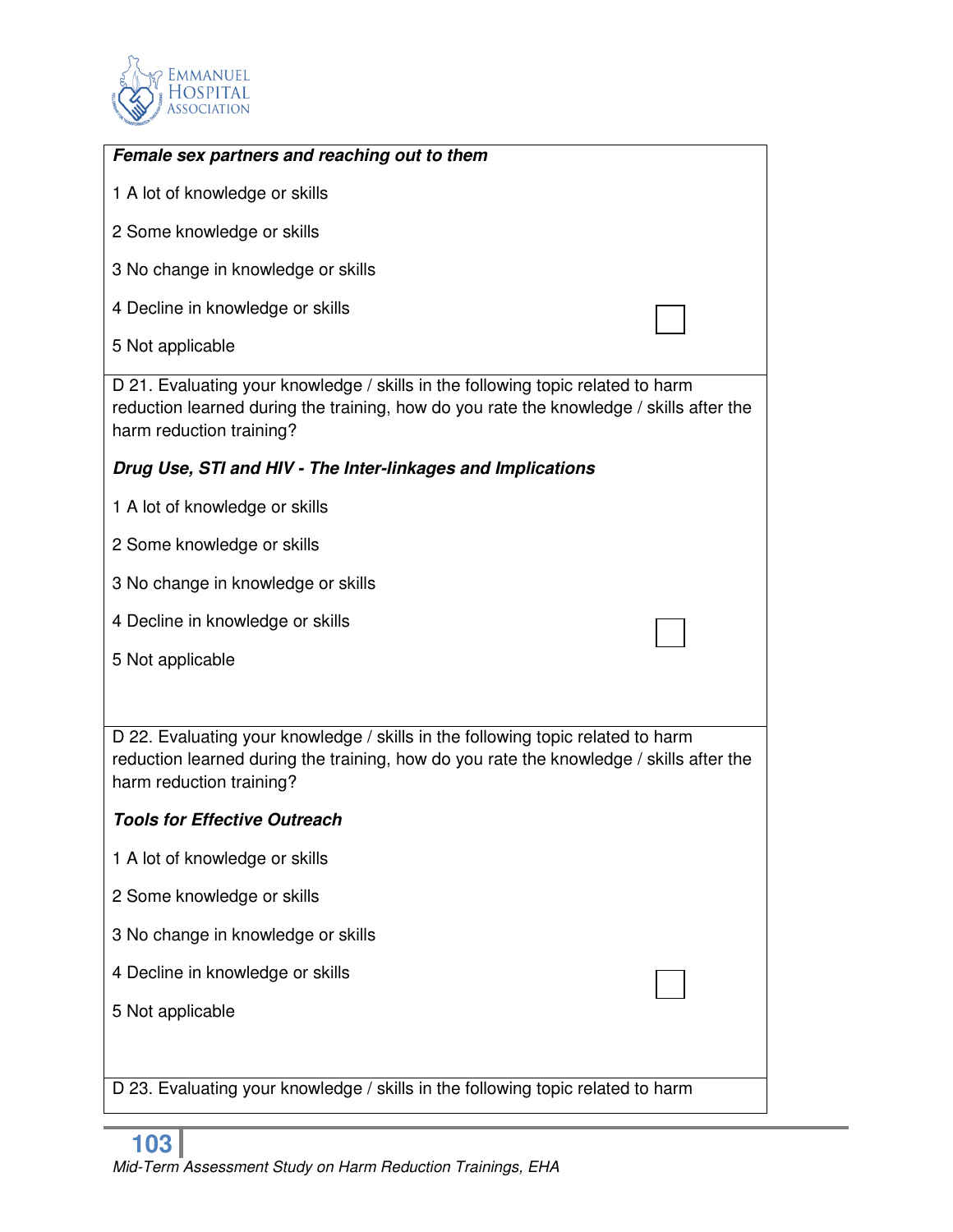

| reduction learned during the training, how do you rate the knowledge / skills after the<br>harm reduction training?                                                                                    |  |  |
|--------------------------------------------------------------------------------------------------------------------------------------------------------------------------------------------------------|--|--|
| <b>Networking, Referrals and Motivating for Referral Services</b>                                                                                                                                      |  |  |
| 1 A lot of knowledge or skills                                                                                                                                                                         |  |  |
| 2 Some knowledge or skills                                                                                                                                                                             |  |  |
| 3 No change in knowledge or skills                                                                                                                                                                     |  |  |
| 4 Decline in knowledge or skills                                                                                                                                                                       |  |  |
| 5 Not applicable                                                                                                                                                                                       |  |  |
| D 24. Evaluating your knowledge / skills in the following topic related to harm<br>reduction learned during the training, how do you rate the knowledge / skills after the<br>harm reduction training? |  |  |
| <b>Facilitating Community Mobilisation</b>                                                                                                                                                             |  |  |
| 1 A lot of knowledge or skills                                                                                                                                                                         |  |  |
| 2 Some knowledge or skills                                                                                                                                                                             |  |  |
| 3 No change in knowledge or skills                                                                                                                                                                     |  |  |
| 4 Decline in knowledge or skills                                                                                                                                                                       |  |  |
| 5 Not applicable                                                                                                                                                                                       |  |  |
|                                                                                                                                                                                                        |  |  |
| D 25. Evaluating your knowledge / skills in the following topic related to harm<br>reduction learned during the training, how do you rate the knowledge / skills after the<br>harm reduction training? |  |  |
| <b>Advocacy with law enforcement</b>                                                                                                                                                                   |  |  |
| 1 A lot of knowledge or skills                                                                                                                                                                         |  |  |
| 2 Some knowledge or skills                                                                                                                                                                             |  |  |
| 3 No change in knowledge or skills                                                                                                                                                                     |  |  |
| 4 Decline in knowledge or skills                                                                                                                                                                       |  |  |
| 5 Not applicable                                                                                                                                                                                       |  |  |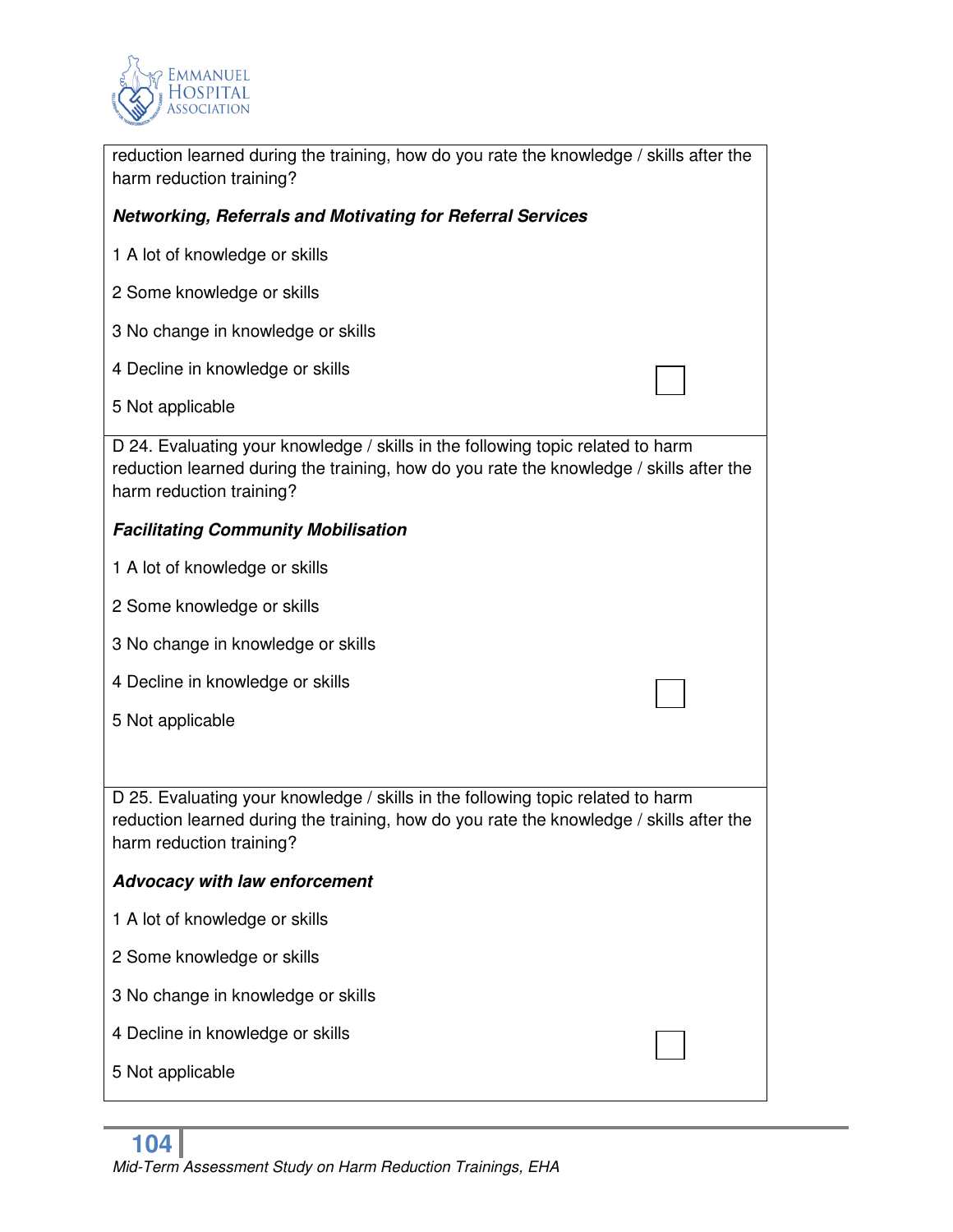

| D 26. Evaluating your knowledge / skills in the following topic related to harm<br>reduction learned during the training, how do you rate the knowledge / skills after the<br>harm reduction training? |  |  |
|--------------------------------------------------------------------------------------------------------------------------------------------------------------------------------------------------------|--|--|
| <b>Advocacy for referral</b>                                                                                                                                                                           |  |  |
| 1 A lot of knowledge or skills                                                                                                                                                                         |  |  |
| 2 Some knowledge or skills                                                                                                                                                                             |  |  |
| 3 No change in knowledge or skills                                                                                                                                                                     |  |  |
| 4 Decline in knowledge or skills                                                                                                                                                                       |  |  |
| 5 Not applicable                                                                                                                                                                                       |  |  |
|                                                                                                                                                                                                        |  |  |
| D 27. Evaluating your knowledge / skills in the following topic related to harm<br>reduction learned during the training, how do you rate the knowledge / skills after the<br>harm reduction training? |  |  |
| <b>Advocacy with wider community</b>                                                                                                                                                                   |  |  |
| 1 A lot of knowledge or skills                                                                                                                                                                         |  |  |
| 2 Some knowledge or skills                                                                                                                                                                             |  |  |
| 3 No change in knowledge or skills                                                                                                                                                                     |  |  |
| 4 Decline in knowledge or skills                                                                                                                                                                       |  |  |
| 5 Not applicable                                                                                                                                                                                       |  |  |
|                                                                                                                                                                                                        |  |  |
| D 28. What are the three most important things you learned as a result of the<br>harm reduction training program?                                                                                      |  |  |
| А.                                                                                                                                                                                                     |  |  |
|                                                                                                                                                                                                        |  |  |
| <b>B.</b>                                                                                                                                                                                              |  |  |
|                                                                                                                                                                                                        |  |  |
| C.                                                                                                                                                                                                     |  |  |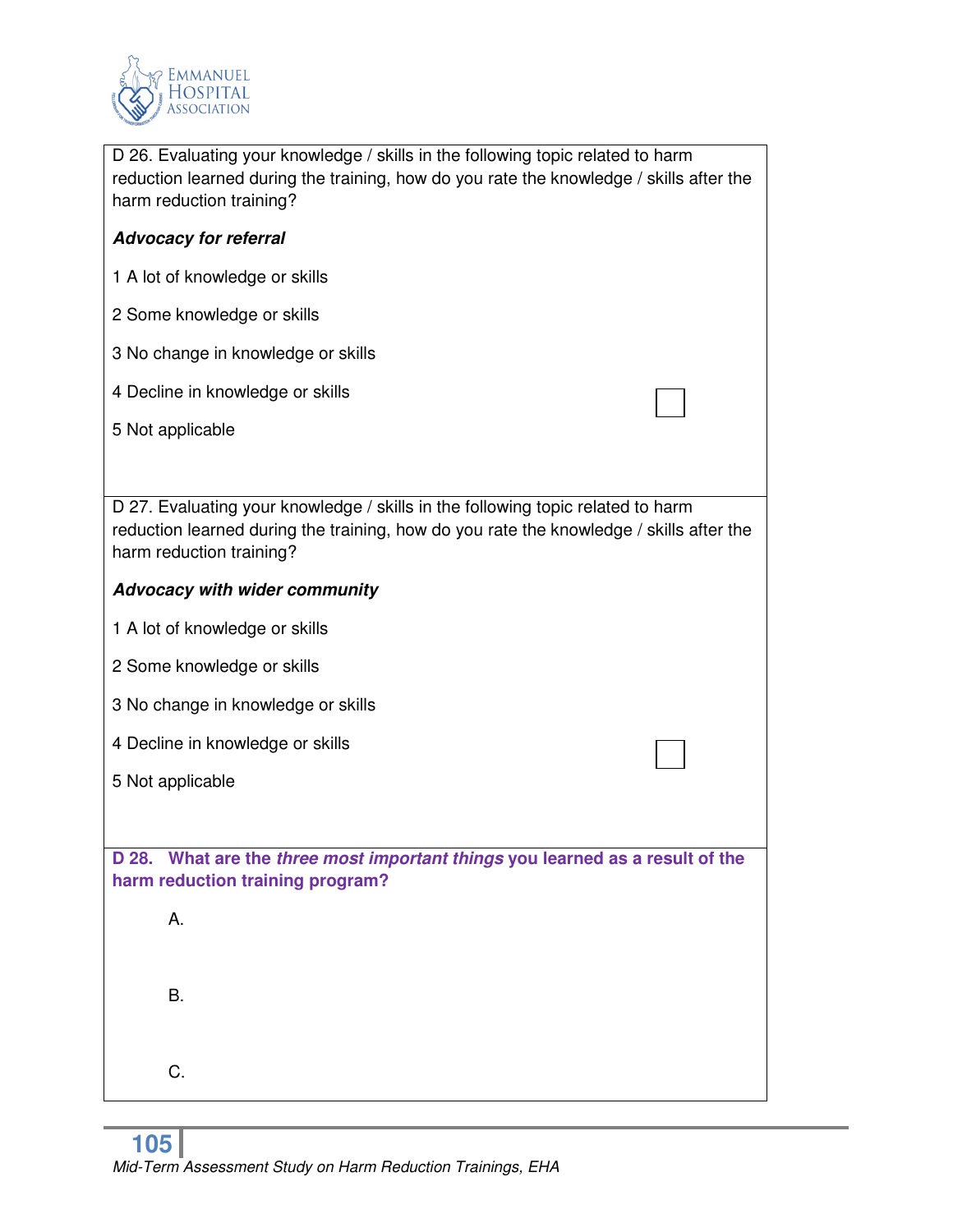

| D 29. What are the three greatest strengths of this harm reduction training? |
|------------------------------------------------------------------------------|
| Α.                                                                           |
|                                                                              |
|                                                                              |
| <b>B.</b>                                                                    |
|                                                                              |
|                                                                              |
|                                                                              |
| C.                                                                           |
|                                                                              |
| D 30. Would you like to say anything else about how what you learned as a    |
| result of the harm reduction training?                                       |
|                                                                              |
|                                                                              |
|                                                                              |
|                                                                              |
|                                                                              |
|                                                                              |
|                                                                              |
|                                                                              |
|                                                                              |
|                                                                              |
|                                                                              |
|                                                                              |
|                                                                              |
|                                                                              |
|                                                                              |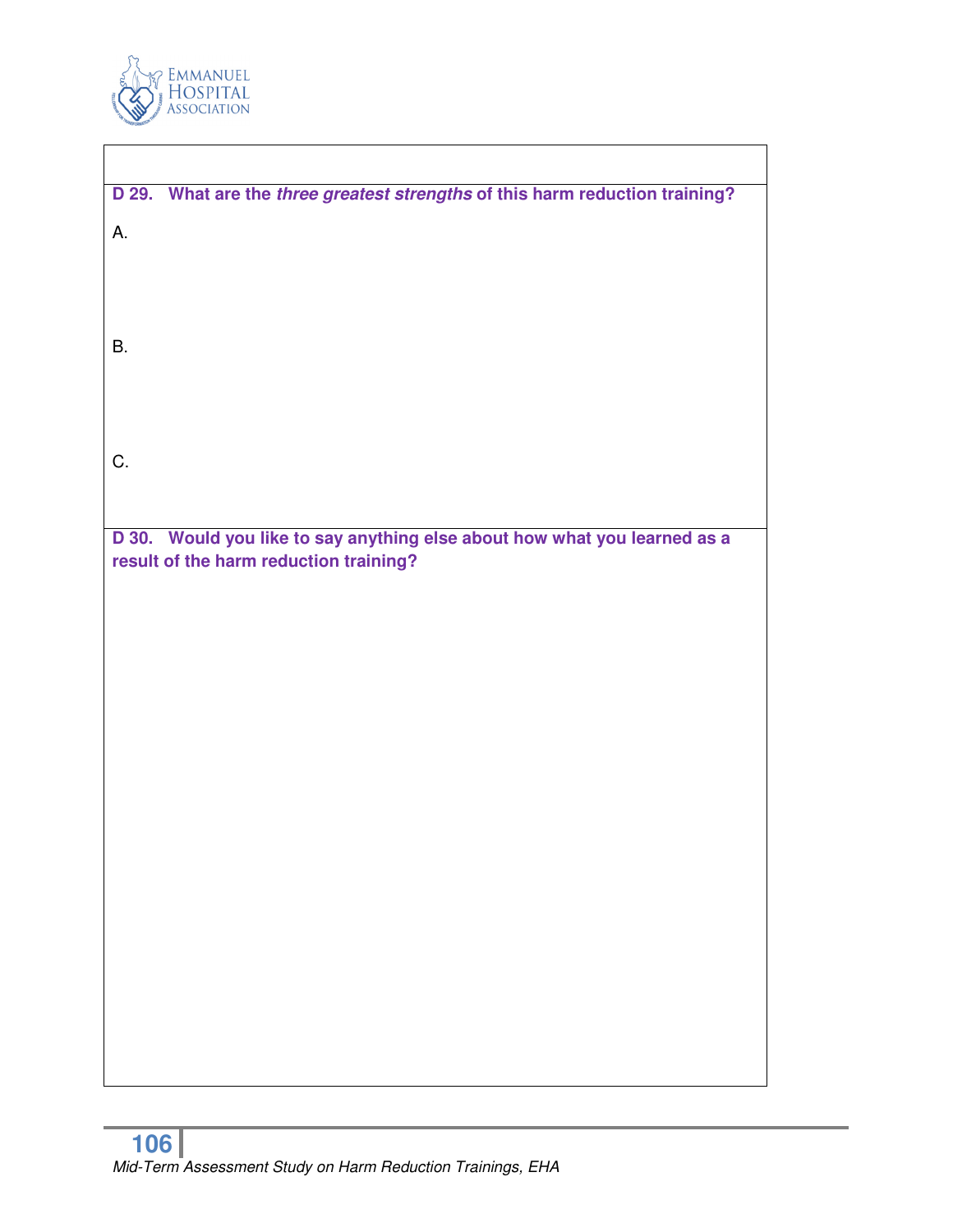

# **Section E. PARTICIPANTS' CHANGE IN PERFORMANCE ON THEIR JOB DUE TO HARM REDUCTION TRAINING**

| E 1. Have you been able to apply anything you learnt from the harm reduction<br>training in your Job environment? |  |
|-------------------------------------------------------------------------------------------------------------------|--|
| 1 Yes                                                                                                             |  |
| 2 No                                                                                                              |  |
| 3 Can't say / Don't know                                                                                          |  |
| E 2. Evaluating yourself after the harm reduction training programme:                                             |  |
| Level of knowledge/skills related to the job                                                                      |  |
| 1 Outstanding                                                                                                     |  |
| 2 Very Good                                                                                                       |  |
| 3 Good                                                                                                            |  |
| 4 Fair5 Poor                                                                                                      |  |
| E 3. Evaluating yourself after the harm reduction training programme:                                             |  |
| Confidence in solving problems and making decisions                                                               |  |
| 1 Outstanding                                                                                                     |  |
| 2 Very Good                                                                                                       |  |
| 3 Good                                                                                                            |  |
| 4 Fair                                                                                                            |  |
| 5 Poor                                                                                                            |  |
| E 4. Evaluating yourself after the harm reduction training programme:                                             |  |
| <b>Management of priorities</b>                                                                                   |  |
| 1 Outstanding                                                                                                     |  |
| 2 Very Good                                                                                                       |  |
| 3 Good                                                                                                            |  |
| 4 Fair                                                                                                            |  |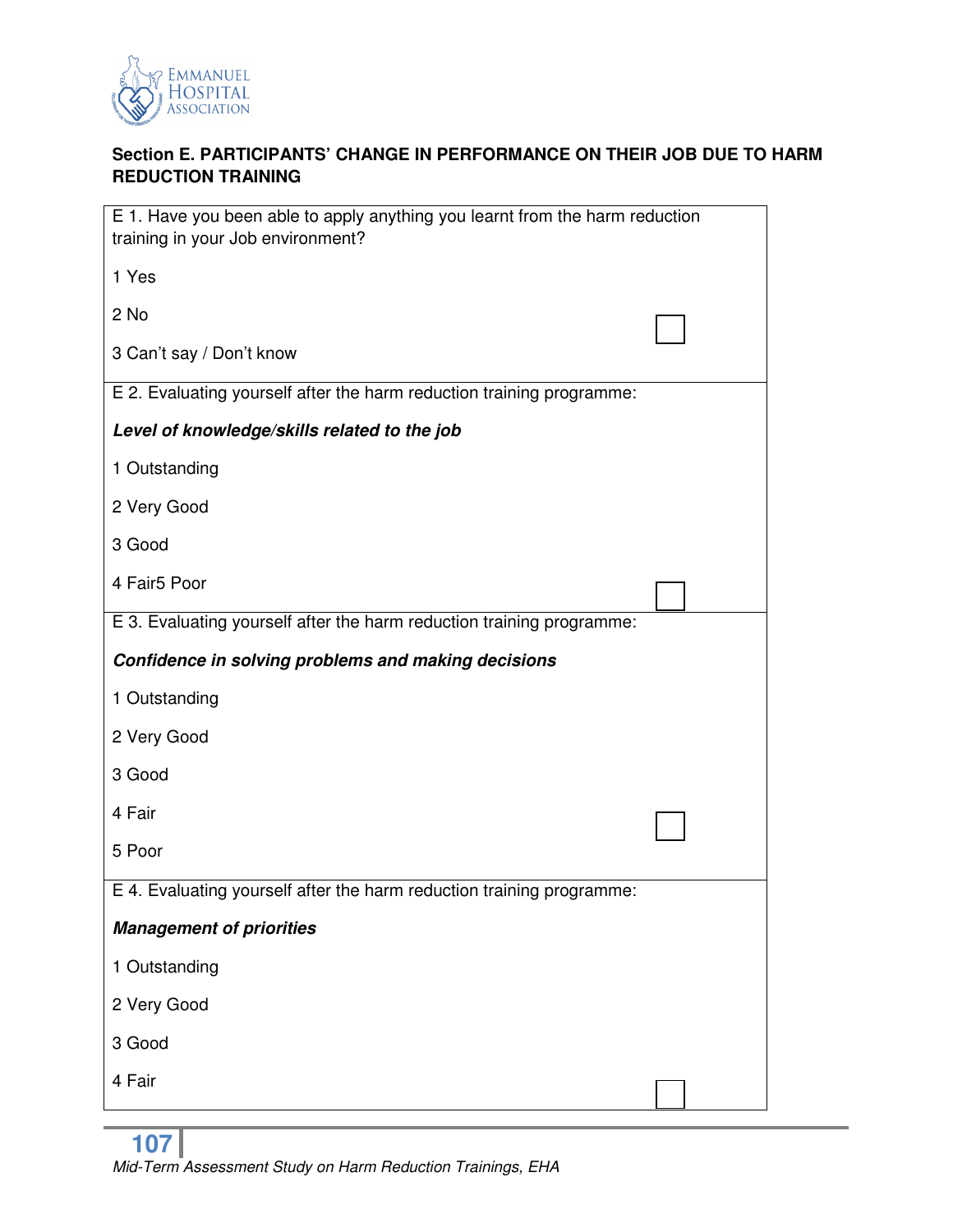

| 5 Poor                                                                                                                                                            |
|-------------------------------------------------------------------------------------------------------------------------------------------------------------------|
| E 5. Evaluating yourself after the harm reduction training programme:                                                                                             |
| Overall effectiveness in your division                                                                                                                            |
| 1 Outstanding                                                                                                                                                     |
| 2 Very Good                                                                                                                                                       |
| 3 Good                                                                                                                                                            |
| 4 Fair                                                                                                                                                            |
| 5 Poor                                                                                                                                                            |
| E 6. How would you rate the effectiveness of the training or course in providing you<br>with new knowledge or skills?                                             |
| 1 Highly effective                                                                                                                                                |
| 2 Somewhat effective                                                                                                                                              |
| 3 Somewhat ineffective                                                                                                                                            |
| 4 Highly ineffective                                                                                                                                              |
| 5 Don't know                                                                                                                                                      |
| E 7. How would you rate the effectiveness of the training or course in updating or<br>refining the knowledge or skills that you already had?                      |
| 1 Highly effective                                                                                                                                                |
| 2 Somewhat effective                                                                                                                                              |
| 3 Somewhat ineffective                                                                                                                                            |
| 4 Highly ineffective                                                                                                                                              |
| 5 Don't know                                                                                                                                                      |
| E 8. How would you rate the effectiveness of the training or course in providing you<br>with strategic approaches to address issues that you faced in work place? |
| 1 Highly effective                                                                                                                                                |
| 2 Somewhat effective                                                                                                                                              |
| 3 Somewhat ineffective                                                                                                                                            |
| 108                                                                                                                                                               |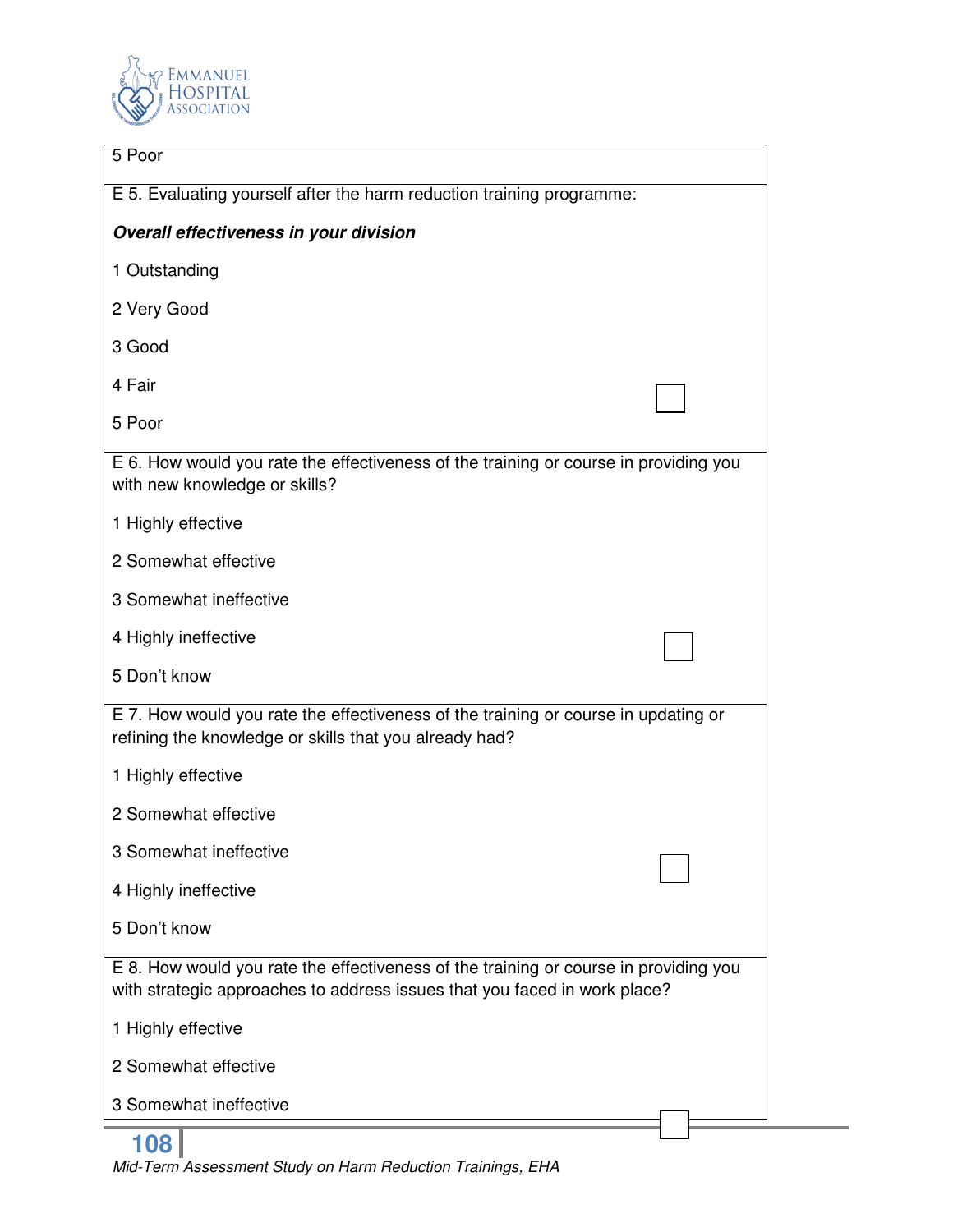

| 4 Highly ineffective                                                                                    |  |
|---------------------------------------------------------------------------------------------------------|--|
|                                                                                                         |  |
| 5 Don't know                                                                                            |  |
| E 9. How is the training programme rated by you now, based on its utility in the work<br>environment?   |  |
| 1 Outstanding                                                                                           |  |
| 2 Very Good                                                                                             |  |
| 3 Good                                                                                                  |  |
| 4 Fair                                                                                                  |  |
| 5 Poor                                                                                                  |  |
|                                                                                                         |  |
| E 10. How conducive is the work environment to apply knowledge & skills learnt by<br>you in the course? |  |
| 1 Outstanding                                                                                           |  |
| 2 Very Good                                                                                             |  |
| 3 Good                                                                                                  |  |
| 4 Fair                                                                                                  |  |
| 5 Poor                                                                                                  |  |
| E 11. After attending the training course:                                                              |  |
| The quality of the work I do has improved                                                               |  |
| 1 Agree                                                                                                 |  |
| 2 Disagree3 Don't know                                                                                  |  |
|                                                                                                         |  |
| E 12. After attending the training course:                                                              |  |
| I make fewer mistakes at work                                                                           |  |
| 1 Agree                                                                                                 |  |
| 2 Disagree                                                                                              |  |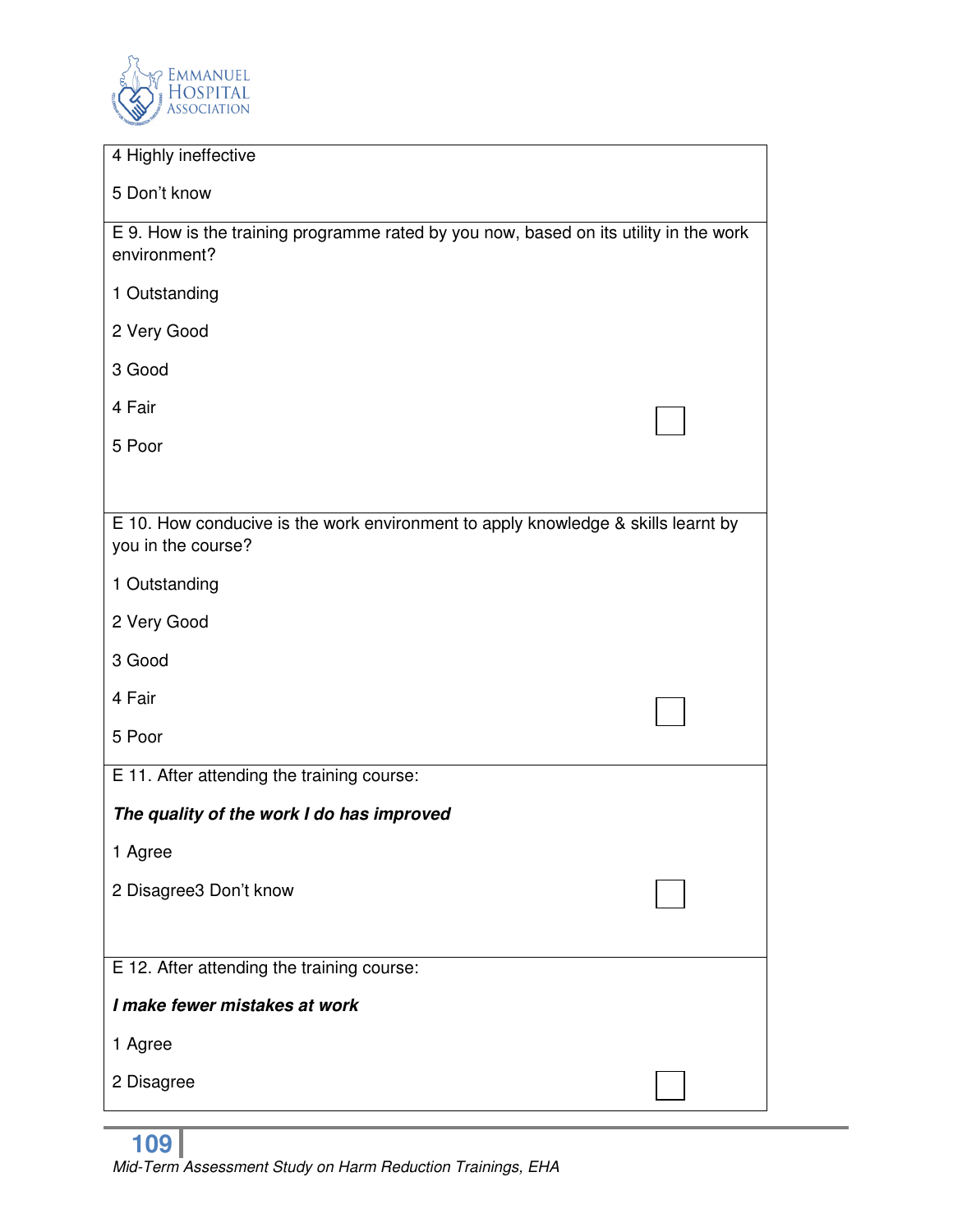

| 3 Don't know                                              |  |
|-----------------------------------------------------------|--|
|                                                           |  |
|                                                           |  |
|                                                           |  |
| E 13. After attending the training course:                |  |
| My self-confidence has increased                          |  |
| 1 Agree                                                   |  |
| 2 Disagree                                                |  |
| 3 Don't know                                              |  |
|                                                           |  |
| E 14. After attending the training course:                |  |
| My motivation for working has improved                    |  |
| 1 Agree                                                   |  |
| 2 Disagree                                                |  |
| 3 Don't know                                              |  |
|                                                           |  |
| E 15. After attending the training course:                |  |
| My workmates can learn from me                            |  |
| 1 Agree                                                   |  |
| 2 Disagree                                                |  |
| 3 Don't know                                              |  |
|                                                           |  |
| E 16. How often do you make use of the training material? |  |
| 1 Daily                                                   |  |
| 2 Monthly                                                 |  |
| 3 Weekly                                                  |  |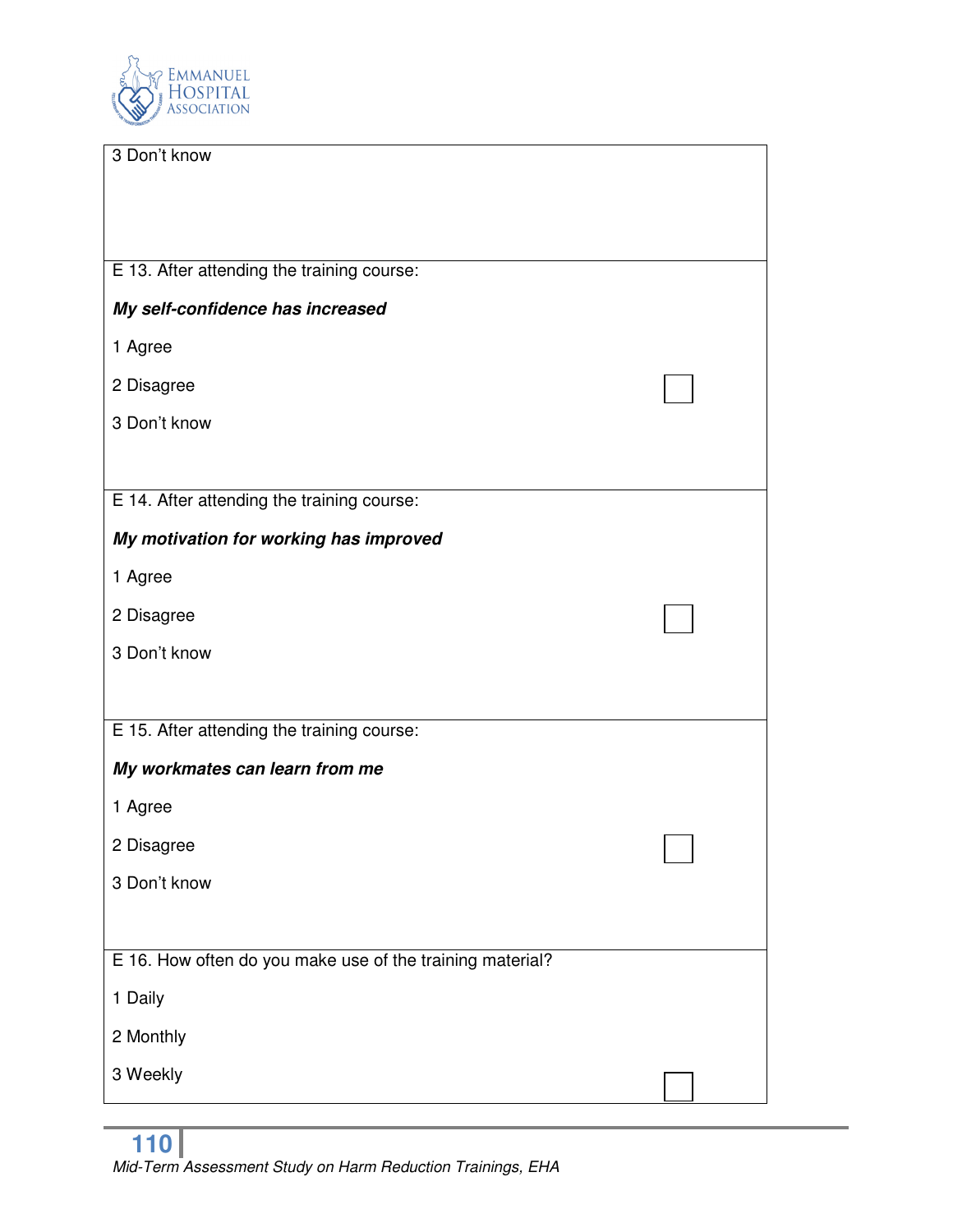

4 Only when needed

5 Never

**E 17. Please describe briefly for what purposes you make use of the training materials and why?**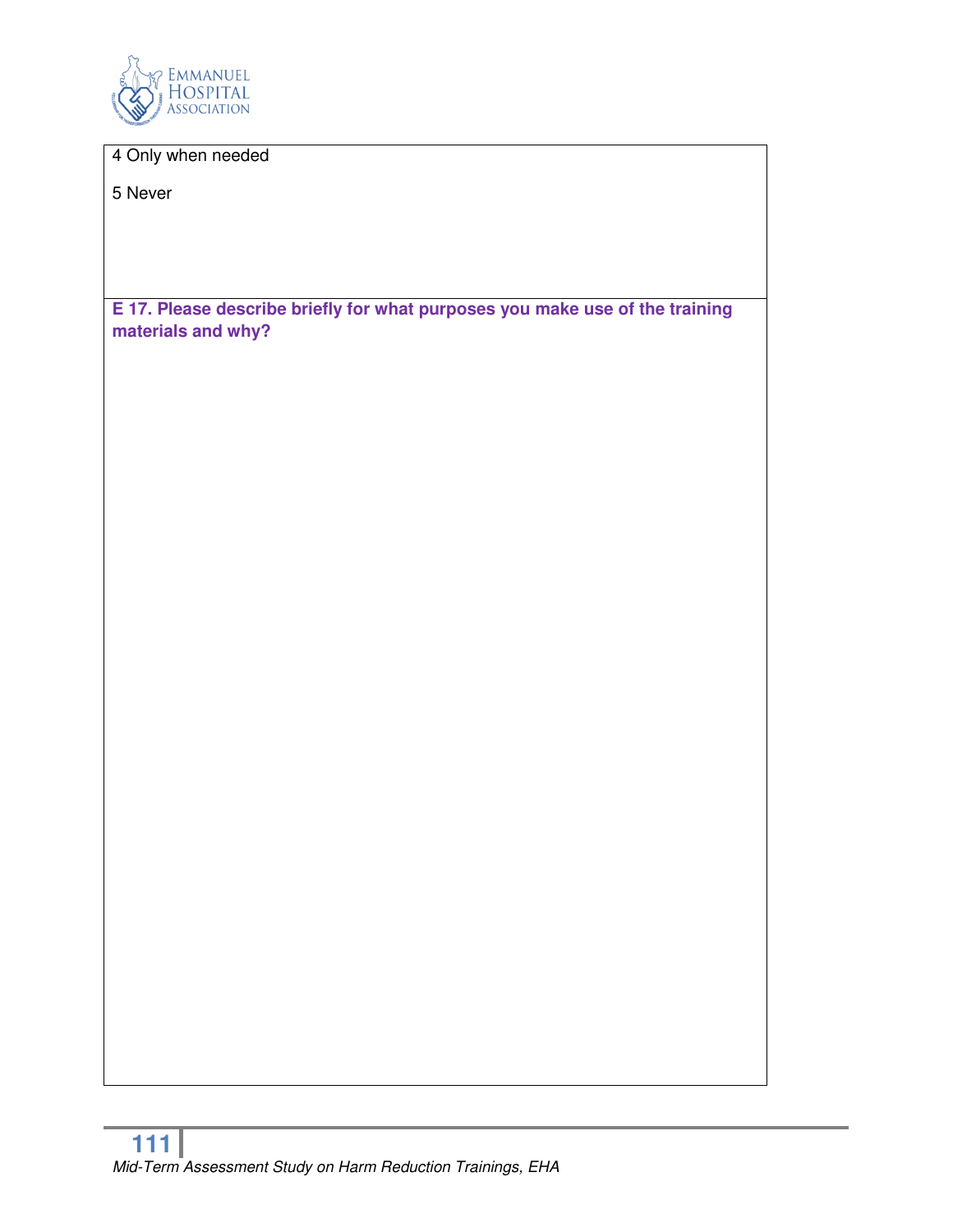

**E 18. Do you feel that if any other topic/subject, if included in the programme would have helped you in your work environment? If yes what kind of topic/subject?**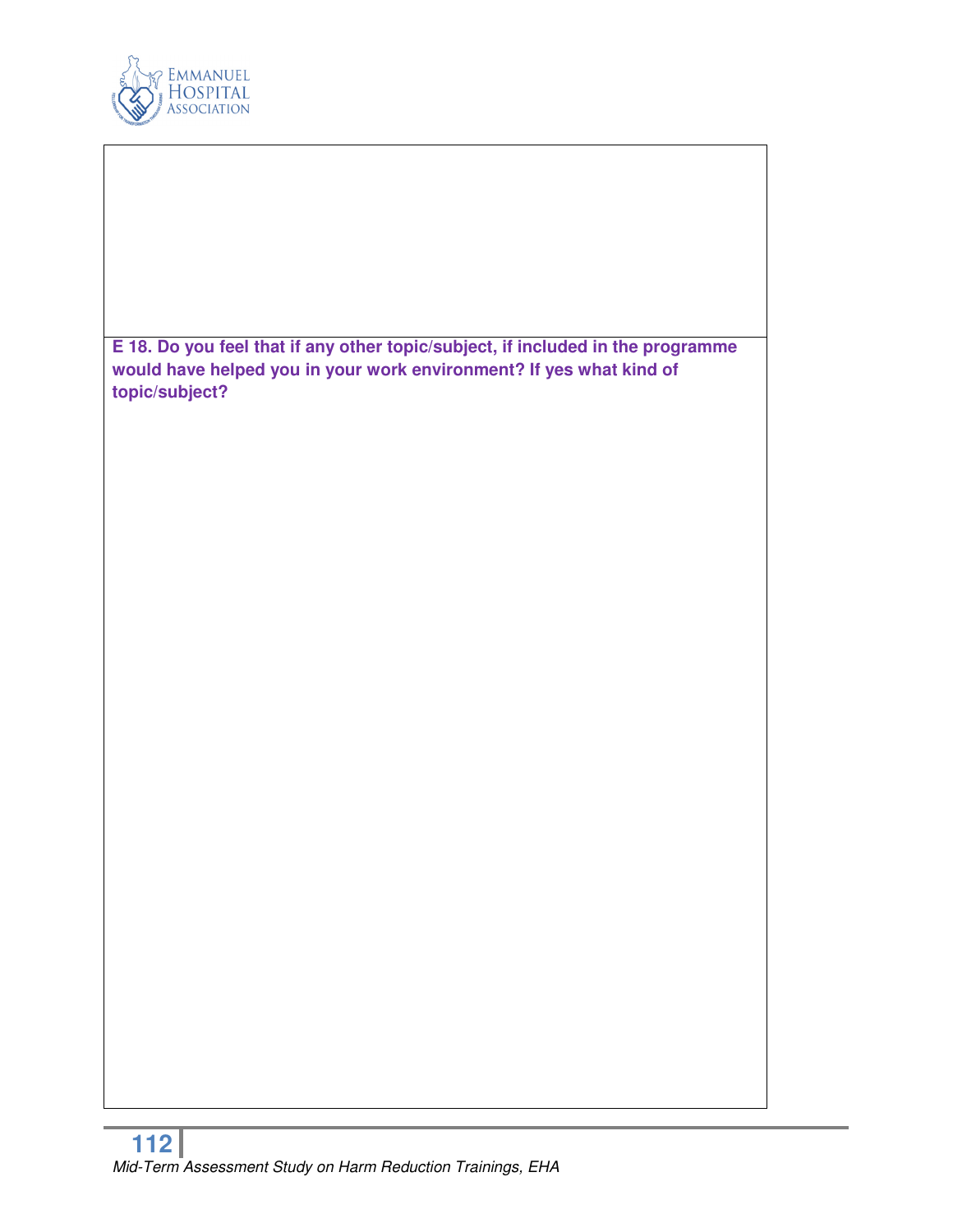

**E 19. Please mention specific instances if any, in day to day work experience where the training has helped you.**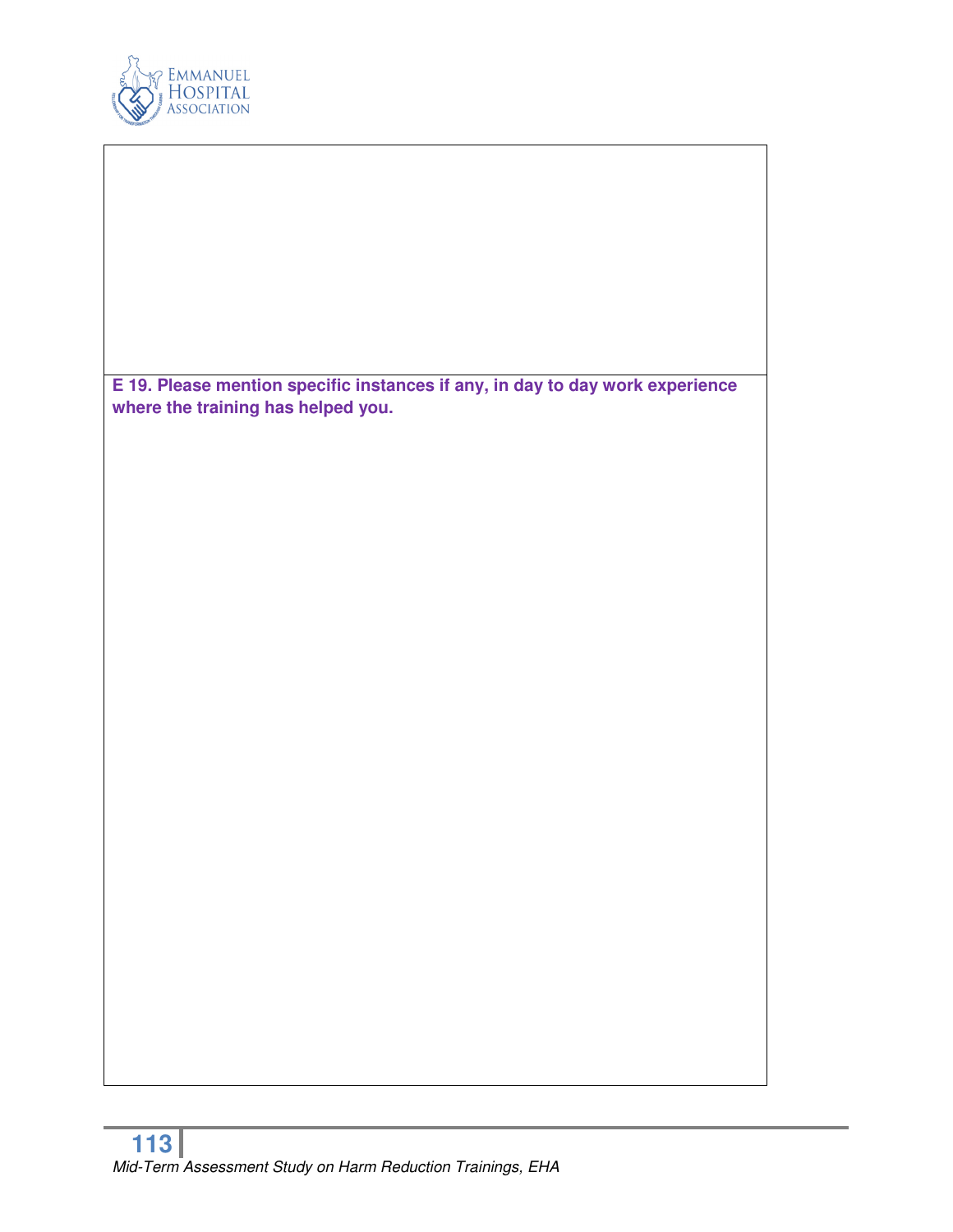

**E 20. Please mention any other post training improvements related to job performance.**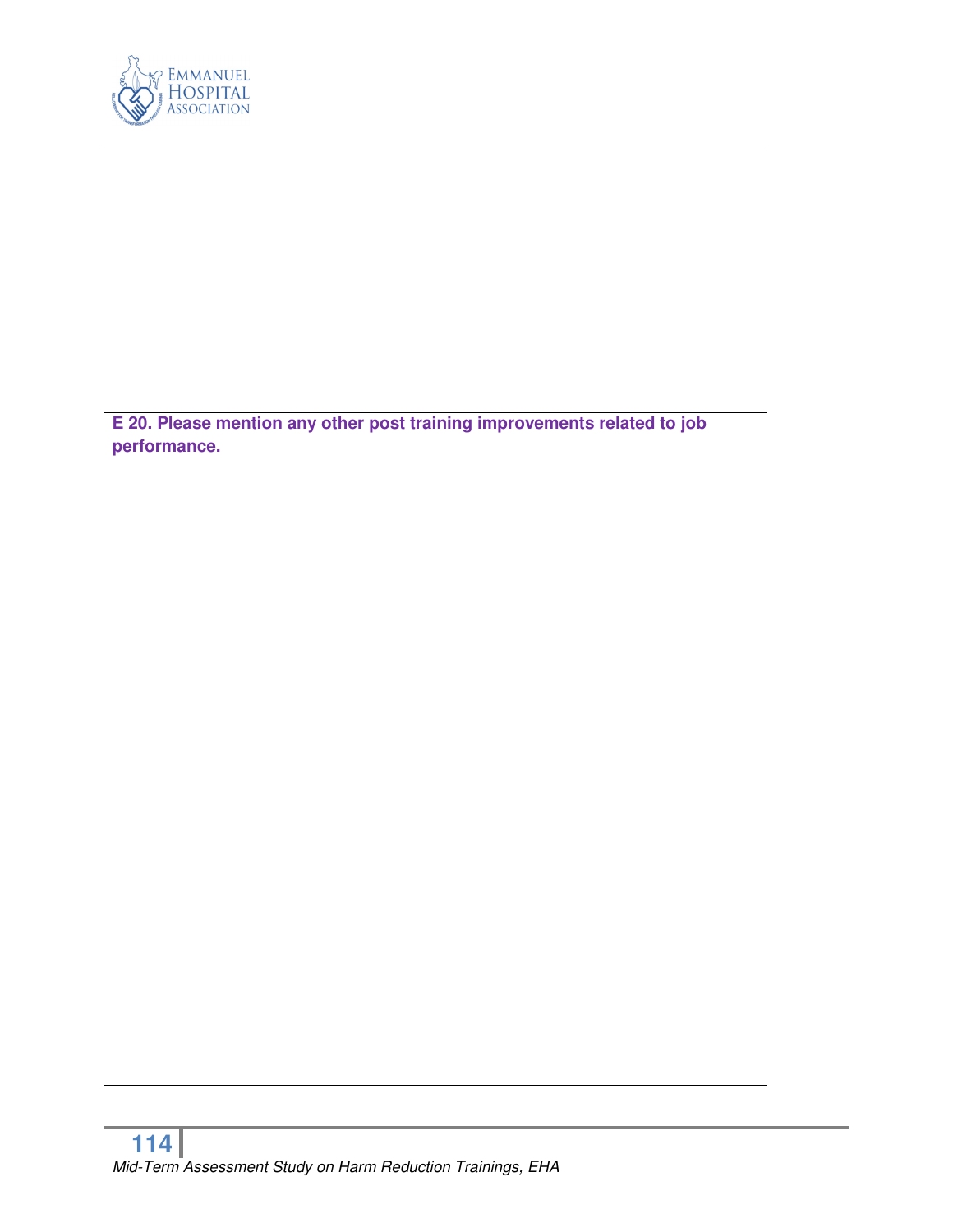

# **Section F. PARTICIPANTS' IMPRESSION ABOUT THE IMPACT ON THE INJECTING DRUG USERS AND THEIR SEXUAL PARTNERS DUE TO THE TRAINING RECEIVED**

| F 1. Do you think that the harm reduction training helped you to reach out to the IDUs<br>better?                                              |  |
|------------------------------------------------------------------------------------------------------------------------------------------------|--|
| 1 Yes                                                                                                                                          |  |
| 2 No                                                                                                                                           |  |
| 3 Can't say / Don't know                                                                                                                       |  |
| F 2. Do you think that the harm reduction training helped you to reach out to the<br>sexual partners of the IDUs better?                       |  |
| 1 Yes                                                                                                                                          |  |
| 2 No                                                                                                                                           |  |
| 3 Can't say / Don't know                                                                                                                       |  |
| F 3. Do you think that the harm reduction training helped you to deliver harm<br>reduction messages to the IDUs better?                        |  |
| 1 Yes                                                                                                                                          |  |
| 2 No                                                                                                                                           |  |
| 3 Can't say / Don't know                                                                                                                       |  |
| F 4. Do you think that the harm reduction training helped you to deliver harm<br>reduction messages to the sexual partners of the IDUs better? |  |
| 1 Yes                                                                                                                                          |  |
| 2 No                                                                                                                                           |  |
| 3 Can't say / Don't know                                                                                                                       |  |
| F 5. Do you think that the harm reduction training helped you to improve the quality of<br>services to the IDUs better?                        |  |
| 1 Yes                                                                                                                                          |  |
| 2 No                                                                                                                                           |  |
| 3 Can't say / Don't know                                                                                                                       |  |
|                                                                                                                                                |  |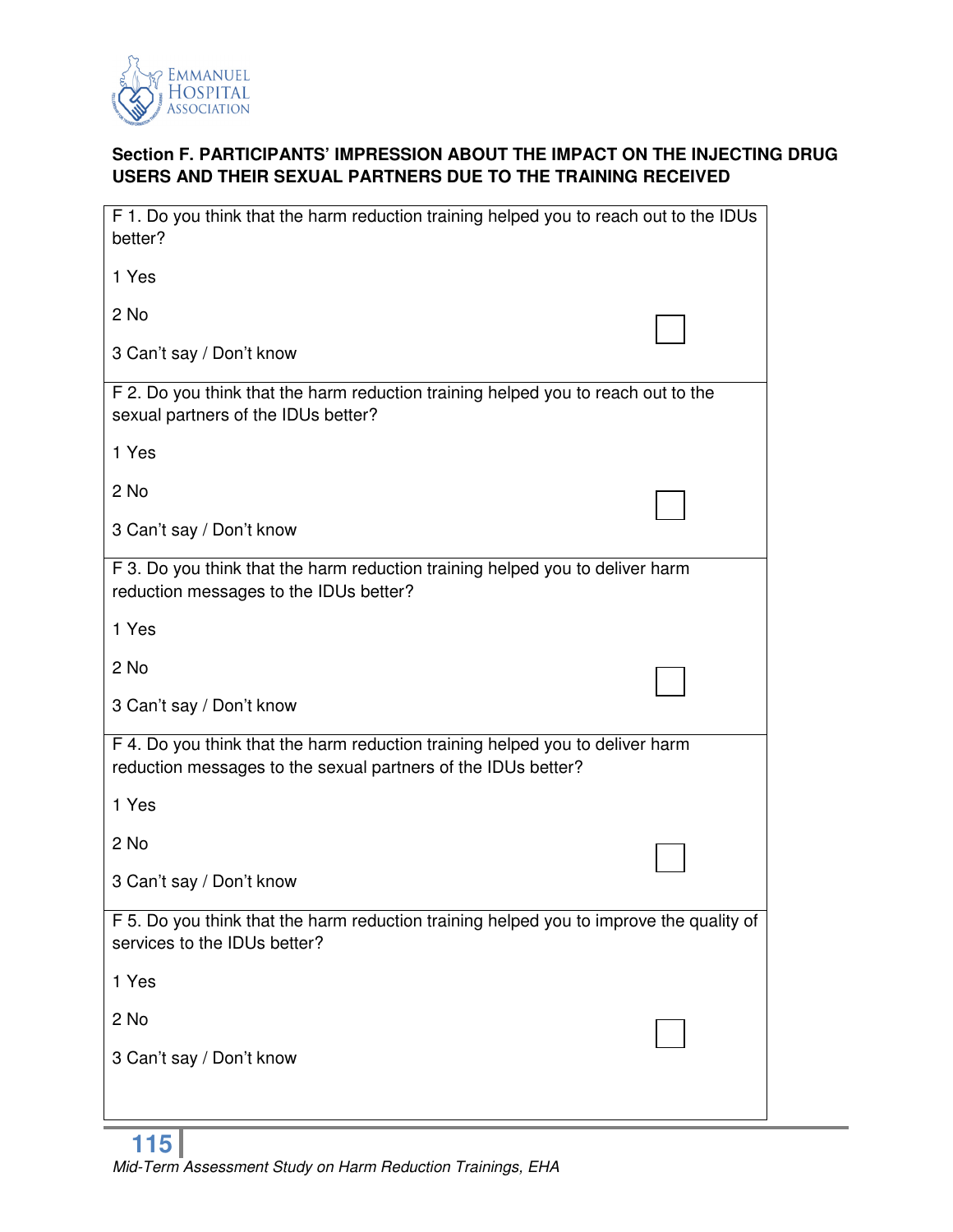

| F 6. Do you think that the harm reduction training helped you to improve the quality of<br>services to the sexual partners of the IDUs better? |
|------------------------------------------------------------------------------------------------------------------------------------------------|
| 1 Yes                                                                                                                                          |
| 2 No                                                                                                                                           |
| 3 Can't say / Don't know                                                                                                                       |
|                                                                                                                                                |
| F 7. Please describe how the harm reduction training has impacted on the HIV<br>prevention and treatment services for the IDUs?                |
|                                                                                                                                                |
|                                                                                                                                                |
|                                                                                                                                                |
|                                                                                                                                                |
|                                                                                                                                                |
|                                                                                                                                                |
|                                                                                                                                                |
|                                                                                                                                                |
|                                                                                                                                                |
|                                                                                                                                                |
|                                                                                                                                                |
|                                                                                                                                                |
|                                                                                                                                                |
|                                                                                                                                                |
|                                                                                                                                                |
|                                                                                                                                                |
|                                                                                                                                                |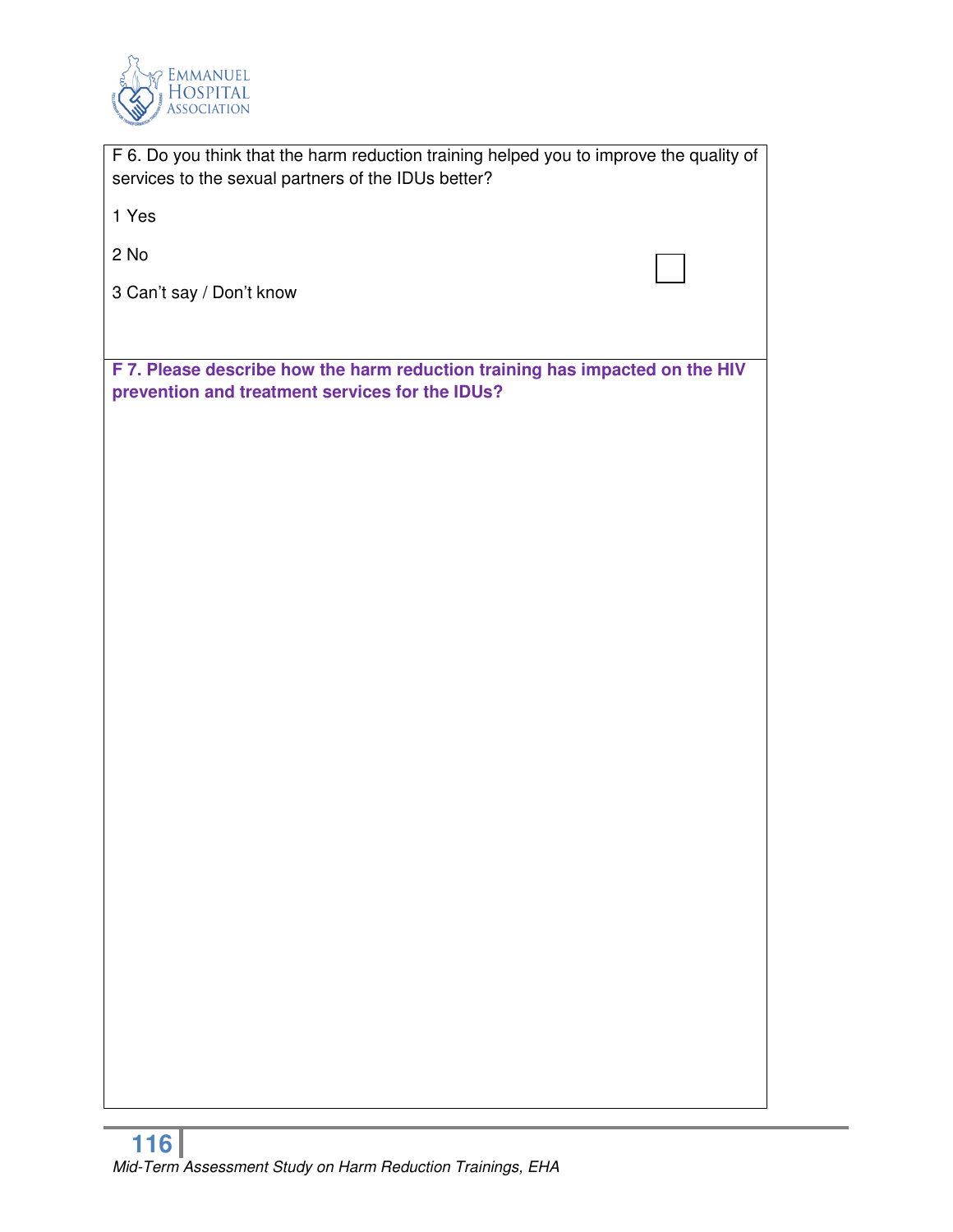

**F 8. Please describe how the harm reduction training has impacted on the HIV prevention and treatment services for the sexual partners of the IDUs?**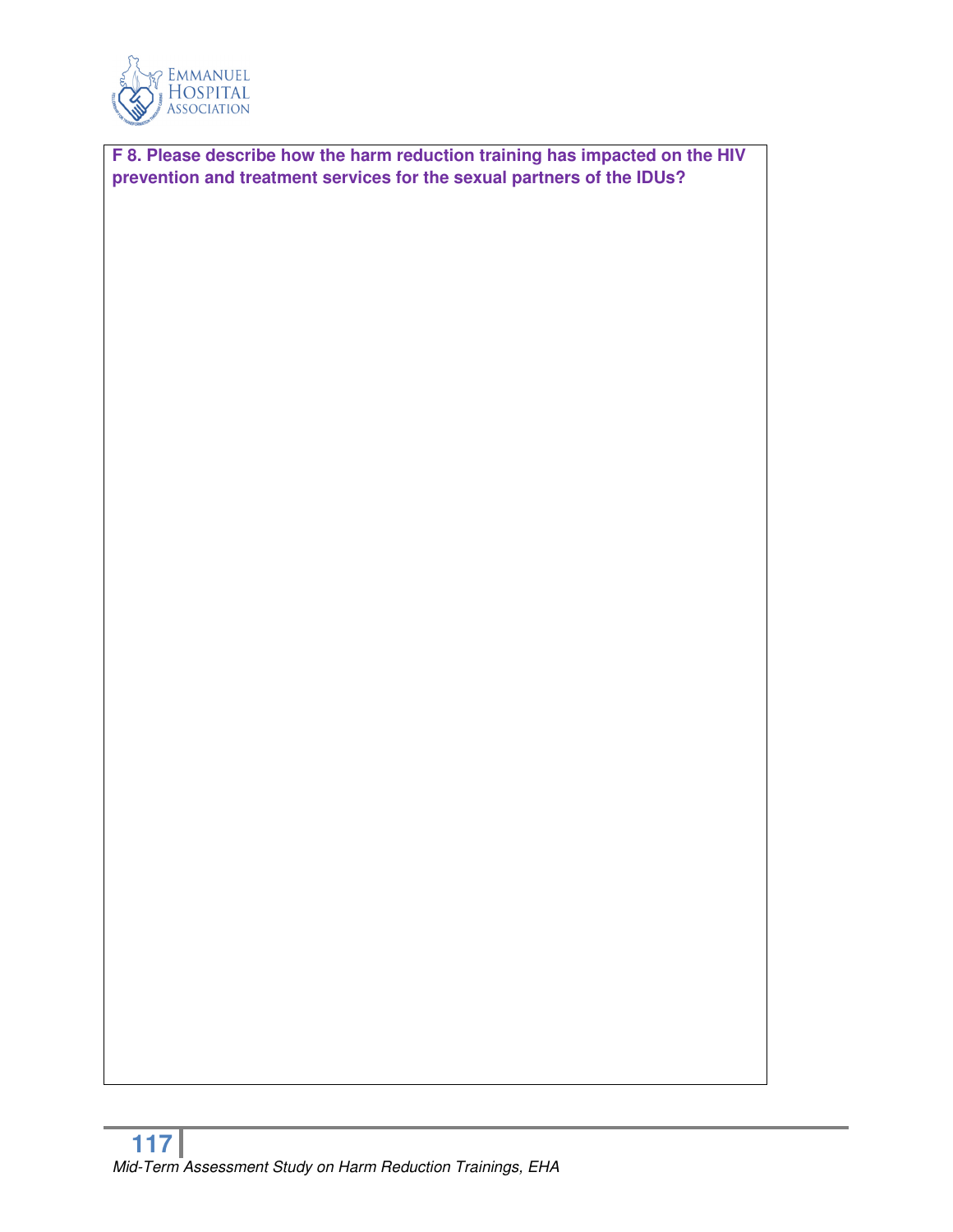

**F 9. Any other comments / observations you want to provide related to the impact of harm reduction training on the services for the IDUs and their sexual partners?**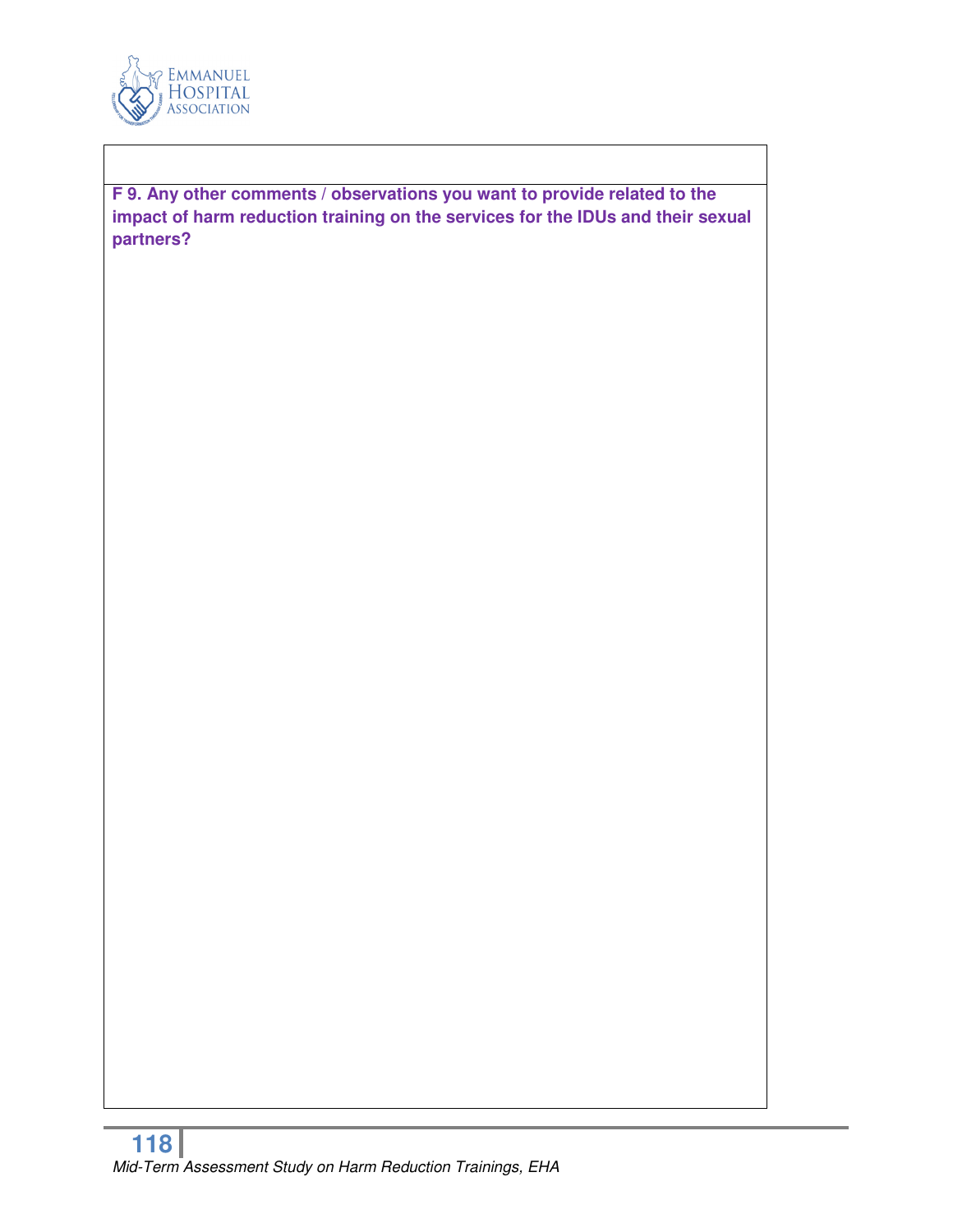

# **Thank you!**

**8.2. Questionnaire for Project Managers / Counsellors who have received training under Global Fund Round 9 HIV-IDU GRANT through Project HIFAZAT** 

| ID number of participants                                         |                                    |                            |                |                                                                                                                                                                                    |  |
|-------------------------------------------------------------------|------------------------------------|----------------------------|----------------|------------------------------------------------------------------------------------------------------------------------------------------------------------------------------------|--|
| State <b>State State</b>                                          |                                    |                            | <b>TI Site</b> |                                                                                                                                                                                    |  |
| Category:                                                         | 1. Peer educators/outreach workers |                            |                |                                                                                                                                                                                    |  |
|                                                                   | 2. Project managers/counsellors    |                            |                |                                                                                                                                                                                    |  |
|                                                                   | 3. Medical officers/Nurses         |                            |                |                                                                                                                                                                                    |  |
| <b>Participant ID</b>                                             |                                    |                            |                |                                                                                                                                                                                    |  |
| <b>ID No</b>                                                      |                                    |                            |                |                                                                                                                                                                                    |  |
|                                                                   |                                    |                            |                | Five digits: First two digits: State (1 to XX); Third digit: Category Number; Fourth and<br>Fifth digits: (Serial number of respondents 01 to maximum of 99 in each of the States) |  |
| <b>Name of Interviewer:</b>                                       |                                    |                            |                |                                                                                                                                                                                    |  |
| Result of interview (Please tick $\checkmark$ in the blank table) |                                    |                            |                |                                                                                                                                                                                    |  |
| <b>Completed</b>                                                  |                                    | <b>Partially completed</b> |                | Incomplete                                                                                                                                                                         |  |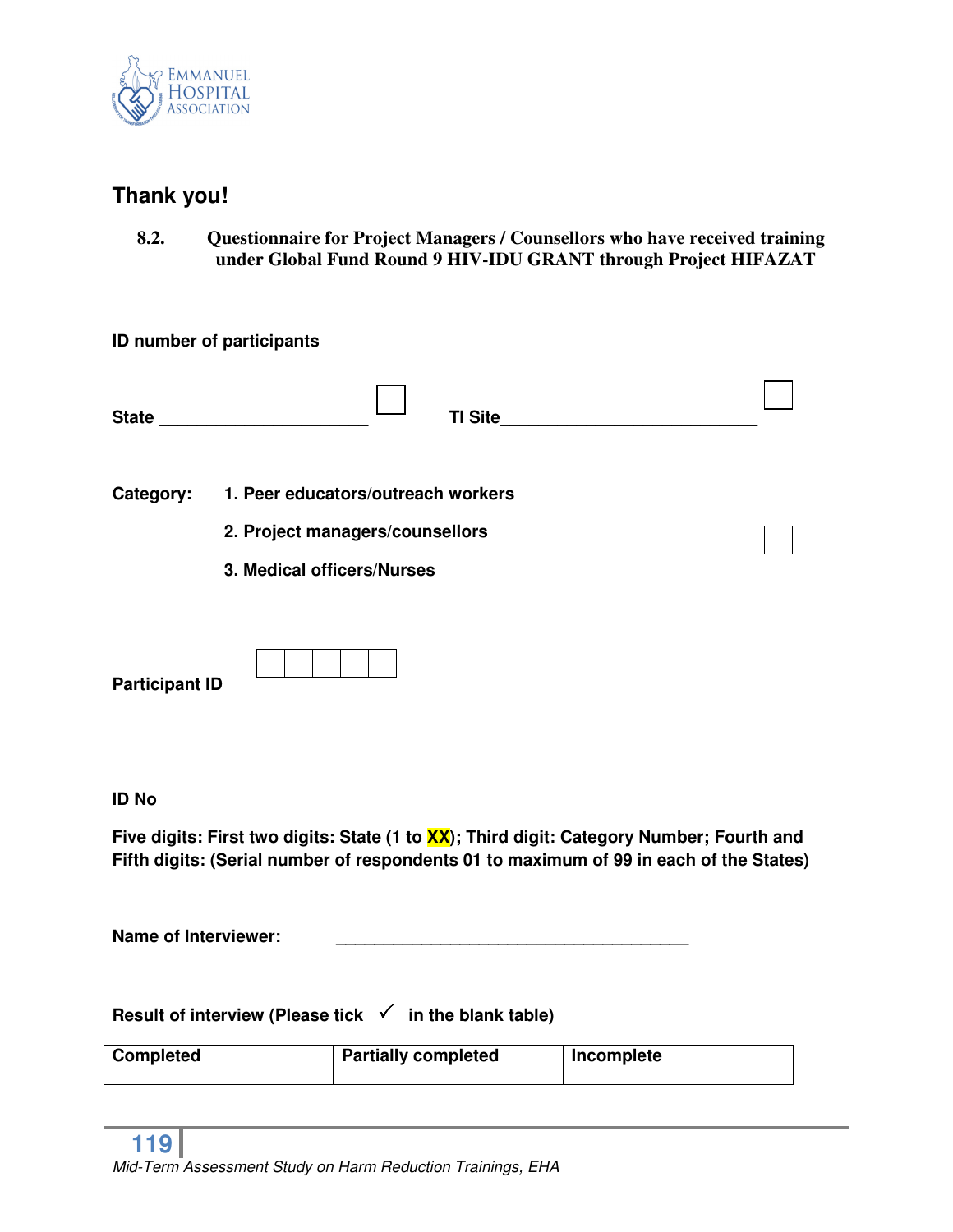

**Name of person entering data: \_\_\_\_\_\_\_\_\_\_\_\_\_\_\_\_\_\_\_\_\_\_\_\_\_\_\_\_\_\_\_\_\_\_\_\_\_\_\_\_\_\_\_\_\_\_\_** 

**Date: \_\_\_\_\_/\_\_\_\_\_\_/\_\_\_\_\_\_\_\_\_** 

# **Screening**

**Have you attended the harm reduction training through the Hifazat Project? (Please draw a cycle "" on the right answer)** 

**Y/N** 

**If no, thank the respondent and terminate the interview** 

**If yes, proceed with the consent and interview**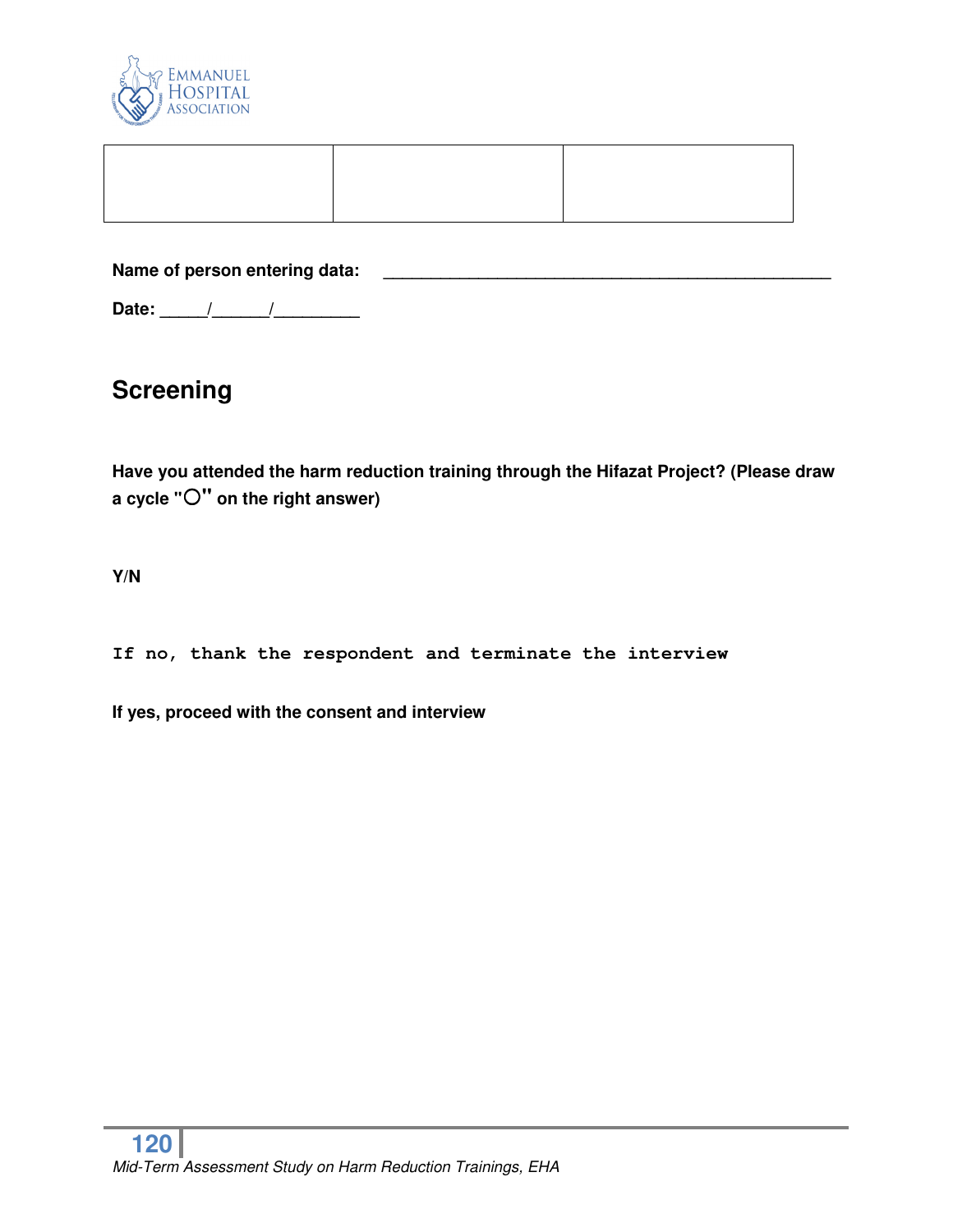

### **Instructions**

- Introduce yourself to the respondent
- Clearly describe the purpose of the interview
- Assure confidentiality
- Ask for consent

Thank you for taking the time to speak with me today.

My name is The same and I am working as a researcher in this project "Mid-term Assessment Study on harm reduction trainings, conducted by the sub-recipients under Global Fund Round 9 HIV - IDU Grant, Hifazat Project".

Through this project, we hope to assess the impact of the harm reduction trainings conducted by the Hifazat Project. We are interviewing people who have received the harm reduction training(s) through the Hifazat project and will record the responses. This will help us to assess the impact of the harm reduction trainings provided.

We are not taking any names or addresses and I assure you that all of your responses will remain confidential. We will not look at individual answers but will analyze the data from various people across different targeted intervention sites in India as a group. You have the right to withhold any information that you do not want to divulge. In addition, you have the right to refuse participation at any stage of this interview.

If you agree to be interviewed, we would sincerely appreciate your cooperation. Thank you for giving us your time.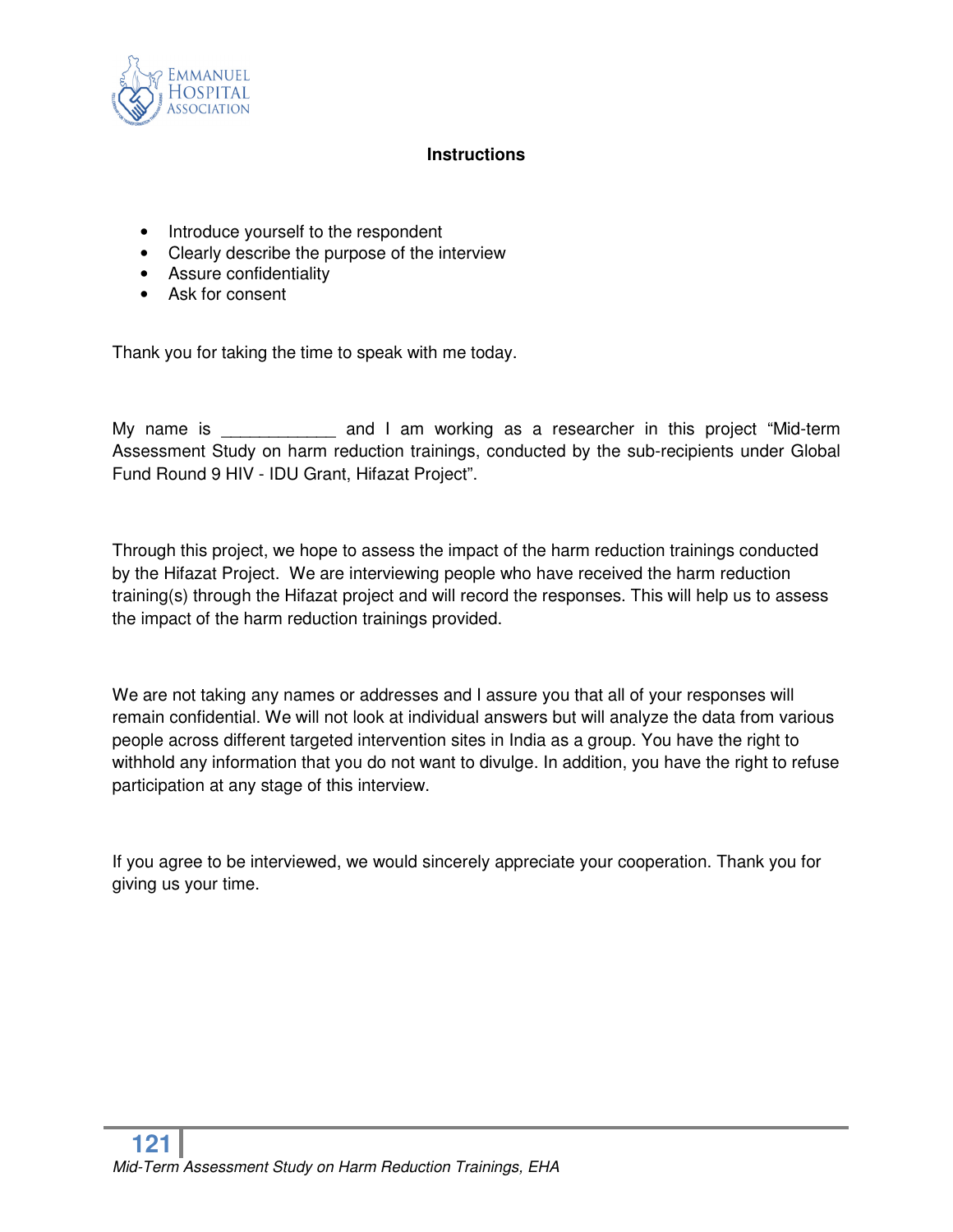

## **CONSENT FORM: Questionnaire Administration**

### **Lead Investigator:**

Dr. M. Suresh Kumar MD DPM MPH  $+919840031559$ 

### **Research team:**

Chingsubam Bangkim (Manipur, Nagaland, Assam, Meghalaya)

Debashish Das (West Bengal and Odisha)

Ira Madan (Delhi, Haryana and UP)

Kongtea Kong (Mizoram)

Koshal Rathore (Chhattisgarh, Madhya Pradesh)

Shivakumar. K (Kerala, AP, Maharashtra)

### **Researchers' statement**

We are asking you to be in a research assessment study. The purpose of this consent form is to give you the information you will need to help you decide whether to be in the study or not. Please read the form carefully. You may ask questions about the purpose of the study, what we would ask you to do, the possible risks and benefits, and anything else about the study that is not clear. When we have answered all your questions, you can decide if you want to be in the study or not.

### **PURPOSE OF THE STUDY**

The purpose of this study is to conduct a midterm impact assessment study to assess the change, if any in the existing levels of capacities, knowledge, attitude and practice related to harm reduction services among the various categories of service providers.

### **BENEFITS OF THE STUDY**

There are no direct benefits to you for providing this information. However, your opinions and information will help inform Global Fund Round 9 HIV/IDU Grant Project HIFAZAT in addressing unmet needs for capacity building among harm reduction service providers.

### **STUDY PROCEDURES**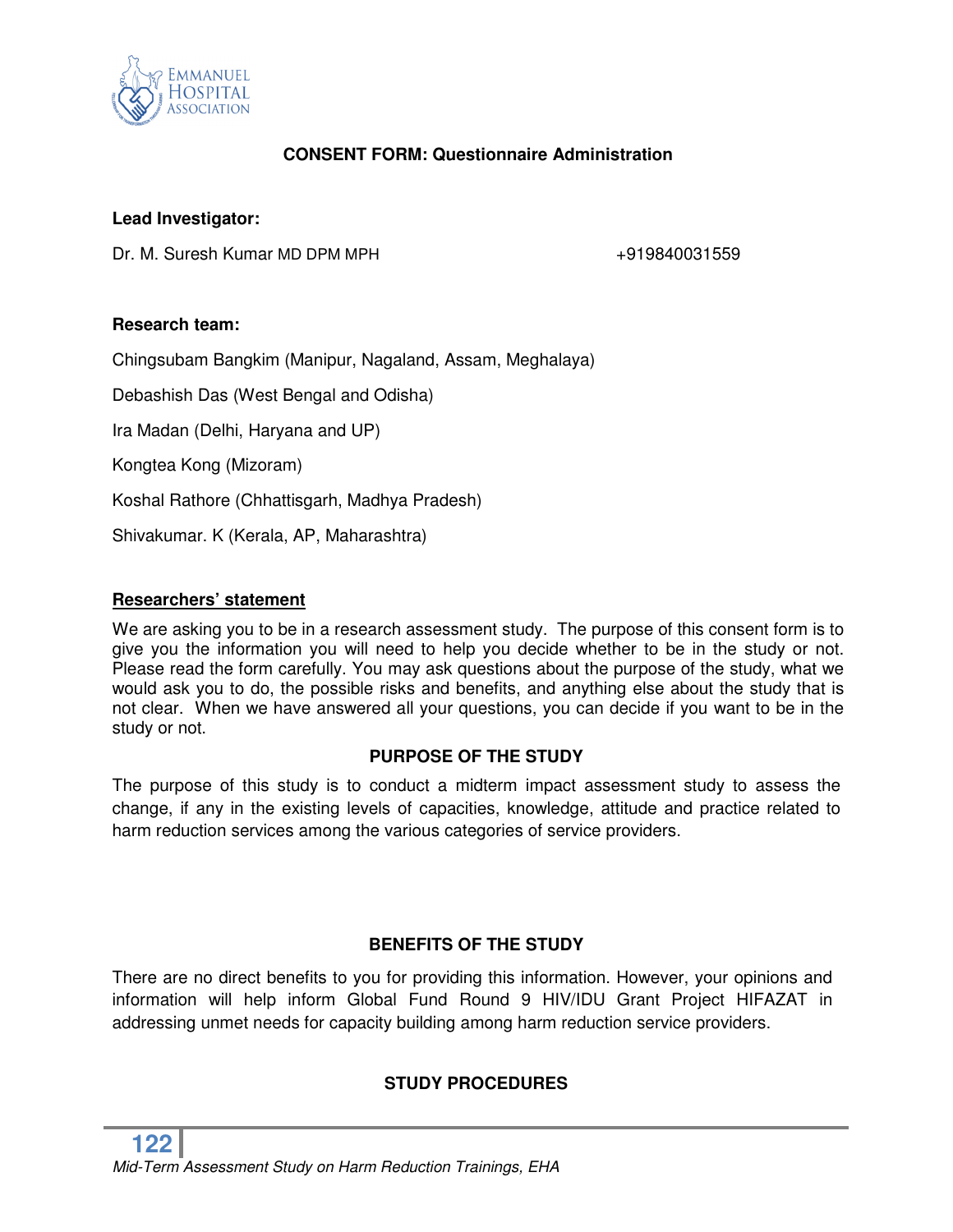

If you agree to be in this study you will be invited to participate in an interview where you will be required to answer a questionnaire. These questions will be asked by a trained interviewer. An interview may take about 45-60 minutes. Your name will not be mentioned in any of our records or documents. You do not have to answer any question you do not want to.

### **RISKS, STRESS, OR DISCOMFORT**

There are no physical risks to participating in this study. We will make every effort to keep your identity confidential.

### **ALTERNATIVES TO TAKING PART IN THIS STUDY**

You do not have to be in this study if you do not want to. Your decision not to participate will not have any negative influence on you in anyway.

### **OTHER INFORMATION**

All of the information you provide will be confidential. Only the researchers will see your answers and your responses will be kept confidential. We will keep the filled questionnaires in locked cabinets with no identifiers for 5 years, and there will be no way to link it back to you. You may refuse to participate or may withdraw from the study at any time without penalty or loss of benefits to which you are otherwise entitled.

Printed name of study staff obtaining consent Signature **Date** 

Participant's statement

This study has been explained to me. I volunteer to take part in this research. I have had a chance to ask questions. If I have questions later about the research, I can ask one of the researchers listed above.

Printed name of Participant **Designation** Signature of Participant Date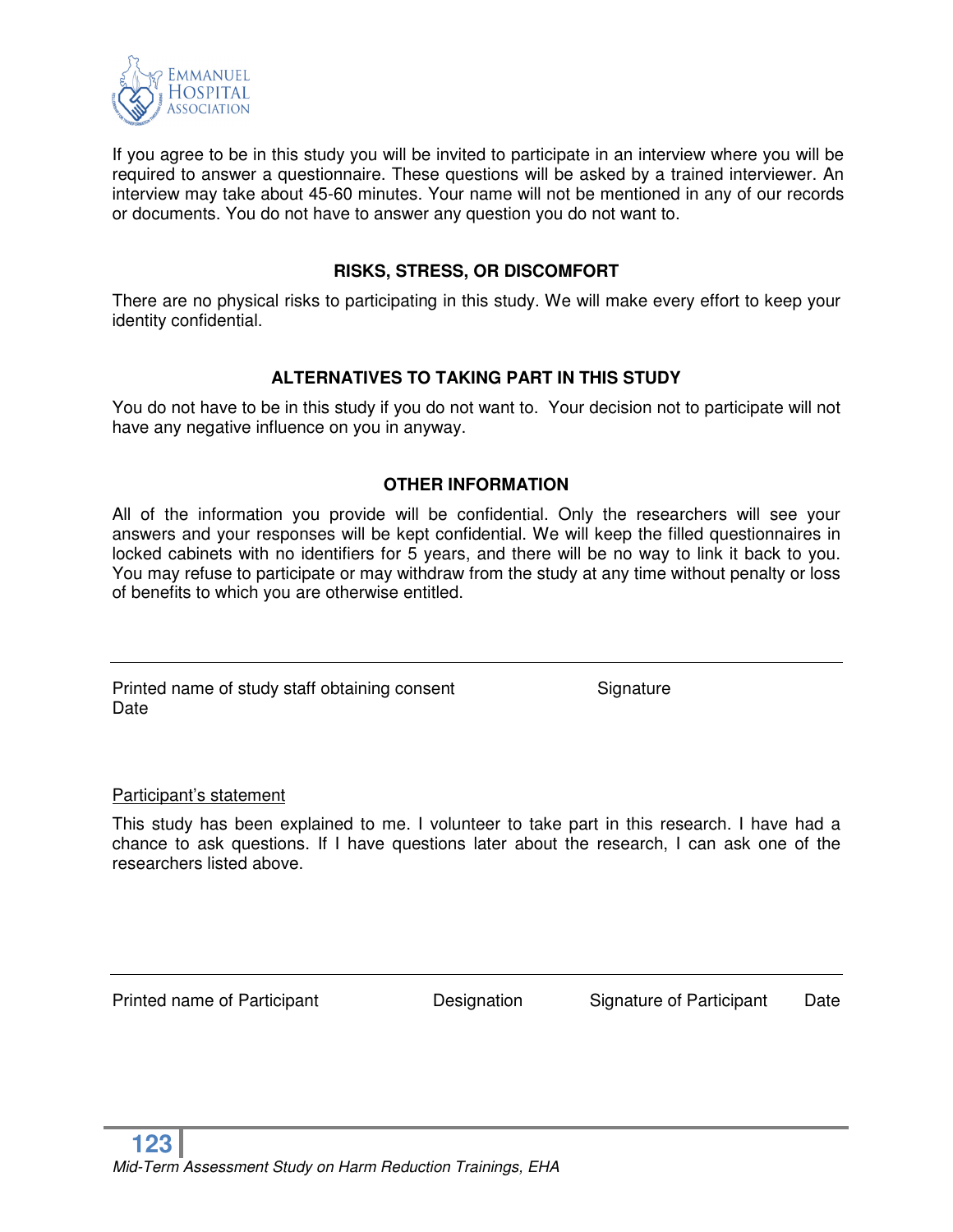

# **Section A. SOCIO-DEMOGRAPHIC INFORMATION**

| A1. How old are you (age in years)     | Enter actual age |  |
|----------------------------------------|------------------|--|
| A2. Sex                                |                  |  |
| 1 Male                                 |                  |  |
| 2 Female                               |                  |  |
|                                        |                  |  |
| A3. Level of education                 |                  |  |
| 1 Elementary                           |                  |  |
| 2 Middle school                        |                  |  |
| 3 Higher Secondary school              |                  |  |
| 4 College education - under graduation |                  |  |
| 5 College education -post graduation   |                  |  |
|                                        |                  |  |
| A4. Employment status                  |                  |  |
| 1 Project Manager                      |                  |  |
| 2 Counsellor                           |                  |  |
| A5. Duration in job                    |                  |  |
| How long you are in this current job?  |                  |  |
| (actual duration in months)            |                  |  |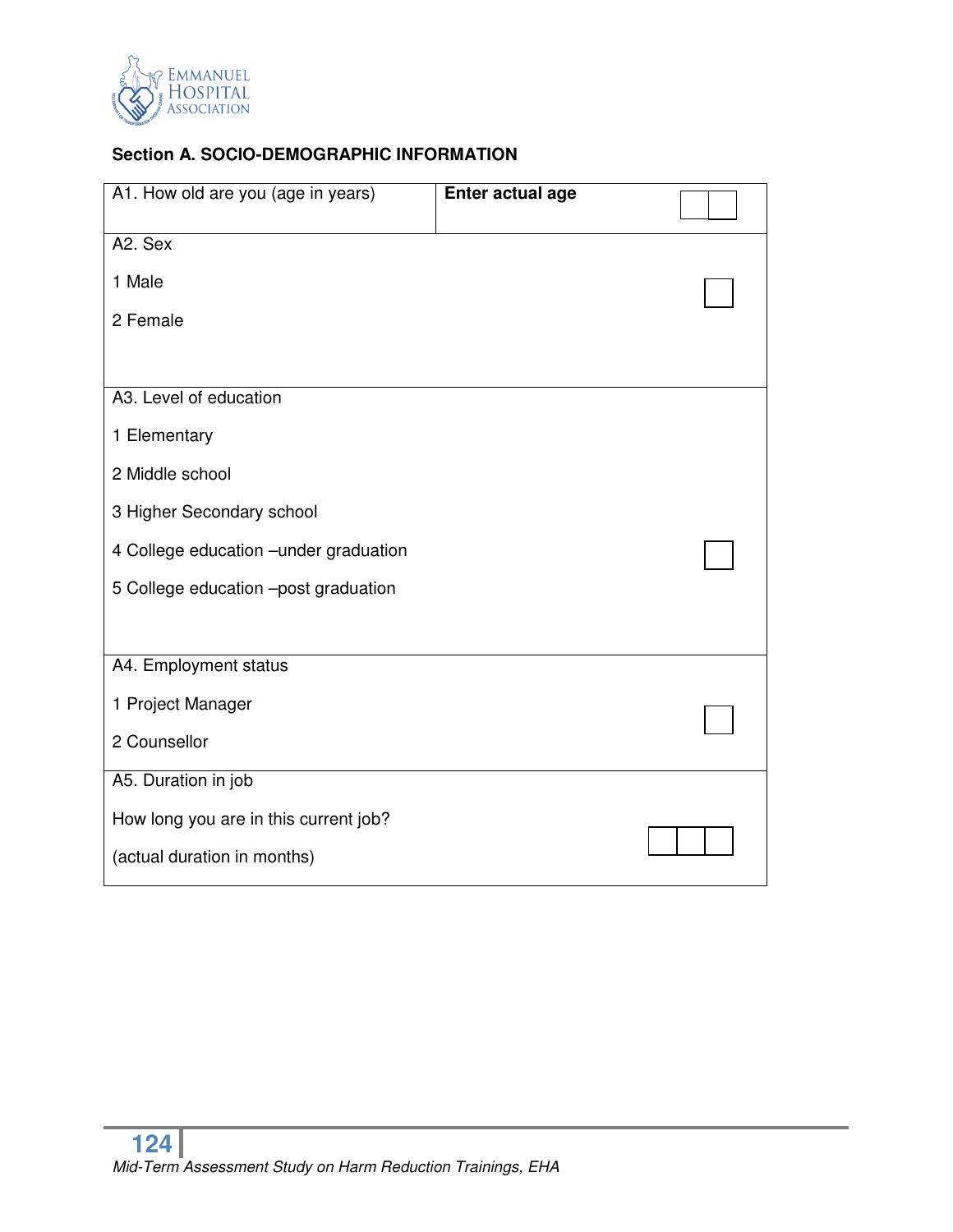

# **Section B. DETAILS RELATED TO HARM REDUCTION TRAINING**

| <b>B1. Training site (Enter site name)</b>                                                                 |
|------------------------------------------------------------------------------------------------------------|
|                                                                                                            |
|                                                                                                            |
| B 2. Harm reduction training received                                                                      |
| 1 Induction training                                                                                       |
| 2 Refresher training                                                                                       |
| 3 Opioid substitution training                                                                             |
| 4 Combination, Specify combination                                                                         |
|                                                                                                            |
|                                                                                                            |
| B 3. Training modules provided (directly or through UNODC ROSA website) for the<br>harm reduction training |
| 1 Provided                                                                                                 |
| 2 Not provided                                                                                             |
|                                                                                                            |
| B 4. Harm reduction training module used                                                                   |
| 1 STAYING SAFE: A Manual to train Project managers in IDU Interventions                                    |
| 2 STAYING SAFE: A Manual to Train Staff in IDU Interventions on Advocacy,                                  |
| <b>Community Mobilization and Referral Networking</b>                                                      |
| 3 Combination, Specify combination                                                                         |
|                                                                                                            |
|                                                                                                            |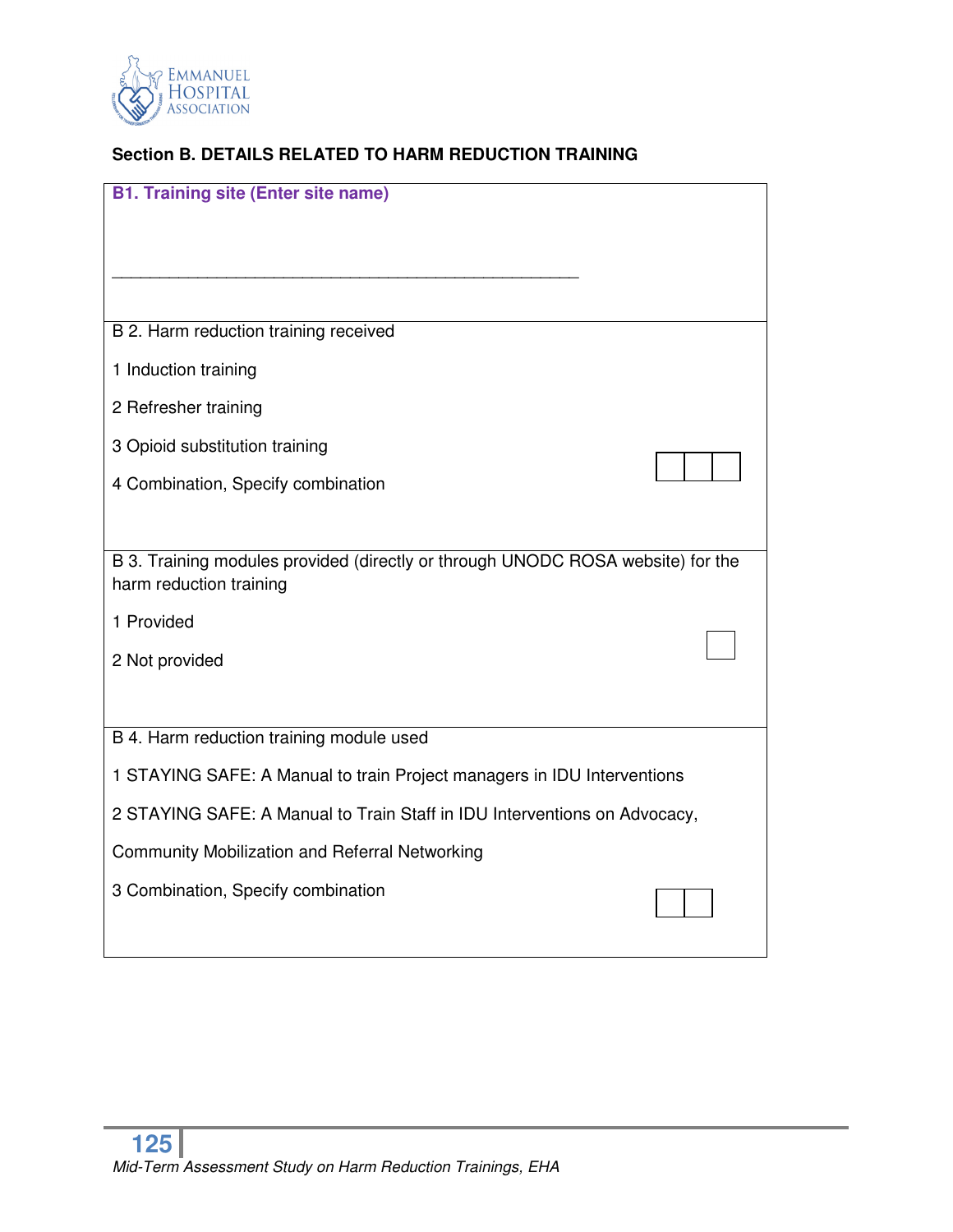

## **Section C. PARTICIPANTS' REACTION TO THE HARM REDUCTION TRAINING PROGRAMME**

| C 1. Please rate the quality of Overall Content of the Harm Reduction Training<br>Program                             |  |  |
|-----------------------------------------------------------------------------------------------------------------------|--|--|
| 1 Excellent                                                                                                           |  |  |
| 2 Very Good                                                                                                           |  |  |
| 3 Good                                                                                                                |  |  |
| 4 Fair                                                                                                                |  |  |
| 5 Poor                                                                                                                |  |  |
|                                                                                                                       |  |  |
| C 2. Please rate the quality of PowerPoint Slides used in the Harm Reduction<br><b>Training Program</b>               |  |  |
| 1 Excellent                                                                                                           |  |  |
| 2 Very Good                                                                                                           |  |  |
| 3 Good                                                                                                                |  |  |
| 4 Fair                                                                                                                |  |  |
| 5 Poor                                                                                                                |  |  |
|                                                                                                                       |  |  |
| C 3. Please rate the quality of Presentation of Material by Trainers at the Harm<br><b>Reduction Training Program</b> |  |  |
| 1 Excellent                                                                                                           |  |  |
| 2 Very Good                                                                                                           |  |  |
| 3 Good                                                                                                                |  |  |
| 4 Fair                                                                                                                |  |  |
| 5 Poor                                                                                                                |  |  |
|                                                                                                                       |  |  |
|                                                                                                                       |  |  |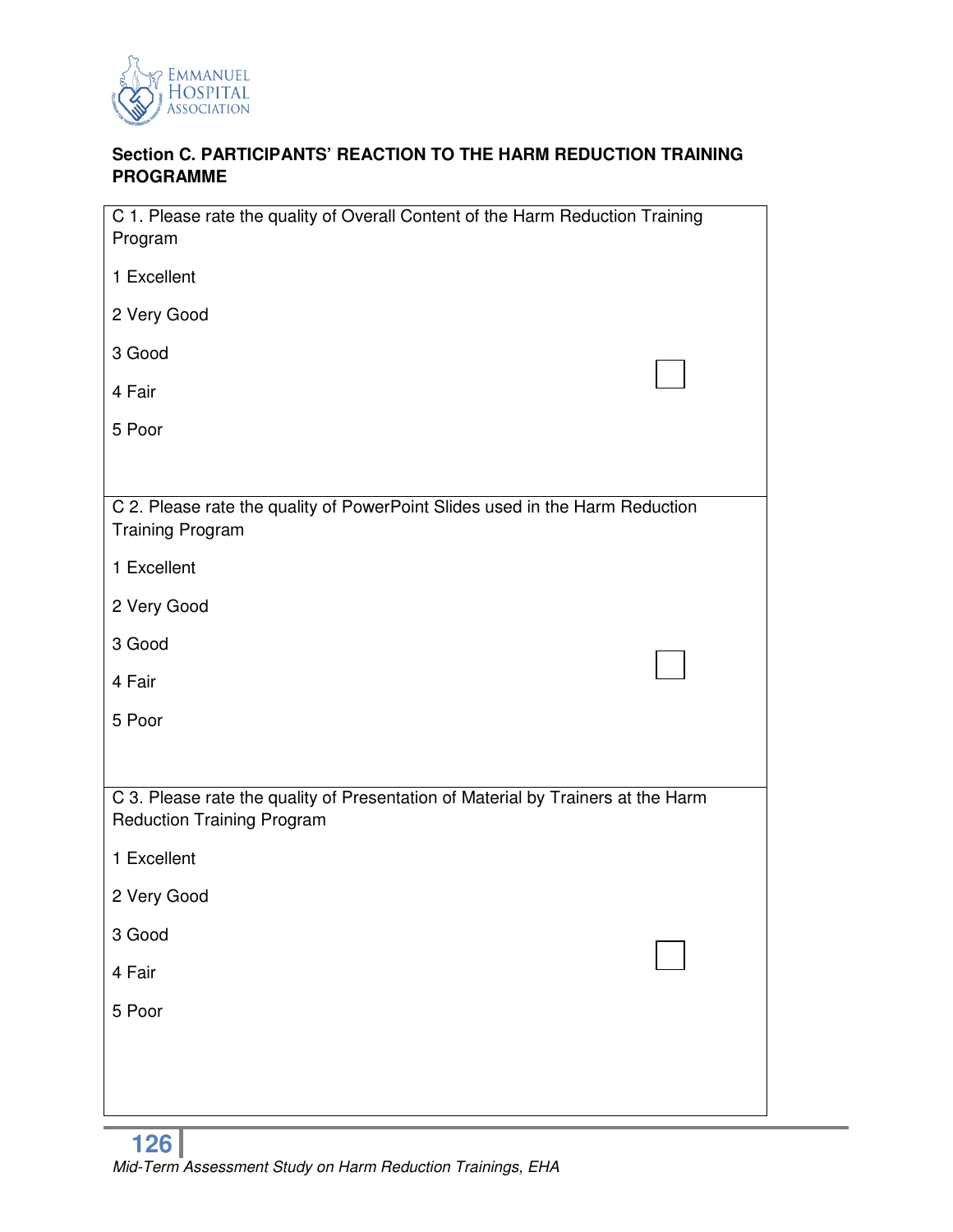

 $\overline{\phantom{a}}$ 

| C 4. Please rate the quality of Group activities done at the Harm Reduction Training<br>Program                                       |  |  |
|---------------------------------------------------------------------------------------------------------------------------------------|--|--|
| 1 Excellent                                                                                                                           |  |  |
| 2 Very Good                                                                                                                           |  |  |
| 3 Good                                                                                                                                |  |  |
| 4 Fair                                                                                                                                |  |  |
| 5 Poor                                                                                                                                |  |  |
| C 5. Please rate the Facilitation of Activities by Trainers at the Harm Reduction<br><b>Training Program</b>                          |  |  |
| 1 Excellent                                                                                                                           |  |  |
| 2 Very Good                                                                                                                           |  |  |
| 3 Good                                                                                                                                |  |  |
| 4 Fair                                                                                                                                |  |  |
| 5 Poor                                                                                                                                |  |  |
| C 6. What presentation styles were the most effective for you? (For example, case<br>studies, role play, lecture and group activity?) |  |  |
| 1 Case studies                                                                                                                        |  |  |
| 2 Role Play                                                                                                                           |  |  |
| 3 Lecture                                                                                                                             |  |  |
| 4 Group activity                                                                                                                      |  |  |
| 5 Combination                                                                                                                         |  |  |
| C 7. Please rate the quality of the training manuals (modules) used for Harm<br><b>Reduction Training Program</b>                     |  |  |
| 1 Excellent                                                                                                                           |  |  |
| 2 Very Good                                                                                                                           |  |  |
| 3 Good                                                                                                                                |  |  |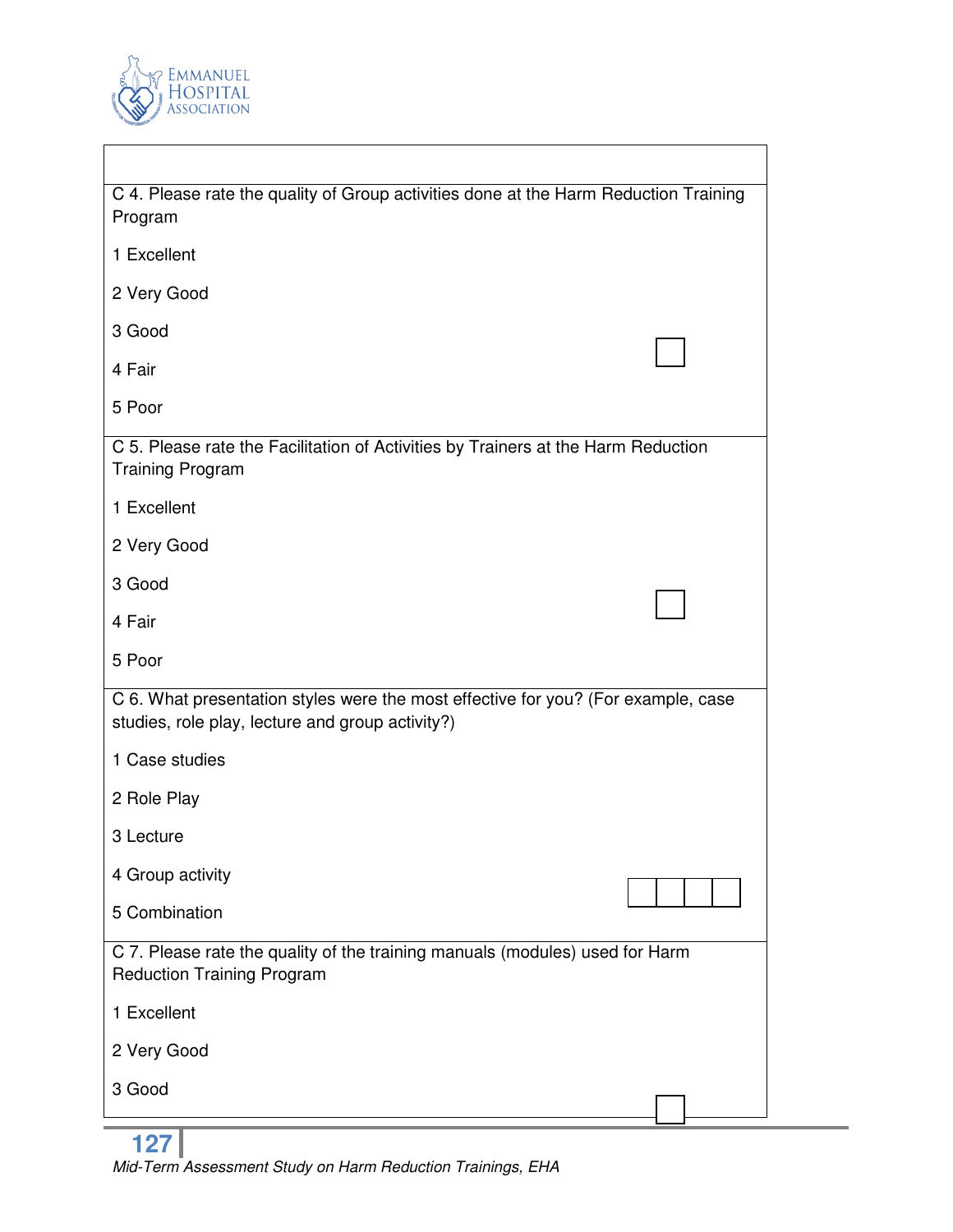

# 4 Fair

5 Poor

**C 8. Could you please describe your reactions to the harm reduction training program received by you?**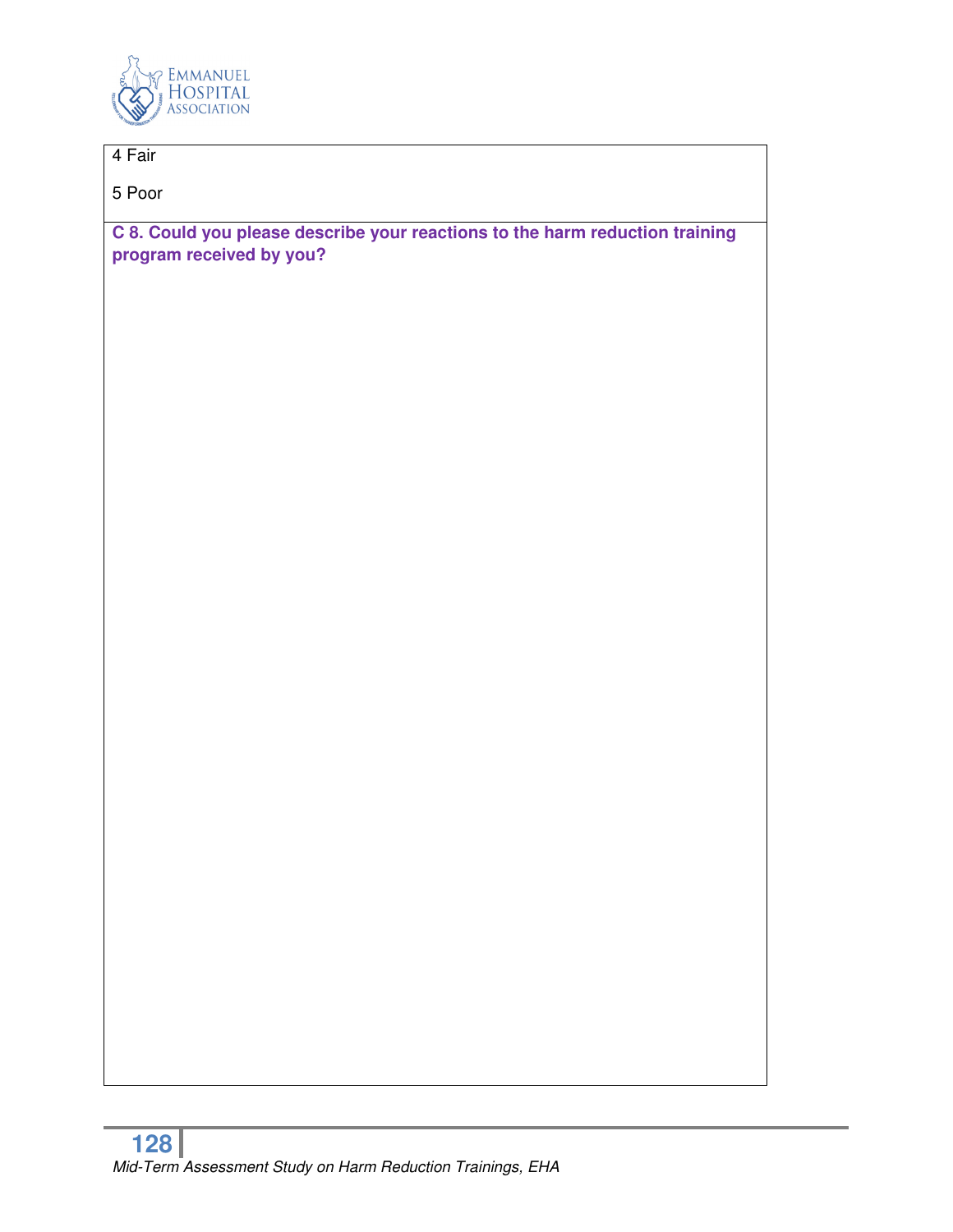

# **Section D. PARTICIPANTS' LEARNING AS A RESULT OF RECEIVING THE HARM REDUCTION TRAINING PROGRAM**

| D 1. Have you been able to learn knowledge and skills during the harm reduction<br>training program?                                                                                                  |  |  |
|-------------------------------------------------------------------------------------------------------------------------------------------------------------------------------------------------------|--|--|
| 1 Yes                                                                                                                                                                                                 |  |  |
| 2 No                                                                                                                                                                                                  |  |  |
| 3 Can't say / Don't know                                                                                                                                                                              |  |  |
|                                                                                                                                                                                                       |  |  |
| D 2. Evaluating your knowledge / skills in the following topic related to harm reduction<br>learned during the training, how do you rate the knowledge / skills after the harm<br>reduction training? |  |  |
| <b>Understanding drug use</b>                                                                                                                                                                         |  |  |
| 1 A lot of knowledge or skills                                                                                                                                                                        |  |  |
| 2 Some knowledge or skills                                                                                                                                                                            |  |  |
| 3 No change in knowledge or skills                                                                                                                                                                    |  |  |
| 4 Decline in knowledge or skills                                                                                                                                                                      |  |  |
| 5 Not applicable                                                                                                                                                                                      |  |  |
|                                                                                                                                                                                                       |  |  |
| D 3. Evaluating your knowledge / skills in the following topic related to harm reduction<br>learned during the training, how do you rate the knowledge / skills after the harm<br>reduction training? |  |  |
| Understanding IDU community and their vulnerabilities                                                                                                                                                 |  |  |
|                                                                                                                                                                                                       |  |  |
| 1 A lot of knowledge or skills                                                                                                                                                                        |  |  |
| 2 Some knowledge or skills                                                                                                                                                                            |  |  |
| 3 No change in knowledge or skills                                                                                                                                                                    |  |  |
| 4 Decline in knowledge or skills                                                                                                                                                                      |  |  |
| 5 Not applicable                                                                                                                                                                                      |  |  |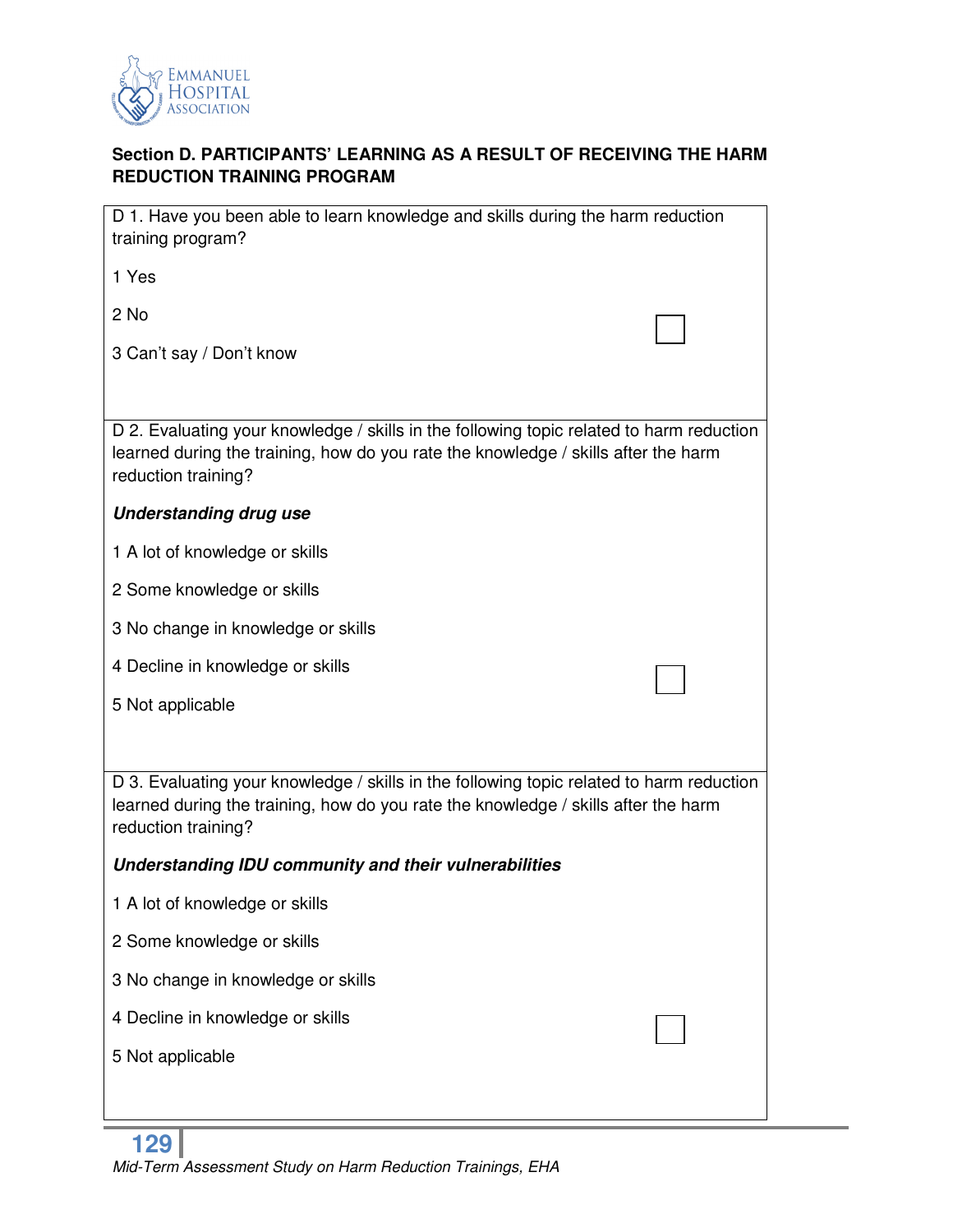

| D 4. Evaluating your knowledge / skills in the following topic related to harm reduction<br>learned during the training, how do you rate the knowledge / skills after the harm<br>reduction training? |  |  |
|-------------------------------------------------------------------------------------------------------------------------------------------------------------------------------------------------------|--|--|
| Understanding the role of staff in TI including project managers                                                                                                                                      |  |  |
| 1 A lot of knowledge or skills                                                                                                                                                                        |  |  |
| 2 Some knowledge or skills                                                                                                                                                                            |  |  |
| 3 No change in knowledge or skills                                                                                                                                                                    |  |  |
| 4 Decline in knowledge or skills                                                                                                                                                                      |  |  |
| 5 Not applicable                                                                                                                                                                                      |  |  |
|                                                                                                                                                                                                       |  |  |
| D 5. Evaluating your knowledge / skills in the following topic related to harm reduction<br>learned during the training, how do you rate the knowledge / skills after the harm<br>reduction training? |  |  |
| <b>Harm reduction</b>                                                                                                                                                                                 |  |  |
| 1 A lot of knowledge or skills                                                                                                                                                                        |  |  |
| 2 Some knowledge or skills                                                                                                                                                                            |  |  |
| 3 No change in knowledge or skills                                                                                                                                                                    |  |  |
| 4 Decline in knowledge or skills                                                                                                                                                                      |  |  |
| 5 Not applicable                                                                                                                                                                                      |  |  |
|                                                                                                                                                                                                       |  |  |
| D 6. Evaluating your knowledge / skills in the following topic related to harm reduction<br>learned during the training, how do you rate the knowledge / skills after the harm<br>reduction training? |  |  |
| Outreach and related management issues<br>1 A lot of knowledge or skills                                                                                                                              |  |  |
| 2 Some knowledge or skills                                                                                                                                                                            |  |  |
| 3 No change in knowledge or skills                                                                                                                                                                    |  |  |
| 4 Decline in knowledge or skills                                                                                                                                                                      |  |  |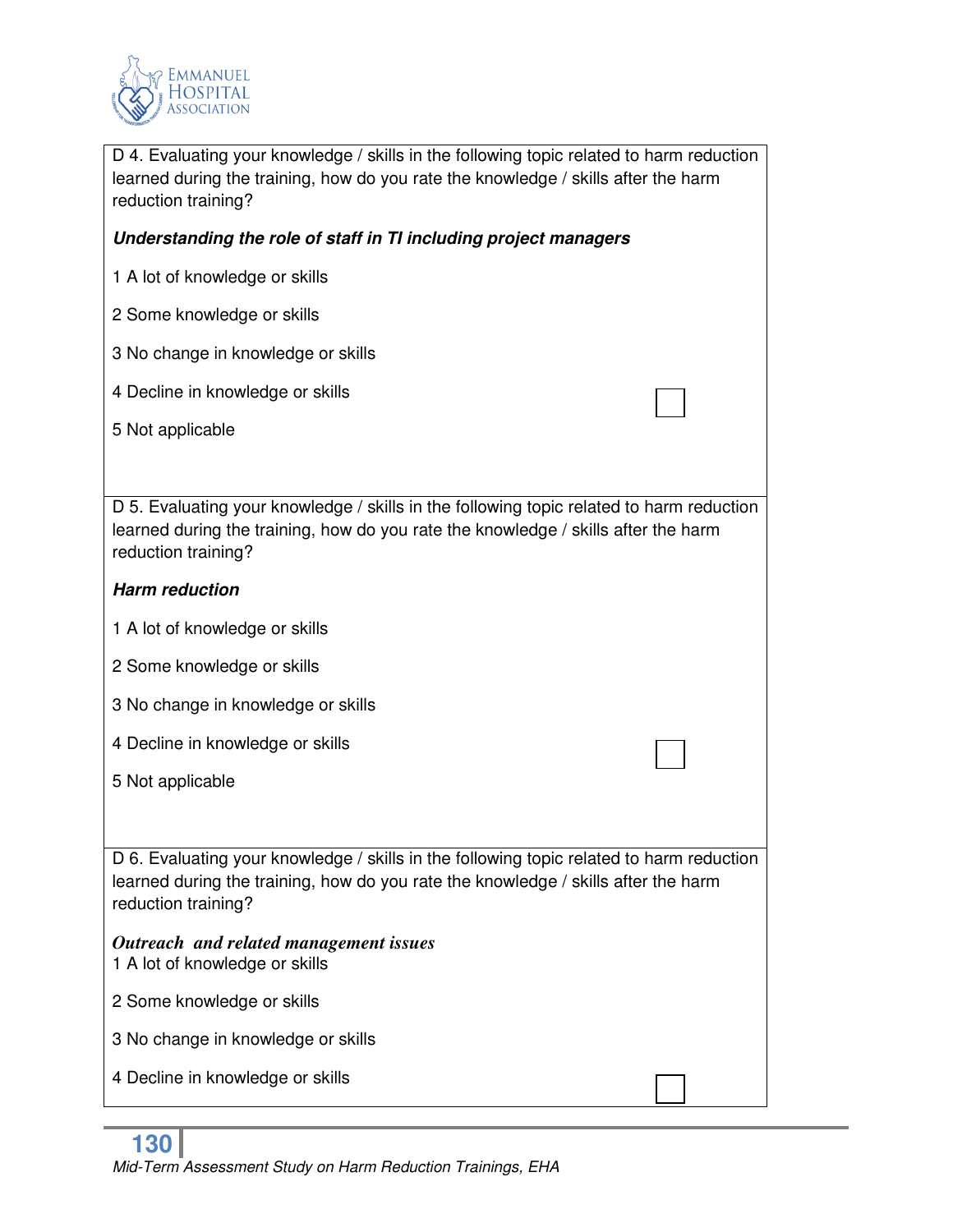

#### 5 Not applicable

D 7. Evaluating your knowledge / skills in the following topic related to harm reduction learned during the training, how do you rate the knowledge / skills after the harm reduction training?

### *Needle Syringe Programme*

1 A lot of knowledge or skills

- 2 Some knowledge or skills
- 3 No change in knowledge or skills
- 4 Decline in knowledge or skills
- 5 Not applicable

D 8. Evaluating your knowledge / skills in the following topic related to harm reduction learned during the training, how do you rate the knowledge / skills after the harm reduction training?

- *Waste disposal*
- 1 A lot of knowledge or skills
- 2 Some knowledge or skills
- 3 No change in knowledge or skills
- 4 Decline in knowledge or skills
- 5 Not applicable

D 9. Evaluating your knowledge / skills in the following topic related to harm reduction learned during the training, how do you rate the knowledge / skills after the harm reduction training?

### *Condom programming*

- 1 A lot of knowledge or skills
- 2 Some knowledge or skills
- 3 No change in knowledge or skills
- 4 Decline in knowledge or skills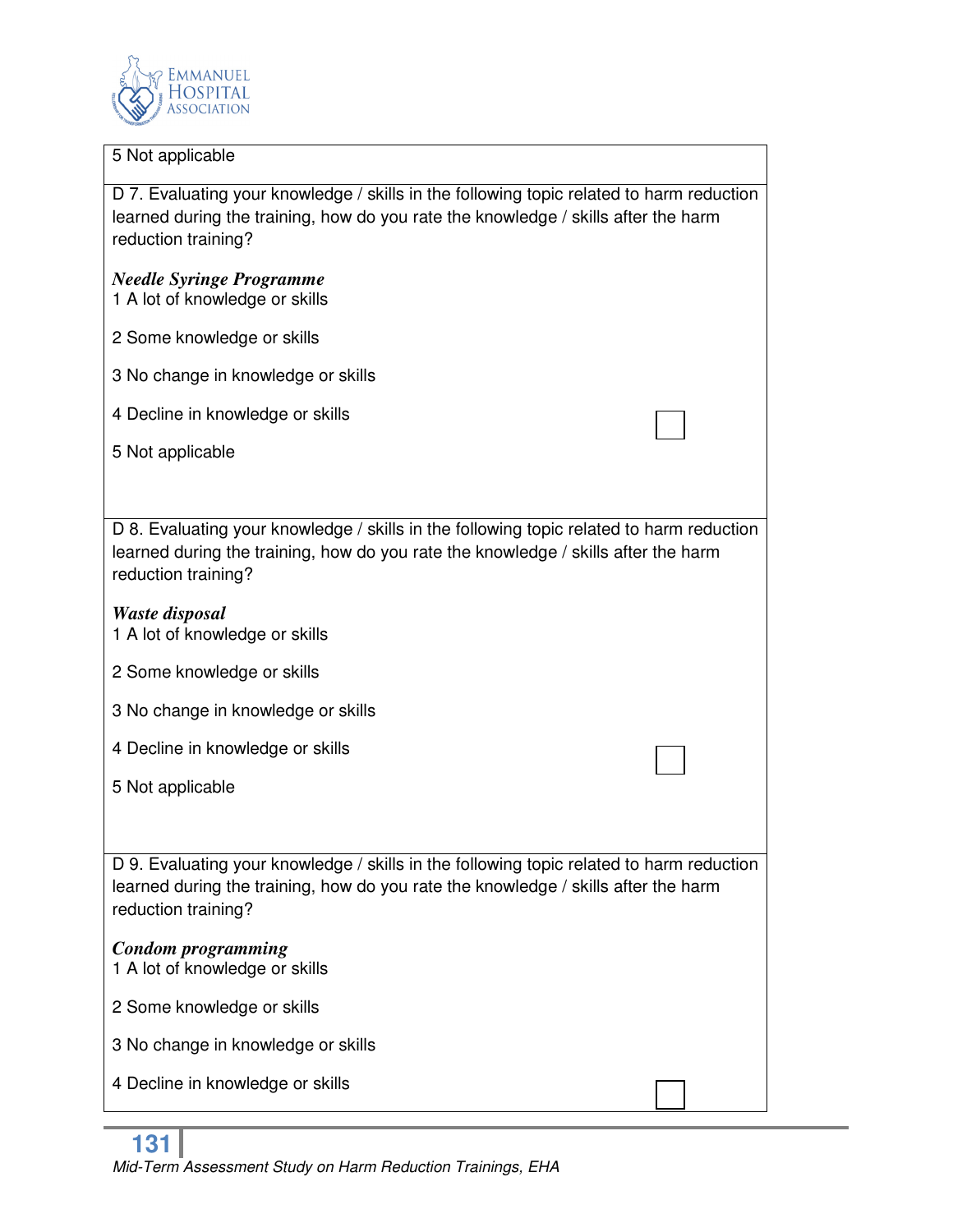

#### 5 Not applicable

D 10. Evaluating your knowledge / skills in the following topic related to harm reduction learned during the training, how do you rate the knowledge / skills after the harm reduction training?

### *Female sex partners of IDUs and Female injecting drug users*

- 1 A lot of knowledge or skills
- 2 Some knowledge or skills
- 3 No change in knowledge or skills
- 4 Decline in knowledge or skills
- 5 Not applicable

D 11. Evaluating your knowledge / skills in the following topic related to harm reduction learned during the training, how do you rate the knowledge / skills after the harm reduction training?

#### *Drop–in Centre and its Management*

- 1 A lot of knowledge or skills
- 2 Some knowledge or skills
- 3 No change in knowledge or skills
- 4 Decline in knowledge or skills
- 5 Not applicable

D 12. Evaluating your knowledge / skills in the following topic related to harm reduction learned during the training, how do you rate the knowledge / skills after the harm reduction training?

#### *Referral & Networking*

1 A lot of knowledge or skills

2 Some knowledge or skills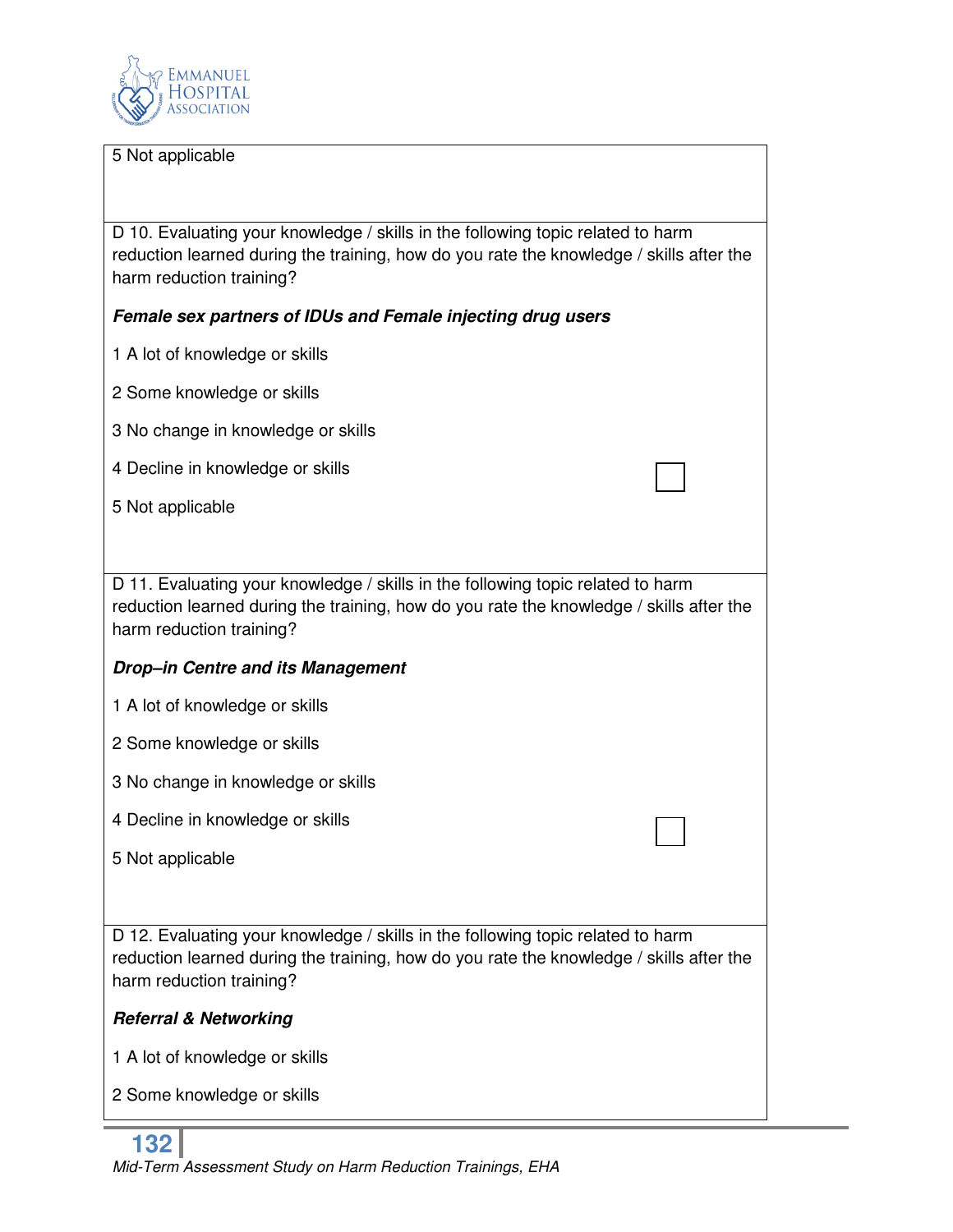

| 3 No change in knowledge or skills                                                                                                                                                                     |
|--------------------------------------------------------------------------------------------------------------------------------------------------------------------------------------------------------|
| 4 Decline in knowledge or skills                                                                                                                                                                       |
| 5 Not applicable                                                                                                                                                                                       |
|                                                                                                                                                                                                        |
| D 13. Evaluating your knowledge / skills in the following topic related to harm<br>reduction learned during the training, how do you rate the knowledge / skills after the<br>harm reduction training? |
| <b>Community Mobilisation</b>                                                                                                                                                                          |
| 1 A lot of knowledge or skills                                                                                                                                                                         |
| 2 Some knowledge or skills                                                                                                                                                                             |
| 3 No change in knowledge or skills                                                                                                                                                                     |
| 4 Decline in knowledge or skills                                                                                                                                                                       |
| 5 Not applicable                                                                                                                                                                                       |
| D 14. Evaluating your knowledge / skills in the following topic related to harm<br>reduction learned during the training, how do you rate the knowledge / skills after the<br>harm reduction training? |
| <b>Legal aspects Related to Drugs and Drug Use</b>                                                                                                                                                     |
| 1 A lot of knowledge or skills                                                                                                                                                                         |
| 2 Some knowledge or skills                                                                                                                                                                             |
| 3 No change in knowledge or skills                                                                                                                                                                     |
| 4 Decline in knowledge or skills                                                                                                                                                                       |
| 5 Not applicable                                                                                                                                                                                       |
| D 15. Evaluating your knowledge / skills in the following topic related to harm<br>reduction learned during the training, how do you rate the knowledge / skills after the<br>harm reduction training? |
| <b>Advocacy</b>                                                                                                                                                                                        |
| 1 A lot of knowledge or skills                                                                                                                                                                         |
| 2 Some knowledge or skills                                                                                                                                                                             |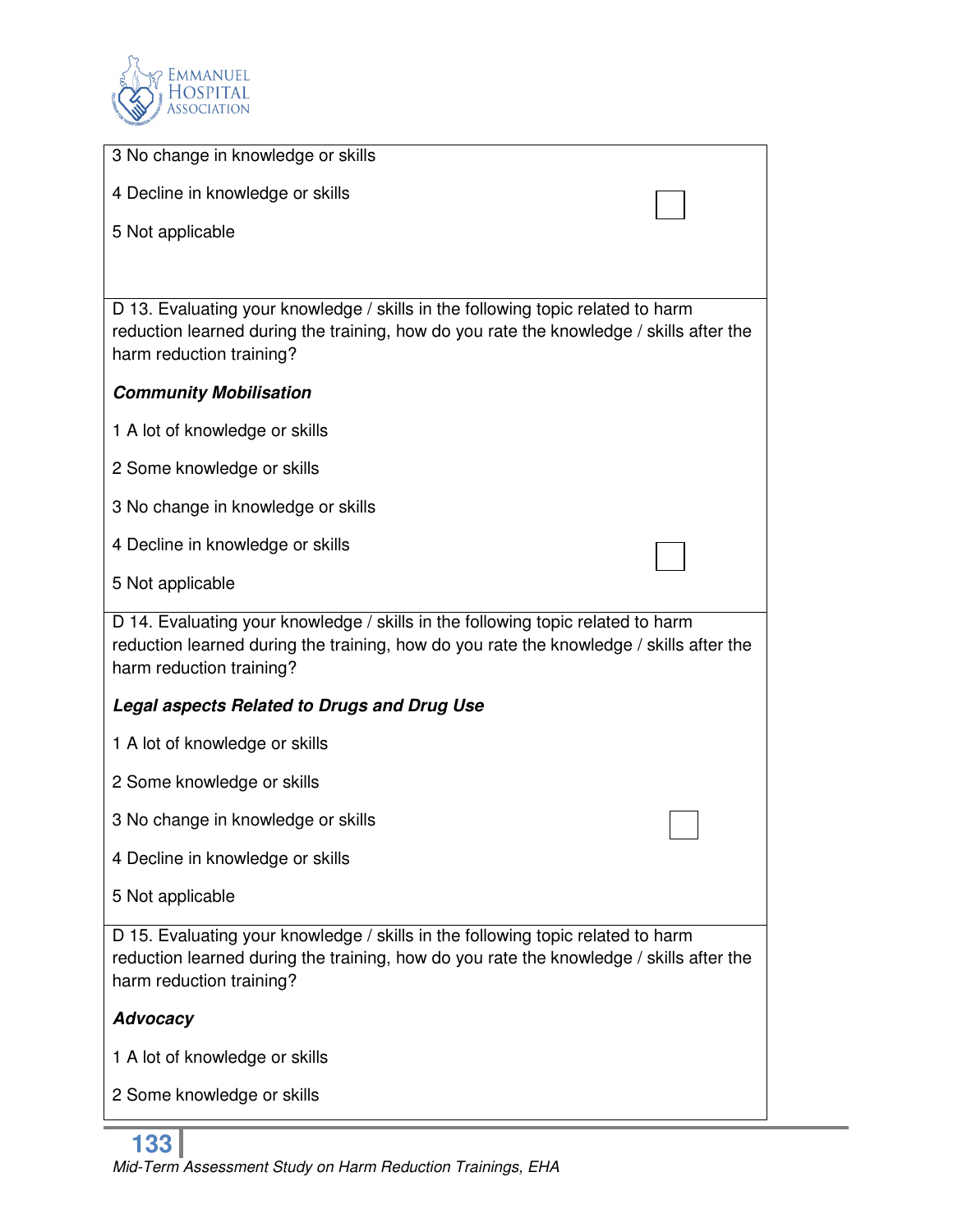

| 3 No change in knowledge or skills                                                                                                                                                                     |  |
|--------------------------------------------------------------------------------------------------------------------------------------------------------------------------------------------------------|--|
| 4 Decline in knowledge or skills                                                                                                                                                                       |  |
| 5 Not applicable                                                                                                                                                                                       |  |
|                                                                                                                                                                                                        |  |
| D 16. Evaluating your knowledge / skills in the following topic related to harm<br>reduction learned during the training, how do you rate the knowledge / skills after the<br>harm reduction training? |  |
| Clinical issues: abscess, STI, overdose and detoxification<br>1 A lot of knowledge or skills                                                                                                           |  |
| 2 Some knowledge or skills                                                                                                                                                                             |  |
| 3 No change in knowledge or skills                                                                                                                                                                     |  |
| 4 Decline in knowledge or skills                                                                                                                                                                       |  |
| 5 Not applicable                                                                                                                                                                                       |  |
| D 17. Evaluating your knowledge / skills in the following topic related to harm<br>reduction learned during the training, how do you rate the knowledge / skills after the<br>harm reduction training? |  |
| Understanding and Educating Clients on ART, Hepatitis C, TB, OI and Other<br><b>Co-Morbidities</b>                                                                                                     |  |
| 1 A lot of knowledge or skills                                                                                                                                                                         |  |
| 2 Some knowledge or skills                                                                                                                                                                             |  |
| 3 No change in knowledge or skills                                                                                                                                                                     |  |
| 4 Decline in knowledge or skills                                                                                                                                                                       |  |
| 5 Not applicable                                                                                                                                                                                       |  |
|                                                                                                                                                                                                        |  |
| D 18. Evaluating your knowledge / skills in the following topic related to harm<br>reduction learned during the training, how do you rate the knowledge / skills after the<br>harm reduction training? |  |
| <b>Planning and Implementing Work Plan</b>                                                                                                                                                             |  |
| 1 A lot of knowledge or skills                                                                                                                                                                         |  |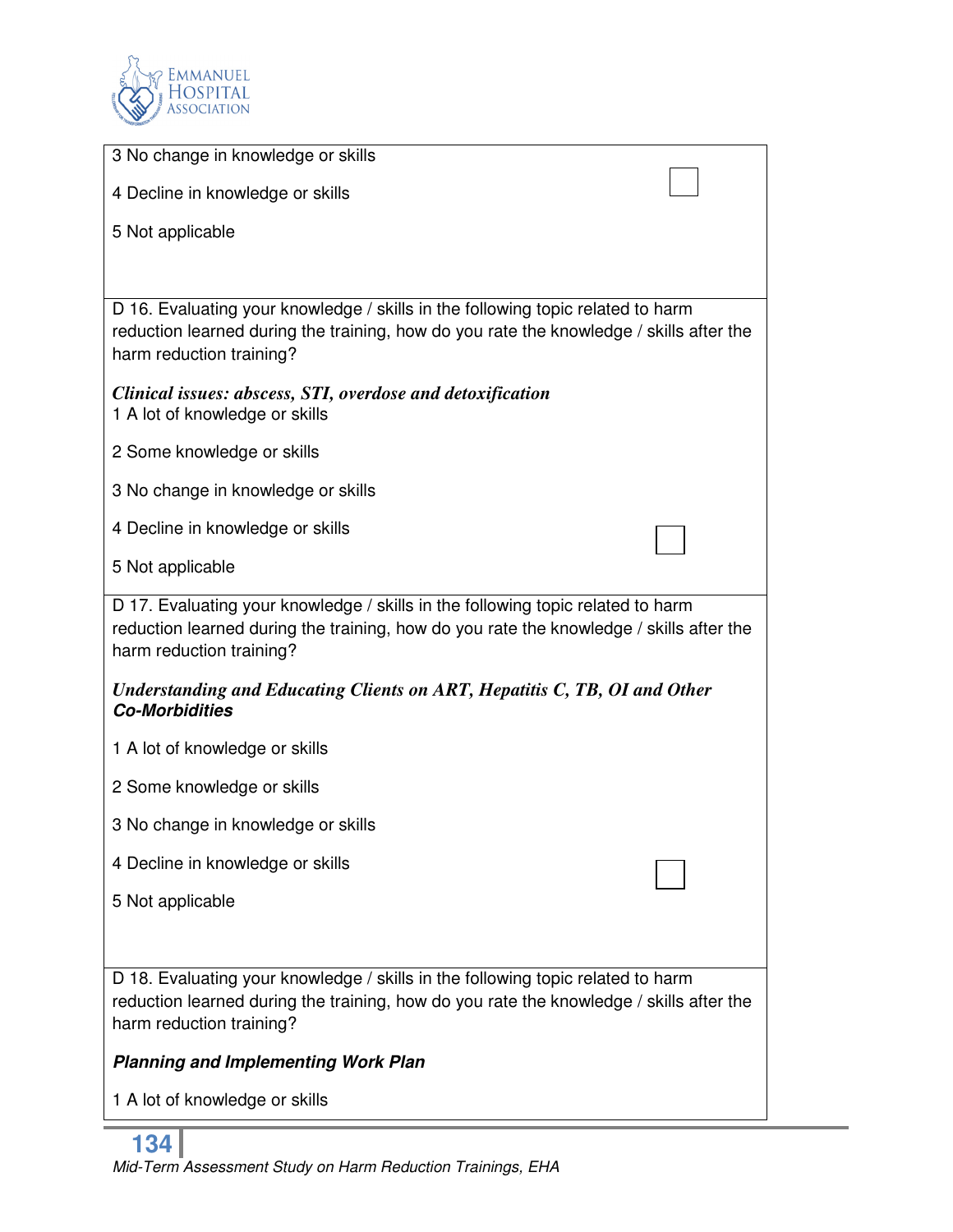

| 2 Some knowledge or skills                                                                                                                                                                             |
|--------------------------------------------------------------------------------------------------------------------------------------------------------------------------------------------------------|
| 3 No change in knowledge or skills                                                                                                                                                                     |
| 4 Decline in knowledge or skills                                                                                                                                                                       |
| 5 Not applicable                                                                                                                                                                                       |
|                                                                                                                                                                                                        |
| D 19. Evaluating your knowledge / skills in the following topic related to harm<br>reduction learned during the training, how do you rate the knowledge / skills after the<br>harm reduction training? |
| <b>Monitoring and Evaluation</b>                                                                                                                                                                       |
| 1 A lot of knowledge or skills                                                                                                                                                                         |
| 2 Some knowledge or skills                                                                                                                                                                             |
| 3 No change in knowledge or skills                                                                                                                                                                     |
| 4 Decline in knowledge or skills                                                                                                                                                                       |
| 5 Not applicable                                                                                                                                                                                       |
| D 20. Evaluating your knowledge / skills in the following topic related to harm<br>reduction learned during the training, how do you rate the knowledge / skills after the<br>harm reduction training? |
| <b>Strategic Planning</b>                                                                                                                                                                              |
| 1 A lot of knowledge or skills                                                                                                                                                                         |
| 2 Some knowledge or skills                                                                                                                                                                             |
| 3 No change in knowledge or skills                                                                                                                                                                     |
| 4 Decline in knowledge or skills                                                                                                                                                                       |
| 5 Not applicable                                                                                                                                                                                       |
| D 21. Evaluating your knowledge / skills in the following topic related to harm<br>reduction learned during the training, how do you rate the knowledge / skills after the<br>harm reduction training? |
| <b>Opioid Substitution Therapy (OST)</b>                                                                                                                                                               |
| 1 A lot of knowledge or skills                                                                                                                                                                         |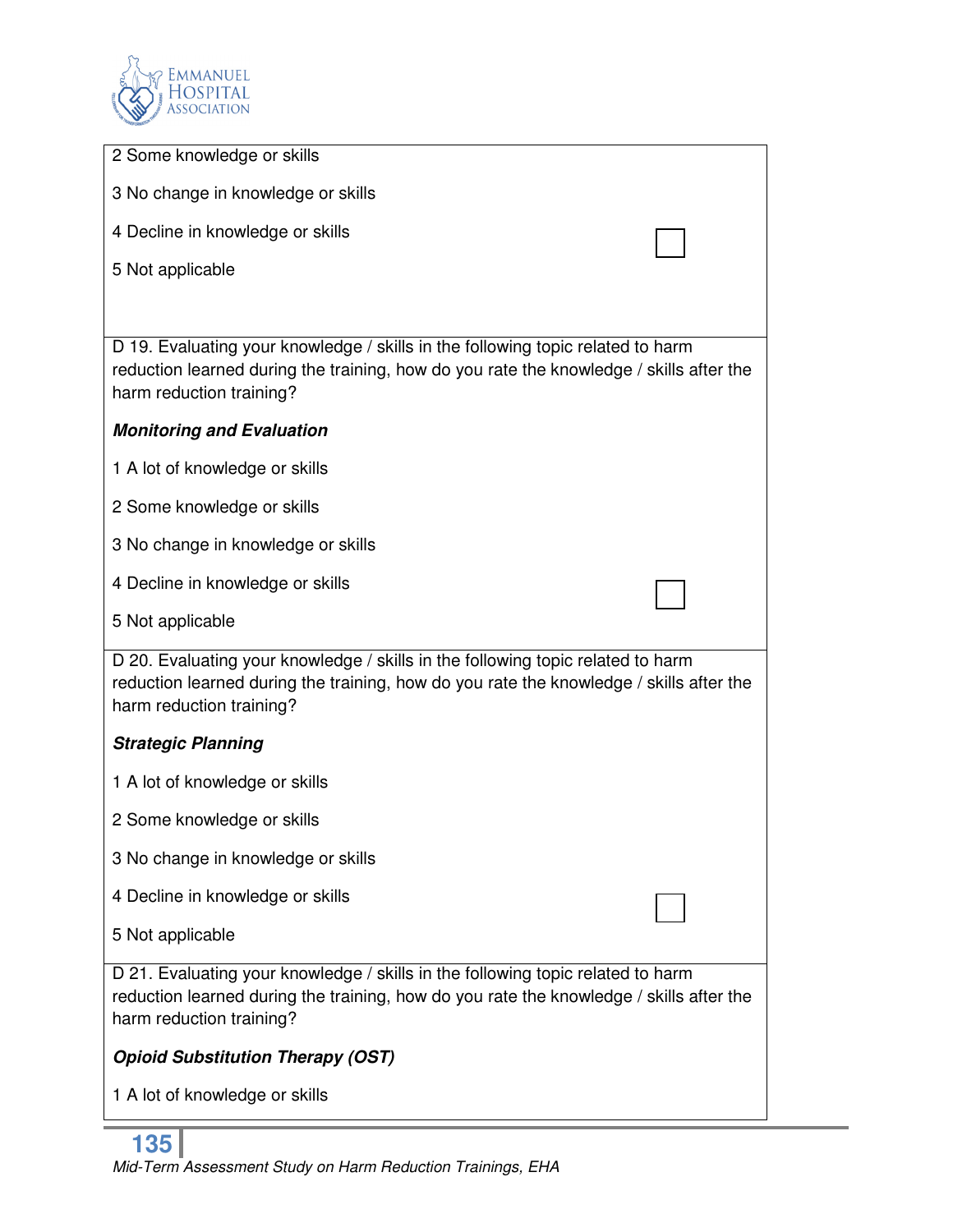

| 2 Some knowledge or skills                                                                                                                                                                             |
|--------------------------------------------------------------------------------------------------------------------------------------------------------------------------------------------------------|
| 3 No change in knowledge or skills                                                                                                                                                                     |
| 4 Decline in knowledge or skills                                                                                                                                                                       |
| 5 Not applicable                                                                                                                                                                                       |
|                                                                                                                                                                                                        |
| D 22. Evaluating your knowledge / skills in the following topic related to harm<br>reduction learned during the training, how do you rate the knowledge / skills after the<br>harm reduction training? |
| <b>Documentation and Reporting</b>                                                                                                                                                                     |
| 1 A lot of knowledge or skills                                                                                                                                                                         |
| 2 Some knowledge or skills                                                                                                                                                                             |
| 3 No change in knowledge or skills                                                                                                                                                                     |
| 4 Decline in knowledge or skills                                                                                                                                                                       |
| 5 Not applicable                                                                                                                                                                                       |
|                                                                                                                                                                                                        |
| D 23. Evaluating your knowledge / skills in the following topic related to harm<br>reduction learned during the training, how do you rate the knowledge / skills after the<br>harm reduction training? |
| <b>Procurement</b>                                                                                                                                                                                     |
| 1 A lot of knowledge or skills                                                                                                                                                                         |
| 2 Some knowledge or skills                                                                                                                                                                             |
| 3 No change in knowledge or skills                                                                                                                                                                     |
| 4 Decline in knowledge or skills                                                                                                                                                                       |
| 5 Not applicable                                                                                                                                                                                       |
| D 24. Evaluating your knowledge / skills in the following topic related to harm<br>reduction learned during the training, how do you rate the knowledge / skills after the<br>harm reduction training? |
| <b>Human Resource Management</b>                                                                                                                                                                       |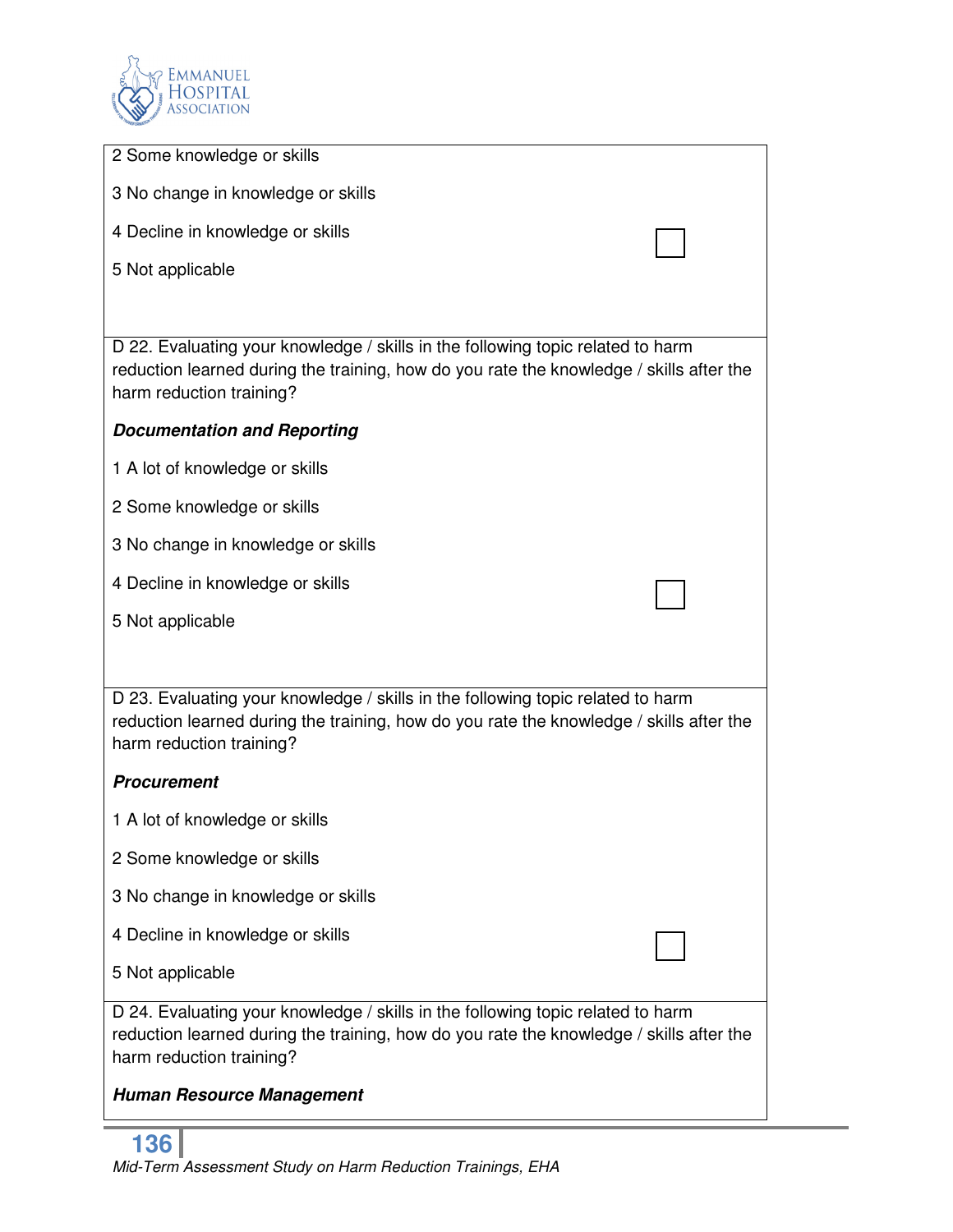

| 1 A lot of knowledge or skills                                                                                                                                                                         |
|--------------------------------------------------------------------------------------------------------------------------------------------------------------------------------------------------------|
| 2 Some knowledge or skills                                                                                                                                                                             |
| 3 No change in knowledge or skills                                                                                                                                                                     |
| 4 Decline in knowledge or skills                                                                                                                                                                       |
| 5 Not applicable                                                                                                                                                                                       |
|                                                                                                                                                                                                        |
| D 25. Evaluating your knowledge / skills in the following topic related to harm<br>reduction learned during the training, how do you rate the knowledge / skills after the<br>harm reduction training? |
| <b>Financial Management</b>                                                                                                                                                                            |
| 1 A lot of knowledge or skills                                                                                                                                                                         |
| 2 Some knowledge or skills                                                                                                                                                                             |
| 3 No change in knowledge or skills                                                                                                                                                                     |
| 4 Decline in knowledge or skills                                                                                                                                                                       |
| 5 Not applicable                                                                                                                                                                                       |
|                                                                                                                                                                                                        |
| D 26. Evaluating your knowledge / skills in the following topic related to harm<br>reduction learned during the training, how do you rate the knowledge / skills after the<br>harm reduction training? |
| <b>Resource Mapping for Referral</b>                                                                                                                                                                   |
| 1 A lot of knowledge or skills                                                                                                                                                                         |
| 2 Some knowledge or skills                                                                                                                                                                             |
| 3 No change in knowledge or skills                                                                                                                                                                     |
| 4 Decline in knowledge or skills                                                                                                                                                                       |
| 5 Not applicable                                                                                                                                                                                       |
| D 27. Evaluating your knowledge / skills in the following topic related to harm<br>reduction learned during the training, how do you rate the knowledge / skills after the<br>harm reduction training? |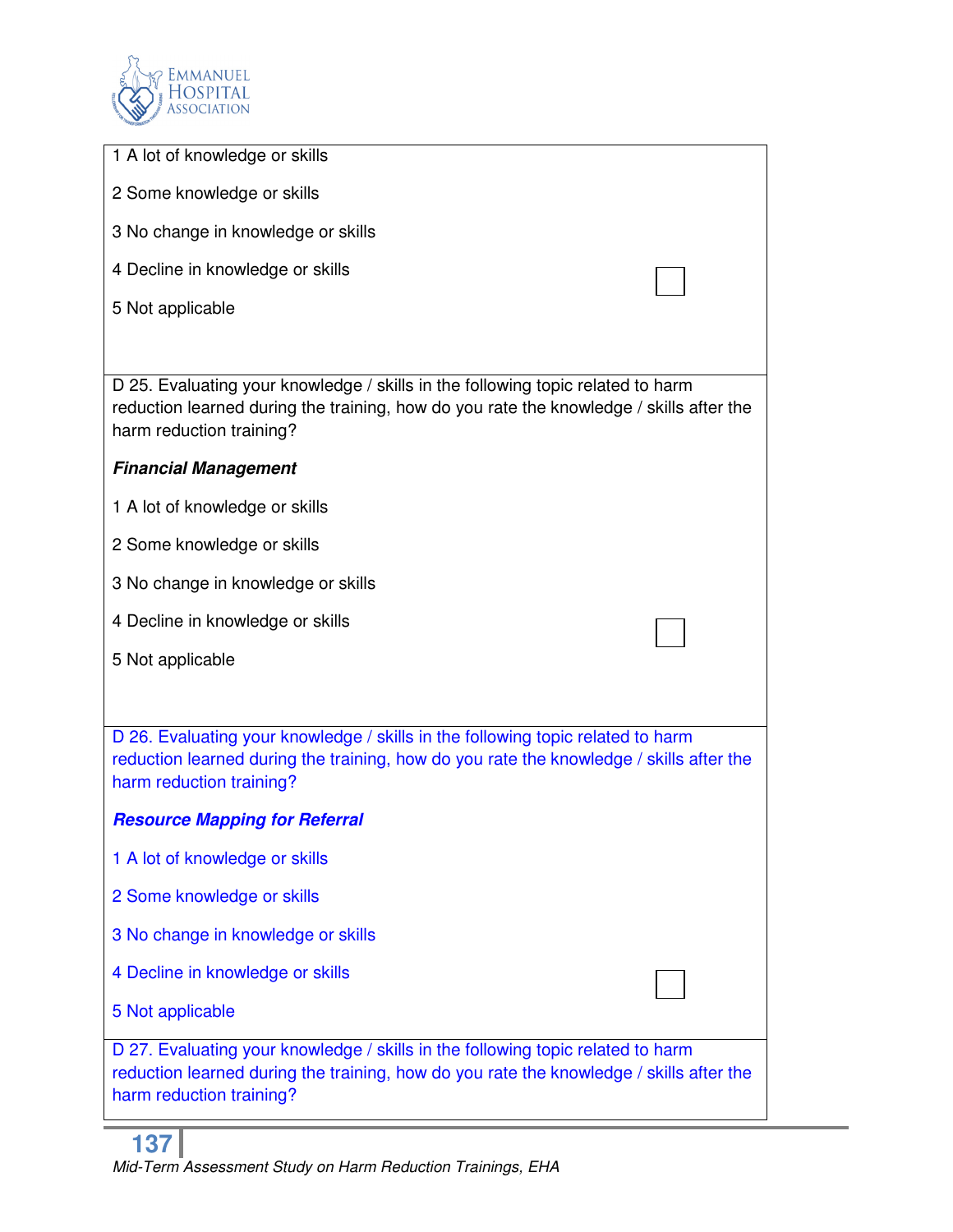

| <b>Establishing and maintaining referral networks</b>                                                                                                                                                  |
|--------------------------------------------------------------------------------------------------------------------------------------------------------------------------------------------------------|
| 1 A lot of knowledge or skills                                                                                                                                                                         |
| 2 Some knowledge or skills                                                                                                                                                                             |
| 3 No change in knowledge or skills                                                                                                                                                                     |
| 4 Decline in knowledge or skills                                                                                                                                                                       |
| 5 Not applicable                                                                                                                                                                                       |
|                                                                                                                                                                                                        |
| D 28. Evaluating your knowledge / skills in the following topic related to harm<br>reduction learned during the training, how do you rate the knowledge / skills after the<br>harm reduction training? |
| <b>Facilitating Community Mobilisation</b>                                                                                                                                                             |
| 1 A lot of knowledge or skills                                                                                                                                                                         |
| 2 Some knowledge or skills                                                                                                                                                                             |
| 3 No change in knowledge or skills                                                                                                                                                                     |
| 4 Decline in knowledge or skills                                                                                                                                                                       |
| 5 Not applicable                                                                                                                                                                                       |
|                                                                                                                                                                                                        |
| D 29. Evaluating your knowledge / skills in the following topic related to harm<br>reduction learned during the training, how do you rate the knowledge / skills after the<br>harm reduction training? |
| <b>Developing Advocacy Strategies</b>                                                                                                                                                                  |
| 1 A lot of knowledge or skills                                                                                                                                                                         |
| 2 Some knowledge or skills                                                                                                                                                                             |
| 3 No change in knowledge or skills                                                                                                                                                                     |
| 4 Decline in knowledge or skills                                                                                                                                                                       |
| 5 Not applicable                                                                                                                                                                                       |
| D 30. Evaluating your knowledge / skills in the following topic related to harm                                                                                                                        |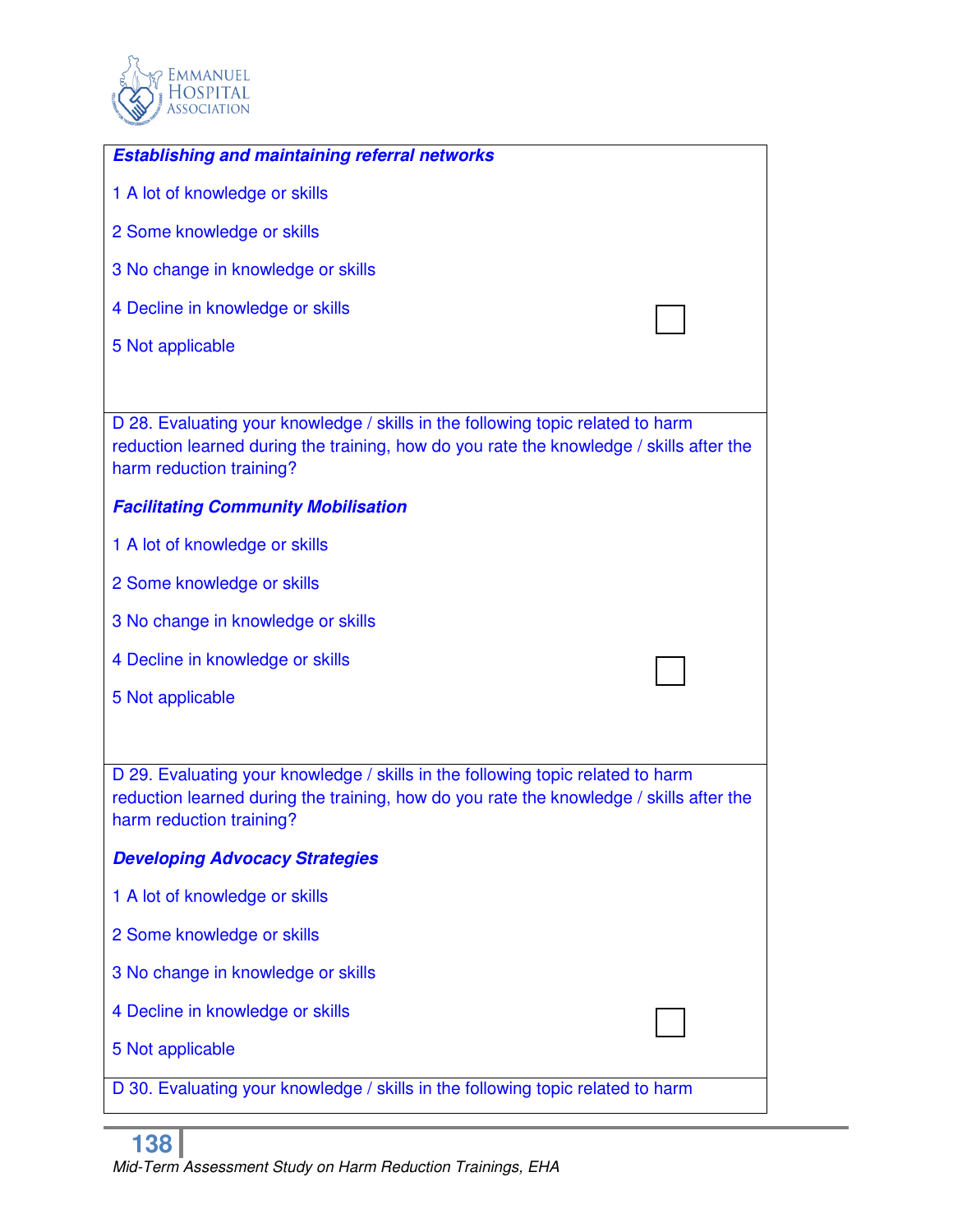

| reduction learned during the training, how do you rate the knowledge / skills after the<br>harm reduction training?                                                                                    |
|--------------------------------------------------------------------------------------------------------------------------------------------------------------------------------------------------------|
| <b>Advocacy to Facilitate Referral</b>                                                                                                                                                                 |
| 1 A lot of knowledge or skills                                                                                                                                                                         |
| 2 Some knowledge or skills                                                                                                                                                                             |
| 3 No change in knowledge or skills                                                                                                                                                                     |
| 4 Decline in knowledge or skills                                                                                                                                                                       |
| 5 Not applicable                                                                                                                                                                                       |
|                                                                                                                                                                                                        |
| D 31. Evaluating your knowledge / skills in the following topic related to harm<br>reduction learned during the training, how do you rate the knowledge / skills after the<br>harm reduction training? |
| <b>Advocacy with Community</b>                                                                                                                                                                         |
| 1 A lot of knowledge or skills                                                                                                                                                                         |
| 2 Some knowledge or skills                                                                                                                                                                             |
| 3 No change in knowledge or skills                                                                                                                                                                     |
| 4 Decline in knowledge or skills                                                                                                                                                                       |
| 5 Not applicable                                                                                                                                                                                       |
|                                                                                                                                                                                                        |
| D 32. Evaluating your knowledge / skills in the following topic related to harm<br>reduction learned during the training, how do you rate the knowledge / skills after the<br>harm reduction training? |
| Monitoring and evaluation of Referral & Networking, Community Mobilisation &                                                                                                                           |
| <b>Advocacy</b>                                                                                                                                                                                        |
| 1 A lot of knowledge or skills                                                                                                                                                                         |
| 2 Some knowledge or skills                                                                                                                                                                             |
| 3 No change in knowledge or skills                                                                                                                                                                     |
|                                                                                                                                                                                                        |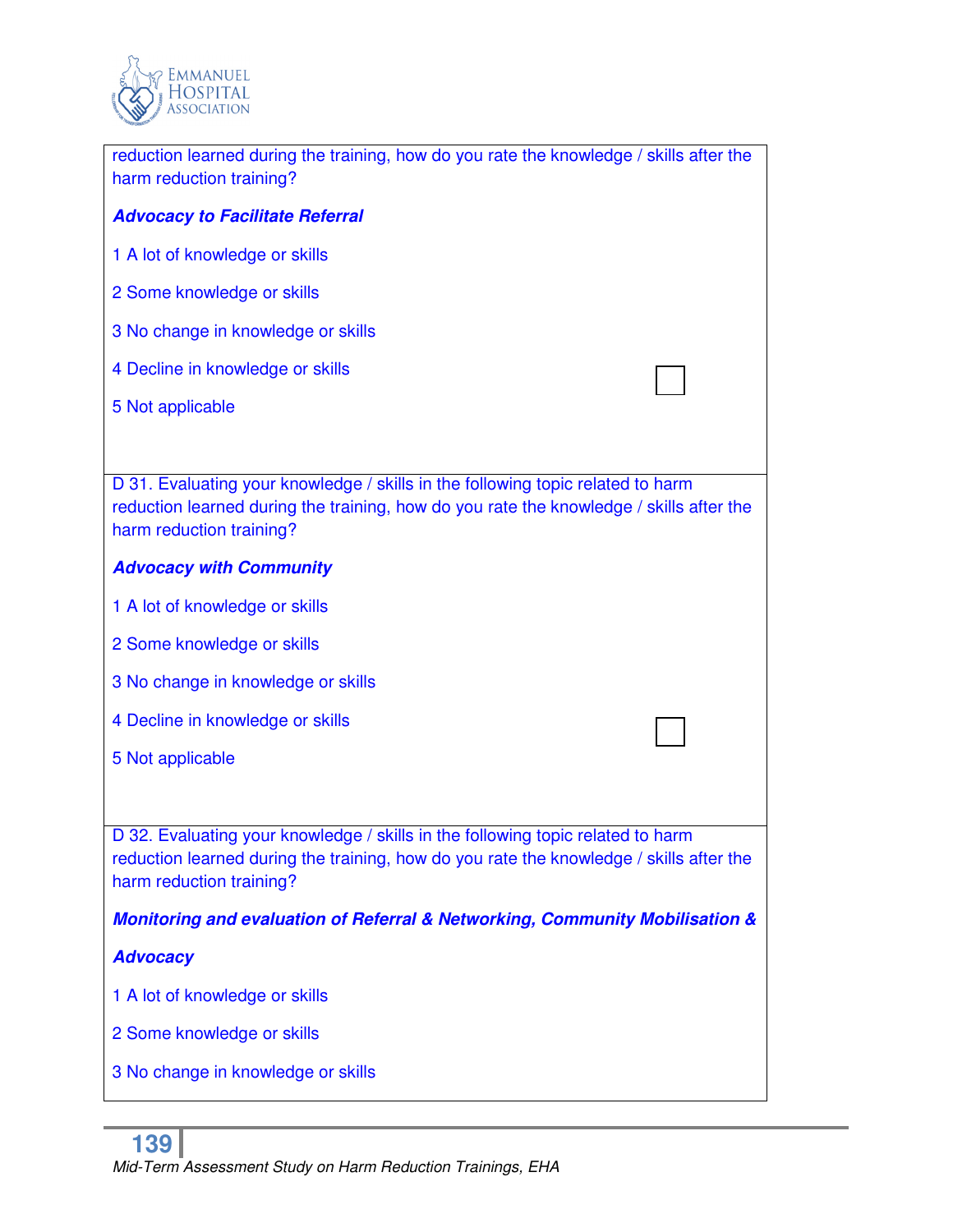

| 4 Decline in knowledge or skills                                              |  |
|-------------------------------------------------------------------------------|--|
| 5 Not applicable                                                              |  |
| D 33. What are the three most important things you learned as a result of the |  |
| harm reduction training program?                                              |  |
| А.                                                                            |  |
|                                                                               |  |
| <b>B.</b>                                                                     |  |
|                                                                               |  |
|                                                                               |  |
| C.                                                                            |  |
|                                                                               |  |
| D 34. What are the three greatest strengths of this harm reduction training?  |  |
|                                                                               |  |
|                                                                               |  |
| А.                                                                            |  |
|                                                                               |  |
| B.                                                                            |  |
|                                                                               |  |
|                                                                               |  |
|                                                                               |  |
| C.                                                                            |  |
|                                                                               |  |
| D 35. Would you like to say anything else about how what you learned as a     |  |
| result of the harm reduction training?                                        |  |
|                                                                               |  |
|                                                                               |  |
|                                                                               |  |
|                                                                               |  |
|                                                                               |  |
|                                                                               |  |
|                                                                               |  |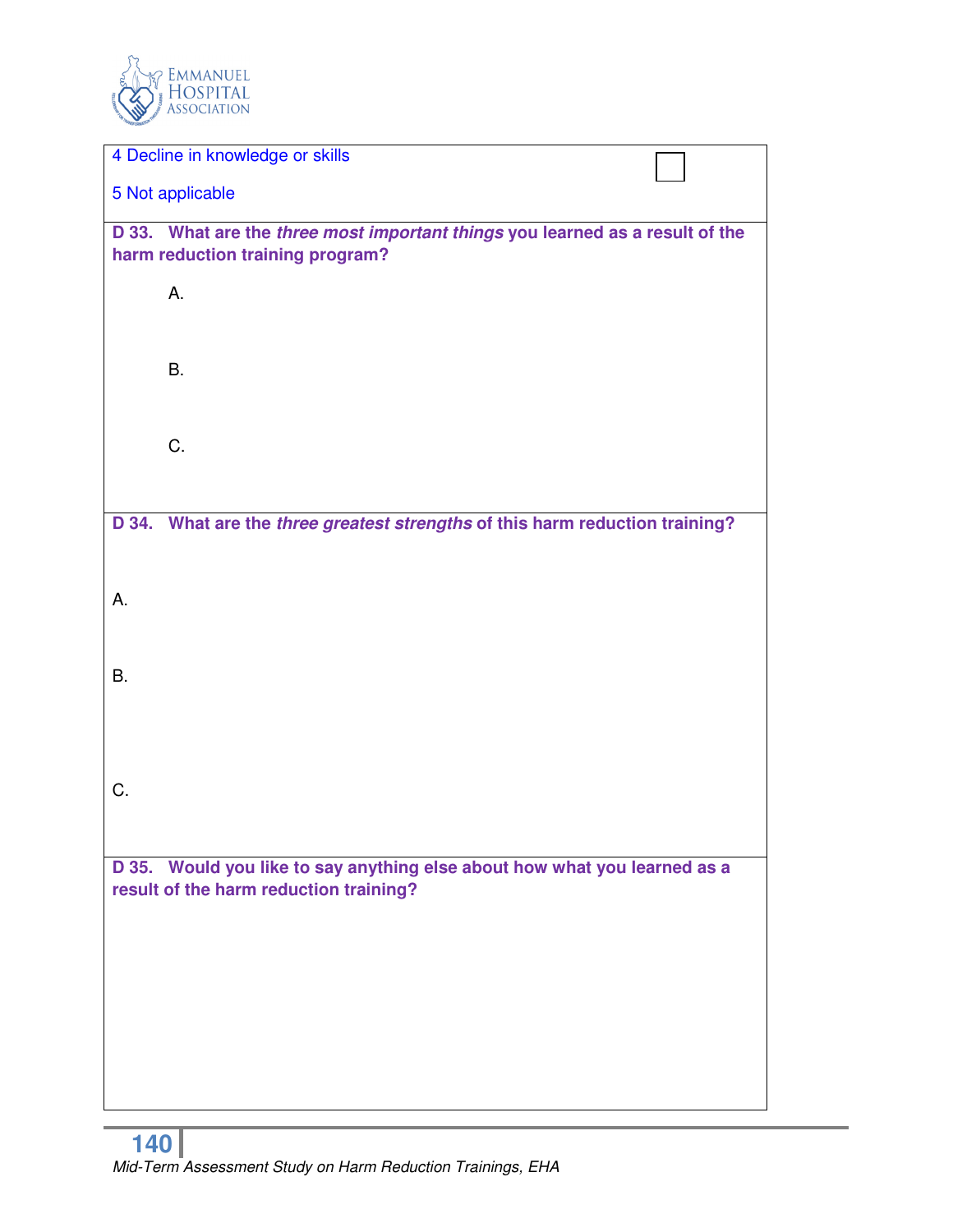

# **Section E. PARTICIPANTS' CHANGE IN PERFORMANCE ON THEIR JOB DUE TO HARM REDUCTION TRAINING**

| E 1. Have you been able to apply anything you learnt from the harm reduction<br>training in your Job environment? |  |
|-------------------------------------------------------------------------------------------------------------------|--|
| 1 Yes                                                                                                             |  |
| 2 No                                                                                                              |  |
| 3 Can't say / Don't know                                                                                          |  |
| E 2. Evaluating yourself after the harm reduction training programme:                                             |  |
| Level of knowledge/skills related to the job                                                                      |  |
| 1 Outstanding                                                                                                     |  |
| 2 Very Good                                                                                                       |  |
| 3 Good                                                                                                            |  |
| 4 Fair5 Poor                                                                                                      |  |
| E 3. Evaluating yourself after the harm reduction training programme:                                             |  |
| Confidence in solving problems and making decisions                                                               |  |
| 1 Outstanding                                                                                                     |  |
|                                                                                                                   |  |
| 2 Very Good                                                                                                       |  |
| 3 Good                                                                                                            |  |
| 4 Fair                                                                                                            |  |
| 5 Poor                                                                                                            |  |
| E 4. Evaluating yourself after the harm reduction training programme:                                             |  |
| <b>Management of priorities</b>                                                                                   |  |
| 1 Outstanding                                                                                                     |  |
| 2 Very Good                                                                                                       |  |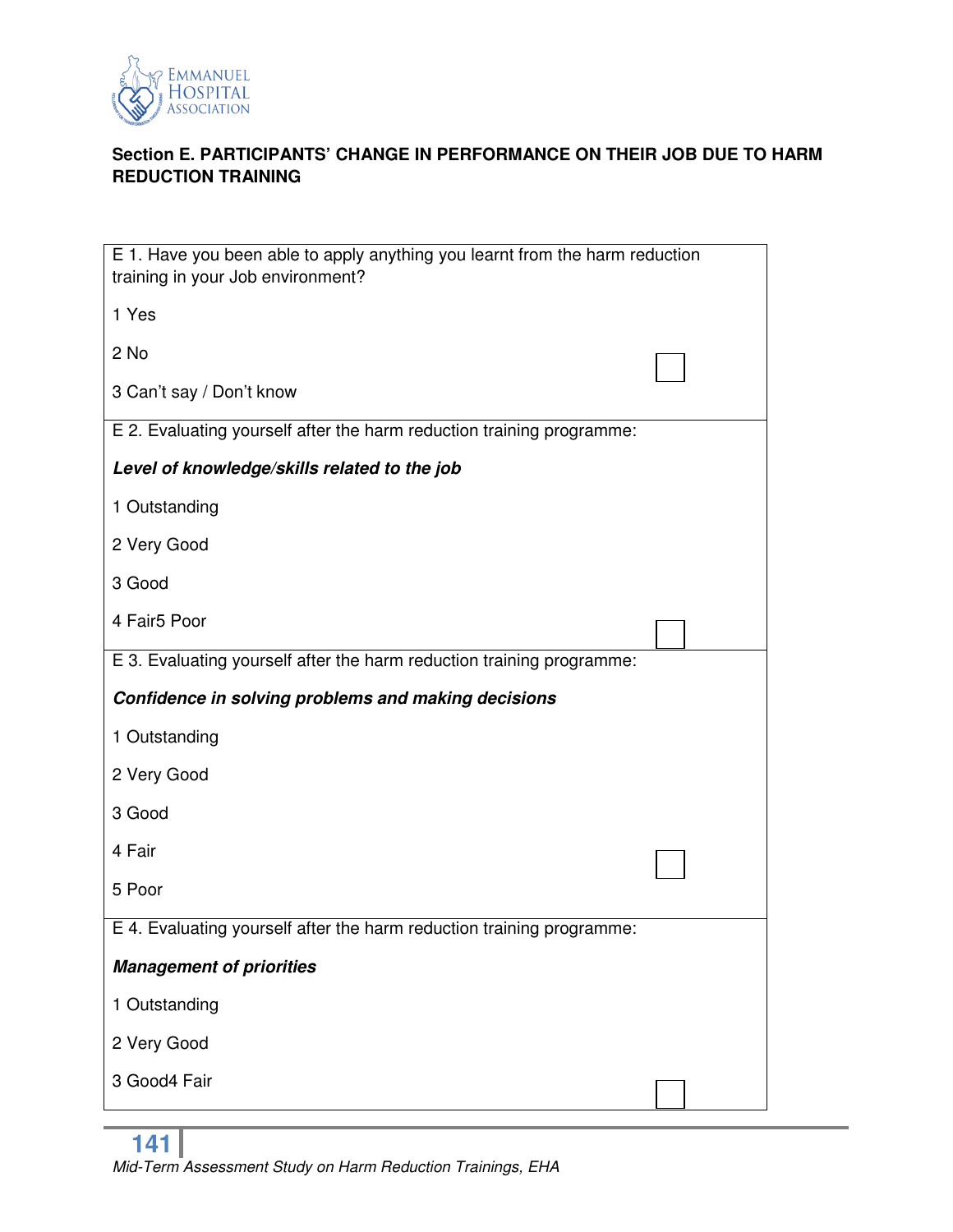

| 5 Poor                                                                                                                                                            |  |
|-------------------------------------------------------------------------------------------------------------------------------------------------------------------|--|
| E 5. Evaluating yourself after the harm reduction training programme:                                                                                             |  |
| Overall effectiveness in your division                                                                                                                            |  |
| 1 Outstanding                                                                                                                                                     |  |
| 2 Very Good                                                                                                                                                       |  |
| 3 Good                                                                                                                                                            |  |
| 4 Fair                                                                                                                                                            |  |
| 5 Poor                                                                                                                                                            |  |
| E 6. How would you rate the effectiveness of the training or course in providing you<br>with new knowledge or skills?                                             |  |
| 1 Highly effective                                                                                                                                                |  |
| 2 Somewhat effective                                                                                                                                              |  |
| 3 Somewhat ineffective                                                                                                                                            |  |
| 4 Highly ineffective                                                                                                                                              |  |
| 5 Don't know                                                                                                                                                      |  |
| E 7. How would you rate the effectiveness of the training or course in updating or<br>refining the knowledge or skills that you already had?                      |  |
| 1 Highly effective                                                                                                                                                |  |
| 2 Somewhat effective                                                                                                                                              |  |
| 3 Somewhat ineffective                                                                                                                                            |  |
| 4 Highly ineffective                                                                                                                                              |  |
| 5 Don't know                                                                                                                                                      |  |
| E 8. How would you rate the effectiveness of the training or course in providing you<br>with strategic approaches to address issues that you faced in work place? |  |
| 1 Highly effective                                                                                                                                                |  |
| 2 Somewhat effective                                                                                                                                              |  |
| 3 Somewhat ineffective                                                                                                                                            |  |
|                                                                                                                                                                   |  |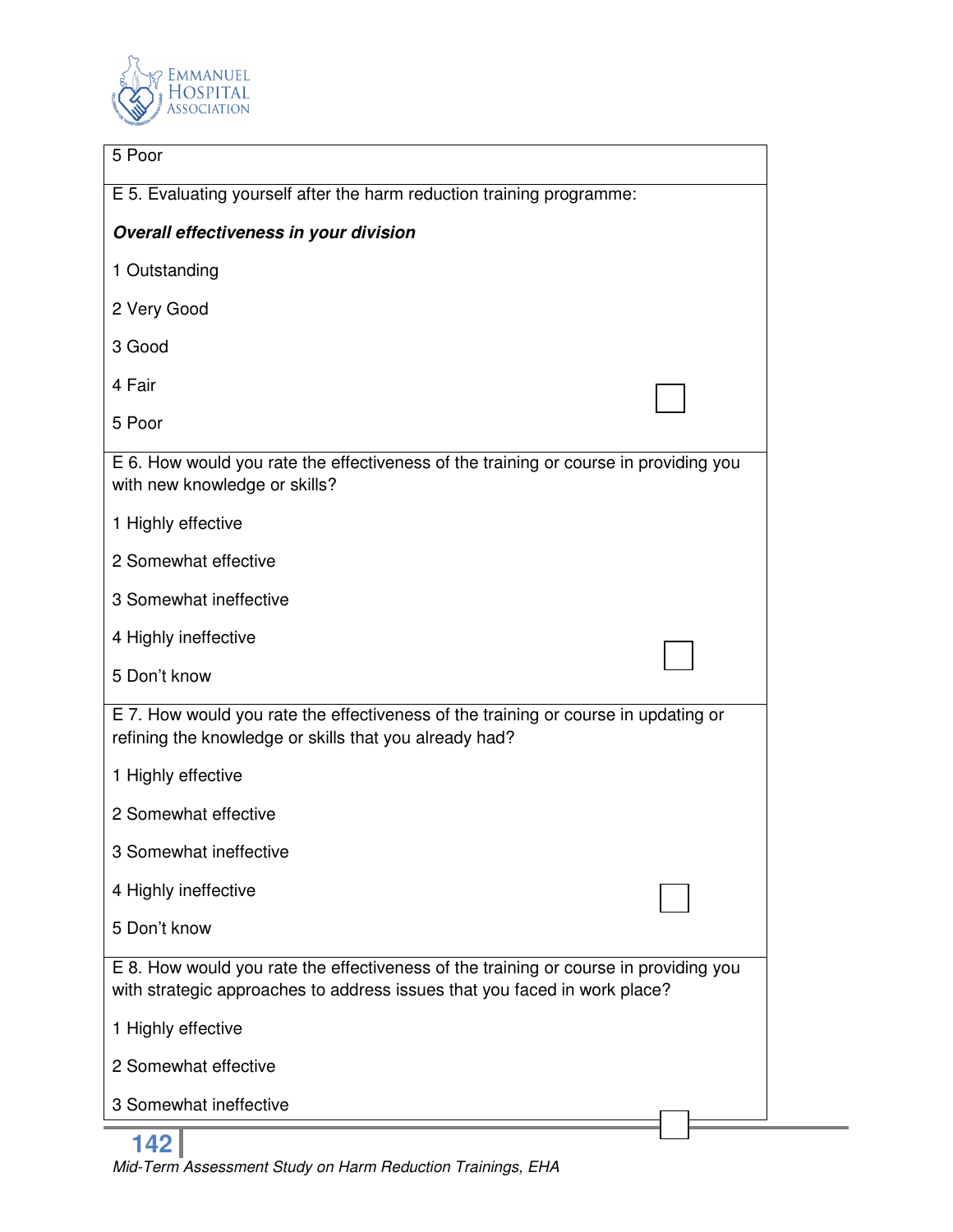

| 4 Highly ineffective                                                                                    |  |
|---------------------------------------------------------------------------------------------------------|--|
| 5 Don't know                                                                                            |  |
| E 9. How is the training programme rated by you now, based on its utility in the work<br>environment?   |  |
| 1 Outstanding                                                                                           |  |
| 2 Very Good                                                                                             |  |
| 3 Good                                                                                                  |  |
| 4 Fair                                                                                                  |  |
| 5 Poor                                                                                                  |  |
|                                                                                                         |  |
| E 10. How conducive is the work environment to apply knowledge & skills learnt by<br>you in the course? |  |
| 1 Outstanding                                                                                           |  |
| 2 Very Good                                                                                             |  |
| 3 Good                                                                                                  |  |
| 4 Fair                                                                                                  |  |
| 5 Poor                                                                                                  |  |
| E 11. After attending the training course:                                                              |  |
| The quality of the work I do has improved                                                               |  |
| 1 Agree                                                                                                 |  |
| 2 Disagree                                                                                              |  |
| 3 Don't know                                                                                            |  |
|                                                                                                         |  |
| E 12. After attending the training course:                                                              |  |
| I make fewer mistakes at work                                                                           |  |
| 1 Agree                                                                                                 |  |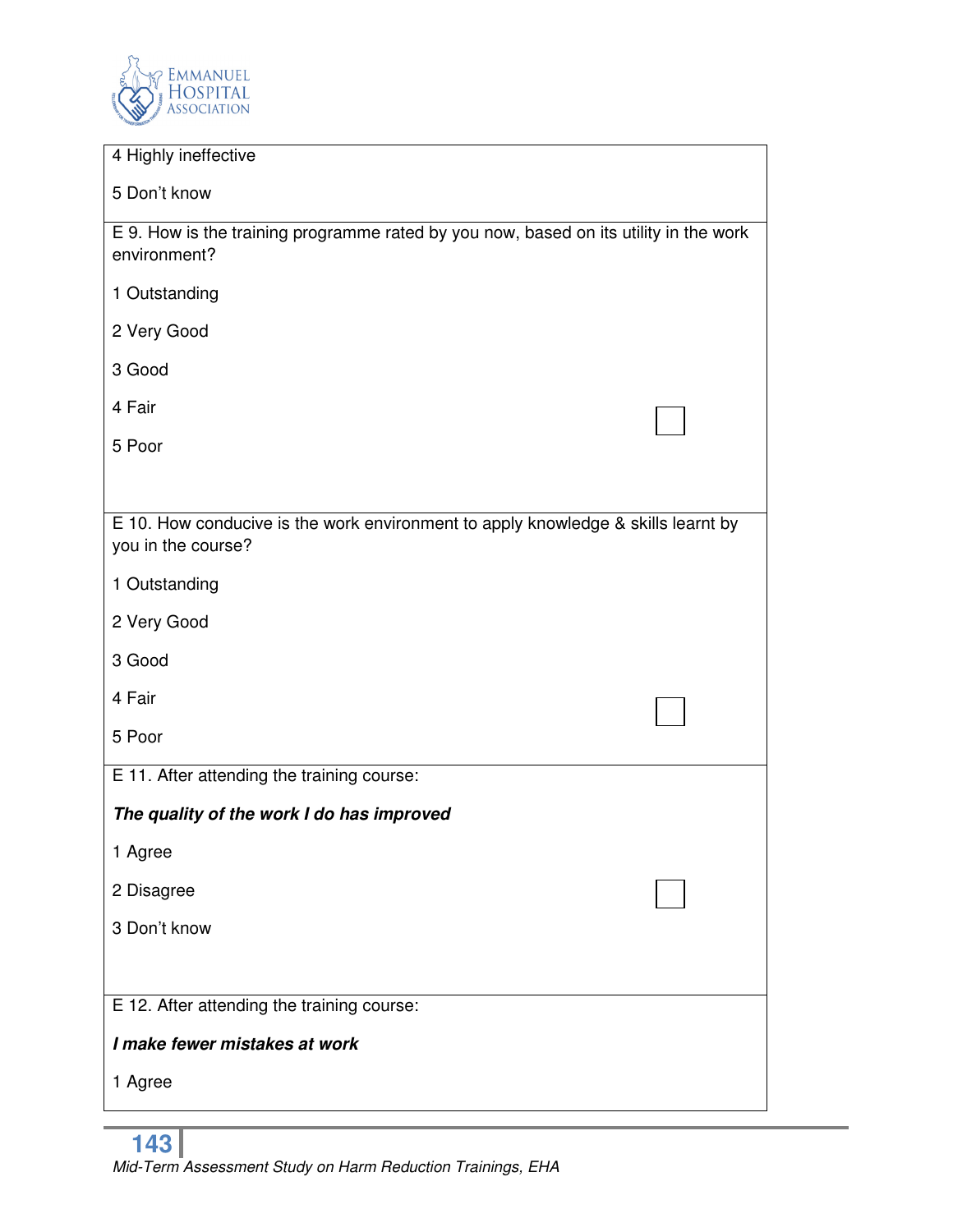

| 2 Disagree                                                |  |
|-----------------------------------------------------------|--|
| 3 Don't know                                              |  |
|                                                           |  |
| E 13. After attending the training course:                |  |
| My self-confidence has increased                          |  |
| 1 Agree                                                   |  |
| 2 Disagree                                                |  |
| 3 Don't know                                              |  |
|                                                           |  |
| E 14. After attending the training course:                |  |
| My motivation for working has improved                    |  |
| 1 Agree                                                   |  |
| 2 Disagree                                                |  |
| 3 Don't know                                              |  |
|                                                           |  |
| E 15. After attending the training course:                |  |
| My workmates can learn from me                            |  |
| 1 Agree                                                   |  |
| 2 Disagree                                                |  |
| 3 Don't know                                              |  |
|                                                           |  |
| E 16. How often do you make use of the training material? |  |
| 1 Daily                                                   |  |
| 2 Monthly                                                 |  |
| 3 Weekly                                                  |  |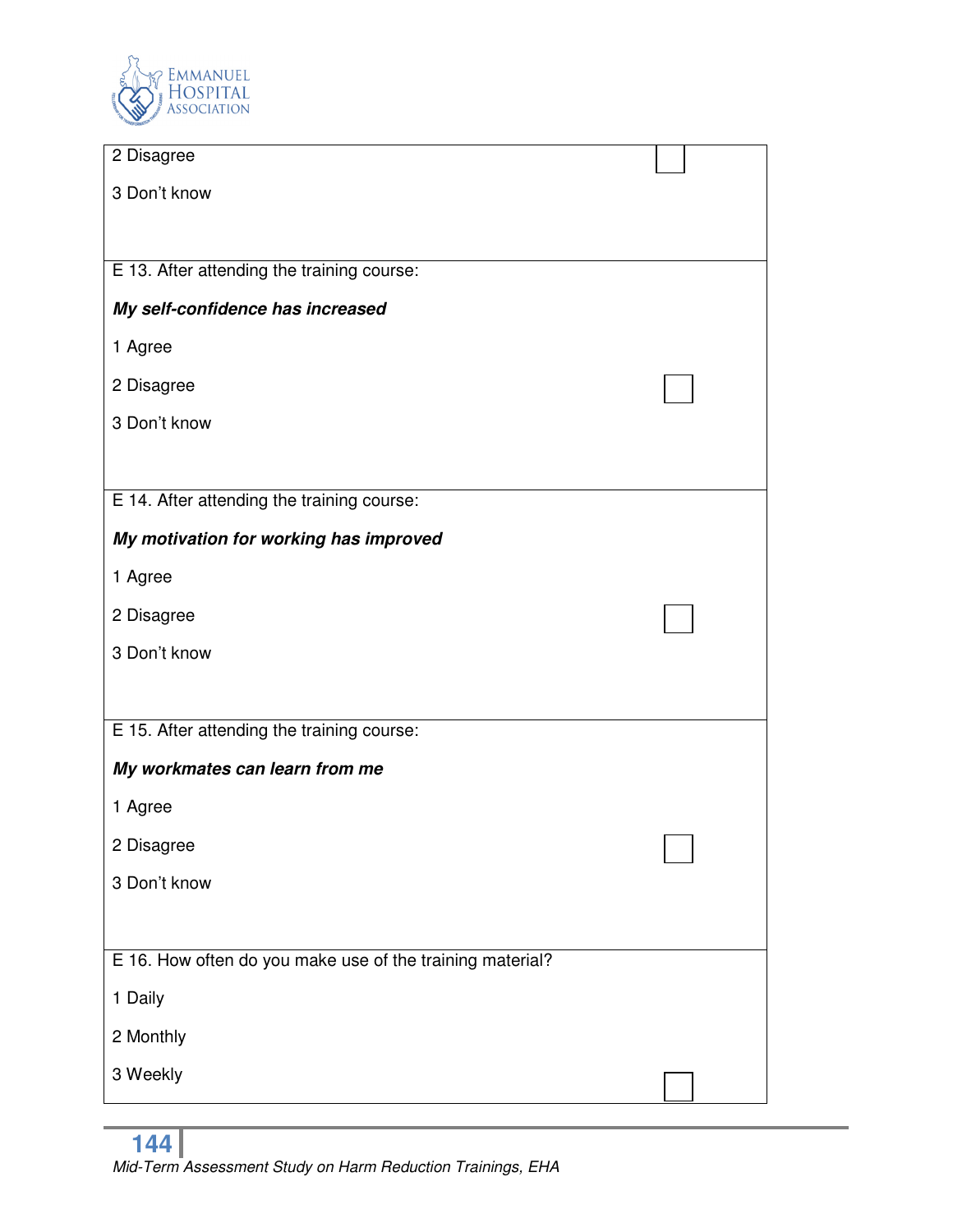

4 Only when needed

5 Never

**E 17. Please describe briefly for what purposes you make use of the training materials and why?** 

**E 18. Do you feel that if any other topic/subject, if included in the programme would have helped you in your work environment? If yes what kind of topic/subject?**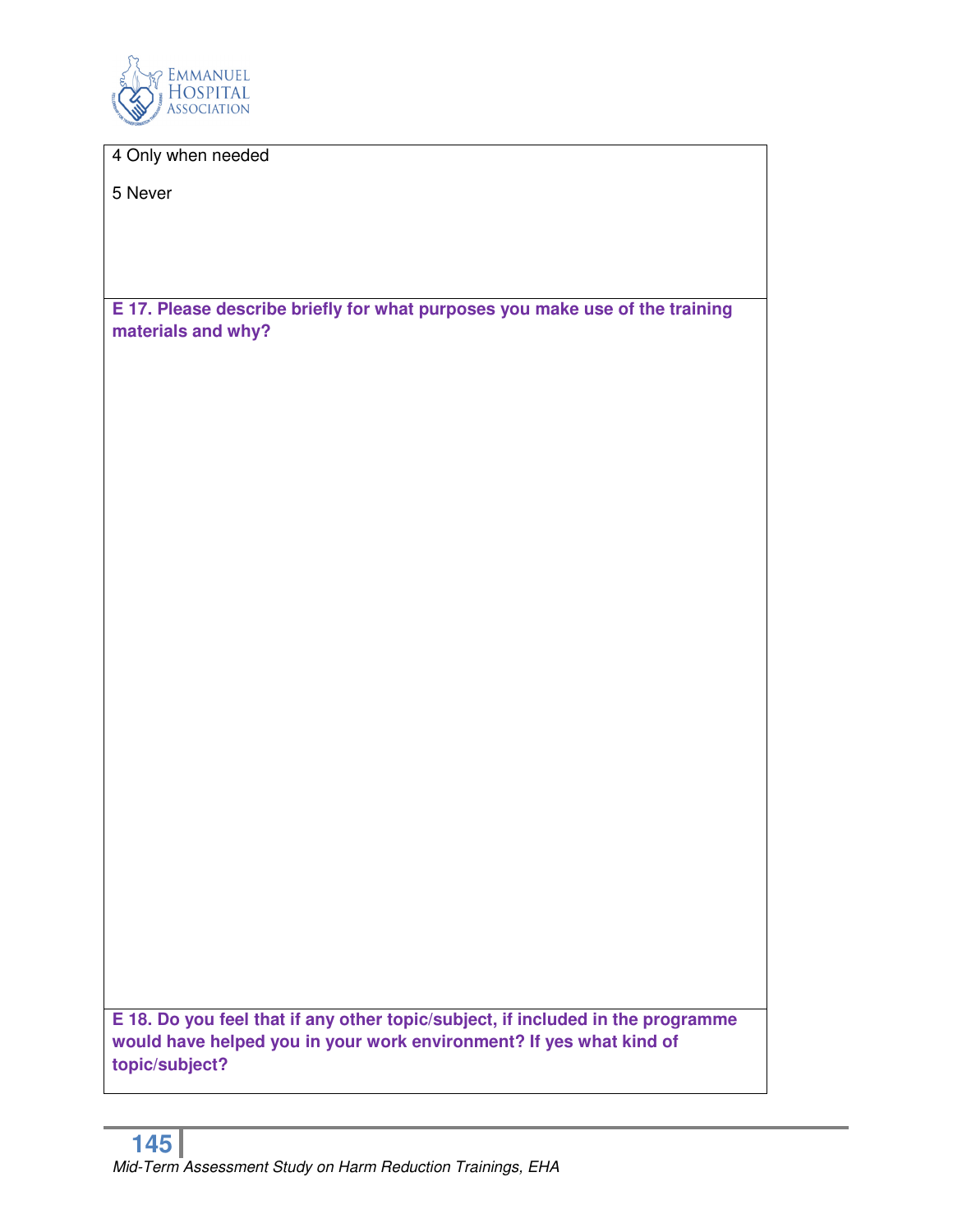

| E 19. Please mention specific instances if any, in day to day work experience<br>where the training has helped you. |  |
|---------------------------------------------------------------------------------------------------------------------|--|
|                                                                                                                     |  |
|                                                                                                                     |  |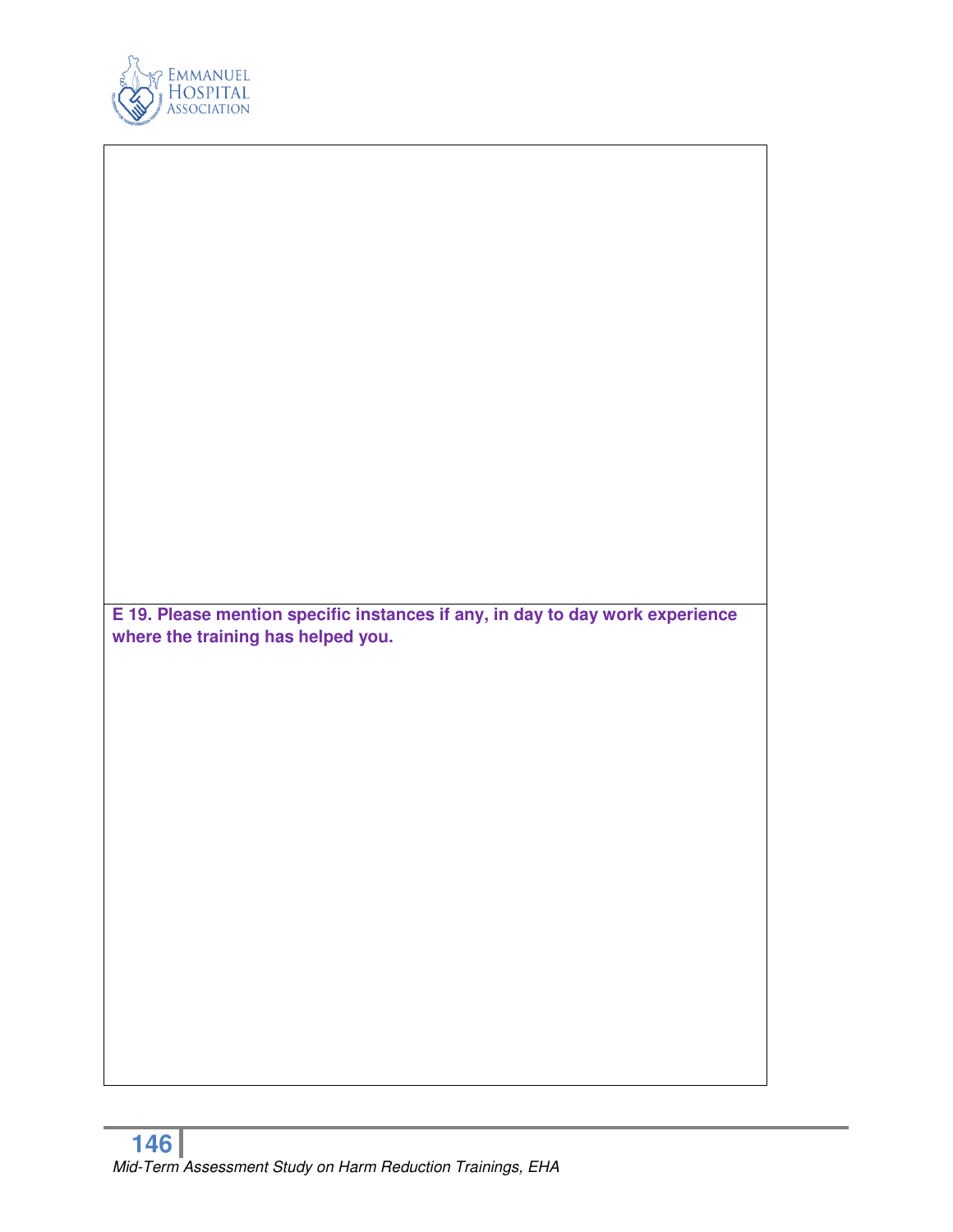

| E 20. Please mention any other post training improvements related to job |
|--------------------------------------------------------------------------|
| performance.                                                             |
|                                                                          |
|                                                                          |
|                                                                          |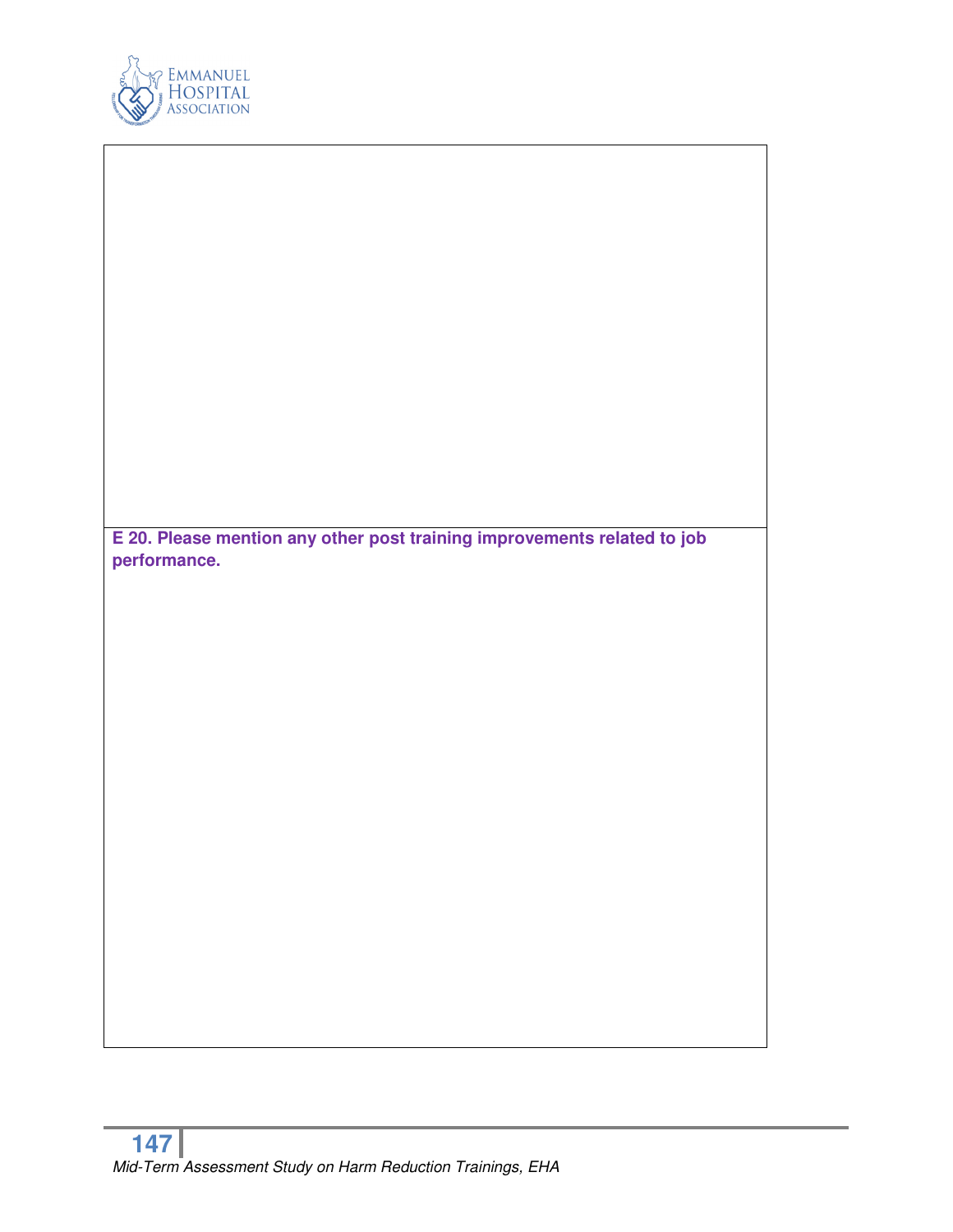

# **Section F. PARTICIPANTS' IMPRESSION ABOUT THE IMPACT ON THE INJECTING DRUG USERS AND THEIR SEXUAL PARTNERS DUE TO THE TRAINING RECEIVED**

| F 1. Do you think that the harm reduction training helped you to counsel the IDUs<br>better?                                                    |  |
|-------------------------------------------------------------------------------------------------------------------------------------------------|--|
| 1 Yes                                                                                                                                           |  |
| 2 No                                                                                                                                            |  |
| 3 Can't say / Don't know                                                                                                                        |  |
| 4 Not applicable                                                                                                                                |  |
| F 2. Do you think that the harm reduction training helped you to counsel the sexual<br>partners of the IDUs better?                             |  |
| 1 Yes                                                                                                                                           |  |
| 2 No                                                                                                                                            |  |
| 3 Can't say / Don't know                                                                                                                        |  |
| 4 Not applicable                                                                                                                                |  |
| F 3. Do you think that the harm reduction training helped you to organise harm<br>reduction services to the IDUs better?                        |  |
| 1 Yes                                                                                                                                           |  |
| 2 No                                                                                                                                            |  |
| 3 Can't say / Don't know                                                                                                                        |  |
| 4 Not applicable                                                                                                                                |  |
| F 4. Do you think that the harm reduction training helped you to organise harm<br>reduction services to the sexual partners of the IDUs better? |  |
| 1 Yes                                                                                                                                           |  |
| 2 No                                                                                                                                            |  |
| 3 Can't say / Don't know                                                                                                                        |  |
| 4 Not applicable                                                                                                                                |  |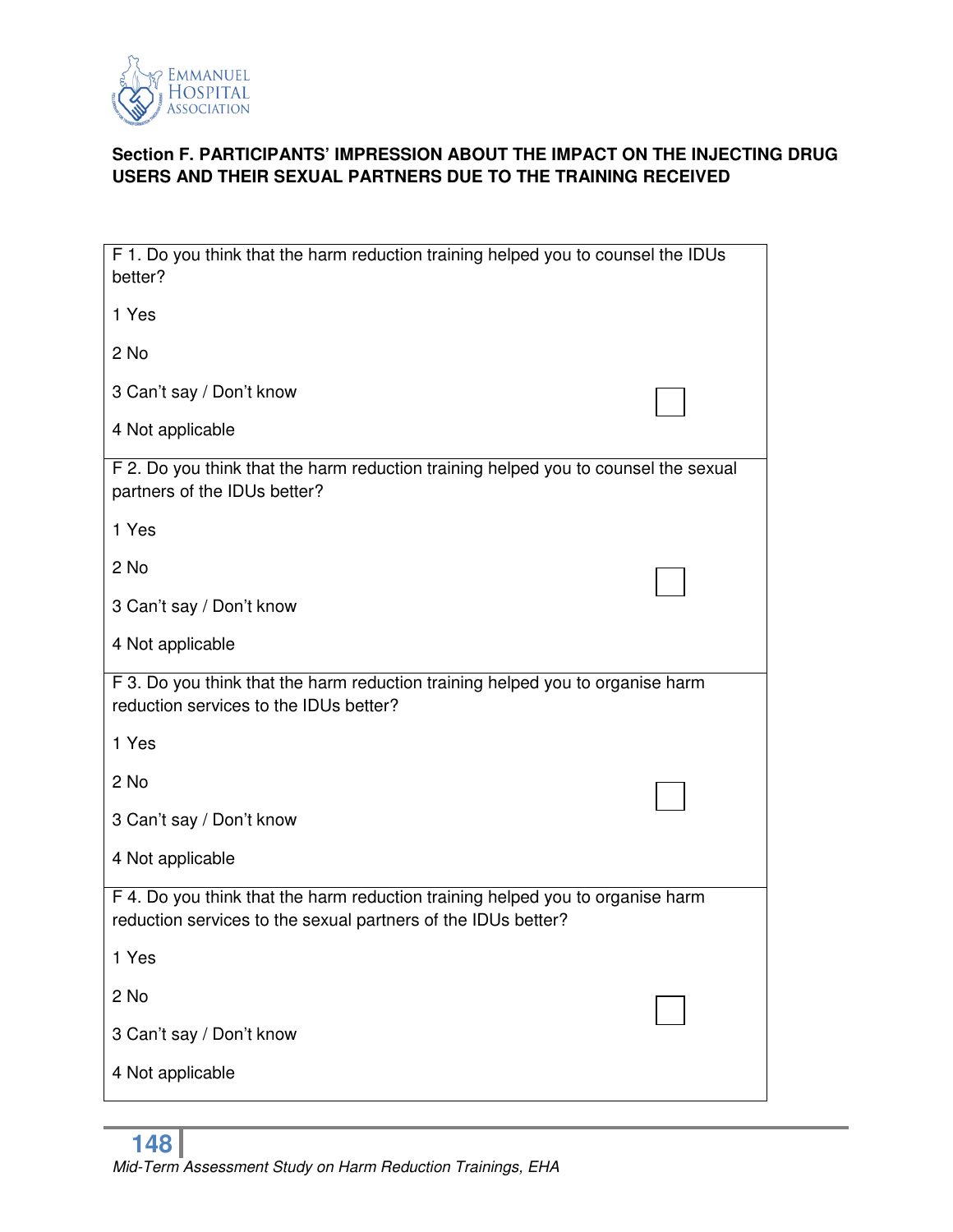

| F 5. Do you think that the harm reduction training helped you to manage harm<br>reduction services to the IDUs better?                         |  |
|------------------------------------------------------------------------------------------------------------------------------------------------|--|
| 1 Yes                                                                                                                                          |  |
| 2 No                                                                                                                                           |  |
| 3 Can't say / Don't know                                                                                                                       |  |
| 4 Not applicable                                                                                                                               |  |
|                                                                                                                                                |  |
| F 6. Do you think that the harm reduction training helped you to manage harm<br>reduction services to the sexual partners of the IDUs better?  |  |
| 1 Yes                                                                                                                                          |  |
| 2 No                                                                                                                                           |  |
| 3 Can't say / Don't know                                                                                                                       |  |
| 4 Not applicable                                                                                                                               |  |
|                                                                                                                                                |  |
| F 7. Do you think that the harm reduction training helped you to improve the quality of<br>services to the IDUs better?                        |  |
| 1 Yes                                                                                                                                          |  |
| 2 No                                                                                                                                           |  |
| 3 Can't say / Don't know                                                                                                                       |  |
|                                                                                                                                                |  |
| F 8. Do you think that the harm reduction training helped you to improve the quality of<br>services to the sexual partners of the IDUs better? |  |
| 1 Yes                                                                                                                                          |  |
| 2 No                                                                                                                                           |  |
| 3 Can't say / Don't know                                                                                                                       |  |
|                                                                                                                                                |  |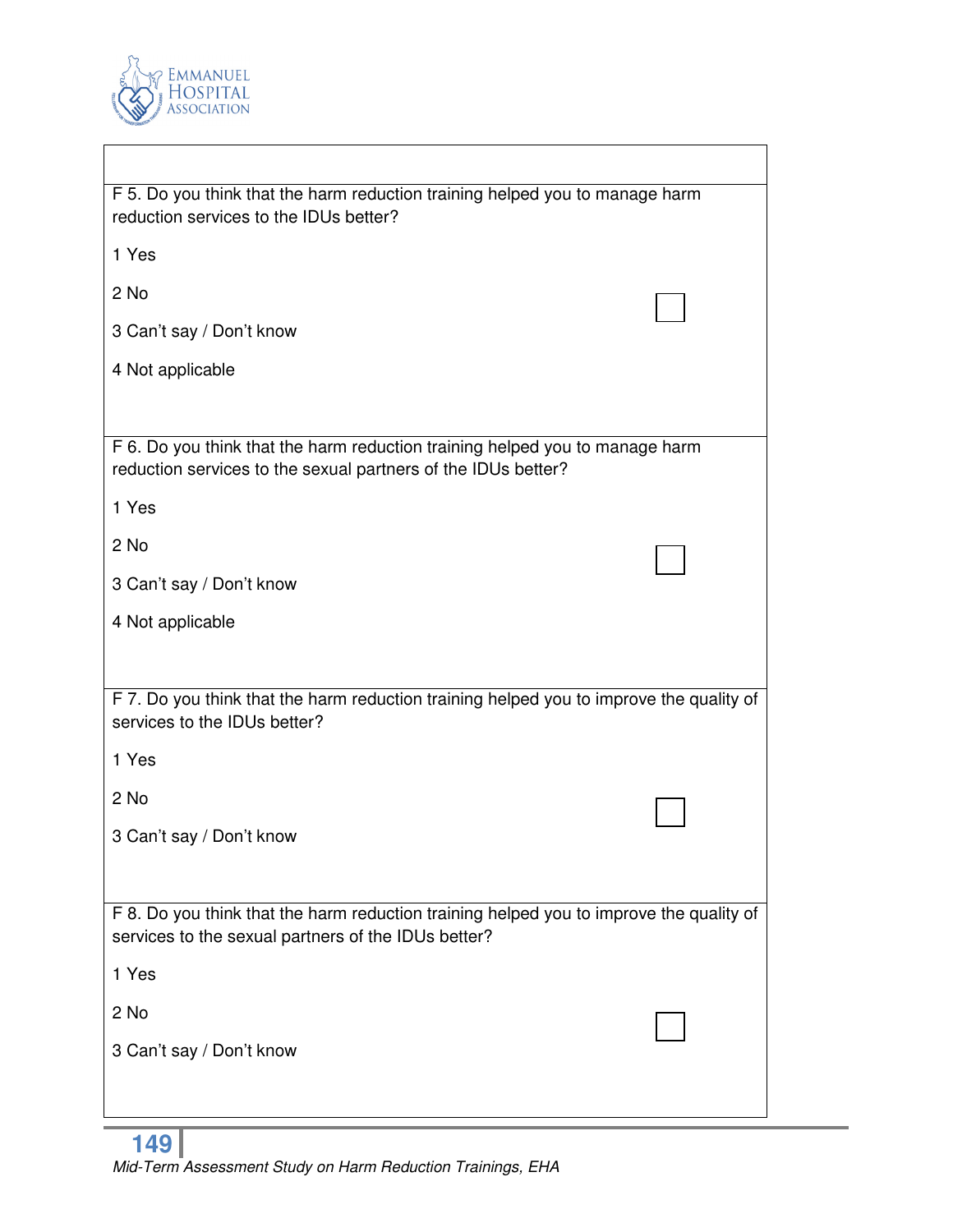

| F 9. Do you think that the harm reduction training helped you to mobilize the<br>community of IDUs better?                         |  |  |
|------------------------------------------------------------------------------------------------------------------------------------|--|--|
| 1 Yes                                                                                                                              |  |  |
| 2 No                                                                                                                               |  |  |
| 3 Can't say / Don't know                                                                                                           |  |  |
| 4 Not applicable                                                                                                                   |  |  |
|                                                                                                                                    |  |  |
| F 10. Do you think that the harm reduction training helped you to advocate for referral<br>linkages for IDUs better?               |  |  |
| 1 Yes                                                                                                                              |  |  |
| 2 No                                                                                                                               |  |  |
| 3 Can't say / Don't know                                                                                                           |  |  |
| 4 Not applicable                                                                                                                   |  |  |
|                                                                                                                                    |  |  |
| F 11. Do you think that the harm reduction training helped you to advocate with the<br>general community to work with IDUs better? |  |  |
| 1 Yes                                                                                                                              |  |  |
| 2 No                                                                                                                               |  |  |
| 3 Can't say / Don't know                                                                                                           |  |  |
| 4 Not applicable                                                                                                                   |  |  |
|                                                                                                                                    |  |  |
| F 12. Please describe how the harm reduction training has impacted on the HIV<br>prevention and treatment services for the IDUs?   |  |  |
|                                                                                                                                    |  |  |
|                                                                                                                                    |  |  |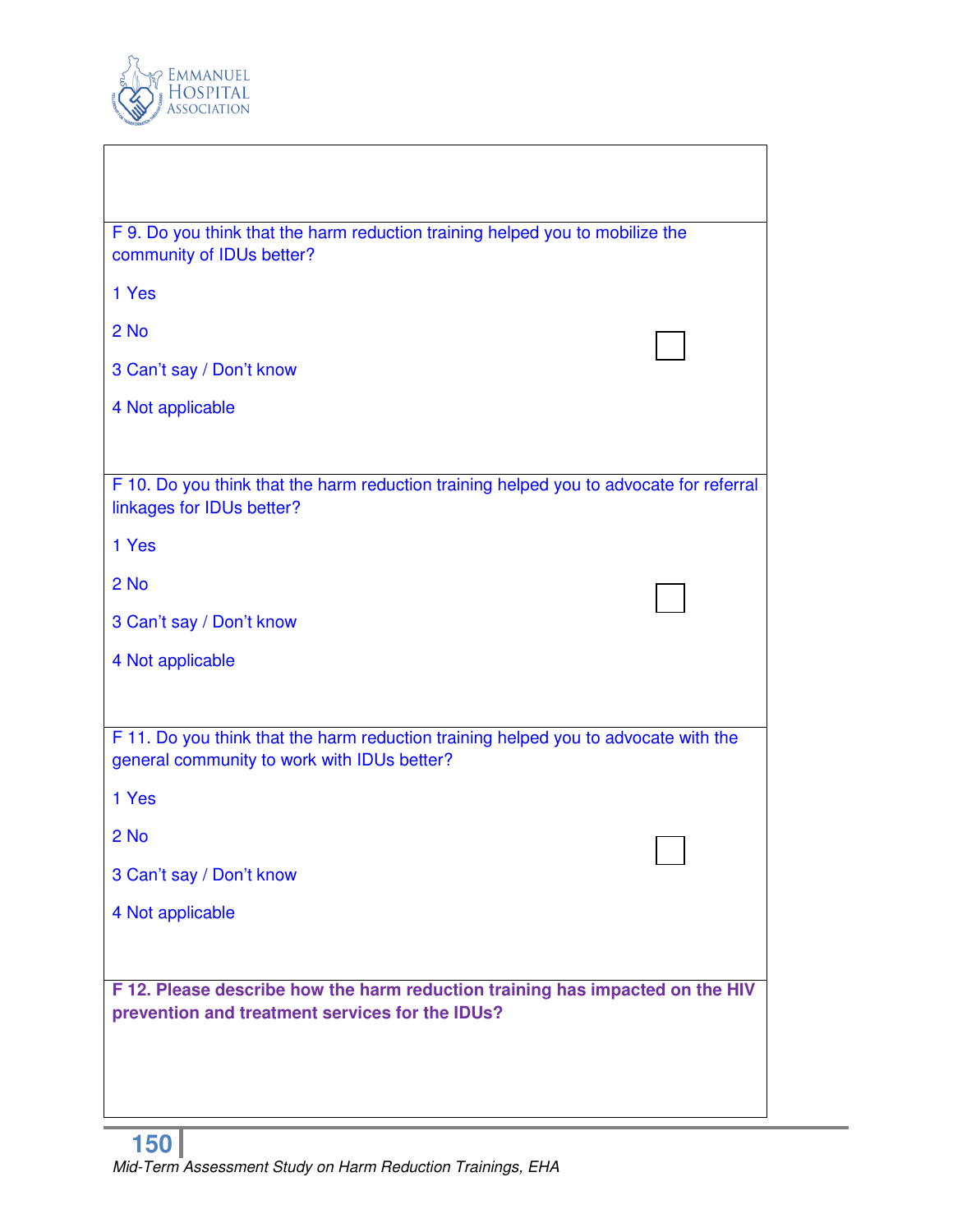

**F 13. Please describe how the harm reduction training has impacted on the HIV prevention and treatment services for the sexual partners of the IDUs?**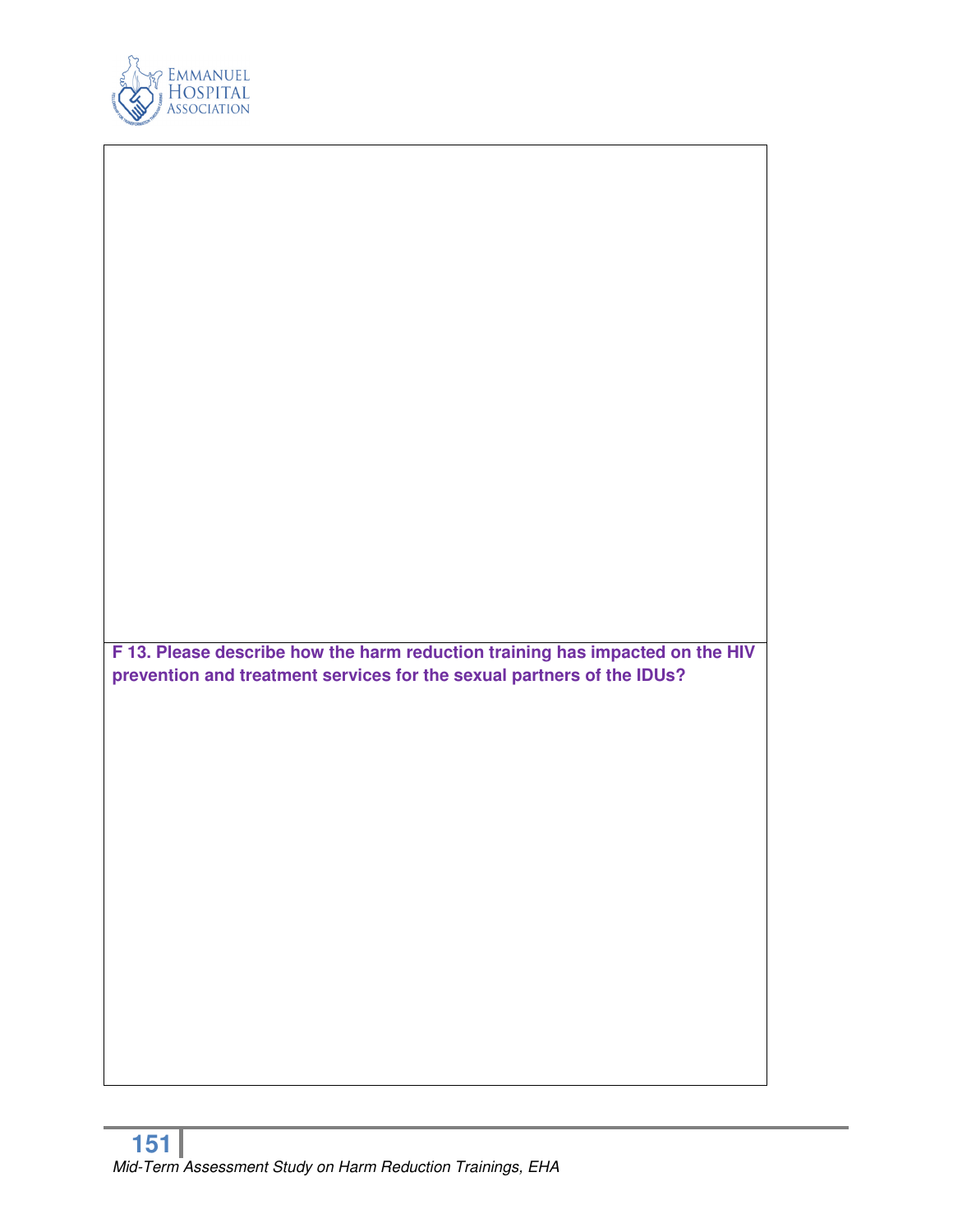

**F 14. Any other comments / observations you want to provide related to the impact of harm reduction training on the services for the IDUs and their sexual partners?** 

# **Thank you!**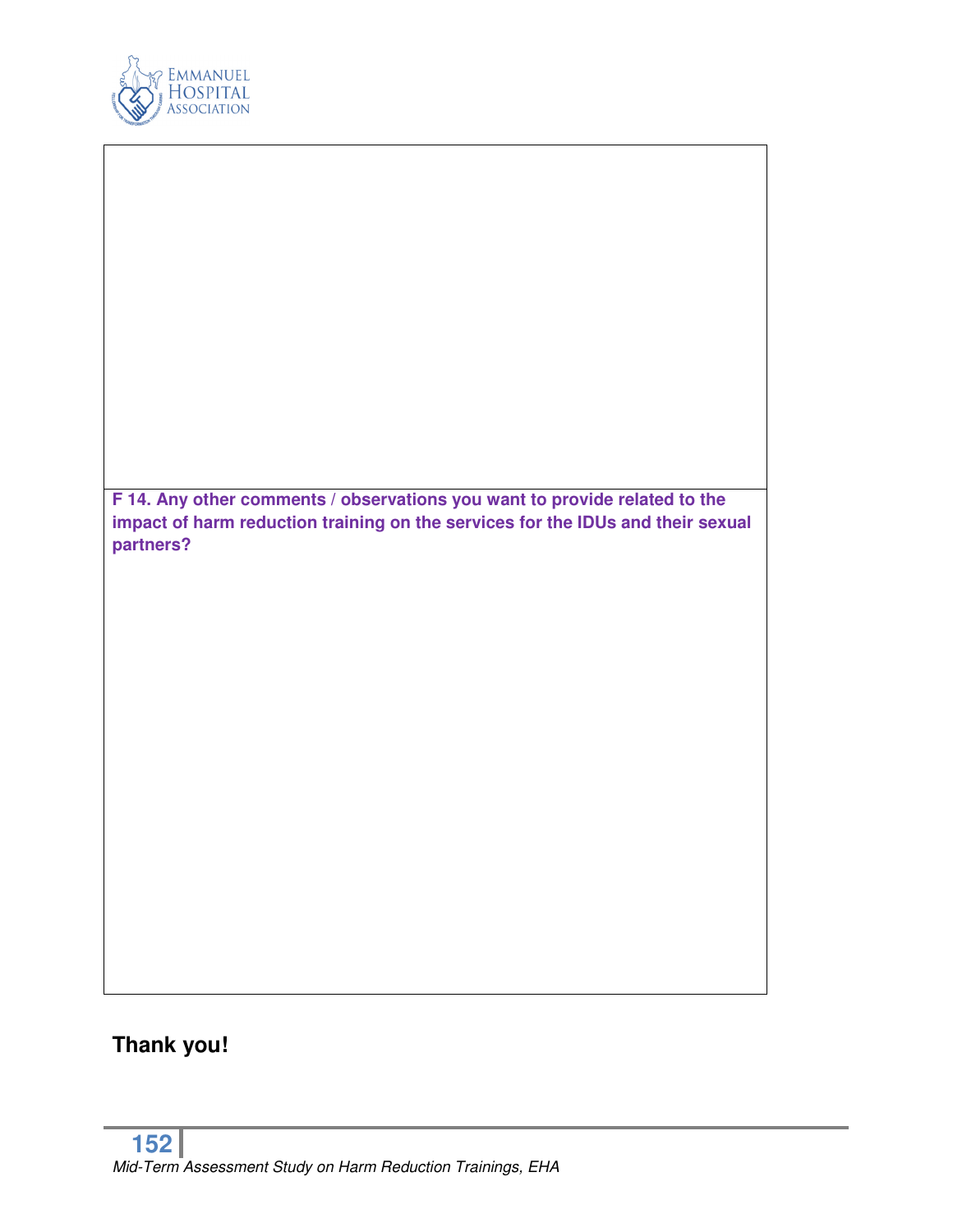

# **8.3. Questionnaire for Medical Officers / Nurses who have received training under Global Fund Round 9 HIV-IDU GRANT through Project HIFAZAT**

|              | ID number of participants          |  |
|--------------|------------------------------------|--|
| <b>State</b> | <b>TI Site</b>                     |  |
| Category:    | 1. Peer educators/outreach workers |  |
|              | 2. Project managers/counsellors    |  |
|              | 3. Medical officers/Nurses         |  |
|              |                                    |  |
|              |                                    |  |

**Participant ID** 

**ID No** 

**Five digits: First two digits: State (1 to XX); Third digit: Category Number; Fourth and Fifth digits: (Serial number of respondents 01 to maximum of 99 in each of the States)** 

Name of Interviewer:

Result of interview (Please tick √ in the blank table)

| <b>Completed</b> | <b>Partially completed</b> | Incomplete |
|------------------|----------------------------|------------|
|                  |                            |            |
|                  |                            |            |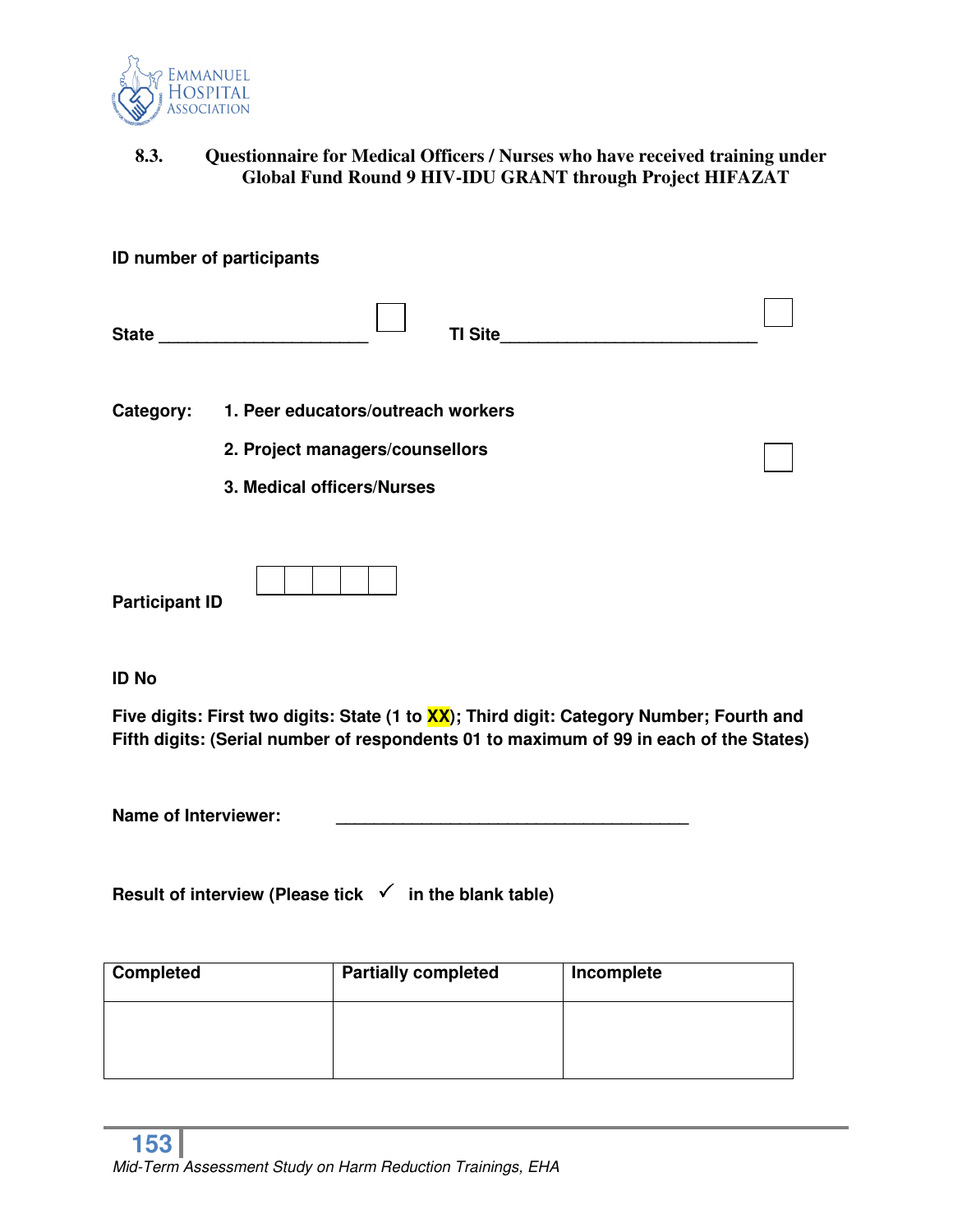

Name of person entering data: **Name of person entering data:** 

**Date: \_\_\_\_\_/\_\_\_\_\_\_/\_\_\_\_\_\_\_\_\_** 

# **Screening**

**Have you attended the harm reduction training through the Hifazat Project? (Please draw a cycle "" on the right answer)** 

**Y/N** 

**If no, thank the respondent and terminate the interview** 

**If yes, proceed with the consent and interview**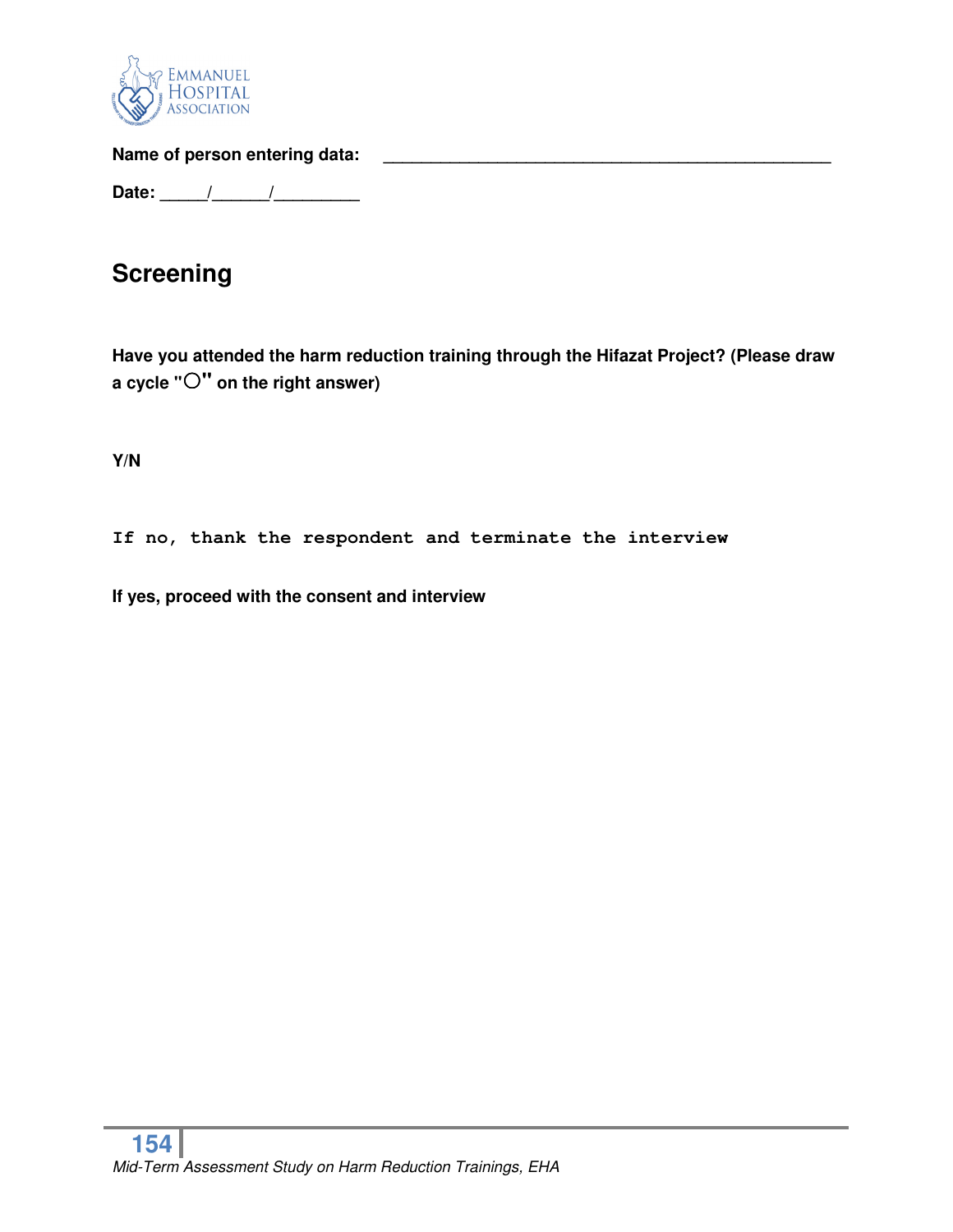

### **Instructions**

- Introduce yourself to the respondent
- Clearly describe the purpose of the interview
- Assure confidentiality
- Ask for consent

Thank you for taking the time to speak with me today.

My name is The same and I am working as a researcher in this project "Mid-term Assessment Study on harm reduction trainings, conducted by the sub-recipients under Global Fund Round 9 HIV - IDU Grant, Hifazat Project".

Through this project, we hope to assess the impact of the harm reduction trainings conducted by the Hifazat Project. We are interviewing people who have received the harm reduction training(s) through the Hifazat project and will record the responses. This will help us to assess the impact of the harm reduction trainings provided.

We are not taking any names or addresses and I assure you that all of your responses will remain confidential. We will not look at individual answers but will analyze the data from various people across different targeted intervention sites in India as a group. You have the right to withhold any information that you do not want to divulge. In addition, you have the right to refuse participation at any stage of this interview.

If you agree to be interviewed, we would sincerely appreciate your cooperation. Thank you for giving us your time.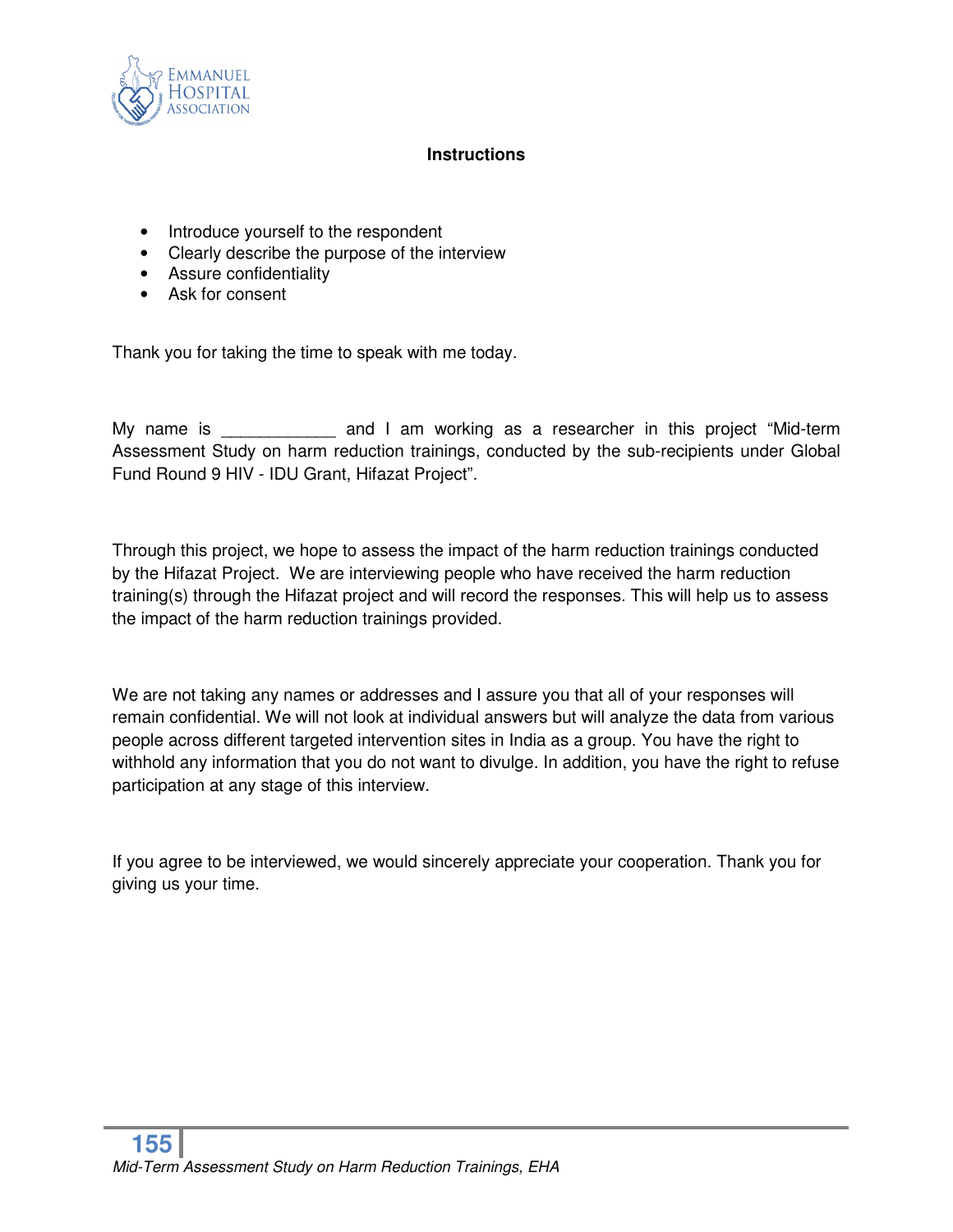

# **CONSENT FORM: Questionnaire Administration**

### **Lead Investigator:**

Dr. M. Suresh Kumar MD DPM MPH  $+919840031559$ 

### **Research team:**

Chingsubam Bangkim (Manipur, Nagaland, Assam, Meghalaya)

Debashish Das (West Bengal and Odisha)

Ira Madan (Delhi, Haryana and UP)

Kongtea Kong (Mizoram)

Koshal Rathore (Chhattisgarh, Madhya Pradesh)

Shivakumar. K (Kerala, AP, Maharashtra)

### **Researchers' statement**

We are asking you to be in a research assessment study. The purpose of this consent form is to give you the information you will need to help you decide whether to be in the study or not. Please read the form carefully. You may ask questions about the purpose of the study, what we would ask you to do, the possible risks and benefits, and anything else about the study that is not clear. When we have answered all your questions, you can decide if you want to be in the study or not.

### **PURPOSE OF THE STUDY**

The purpose of this study is to conduct a midterm impact assessment study to assess the change, if any in the existing levels of capacities, knowledge, attitude and practice related to harm reduction services among the various categories of service providers.

# **BENEFITS OF THE STUDY**

There are no direct benefits to you for providing this information. However, your opinions and information will help inform Global Fund Round 9 HIV/IDU Grant Project HIFAZAT in addressing unmet needs for capacity building among harm reduction service providers.

# **STUDY PROCEDURES**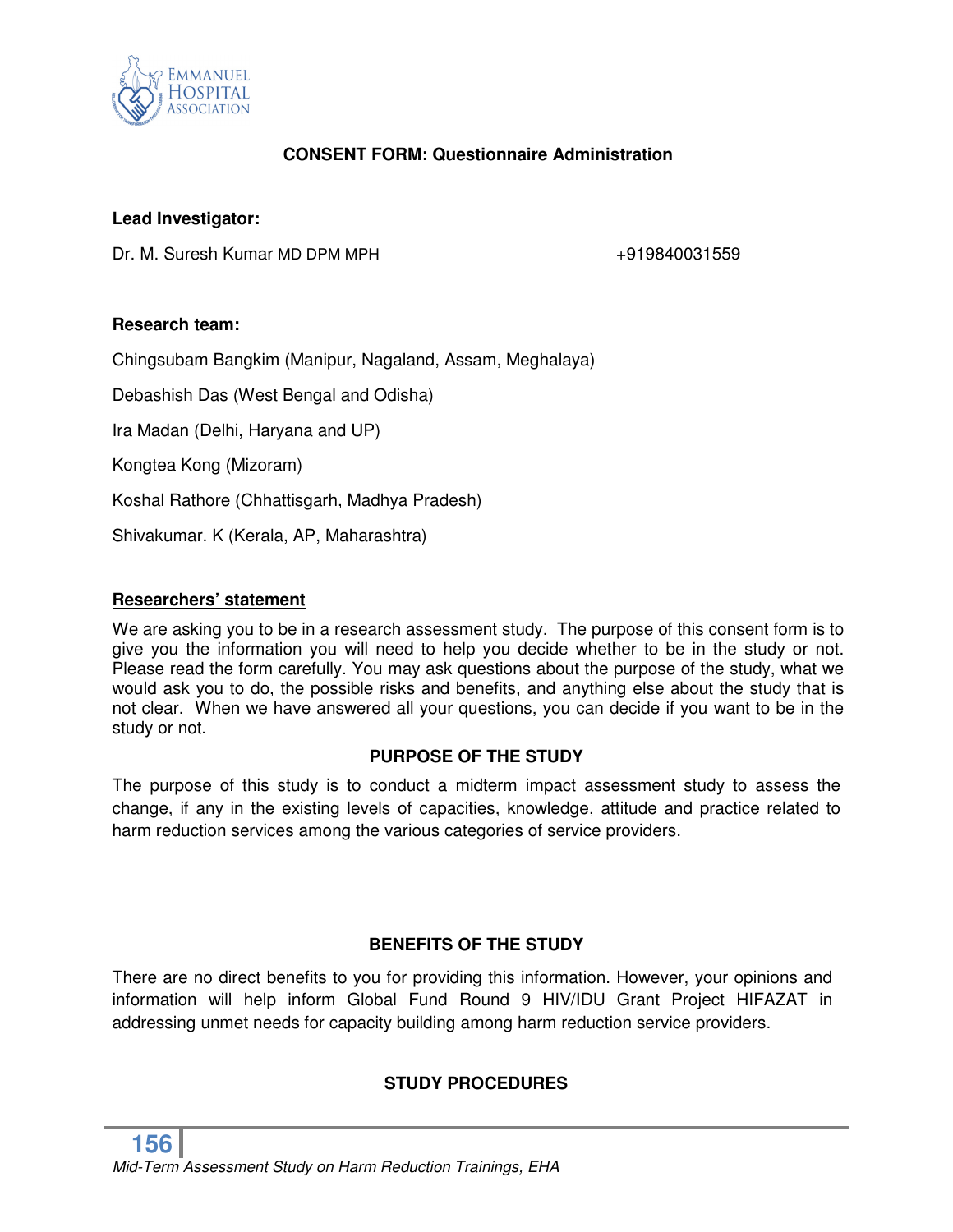

If you agree to be in this study you will be invited to participate in an interview where you will be required to answer a questionnaire. These questions will be asked by a trained interviewer. An interview may take about 45-60 minutes. Your name will not be mentioned in any of our records or documents. You do not have to answer any question you do not want to.

### **RISKS, STRESS, OR DISCOMFORT**

There are no physical risks to participating in this study. We will make every effort to keep your identity confidential.

# **ALTERNATIVES TO TAKING PART IN THIS STUDY**

You do not have to be in this study if you do not want to. Your decision not to participate will not have any negative influence on you in anyway.

# **OTHER INFORMATION**

All of the information you provide will be confidential. Only the researchers will see your answers and your responses will be kept confidential. We will keep the filled questionnaires in locked cabinets with no identifiers for 5 years, and there will be no way to link it back to you. You may refuse to participate or may withdraw from the study at any time without penalty or loss of benefits to which you are otherwise entitled.

Printed name of study staff obtaining consent Signature **Date** 

Participant's statement

This study has been explained to me. I volunteer to take part in this research. I have had a chance to ask questions. If I have questions later about the research, I can ask one of the researchers listed above.

Printed name of Participant **Designation** Signature of Participant Date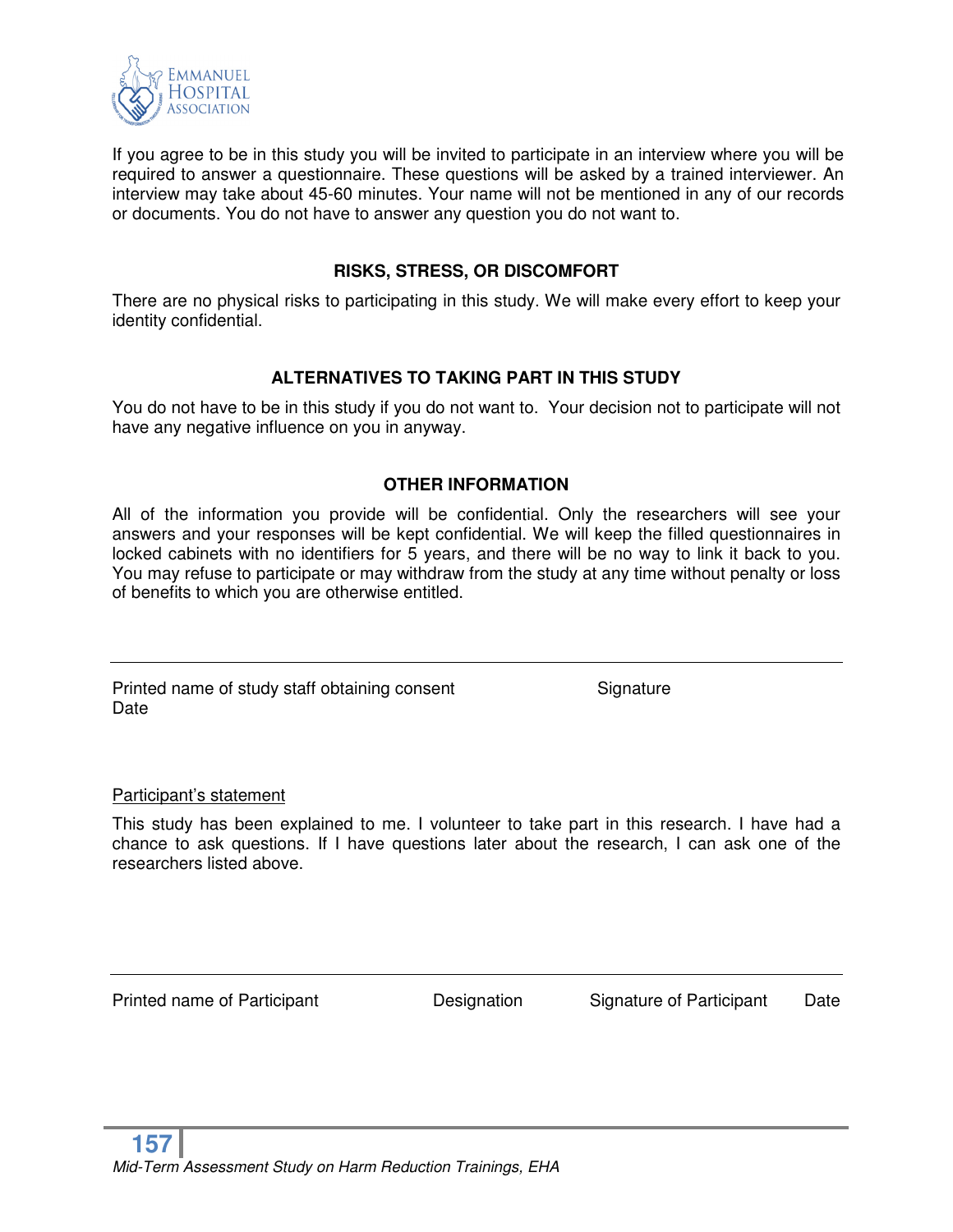

# **Section A. SOCIO-DEMOGRAPHIC INFORMATION**

| A1. How old are you (age in years)     | <b>Enter actual age</b> |  |
|----------------------------------------|-------------------------|--|
| A2. Sex                                |                         |  |
| 1 Male                                 |                         |  |
| 2 Female                               |                         |  |
|                                        |                         |  |
| A3. Level of education                 |                         |  |
| 1 Elementary                           |                         |  |
| 2 Middle school                        |                         |  |
| 3 Higher Secondary school              |                         |  |
| 4 College education - under graduation |                         |  |
| 5 College education -post graduation   |                         |  |
|                                        |                         |  |
| A4. Employment status                  |                         |  |
| 1 Medical Officer                      |                         |  |
| 2 Nurse                                |                         |  |
| A5. Duration in job                    |                         |  |
| How long you are in this current job?  |                         |  |
| (actual duration in months)            |                         |  |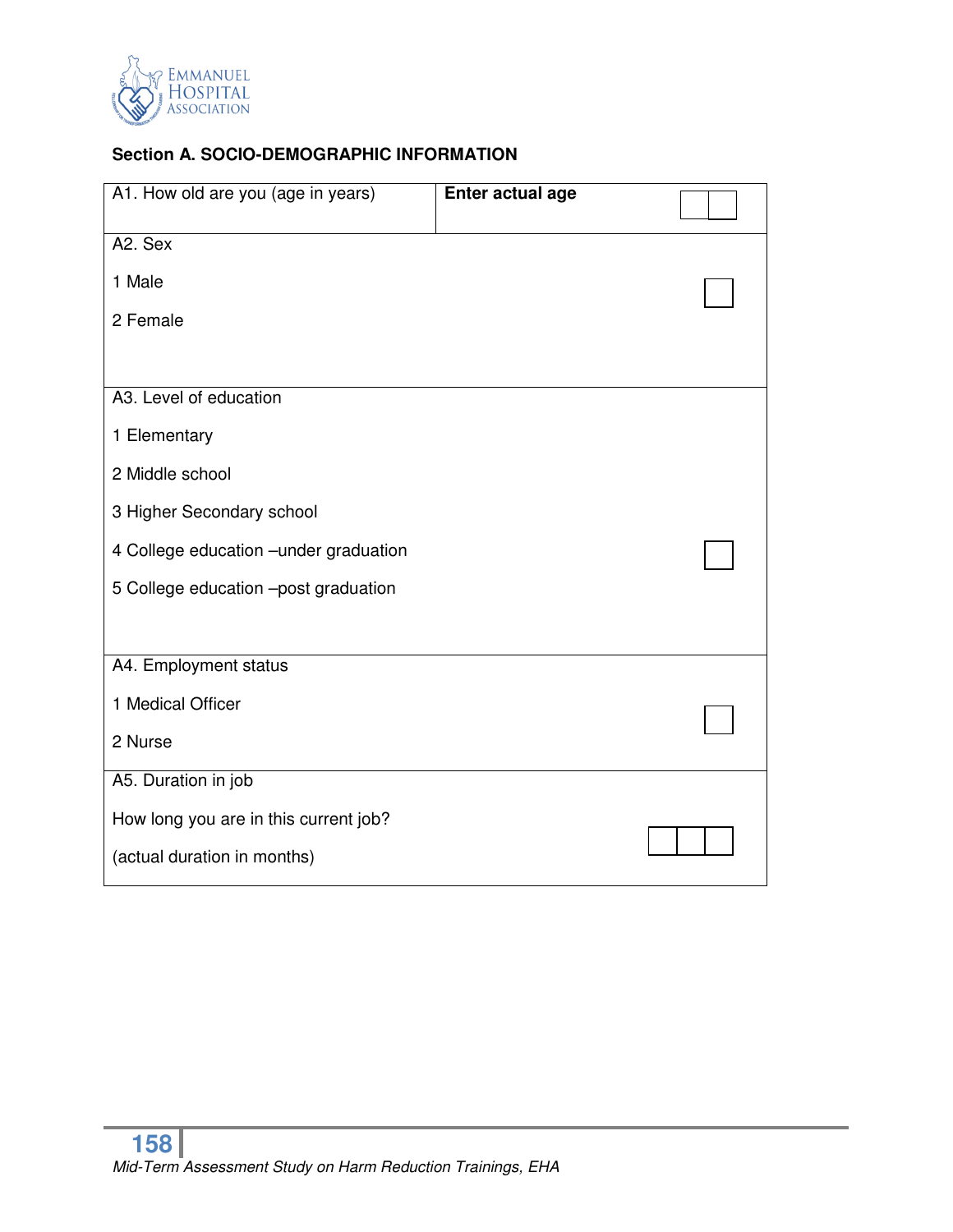

# **Section B. DETAILS RELATED TO HARM REDUCTION TRAINING**

| <b>B1. Training site (Enter site name)</b>                                         |  |
|------------------------------------------------------------------------------------|--|
|                                                                                    |  |
|                                                                                    |  |
|                                                                                    |  |
| B 2. Harm reduction training received                                              |  |
| 1 Induction training                                                               |  |
| 2 Refresher training                                                               |  |
| 3 Opioid substitution training                                                     |  |
| 4 Combination, Specify combination                                                 |  |
|                                                                                    |  |
| B 3. Training modules provided (directly or through UNODC ROSA website) for the    |  |
| harm reduction training                                                            |  |
| 1 Provided                                                                         |  |
| 2 Not provided                                                                     |  |
|                                                                                    |  |
| B 4. Harm reduction training module used                                           |  |
| 1 STAYING SAFE: A Manual to Train Clinical Staff in IDU Interventions              |  |
| 2 STAYING SAFE: A Manual to Train Clinical Staff on Co-morbidities Associated with |  |
| Injecting Drug Use                                                                 |  |
| 3 Combination, Specify combination                                                 |  |
|                                                                                    |  |
|                                                                                    |  |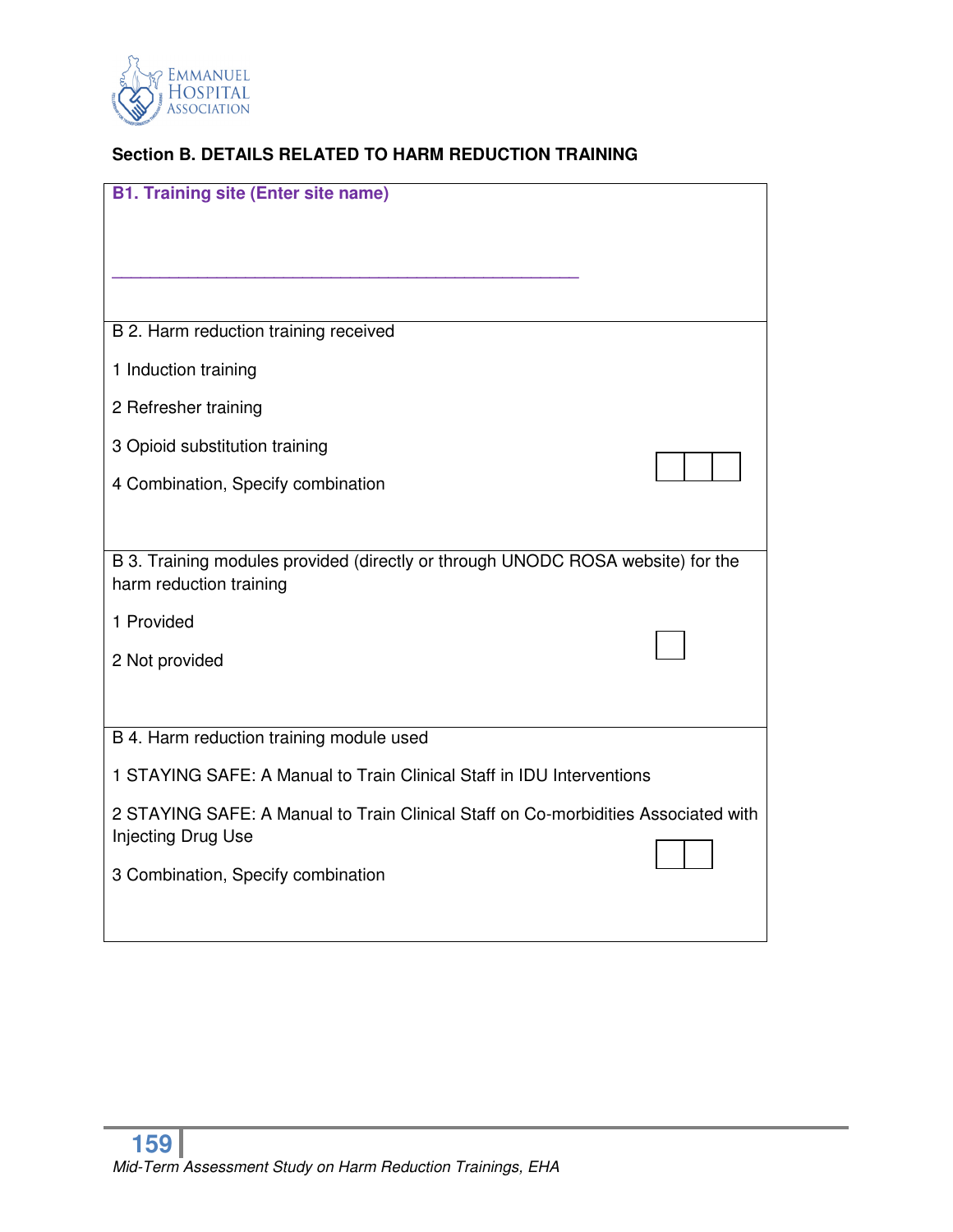

# **Section C. PARTICIPANTS' REACTION TO THE HARM REDUCTION TRAINING PROGRAMME**

| C 1. Please rate the quality of Overall Content of the Harm Reduction Training<br>Program                             |  |
|-----------------------------------------------------------------------------------------------------------------------|--|
| 1 Excellent                                                                                                           |  |
| 2 Very Good                                                                                                           |  |
| 3 Good                                                                                                                |  |
| 4 Fair                                                                                                                |  |
| 5 Poor                                                                                                                |  |
|                                                                                                                       |  |
| C 2. Please rate the quality of PowerPoint Slides used in the Harm Reduction<br><b>Training Program</b>               |  |
| 1 Excellent                                                                                                           |  |
| 2 Very Good                                                                                                           |  |
| 3 Good                                                                                                                |  |
| 4 Fair                                                                                                                |  |
| 5 Poor                                                                                                                |  |
|                                                                                                                       |  |
| C 3. Please rate the quality of Presentation of Material by Trainers at the Harm<br><b>Reduction Training Program</b> |  |
| 1 Excellent                                                                                                           |  |
| 2 Very Good                                                                                                           |  |
| 3 Good                                                                                                                |  |
| 4 Fair                                                                                                                |  |
| 5 Poor                                                                                                                |  |
|                                                                                                                       |  |
|                                                                                                                       |  |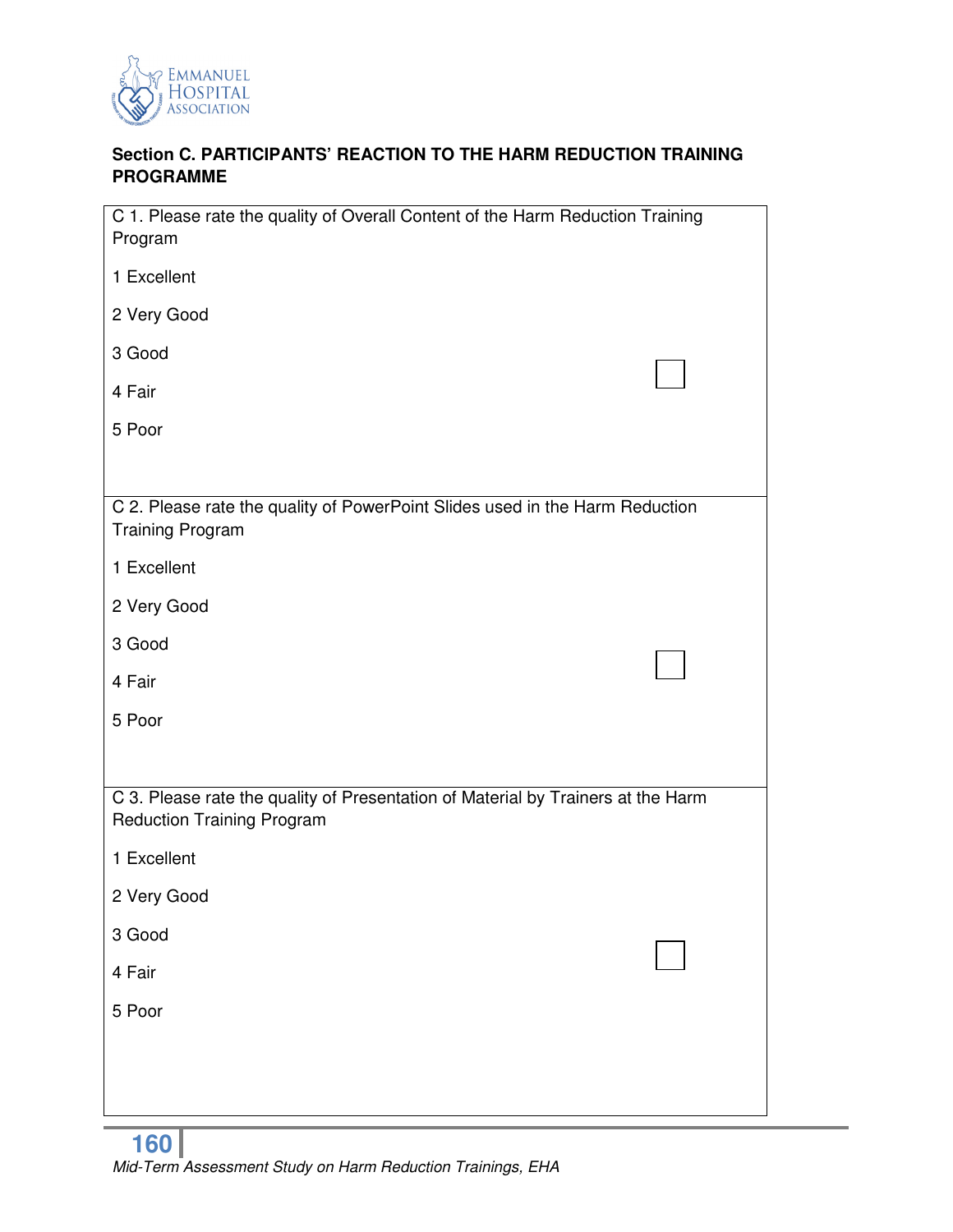

 $\overline{\phantom{a}}$ 

| C 4. Please rate the quality of Group activities done at the Harm Reduction Training<br>Program                                       |
|---------------------------------------------------------------------------------------------------------------------------------------|
|                                                                                                                                       |
| 1 Excellent                                                                                                                           |
| 2 Very Good                                                                                                                           |
| 3 Good                                                                                                                                |
| 4 Fair                                                                                                                                |
| 5 Poor                                                                                                                                |
|                                                                                                                                       |
|                                                                                                                                       |
|                                                                                                                                       |
| C 5. Please rate the Facilitation of Activities by Trainers at the Harm Reduction<br><b>Training Program</b>                          |
| 1 Excellent                                                                                                                           |
| 2 Very Good                                                                                                                           |
| 3 Good                                                                                                                                |
| 4 Fair                                                                                                                                |
| 5 Poor                                                                                                                                |
|                                                                                                                                       |
|                                                                                                                                       |
|                                                                                                                                       |
| C 6. What presentation styles were the most effective for you? (For example, case<br>studies, role play, lecture and group activity?) |
| 1 Case studies                                                                                                                        |
| 2 Role Play                                                                                                                           |
| 3 Lecture                                                                                                                             |
| 4 Group activity                                                                                                                      |
| 5 Combination                                                                                                                         |
|                                                                                                                                       |

٦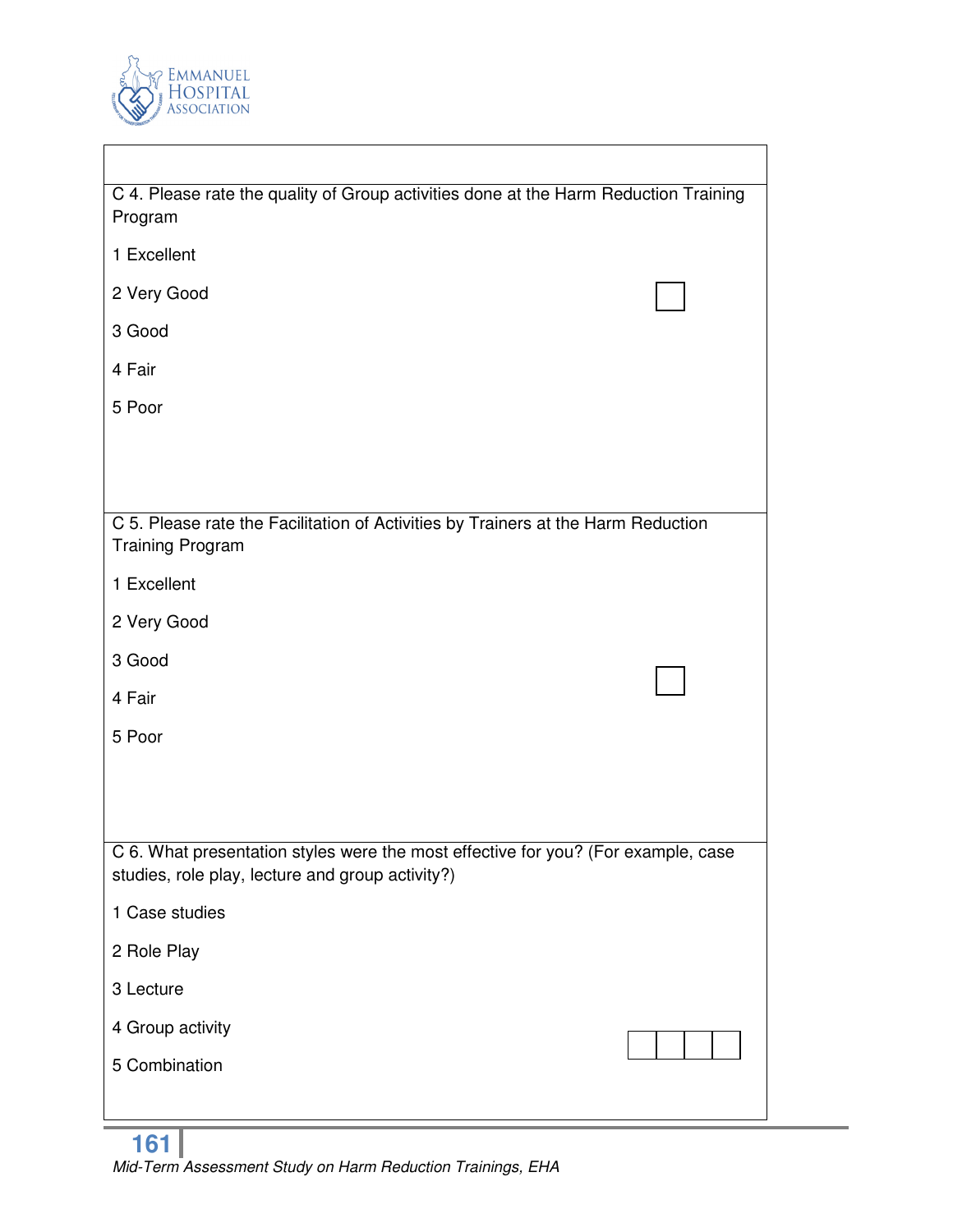

| C 7. Please rate the quality of the training manuals (modules) used for Harm<br><b>Reduction Training Program</b> |  |
|-------------------------------------------------------------------------------------------------------------------|--|
| 1 Excellent                                                                                                       |  |
| 2 Very Good                                                                                                       |  |
| 3 Good                                                                                                            |  |
| 4 Fair                                                                                                            |  |
| 5 Poor                                                                                                            |  |
|                                                                                                                   |  |
| C 8. Could you please describe your reactions to the harm reduction training<br>program received by you?          |  |
|                                                                                                                   |  |
|                                                                                                                   |  |
|                                                                                                                   |  |
|                                                                                                                   |  |
|                                                                                                                   |  |
|                                                                                                                   |  |
|                                                                                                                   |  |
|                                                                                                                   |  |
|                                                                                                                   |  |
|                                                                                                                   |  |
|                                                                                                                   |  |
|                                                                                                                   |  |
|                                                                                                                   |  |
|                                                                                                                   |  |
|                                                                                                                   |  |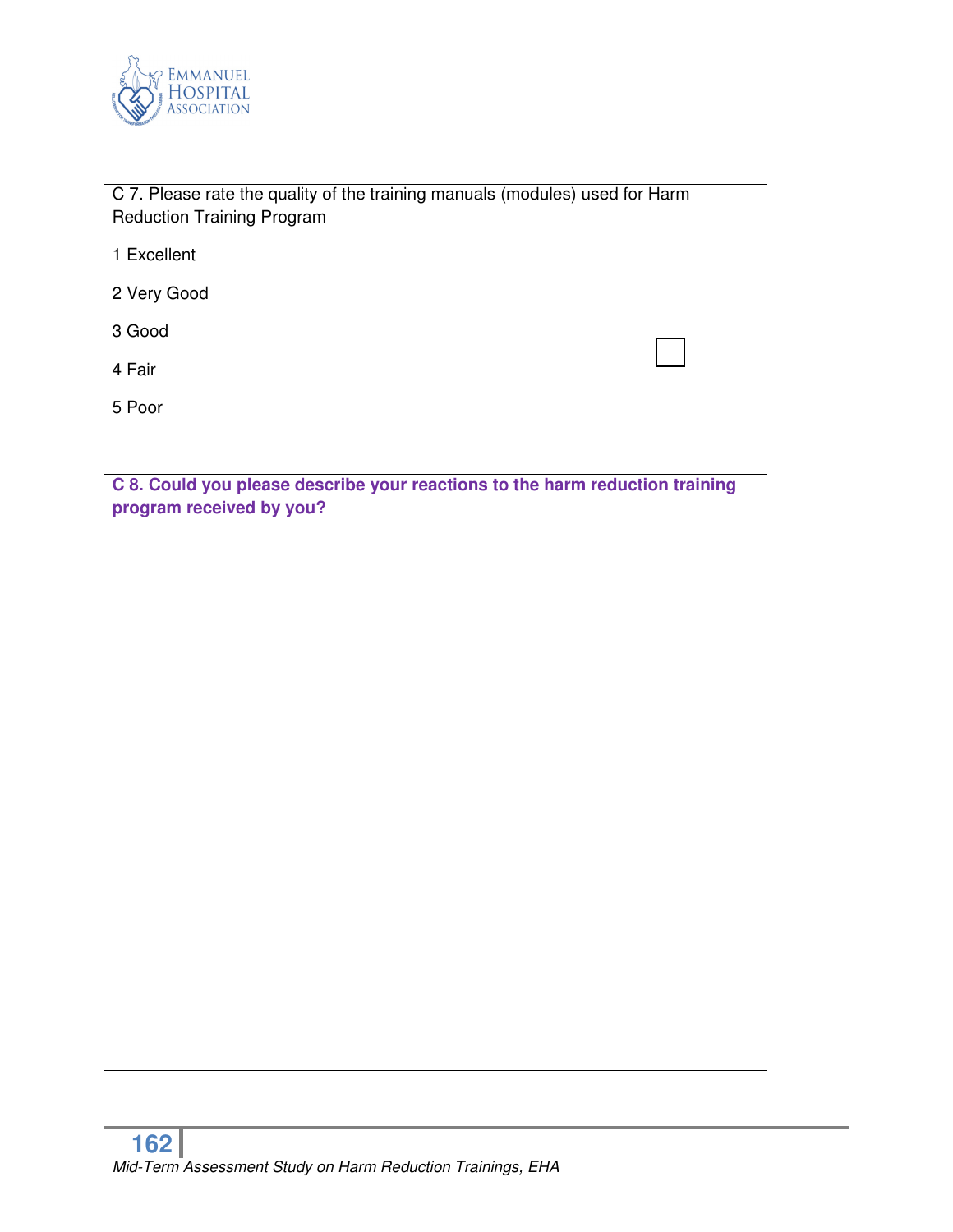

# **Section D. PARTICIPANTS' LEARNING AS A RESULT OF RECEIVING THE HARM REDUCTION TRAINING PROGRAM**

| D 1. Have you been able to learn knowledge and skills during the harm reduction<br>training program?                                                                                                  |  |
|-------------------------------------------------------------------------------------------------------------------------------------------------------------------------------------------------------|--|
| 1 Yes                                                                                                                                                                                                 |  |
| 2 No                                                                                                                                                                                                  |  |
| 3 Can't say / Don't know                                                                                                                                                                              |  |
|                                                                                                                                                                                                       |  |
| D 2. Evaluating your knowledge / skills in the following topic related to harm reduction<br>learned during the training, how do you rate the knowledge / skills after the harm<br>reduction training? |  |
| <b>Basics of Drugs</b>                                                                                                                                                                                |  |
| 1 A lot of knowledge or skills                                                                                                                                                                        |  |
| 2 Some knowledge or skills                                                                                                                                                                            |  |
| 3 No change in knowledge or skills                                                                                                                                                                    |  |
| 4 Decline in knowledge or skills                                                                                                                                                                      |  |
| 5 Not applicable                                                                                                                                                                                      |  |
|                                                                                                                                                                                                       |  |
| D 3. Evaluating your knowledge / skills in the following topic related to harm reduction<br>learned during the training, how do you rate the knowledge / skills after the harm<br>reduction training? |  |
| <b>Understanding Drug Related Harms and Injecting Drug Use</b>                                                                                                                                        |  |
| 1 A lot of knowledge or skills                                                                                                                                                                        |  |
| 2 Some knowledge or skills                                                                                                                                                                            |  |
| 3 No change in knowledge or skills                                                                                                                                                                    |  |
| 4 Decline in knowledge or skills                                                                                                                                                                      |  |
| 5 Not applicable                                                                                                                                                                                      |  |
|                                                                                                                                                                                                       |  |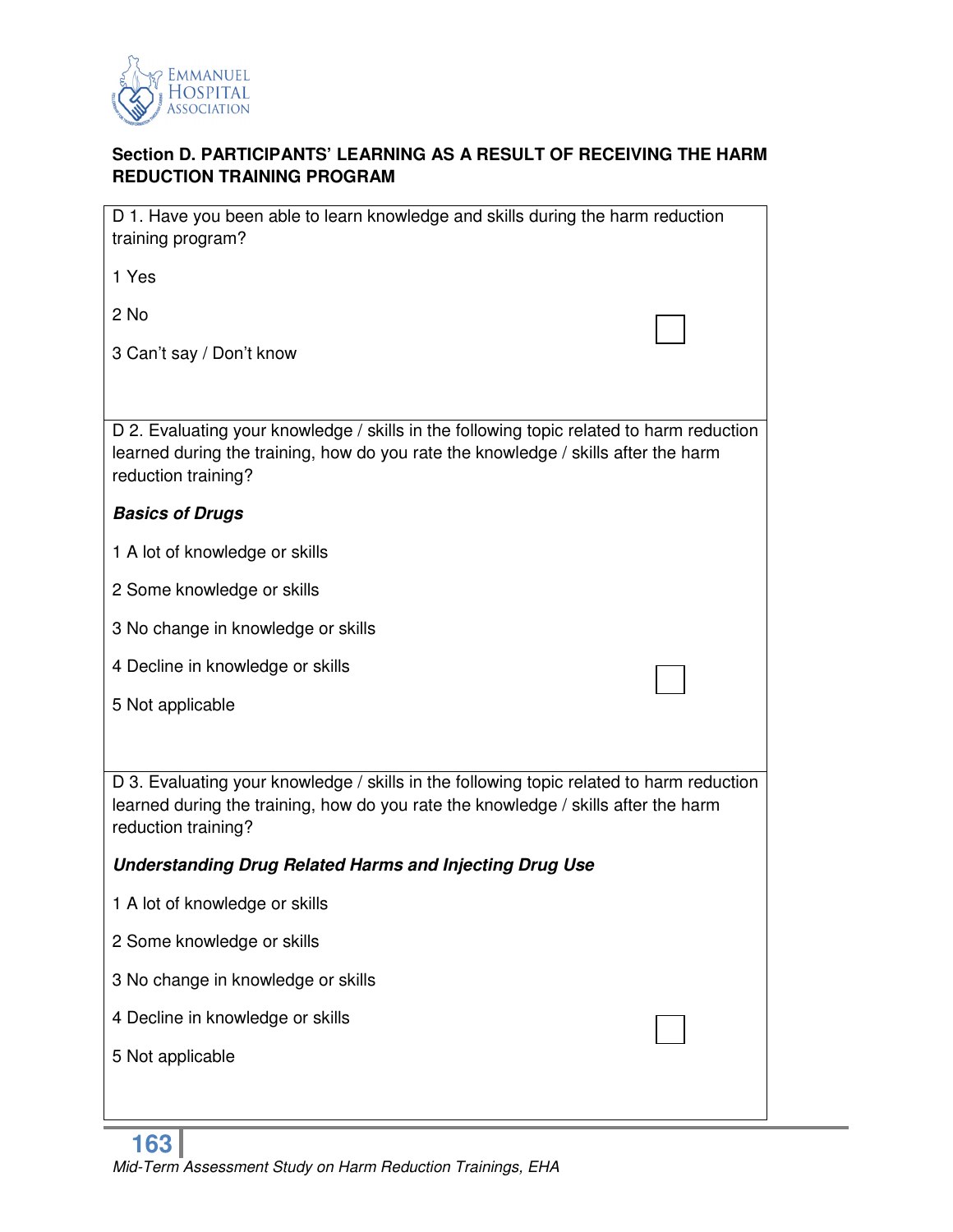

D 4. Evaluating your knowledge / skills in the following topic related to harm reduction learned during the training, how do you rate the knowledge / skills after the harm reduction training?

# *Harm Reduction – Understanding the Principles*

- 1 A lot of knowledge or skills
- 2 Some knowledge or skills
- 3 No change in knowledge or skills
- 4 Decline in knowledge or skills
- 5 Not applicable

D 5. Evaluating your knowledge / skills in the following topic related to harm reduction learned during the training, how do you rate the knowledge / skills after the harm reduction training?

### *National AIDS Control Programme*

- 1 A lot of knowledge or skills
- 2 Some knowledge or skills
- 3 No change in knowledge or skills
- 4 Decline in knowledge or skills
- 5 Not applicable

D 6. Evaluating your knowledge / skills in the following topic related to harm reduction learned during the training, how do you rate the knowledge / skills after the harm reduction training?

### *Targeted Intervention for Injecting Drug Users*

- 1 A lot of knowledge or skills
- 2 Some knowledge or skills
- 3 No change in knowledge or skills
- 4 Decline in knowledge or skills
- 5 Not applicable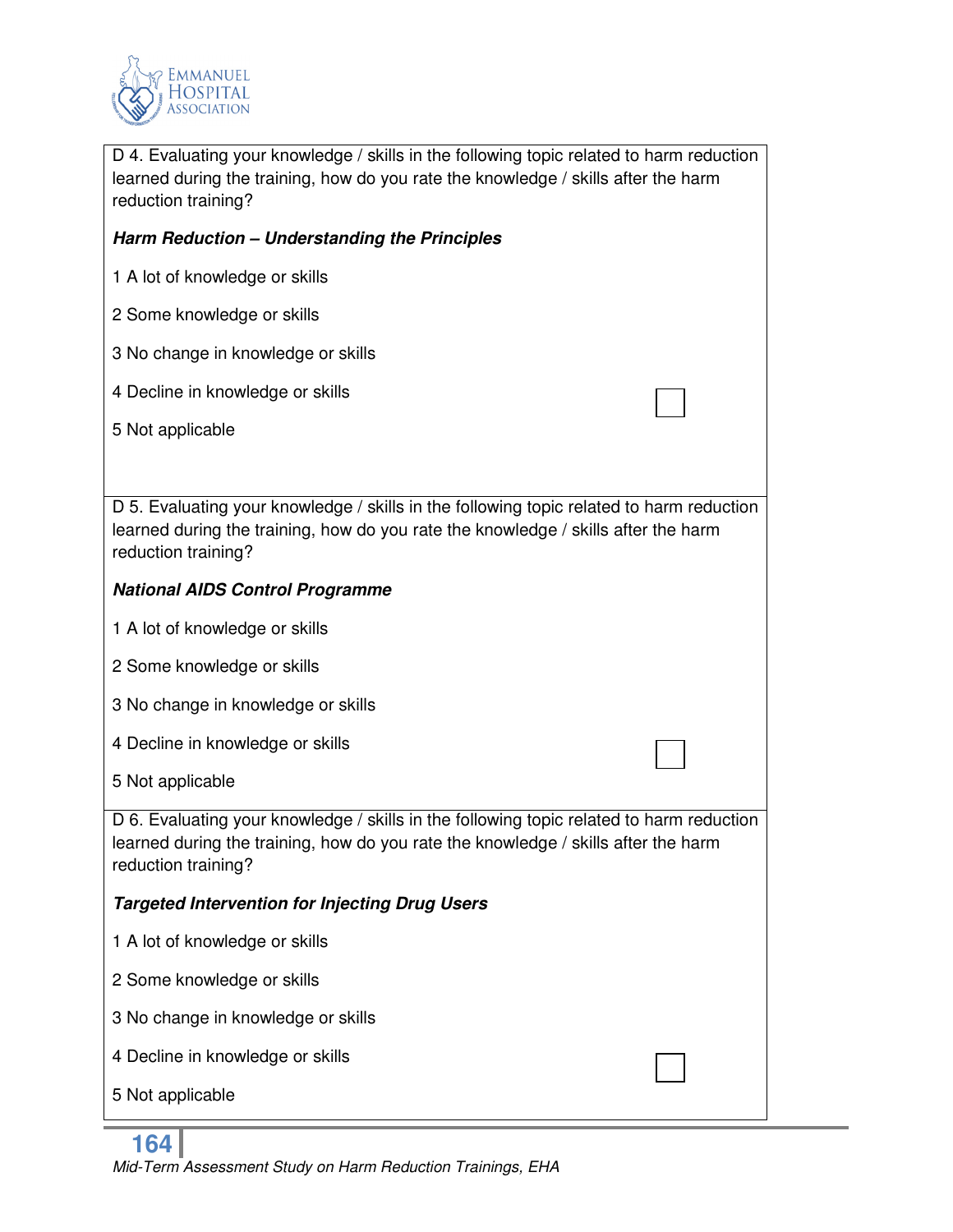

D 7. Evaluating your knowledge / skills in the following topic related to harm reduction learned during the training, how do you rate the knowledge / skills after the harm reduction training?

### *Roles and Responsibilities of Doctors and Nurses in IDU TI Programs*

- 1 A lot of knowledge or skills
- 2 Some knowledge or skills
- 3 No change in knowledge or skills
- 4 Decline in knowledge or skills
- 5 Not applicable

D 8. Evaluating your knowledge / skills in the following topic related to harm reduction learned during the training, how do you rate the knowledge / skills after the harm reduction training?

### *Assessment and Diagnosis*

- 1 A lot of knowledge or skills
- 2 Some knowledge or skills
- 3 No change in knowledge or skills
- 4 Decline in knowledge or skills
- 5 Not applicable

D 9. Evaluating your knowledge / skills in the following topic related to harm reduction learned during the training, how do you rate the knowledge / skills after the harm reduction training?

### *Counselling for Safer Injecting Practices*

- 1 A lot of knowledge or skills
- 2 Some knowledge or skills
- 3 No change in knowledge or skills
- 4 Decline in knowledge or skills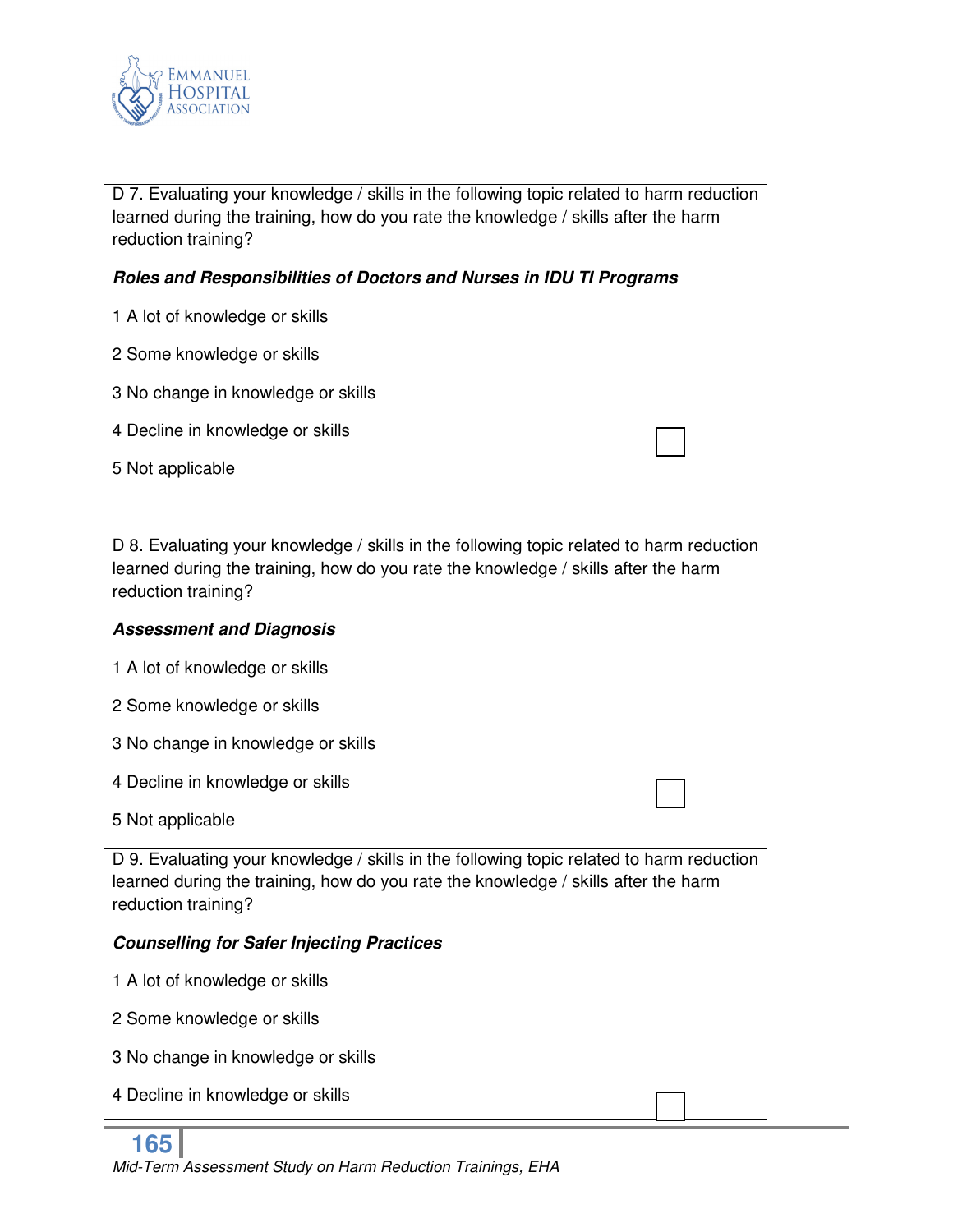

#### 5 Not applicable

D 10. Evaluating your knowledge / skills in the following topic related to harm reduction learned during the training, how do you rate the knowledge / skills after the harm reduction training?

### *Drug Treatment: Detoxification*

- 1 A lot of knowledge or skills
- 2 Some knowledge or skills
- 3 No change in knowledge or skills
- 4 Decline in knowledge or skills
- 5 Not applicable

D 11. Evaluating your knowledge / skills in the following topic related to harm reduction learned during the training, how do you rate the knowledge / skills after the harm reduction training?

### *Drug Treatment: Opioid Substitution Therapy*

- 1 A lot of knowledge or skills
- 2 Some knowledge or skills
- 3 No change in knowledge or skills
- 4 Decline in knowledge or skills
- 5 Not applicable

D 12. Evaluating your knowledge / skills in the following topic related to harm reduction learned during the training, how do you rate the knowledge / skills after the harm reduction training?

#### *Sexually Transmitted Infections: Basics*

- 1 A lot of knowledge or skills
- 2 Some knowledge or skills
- 3 No change in knowledge or skills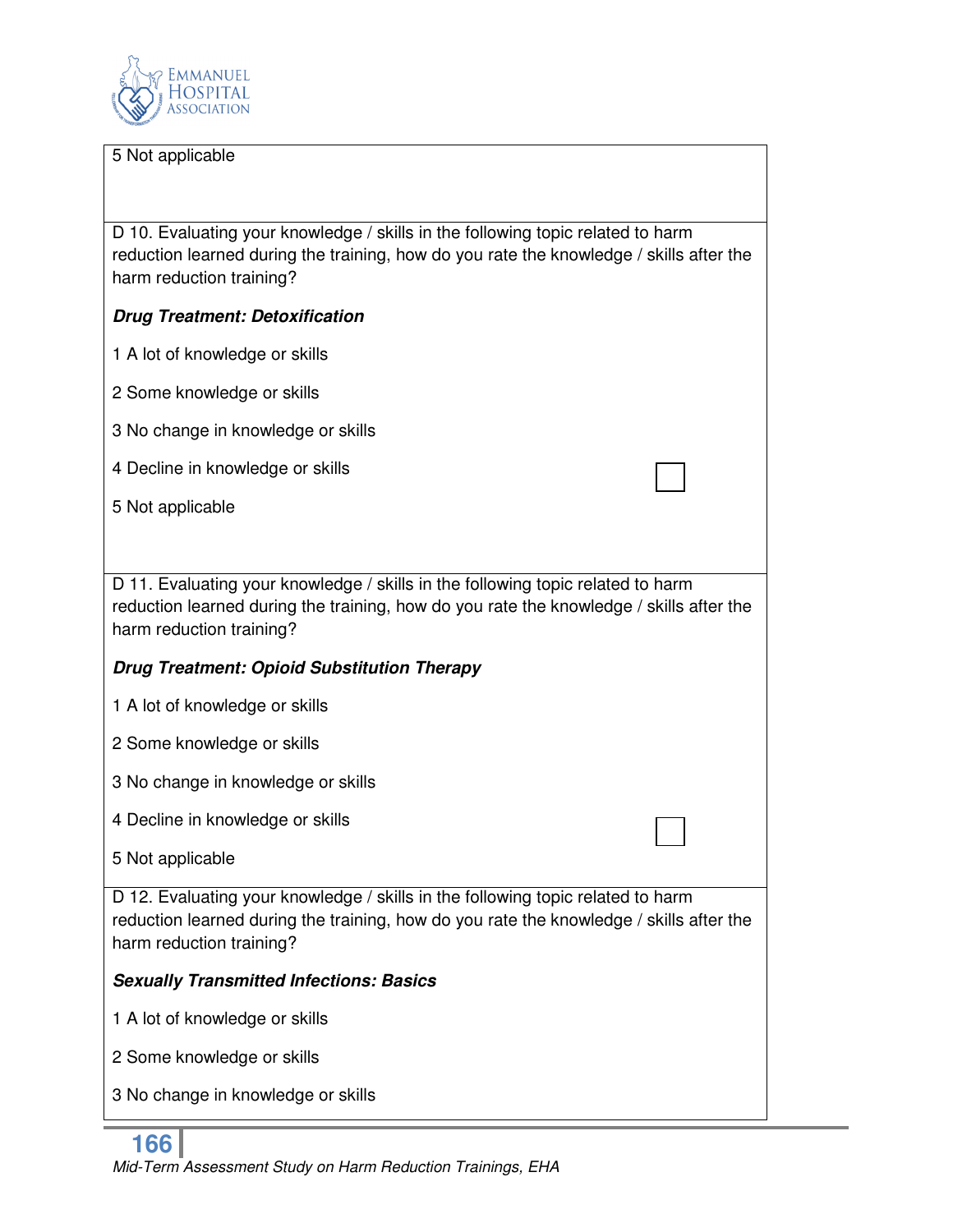

| 4 Decline in knowledge or skills                                                                                                                                                                       |  |
|--------------------------------------------------------------------------------------------------------------------------------------------------------------------------------------------------------|--|
| 5 Not applicable                                                                                                                                                                                       |  |
|                                                                                                                                                                                                        |  |
| D 13. Evaluating your knowledge / skills in the following topic related to harm<br>reduction learned during the training, how do you rate the knowledge / skills after the<br>harm reduction training? |  |
| <b>Prevention of Sexually Transmitted Infections</b>                                                                                                                                                   |  |
| 1 A lot of knowledge or skills                                                                                                                                                                         |  |
| 2 Some knowledge or skills                                                                                                                                                                             |  |
| 3 No change in knowledge or skills                                                                                                                                                                     |  |
| 4 Decline in knowledge or skills                                                                                                                                                                       |  |
| 5 Not applicable                                                                                                                                                                                       |  |
|                                                                                                                                                                                                        |  |
| D 14. Evaluating your knowledge / skills in the following topic related to harm<br>reduction learned during the training, how do you rate the knowledge / skills after the<br>harm reduction training? |  |
| <b>Management of Sexually Transmitted Infections</b>                                                                                                                                                   |  |
| 1 A lot of knowledge or skills                                                                                                                                                                         |  |
| 2 Some knowledge or skills                                                                                                                                                                             |  |
| 3 No change in knowledge or skills                                                                                                                                                                     |  |
| 4 Decline in knowledge or skills                                                                                                                                                                       |  |
| 5 Not applicable                                                                                                                                                                                       |  |
| D 15. Evaluating your knowledge / skills in the following topic related to harm<br>reduction learned during the training, how do you rate the knowledge / skills after the<br>harm reduction training? |  |
| <b>Basics of HIV</b>                                                                                                                                                                                   |  |
| 1 A lot of knowledge or skills                                                                                                                                                                         |  |
| 2 Some knowledge or skills                                                                                                                                                                             |  |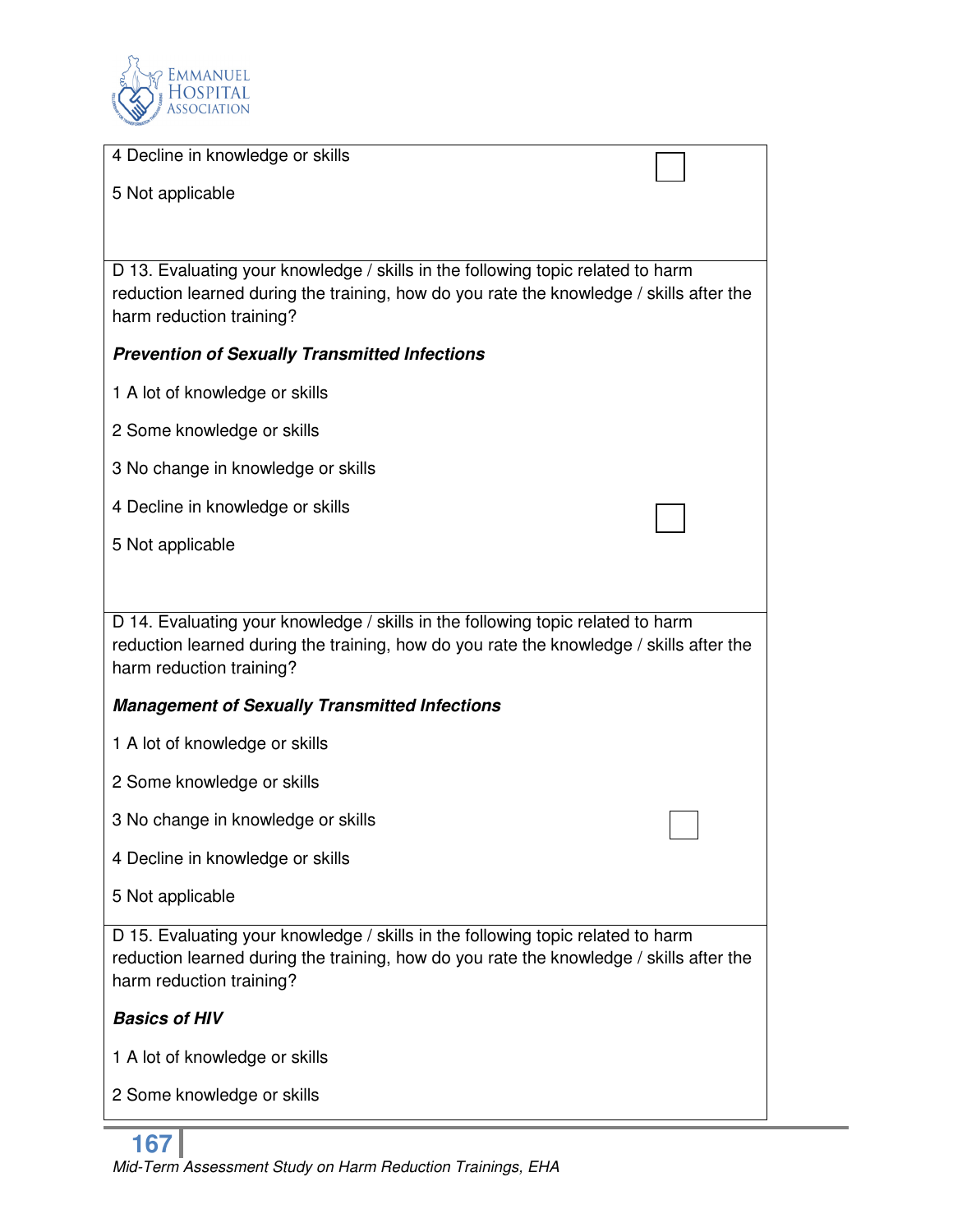

| 3 No change in knowledge or skills                                                                                                                                                                     |
|--------------------------------------------------------------------------------------------------------------------------------------------------------------------------------------------------------|
| 4 Decline in knowledge or skills                                                                                                                                                                       |
| 5 Not applicable                                                                                                                                                                                       |
|                                                                                                                                                                                                        |
|                                                                                                                                                                                                        |
| D 16. Evaluating your knowledge / skills in the following topic related to harm<br>reduction learned during the training, how do you rate the knowledge / skills after the<br>harm reduction training? |
| <b>Prevention and Management of HIV: The Role of Doctors and</b><br><b>Nurses</b>                                                                                                                      |
| 1 A lot of knowledge or skills                                                                                                                                                                         |
| 2 Some knowledge or skills                                                                                                                                                                             |
| 3 No change in knowledge or skills                                                                                                                                                                     |
| 4 Decline in knowledge or skills                                                                                                                                                                       |
| 5 Not applicable                                                                                                                                                                                       |
|                                                                                                                                                                                                        |
| D 17. Evaluating your knowledge / skills in the following topic related to harm<br>reduction learned during the training, how do you rate the knowledge / skills after the<br>harm reduction training? |
| <b>Abscess Prevention and Management</b>                                                                                                                                                               |
| 1 A lot of knowledge or skills                                                                                                                                                                         |
| 2 Some knowledge or skills                                                                                                                                                                             |
| 3 No change in knowledge or skills                                                                                                                                                                     |
| 4 Decline in knowledge or skills                                                                                                                                                                       |
| 5 Not applicable                                                                                                                                                                                       |
| D 18. Evaluating your knowledge / skills in the following topic related to harm<br>reduction learned during the training, how do you rate the knowledge / skills after the<br>harm reduction training? |
| <b>Overdose Prevention and Management</b>                                                                                                                                                              |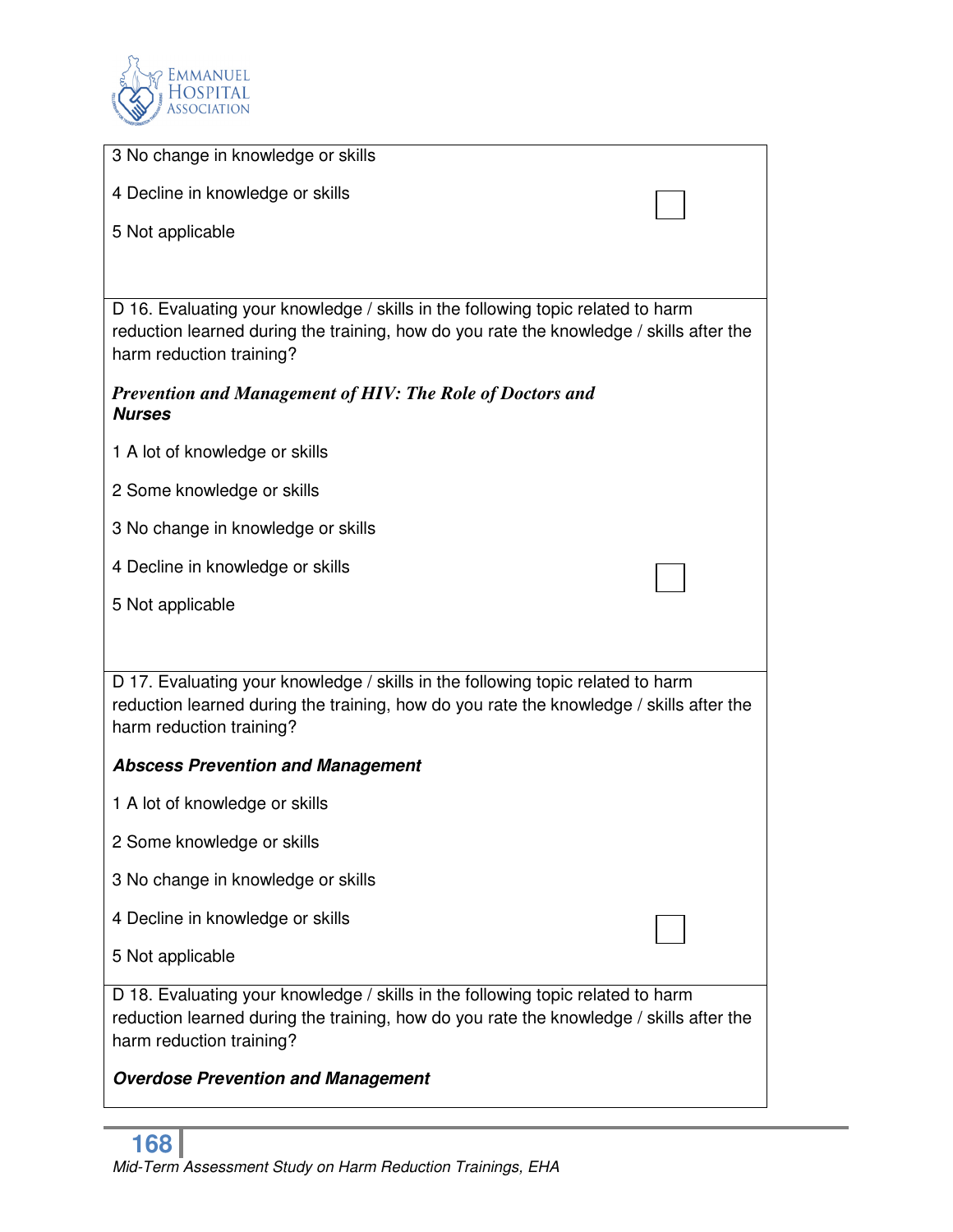

| 1 A lot of knowledge or skills                                                                                                                                                                         |
|--------------------------------------------------------------------------------------------------------------------------------------------------------------------------------------------------------|
| 2 Some knowledge or skills                                                                                                                                                                             |
| 3 No change in knowledge or skills                                                                                                                                                                     |
| 4 Decline in knowledge or skills                                                                                                                                                                       |
| 5 Not applicable                                                                                                                                                                                       |
| D 19. Evaluating your knowledge / skills in the following topic related to harm<br>reduction learned during the training, how do you rate the knowledge / skills after the<br>harm reduction training? |
| Co-morbid Conditions among IDUs - Hepatitis & Tuberculosis                                                                                                                                             |
| 1 A lot of knowledge or skills                                                                                                                                                                         |
| 2 Some knowledge or skills                                                                                                                                                                             |
| 3 No change in knowledge or skills                                                                                                                                                                     |
| 4 Decline in knowledge or skills                                                                                                                                                                       |
| 5 Not applicable                                                                                                                                                                                       |
| D 20. Evaluating your knowledge / skills in the following topic related to harm<br>reduction learned during the training, how do you rate the knowledge / skills after the<br>harm reduction training? |
| <b>Understanding Co-morbidities/Mental Health</b>                                                                                                                                                      |
| 1 A lot of knowledge or skills                                                                                                                                                                         |
| 2 Some knowledge or skills                                                                                                                                                                             |
| 3 No change in knowledge or skills                                                                                                                                                                     |
| 4 Decline in knowledge or skills                                                                                                                                                                       |
| 5 Not applicable                                                                                                                                                                                       |
|                                                                                                                                                                                                        |
| D 21. Evaluating your knowledge / skills in the following topic related to harm<br>reduction learned during the training, how do you rate the knowledge / skills after the<br>harm reduction training? |
| <b>Networking and Referral Services</b>                                                                                                                                                                |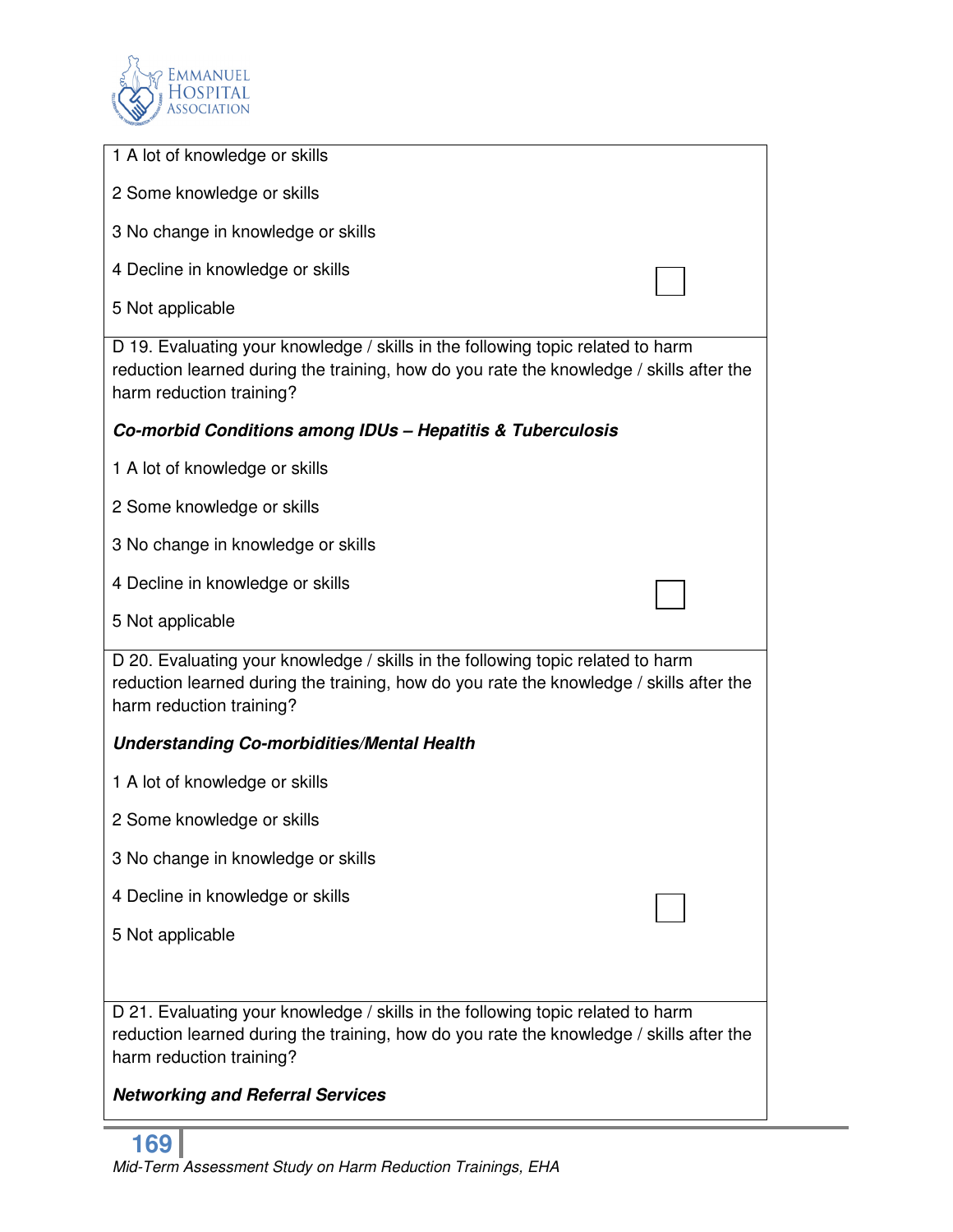

| 1 A lot of knowledge or skills                                                                                                                                                                         |
|--------------------------------------------------------------------------------------------------------------------------------------------------------------------------------------------------------|
| 2 Some knowledge or skills                                                                                                                                                                             |
| 3 No change in knowledge or skills                                                                                                                                                                     |
| 4 Decline in knowledge or skills                                                                                                                                                                       |
| 5 Not applicable                                                                                                                                                                                       |
|                                                                                                                                                                                                        |
| D 22. Evaluating your knowledge / skills in the following topic related to harm<br>reduction learned during the training, how do you rate the knowledge / skills after the<br>harm reduction training? |
| <b>Advocacy</b>                                                                                                                                                                                        |
| 1 A lot of knowledge or skills                                                                                                                                                                         |
| 2 Some knowledge or skills                                                                                                                                                                             |
| 3 No change in knowledge or skills                                                                                                                                                                     |
| 4 Decline in knowledge or skills                                                                                                                                                                       |
| 5 Not applicable                                                                                                                                                                                       |
|                                                                                                                                                                                                        |
| D 23. Evaluating your knowledge / skills in the following topic related to harm<br>reduction learned during the training, how do you rate the knowledge / skills after the<br>harm reduction training? |
| <b>Co-morbidities among IDUs (Overview)</b>                                                                                                                                                            |
| 1 A lot of knowledge or skills                                                                                                                                                                         |
| 2 Some knowledge or skills                                                                                                                                                                             |
| 3 No change in knowledge or skills                                                                                                                                                                     |
| 4 Decline in knowledge or skills                                                                                                                                                                       |
| 5 Not applicable                                                                                                                                                                                       |
| D 24. Evaluating your knowledge / skills in the following topic related to harm<br>reduction learned during the training, how do you rate the knowledge / skills after the<br>harm reduction training? |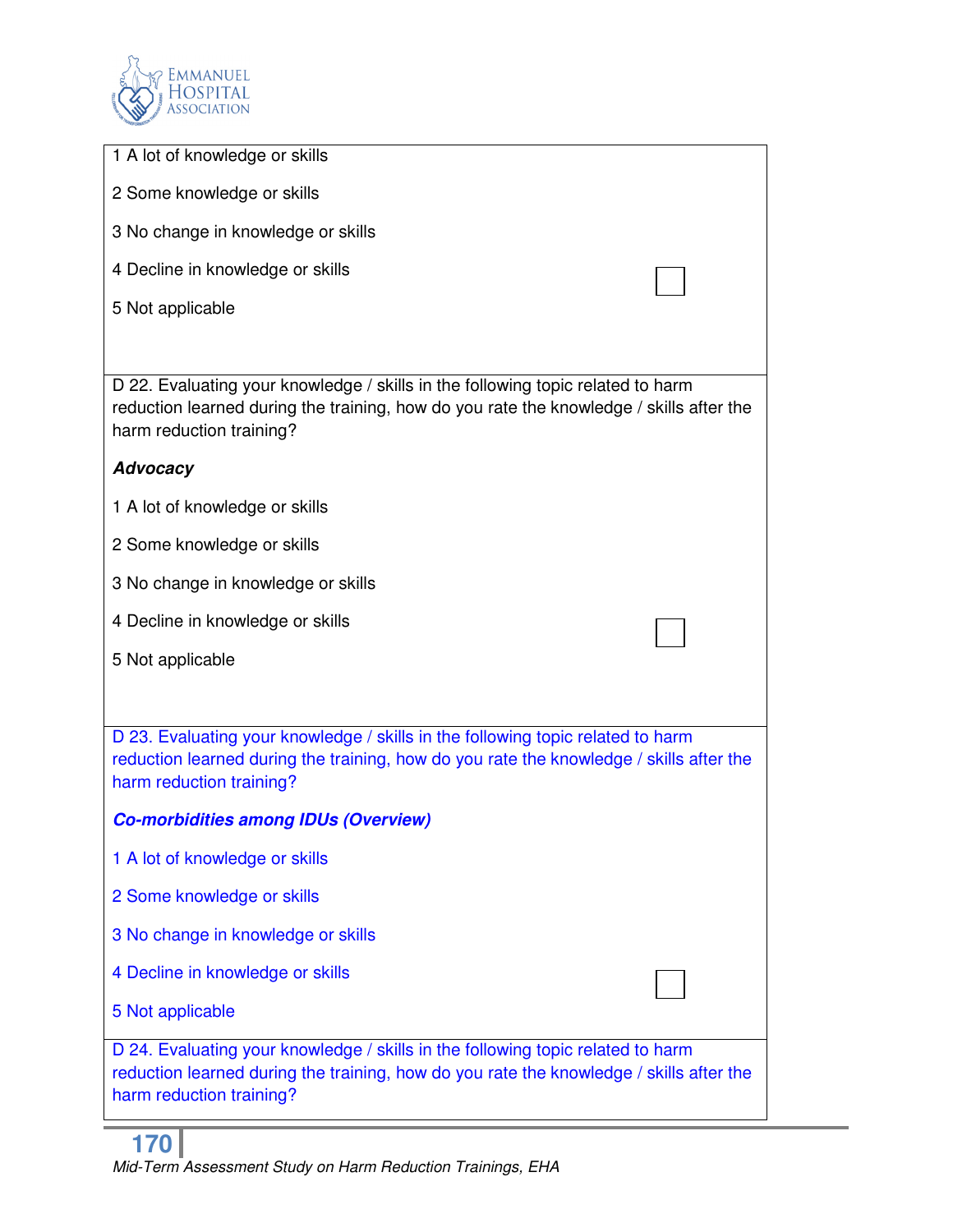

| <b>Mental Health and Mental Illness (Psychiatric Disorder)</b>                                                                                                                                         |
|--------------------------------------------------------------------------------------------------------------------------------------------------------------------------------------------------------|
| 1 A lot of knowledge or skills                                                                                                                                                                         |
| 2 Some knowledge or skills                                                                                                                                                                             |
| 3 No change in knowledge or skills                                                                                                                                                                     |
| 4 Decline in knowledge or skills                                                                                                                                                                       |
| 5 Not applicable                                                                                                                                                                                       |
|                                                                                                                                                                                                        |
| D 25. Evaluating your knowledge / skills in the following topic related to harm<br>reduction learned during the training, how do you rate the knowledge / skills after the<br>harm reduction training? |
| <b>Mental Illnesses (Psychiatric Disorders) - Clinical Assessment</b>                                                                                                                                  |
| 1 A lot of knowledge or skills                                                                                                                                                                         |
| 2 Some knowledge or skills                                                                                                                                                                             |
| 3 No change in knowledge or skills                                                                                                                                                                     |
| 4 Decline in knowledge or skills                                                                                                                                                                       |
| 5 Not applicable                                                                                                                                                                                       |
|                                                                                                                                                                                                        |
| D 26. Evaluating your knowledge / skills in the following topic related to harm<br>reduction learned during the training, how do you rate the knowledge / skills after the<br>harm reduction training? |
| <b>Mental Illnesses (Psychiatric Disorders) - Signs and Symptoms</b>                                                                                                                                   |
| 1 A lot of knowledge or skills                                                                                                                                                                         |
| 2 Some knowledge or skills                                                                                                                                                                             |
| 3 No change in knowledge or skills                                                                                                                                                                     |
| 4 Decline in knowledge or skills                                                                                                                                                                       |
| 5 Not applicable                                                                                                                                                                                       |
| D 27. Evaluating your knowledge / skills in the following topic related to harm                                                                                                                        |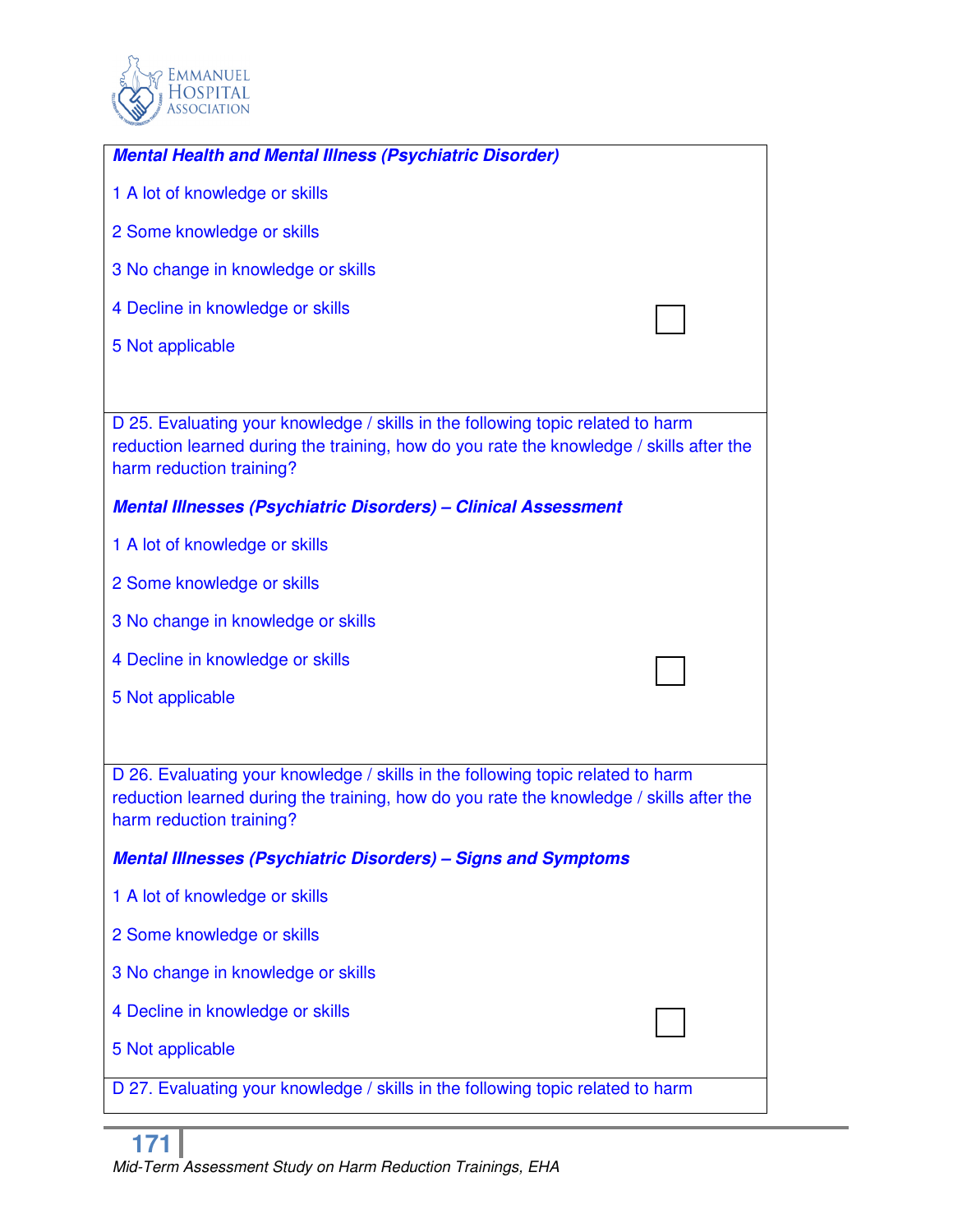

| reduction learned during the training, how do you rate the knowledge / skills after the<br>harm reduction training?                                                                                    |
|--------------------------------------------------------------------------------------------------------------------------------------------------------------------------------------------------------|
| <b>Depression and Drug use</b>                                                                                                                                                                         |
| 1 A lot of knowledge or skills                                                                                                                                                                         |
| 2 Some knowledge or skills                                                                                                                                                                             |
| 3 No change in knowledge or skills                                                                                                                                                                     |
| 4 Decline in knowledge or skills                                                                                                                                                                       |
| 5 Not applicable                                                                                                                                                                                       |
|                                                                                                                                                                                                        |
| D 28. Evaluating your knowledge / skills in the following topic related to harm<br>reduction learned during the training, how do you rate the knowledge / skills after the<br>harm reduction training? |
| <b>Anxiety Disorder and Drug use</b>                                                                                                                                                                   |
| 1 A lot of knowledge or skills                                                                                                                                                                         |
| 2 Some knowledge or skills                                                                                                                                                                             |
| 3 No change in knowledge or skills                                                                                                                                                                     |
| 4 Decline in knowledge or skills                                                                                                                                                                       |
| 5 Not applicable                                                                                                                                                                                       |
| D 29. Evaluating your knowledge / skills in the following topic related to harm<br>reduction learned during the training, how do you rate the knowledge / skills after the<br>harm reduction training? |
| <b>Psychotic disorders and Drug use</b>                                                                                                                                                                |
| 1 A lot of knowledge or skills                                                                                                                                                                         |
| 2 Some knowledge or skills                                                                                                                                                                             |
| 3 No change in knowledge or skills                                                                                                                                                                     |
| 4 Decline in knowledge or skills                                                                                                                                                                       |
| 5 Not applicable                                                                                                                                                                                       |

ı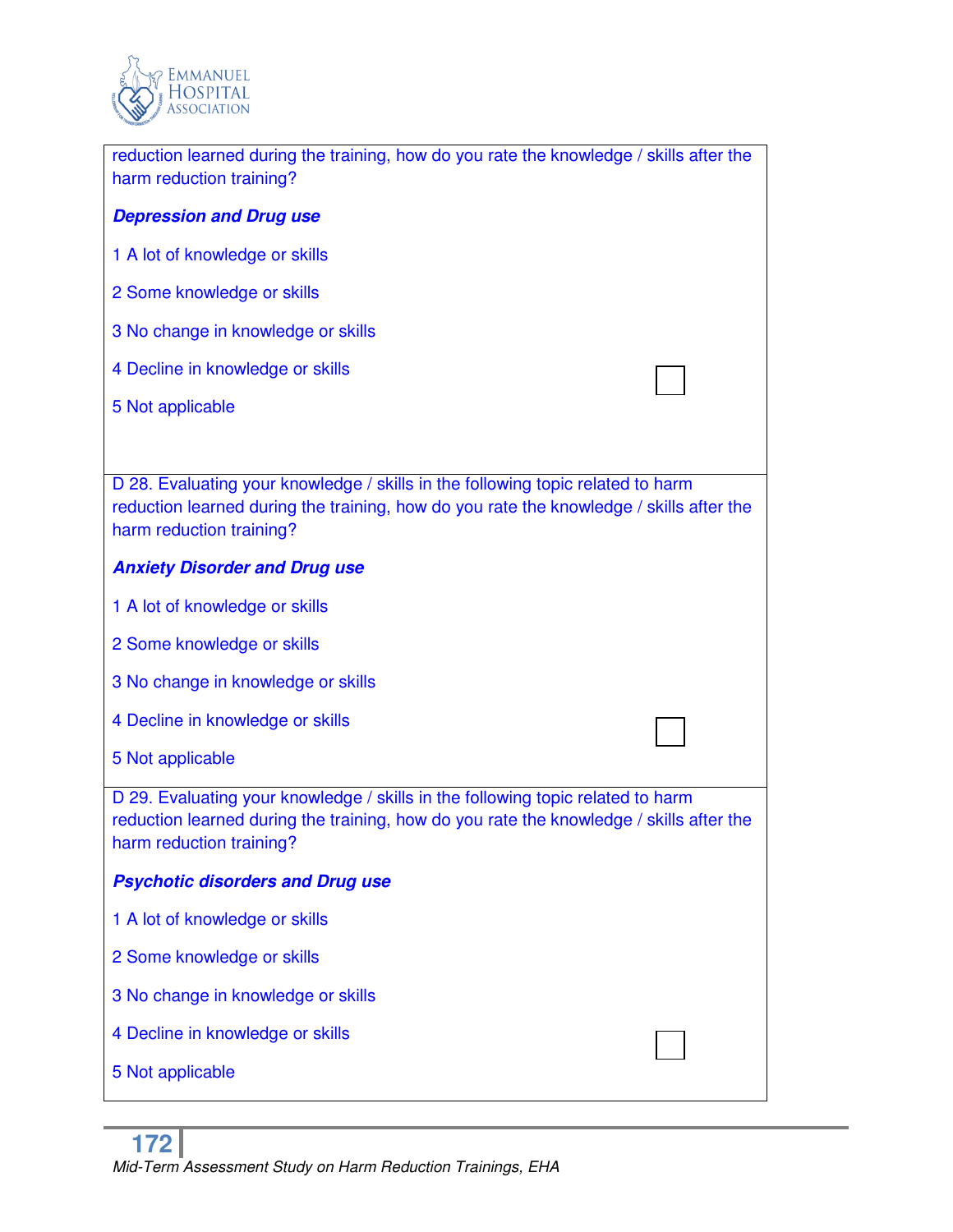

| D 30. Evaluating your knowledge / skills in the following topic related to harm<br>reduction learned during the training, how do you rate the knowledge / skills after the<br>harm reduction training? |
|--------------------------------------------------------------------------------------------------------------------------------------------------------------------------------------------------------|
| <b>Personality Disorder and Drug use</b>                                                                                                                                                               |
| 1 A lot of knowledge or skills                                                                                                                                                                         |
| 2 Some knowledge or skills                                                                                                                                                                             |
| 3 No change in knowledge or skills                                                                                                                                                                     |
| 4 Decline in knowledge or skills                                                                                                                                                                       |
| 5 Not applicable                                                                                                                                                                                       |
|                                                                                                                                                                                                        |
| D 31. Evaluating your knowledge / skills in the following topic related to harm<br>reduction learned during the training, how do you rate the knowledge / skills after the<br>harm reduction training? |
| <b>Other Psychiatric Disorders and Drug use</b>                                                                                                                                                        |
| 1 A lot of knowledge or skills                                                                                                                                                                         |
| 2 Some knowledge or skills                                                                                                                                                                             |
| 3 No change in knowledge or skills                                                                                                                                                                     |
| 4 Decline in knowledge or skills                                                                                                                                                                       |
| 5 Not applicable                                                                                                                                                                                       |
|                                                                                                                                                                                                        |
| D 32. Evaluating your knowledge / skills in the following topic related to harm<br>reduction learned during the training, how do you rate the knowledge / skills after the<br>harm reduction training? |
| <b>Infective Hepatitis: Hepatitis C &amp; B</b>                                                                                                                                                        |
| 1 A lot of knowledge or skills                                                                                                                                                                         |
| 2 Some knowledge or skills                                                                                                                                                                             |

3 No change in knowledge or skills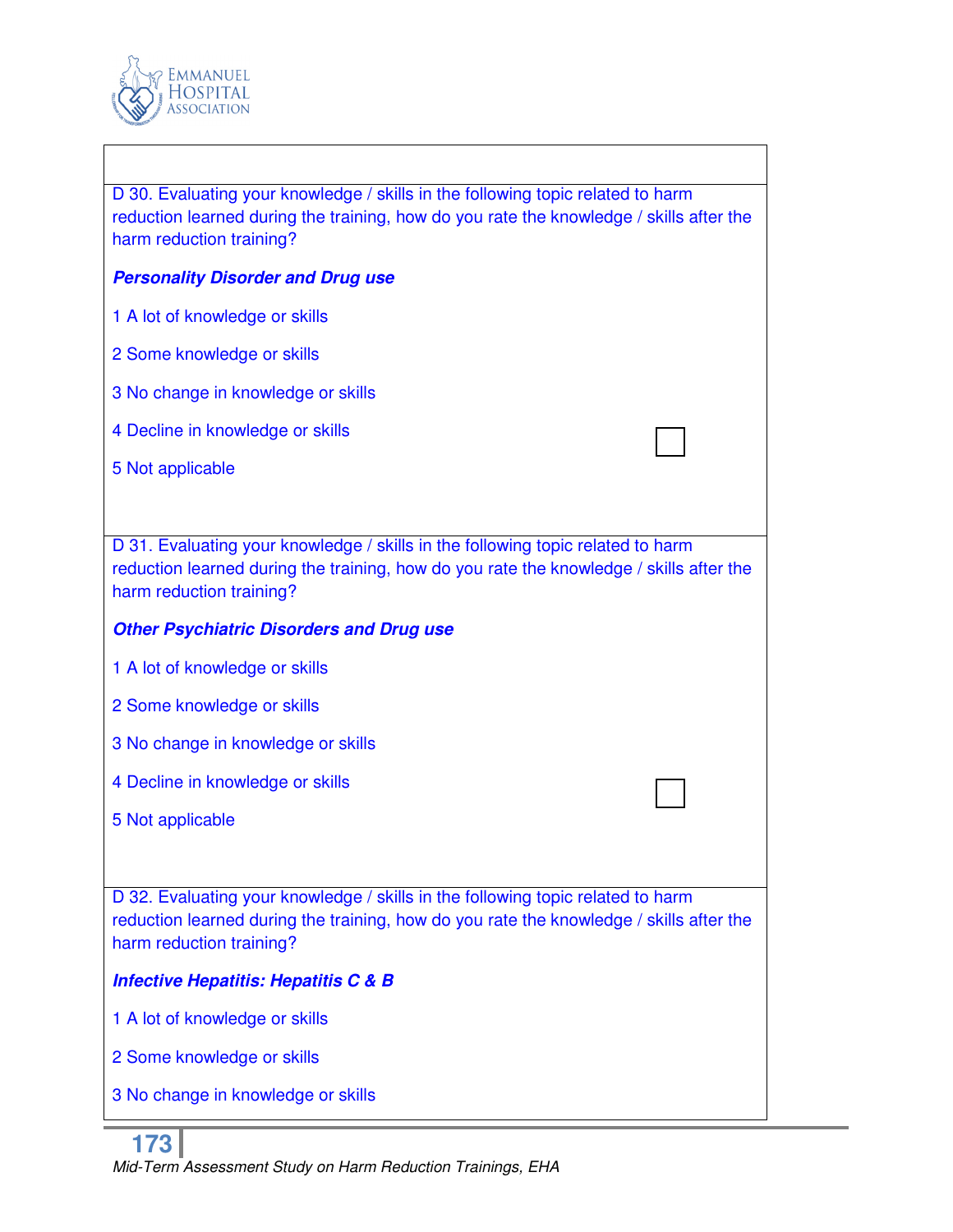

| 4 Decline in knowledge or skills                                                                                                                                                                       |  |
|--------------------------------------------------------------------------------------------------------------------------------------------------------------------------------------------------------|--|
| 5 Not applicable                                                                                                                                                                                       |  |
| D 33. Evaluating your knowledge / skills in the following topic related to harm<br>reduction learned during the training, how do you rate the knowledge / skills after the<br>harm reduction training? |  |
| <b>Understanding and Educating the Client on TB</b>                                                                                                                                                    |  |
| 1 A lot of knowledge or skills                                                                                                                                                                         |  |
| 2 Some knowledge or skills                                                                                                                                                                             |  |
| 3 No change in knowledge or skills                                                                                                                                                                     |  |
| 4 Decline in knowledge or skills                                                                                                                                                                       |  |
| 5 Not applicable                                                                                                                                                                                       |  |
|                                                                                                                                                                                                        |  |
| D 34. Evaluating your knowledge / skills in the following topic related to harm<br>reduction learned during the training, how do you rate the knowledge / skills after the<br>harm reduction training? |  |
| <b>Other Physical Conditions (Anaemia and Nutrition)</b>                                                                                                                                               |  |
| 1 A lot of knowledge or skills                                                                                                                                                                         |  |
| 2 Some knowledge or skills                                                                                                                                                                             |  |
| 3 No change in knowledge or skills                                                                                                                                                                     |  |
| 4 Decline in knowledge or skills                                                                                                                                                                       |  |
| 5 Not applicable                                                                                                                                                                                       |  |
|                                                                                                                                                                                                        |  |
| D 35. Evaluating your knowledge / skills in the following topic related to harm<br>reduction learned during the training, how do you rate the knowledge / skills after the<br>harm reduction training? |  |
| <b>Other Common Physical Symptoms (Constipation, Pain and Poor Oral Health)</b>                                                                                                                        |  |
| 1 A lot of knowledge or skills                                                                                                                                                                         |  |
| 2 Some knowledge or skills                                                                                                                                                                             |  |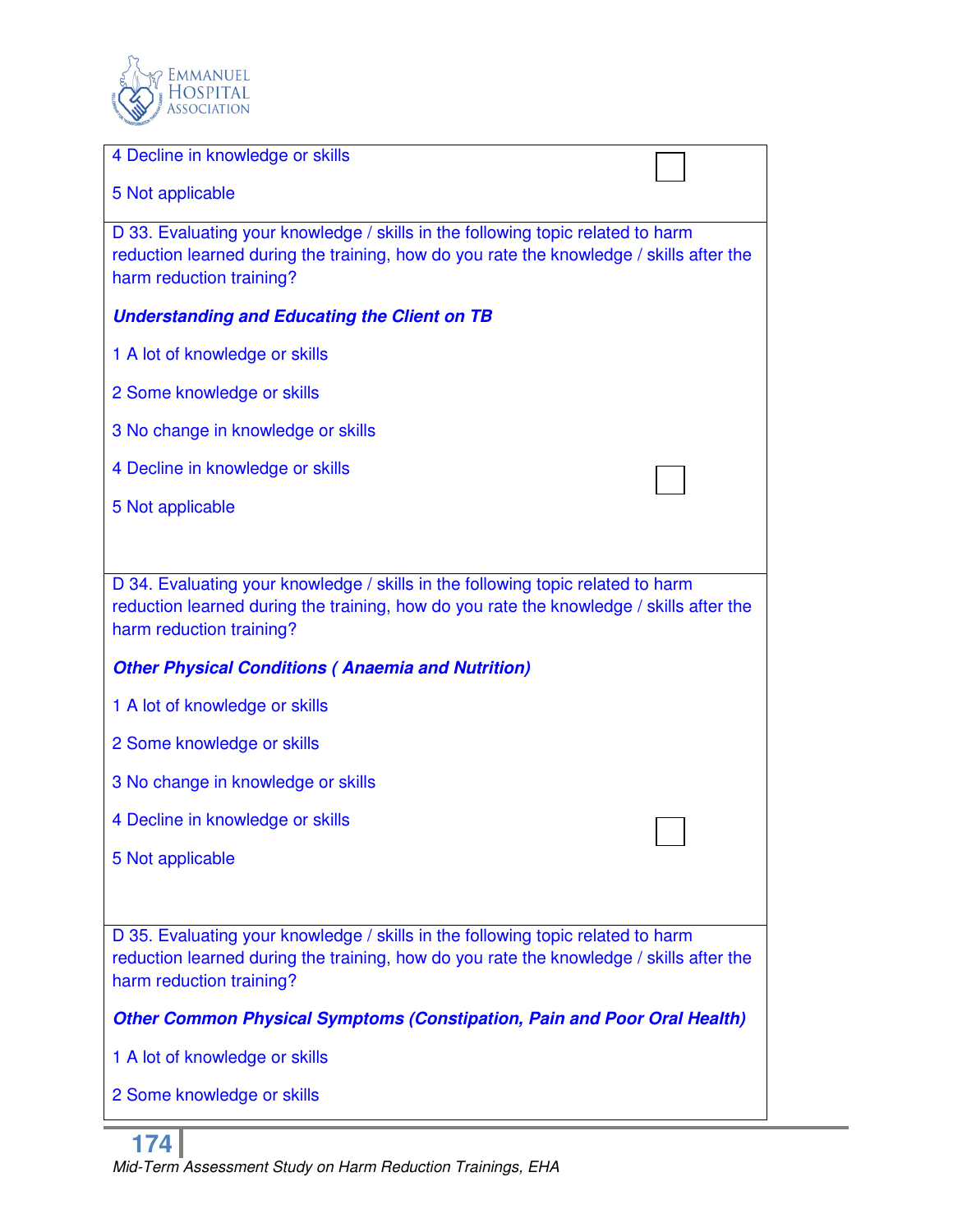

| 3 No change in knowledge or skills                                                                                                                                                                     |
|--------------------------------------------------------------------------------------------------------------------------------------------------------------------------------------------------------|
| 4 Decline in knowledge or skills                                                                                                                                                                       |
| 5 Not applicable                                                                                                                                                                                       |
| D 36. Evaluating your knowledge / skills in the following topic related to harm<br>reduction learned during the training, how do you rate the knowledge / skills after the<br>harm reduction training? |
| <b>Alcohol Use Disorder</b>                                                                                                                                                                            |
| 1 A lot of knowledge or skills                                                                                                                                                                         |
| 2 Some knowledge or skills                                                                                                                                                                             |
| 3 No change in knowledge or skills                                                                                                                                                                     |
| 4 Decline in knowledge or skills                                                                                                                                                                       |
| 5 Not applicable                                                                                                                                                                                       |
|                                                                                                                                                                                                        |
| D 37. Evaluating your knowledge / skills in the following topic related to harm<br>reduction learned during the training, how do you rate the knowledge / skills after the<br>harm reduction training? |
| <b>Benzodiazepine Use Disorder</b>                                                                                                                                                                     |
| 1 A lot of knowledge or skills                                                                                                                                                                         |
| 2 Some knowledge or skills                                                                                                                                                                             |
| 3 No change in knowledge or skills                                                                                                                                                                     |
| 4 Decline in knowledge or skills                                                                                                                                                                       |
| 5 Not applicable                                                                                                                                                                                       |
| D 38. Evaluating your knowledge / skills in the following topic related to harm<br>reduction learned during the training, how do you rate the knowledge / skills after the<br>harm reduction training? |
| <b>Opioid Withdrawals</b>                                                                                                                                                                              |
| 1 A lot of knowledge or skills                                                                                                                                                                         |
| 2 Some knowledge or skills                                                                                                                                                                             |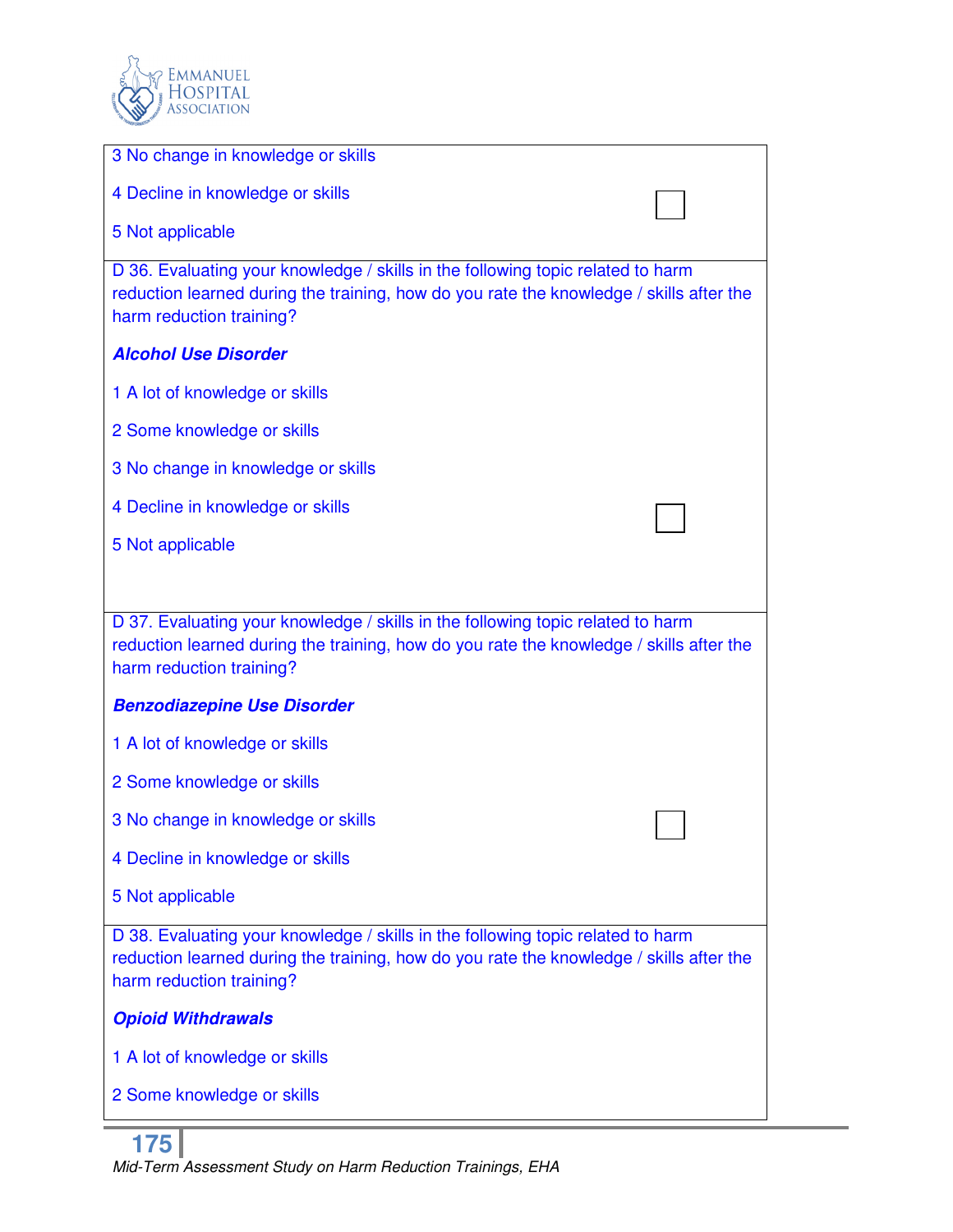

| 3 No change in knowledge or skills                                                                                                                                                                     |
|--------------------------------------------------------------------------------------------------------------------------------------------------------------------------------------------------------|
| 4 Decline in knowledge or skills                                                                                                                                                                       |
| 5 Not applicable                                                                                                                                                                                       |
|                                                                                                                                                                                                        |
| D 39. Evaluating your knowledge / skills in the following topic related to harm<br>reduction learned during the training, how do you rate the knowledge / skills after the<br>harm reduction training? |
| <b>Networking Referral and Linkages</b>                                                                                                                                                                |
| 1 A lot of knowledge or skills                                                                                                                                                                         |
| 2 Some knowledge or skills                                                                                                                                                                             |
| 3 No change in knowledge or skills                                                                                                                                                                     |
| 4 Decline in knowledge or skills                                                                                                                                                                       |
| 5 Not applicable                                                                                                                                                                                       |
|                                                                                                                                                                                                        |
| D 40. What are the three most important things you learned as a result of the<br>harm reduction training program?                                                                                      |
| А.                                                                                                                                                                                                     |
| Β.                                                                                                                                                                                                     |
| C.                                                                                                                                                                                                     |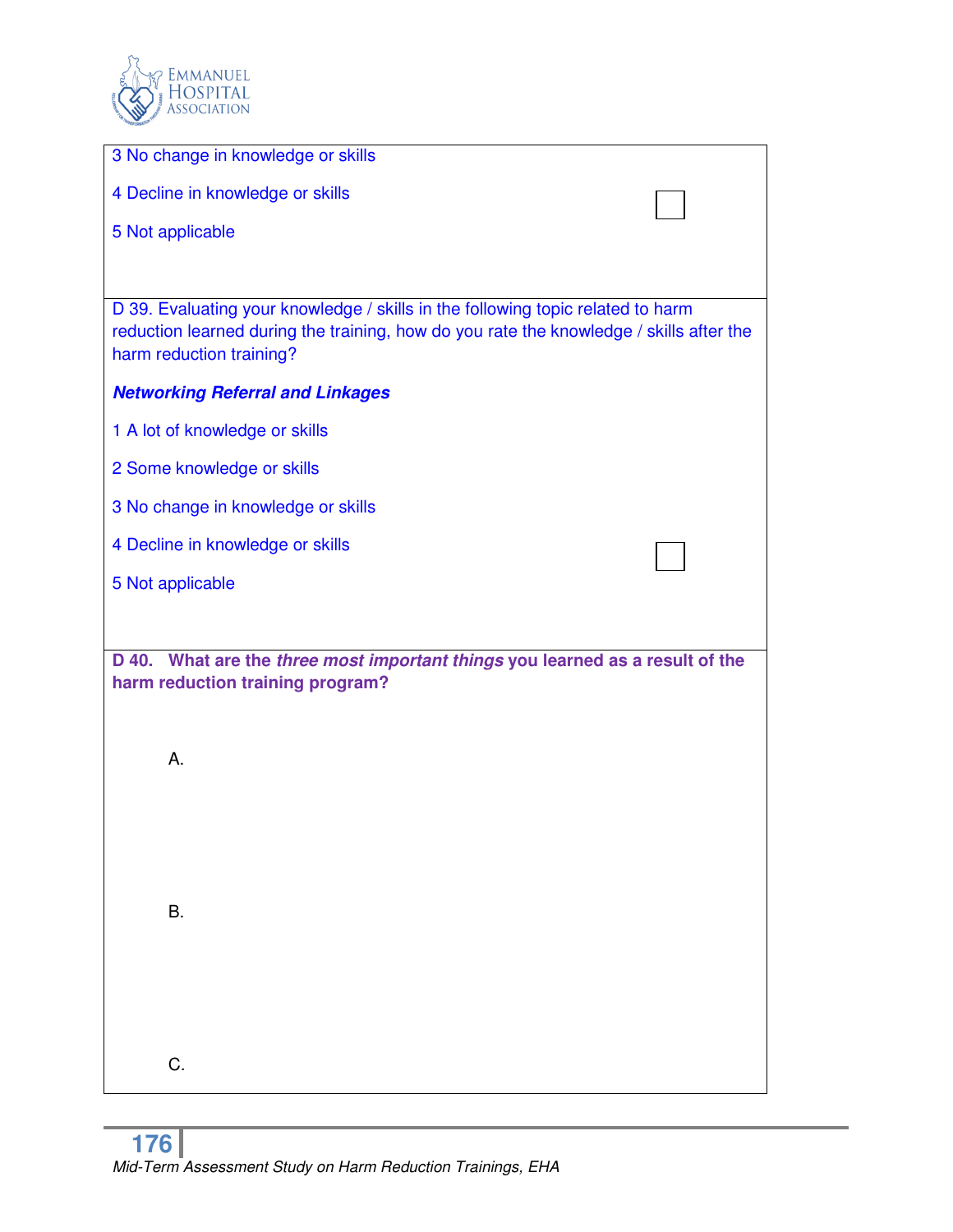

|           | D 41. What are the three greatest strengths of this harm reduction training? |
|-----------|------------------------------------------------------------------------------|
| А.        |                                                                              |
|           |                                                                              |
|           |                                                                              |
|           |                                                                              |
|           |                                                                              |
|           |                                                                              |
|           |                                                                              |
| <b>B.</b> |                                                                              |
|           |                                                                              |
|           |                                                                              |
|           |                                                                              |
|           |                                                                              |
|           |                                                                              |
| C.        |                                                                              |
|           |                                                                              |
|           |                                                                              |
|           |                                                                              |
|           |                                                                              |
|           |                                                                              |
|           |                                                                              |
|           | D 42. Would you like to say anything else about how what you learned as a    |
|           | result of the harm reduction training?                                       |
|           |                                                                              |
|           |                                                                              |
|           |                                                                              |
|           |                                                                              |
|           |                                                                              |
|           |                                                                              |
|           |                                                                              |
|           |                                                                              |
|           |                                                                              |
|           |                                                                              |
|           |                                                                              |
|           |                                                                              |
|           |                                                                              |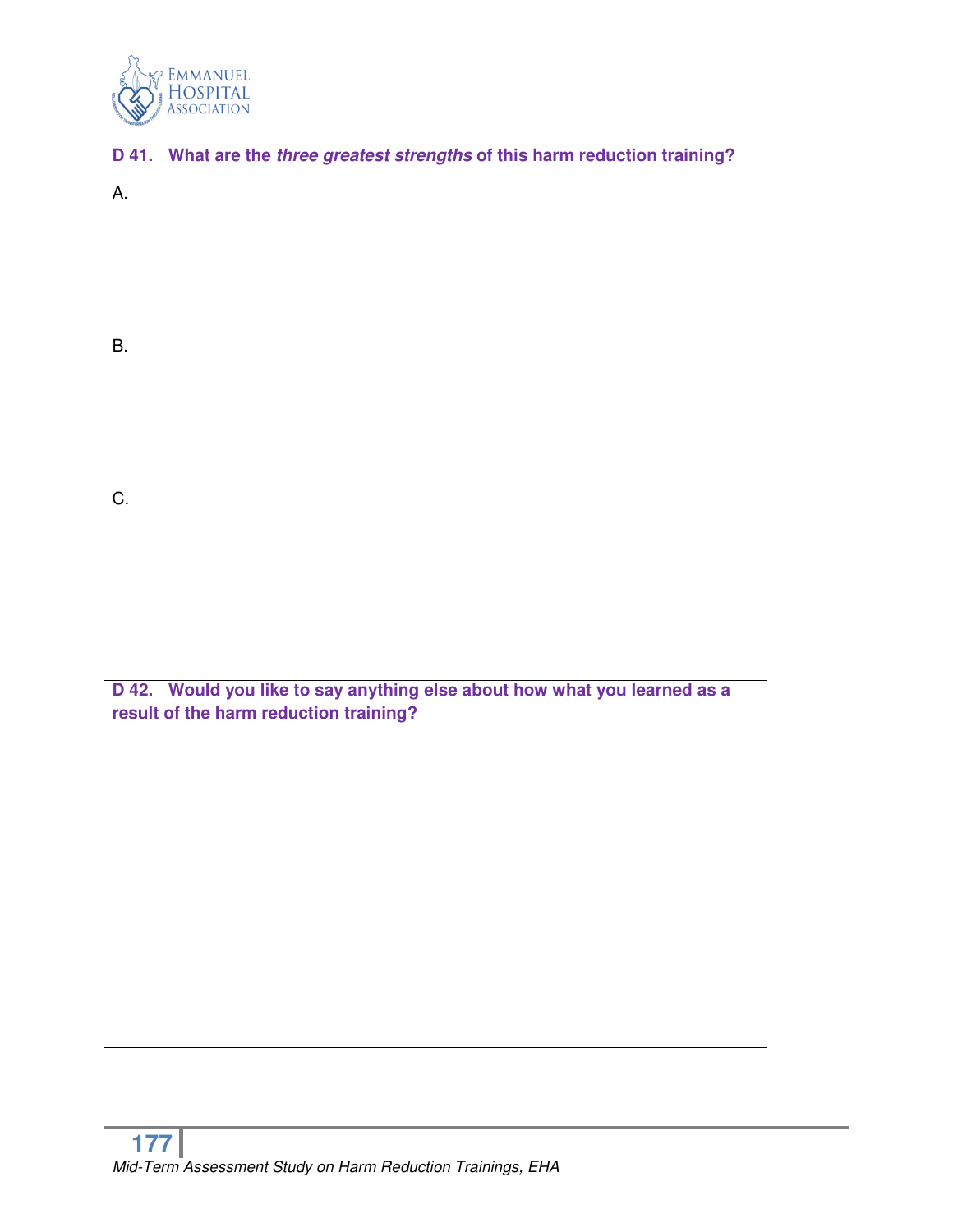

# **Section E. PARTICIPANTS' CHANGE IN PERFORMANCE ON THEIR JOB DUE TO HARM REDUCTION TRAINING**

| E 1. Have you been able to apply anything you learnt from the harm reduction<br>training in your Job environment? |  |
|-------------------------------------------------------------------------------------------------------------------|--|
| 1 Yes                                                                                                             |  |
| 2 No                                                                                                              |  |
| 3 Can't say / Don't know                                                                                          |  |
|                                                                                                                   |  |
| E 2. Evaluating yourself after the harm reduction training programme:                                             |  |
| Level of knowledge/skills related to the job                                                                      |  |
| 1 Outstanding                                                                                                     |  |
| 2 Very Good                                                                                                       |  |
| 3 Good                                                                                                            |  |
| 4 Fair                                                                                                            |  |
| 5 Poor                                                                                                            |  |
|                                                                                                                   |  |
| E 3. Evaluating yourself after the harm reduction training programme:                                             |  |
| Confidence in solving problems and making decisions                                                               |  |
| 1 Outstanding                                                                                                     |  |
| 2 Very Good                                                                                                       |  |
| 3 Good                                                                                                            |  |
| 4 Fair                                                                                                            |  |
| 5 Poor                                                                                                            |  |
|                                                                                                                   |  |
|                                                                                                                   |  |
|                                                                                                                   |  |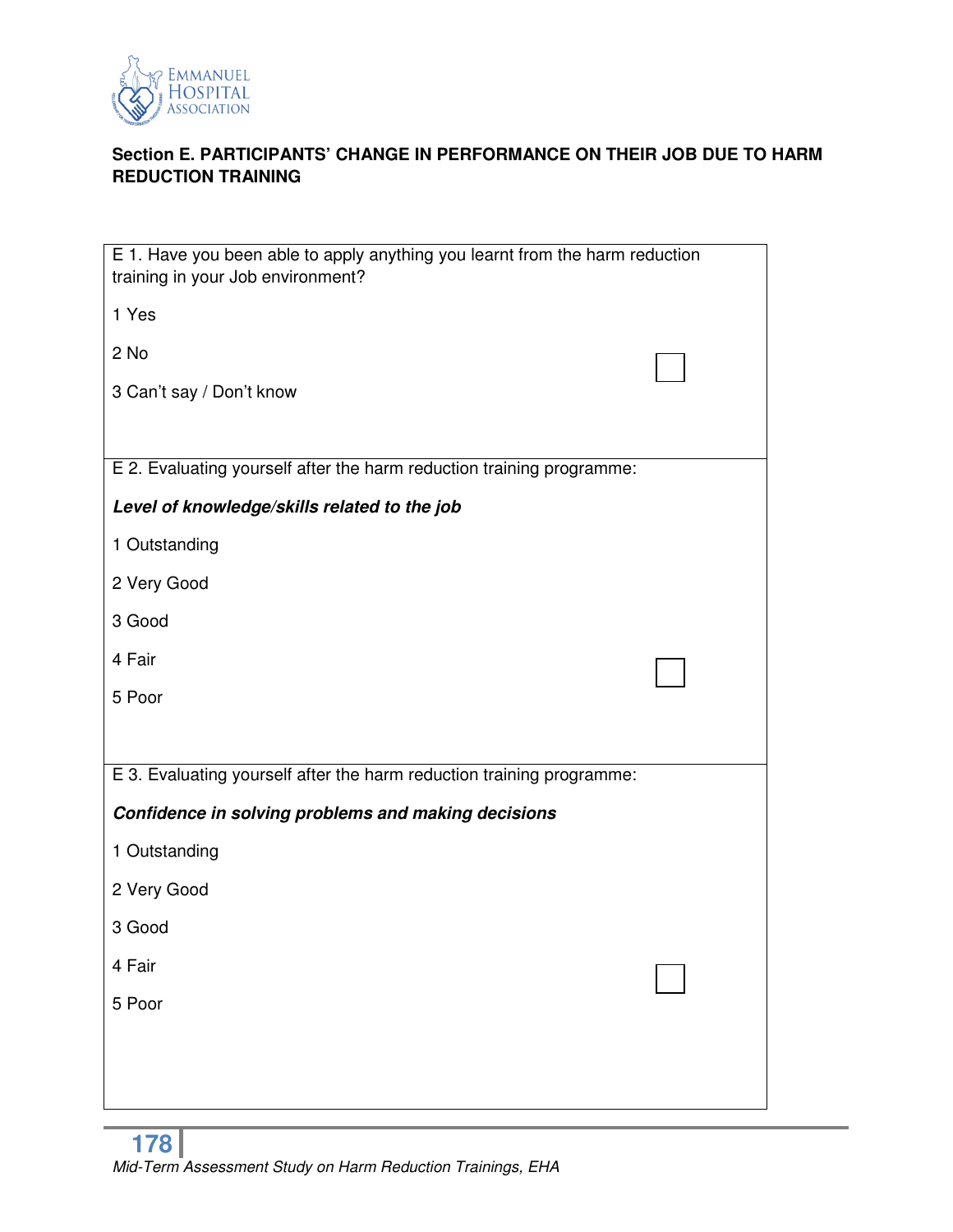

| E 4. Evaluating yourself after the harm reduction training programme:                                                 |  |
|-----------------------------------------------------------------------------------------------------------------------|--|
| <b>Management of priorities</b>                                                                                       |  |
| 1 Outstanding                                                                                                         |  |
| 2 Very Good                                                                                                           |  |
| 3 Good                                                                                                                |  |
| 4 Fair                                                                                                                |  |
| 5 Poor                                                                                                                |  |
|                                                                                                                       |  |
| E 5. Evaluating yourself after the harm reduction training programme:                                                 |  |
| Overall effectiveness in your division                                                                                |  |
| 1 Outstanding                                                                                                         |  |
| 2 Very Good                                                                                                           |  |
| 3 Good                                                                                                                |  |
| 4 Fair                                                                                                                |  |
| 5 Poor                                                                                                                |  |
|                                                                                                                       |  |
| E 6. How would you rate the effectiveness of the training or course in providing you<br>with new knowledge or skills? |  |
| 1 Highly effective                                                                                                    |  |
| 2 Somewhat effective                                                                                                  |  |
| 3 Somewhat ineffective                                                                                                |  |
| 4 Highly ineffective                                                                                                  |  |
| 5 Don't know                                                                                                          |  |
|                                                                                                                       |  |
|                                                                                                                       |  |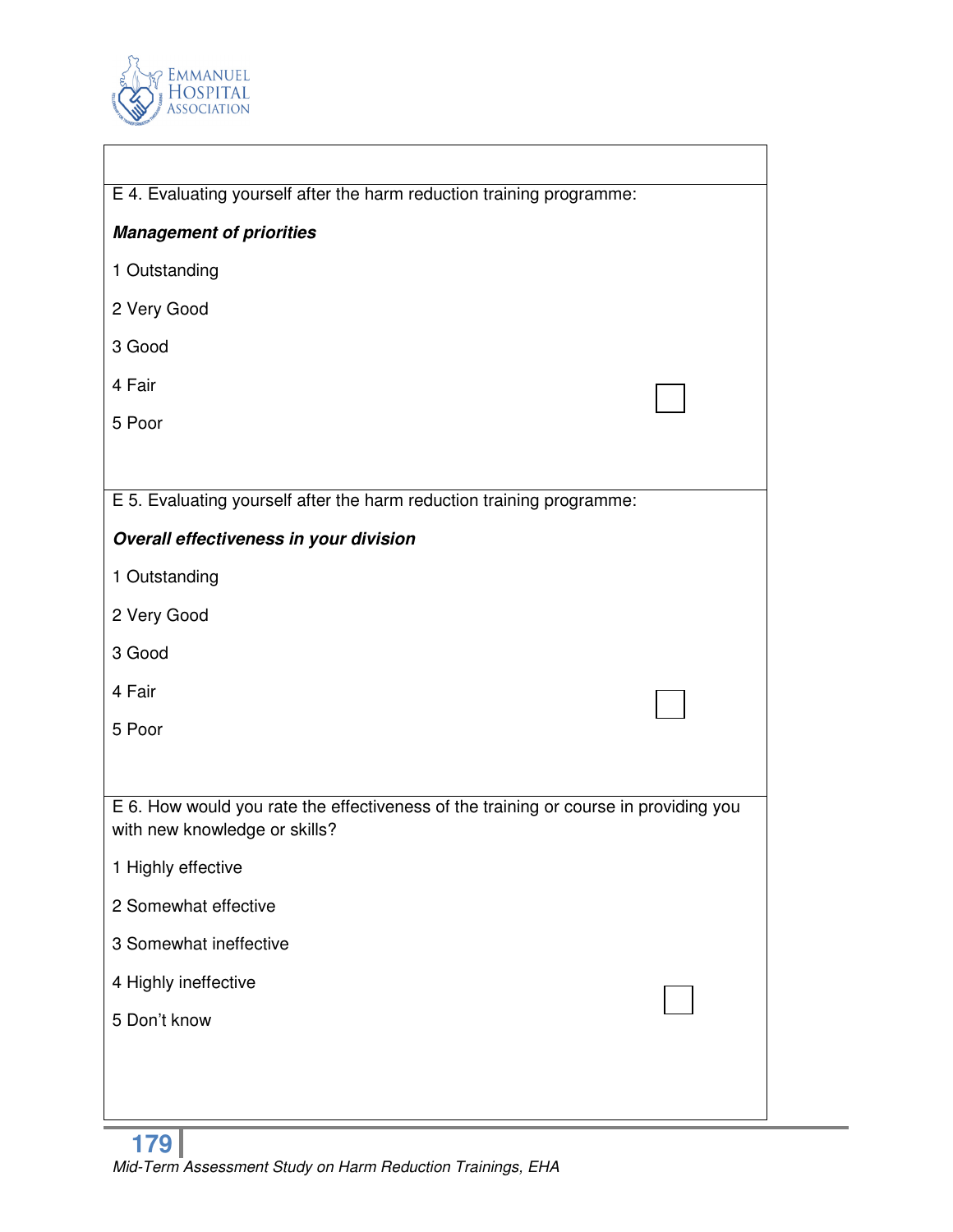

| E 7. How would you rate the effectiveness of the training or course in updating or<br>refining the knowledge or skills that you already had?                      |  |  |
|-------------------------------------------------------------------------------------------------------------------------------------------------------------------|--|--|
| 1 Highly effective                                                                                                                                                |  |  |
| 2 Somewhat effective                                                                                                                                              |  |  |
| 3 Somewhat ineffective                                                                                                                                            |  |  |
| 4 Highly ineffective                                                                                                                                              |  |  |
| 5 Don't know                                                                                                                                                      |  |  |
|                                                                                                                                                                   |  |  |
| E 8. How would you rate the effectiveness of the training or course in providing you<br>with strategic approaches to address issues that you faced in work place? |  |  |
| 1 Highly effective                                                                                                                                                |  |  |
| 2 Somewhat effective                                                                                                                                              |  |  |
| 3 Somewhat ineffective                                                                                                                                            |  |  |
| 4 Highly ineffective                                                                                                                                              |  |  |
| 5 Don't know                                                                                                                                                      |  |  |
|                                                                                                                                                                   |  |  |
| E 9. How is the training programme rated by you now, based on its utility in the work<br>environment?                                                             |  |  |
| 1 Outstanding                                                                                                                                                     |  |  |
| 2 Very Good                                                                                                                                                       |  |  |
| 3 Good                                                                                                                                                            |  |  |
| 4 Fair                                                                                                                                                            |  |  |
| 5 Poor                                                                                                                                                            |  |  |
|                                                                                                                                                                   |  |  |
|                                                                                                                                                                   |  |  |
|                                                                                                                                                                   |  |  |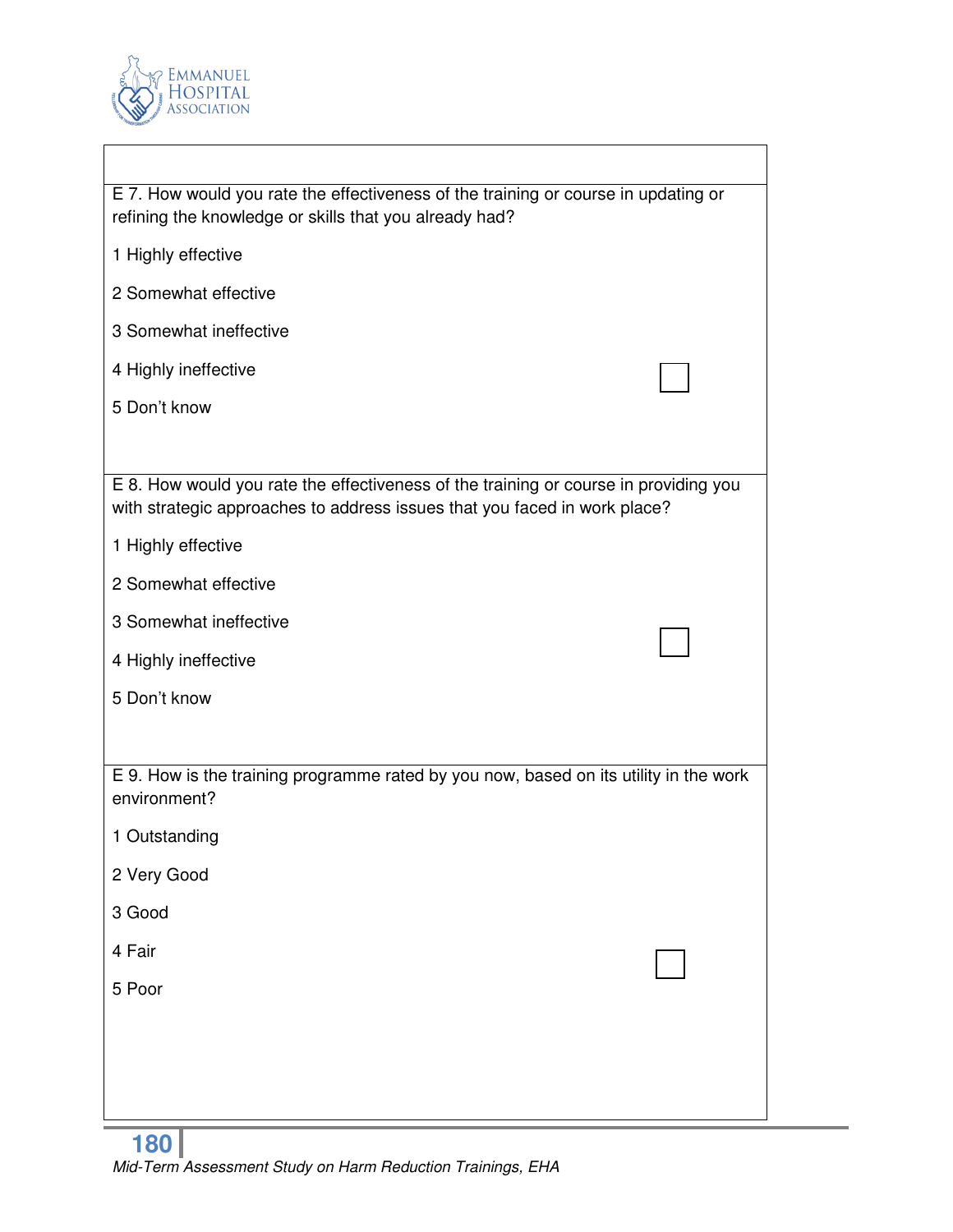

| E 10. How conducive is the work environment to apply knowledge & skills learnt by<br>you in the course? |  |
|---------------------------------------------------------------------------------------------------------|--|
| 1 Outstanding                                                                                           |  |
| 2 Very Good                                                                                             |  |
| 3 Good                                                                                                  |  |
| 4 Fair                                                                                                  |  |
| 5 Poor                                                                                                  |  |
|                                                                                                         |  |
| E 11. After attending the training course:                                                              |  |
| The quality of the work I do has improved                                                               |  |
| 1 Agree                                                                                                 |  |
| 2 Disagree                                                                                              |  |
| 3 Don't know                                                                                            |  |
|                                                                                                         |  |
| E 12. After attending the training course:                                                              |  |
| I make fewer mistakes at work                                                                           |  |
| 1 Agree                                                                                                 |  |
| 2 Disagree                                                                                              |  |
| 3 Don't know                                                                                            |  |
|                                                                                                         |  |
| E 13. After attending the training course:                                                              |  |
| My self-confidence has increased                                                                        |  |
| 1 Agree                                                                                                 |  |
| 2 Disagree                                                                                              |  |
| 3 Don't know                                                                                            |  |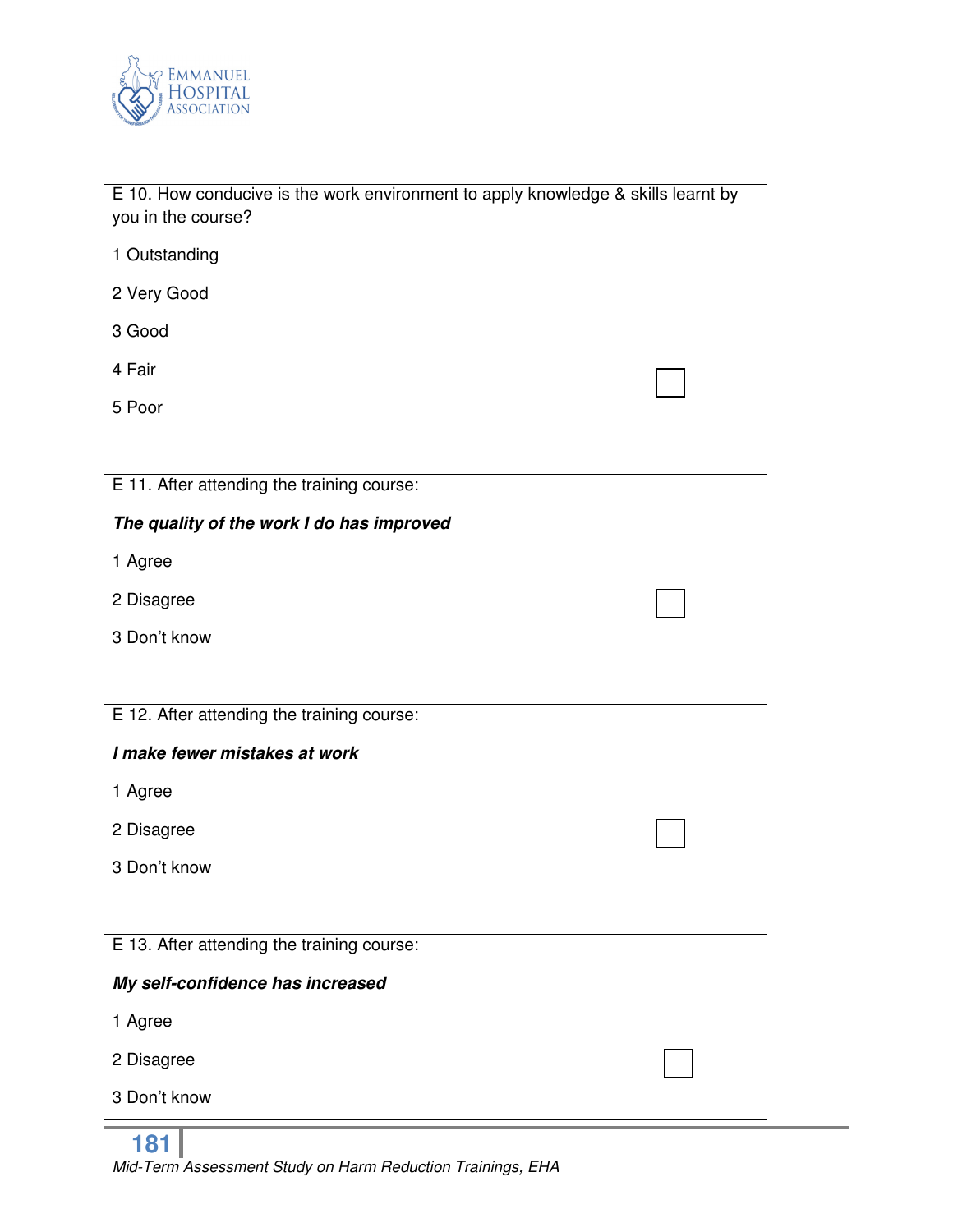

| E 14. After attending the training course:                                   |  |
|------------------------------------------------------------------------------|--|
| My motivation for working has improved                                       |  |
| 1 Agree                                                                      |  |
| 2 Disagree                                                                   |  |
| 3 Don't know                                                                 |  |
|                                                                              |  |
| E 15. After attending the training course:                                   |  |
| My workmates can learn from me                                               |  |
| 1 Agree                                                                      |  |
| 2 Disagree                                                                   |  |
| 3 Don't know                                                                 |  |
|                                                                              |  |
| E 16. How often do you make use of the training material?                    |  |
| 1 Daily                                                                      |  |
| 2 Monthly                                                                    |  |
| 3 Weekly                                                                     |  |
| 4 Only when needed                                                           |  |
| 5 Never                                                                      |  |
|                                                                              |  |
| E 17. Please describe briefly for what purposes you make use of the training |  |
| materials and why?                                                           |  |
|                                                                              |  |
|                                                                              |  |
|                                                                              |  |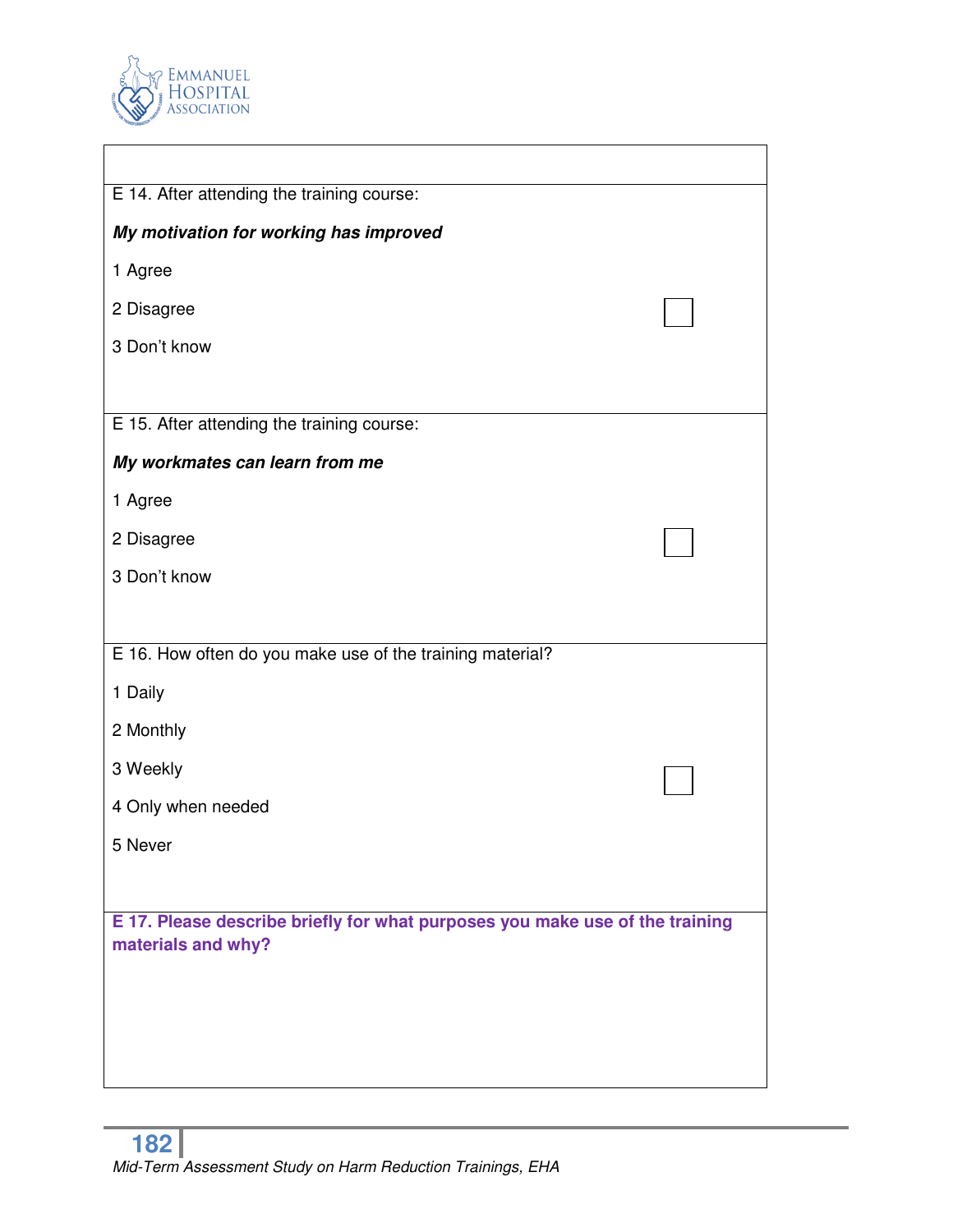

**E 18. Do you feel that if any other topic/subject, if included in the programme would have helped you in your work environment? If yes what kind of topic/subject?**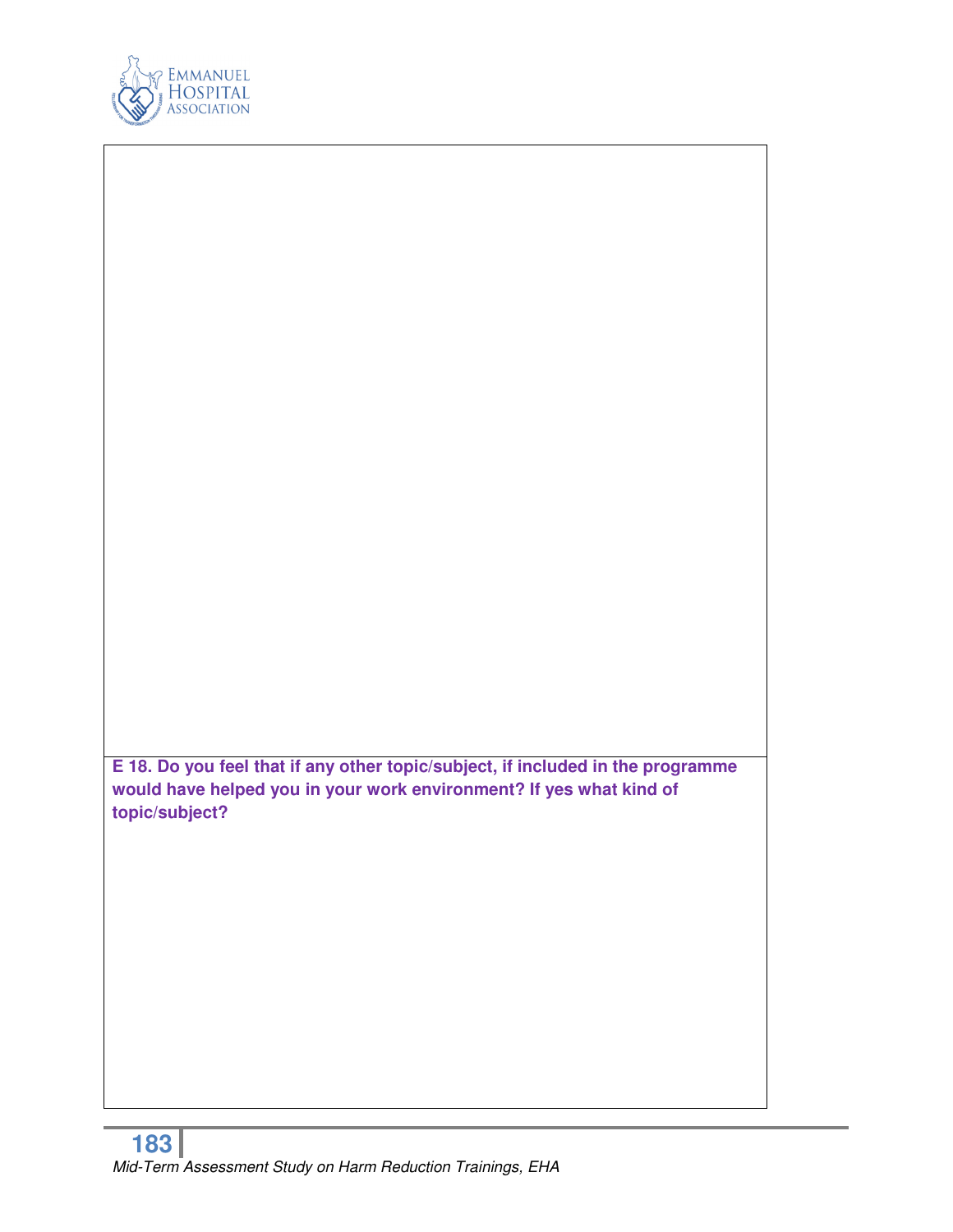

| E 19. Please mention specific instances if any, in day to day work experience<br>where the training has helped you. |  |
|---------------------------------------------------------------------------------------------------------------------|--|
|                                                                                                                     |  |
|                                                                                                                     |  |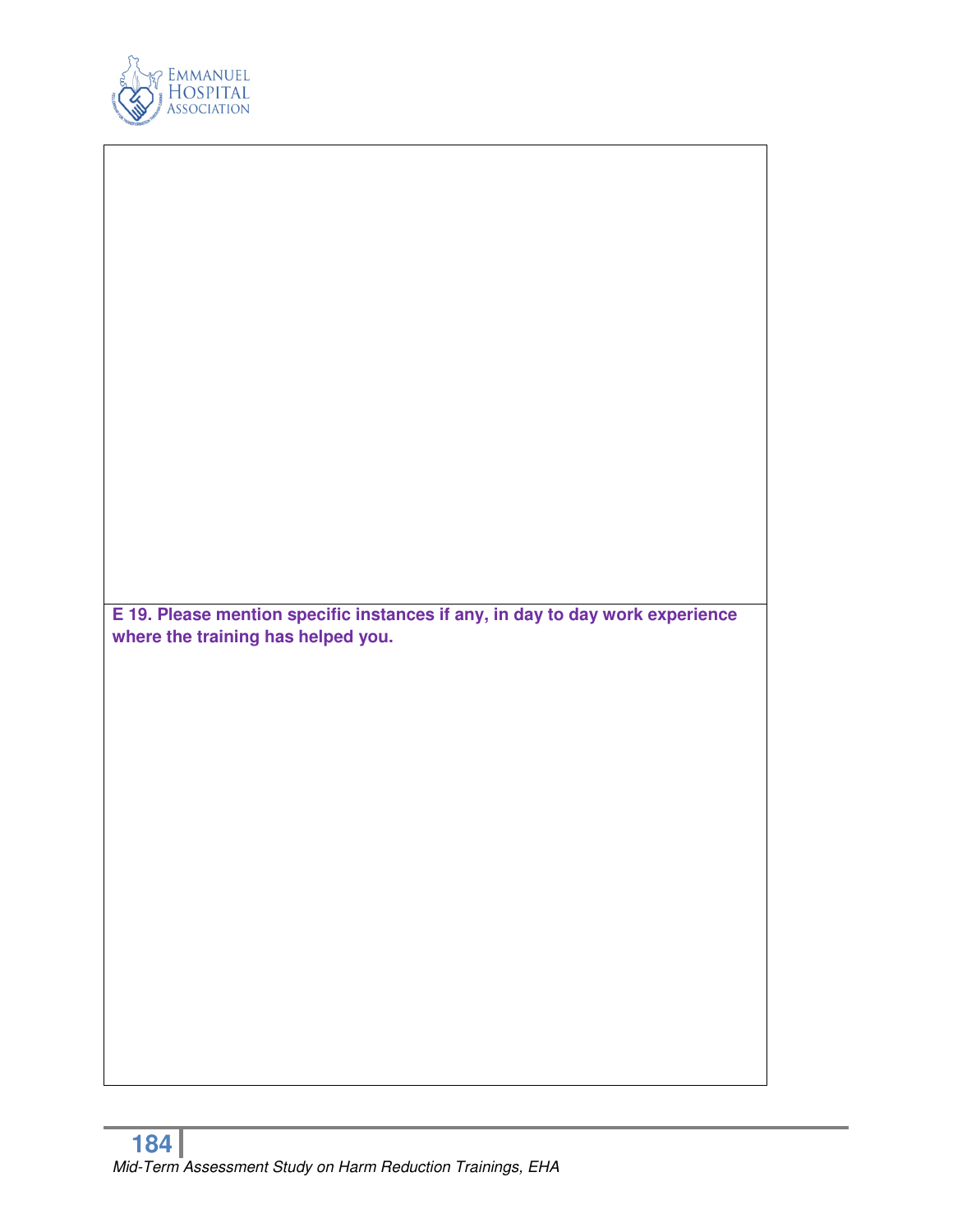

|              | E 20. Please mention any other post training improvements related to job |
|--------------|--------------------------------------------------------------------------|
| performance. |                                                                          |
|              |                                                                          |
|              |                                                                          |
|              |                                                                          |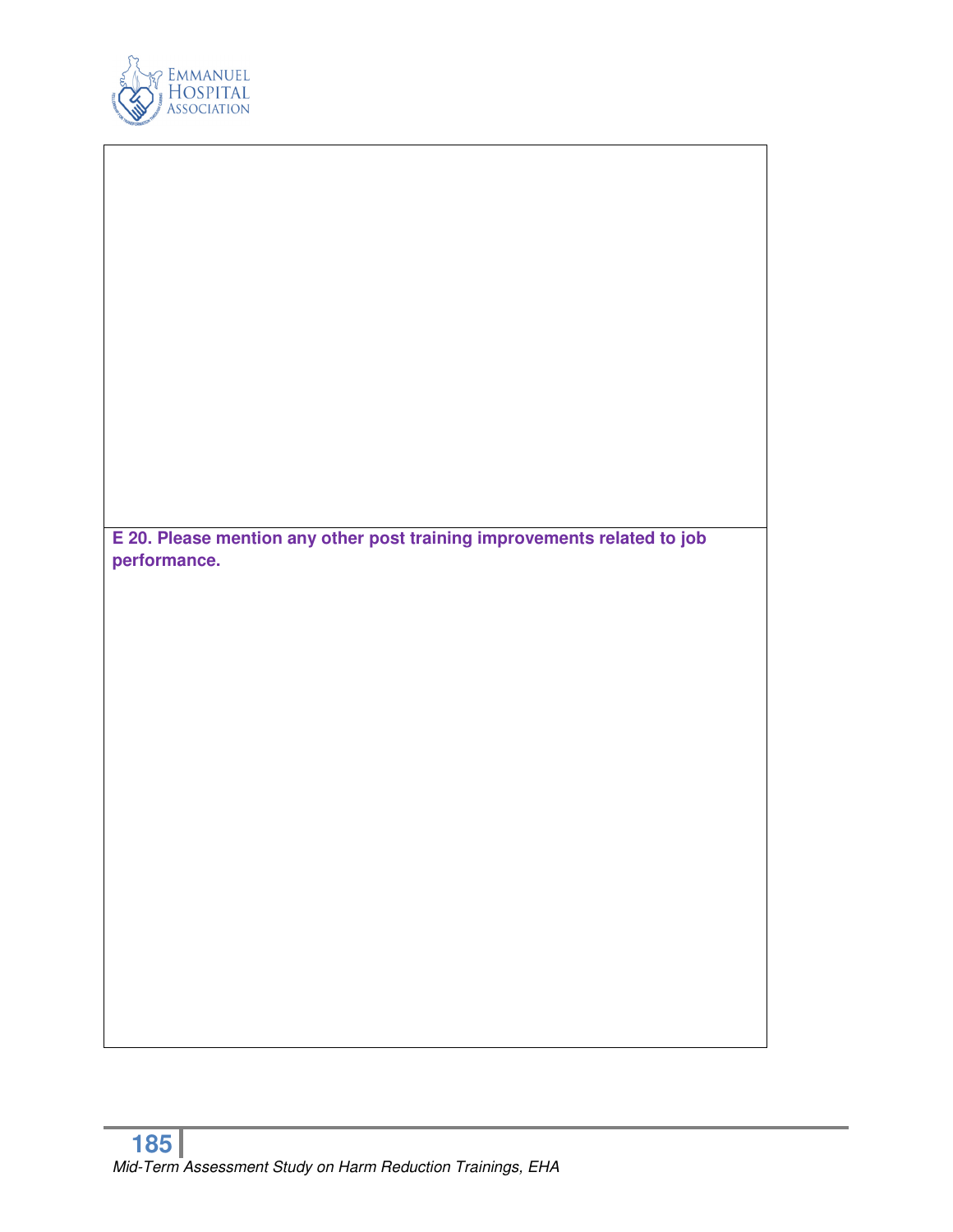

## **Section F. PARTICIPANTS' IMPRESSION ABOUT THE IMPACT ON THE INJECTING DRUG USERS AND THEIR SEXUAL PARTNERS AT LARGE DUE TO THE TRAINING RECEIVED**

| F 1. Do you think that the harm reduction training helped you to assess the clinical<br>issues related to the IDUs better?                           |  |  |
|------------------------------------------------------------------------------------------------------------------------------------------------------|--|--|
| 1 Yes                                                                                                                                                |  |  |
| 2 No                                                                                                                                                 |  |  |
| 3 Can't say / Don't know                                                                                                                             |  |  |
| 4 Not applicable                                                                                                                                     |  |  |
| F 2. Do you think that the harm reduction training helped you to assess the clinical<br>issues related to the sexual partners of the IDUs better?    |  |  |
| 1 Yes                                                                                                                                                |  |  |
| 2 No                                                                                                                                                 |  |  |
| 3 Can't say / Don't know                                                                                                                             |  |  |
| 4 Not applicable                                                                                                                                     |  |  |
| F 3. Do you think that the harm reduction training helped you to deliver the clinical<br>services related to the IDUs better?                        |  |  |
| 1 Yes                                                                                                                                                |  |  |
| 2 No                                                                                                                                                 |  |  |
| 3 Can't say / Don't know                                                                                                                             |  |  |
| 4 Not applicable                                                                                                                                     |  |  |
| F 4. Do you think that the harm reduction training helped you to deliver the clinical<br>services related to the sexual partners of the IDUs better? |  |  |
| 1 Yes                                                                                                                                                |  |  |
| 2 No                                                                                                                                                 |  |  |
| 3 Can't say / Don't know                                                                                                                             |  |  |
| 4 Not applicable                                                                                                                                     |  |  |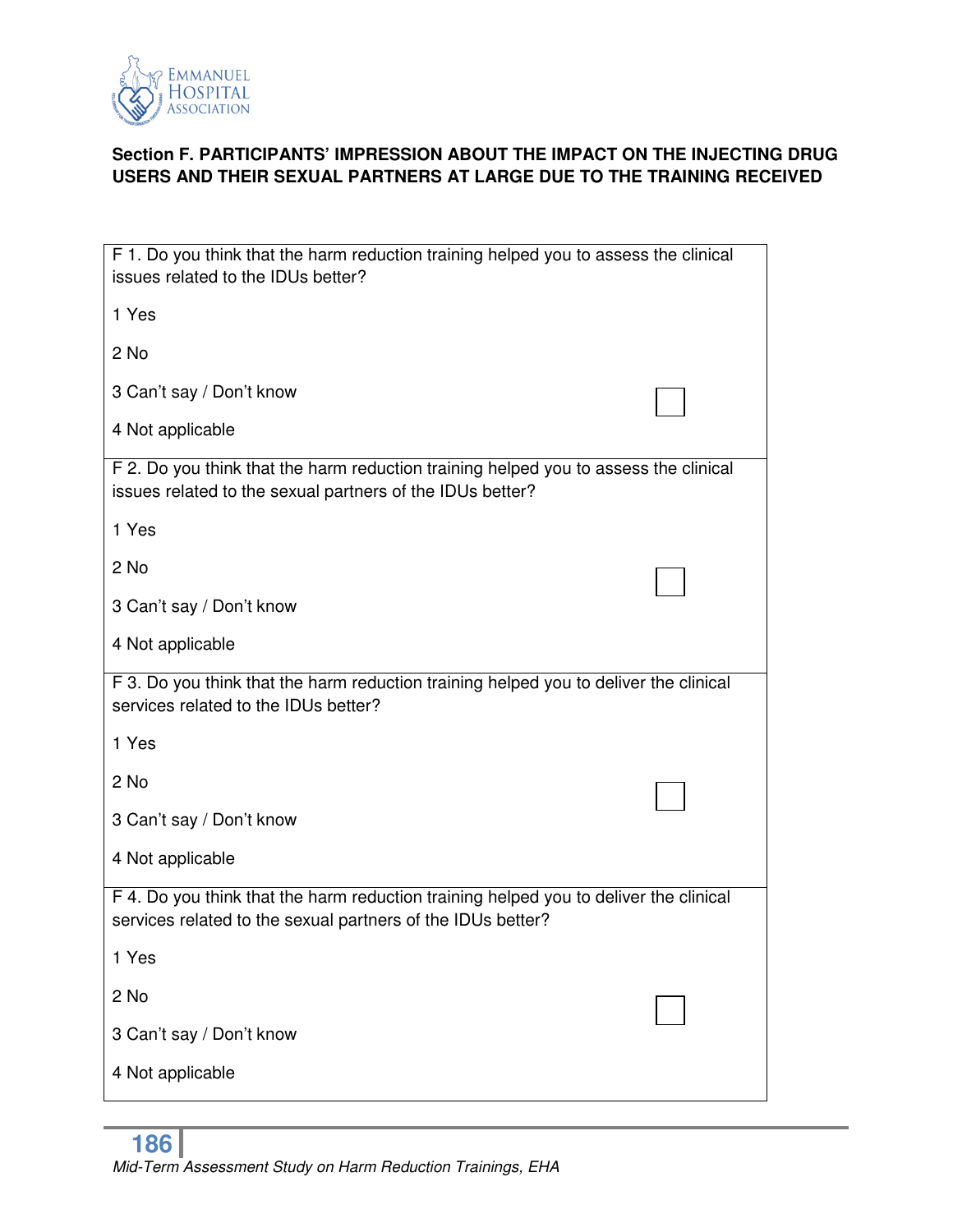

| F 5. Do you think that the harm reduction training helped you to manage mental<br>health of the IDUs better?                          |  |
|---------------------------------------------------------------------------------------------------------------------------------------|--|
| 1 Yes                                                                                                                                 |  |
| $2$ No                                                                                                                                |  |
| 3 Can't say / Don't know                                                                                                              |  |
| 4 Not applicable                                                                                                                      |  |
|                                                                                                                                       |  |
| F 6. Do you think that the harm reduction training helped you to manage mental<br>health of the sexual partners of the IDUs better?   |  |
| 1 Yes                                                                                                                                 |  |
| $2$ No                                                                                                                                |  |
| 3 Can't say / Don't know                                                                                                              |  |
| 4 Not applicable                                                                                                                      |  |
|                                                                                                                                       |  |
| F 7. Do you think that the harm reduction training helped you to manage co-<br>morbidities of the IDUs better?                        |  |
| 1 Yes                                                                                                                                 |  |
| $2$ No                                                                                                                                |  |
| 3 Can't say / Don't know                                                                                                              |  |
| 4 Not applicable                                                                                                                      |  |
|                                                                                                                                       |  |
| F 8. Do you think that the harm reduction training helped you to manage co-<br>morbidities of the sexual partners of the IDUs better? |  |
| 1 Yes                                                                                                                                 |  |
| $2$ No                                                                                                                                |  |
| 3 Can't say / Don't know                                                                                                              |  |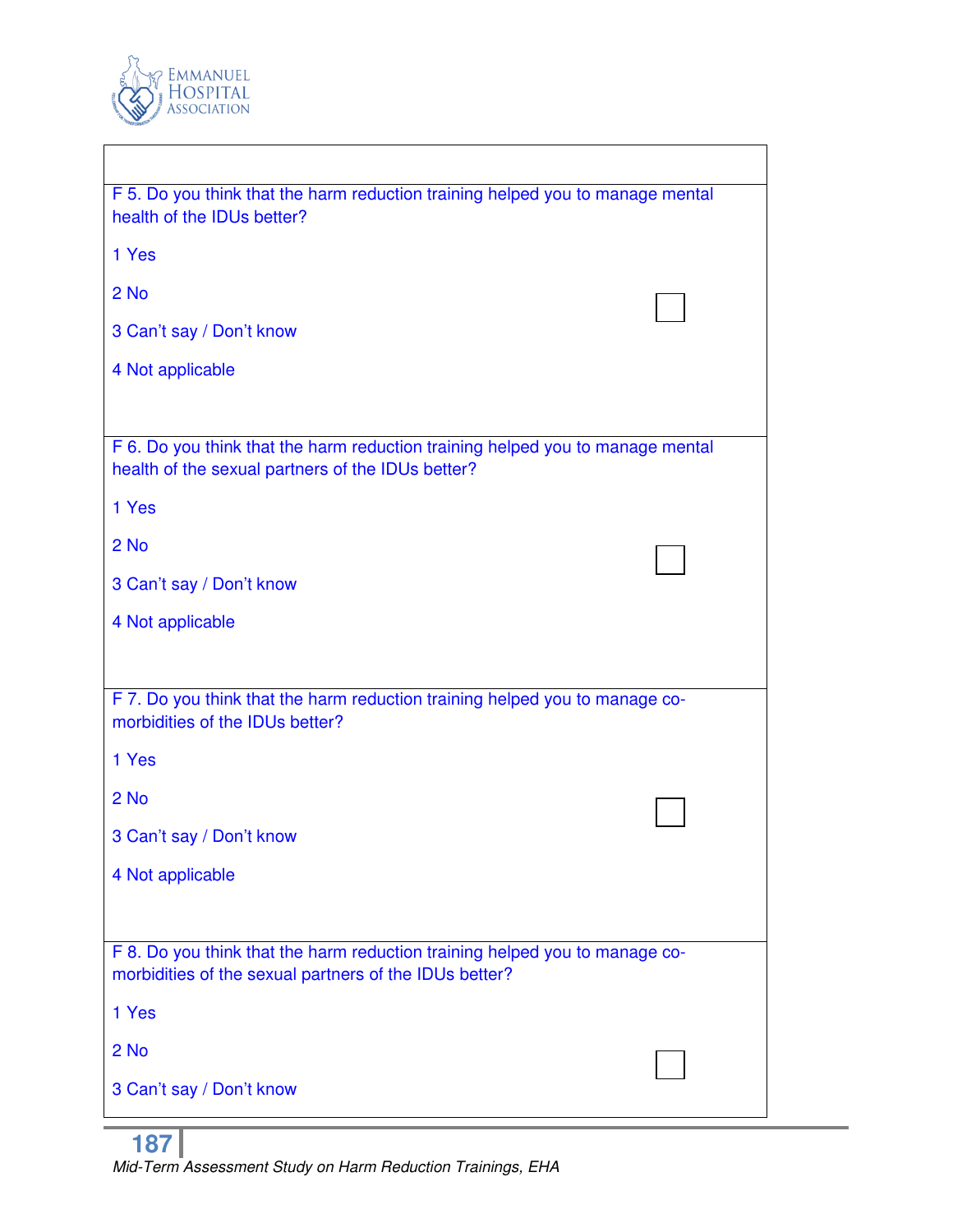

| 4 Not applicable                                                                      |  |
|---------------------------------------------------------------------------------------|--|
|                                                                                       |  |
|                                                                                       |  |
| F 9. Do you think that the harm reduction training helped you to manage alcohol and   |  |
| other drug use disorder of the IDUs better?                                           |  |
|                                                                                       |  |
| 1 Yes                                                                                 |  |
|                                                                                       |  |
|                                                                                       |  |
| 2 No                                                                                  |  |
|                                                                                       |  |
| 3 Can't say / Don't know                                                              |  |
|                                                                                       |  |
| 4 Not applicable                                                                      |  |
|                                                                                       |  |
|                                                                                       |  |
|                                                                                       |  |
| F 10. Do you think that the harm reduction training helped you to improve the quality |  |
| of services to the IDUs better?                                                       |  |
|                                                                                       |  |
| 1 Yes                                                                                 |  |
|                                                                                       |  |
|                                                                                       |  |
| 2 No                                                                                  |  |
|                                                                                       |  |
| 3 Can't say / Don't know                                                              |  |
|                                                                                       |  |
|                                                                                       |  |
|                                                                                       |  |
| F 11. Do you think that the harm reduction training helped you to improve the quality |  |
| of services to the sexual partners of the IDUs better?                                |  |
|                                                                                       |  |
| 1 Yes                                                                                 |  |
|                                                                                       |  |
|                                                                                       |  |
| 2 No                                                                                  |  |
|                                                                                       |  |
| 3 Can't say / Don't know                                                              |  |
|                                                                                       |  |
|                                                                                       |  |
|                                                                                       |  |
| F 12. Please describe how the harm reduction training has impacted on the             |  |
| clinical services for the IDUs?                                                       |  |
|                                                                                       |  |
|                                                                                       |  |
|                                                                                       |  |
|                                                                                       |  |
|                                                                                       |  |
|                                                                                       |  |
|                                                                                       |  |
|                                                                                       |  |
|                                                                                       |  |
|                                                                                       |  |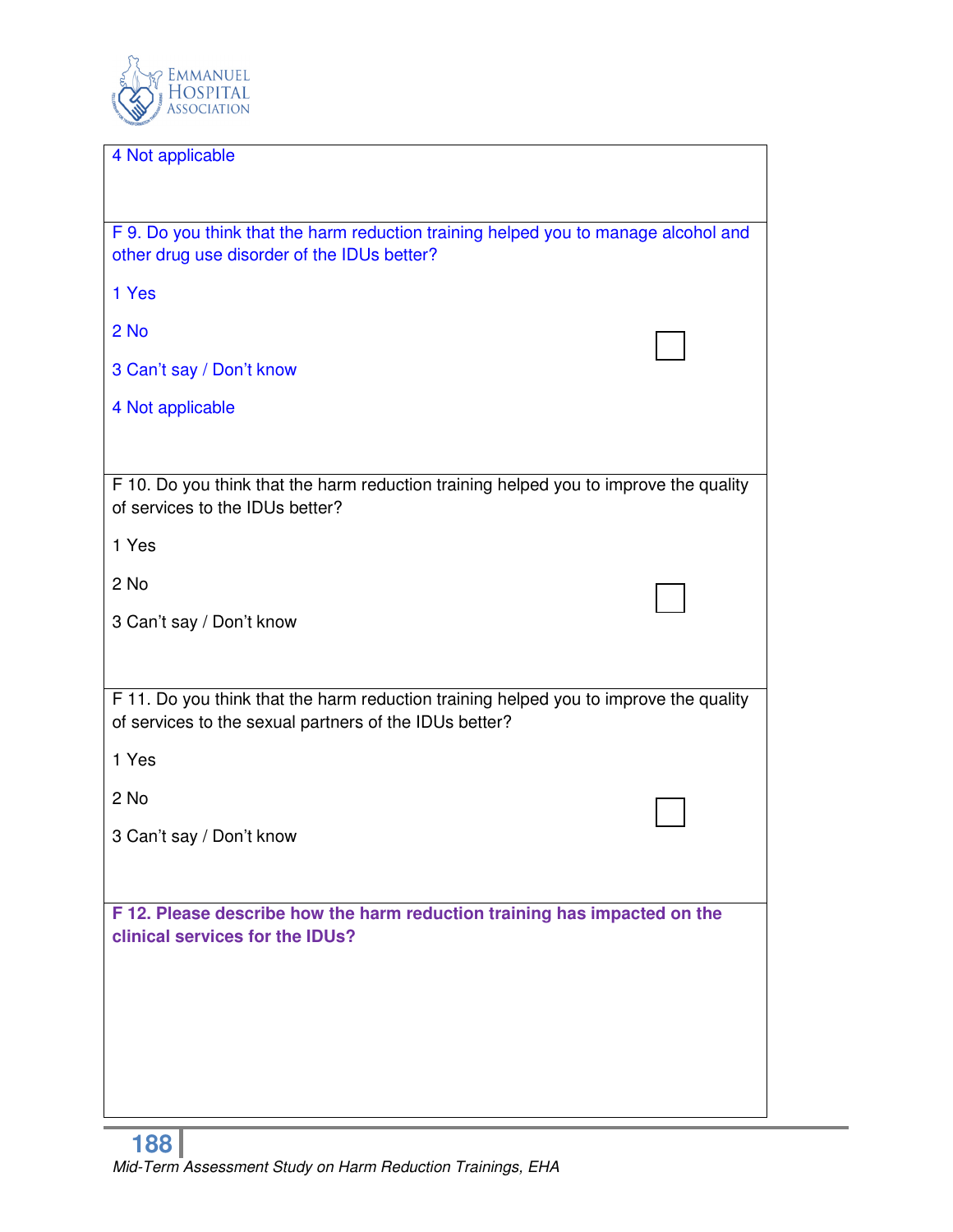

**F 13. Please describe how the harm reduction training has impacted on the clinical services for the sexual partners of the IDUs?**